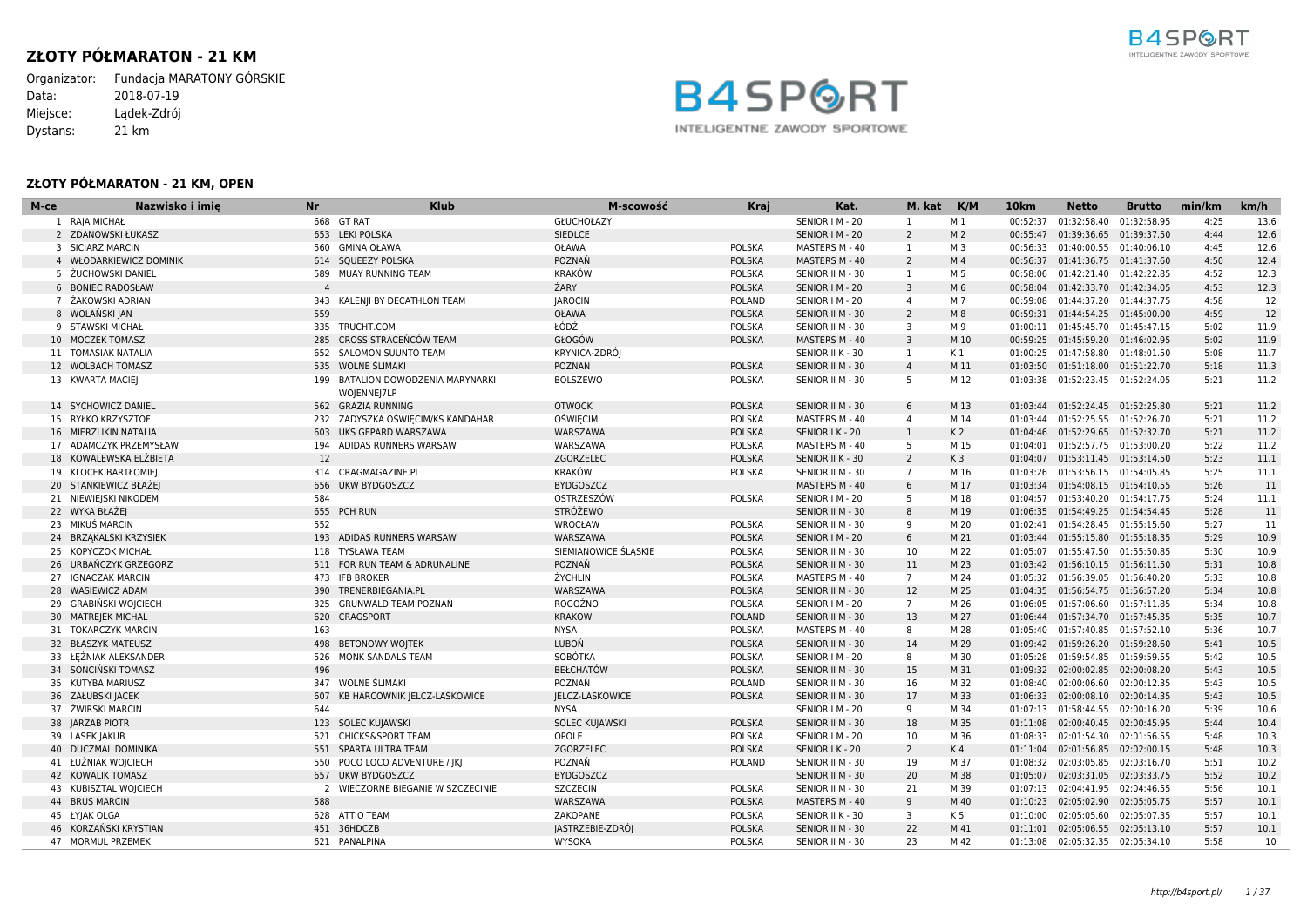| M-ce | Nazwisko i imie              | <b>Klub</b><br><b>Nr</b>                           | M-scowość              | Kraj                       | Kat.              | M. kat         | K/M  | 10 <sub>km</sub> | <b>Netto</b>                       | <b>Brutto</b> | min/km       | km/h |
|------|------------------------------|----------------------------------------------------|------------------------|----------------------------|-------------------|----------------|------|------------------|------------------------------------|---------------|--------------|------|
|      | 48 SUCHY ROLAND              | 219                                                | <b>KRAPKOWICE</b>      | <b>POLSKA</b>              | SENIOR   M - 20   | 11             | M 43 | 01:08:45         | 02:04:35.90                        | 02:05:54.55   | 5:56         | 10.1 |
|      | 49 BLANIK MAREK              | 289 RADLIN                                         | <b>RADLIN</b>          | <b>POLSKA</b>              | SENIOR II M - 30  | 24             | M 44 |                  | 01:11:26 02:05:43.05               | 02:05:57.40   | 5:59         | 10   |
|      | 50 WOSZEK MARZENA            | STOWARZYSZENIE PRZYJACIÓŁ GRUDZIC<br>186           | OPOLE                  | <b>POLSKA</b>              | MASTERS K - 40    | 1              | K 6  | 01:11:42         | 02:06:17.00                        | 02:06:25.85   | 6:00         | 10   |
|      | 51 PIENIAZEK PATRYK          | 190<br>KGHM ZG RUN                                 | KŁOBUCZYN              | <b>POLSKA</b>              | SENIOR   M - 20   | 12             | M 45 | 01:10:48         | 02:06:46.50                        | 02:06:47.75   | 6:02         | 9.9  |
|      | 52 DARMETKO RAFAL            | 629                                                | POZNAŃ                 | <b>POLSKA</b>              | SENIOR II M - 30  | 25             | M 46 |                  | 01:10:42 02:06:52.05               | 02:06:58.15   | 6:02         | 9.9  |
|      | 53 STANĚK DUŠAN              | 364<br>OSTRAVA FACTORY RACING                      | <b>OSTRAVA</b>         | REPUBLIKA<br><b>CZESKA</b> | SENIOR II M - 30  | 26             | M 47 | 01:09:20         | 02:08:34.65                        | 02:08:42.25   | 6:07         | 9.8  |
|      | 54 WITEK KAROLINA            | 182                                                | <b>JAROCIN</b>         | <b>POLSKA</b>              | SENIOR I K - 20   | 3              | K7   |                  | 01:11:35 02:08:35.45 02:08:45.25   |               | 6:07         | 9.8  |
| 55   | MIAZGA MICHAŁ                | 553 1974                                           | DZIERŻONIÓW            | <b>POLSKA</b>              | MASTERS M - 40    | 10             | M 48 |                  | 01:10:34 02:09:08.00               | 02:09:12.25   | 6:08         | 9.8  |
| 56   | <b>BORMANN MARGRIT</b>       | 111 ZADYSZKA OŚWIĘCIM                              | OŚWIĘCIM               | POLSKA                     | SENIOR II K - 30  | $\overline{4}$ | K8   | 01:11:25         | 02:09:30.70                        | 02:09:39.00   | 6:10         | 9.7  |
|      | 57 SIERŻANT SŁAWOMIR         | 304<br>SE16N.COM                                   | <b>TRZEBNICA</b>       | <b>POLSKA</b>              | SENIOR II M - 30  | 27             | M 49 |                  | 01:10:37 02:10:14.85 02:10:28.85   |               | 6:12         | 9.7  |
|      | 58 WYROŚLAK JÓZEF            | -8                                                 | WROCŁAW                | <b>POLSKA</b>              | SENIOR II M - 30  | 28             | M 50 |                  | 01:11:22 02:08:59.65               | 02:10:33.25   | 6:08         | 9.8  |
| 59   | <b>SMIECH DANIEL</b>         | 612 KB HARCOWNIK IELCZ-LASKOWICE                   | <b>IELCZ-LASKOWICE</b> | <b>POLSKA</b>              | SENIOR II M - 30  | 29             | M 51 |                  | 01:12:46 02:10:30.65               | 02:10:36.80   | 6:12         | 9.7  |
| 60   | KWIECIEŃ SŁAWOMIR            | 402<br>KW KRAKÓW                                   | <b>TYCHY</b>           | <b>POLSKA</b>              | SENIOR   M - 20   | 13             | M 52 |                  | 01:12:39 02:10:57.10               | 02:11:05.75   | 6:14         | 9.6  |
|      | 61 WITKOWSKI PIOTR           | 541 VEGE RUNNERS                                   | WARSZAWA               | <b>POLSKA</b>              | SENIOR   M - 20   | 14             | M 53 |                  | 01:14:05 02:10:30.95               | 02:11:09.10   | 6:12         | 9.7  |
|      | 62 PODWÓJCI MICHAŁ           | 433                                                | DĄBRÓWKA               | <b>POLSKA</b>              | SENIOR II M - 30  | 30             | M 54 |                  | 01:14:38 02:11:10.65 02:11:14.40   |               | 6:14         | 9.6  |
| 63   | <b>SABAT KAMIL</b>           | 168                                                | <b>KOTOWICE</b>        | <b>POLSKA</b>              | SENIOR   M - 20   | 15             | M 55 |                  | 01:15:22 02:11:38.55               | 02:11:49.25   | 6:16         | 9.6  |
| 64   | LEWANDOWSKI WOJCIECH         | 608<br>TMTEAM                                      | ŻERNIKI WROCŁAWSKIE    | <b>POLAND</b>              | SENIOR II M - 30  | 31             | M 56 |                  | 01:13:53 02:11:28.75 02:11:51.10   |               | 6:15         | 9.6  |
| 65   | <b>OCHMAN PAWEŁ</b>          | FUTURE PROCESSING RUNNING TEAM<br>428              | <b>GLIWICE</b>         | <b>POLAND</b>              | SENIOR II M - 30  | 32             | M 57 |                  | 01:15:20 02:12:02.25               | 02:12:10.00   | 6:17         | 9.5  |
| 66   | JANISZEWSKI WIKTOR           | 446                                                | <b>PRUDNIK</b>         | POLSKA                     | SENIOR   M - 20   | 16             | M 58 |                  | 01:10:47 02:11:32.85 02:12:23.85   |               | 6:15         | 9.6  |
| 67   | <b>SZCZEPANIK ROBERT</b>     | 587                                                | DZIERZONIÓW            | <b>POLSKA</b>              | MASTERS M - 40    | 11             | M 59 |                  | 01:13:58 02:12:29.70               | 02:12:33.90   | 6:18         | 9.5  |
| 68   | <b>BORKOWSKI MATEUSZ</b>     | 512<br>WATAHA PÓŁNOCY/FOR RUN TEAM                 | POZNA                  | <b>POLSKA</b>              | SENIOR II M - 30  | 33             | M 60 |                  | 01:14:16 02:12:00.55               | 02:12:34.85   | 6:17         | 9.5  |
|      | 69 DEMKOWSKI MARCIN          | 516                                                | WROCŁAW                | <b>POLSKA</b>              | SENIOR II M - 30  | 34             | M 61 |                  | 01:14:05 02:12:06.80 02:12:49.25   |               | 6:17         | 9.5  |
| 70   | KURZAWSKI MICHAŁ             | <b>SZYBKI KURZ</b><br>86                           | WROCŁAW                | POLSKA                     | SENIOR II M - 30  | 35             | M 62 |                  | 01:17:08 02:12:43.95               | 02:12:50.70   | 6:19         | 9.5  |
|      | 71 WOSZEK TOMASZ             | 187<br>STOWARZYSZENIE PRZYJACIÓŁ GRUDZIC           | OPOLE                  | <b>POLSKA</b>              | MASTERS M - 40    | 12             | M 63 |                  | 01:13:10 02:12:49.00               | 02:12:57.30   | 6:19         | 9.5  |
| 72   | <b>DEBICKI ŁUKASZ</b>        | <b>RCI WROCŁAW</b><br>406                          | OBORNIKI ŠLASKIE       | <b>POLSKA</b>              | SENIOR II M - 30  | 36             | M 64 |                  | 01:12:40 02:11:41.35 02:13:02.90   |               | 6:16         | 9.6  |
|      | 73 WIERZBOWY PRZEMEK         | 604                                                | WROCŁAW                | <b>POLSKA</b>              | SENIOR II M - 30  | 37             | M 65 |                  | 01:08:32  02:13:04.25  02:13:11.60 |               | 6:20         | 9.5  |
| 74   | CHODOROWSKI KRZYSZTOF        | 32<br>PRZEDWOJEWSKI MOUNTAIN TEAM                  | WROCŁAW                | POLSKA                     | SENIOR II M - 30  | 38             | M 66 |                  | 01:13:42 02:13:01.90               | 02:13:19.45   | 6:20         | 9.5  |
| 75   | OLESZOWSKI MARCIN            | 602<br><b>LUXON LED</b>                            | WROCŁAW                | <b>POLSKA</b>              | SENIOR II M - 30  | 39             | M 67 |                  | 01:14:21 02:13:35.25               | 02:13:39.75   | 6:21         | 9.4  |
|      | 76 KRAWCZYK ADRIANA          | 181                                                | <b>POLKOWICE</b>       | POLSKA                     | SENIOR II K - 30  | 5              | K 9  |                  | 01:15:26 02:14:12.00               | 02:14:16.25   | 6:23         | 9.4  |
| 77   | <b>BALCERZAK TOMASZ</b>      | 160<br>PASZCZAKI 3                                 | KONARZEWO              | <b>POLSKA</b>              | MASTERS M - 40    | 13             | M 68 |                  | 01:14:31 02:14:12.20               | 02:14:18.15   | 6:23         | 9.4  |
| 78   | NIEDŹWIADEK CZESŁAW          | NIEDŹWIADKI RUNNING TEAM<br>529                    |                        |                            | WETERAN II M - 60 |                | M 69 |                  | 01:17:56 02:14:53.55               | 02:15:09.75   |              | 9.3  |
|      | 79 WAŻNY DARIUSZ             | 120 WAŻNY TEAM                                     | WARSZAWA<br>WROCŁAW    | POLSKA<br><b>POLSKA</b>    | SENIOR II M - 30  | 1<br>40        | M 70 |                  | 01:13:43 02:15:12.85               | 02:15:31.75   | 6:25<br>6:26 | 9.3  |
|      | 80 NETOLICKÝ KAMIL           | 39 SRTG VYŠKOV                                     |                        |                            |                   | 17             |      |                  |                                    |               |              | 9.4  |
|      |                              |                                                    | VYŠKOV                 | REPUBLIKA<br><b>CZESKA</b> | SENIOR   M - 20   |                | M 71 |                  | 01:13:04  02:14:43.05  02:15:45.40 |               | 6:24         |      |
| 81   | MARKIEWICZ AGNIESZKA         | PRORUNNING PROMOTION<br>33                         | ŁOSICE                 | <b>POLSKA</b>              | SENIOR II K - 30  | 6              | K 10 |                  | 01:18:06 02:16:01.80               | 02:16:10.30   | 6:28         | 9.3  |
| 82   | <b>WISŁOBOCKI MACIEJ</b>     | 322                                                | LADEK ZDRÓJ            | <b>POLSKA</b>              | SENIOR II M - 30  | 41             | M 72 |                  | 01:13:20 02:15:18.10               | 02:16:32.95   | 6:26         | 9.3  |
| 83   | KRUPINSKI ZBIGNIEW           | 345<br>KOŁO BIEGA                                  | <b>KOŁO</b>            | <b>POLSKA</b>              | SENIOR II M - 30  | 42             | M 73 |                  | 01:18:51 02:16:33.65 02:17:12.30   |               | 6:30         | 9.2  |
| 84   | <b>KORCZYK JAKUB</b>         | 393                                                | <b>KOMOROWO</b>        | <b>POLSKA</b>              | SENIOR II M - 30  | 43             | M 74 | 01:16:18         | 02:17:22.15                        | 02:17:30.65   | 6:32         | 9.2  |
|      | 85 DUBIEL PIOTR              | 306<br>WILD DOGS TEAM/SUDECKI KLUB<br>WYSOKOGÓRSKI | JELENIA GÓRA           | <b>POLSKA</b>              | SENIOR II M - 30  | 44             | M 75 |                  | 01:13:36 02:17:35.80               | 02:17:37.90   | 6:33         | 9.2  |
|      | 86 MATEJCZUK JAROSŁAW        | <b>KS ALASKA</b><br>539                            | PARZECZEW              | POLSKA                     | SENIOR II M - 30  | 45             | M 76 |                  | 01:13:21 02:18:08.10 02:18:16.10   |               | 6:34         | 9.1  |
|      | 87 JAGŁA KAMIL               | 287<br><b>GRUNWALD TEAM POZNAŃ</b>                 | POZNAŃ                 | <b>POLSKA</b>              | SENIOR   M - 20   | 18             | M 77 |                  | 01:16:34 02:18:17.90               | 02:18:24.15   | 6:35         | 9.1  |
| 88   | <b>SZMIDT KAROL</b>          | 454                                                | <b>SLESIN</b>          | POLSKA                     | SENIOR II M - 30  | 46             | M 78 |                  | 01:16:30 02:18:24.30               | 02:18:27.00   | 6:35         | 9.1  |
| 89   | POTURALSKA AGATA             | 533 MOODBOX TEAM                                   | POZNAŃ                 | <b>POLSKA</b>              | SENIOR II K - 30  | $\overline{7}$ | K11  |                  | 01:17:14 02:18:20.45 02:18:31.70   |               | 6:35         | 9.1  |
| 90   | <b>FISZER LUKASZ</b>         | 252<br>LESZ NO LIMITS RUNNERS                      | LESZNO                 | POLSKA                     | SENIOR II M - 30  | 47             | M 79 |                  | 01:19:52 02:17:36.00               | 02:18:34.95   | 6:33         | 9.2  |
|      | 91 WYWROT GRZEGORZ           | 162                                                | WARSZAWA               | <b>POLSKA</b>              | SENIOR II M - 30  | 48             | M 80 |                  | 01:17:55 02:18:12.30               | 02:18:35.95   | 6:34         | 9.1  |
|      | 92 DROZDZIK MAGDALENA        | 99<br>WKB META LUBLINIEC                           | <b>NYSA</b>            | <b>POLSKA</b>              | SENIOR II K - 30  | 8              | K 12 |                  | 01:18:06 02:18:28.95               | 02:18:39.50   | 6:35         | 9.1  |
| 93   | <b>GŁOMBIOWSKA ZUZANNA</b>   | 175<br>BIGYELLOWFOOT ADVENTURE TEAM                | <b>GDYNIA</b>          | <b>POLSKA</b>              | SENIOR I K - 20   | $\overline{4}$ | K13  |                  | 01:18:46 02:18:42.65 02:18:45.70   |               | 6:36         | 9.1  |
| 94   | REMPUSZEWSKI MATEUSZ         | 236                                                | <b>CHUDÓW</b>          | POLSKA                     | SENIOR   M - 20   | 19             | M 81 |                  | 01:15:34 02:18:36.90               | 02:18:47.85   | 6:36         | 9.1  |
|      | 95 GRAMALA MATEUSZ           | 218<br>ŻEBY BIEGAĆ TRZEBA BIEGAĆ                   | <b>KRAPKOWICE</b>      | <b>POLSKA</b>              | SENIOR   M - 20   | 20             | M 82 |                  | 01:17:02 02:18:01.65               | 02:19:18.95   | 6:34         | 9.1  |
| 96   | KOTKIEWICZ KAROL             | 425<br>LOTOS RUNNING TEAM                          | <b>GDANSK</b>          | <b>POLSKA</b>              | SENIOR II M - 30  | 49             | M 83 |                  | 01:17:09 02:19:20.45 02:19:22.45   |               | 6:38         | -9   |
| 97   | <b>WASILEWSKI BARTŁOMIEJ</b> | 257                                                | <b>DOBRZYKOWICE</b>    | <b>POLSKA</b>              | MASTERS M - 40    | 14             | M 84 |                  | 01:17:39 02:18:32.90               | 02:19:30.00   | 6:35         | 9.1  |
| 98   | KOCOŁ TOMASZ                 | 424                                                | PRZEWORNO              | POLSKA                     | SENIOR II M - 30  | 50             | M 85 |                  | 01:20:21 02:19:26.45               | 02:19:53.10   | 6:38         | 9    |
| 99   | <b>PAWLAK GABRIEL</b>        | 131 ERGOCONCEPT                                    | RADWANICE              | <b>POLSKA</b>              | SENIOR II M - 30  | 51             | M 86 |                  | 01:18:31 02:19:30.20               | 02:19:59.80   | 6:38         | 9    |
| 100  | MIKOŁAJCZYK PIOTR            | KALENII BY DECATHLON<br>342                        | <b>BIAŁYSTOK</b>       | <b>POLSKA</b>              | SENIOR   M - 20   | 21             | M 87 |                  | 01:18:13 02:20:24.60               | 02:20:33.75   | 6:41         | 9    |
|      | 101 GAŁEK ALEKSANDER         | 248 PRAGMATIQ.PL                                   | POZNAŃ                 | <b>POLSKA</b>              | SENIOR II M - 30  | 52             | M 88 |                  | 01:21:10 02:21:07.90 02:21:17.75   |               | 6:43         | 8.9  |
|      |                              |                                                    |                        |                            |                   |                |      |                  |                                    |               |              |      |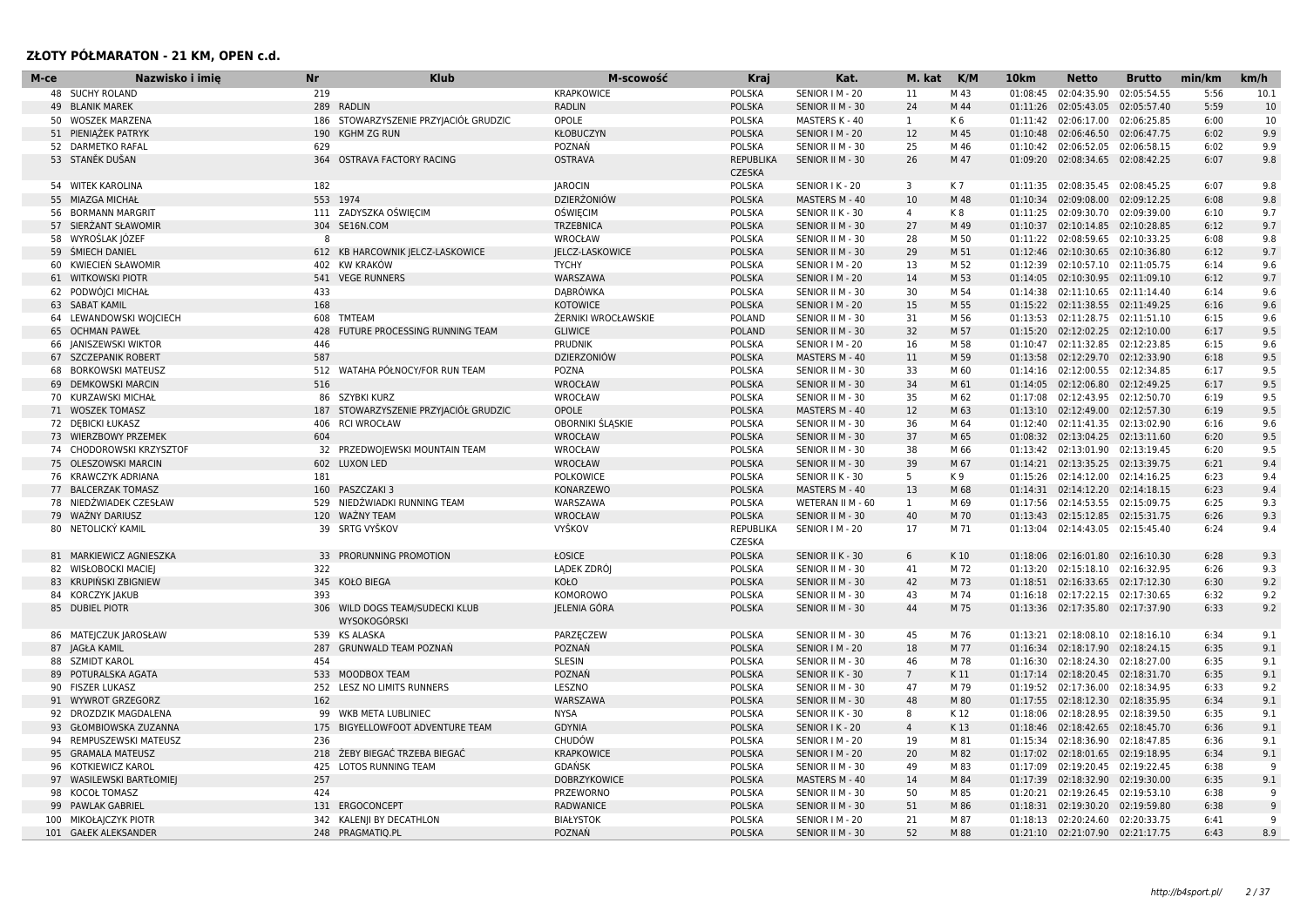| M-ce | Nazwisko i imie           | <b>Nr</b> | <b>Klub</b>                                                            | M-scowość                | Kraj                           | Kat.             | M. kat         | K/M            | 10 <sub>km</sub> | <b>Netto</b>                       | <b>Brutto</b> | min/km       | km/h     |
|------|---------------------------|-----------|------------------------------------------------------------------------|--------------------------|--------------------------------|------------------|----------------|----------------|------------------|------------------------------------|---------------|--------------|----------|
| 102  | <b>KRAWCZYK TOMASZ</b>    | 349       |                                                                        | <b>BYSTRZYCA KŁODZKA</b> | <b>POLSKA</b>                  | SENIOR   M - 20  | 22             | M 89           | 01:13:44         | 02:21:32.50                        | 02:21:38.30   | 6:44         | 8.9      |
| 103  | <b>SAŁEK MATEUSZ</b>      | 367       | ADIDAS RUNNERS WARSAW                                                  | <b>RADOM</b>             | <b>POLSKA</b>                  | SENIOR   M - 20  | 23             | M 90           | 01:18:05         | 02:21:42.80                        | 02:21:49.45   | 6:44         | 8.9      |
|      | 104 PIETA MARCIN          | 273       | <b>GRUPA PANA TOLKA</b>                                                | WROCŁAW                  | <b>POLSKA</b>                  | SENIOR II M - 30 | 53             | M 91           | 01:20:24         | 02:20:40.30                        | 02:22:13.25   | 6:41         |          |
| 105  | SZYSZKA ANNA              | 415       |                                                                        | <b>KRAKÓW</b>            | <b>POLSKA</b>                  | SENIOR I K - 20  | 5              | K14            | 01:21:43         | 02:22:06.60                        | 02:22:15.55   | 6:46         | 8.9      |
| 106  | KSIĄŻKIEWICZ TOMASZ       | 18        | #RUSZ4LITERY                                                           | LESZNO                   | POLSKA                         | MASTERS M - 40   | 15             | M 92           |                  | 01:20:01 02:20:30.65 02:22:30.50   |               | 6:41         | <b>Q</b> |
| 107  | RADOMYSKI ŁUKASZ          | 595       |                                                                        | <b>GDAŃSK</b>            | <b>POLSKA</b>                  | MASTERS M - 40   | 16             | M 93           |                  | 01:21:03 02:21:53.10               | 02:22:35.85   | 6:45         | 8.9      |
| 108  | <b>KARDAS PIOTR</b>       | 177       |                                                                        | GÓRA                     | <b>POLSKA</b>                  | MASTERS M - 40   | 17             | M 94           | 01:17:16         | 02:22:42.85                        | 02:22:50.10   | 6:47         | 8.8      |
|      | 109 PIETRASZEWSKI WITOLD  |           | 176 NETBOX BIEGA / GOSTYŃ EASY TRAIL / LESZNO<br><b>LIMITS RUNNERS</b> | GOSTYŃ                   | <b>POLSKA</b>                  | SENIOR II M - 30 | 54             | M 95           |                  | 01:20:47 02:22:54.05 02:22:56.05   |               | 6:48         | 8.8      |
| 110  | PERENC MICHAŁ             | 281       | HUSARIA RACE TEAM                                                      | <b>JAROSŁAW</b>          | <b>POLSKA</b>                  | SENIOR   M - 20  | 24             | M 96           | 01:19:39         | 02:22:50.95                        | 02:22:58.65   | 6:48         | 8.8      |
|      | 111 KULCZYCKI MAREK       | 361       |                                                                        | <b>STARA BYSTRZYCA</b>   | POLAND                         | SENIOR II M - 30 | 55             | M 97           | 01:15:39         | 02:23:02.90                        | 02:23:07.80   | 6:48         | 8.8      |
|      | 112 PIÓRKOWSKI JAROSŁAW   | 55        | KOŁO BIEGA                                                             | KOŁO                     | <b>POLSKA</b>                  | MASTERS M - 40   | 18             | M 98           |                  | 01:22:20 02:22:35.35 02:23:11.05   |               | 6:47         | 8.8      |
| 113  | <b>CHRZANOWSKI PAWEŁ</b>  | 520       |                                                                        | LĄDEK-ZDRÓJ              | <b>POLSKA</b>                  | SENIOR II M - 30 | 56             | M 99           | 01:16:54         | 02:23:20.10                        | 02:23:21.65   | 6:49         | 8.8      |
| 114  | NIZAR WIOLETTA            | 549       | <b>CSC ADWENTURE ACADEMY</b>                                           | <b>TARNOWSKIE GÓRY</b>   | POLSKA                         | MASTERS K - 40   | 2              | K 15           | 01:22:40         | 02:23:24.75                        | 02:23:35.20   | 6:49         | 8.8      |
| 115  | ROŻKO SEBASTIAN           | 19        | <b>GRYF-INO TEAM</b>                                                   | <b>GRYFINO</b>           | <b>POLSKA</b>                  | SENIOR II M - 30 | 57             | M 100          |                  | 01:19:53 02:22:48.65 02:23:36.90   |               | 6:48         | 8.8      |
|      | 116 SOŁTYSIAK KAROL       | 574       |                                                                        | POZNAŃ                   | POLSKA                         | MASTERS M - 40   | 19             | M 101          |                  | 01:23:12 02:23:33.10 02:23:41.00   |               | 6:50         | 8.8      |
| 117  | MIŃCZYK PIOTR             |           | 336 FAMILY MIŃCZYK                                                     | ZIELONA GÓRA             | <b>POLSKA</b>                  | MASTERS M - 40   | 20             | M 102          | 01:19:40         | 02:22:49.30                        | 02:23:54.35   | 6:48         | 8.8      |
|      | 118 BOSIANEK KAMILA       | 374       | <b>4RUN TEAM PIŁA</b>                                                  | PIŁA                     | POLSKA                         | MASTERS K - 40   | 3              | K 16           |                  | 01:22:43 02:24:00.90 02:24:07.55   |               | 6:51         | 8.7      |
| 119  | <b>MIELNIK MICHAŁ</b>     | 266       |                                                                        | POZNAŃ                   | <b>POLSKA</b>                  | SENIOR   M - 20  | 25             | M 103          | 01:20:57         | 02:23:10.65                        | 02:24:12.15   | 6:49         | 8.8      |
| 120  | <b>GAŁUSZKA WOJCIECH</b>  | 575       |                                                                        | KETTERING                | <b>UNITED</b><br>KINGDOM       | SENIOR II M - 30 | 58             | M 104          |                  | 01:20:41 02:22:59.30 02:24:13.25   |               | 6:48         | 8.8      |
|      | 121 CHRZASZCZ DAMIAN      | 164       |                                                                        | <b>LUBIN</b>             | <b>POLSKA</b>                  | SENIOR II M - 30 | 59             | M 105          |                  | 01:21:11 02:23:32.95 02:24:14.80   |               | 6:50         | 8.8      |
| 122  | HERBICH-SAR VIOLETTA      |           | 294 FUDU & CO SPORT TEAM                                               | PIOTRKÓW TRYB.           | <b>POLSKA</b>                  | MASTERS K - 40   | $\overline{4}$ | K 17           |                  | 01:23:08 02:23:58.95 02:24:27.95   |               | 6:51         | 8.8      |
| 123  | <b>BUDYCH AREK</b>        | 456       | PACHNACE PAPCIE                                                        | <b>WRONKI</b>            | <b>POLSKA</b>                  | SENIOR II M - 30 | 60             | M 106          | 01:21:29         | 02:24:02.30 02:24:28.40            |               | 6:51         | 8.7      |
|      | 124 PODEJMA RAFAŁ         |           | 531 SPARTA ULTRA TEAM                                                  | LASKI                    | POLSKA                         | MASTERS M - 40   | 21             | M 107          | 01:24:55         | 02:23:49.85 02:24:29.40            |               | 6:50         | 8.8      |
| 125  | <b>SYGNAT MARCIN</b>      | 180       |                                                                        | <b>POLKOWICE</b>         | <b>POLSKA</b>                  | SENIOR II M - 30 | 61             | M 108          | 01:20:00         | 02:24:23.80                        | 02:24:30.95   | 6:52         | 8.7      |
| 126  | <b>WOLANIN TOMASZ</b>     | 191       |                                                                        | <b>SZCZECINEK</b>        | <b>POLSKA</b>                  | MASTERS M - 40   | 22             | M 109          | 01:21:15         | 02:24:06.30 02:24:33.75            |               | 6:51         | 8.7      |
| 127  | <b>BUDZOWSKI ROMAN</b>    | 296       | <b>WORLD UNCOVERED</b>                                                 | STARGARD                 | <b>POLSKA</b>                  | MASTERS M - 40   | 23             | M 110          | 01:21:49         | 02:24:17.50                        | 02:24:36.15   | 6:52         | 8.7      |
| 128  | <b>MARCINKOWSKA ELIZA</b> | 313       | SZWLA                                                                  | <b>STARGARD</b>          | <b>POLSKA</b>                  | MASTERS K - 40   | 5              | K 18           | 01:22:13         | 02:24:20.45                        | 02:24:38.75   | 6:52         | 8.7      |
| 129  | <b>SAFARYN DARIUSZ</b>    | 470       |                                                                        | POZNAŃ                   | <b>POLSKA</b>                  | SENIOR   M - 20  | 26             | M 111          |                  | 01:18:35  02:24:32.45  02:24:53.25 |               | 6:53         | 8.7      |
| 130  | <b>JAKUBCZAK KONRAD</b>   | 96        | DEBEŚCIAK                                                              | WARSZAWA                 | <b>POLSKA</b>                  | SENIOR II M - 30 | 62             | M 112          |                  | 01:18:56 02:24:34.00               | 02:24:54.55   | 6:53         | 8.7      |
|      | 131 RELEWICZ MACIEJ       | 536       | WOLNE ŚLIMAKI                                                          | POZNAŃ                   | <b>POLAND</b>                  | SENIOR II M - 30 | 63             | M 113          | 01:23:30         | 02:24:35.60                        | 02:25:00.00   | 6:53         | 8.7      |
|      | 132 DRESZER BARTOSZ       | 658       |                                                                        | LĄDEK ZDRÓJ              |                                | SENIOR II M - 30 | 64             | M 114          |                  | 01:18:11  02:25:20.65  02:25:24.00 |               | 6:55         | 8.7      |
| 133  | <b>MARZEC ŁUKASZ</b>      | 238       |                                                                        | <b>KOSZALIN</b>          | <b>POLSKA</b>                  | SENIOR II M - 30 | 65             | M 115          |                  | 01:19:30 02:24:41.65 02:25:26.90   |               | 6:53         | 8.7      |
|      |                           |           |                                                                        | ŁÓDŹ                     |                                |                  |                |                |                  |                                    |               |              | 8.7      |
| 134  | ŚWIERCZYŃSKI RADOSŁAW     | 179<br>37 | <b>BIEGIEM PO PIWO</b>                                                 | WROCŁAW                  | <b>POLAND</b><br><b>POLSKA</b> | SENIOR   M - 20  | 27<br>66       | M 116<br>M 117 | 01:18:08         | 02:25:17.30                        | 02:25:27.20   | 6:55<br>6:55 | 8.7      |
|      | 135 BYS MATEUSZ           |           |                                                                        |                          |                                | SENIOR II M - 30 | 6              |                |                  | 01:20:55 02:25:32.55 02:25:58.75   |               |              | 8.6      |
|      | 136 RYBARSKA MARTA        | 3         | LESZ NO LIMITS RUNNERS                                                 | <b>DOLSK</b>             | <b>POLSKA</b>                  | SENIOR I K - 20  |                | K 19           | 01:20:12         | 02:25:41.85 02:26:10.70            |               | 6:56         |          |
| 137  | <b>CZAUDERNA ADRIAN</b>   | 269       |                                                                        | <b>GLIWICE</b>           | <b>POLSKA</b>                  | MASTERS M - 40   | 24             | M 118          |                  | 01:23:03 02:24:52.25               | 02:26:21.75   | 6:53         | 8.7      |
| 138  | GRABOWSKA MAJA            | 275       |                                                                        | OSTRZESZÓW               | POLSKA                         | SENIOR I K - 20  | $\overline{7}$ | K 20           |                  | 01:23:16 02:25:26.95               | 02:26:39.65   | 6:55         | 8.7      |
| 139  | <b>JEDRYCHA ARTUR</b>     | 519       |                                                                        | DABROWA GÓRNICZA         | <b>POLSKA</b>                  | MASTERS M - 40   | 25             | M 119          |                  | 01:21:25 02:26:25.10               | 02:26:48.60   | 6:58         | 8.6      |
|      | 140 STRZELCZYK WIKTOR     | 288       | HUSARIA RACE TEAM                                                      | RZESZÓW                  | POLSKA                         | SENIOR II M - 30 | 67             | M 120          | 01:17:08         | 02:26:41.05 02:26:49.75            |               | 6:59         | 8.6      |
| 141  | JEDRASZEK ALICJA          | 632       | COEMI.PL                                                               | <b>PABIANICE</b>         | <b>POLSKA</b>                  | MASTERS K - 40   | 6              | K 21           | 01:24:27         | 02:26:04.55 02:27:08.50            |               | 6:57         | 8.6      |
|      | 142 NOGA JAREK            | 311       | CRAGMAGAZINE.PL                                                        | <b>KRAKOW</b>            | <b>POLSKA</b>                  | SENIOR II M - 30 | 68             | M 121          | 01:19:35         | 02:27:08.85                        | 02:27:19.25   | 7:00         | 8.6      |
|      | 143 ZYWAN MICHAŁ          | 650       |                                                                        | POZNAŃ                   |                                | SENIOR II M - 30 | 69             | M 122          | 01:23:14         | 02:26:58.95 02:27:42.45            |               | 6:59         | 8.6      |
|      | 144 ZGARDA JACEK          | 308       | TMTEAM                                                                 | WROCŁAW                  | <b>POLAND</b>                  | MASTERS M - 40   | 26             | M 123          | 01:21:36         | 02:27:42.35 02:28:04.00            |               | 7:02         | 8.5      |
| 145  | RATYMIRSKI WOJTEK         | 466       | #SOBASTEAM                                                             | WROCLAW                  | <b>POLSKA</b>                  | MASTERS M - 40   | 27             | M 124          | 01:20:05         | 02:27:30.60                        | 02:28:13.75   | 7:01         | 8.5      |
| 146  | WOŻNIAK WALDEMAR          | 623       |                                                                        | SYCÓW                    | <b>POLSKA</b>                  | SENIOR II M - 30 | 70             | M 125          | 01:22:52         | 02:28:34.10                        | 02:28:42.50   | 7:04         | 8.5      |
| 147  | <b>PISAREK MARCIN</b>     | 417       |                                                                        | PRZEWORNO                | <b>POLSKA</b>                  | SENIOR II M - 30 | 71             | M 126          |                  | 01:23:13 02:28:19.05               | 02:28:56.95   | 7:03         | 8.5      |
| 148  | <b>PASZKE MACIEI</b>      | 357       |                                                                        | <b>TORUN</b>             | <b>POLSKA</b>                  | SENIOR   M - 20  | 28             | M 127          | 01:24:10         | 02:27:56.25                        | 02:29:17.95   | 7:02         | 8.5      |
|      | 149 TROJANOWSKI JAKUB     | 250       | 1982                                                                   | KIEŁCZÓW                 | <b>POLSKA</b>                  | SENIOR II M - 30 | 72             | M 128          |                  | 01:26:29 02:29:04.90               | 02:29:26.55   | 7:05         | 8.5      |
| 150  | NERKOWSKI PAWEŁ           | 319       |                                                                        | GDANSK/GRAJEWO           | <b>POLSKA</b>                  | SENIOR II M - 30 | 73             | M 129          | 01:21:12         | 02:29:20.25                        | 02:29:27.85   | 7:06         | 8.4      |
|      | 151 PIETRUSZKA EWA        | 47        |                                                                        | POZNAŃ                   | <b>POLSKA</b>                  | SENIOR II K - 30 | 9              | K 22           |                  | 01:28:15 02:28:39.05 02:29:35.05   |               | 7:04         | 8.5      |
| 152  | <b>WŁODARCZYK MACIEJ</b>  | 616       | KB HARCOWNIK JELCZ-LASKOWICE                                           | MIŁOSZYCE                | POLSKA                         | SENIOR II M - 30 | 74             | M 130          | 01:23:49         | 02:29:08.50                        | 02:29:39.95   | 7:06         | 8.4      |
| 153  | <b>GATKIEWICZ PAWEŁ</b>   | 72        | ESKADRA KRAKÓW                                                         | <b>KRAKÓW</b>            | <b>POLSKA</b>                  | MASTERS M - 40   | 28             | M 131          |                  | 01:19:25 02:29:56.35 02:29:58.90   |               | 7:08         | 8.4      |
| 154  | <b>ORDYNIEC SŁAWOMIR</b>  |           | 151 KB LEROY MERLIN                                                    | <b>SWIDNICA</b>          | POLSKA                         | SENIOR   M - 20  | 29             | M 132          | 01:18:55         | 02:29:55.85 02:30:08.40            |               | 7:08         | 8.4      |
| 155  | PIOTROWICZ KAMILA         | 429       | KLUB GÓRSKI OLIMP                                                      | WROCŁAW                  | <b>POLSKA</b>                  | SENIOR I K - 20  | 8              | K 23           |                  | 01:24:01 02:30:03.70 02:30:20.20   |               | 7:08         | 8.4      |
|      | 156 ŁABĘDZKI ŁUKASZ       | 556       |                                                                        | WROCŁAW                  | <b>POLAND</b>                  | SENIOR II M - 30 | 75             | M 133          |                  | 01:24:03 02:30:03.95 02:30:20.60   |               | 7:08         | 8.4      |
|      |                           |           |                                                                        |                          |                                |                  |                |                |                  |                                    |               |              |          |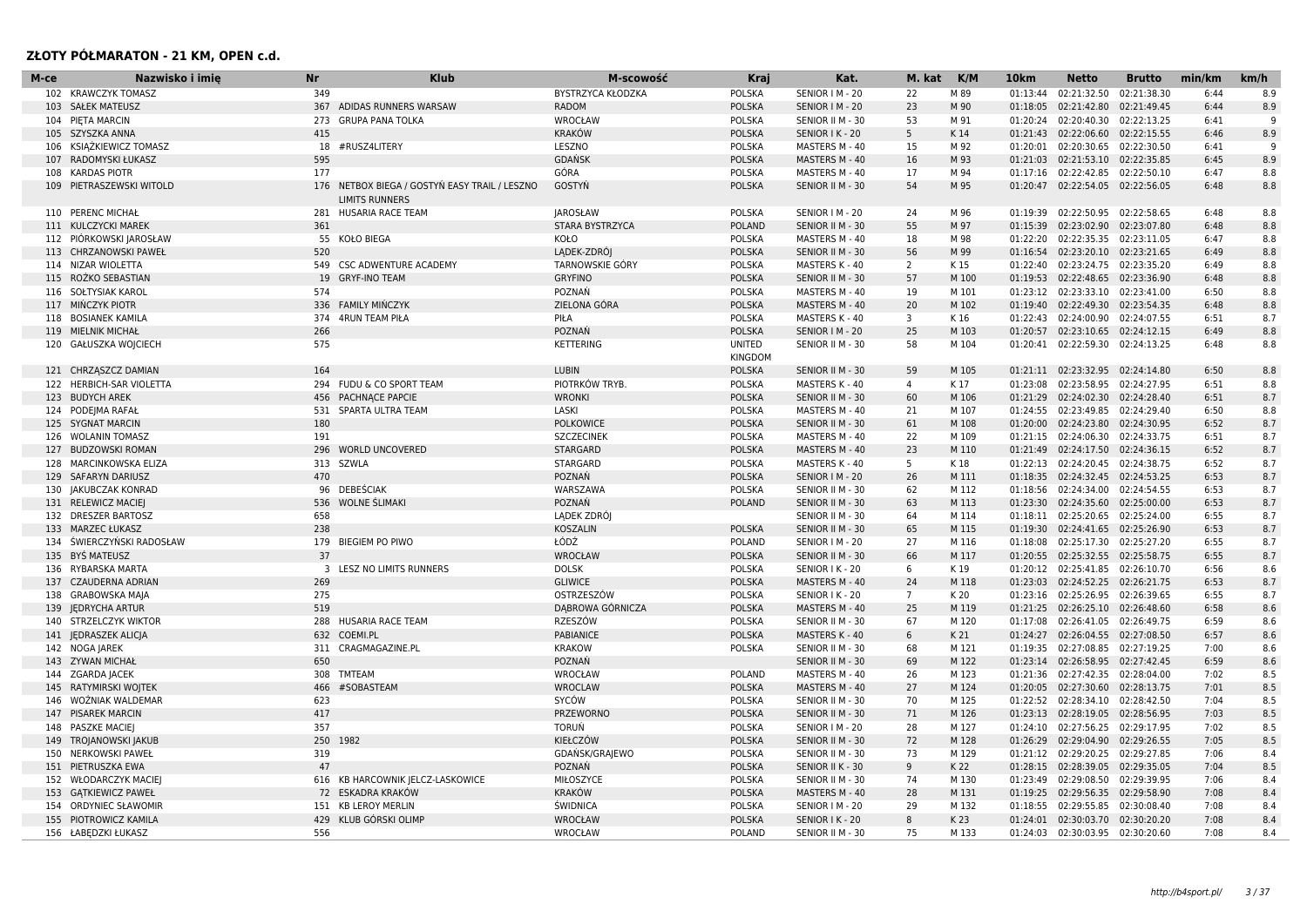| M-ce | Nazwisko i imie             | <b>Nr</b>    | <b>Klub</b>                        | M-scowość            | Kraj          | Kat.             | M. kat          | K/M   | 10 <sub>km</sub> | <b>Netto</b>                       | <b>Brutto</b> | min/km | km/h         |
|------|-----------------------------|--------------|------------------------------------|----------------------|---------------|------------------|-----------------|-------|------------------|------------------------------------|---------------|--------|--------------|
|      | 157 SZABAT DANIEL           | 247          |                                    | WROCŁAW              | <b>POLSKA</b> | SENIOR II M - 30 | 76              | M 134 | 01:21:33         | 02:29:27.80                        | 02:30:23.15   | 7:07   | 8.4          |
| 158  | WEGRZYŃSKI PAWEŁ            |              | 60 ITMBW KRAKÓW                    | <b>KRAKÓW</b>        | <b>POLSKA</b> | SENIOR II M - 30 | 77              | M 135 | 01:21:30         | 02:30:28.05                        | 02:30:38.05   | 7:09   | 8.4          |
| 159  | <b>MASTALERZ MICHAŁ</b>     | 134          | <b>RAISPORT ACTIVE</b>             | OPOLE                | <b>POLSKA</b> | SENIOR II M - 30 | 78              | M 136 | 01:20:10         | 02:30:50.75                        | 02:30:55.55   | 7:11   | 8.4          |
| 160  | <b>GREBOWICZ ANDRZE</b>     | 609          | KB HARCOWNIK JELCZ-LASKOWICE       | JANIKÓW              | <b>POLSKA</b> | MASTERS M - 40   | 29              | M 137 | 01:25:12         | 02:30:26.10                        | 02:30:57.05   | 7:09   | 8.4          |
|      | 161 WOJTOWICZ ERNEST        |              | 636 KB HARCOWNIK                   | <b>JANIKÓW</b>       | <b>POLSKA</b> | SENIOR II M - 30 | 79              | M 138 |                  | 01:23:57 02:30:28.75 02:30:59.85   |               | 7:09   | 8.4          |
| 162  | <b>NIMSZ KAMILA</b>         | 611          | KB HARCOWNIK JELCZ-LASKOWICE       | JELCZ-LASKOWICE      | <b>POLSKA</b> | SENIOR II K - 30 | 10              | K 24  | 01:28:28         | 02:30:48.65                        | 02:31:19.00   | 7:10   | 8.4          |
| 163  | LANDWÓJTOWICZ SEBASTIAN     | 613          | KB HARCOWNIK JELCZ-LASKOWICE       | MIŁOSZYCE            | POLSKA        | MASTERS M - 40   | 30              | M 139 | 01:28:28         | 02:30:47.50                        | 02:31:19.30   | 7:10   | 8.4          |
|      | 164 KRAWCZYK KONRAD         | 606          |                                    | WARSZAWA             | <b>POLSKA</b> | SENIOR   M - 20  | 30              | M 140 | 01:24:10         | 02:29:57.80                        | 02:31:20.90   | 7:08   | 8.4          |
| 165  | PARKITNY MIKOLAI            | 515          |                                    | <b>KRAKOW</b>        | POLSKA        | SENIOR   M - 20  | 31              | M 141 |                  | 01:21:30 02:31:14.80 02:31:34.60   |               | 7:12   | 8.3          |
| 166  | <b>CUKROWSKI MARCIN</b>     | 261          | <b>BALLUFF RUNNING TEAM</b>        | WROCŁAW              | <b>POLSKA</b> | SENIOR II M - 30 | 80              | M 142 | 01:27:46         | 02:30:45.00                        | 02:32:02.60   | 7:10   | 8.4          |
| 167  | <b>GARBACZ MAREK</b>        | 280          | <b>TULIP RUNNERS</b>               | OŁAWA                | <b>POLSKA</b> | MASTERS M - 40   | 31              | M 143 | 01:22:49         | 02:32:13.30 02:32:40.65            |               | 7:14   | 8.3          |
| 168  | <b>BUKAŁA JANUSZ</b>        | 510          | ŚLEZAK TEAM, OTM.B                 | <b>OTMUCHÓW</b>      | <b>POLSKA</b> | MASTERS M - 40   | 32              | M 144 |                  | 01:24:12 02:32:04.20               | 02:32:51.00   | 7:14   | 8.3          |
| 169  | OZÓG GRZEGORZ               | 630          |                                    | OPOLE                | <b>POLSKA</b> | SENIOR II M - 30 | 81              | M 145 | 01:23:32         | 02:32:46.30                        | 02:33:01.70   | 7:16   | 8.2          |
| 170  | <b>MAZUR RAFAŁ</b>          | 358          |                                    | <b>LEGNICA</b>       | <b>POLSKA</b> | SENIOR   M - 20  | 32              | M 146 | 01:17:50         | 02:33:15.25                        | 02:33:18.55   | 7:17   | 8.2          |
|      | 171 WIŚNIEWSKA MARLENA      | 416          | MUAY RUNNING TEAM                  | POZNAŃ               | POLSKA        | SENIOR II K - 30 | 11              | K 25  |                  | 01:29:17 02:33:01.50               | 02:33:22.00   | 7:17   | 8.2          |
|      | 172 KIRILENKO ANETA         | 442          |                                    | <b>MARKI</b>         | <b>POLSKA</b> | MASTERS K - 40   | $7\overline{ }$ | K 26  |                  | 01:25:19 02:33:22.05 02:33:31.95   |               | 7:18   | 8.2          |
| 173  | KIRILENKO MARCIN            | 441          |                                    | <b>MARKI</b>         | POLSKA        | MASTERS M - 40   | 33              | M 147 | 01:25:17         | 02:33:22.65                        | 02:33:32.40   | 7:18   | 8.2          |
|      | 174 GORZELANCZYK MAREK      | 590          |                                    | <b>WROCLAW</b>       | POLAND        | SENIOR   M - 20  | 33              | M 148 |                  | 01:22:05 02:32:55.45 02:33:34.60   |               | 7:16   | 8.2          |
|      | 175 LATOS BARTLOMIEJ        | 94           |                                    | WROCŁAW              | <b>POLSKA</b> | MASTERS M - 40   | 34              | M 149 | 01:23:15         | 02:32:56.75 02:33:58.15            |               | 7:17   | 8.2          |
|      | 176 RATAJCZYK IWONA         | 51           |                                    | POZNAŃ               | <b>POLSKA</b> | SENIOR II K - 30 | 12              | K 27  |                  | 01:28:35  02:33:53.10  02:34:10.45 |               | 7:19   | 8.2          |
| 177  | PIETNIK EWELINA             | 305          |                                    | WARSZAWA             | POLSKA        | SENIOR II K - 30 | 13              | K 28  | 01:27:36         | 02:32:39.45                        | 02:34:15.05   | 7:16   | 8.3          |
| 178  | PLEŚNIAR PAWEŁ              | 98           | NIEFORMALNY KLUB TYGRYSKÓW         | <b>BIECZ</b>         | <b>POLSKA</b> | WETERAN I M - 50 | $\mathbf{1}$    | M 150 | 01:22:54         | 02:34:25.55                        | 02:34:30.55   | 7:21   | 8.2          |
| 179  | <b>WIECZOREK PIOTR</b>      | 337          |                                    | PIOTRKOW TRYBUNALSKI | POLSKA        | SENIOR II M - 30 | 82              | M 151 | 01:24:58         | 02:34:22.40 02:34:53.95            |               | 7:21   | 8.2          |
| 180  | <b>SASIADEK SŁAWOMIR</b>    | 333          | ŚWIAT BIEGACZA FEHLAU RUN TEAM     | <b>POZNAN</b>        | <b>POLSKA</b> | WETERAN I M - 50 | 2               | M 152 |                  | 01:26:51 02:34:56.45 02:35:18.15   |               | 7:22   | 8.1          |
| 181  | WASACZ ARKADIUSZ            | 565          |                                    | RZESZÓW              | POLSKA        | SENIOR   M - 20  | 34              | M 153 | 01:23:34         | 02:35:31.30                        | 02:35:45.00   | 7:24   | 8.1          |
| 182  | <b>BANASZKIEWICZ MARCIN</b> | 410          | LIDER WINNICA                      | <b>NASIELSK</b>      |               | SENIOR II M - 30 | 83              | M 154 | 01:32:33         | 02:35:47.95                        | 02:35:55.30   | 7:25   | 8.1          |
|      | <b>NOWAK ŁUKASZ</b>         | 379          |                                    |                      | <b>POLSKA</b> | SENIOR II M - 30 | 84              | M 155 |                  | 01:32:46 02:34:17.80 02:35:56.25   |               | 7:20   | 8.2          |
| 183  |                             |              |                                    | WARSZAWA             | POLSKA        |                  |                 |       |                  |                                    |               |        |              |
| 184  | BUDZIŃSKI KRZYSZTOF         |              | 502 STOWARZYSZENIE SPORTOWE FENIKS | OPOLE                | <b>POLSKA</b> | WETERAN I M - 50 | 3               | M 156 |                  | 01:25:55 02:35:03.40               | 02:35:56.75   | 7:23   | 8.1          |
| 185  | BUDZIŃSKI DAMIAN            | 133          | WKB META LUBLINIEC                 | <b>NYSA</b>          | POLSKA        | MASTERS M - 40   | 35              | M 157 | 01:25:44         | 02:35:53.10                        | 02:36:18.55   | 7:25   | 8.1          |
| 186  | PIETRZYK TOMASZ             | $\mathbf{1}$ | ŚWIDNICKA GRUPA BIEGOWA            | ŚWIDNICA             | <b>POLSKA</b> | SENIOR II M - 30 | 85              | M 158 | 01:27:09         | 02:36:11.50                        | 02:36:21.35   | 7:26   | 8.1          |
| 187  | ROSŁON CEZARY               | 461          | <b>MAMERO</b>                      | RADZYMIN             | <b>POLSKA</b> | SENIOR II M - 30 | 86              | M 159 | 01:27:12         | 02:36:33.40                        | 02:36:35.15   | 7:27   | -8           |
| 188  | <b>KAROLCZAK TOMASZ</b>     | 398          | MUKS SZOK BOJANOWO                 | <b>BOJANOWO</b>      | <b>POLSKA</b> | MASTERS M - 40   | 36              | M 160 | 01:31:41         | 02:35:27.40                        | 02:36:39.50   | 7:24   | 8.1          |
| 189  | MARZYŃSKA BARBARA           | 452          |                                    | <b>GNIEZNO</b>       | <b>POLSKA</b> | WETERAN K - 50   | 1               | K 29  | 01:27:42         | 02:36:36.95                        | 02:36:49.10   | 7:27   | -8           |
| 190  | ANDRUSZEWICZ MAKSYMILIAN    | 663          |                                    | ŻYWIEC               |               | SENIOR II M - 30 | 87              | M 161 |                  | 01:28:56 02:35:12.80 02:36:50.85   |               | 7:23   | 8.1          |
| 191  | <b>BIEL SŁAWOMIR</b>        | 557          |                                    | <b>TYCHY</b>         | POLSKA        | SENIOR II M - 30 | 88              | M 162 | 01:19:03         | 02:37:04.35                        | 02:37:10.80   | 7:28   | $\mathbf{g}$ |
| 192  | KMIECIAK STANISŁAW          | 522          | <b>NIGHT RUNNERS</b>               | POZNAŃ               | <b>POLSKA</b> | SENIOR   M - 20  | 35              | M 163 | 01:24:46         | 02:36:42.25                        | 02:37:17.10   | 7:27   | 8            |
| 193  | NOWICKI KAMIL               | 334          |                                    | <b>KRAKÓW</b>        | <b>POLSKA</b> | SENIOR   M - 20  | 36              | M 164 | 01:25:38         | 02:36:47.50 02:37:17.90            |               | 7:27   | 8            |
| 194  | KONIKOWSKI KRZYSZTOF        | 507          | MAMY BIEGAMY WSPARCIE TECHNICZNE   | POZNAŃ               | <b>POLSKA</b> | MASTERS M - 40   | 37              | M 165 |                  | 01:21:08 02:37:18.95 02:37:28.40   |               | 7:29   | 8            |
| 195  | <b>TYSZER ŁUKASZ</b>        | 514          | <b>HAPPY SMILE</b>                 | LADEK ZDRÓJ          | POLSKA        | SENIOR   M - 20  | 37              | M 166 | 01:25:51         | 02:37:23.50                        | 02:37:28.65   | 7:29   | 8            |
|      | 196 GŁÓWKA MACIEJ           |              | 201 BE BETTER                      | WROCŁAW              | <b>POLSKA</b> | SENIOR II M - 30 | 89              | M 167 | 01:26:30         | 02:36:41.15 02:37:31.60            |               | 7:27   | 8            |
|      | 197 KLATE ŁUKASZ            |              | 22 ŁÓDŻ KOCHA SPORT                | ŁÓDŹ                 | <b>POLSKA</b> | MASTERS M - 40   | 38              | M 168 |                  | 01:23:31 02:36:40.70 02:37:35.25   |               | 7:27   | 8            |
| 198  | <b>IGNATOWSKA JUSTYNA</b>   | 483          | SEZONSTARTOWY.PL                   | <b>NYSA</b>          | <b>POLSKA</b> | SENIOR II K - 30 | 14              | K 30  |                  | 01:28:21  02:37:36.25  02:38:10.10 |               | 7:30   | $\mathsf{R}$ |
| 199  | <b>OLSZEWSKI MICHAŁ</b>     | 318          |                                    | <b>POLKOWICE</b>     | POLSKA        | SENIOR II M - 30 | 90              | M 169 | 01:28:49         | 02:37:52.30                        | 02:38:12.00   | 7:31   |              |
| 200  | <b>WISZNIEWICZ PIOTR</b>    |              | 338 BANA DZIEWIONA                 | RUDA SLASKA          | <b>POLSKA</b> | SENIOR II M - 30 | 91              | M 170 | 01:27:06         | 02:36:44.45 02:38:17.75            |               | 7:27   | 8            |
|      | 201 SKRZYPCZAK HANNA        | 241          | MIŁOSŁAW FORTUNA TEAM              | MIŁOSŁAW             | POLSKA        | WETERAN K - 50   | 2               | K 31  | 01:29:55         | 02:37:08.25 02:38:19.60            |               | 7:28   | $\mathsf{R}$ |
| 202  | RZOŃCA MICHAŁ               | 282          |                                    | ŚREM                 | <b>POLSKA</b> | SENIOR   M - 20  | 38              | M 171 | 01:26:54         | 02:37:14.15 02:38:30.05            |               | 7:29   | 8            |
| 203  | DOMIŃCZK JAKUB              | 292          |                                    | GRODZISK MAZOWIECKI  | POLSKA        | SENIOR II M - 30 | 92              | M 172 | 01:34:50         | 02:37:54.25 02:38:32.60            |               | 7:31   | -8           |
| 204  | <b>OSKWAREK BOGDAN</b>      | 577          |                                    | <b>DEBOWA ŁAKA</b>   | <b>POLSKA</b> | MASTERS M - 40   | 39              | M 173 | 01:27:02         | 02:37:56.60                        | 02:38:39.25   | 7:31   | 8            |
| 205  | <b>KOSTERA TOMASZ</b>       | 166          | <b>VEGE RUNNERS</b>                | WARSZAWA             | <b>POLSKA</b> | MASTERS M - 40   | 40              | M 174 | 01:25:02         | 02:37:36.35                        | 02:38:41.15   | 7:30   | 8            |
| 206  | <b>OBSZARNY PAWEŁ</b>       | 71           |                                    | WROCŁAW              | <b>POLSKA</b> | SENIOR II M - 30 | 93              | M 175 | 01:26:38         | 02:38:36.65                        | 02:38:48.35   | 7:33   | 7.9          |
| 207  | <b>STOLINSKI DOMINIK</b>    |              | 16 VEGE RUNNERS                    | POZNAN               | POLSKA        | MASTERS M - 40   | 41              | M 176 | 01:27:19         | 02:37:20.40                        | 02:38:58.75   | 7:29   | -8           |
| 208  | <b>WILK MAGDALENA</b>       | 585          | <b>TEAM ZABIEGANE DNI</b>          | WARSZAWA             | <b>POLSKA</b> | MASTERS K - 40   | 8               | K 32  |                  | 01:26:14 02:38:33.50 02:39:26.85   |               | 7:33   | 7.9          |
| 209  | <b>JASTER ANNA</b>          | 501          |                                    | WARSZAWA             | POLSKA        | SENIOR II K - 30 | 15              | K 33  | 01:27:32         | 02:39:55.20                        | 02:40:04.45   | 7:36   | 7.9          |
|      | 210 TOKARCZYK TOMASZ        |              | 11 DRUŻYNA SZPIKU                  | KALISZ               | <b>POLSKA</b> | MASTERS M - 40   | 42              | M 177 | 01:31:08         | 02:38:19.50                        | 02:40:07.45   | 7:32   |              |
| 211  | CZERWONKA ZBIGNIEW          |              | 202 1983                           | WROCŁAW              | <b>POLSKA</b> | SENIOR II M - 30 | 94              | M 178 | 01:32:23         | 02:40:13.10 02:40:16.45            |               | 7:37   | 7.9          |
|      | 212 PŁUCIENNICZAK BARTOSZ   |              | 67 KOŁO BIEGA                      | KOŁO                 | <b>POLSKA</b> | SENIOR II M - 30 | 95              | M 179 |                  | 01:32:18 02:39:35.90 02:40:16.65   |               | 7:36   | 7.9          |
|      | 213 MALIHIN DRAGOS          | 570          |                                    | <b>KRAKOW</b>        | POLAND        | SENIOR II M - 30 | 96              | M 180 |                  | 01:25:46 02:40:33.20 02:40:44.25   |               | 7:38   | 7.8          |
|      |                             |              |                                    |                      |               |                  |                 |       |                  |                                    |               |        |              |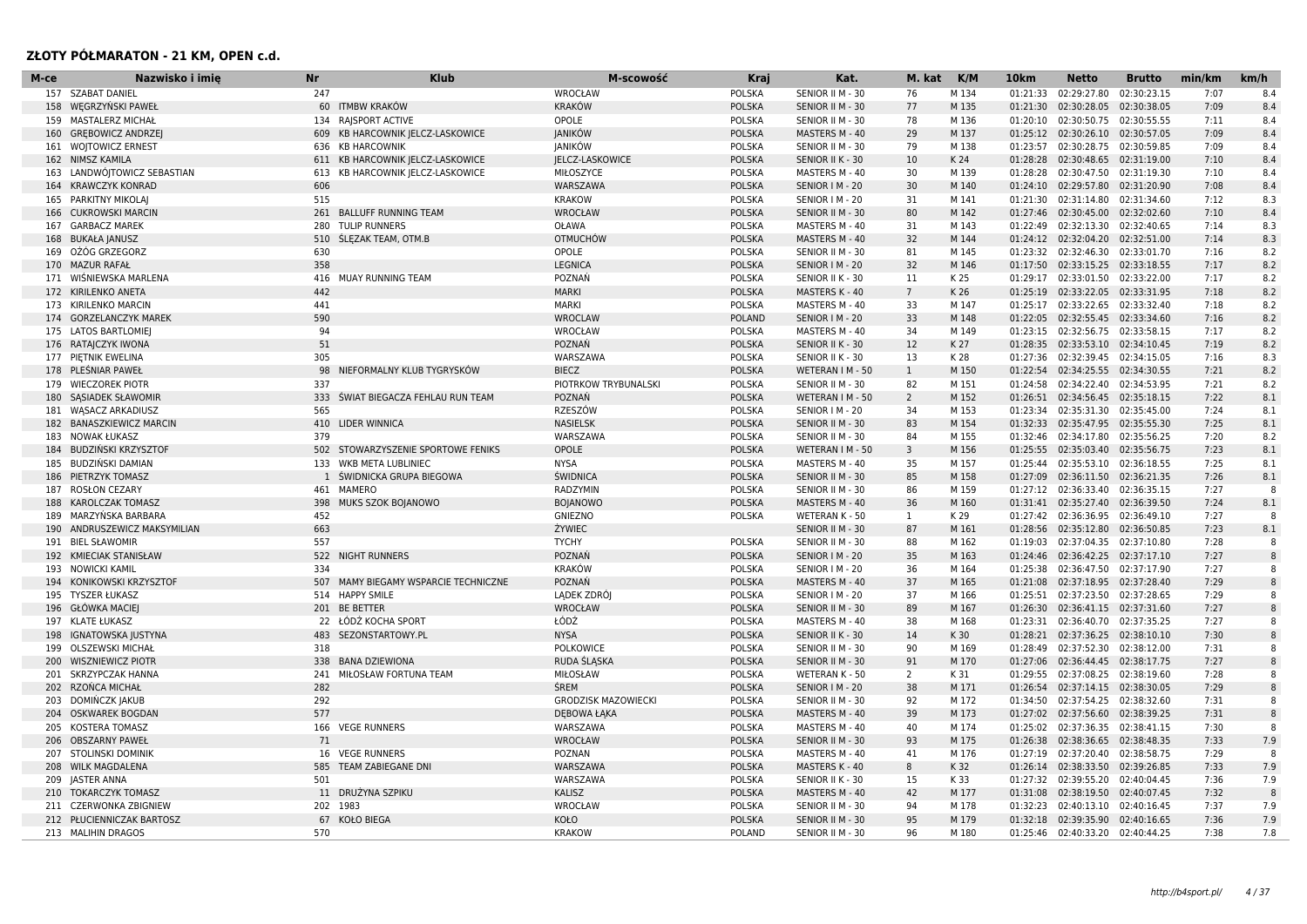| M-ce | Nazwisko i imię                | <b>Nr</b>                              | <b>Klub</b>                               | M-scowość             | Kraj          | Kat.                  | M. kat         | K/M   | 10 <sub>km</sub> | <b>Netto</b>                       | <b>Brutto</b> | min/km | km/h |
|------|--------------------------------|----------------------------------------|-------------------------------------------|-----------------------|---------------|-----------------------|----------------|-------|------------------|------------------------------------|---------------|--------|------|
|      | 214 JAROSZ JOLANTA             | 372                                    |                                           | GŁUCHOŁAZY            | <b>POLSKA</b> | SENIOR II K - 30      | 16             | K 34  | 01:32:42         | 02:39:25.85                        | 02:41:05.75   | 7:35   | 7.9  |
|      | 215 BOCHAN LIDIA               | 645                                    |                                           | PIŁA                  |               | SENIOR II K - 30      | 17             | K 35  | 01:31:44         | 02:40:58.10                        | 02:41:24.00   | 7:39   | 7.8  |
| 216  | PODJUK JULIUSZ                 | 610                                    |                                           | GOSTYŃ                | POLSKA        | MASTERS M - 40        | 43             | M 181 | 01:26:31         | 02:41:14.80                        | 02:41:30.65   | 7:40   | 7.8  |
| 217  | WIŚNIEWSKI MARIUSZ             | 328                                    |                                           | <b>BYDGOSZCZ</b>      | <b>POLSKA</b> | MASTERS M - 40        | 44             | M 182 |                  | 01:31:31  02:40:30.75  02:41:37.95 |               | 7:38   | 7.9  |
| 218  | <b>NOWICKI DANIEL</b>          | 600<br>SPORTOWY CZŁUCHÓW               |                                           | <b>CZŁUCHÓW</b>       | <b>POLSKA</b> | SENIOR   M - 20       | 39             | M 183 |                  | 01:31:13  02:41:18.40  02:42:04.55 |               | 7:40   | 7.8  |
| 219  | <b>JACH-BALICKA ALEKSANDRA</b> | 121                                    |                                           | WIELICZKA             | <b>POLSKA</b> | SENIOR II K - 30      | 18             | K 36  |                  | 01:32:20 02:41:47.40               | 02:42:17.35   | 7:42   | 7.8  |
| 220  | PASTUSZKA MIROSŁAW             | 486<br><b>RUNLDZ</b>                   |                                           | ŁÓDŹ                  | <b>POLSKA</b> | WETERAN I M - 50      | $\overline{4}$ | M 184 | 01:28:37         | 02:41:32.45                        | 02:42:29.00   | 7:41   | 7.8  |
| 221  | KULESZA PAWEŁ                  | 203                                    |                                           | KIELCE                | <b>POLSKA</b> | SENIOR   M - 20       | 40             | M 185 | 01:23:46         | 02:41:47.40                        | 02:42:33.55   | 7:42   | 7.8  |
| 222  | DROŻDŻ KRZYSZTOF               | 669                                    |                                           | WROCŁAW               |               | SENIOR   M - 20       | 41             | M 186 |                  | 01:29:14 02:41:57.25 02:42:35.40   |               | 7:42   | 7.8  |
| 223  | <b>DEJA DARIUSZ</b>            | 113                                    |                                           | <b>GRODKÓW</b>        | <b>POLSKA</b> | MASTERS M - 40        | 45             | M 187 | 01:28:20         | 02:41:53.25 02:42:41.70            |               | 7:42   | 7.8  |
| 224  | <b>OSICA ŁUKASZ</b>            | 528                                    |                                           | <b>ŚWIETOCHŁOWICE</b> | POLSKA        | SENIOR II M - 30      | 97             | M 188 | 01:32:06         | 02:41:25.10 02:43:02.75            |               | 7:41   | 7.8  |
| 225  | <b>GRABOWSKA AGNIESZKA</b>     | 310 CRAGMAGAZINE.PL                    |                                           | <b>GDAŃSK</b>         | <b>POLSKA</b> | SENIOR I K - 20       | 9              | K 37  | 01:29:03         | 02:43:04.10 02:43:15.75            |               | 7:45   | 7.7  |
| 226  | <b>DROZD PRZEMYSŁAW</b>        | 246<br><b>RAISPORT ACTIVE</b>          |                                           | OPOLE                 | <b>POLSKA</b> | MASTERS M - 40        | 46             | M 189 |                  | 01:28:26 02:43:15.15 02:43:20.35   |               | 7:46   | 7.7  |
| 227  | KOZANECKA MARTA                | KB GEOTERMIA UNIEJÓW<br>617            |                                           | <b>UNIEJÓW</b>        | <b>POLSKA</b> | SENIOR II K - 30      | 19             | K 38  | 01:27:54         | 02:43:09.85                        | 02:43:22.65   | 7:46   | 7.7  |
| 228  | <b>KEDZIERSKI TOMASZ</b>       | 42                                     |                                           | WROCŁAW               | <b>POLSKA</b> | SENIOR II M - 30      | 98             | M 190 |                  | 01:29:53 02:43:27.55 02:43:29.55   |               | 7:47   | 7.7  |
| 229  | PAWLAK JAROSŁAW                | 430 KOŁO BIEGA                         |                                           | KOŁO                  | <b>POLSKA</b> | SENIOR II M - 30      | 99             | M 191 |                  | 01:31:52 02:43:01.00 02:43:37.95   |               | 7:45   | 7.7  |
| 230  | <b>JANKOWSKI RAFAŁ</b>         | 28<br><b>KOŁO BIEGA</b>                |                                           | KOŁO                  | POLSKA        | SENIOR II M - 30      | 100            | M 192 | 01:28:27         | 02:43:04.70 02:43:40.55            |               | 7:45   | 7.7  |
|      | 231 MACIASZCZYK MAGDALENA      | 487<br><b>MACZAS SZCZECIN</b>          |                                           | <b>SZCZECIN</b>       | <b>POLSKA</b> | MASTERS K - 40        | 9              | K 39  |                  | 01:29:26 02:43:05.40 02:43:46.95   |               | 7:45   | 7.7  |
|      | 232 GREDA ELZBIETA             | 249                                    |                                           | <b>OZIMEK</b>         | POLSKA        | SENIOR II K - 30      | 20             | K 40  | 01:34:41         | 02:43:27.60 02:43:48.95            |               | 7:47   | 7.7  |
| 233  | STRAK IZABELA                  | 490<br>WIECZORNE BIEGANIE W SZCZECINIE |                                           | <b>SZCZECIN</b>       | <b>POLSKA</b> | MASTERS K - 40        | 10             | K 41  |                  | 01:32:38 02:43:40.85 02:43:54.85   |               | 7:47   | 7.7  |
| 234  | <b>BAZYLY WOJCIECH</b>         | POCO LOCO<br>340                       |                                           | POZNAŃ                | POLSKA        | SENIOR II M - 30      | 101            | M 193 | 01:24:31         | 02:43:35.20                        | 02:43:58.35   | 7:47   | 7.7  |
| 235  | <b>MICHALAK JAKUB</b>          | 317                                    |                                           | WROCŁAW               | <b>POLSKA</b> | SENIOR II M - 30      | 102            | M 194 |                  | 01:28:12 02:42:55.50               | 02:44:16.05   | 7:45   | 7.7  |
|      | 236 JEDRASZEK MACIEJ           | 633                                    |                                           | PABIANICE             | <b>POLSKA</b> | MASTERS M - 40        | 47             | M 195 |                  | 01:32:40 02:43:14.35 02:44:19.15   |               | 7:46   | 7.7  |
| 237  | <b>TOMCZYK MARTA</b>           | 380                                    |                                           | ZABRZE                | <b>POLSKA</b> | SENIOR I K - 20       | 10             | K 42  | 01:34:04         | 02:44:18.05 02:44:33.25            |               | 7:49   | 7.7  |
| 238  | MISZCZAK SZYMON                | 647                                    |                                           | <b>KRAKÓW</b>         |               | SENIOR II M - 30      | 103            | M 196 | 01:34:02         | 02:44:17.70                        | 02:44:33.75   | 7:49   | 7.7  |
|      | NIEZGÓDKA MARCIN               |                                        |                                           |                       |               | MASTERS M - 40        | 48             | M 197 | 01:30:07         | 02:44:16.15 02:44:42.35            |               | 7:49   | 7.7  |
| 239  | <b>MATAK PAWEŁ</b>             | 518<br>464<br>MAMERO                   |                                           | KATY WROCŁAWSKIE      | <b>POLSKA</b> |                       | 104            | M 198 |                  | 01:27:13 02:44:53.00 02:44:54.15   |               | 7:51   | 7.6  |
| 240  |                                |                                        |                                           | RADZYMIN              | POLSKA        | SENIOR II M - 30      |                |       |                  |                                    |               |        |      |
| 241  | <b>ZAMIATOWSKA KINGA</b>       | 126<br><b>BELLA LINE BDG</b>           |                                           | <b>BYDGOSZCZ</b>      | <b>POLSKA</b> | MASTERS K - 40        | 11             | K 43  | 01:29:01         | 02:44:34.45 02:45:02.60            |               | 7:50   | 7.7  |
| 242  | MASIEWSKA AGATA                | 665                                    |                                           | WARSZAWA              |               | SENIOR II K - 30      | 21             | K44   | 01:32:28         | 02:44:54.20                        | 02:45:20.95   | 7:51   | 7.6  |
| 243  | <b>STUCHLIK DAWID</b>          | 386 POTRZYM MI PIWO                    |                                           | CHORZÓW               | <b>POLSKA</b> | SENIOR II M - 30      | 105            | M 199 | 01:32:53         | 02:44:11.50                        | 02:45:44.05   | 7:49   | 7.7  |
| 244  | CHODARCEWICZ ALEKSANDRA        | 548<br><b>NIGHT RUNNERS</b>            |                                           | POZNAŃ                | POLSKA        | MASTERS K - 40        | 12             | K 45  |                  | 01:35:11 02:44:30.95 02:45:49.95   |               | 7:50   | 7.7  |
| 245  | ZYGMUNT MAŁGORZATA             | 569<br><b>ZYGI&amp;PEMPUSZEK</b>       |                                           | <b>WROCŁAW</b>        | <b>POLSKA</b> | SENIOR II K - 30      | 22             | K 46  | 01:30:38         | 02:44:40.00                        | 02:46:00.95   | 7:50   | 7.7  |
| 246  | <b>GAIDECKI TOMEK</b>          | 327 ACCENTURE                          |                                           | WARSZAWA              | <b>POLSKA</b> | MASTERS M - 40        | 49             | M 200 | 01:31:16         | 02:45:04.45 02:46:15.60            |               | 7:51   | 7.6  |
|      | 247 JASTRZĄBEK AGNIESZKA       | 172 EVERRUN                            |                                           | ŁÓDŹ                  | <b>POLSKA</b> | SENIOR II K - 30      | 23             | K47   |                  | 01:33:22 02:45:18.60 02:46:19.75   |               | 7:52   | 7.6  |
| 248  | KAMIŃSKA ANNA                  | 580                                    |                                           | <b>GLIWICE</b>        | POLSKA        | SENIOR I K - 20       | 11             | K 48  |                  | 01:34:52 02:45:37.65               | 02:46:21.00   | 7:53   | 7.6  |
| 249  | PAWLAK KATARZYNA               | 431 KOŁO BIEGA                         |                                           | KOŁO                  | <b>POLSKA</b> | SENIOR II K - 30      | 24             | K 49  |                  | 01:31:52 02:45:44.45 02:46:21.10   |               | 7:53   | 7.6  |
| 250  | <b>KRYSIAK TOMASZ</b>          | WIECZORNE BIEGANIE W SZCZECINIE<br>156 |                                           | <b>SZCZECIN</b>       | <b>POLSKA</b> | SENIOR II M - 30      | 106            | M 201 | 01:33:59         | 02:45:13.15 02:46:21.90            |               | 7:52   | 7.6  |
| 251  | <b>MARKOWSKI ANDRZE</b>        | 332<br>DRUŻYN GAZETY ZIELONA GÓRA      |                                           | ZIELONA GÓRA          | <b>POLSKA</b> | <b>MASTERS M - 40</b> | 50             | M 202 |                  | 01:31:28 02:45:27.60 02:46:22.70   |               | 7:52   | 7.6  |
| 252  | <b>DŁUGOSZ MAREK</b>           | KB GEOTERMIA UNIEJÓW<br>639            |                                           | <b>BARTKOWICE</b>     |               | WETERAN I M - 50      | 5              | M 203 | 01:26:52         | 02:46:21.25                        | 02:46:29.65   | 7:55   | 7.6  |
| 253  | KMITA GABRIELA                 | 567<br><b>NOWA HUTA TEAM</b>           |                                           | <b>KRAKÓW</b>         | <b>POLSKA</b> | SENIOR I K - 20       | 12             | K 50  | 01:32:54         | 02:44:57.80                        | 02:46:33.90   | 7:51   | 7.6  |
|      | 254 KOPUCZOK JUSTYNA           | 667                                    |                                           | SIEMIANOWICE SLASKIE  |               | SENIOR I K - 20       | 13             | K 51  |                  | 01:35:10 02:46:05.55 02:46:35.15   |               | 7:54   | 7.6  |
| 255  | <b>SKELTON SARAH</b>           | 497<br><b>VEGE RUNNERS</b>             |                                           | WARSZAWA              | <b>POLSKA</b> | SENIOR II K - 30      | 25             | K 52  |                  | 01:33:51 02:46:01.35 02:46:40.10   |               | 7:54   | 7.6  |
| 256  | <b>BALICKI MARCIN</b>          | 122                                    |                                           | WIELICZKA             | POLSKA        | SENIOR II M - 30      | 107            | M 204 | 01:29:08         | 02:46:30.05                        | 02:47:00.00   | 7:55   | 7.6  |
| 257  | ZIĘBA LUCYNA                   | 48<br>BIEGAM BO LUBIE GŁOGÓW           |                                           | WROCŁAW               | <b>POLSKA</b> | SENIOR II K - 30      | 26             | K 53  | 01:35:27         | 02:47:05.20 02:47:18.65            |               | 7:57   | 7.5  |
| 258  | ŁOŻYŃSKI KAMIL                 | 245<br><b>KW GLIWICE</b>               |                                           | PANIÓWKI              | <b>POLSKA</b> | SENIOR II M - 30      | 108            | M 205 |                  | 01:27:31 02:47:16.30 02:47:27.60   |               | 7:57   | 7.5  |
| 259  | <b>SZUMNY PAWEŁ</b>            | 472                                    |                                           | JÓZEFÓW               | <b>POLSKA</b> | SENIOR II M - 30      | 109            | M 206 | 01:33:40         | 02:46:44.10 02:47:30.05            |               | 7:56   | 7.6  |
| 260  | <b>WYBRANIEC TOMASZ</b>        | 453                                    |                                           | <b>BYTOM</b>          | POLSKA        | SENIOR II M - 30      | 110            | M 207 | 01:32:54         | 02:46:14.30 02:47:47.80            |               | 7:54   | 7.6  |
| 261  | <b>WISTUBA ŁUKASZ</b>          | 506                                    |                                           | <b>PRUDNIK</b>        | <b>POLSKA</b> | SENIOR   M - 20       | 42             | M 208 | 01:27:59         | 02:47:03.65 02:47:54.20            |               | 7:57   | 7.5  |
| 262  | <b>KRAWCZYK MICHAŁ</b>         | <b>ORANGE IRON TEAM</b><br>276         |                                           | <b>BOLECHOWICE</b>    | <b>POLSKA</b> | SENIOR II M - 30      | 111            | M 209 | 01:29:35         | 02:46:56.20                        | 02:47:54.90   | 7:56   | 7.5  |
| 263  | PASŁAWSKA OLGA                 | 532                                    |                                           | WROCŁAW               | <b>POLSKA</b> | SENIOR II K - 30      | 27             | K 54  |                  | 01:37:10 02:47:47.70               | 02:48:05.20   | 7:59   | 7.5  |
| 264  | GLINA-KRAWCZYK MAŁGORZATA      |                                        | 131 ZABKOWICKA GRUPA BIEGOWA FRANKENSTEIN | KAMIENIEC ZĄBKOWICKI  | <b>POLAND</b> | MASTERS K - 40        | 13             | K 55  | 01:36:04         | 02:46:51.70                        | 02:48:12.85   | 7:56   | 7.6  |
| 265  | <b>WOIRACH MARCIN</b>          | 649<br><b>WILDCAT TEAM</b>             |                                           | STRONIE ŚLĄSKIE       |               | SENIOR II M - 30      | 112            | M 210 |                  | 01:27:46 02:46:59.85 02:48:18.95   |               | 7:57   | 7.5  |
| 266  | MICHALSKI GRZEGORZ             | SEZON STARTOWY.PL<br>474               |                                           | WROCŁAW               | POLSKA        | MASTERS M - 40        | 51             | M 211 |                  | 01:30:53 02:47:55.15               | 02:48:29.15   | 7:59   | 7.5  |
| 267  | KORDASZEWSKA SYLWIA            | <b>ORANGE IRON TEAM</b><br>264         |                                           | <b>MODLNICA</b>       | <b>POLSKA</b> | SENIOR I K - 20       | 14             | K 56  | 01:35:47         | 02:47:34.40                        | 02:48:36.10   | 7:58   | 7.5  |
| 268  | RACZYNSKA MAGDALENA            | <b>VEGE RUNNERS</b><br>500             |                                           | ŁĘCZYCA               | <b>POLSKA</b> | SENIOR I K - 20       | 15             | K 57  | 01:30:48         | 02:47:58.95 02:48:37.00            |               | 7:59   | 7.5  |
| 269  | <b>MERCHELSKI PIOTR</b>        | BEZ CIŚNIEŃ<br>389                     |                                           | WARSZAWA              | <b>POLSKA</b> | SENIOR II M - 30      | 113            | M 212 |                  | 01:38:57 02:47:19.65 02:48:37.00   |               | 7:58   | 7.5  |
|      | 270 RATKOWSKA IZABELA          | 216                                    |                                           | WARSZAWA              | POLSKA        | SENIOR I K - 20       | 16             | K 58  |                  | 01:33:00 02:48:09.35 02:48:45.95   |               | 8:00   | 7.5  |
|      |                                |                                        |                                           |                       |               |                       |                |       |                  |                                    |               |        |      |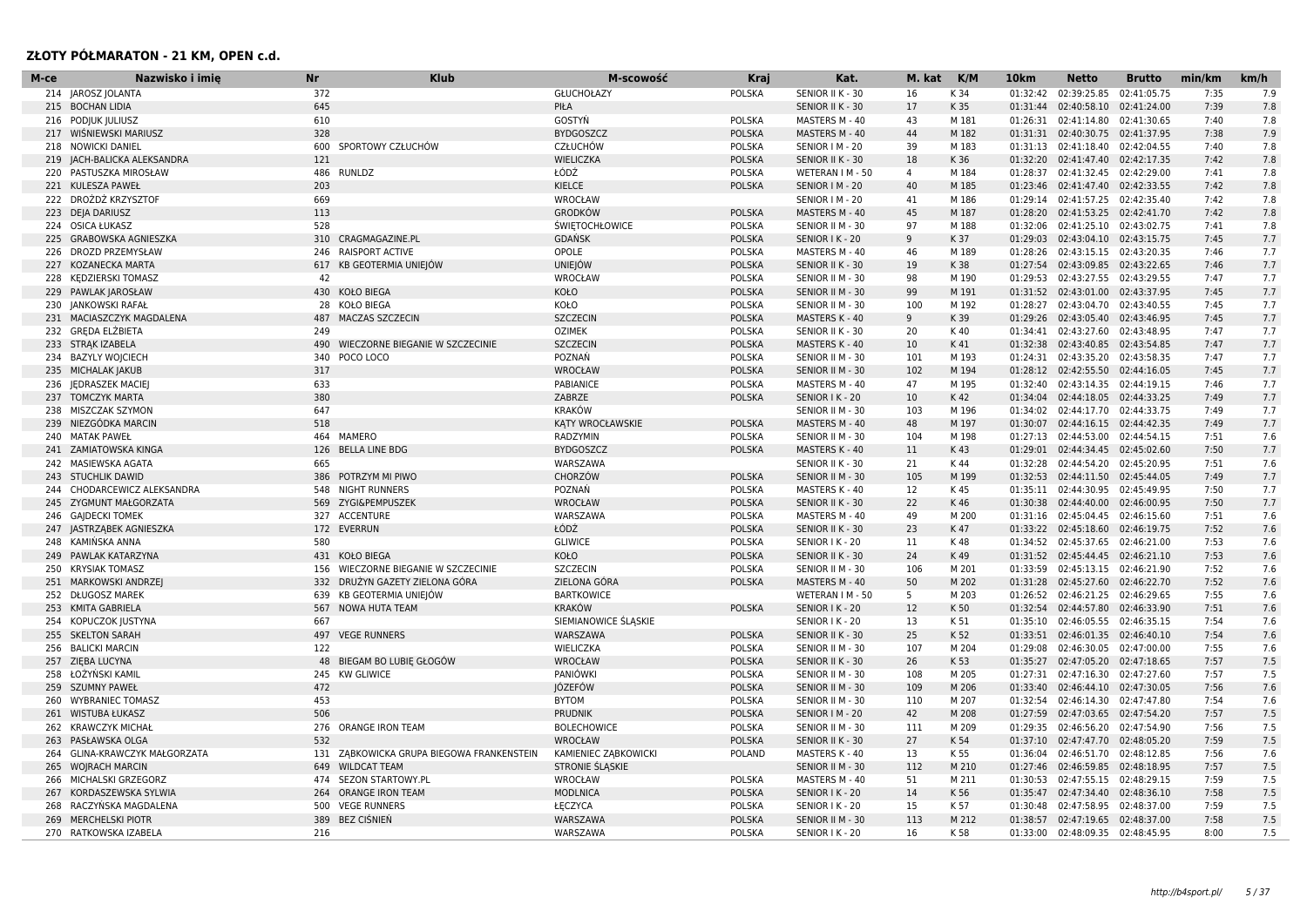| M-ce | Nazwisko i imie            | <b>Nr</b>                 | <b>Klub</b>                           | M-scowość            | Kraj                            | Kat.                  | M. kat         | K/M   | 10 <sub>km</sub> | <b>Netto</b>                       | <b>Brutto</b> | min/km | km/h |
|------|----------------------------|---------------------------|---------------------------------------|----------------------|---------------------------------|-----------------------|----------------|-------|------------------|------------------------------------|---------------|--------|------|
|      | 271 HABELSKI JAROSŁAW      | 369                       | SPARTA ULTRA TEAM                     | <b>KEPNO</b>         | <b>POLSKA</b>                   | MASTERS M - 40        | 52             | M 213 | 01:28:22         | 02:48:15.10                        | 02:48:54.80   | 8:00   | 7.5  |
|      | 272 TERKA BARBARA          | 211                       |                                       | POZNAŃ               | <b>POLSKA</b>                   | SENIOR II K - 30      | 28             | K 59  | 01:33:10         | 02:48:36.40                        | 02:49:00.50   | 8:01   | 7.5  |
| 273  | ZIELIŃSKI KRZYSZTOF        | 108                       | <b>NIGHT RUNNERS</b>                  | POZNAŃ               | POLSKA                          | SENIOR II M - 30      | 114            | M 214 | 01:33:00         | 02:48:24.90                        | 02:49:00.60   | 8:01   | 7.5  |
|      | 274 SZYSZKA KONRAD         | 578                       | WIECZORNE BIEGANIE W SZCZECINIE       | <b>SZCZECIN</b>      | <b>POLSKA</b>                   | SENIOR II M - 30      | 115            | M 215 |                  | 01:34:51 02:48:51.10               | 02:49:04.50   | 8:02   | 7.5  |
|      | 275 SZUDERA KAMILA         | 157                       | WIECZORNE BIEGANIE W SZCZECINIE       | <b>SZCZECIN</b>      | <b>POLSKA</b>                   | SENIOR II K - 30      | 29             | K 60  |                  | 01:34:52 02:48:51.55               | 02:49:04.65   | 8:02   | 7.5  |
| 276  | LOCHYNSKI SZYMON           | 599                       |                                       | <b>KAMIONKI</b>      | <b>POLSKA</b>                   | MASTERS M - 40        | 53             | M 216 |                  | 01:26:18 02:48:45.80               | 02:49:12.95   | 8:02   | 7.5  |
| 277  | HANOUSKOVÁ ESTER           | 239                       |                                       | <b>KORYČANY</b>      | REPUBLIKA                       | SENIOR II K - 30      | 30             | K 61  | 01:34:00         | 02:48:18.30                        | 02:49:26.40   | 8:00   | 7.5  |
|      |                            |                           |                                       |                      | <b>CZESKA</b>                   |                       |                |       |                  |                                    |               |        |      |
|      | 278 CZAUDERNA KLAUDIA      |                           | 112 OCHAJORUN & FRIENDS               | <b>GLIWICE</b>       | <b>POLSKA</b>                   | MASTERS K - 40        | 14             | K 62  |                  | 01:35:24 02:47:57.50 02:49:28.05   |               | 7:59   | 7.5  |
| 279  | ZWĘGLIŃSKA ANNA            | 368                       | URZĄD MIASTA KĘDZIERZYN-KOŹLE         | KĘDZIERZYN-KOŹLE     | POLSKA                          | MASTERS K - 40        | 15             | K 63  | 01:35:10         | 02:49:03.10                        | 02:49:43.60   | 8:03   | 7.5  |
| 280  | <b>DUDZIAK BARTŁOMIE</b>   |                           | 161 GREATGRATULA OSIECZNA             | <b>OSIECZNA</b>      | <b>POLSKA</b>                   | MASTERS M - 40        | 54             | M 217 | 01:36:40         | 02:49:35.20                        | 02:49:58.75   | 8:04   | 7.4  |
| 281  | BIELAWA KAMILA             | 315                       | NKB CHYŻY NOWY TOMYŚL                 | <b>NOWY TOMYSL</b>   | <b>POLSKA</b>                   | SENIOR II K - 30      | 31             | K 64  | 01:36:58         | 02:48:58.00                        | 02:49:59.40   | 8:02   | 7.5  |
| 282  | <b>BRZYSKI GRZEGORZ</b>    | 561                       |                                       | <b>GDANSK</b>        | <b>POLAND</b>                   | SENIOR II M - 30      | 116            | M 218 |                  | 01:36:32 02:48:45.20               | 02:50:07.35   | 8:02   | 7.5  |
| 283  | <b>GONERA KAZIMIERZ</b>    | 143                       | <b>CSWIICH WROCŁAW</b>                | MIŁOSZYCE            | <b>POLSKA</b>                   | WETERAN II M - 60     | 2              | M 219 | 01:36:15         | 02:50:01.90                        | 02:50:33.50   | 8:05   | 7.4  |
| 284  | <b>KEPKA WALDEMAR</b>      | 148                       |                                       | SANTOCKO             | <b>POLSKA</b>                   | WETERAN II M - 60     | $\overline{3}$ | M 220 |                  | 01:32:33 02:50:22.30               | 02:50:36.90   | 8:06   | 7.4  |
|      | 285 DZIWIEC-GUZIK JUSTYNA  | 10                        |                                       | DABROWA GÓRNICZA     | <b>POLSKA</b>                   | MASTERS K - 40        | 16             | K 65  |                  | 01:38:30 02:49:59.05               | 02:50:39.35   | 8:05   | 7.4  |
| 286  | <b>MORAWSKI WOJCIECH</b>   | 540                       |                                       | WROCŁAW              | <b>POLSKA</b>                   | SENIOR II M - 30      | 117            | M 221 |                  | 01:38:44 02:49:02.55               | 02:50:41.40   | 8:03   | 7.5  |
| 287  | <b>GWOZDECKI TOMASZ</b>    | 189                       |                                       | WROCŁAW              | POLSKA                          | SENIOR II M - 30      | 118            | M 222 | 01:35:43         | 02:50:00.80                        | 02:50:49.65   | 8:05   | 7.4  |
| 288  | HOFFMANN GRZEGORZ          | 124                       |                                       | <b>CZEMPIŃ</b>       | <b>POLSKA</b>                   | MASTERS M - 40        | 55             | M 223 | 01:32:29         | 02:50:36.95                        | 02:50:59.20   | 8:07   | 7.4  |
| 289  | <b>MANCZYNSKI MARCIN</b>   | 635                       | <b>GANG DZIKICH WIEPRZY</b>           | OPOLE                | <b>POLSKA</b>                   | MASTERS M - 40        | 56             | M 224 | 01:28:34         | 02:50:45.95                        | 02:51:00.65   | 8:07   | 7.4  |
| 290  | STAŃCZYK ANDRZEJ           | 139                       | KS KOZIOŁEK KEDZIERZYN-KOŹLE          | KEDZIERZYN-KOŹLE     | <b>POLSKA</b>                   | WETERAN I M - 50      | 6              | M 225 | 01:34:57         | 02:50:14.40                        | 02:51:11.50   | 8:06   | 7.4  |
|      | 291 ZYŁA KATARZYNA         | <b>OPOLE BIEGA</b><br>40  |                                       | TARNÓW OPOLSKI       | POLSKA                          | SENIOR I K - 20       | 17             | K 66  |                  | 01:38:03 02:50:15.70 02:51:22.05   |               | 8:06   | 7.4  |
|      | 292 SZMYT PIOTR            | 377                       |                                       | POZNAN               | <b>POLSKA</b>                   | MASTERS M - 40        | 57             | M 226 |                  | 01:34:14 02:51:08.55               | 02:51:26.85   | 8:08   | 7.4  |
|      |                            | 586                       |                                       |                      |                                 |                       | 58             | M 227 |                  |                                    |               | 8:08   | 7.4  |
| 293  | SOKOŁOWSKI ARTUR           |                           | TEAM ZABIEGANE DNI                    | <b>OTWOCK</b>        | <b>POLSKA</b>                   | MASTERS M - 40        |                |       | 01:32:44         | 02:50:48.05                        | 02:51:42.10   |        |      |
| 294  | <b>CALANCA TADEUSZ</b>     | 579                       |                                       | WROCŁAW              | <b>POLSKA</b>                   | MASTERS M - 40        | 59             | M 228 |                  | 01:33:41 02:50:35.35               | 02:51:58.20   | 8:07   | 7.4  |
| 295  | <b>BRODA DOMINIK</b>       | 43                        | POSITIVE VIBRATION                    | WROCŁAW              | POLSKA                          | SENIOR II M - 30      | 119            | M 229 |                  | 01:29:06 02:51:57.85               | 02:52:01.90   | 8:11   | 7.3  |
| 296  | GARCZYŃSKA ANIA            | 183<br><b>FIOLETPRINT</b> |                                       | <b>KATOWICE</b>      | <b>POLSKA</b>                   | MASTERS K - 40        | 17             | K 67  |                  | 01:37:33 02:51:53.45 02:52:11.75   |               | 8:11   | 7.3  |
| 297  | <b>CZESKA KAROLINA</b>     | 566<br>MOSINA BIEGA       |                                       | <b>MOSINA</b>        | <b>POLSKA</b>                   | SENIOR I K - 20       | 18             | K 68  |                  | 01:41:36 02:50:55.55               | 02:52:12.20   | 8:08   | 7.4  |
| 298  | <b>TUREK MAGDALENA</b>     | 476                       | <b>CHAMPIONMAN TEAM</b>               | <b>CZEMPIŃ</b>       | <b>POLSKA</b>                   | SENIOR II K - 30      | 32             | K 69  |                  | 01:38:24 02:51:30.75               | 02:52:15.95   | 8:10   | 7.3  |
| 299  | KOBLAŃSKI TOMASZ           | 65                        |                                       | <b>LEGNICA</b>       | POLSKA                          | SENIOR II M - 30      | 120            | M 230 |                  | 01:37:36 02:52:18.85               | 02:52:35.30   | 8:12   | 7.3  |
| 300  | RYCHLEWICZ TOMASZ          |                           | 35 EXPLAIN EVERYTHING                 | WROCŁAW              | <b>POLSKA</b>                   | SENIOR II M - 30      | 121            | M 231 |                  | 01:31:59 02:52:04.55 02:52:41.70   |               | 8:11   | 7.3  |
| 301  | KORNAS MARCIN              | 14                        | ZABKOWICKA GRUPA BIEGOWA FRANKENSTEIN | ZABKOWICE ŚLASKIE    | <b>POLINEZJA</b><br>FRANCUSKA   | MASTERS M - 40        | 60             | M 232 | 01:33:57         | 02:51:32.60                        | 02:52:58.45   | 8:10   | 7.3  |
|      | 302 JUSKOWIAK ALINA        | 547                       | <b>GRUNWALD TEAM POZNAŃ</b>           | POZNAŃ               | <b>POLSKA</b>                   | SENIOR II K - 30      | 33             | K 70  | 01:34:09         | 02:53:02.75                        | 02:53:10.00   | 8:14   | 7.3  |
| 303  | <b>GAPSKI PIOTR</b>        | 411                       | LOFT TEAM EXTREME                     | <b>ROGALIN</b>       | <b>POLSKA</b>                   | SENIOR II M - 30      | 122            | M 233 | 01:37:58         | 02:53:01.45                        | 02:53:24.00   | 8:14   | 7.3  |
|      | 304 CZACHOWSKI MICHAL      | 593                       |                                       | WARSZAWA             | <b>UNITED</b><br><b>KINGDOM</b> | MASTERS M - 40        | 61             | M 234 |                  | 01:45:21 02:52:00.95               | 02:53:28.60   | 8:11   | 7.3  |
| 305  | PORADA MAGDALENA           | 173                       |                                       | <b>KRZEPTOW</b>      | POLSKA                          | SENIOR II K - 30      | 34             | K 71  |                  | 01:33:14 02:53:12.85 02:53:36.05   |               | 8:14   | 7.3  |
| 306  | LENARTOWICZ BARBARA        | 321                       |                                       | ŁÓDŹ                 | <b>POLSKA</b>                   | <b>WETERAN K - 50</b> | 3              | K 72  | 01:39:39         | 02:53:12.90                        | 02:53:37.15   | 8:14   | 7.3  |
| 307  | <b>BOCHENEK GOSIA</b>      | 508                       |                                       | <b>JAWORZNO</b>      | <b>POLSKA</b>                   | SENIOR I K - 20       | 19             | K 73  |                  | 01:42:11 02:53:22.15 02:53:41.80   |               | 8:15   | 7.3  |
| 308  | <b>SZARLEJ ANNA</b>        | 154                       |                                       | PIOTRKÓW TRYBUNALSKI | <b>POLSKA</b>                   | SENIOR II K - 30      | 35             | K 74  | 01:38:08         | 02:53:32.70                        | 02:53:44.25   | 8:15   | 7.3  |
| 309  | <b>SAWALA ERYK</b>         | 137<br><b>TRANCE ONLY</b> |                                       | POZNAŃ               | <b>POLSKA</b>                   | SENIOR   M - 20       | 43             | M 235 | 01:32:36         | 02:52:51.15 02:53:54.35            |               | 8:13   | 7.3  |
| 310  | PLEWA KATARZYNA            | 228<br>NORDIC16           |                                       | STRONIE ŚLĄSKIE      | <b>POLSKA</b>                   | SENIOR II K - 30      | 36             | K 75  |                  | 01:35:29 02:53:35.10               | 02:53:54.60   | 8:15   | 7.3  |
|      | 311 SAWALA SŁAWOMIR        | 92 TRANCE ONLY            |                                       | POZNAŃ               | <b>POLSKA</b>                   | MASTERS M - 40        | 62             | M 236 |                  | 01:32:39 02:52:51.70               | 02:53:55.00   | 8:13   | 7.3  |
|      | 312 MAZUR AGNIESZKA        | 662                       |                                       | <b>OŁAWA</b>         |                                 | SENIOR II K - 30      | 37             | K 76  |                  | 01:42:36 02:52:33.60               | 02:53:59.15   | 8:13   | 7.3  |
|      | 313 WARDA JUSTYNA          | 227                       | HARDCOROWE WYCHYLYLYBYMY              | WARSZAWA             | POLSKA                          | SENIOR I K - 20       | 20             | K 77  |                  | 01:35:50 02:53:54.15               | 02:54:06.95   | 8:16   | 7.2  |
|      | 314 KOPACKA ELIZA          | 97                        | FOLLOWME - ZMIENIAMYFINANSE.PL        | WAŁBRZYCH            | <b>POLSKA</b>                   | SENIOR II K - 30      | 38             | K 78  |                  | 01:41:39 02:53:56.40               | 02:54:24.85   | 8:16   | 7.2  |
| 315  | <b>MACHOWSKI KRIS</b>      | <b>BEZ GRANIC</b><br>434  |                                       | CHORZÓW              | <b>POLSKA</b>                   | SENIOR II M - 30      | 123            | M 237 |                  | 01:41:27 02:52:56.60               | 02:54:25.85   | 8:14   | 7.3  |
|      | 316 SZULC EDYTA            | 170                       |                                       | WARSZAWA             | <b>POLSKA</b>                   | MASTERS K - 40        | 18             | K 79  |                  | 01:40:45 02:54:34.20 02:54:47.60   |               | 8:18   | 7.2  |
| 317  | ZIELIŃSKA MIRONA           | 144                       | NIGHT RUNNERS WROCŁAW                 | WROCŁAW              | POLSKA                          | MASTERS K - 40        | 19             | K 80  | 01:40:01         | 02:53:28.60                        | 02:54:52.35   | 8:15   | 7.3  |
| 318  | <b>HACUS TOMASZ</b>        | 85                        |                                       | WROCŁAW              | <b>POLSKA</b>                   | MASTERS M - 40        | 63             | M 238 | 01:37:46         | 02:54:22.55                        | 02:54:58.75   | 8:18   | 7.2  |
|      | 319 BAR ALEKSANDRA         | 596                       | <b>GMINA STRZELCE OPOLSKIE</b>        | STRZELCE OPOLSKIE    | POLSKA                          | MASTERS K - 40        | 20             | K 81  |                  | 01:38:01  02:54:46.45  02:55:00.75 |               | 8:19   | 7.2  |
| 320  | LISOWSKI MACIEJ            | 420                       |                                       | KIEŁCZÓW             | <b>POLSKA</b>                   | SENIOR II M - 30      | 124            | M 239 |                  | 01:32:58 02:53:45.85               | 02:55:05.85   | 8:16   | 7.3  |
|      | 321 PORADA MAŁGORZATA      | 481                       |                                       | OPOLE                | POLSKA                          | MASTERS K - 40        | 21             | K 82  | 01:40:32         | 02:54:11.25                        | 02:55:05.90   | 8:17   | 7.2  |
|      | 322 PRIGAN ANNA            | 128                       |                                       | WROCŁAW              | <b>POLSKA</b>                   | MASTERS K - 40        | 22             | K83   |                  | 01:38:44 02:55:05.65               | 02:55:13.25   | 8:20   | 7.2  |
|      | 323 KEPSKI GRZEGORZ        | 469                       |                                       | SKWIERZYNA           | <b>POLSKA</b>                   | SENIOR II M - 30      | 125            | M 240 |                  | 01:39:00 02:55:00.65 02:55:25.65   |               | 8:20   | 7.2  |
|      | 324 NOWACKA-WOŁCZEK JAGODA | 184                       |                                       | <b>STRZEGOM</b>      | <b>POLSKA</b>                   | SENIOR II K - 30      | 39             | K 84  |                  | 01:40:14  02:54:43.75  02:55:29.10 |               | 8:19   | 7.2  |
|      |                            |                           |                                       |                      |                                 |                       |                |       |                  |                                    |               |        |      |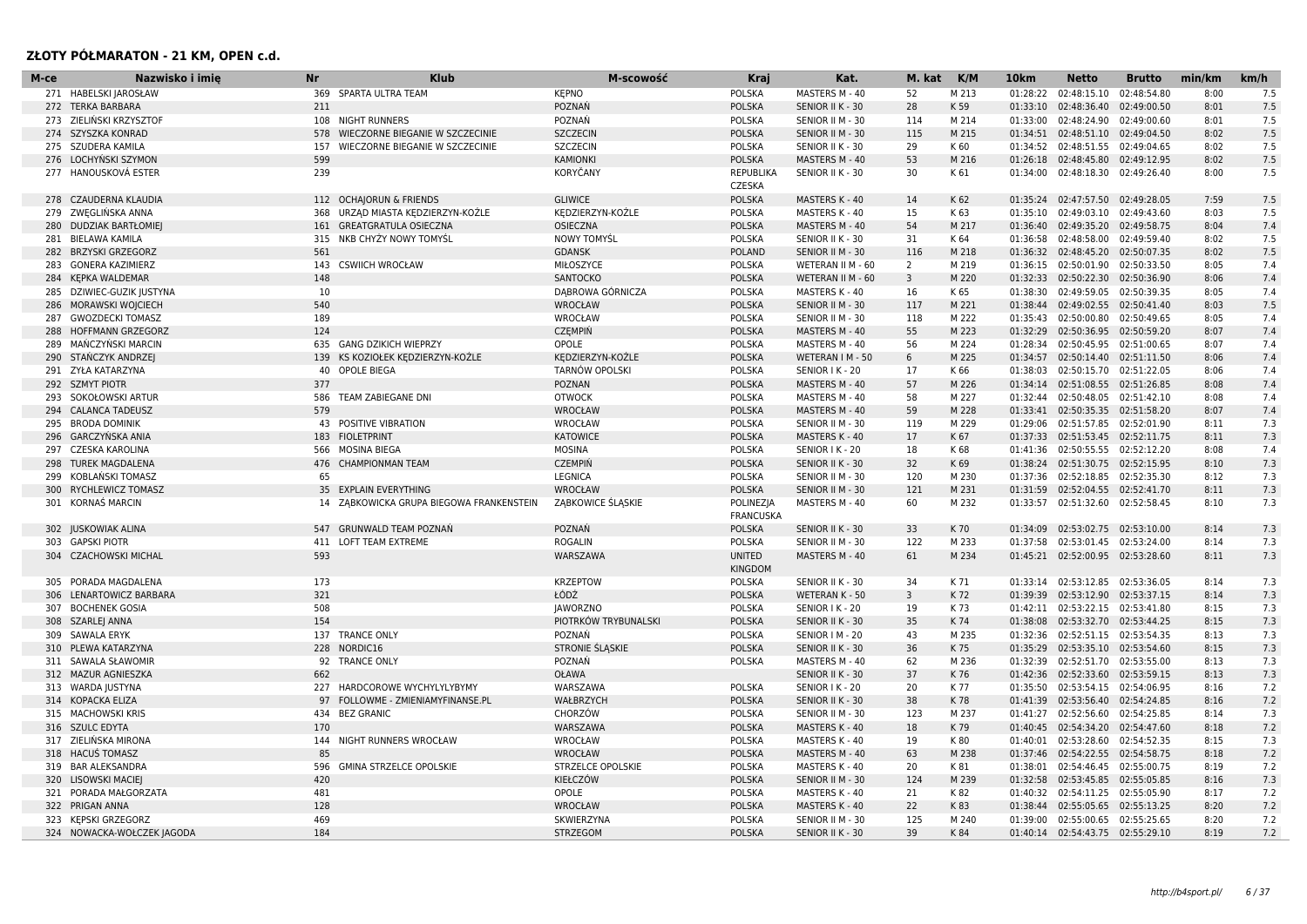| M-ce       | Nazwisko i imie                               | Nr  | <b>Klub</b>                   | M-scowość                  | <b>Kraj</b>                    | Kat.                  | M. kat         | K/M           | 10 <sub>km</sub>     | <b>Netto</b>                       | <b>Brutto</b> | min/km       | km/h                  |
|------------|-----------------------------------------------|-----|-------------------------------|----------------------------|--------------------------------|-----------------------|----------------|---------------|----------------------|------------------------------------|---------------|--------------|-----------------------|
|            | 325 TALARCZYK-WIECZOREK KAROLINA              | 563 |                               | <b>KROSINKO</b>            | <b>POLSKA</b>                  | SENIOR II K - 30      | 40             | K 85          | 01:39:45             | 02:54:16.95                        | 02:55:33.60   | 8:17         | 7.2                   |
| 326        | <b>STEFANOWICZ PIOTR</b>                      |     | 651 HARDCOROWE WYCHYLYLYBYMY  | <b>OTWOCK</b>              |                                | SENIOR II M - 30      | 126            | M 241         | 01:33:24             | 02:55:26.50                        | 02:55:38.95   | 8:21         | 7.2                   |
| 327        | KANDORA JOANNA                                | 116 | MIECHOWICKA GRUPA BIEGOWA     | <b>BYTOM</b>               | <b>POLSKA</b>                  | MASTERS K - 40        | 23             | K 86          | 01:42:50             | 02:54:09.75                        | 02:55:41.60   | 8:17         | 7.2                   |
| 328        | <b>KANDORA PIOTR</b>                          | 115 | MIECHOWICKA GRUPA BIEGOWA     | <b>BYTOM</b>               | <b>POLSKA</b>                  | MASTERS M - 40        | 64             | M 242         | 01:42:37             | 02:54:09.70                        | 02:55:41.65   | 8:17         | 7.2                   |
| 329        | IÓŹWIAK PIOTR                                 |     | 542 FIZJOTERAPEUTASPORTOWY.PL | POBIEDZISKA                | <b>POLSKA</b>                  | MASTERS M - 40        | 65             | M 243         |                      | 01:47:11 02:54:22.90               | 02:55:47.55   | 8:18         | 7.2                   |
| 330        | LEWANDOWSKI RAFAL                             | 87  | <b>BIEGAM BO NIE LUBIE</b>    | GÓRA                       | <b>POLSKA</b>                  | SENIOR II M - 30      | 127            | M 244         | 01:38:05             | 02:55:40.85                        | 02:55:53.45   | 8:21         | 7.2                   |
| 331        | <b>NAMNI FATIH</b>                            | 571 |                               | WARSAW                     | <b>TURKEY</b>                  | SENIOR II M - 30      | 128            | M 245         | 01:37:41             | 02:54:33.15                        | 02:56:04.90   | 8:18         | 7.2                   |
|            | 332 SKORUPSKA EWA                             | 573 |                               | JELENIA GÓRA               | <b>POLSKA</b>                  | SENIOR I K - 20       | 21             | K 87          |                      | 01:41:57 02:55:20.95               | 02:56:16.70   | 8:21         | 7.2                   |
| 333        | DAMASIEWICZ PAULA                             | 538 | SPARTA ULTRA TEAM             | <b>TRZCINICA</b>           | POLSKA                         | SENIOR I K - 20       | 22             | K88           |                      | 01:41:12 02:56:13.20 02:56:28.00   |               | 8:23         | 7.1                   |
| 334        | PIELA KATARZYNA                               | 664 |                               | CHORZÓW                    |                                | SENIOR II K - 30      | 41             | K89           | 01:38:42             | 02:55:10.25                        | 02:56:44.05   | 8:20         | 7.2                   |
|            | 335 WYSOCKI GRZEGORZ                          | 546 | <b>MORSY TUREK</b>            | WŁADYSŁAWÓW                | POLSKA                         | MASTERS M - 40        | 66             | M 246         | 01:42:34             | 02:55:14.05 02:56:50.70            |               | 8:20         | 7.2                   |
| 336        | ROKSELA WOJCIECH                              | 268 |                               | OSTRÓW WIELKOPOLSKI        | <b>POLSKA</b>                  | WETERAN I M - 50      | 7              | M 247         | 01:35:25             | 02:55:57.65 02:57:01.70            |               | 8:22         | 7.2                   |
| 337        | <b>GACEK MARIUSZ</b>                          | 205 |                               | WARSZAWA                   | <b>POLSKA</b>                  | SENIOR   M - 20       | 44             | M 248         | 01:36:37             | 02:56:15.75                        | 02:57:05.60   | 8:23         | 7.1                   |
| 338        | ROZDZYNSKA PATRYCJA                           | 462 |                               | POZNAŃ                     | <b>POLSKA</b>                  | SENIOR I K - 20       | 23             | K 90          |                      | 01:34:55 02:56:41.75               | 02:57:16.00   | 8:24         | 7.1                   |
| 339        | <b>RYTYCH GRZEGORZ</b>                        |     | 626 HUSARIA RACE TEAM         | ŁÓDŹ                       | POLSKA                         | SENIOR II M - 30      | 129            | M 249         | 01:38:19             | 02:56:27.75 02:57:24.55            |               | 8:24         | 7.1                   |
| 340        | GOŻDZIKOWSKI BARTOSZ                          | 61  | <b>KOŁO BIEGA</b>             | <b>KOŁO</b>                | <b>POLSKA</b>                  | SENIOR II M - 30      | 130            | M 250         |                      | 01:37:05 02:56:50.55 02:57:31.75   |               | 8:25         | 7.1                   |
| 341        | STASZEWSKI DARIUSZ                            | 91  |                               | TOMASZÓW MAZOWIECKI        | <b>POLSKA</b>                  | SENIOR II M - 30      | 131            | M 251         | 01:35:24             | 02:57:25.50                        | 02:57:57.35   | 8:26         | 7.1                   |
| 342        | <b>ZAWORONEK MARCIN</b>                       | 395 |                               | ŁÓDŹ                       | <b>POLSKA</b>                  | SENIOR   M - 20       | 45             | M 252         | 01:35:37             | 02:57:43.90                        | 02:58:18.75   | 8:27         | 7.1                   |
| 343        | SKOKOWSKI STANISŁAW                           |     | 326 BIEGAM 60+                | <b>KATOWICE</b>            | <b>POLSKA</b>                  | WETERAN II M - 60     | $\overline{4}$ | M 253         | 01:39:55             | 02:58:16.40 02:58:35.00            |               | 8:29         | 7.1                   |
| 344        | <b>CIPORA KATARZYNA</b>                       | 423 |                               | WROCŁAW                    | <b>POLSKA</b>                  | MASTERS K - 40        | 24             | K 91          |                      | 01:42:02 02:58:35.30 02:58:52.65   |               | 8:30         | 7.1                   |
| 345        | <b>CIPORA MACIEI</b>                          | 422 |                               | WROCŁAW                    | <b>POLSKA</b>                  | MASTERS M - 40        | 67             | M 254         | 01:42:02             | 02:58:35.35                        | 02:58:52.90   | 8:30         | 7.1                   |
| 346        | DOMINIAK KATARZYNA                            | 543 | PSIA EDUKACJA                 | <b>BOBROWICE</b>           | <b>POLSKA</b>                  | MASTERS K - 40        | 25             | K 92          |                      | 01:41:43 02:58:23.70               | 02:59:12.45   | 8:29         | 7.1                   |
| 347        | KAPELSKA-KOBLANSKA MILENA                     | 62  | MATNER RUNNING TEAM           | LEGNICA                    | POLSKA                         | SENIOR II K - 30      | 42             | K 93          | 01:41:37             | 02:59:04.10 02:59:19.65            |               | 8:31         | $\overline{7}$        |
| 348        | ŁUNIEWSKA KATARZYNA                           | 26  |                               | <b>OTWOCK</b>              | <b>POLSKA</b>                  | SENIOR I K - 20       | 24             | K 94          |                      | 01:43:59 02:59:08.45 02:59:19.90   |               | 8:31         | $7^{\circ}$           |
| 349        | <b>WRECZYCKI ŁUKASZ</b>                       | 350 |                               | LUBLINIEC                  | POLSKA                         | SENIOR   M - 20       | 46             | M 255         | 01:34:38             | 02:59:03.85                        | 02:59:28.40   | 8:31         |                       |
| 350        | STRZELECKI KRZYSZTOF                          | 253 |                               | WROCŁAW                    | POLAND                         | MASTERS M - 40        | 68             | M 256         | 01:38:52             | 02:59:12.70                        | 02:59:40.25   | 8:32         | $7\overline{ }$       |
|            | 351 ADAMIAK MARTA                             | 444 | ABY DO METY!                  | <b>ZŁOTY STOK</b>          | POLSKA                         | SENIOR II K - 30      | 43             | K 95          |                      | 01:39:20 02:58:41.75 03:00:06.65   |               | 8:30         | 7.1                   |
|            | 352 TOBERA ALICIA                             | 381 | <b>TECZOWE MISIE</b>          | <b>BORZECIN DUZY</b>       | POLAND                         | SENIOR II K - 30      | 44             | K 96          | 01:40:08             | 03:00:14.85 03:00:29.85            |               | 8:34         | $\overline{7}$        |
|            | ZIUBIŃSKI PAWEŁ                               | 419 |                               |                            |                                | SENIOR II M - 30      | 132            |               | 01:40:38             | 02:59:15.80                        | 03:01:01.95   |              | $7\overline{ }$       |
| 353        | JÓZEFOWICZ EDYTA                              | 499 | KOŚCIAN TEAM                  | WARSZAWA<br><b>KOŚCIAN</b> | <b>POLSKA</b><br><b>POLSKA</b> |                       | 26             | M 257<br>K 97 | 01:43:10             |                                    |               | 8:32<br>8:37 | $7\overline{ }$       |
| 354        |                                               |     |                               |                            |                                | MASTERS K - 40        |                |               |                      | 03:01:05.85                        | 03:01:51.15   |              | $\overline{7}$        |
| 355        | <b>CICHY ROMAN</b>                            | 222 | MUAY RUNNING TEAM             | POZNAŃ                     | <b>POLSKA</b>                  | SENIOR II M - 30      | 133            | M 258         | 01:42:52             | 03:00:48.35                        | 03:01:54.65   | 8:36         |                       |
| 356<br>357 | REJTERADA ALEKSANDRA<br><b>BALICKI MIŁOSZ</b> | 286 | <b>VEGE RUNNERS</b>           | LADEK ZDRÓJ                | <b>POLSKA</b>                  | SENIOR II K - 30      | 45<br>69       | K 98          | 01:38:58<br>01:31:02 | 03:01:47.70<br>03:01:41.90         | 03:01:55.65   | 8:39         | 6.9<br>6.9            |
|            |                                               | 412 |                               | <b>SIEMIANICE</b>          | <b>POLSKA</b>                  | MASTERS M - 40        |                | M 259         |                      |                                    | 03:02:03.35   | 8:39         | $7\overline{ }$       |
|            | 358 WRÓBEL PAWEŁ                              | 303 |                               | <b>SIECHNICE</b>           | <b>POLSKA</b>                  | SENIOR   M - 20       | 47             | M 260         |                      | 01:37:44 03:01:00.30 03:02:05.45   |               | 8:37         |                       |
| 359        | SZYMAŃSKI PIOTR                               | 534 |                               | <b>GOSTYNIN</b>            | <b>POLSKA</b>                  | MASTERS M - 40        | 70             | M 261         | 01:50:17             | 03:00:53.95                        | 03:02:07.75   | 8:36         | $7^{\circ}$           |
| 360        | <b>BIJAK ALEKSANDRA</b>                       | 631 |                               | DĄBROWA GÓRNICZA           | <b>POLSKA</b>                  | SENIOR II K - 30      | 46             | K 99          | 01:41:58             | 03:01:12.20                        | 03:02:10.05   | 8:37         | $\overline{7}$        |
| 361        | KARASIŃSKI JACEK                              | 638 |                               | <b>GLIWICE</b>             | <b>POLSKA</b>                  | SENIOR II M - 30      | 134            | M 262         |                      | 01:41:56 03:01:12.15 03:02:10.35   |               | 8:37         | $\overline{7}$        |
| 362        | SPYCHAŁA AGNIESZKA                            | 399 |                               | PLEWISKA                   | <b>POLSKA</b>                  | MASTERS K - 40        | 27             | K 100         |                      | 01:43:15 03:01:29.85 03:02:12.80   |               | 8:38         | 6.9<br>$\overline{7}$ |
| 363        | <b>TERLECKA JUSTYNA</b>                       | 9   |                               | POZNAŃ                     | <b>POLSKA</b>                  | SENIOR II K - 30      | 47             | K 101         | 01:42:56             | 03:01:14.00                        | 03:02:14.60   | 8:37         |                       |
| 364        | LUBAŃSKA ALICIA                               | 583 | <b>DOBIEGNE! BUKOWICE</b>     | <b>BUKOWICE</b>            | <b>POLSKA</b>                  | <b>WETERAN K - 50</b> | $\overline{4}$ | K 102         |                      | 01:41:20 03:02:29.05 03:02:32.85   |               | 8:41         | 6.9                   |
|            | 365 PATYRA ŁUKASZ                             | 82  |                               | WROCŁAW                    | <b>POLSKA</b>                  | SENIOR II M - 30      | 135            | M 263         |                      | 01:38:52 03:02:13.80               | 03:02:34.25   | 8:40         | 6.9                   |
| 366        | NETOLICKÝ MARTIN                              | 13  | BLEEDING NIPPLE RUNNER        | <b>BRNO</b>                | REPUBLIKA<br><b>CZESKA</b>     | SENIOR II M - 30      | 136            | M 264         |                      | 01:43:30 03:01:20.25 03:03:07.50   |               | 8:38         | 6.9                   |
|            | 367 PUCHALSKI PRZEMYSŁAW                      | 233 |                               | PIEKARY                    | <b>POLAND</b>                  | SENIOR II M - 30      | 137            | M 265         | 01:43:58             | 03:01:51.90 03:03:07.95            |               | 8:39         | 6.9                   |
| 368        | SZPILAREWICZ BASIA                            | 437 | RADIO WROCŁAW/ABY DO METY     | ZIEBICE                    | <b>POLSKA</b>                  | MASTERS K - 40        | 28             | K103          |                      | 01:35:58 03:01:50.05 03:03:12.40   |               | 8:39         | 6.9                   |
| 369        | <b>HALINIAK MAREK</b>                         | 320 | NKB CHYŻY NOWY TOMYŚL         | <b>NOWY TOMYŚL</b>         | POLSKA                         | MASTERS M - 40        | 71             | M 266         | 01:37:50             | 03:02:34.00                        | 03:03:31.55   | 8:41         | 6.9                   |
| 370        | PAKULSKA EWELINA                              | 564 | <b>GRAŻYNKI OCR</b>           | <b>OTWOCK</b>              | <b>POLSKA</b>                  | SENIOR II K - 30      | 48             | K104          |                      | 01:40:28 03:03:48.15 03:04:00.40   |               | 8:45         | 6.9                   |
| 371        | <b>GALEWSKI MARIUSZ</b>                       | 209 |                               | <b>KOTLIN</b>              | <b>POLSKA</b>                  | WETERAN I M - 50      | 8              | M 267         | 01:34:50             | 03:03:52.85                        | 03:04:05.30   | 8:45         | 6.9                   |
|            | 372 ZASTAWNY MICHAL                           | 213 |                               | <b>SWIDNICA</b>            | <b>POLSKA</b>                  | SENIOR II M - 30      | 138            | M 268         |                      | 01:42:46 03:02:50.30 03:04:05.45   |               | 8:42         | 6.9                   |
| 373        | WÓJCIK KAMILA                                 | 627 | <b>LACHO TEAM</b>             | <b>KRAKÓW</b>              | <b>POLSKA</b>                  | MASTERS K - 40        | 29             | K105          | 01:40:53             | 03:03:39.20                        | 03:04:12.05   | 8:44         | 6.9                   |
|            | 374 MICHALSKA ANNA                            | 494 | OBOZYBIEGOWE.PL               | WARSZAWA                   | <b>POLSKA</b>                  | <b>WETERAN K - 50</b> | 5              | K106          | 01:46:38             | 03:04:11.35                        | 03:04:13.35   | 8:46         | 6.8                   |
|            | 375 GIMZICKA EWA                              | 262 |                               | POZNAŃ                     | <b>POLSKA</b>                  | MASTERS K - 40        | 30             | K 107         |                      | 01:43:24 03:03:33.15 03:04:23.60   |               | 8:44         | 6.9                   |
| 376        | WESOLOWSKA MARTA                              | 330 |                               | <b>KŁODZKO</b>             | <b>POLSKA</b>                  | SENIOR II K - 30      | 49             | K108          |                      | 01:38:51  03:04:18.15  03:04:26.35 |               | 8:46         | 6.8                   |
|            | 377 PODSADNY BARTOSZ                          | 301 |                               | POZNAŃ                     | POLSKA                         | SENIOR II M - 30      | 139            | M 269         | 01:35:07             | 03:03:56.45                        | 03:04:30.65   | 8:45         | 6.9                   |
|            | 378 TASZAREK EWA                              | 492 |                               | <b>MROWINO</b>             | <b>POLSKA</b>                  | MASTERS K - 40        | 31             | K109          | 01:41:28             | 03:04:10.50 03:04:32.50            |               | 8:46         | 6.8                   |
|            | 379 FRACKOWIAK ANITA                          | 654 |                               | POZNAŃ                     |                                | SENIOR II K - 30      | 50             | K110          |                      | 01:44:18 03:03:42.55 03:04:38.15   |               | 8:44         | 6.9                   |
|            | 380 PIÓRKOWSKA JOLANTA                        |     | 54 KOŁO BIEGA                 | KOŁO                       | <b>POLSKA</b>                  | MASTERS K - 40        | 32             | K111          |                      | 01:44:34 03:04:02.10 03:04:41.95   |               | 8:45         | 6.8                   |
|            |                                               |     |                               |                            |                                |                       |                |               |                      |                                    |               |              |                       |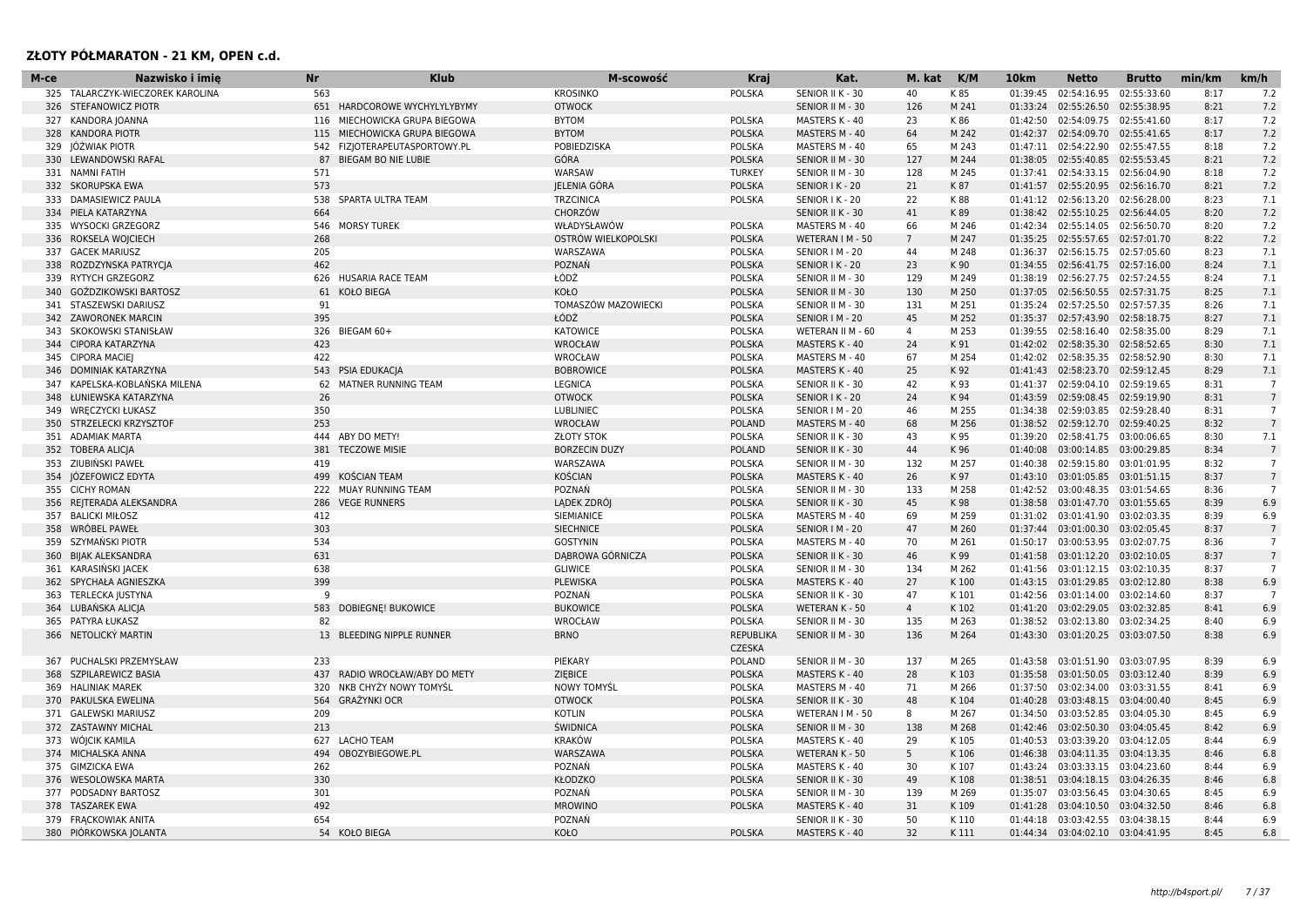| M-ce | Nazwisko i imię             | <b>Nr</b> | <b>Klub</b>                | M-scowość               | Kraj                           | Kat.                  | M. kat         | K/M            | 10 <sub>km</sub> | <b>Netto</b>                       | <b>Brutto</b> | min/km       | km/h       |
|------|-----------------------------|-----------|----------------------------|-------------------------|--------------------------------|-----------------------|----------------|----------------|------------------|------------------------------------|---------------|--------------|------------|
|      | 381 IMINSKI CEZARY          | 283       |                            | ZGIERZ                  | <b>POLSKA</b>                  | WETERAN I M - 50      | -9             | M 270          | 01:41:51         | 03:04:20.30                        | 03:04:48.80   | 8:46         | 6.8        |
|      | 382 ZAKRZEWSKI PIOTR        | 30        |                            | ŁÓDŹ                    | <b>POLSKA</b>                  | SENIOR II M - 30      | 140            | M 271          | 01:36:33         | 03:05:00.30                        | 03:05:15.60   | 8:48         | 6.8        |
| 383  | WOŻNIAK AGATA               | 640       |                            | SYCÓW                   |                                | SENIOR I K - 20       | 25             | K112           | 01:41:57         | 03:05:00.30                        | 03:05:25.05   | 8:48         | 6.8        |
| 384  | SAMOJLUK-ŚLUSARSKA BOŻENA   |           | 392 DRUŻYNA TVN            | WARSZAWA                | <b>POLSKA</b>                  | <b>WETERAN K - 50</b> | 6              | K113           |                  | 01:44:35 03:04:36.30               | 03:05:41.95   | 8:47         | 6.8        |
|      | 385 FILIPIAK BEATA          | 263       | MIECHOWICKA GRUPA BIEGOWA  | <b>BYTOM</b>            | <b>POLSKA</b>                  | MASTERS K - 40        | 33             | K114           | 01:43:02         | 03:04:37.25                        | 03:06:07.85   | 8:47         | 6.8        |
| 386  | <b>MARMUROWICZ KRYSTIAN</b> | 107       | <b>NESSI TEAM</b>          | <b>KATOWICE</b>         | <b>POLSKA</b>                  | MASTERS M - 40        | 72             | M 272          |                  | 01:42:34 03:04:34.85               | 03:06:16.15   | 8:47         | 6.8        |
| 387  | <b>IWINSKI MARCIN</b>       | 637       | <b>WOLNE SLIMAKI</b>       | POZNAŃ                  | <b>POLAND</b>                  | SENIOR II M - 30      | 141            | M 273          | 01:40:28         | 03:05:25.30                        | 03:06:17.65   | 8:49         | 6.8        |
| 388  | KWAŚNIOK RAFAŁ              | 119       | NIGHT RUNNERS PYSKOWICE    | <b>TOSZEK</b>           | <b>POLSKA</b>                  | SENIOR II M - 30      | 142            | M 274          | 01:40:59         | 03:04:58.35                        | 03:06:26.95   | 8:48         | 6.8        |
| 389  | <b>LACH IWONA</b>           | 155       | NIGHT RUNNERS PYSKOWICE    | PYSKOWICE               | POLSKA                         | SENIOR II K - 30      | 51             | K115           | 01:40:57         | 03:04:58.15 03:06:27.10            |               | 8:48         | 6.8        |
| 390  | <b>JAKUBOWSKA BEATA</b>     | 504       | BIEGAMY WE WROCŁAWIU       | WROCŁAW                 | <b>POLSKA</b>                  | SENIOR II K - 30      | 52             | K116           | 01:43:34         | 03:04:45.60                        | 03:06:31.45   | 8:47         | 6.8        |
|      | 391 GRELA MICHAŁ            | 544       | BIEGAMY WE WROCŁAWIU       | WROCŁAW                 | POLSKA                         | MASTERS M - 40        | 73             | M 275          | 01:43:35         | 03:04:45.80                        | 03:06:31.55   | 8:47         | 6.8        |
|      | 392 JAGUSIAK PIOTR          | 530       |                            | TRZEBOWNISKO            | <b>POLSKA</b>                  | MASTERS M - 40        | 74             | M 276          | 01:49:57         | 03:05:04.25 03:06:38.55            |               | 8:48         | 6.8        |
| 393  | <b>AUGUSTYN EMIL</b>        | 158       | NIEFORMALNY KLUB TYGRYSKÓW | <b>BIECZ</b>            | <b>POLSKA</b>                  | WETERAN I M - 50      | 10             | M 277          | 01:39:15         | 03:06:44.05 03:06:49.55            |               | 8:53         | 6.7        |
| 394  | KOZŁOWSKI ARTUR             | 215       |                            | WAŁBRZYCH               | <b>POLSKA</b>                  | MASTERS M - 40        | 75             | M 278          | 01:41:54         | 03:06:47.95                        | 03:07:09.95   | 8:53         | 6.7        |
| 395  | <b>CZEPIEC AGATA</b>        | 460       | <b>MUAY RUNNING TEAM</b>   | <b>KRAKOW</b>           | POLSKA                         | MASTERS K - 40        | 34             | K117           | 01:46:05         | 03:06:46.60                        | 03:07:10.20   | 8:53         | 6.7        |
| 396  | <b>ŚLIWAK KATARZYNA</b>     | 324       |                            | WROCŁAW                 | <b>POLSKA</b>                  | SENIOR I K - 20       | 26             | K118           |                  | 01:46:10 03:05:58.75 03:07:11.50   |               | 8:51         | 6.8        |
| 397  | KOWALEWSKA KINGA            | 624       |                            | WARSZAWA                | POLSKA                         | SENIOR II K - 30      | 53             | K119           | 01:47:32         | 03:06:36.45 03:07:27.15            |               | 8:53         | 6.8        |
| 398  | PŁUCIENNIK KATARZYNA        | 598       |                            | <b>PABIANICE</b>        | <b>POLSKA</b>                  | MASTERS K - 40        | 35             | K120           |                  | 01:46:15 03:06:12.80               | 03:07:27.50   | 8:52         | 6.8        |
| 399  | WISZNIOWSKA AGATA           |           | 146 NIGHT RUNNERS WROCŁAW  | WROCŁAW                 | POLSKA                         | SENIOR II K - 30      | 54             | K121           | 01:48:54         | 03:06:33.30                        | 03:07:57.60   | 8:53         | 6.8        |
| 400  | <b>WESOŁY MACIEJ</b>        | 66        | <b>KOLO BIEGA</b>          | KOLI                    | <b>POLSKA</b>                  | SENIOR II M - 30      | 143            | M 279          |                  | 01:37:12 03:07:24.40 03:08:05.50   |               | 8:55         | 6.7        |
| 401  | BAJDA JUSTYNA               | 421       | IZERSKA GRUPA BIEGOWA      | STARA KAMIENICA         | POLSKA                         | SENIOR II K - 30      | 55             | K122           | 01:42:49         | 03:06:52.80                        | 03:08:11.65   | 8:53         | 6.7        |
| 402  | MICHALSKA DARIA             | 206       |                            | ZIELONA GÓRA-ŁEŻYCA     | <b>POLSKA</b>                  | SENIOR II K - 30      | 56             | K123           | 01:41:10         | 03:07:07.65                        | 03:08:19.75   | 8:54         | 6.7        |
| 403  | SPIEWAK RADOSŁAW            | 83        |                            | ZIELONA GÓRA            | <b>POLSKA</b>                  | SENIOR II M - 30      | 144            | M 280          |                  | 01:41:17 03:07:09.40               | 03:08:19.95   | 8:54         | 6.7        |
| 404  | SOKOŁOWSKI SZYMON           | 354       |                            | <b>MINSK MAZOWIECKI</b> | <b>POLSKA</b>                  | SENIOR   M - 20       | 48             | M 281          |                  | 01:42:34 03:07:01.15 03:08:27.05   |               | 8:54         | 6.7        |
| 405  | CIESLAK ŁUKASZ              | 572       |                            | OŚNO LUBUSKIE           | POLSKA                         | SENIOR II M - 30      | 145            | M 282          | 01:43:28         | 03:07:51.05                        | 03:08:35.30   | 8:56         | 6.7        |
| 406  | MRÓZ IZABELA                | 537       | <b>WOLNE ŚLIMAKI</b>       | POZNAN                  | <b>POLAND</b>                  | SENIOR II K - 30      | 57             | K124           |                  | 01:47:41 03:08:09.35               | 03:08:51.50   | 8:57         | 6.7        |
| 407  | GOSTYŃSKA WERONIKA          | 100       |                            | <b>KRAKÓW</b>           | <b>POLSKA</b>                  | SENIOR II K - 30      | 58             | K125           |                  | 01:38:47 03:08:36.10 03:08:59.15   |               | 8:58         | 6.7        |
| 408  | SOŁDON KATARZYNA            | 396       |                            | ROGÓW                   | <b>POLSKA</b>                  | SENIOR I K - 20       | 27             | K126           | 01:38:14         | 03:08:33.15 03:09:07.95            |               | 8:58         | 6.7        |
| 409  | <b>KAŁEK KRZYSZTOF</b>      | 52        | KOŁO BIEGA                 | <b>BORKI GM KOŁO</b>    | POLSKA                         | WETERAN I M - 50      | 11             | M 283          | 01:41:34         | 03:08:22.55 03:09:12.30            |               | 8:58         | 6.7        |
|      | 410 FLORCZAK MONIKA         | 558       | KOBIETA W BIEGU/ RUN BABY  | WROCŁAW                 | <b>POLAND</b>                  | SENIOR I K - 20       | 28             | K127           | 01:46:16         | 03:08:30.70 03:09:23.05            |               | 8:58         | 6.7        |
| 411  | KOZŁOWSKA IWONA             | 78        |                            | LESZNO                  | POLSKA                         | MASTERS K - 40        | 36             | K128           |                  | 01:49:59 03:09:07.25 03:09:24.10   |               | 9:00         | 6.7        |
| 412  | MACIEJEWSKA ALEKSANDRA      | 109       | NIGHT RUNNERS POZNAŃ       | POZNAŃ                  | <b>POLSKA</b>                  | SENIOR I K - 20       | 29             | K129           |                  | 01:46:55 03:09:06.05               | 03:09:39.70   | 9:00         | 6.7        |
| 413  | SOSZYŃSKA GOSIA             | 210       | CZŁAPACZE                  | WARSZAWA                | <b>POLSKA</b>                  | <b>WETERAN K - 50</b> | $\overline{7}$ | K130           | 01:49:46         | 03:08:54.70 03:10:13.35            |               | 8:59         | 6.7        |
|      | 414 KONOPACKI KRZYSZTOF     |           | 443 ABY DO METY            | ZĄBKOWICE ŚLĄSKIE       | <b>POLSKA</b>                  | MASTERS M - 40        | 76             | M 284          |                  | 01:36:33 03:08:51.35 03:10:15.35   |               | 8:59         | 6.7        |
| 415  | SMOGORZEWSKI MICHAŁ         | 79        | <b>WKURW TEAM</b>          | WARSZAWA                | <b>POLSKA</b>                  | SENIOR II M - 30      | 146            | M 285          | 01:43:27         | 03:09:13.70                        | 03:10:28.05   | 9:00         | 6.7        |
| 416  | PREGOWSKI GRZEGORZ          | 370       | <b>EKOBIEGI</b>            | WARSZAWA                | <b>POLSKA</b>                  | WETERAN I M - 50      | 12             | M 286          | 01:51:44         | 03:09:25.40 03:10:31.70            |               | 9:01         | 6.7        |
|      | 417 PORSCH ARKADIUSZ        | 670       |                            | <b>GLIWICE</b>          |                                | MASTERS M - 40        | 77             | M 287          | 01:52:09         | 03:08:51.75 03:10:31.95            |               | 8:59         | 6.7        |
|      |                             | 165       |                            |                         |                                |                       |                |                |                  |                                    |               |              |            |
| 418  | KRZYŻEWSKI ROGER            | 251       |                            | <b>KRAKÓW</b>           | <b>POLSKA</b><br><b>POLSKA</b> | SENIOR II M - 30      | 147<br>-5      | M 288<br>M 289 | 01:43:41         | 01:44:01 03:10:27.95 03:10:33.80   |               | 9:04<br>9:02 | 6.6<br>6.6 |
| 419  | SOWIŃSKI ADAM               | 140       |                            | OPOLE                   |                                | WETERAN II M - 60     |                |                |                  | 03:09:45.25                        | 03:10:34.90   |              |            |
| 420  | <b>QUIRINI ALEKSANDRA</b>   |           |                            | <b>NOWY TARG</b>        | <b>POLSKA</b>                  | SENIOR II K - 30      | 59             | K131           | 01:41:40         | 03:09:29.25 03:10:38.35            |               | 9:01         | 6.6        |
|      | 421 KUBIAK PRZEMEK          | 376       |                            | <b>KRAKÓW</b>           | <b>POLSKA</b>                  | SENIOR II M - 30      | 148            | M 290          |                  | 01:41:39 03:09:32.15 03:10:42.70   |               | 9:01         | 6.6        |
| 422  | <b>CICHON RAFAŁ</b>         | 277       | <b>ORANGE IRON TEAM</b>    | <b>NULL</b>             | <b>POLSKA</b>                  | SENIOR   M - 20       | 49             | M 291          |                  | 01:41:18 03:10:02.45 03:11:05.25   |               | 9:03         | 6.6        |
| 423  | <b>ADAMCZUK FELIKS</b>      | 291       |                            | SZCZECIN                | POLSKA                         | MASTERS M - 40        | 78             | M 292          | 01:49:57         | 03:10:42.00                        | 03:11:53.85   | 9:04         | 6.6        |
|      | 424 BARAŃSKA MAŁGORZATA     | 234       | <b>BBL OPOLE</b>           | OPOLE                   | <b>POLSKA</b>                  | MASTERS K - 40        | 37             | K132           |                  | 01:43:15  03:12:15.50  03:13:10.00 |               | 9:09         | 6.6        |
| 425  | STRZAŁKOWSKA URSZULA        | 243       | <b>GYMBOX OPOLE</b>        | OPOLE                   | <b>POLSKA</b>                  | SENIOR II K - 30      | 60             | K133           |                  | 01:41:17 03:12:12.30 03:13:10.30   |               | 9:09         | 6.6        |
| 426  | KOTYSZ KATARZYNA            | 240       |                            | OPOLE                   | <b>POLSKA</b>                  | <b>WETERAN K - 50</b> | 8              | K134           |                  | 01:42:55 03:12:10.60               | 03:13:10.35   | 9:09         | 6.6        |
| 427  | SKORNIAK KATARZYNA          | 255       | KATARZYNA SKORNIAK         | POZNAŃ                  | POLSKA                         | SENIOR II K - 30      | 61             | K135           | 01:49:34         | 03:12:18.40 03:13:10.70            |               | 9:09         | 6.6        |
| 428  | <b>GŁĄBICA JUSTYNA</b>      | 130       |                            | KAMIENIEC WR.           | <b>POLSKA</b>                  | SENIOR II K - 30      | 62             | K136           |                  | 01:48:29 03:11:45.80               | 03:13:24.35   | 9:07         | 6.6        |
| 429  | RATAJCZAK MONIKA            | 270       |                            | ZIELONA GÓRA            | POLSKA                         | SENIOR I K - 20       | 30             | K137           |                  | 01:54:21 03:13:04.65 03:13:39.75   |               | 9:11         | 6.5        |
| 430  | CHOJNACKI KAMIL             | 463       | <b>LIDER WINNICA</b>       | <b>NASIELSK</b>         | <b>POLSKA</b>                  | SENIOR   M - 20       | 50             | M 293          |                  | 01:52:43 03:13:42.25               | 03:13:50.95   | 9:13         | 6.5        |
|      | 431 KONIECZNY PIOTR         | 316       | NKB CHYŻY NOWY TOMYŚL      | <b>NOWY TOMYSL</b>      | <b>POLSKA</b>                  | SENIOR II M - 30      | 149            | M 294          | 01:50:06         | 03:13:32.80                        | 03:14:33.60   | 9:13         | 6.5        |
|      | 432 OLCZYK JOANNA           | 468       |                            | ŁÓDŹ                    | <b>POLSKA</b>                  | SENIOR I K - 20       | 31             | K138           |                  | 01:50:09 03:13:42.65 03:14:44.95   |               | 9:13         | 6.5        |
| 433  | OLCZYK ANDRZEJ              | 467       | PRZEDBÓRZ                  | PRZEDBÓRZ               | POLSKA                         | WETERAN I M - 50      | 13             | M 295          |                  | 01:50:09 03:13:42.75 03:14:45.05   |               | 9:13         | 6.5        |
|      | 434 MACZYŃSKI WIKTOR        | 278       |                            | WARSZAWA                | <b>POLSKA</b>                  | SENIOR II M - 30      | 150            | M 296          |                  | 01:38:35 03:14:12.05 03:14:51.75   |               | 9:14         | 6.5        |
|      | 435 SATURNIEWICZ DARIA      |           | 53 NIGHT RUNNERS           | POZNAŃ                  | <b>POLSKA</b>                  | SENIOR I K - 20       | 32             | K139           | 01:46:05         | 03:14:19.85 03:14:52.70            |               | 9:15         | 6.5        |
|      | 436 HANGIEL URSZULA         |           | 594 ŻWAWE ŻÓŁWIE           | WARSZAWA                | <b>POLAND</b>                  | SENIOR II K - 30      | 63             | K140           |                  | 01:49:59 03:13:33.45 03:15:02.85   |               | 9:13         | 6.5        |
|      | 437 BARZAK JUSTYNA          | 439       |                            | <b>STRZELIN</b>         | POLSKA                         | SENIOR II K - 30      | 64             | K141           |                  | 01:49:31  03:14:43.50  03:15:15.95 |               | 9:16         | 6.5        |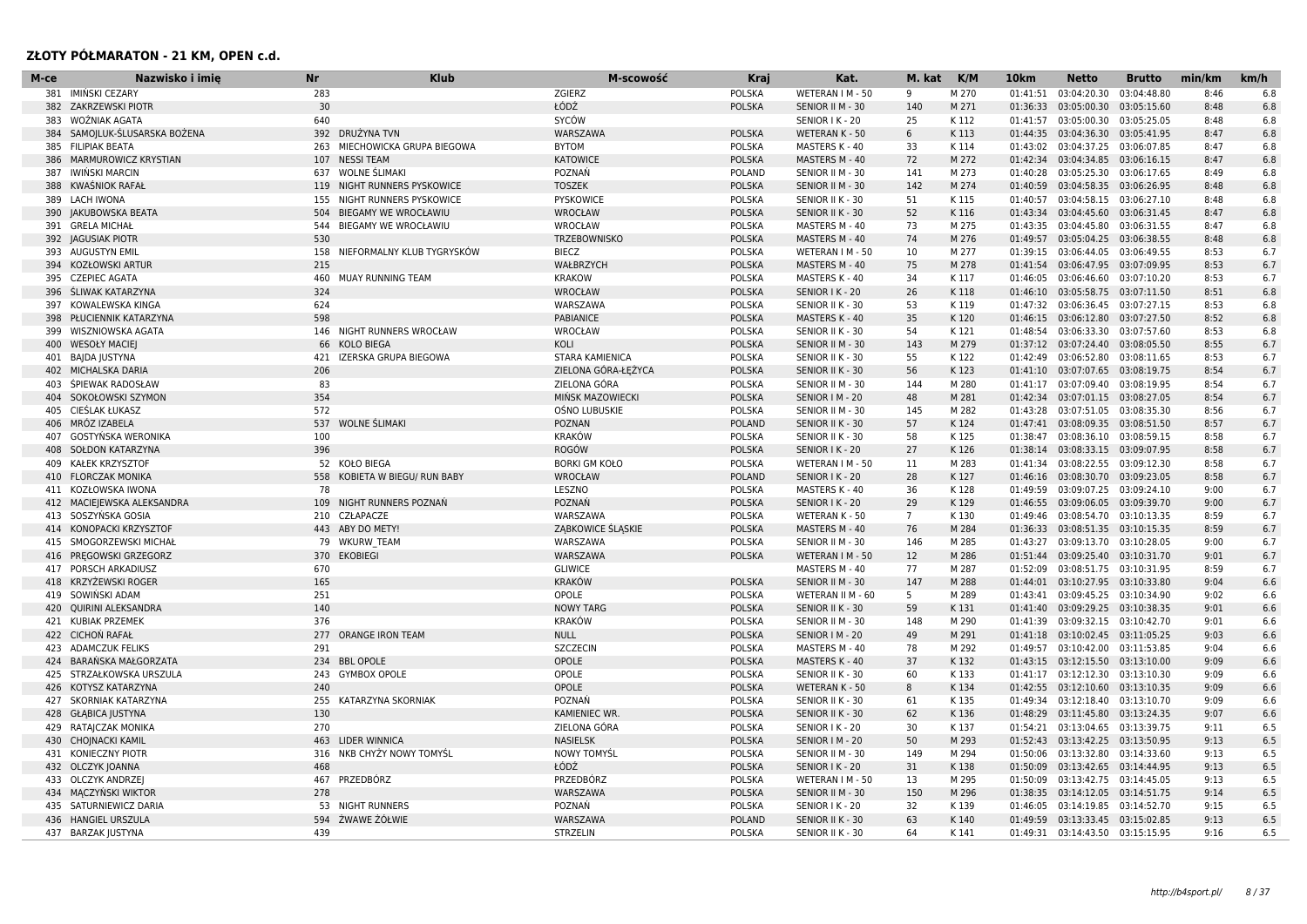| М-се | Nazwisko i imie                    | <b>Nr</b> | <b>Klub</b>                  | M-scowość               | <b>Kraj</b>      | Kat.                  | M. kat | K/M   | 10 <sub>km</sub> | <b>Netto</b>                       | <b>Brutto</b> | min/km | km/h |
|------|------------------------------------|-----------|------------------------------|-------------------------|------------------|-----------------------|--------|-------|------------------|------------------------------------|---------------|--------|------|
| 438  | <b>BARTOSIEWICZ DOROTA</b>         | 479       |                              | POZNAŃ                  | <b>POLSKA</b>    | SENIOR II K - 30      | 65     | K142  | 01:41:09         | 03:15:09.10                        | 03:15:21.70   | 9:17   | 6.5  |
|      | 439 SALONI-SADOWSKA MARIA          |           | 480 SN KLASYK                | WARSZAWA                | <b>POLSKA</b>    | MASTERS K - 40        | 38     | K143  | 01:47:36         | 03:14:17.75 03:15:24.05            |               | 9:15   | 6.5  |
| 440  | TABACZYŃSKA MONIKA                 | 524       |                              | WROCŁAW                 | <b>POLSKA</b>    | SENIOR I K - 20       | 33     | K144  | 01:44:34         | 03:14:05.35                        | 03:15:32.60   | 9:14   | 6.5  |
| 441  | MARCZUKIEWICZ ALEKSANDRA           |           | 344 WKURW TEAM               | WROCŁAW                 | <b>POLSKA</b>    | SENIOR II K - 30      | 66     | K145  |                  | 01:51:42 03:14:24.30               | 03:15:39.55   | 9:15   | 6.5  |
| 442  | <b>JASIAK PIOTR</b>                | 44        | CHARTY                       | MIEDZYBORÓW             | <b>POLSKA</b>    | MASTERS M - 40        | 79     | M 297 | 01:44:15         | 03:14:13.80                        | 03:15:58.45   | 9:14   | 6.5  |
| 443  | JÓŻWIAK SONIA                      | 475       | FIZJOTERAPEUTASPORTOWY.PL    | POZNAŃ                  | <b>POLSKA</b>    | SENIOR I K - 20       | 34     | K146  |                  | 01:48:41 03:15:12.00               | 03:16:36.60   | 9:17   | 6.5  |
| 444  | INSKI GRZEGORZ                     | 75        | MESONDŻI LAJF STAJL          | POZNAŃ                  | <b>POLSKA</b>    | SENIOR II M - 30      | 151    | M 298 | 01:45:38         | 03:14:50.45                        | 03:16:37.70   | 9:16   | 6.5  |
|      | 445 SMYK AGNIESZKA                 |           | 24 42DOSZCZESCIA.PL          | <b>NYSA</b>             | <b>POLAND</b>    | SENIOR I K - 20       | 35     | K147  |                  | 01:51:43 03:15:39.55               | 03:16:57.45   | 9:19   | 6.4  |
| 446  | ŁUCZKIEWICZ JAROSŁAW               | 605       | KARKONOSZ RUNNING TEAM       | OŁAWA                   | <b>POLSKA</b>    | MASTERS M - 40        | 80     | M 299 | 01:47:01         | 03:16:07.00                        | 03:17:06.25   | 9:20   | 6.4  |
|      | 447 WYSOCKA AGNIESZKA              | 198       |                              | WARSZAWA                | <b>POLSKA</b>    | <b>MASTERS K - 40</b> | 39     | K148  |                  | 01:47:01 03:16:07.00               | 03:17:06.55   | 9:20   | 6.4  |
| 448  | <b>MACIAS MAŁGORZATA</b>           | 448       | W POGONI ZA DUCHEM           | SOSNOWIEC               | <b>POLSKA</b>    | SENIOR II K - 30      | 67     | K149  | 01:53:04         | 03:16:45.95                        | 03:17:30.40   | 9:22   | 6.4  |
| 449  | KULIBERDA SYLWIA                   | 426       |                              | <b>RZESZÓW</b>          | <b>POLSKA</b>    | <b>MASTERS K - 40</b> | 40     | K150  | 01:50:56         | 03:16:52.70                        | 03:17:30.75   | 9:22   | 6.4  |
| 450  | <b>GREBOWICZ AGNIESZKA</b>         | 666       | KB HARCOWNIK JELCZ-LASKOWICE | <b>JANIKÓW</b>          |                  | SENIOR II K - 30      | 68     | K151  |                  | 01:49:31 03:17:18.15 03:17:48.85   |               | 9:23   | 6.4  |
|      | 451 URBAN MIECZYSŁAW               | 149       | <b>ROZBIEGANY RAWICZ</b>     | <b>RAWICZ</b>           | <b>POLSKA</b>    | WETERAN II M - 60     | 6      | M 300 |                  | 01:50:23 03:18:07.45 03:18:21.15   |               | 9:26   | 6.4  |
|      | 452 BACZYŃSKA MAŁGORZATA           | 339       |                              | POZNAŃ                  | <b>POLSKA</b>    | MASTERS K - 40        | 41     | K152  | 01:51:17         | 03:16:44.90                        | 03:18:27.45   | 9:22   | 6.4  |
|      | 453 RAKOWSKI DAMIAN                | 525       |                              | WROCŁAW                 | <b>POLSKA</b>    | SENIOR   M - 20       | 51     | M 301 | 01:44:33         | 03:17:01.95                        | 03:18:29.10   | 9:22   | 6.4  |
|      | 454 ŁATA KATARZYNA                 | 418       |                              | WARSZAWA                | POLAND           | SENIOR II K - 30      | 69     | K153  |                  | 01:45:58 03:17:49.55 03:18:38.55   |               | 9:25   | 6.4  |
|      | 455 DUDA-RELIGA EWELINA            | 485       | <b>OZKB</b>                  | <b>SZCZECIN</b>         | <b>POLSKA</b>    | MASTERS K - 40        | 42     | K154  | 01:50:04         | 03:18:29.85                        | 03:18:44.75   | 9:27   | 6.3  |
|      | 456 ZUBOWICZ MONIKA                | 375       |                              | WARSZAWA                | <b>POLSKA</b>    | SENIOR II K - 30      | 70     | K155  | 01:49:35         | 03:18:00.25                        | 03:19:36.20   | 9:25   | 6.4  |
|      | 457 DOMINIAK-KLESZCZYŃSKA ELŻBIETA | 642       |                              | WARSZAWA                |                  | <b>WETERAN K - 50</b> | 9      | K156  |                  | 01:54:01 03:18:39.50               | 03:19:38.55   | 9:27   | 6.3  |
| 458  | CZYŻ DOROTA                        | 554       |                              | RZESZÓW                 | <b>POLSKA</b>    | MASTERS K - 40        | 43     | K157  |                  | 01:50:25 03:19:12.85 03:19:51.45   |               | 9:29   | 6.3  |
| 459  | <b>GŁABICA ADAM</b>                | 129       | <b>PRO-RUN WROCŁAW</b>       | <b>KAMIENIEC WR.</b>    | <b>POLSKA</b>    | WETERAN I M - 50      | 14     | M 302 |                  | 01:48:32 03:18:32.90               | 03:20:11.60   | 9:27   | 6.3  |
| 460  | PABICH MAGDALENA                   | 348       | <b>4RUN TEAM PIŁA</b>        | PIŁA                    | <b>POLSKA</b>    | MASTERS K - 40        | 44     | K158  | 01:56:54         | 03:18:51.15 03:20:36.55            |               | 9:28   | 6.3  |
| 461  | PRZADO MONIKA                      | 436       |                              | OLKUSZ                  | <b>POLSKA</b>    | SENIOR II K - 30      | 71     | K159  |                  | 01:49:36 03:19:10.35 03:20:39.60   |               | 9:29   | 6.3  |
|      | 462 SZPONAR BARTŁOMIEJ             | 41        |                              | <b>OŁAWA</b>            | <b>POLSKA</b>    | SENIOR II M - 30      | 152    | M 303 |                  | 01:40:06 03:19:29.75 03:20:47.95   |               | 9:29   | 6.3  |
| 463  | ŚWISTUN IZOLDA                     | 517       |                              | <b>KRAPKOWICE</b>       | <b>POLSKA</b>    | MASTERS K - 40        | 45     | K160  | 01:49:54         | 03:20:29.55                        | 03:20:51.95   | 9:32   | 6.3  |
| 464  | SZTANDERA BERENIKA                 | 545       | <b>VEGE RUNNERS</b>          | WARSZAWA                | <b>POLSKA</b>    | SENIOR II K - 30      | 72     | K161  | 01:45:18         | 03:19:37.00                        | 03:20:54.05   | 9:30   | 6.3  |
| 465  | DOWNAR-ZAPOLSKA RITA               | 27        | @MD RUN                      | <b>WROCŁAW</b>          | <b>POLSKA</b>    | MASTERS K - 40        | 46     | K 162 | 01:53:58         | 03:20:48.20                        | 03:20:56.10   | 9:33   | 6.3  |
| 466  | STAWSKA NATALIA                    | 244       |                              | <b>KRAKÓW</b>           | <b>POLSKA</b>    | SENIOR II K - 30      | 73     | K163  | 01:52:57         | 03:19:48.20                        | 03:21:03.65   | 9:30   | 6.3  |
| 467  | <b>DRUZD KRZYSZTOF</b>             | 366       | <b>KADRA BOBREK</b>          | <b>BYTOM</b>            | <b>POLSKA</b>    | WETERAN I M - 50      | 15     | M 304 | 01:49:31         | 03:19:38.15                        | 03:21:08.95   | 9:30   | 6.3  |
| 468  | <b>KWIATKOWSKA MARTA</b>           | 15        | <b>BEAGLE RUNNERS TEAM</b>   | <b>BYDGOSZCZ</b>        | <b>POLSKA</b>    | SENIOR II K - 30      | 74     | K164  | 01:47:15         | 03:20:04.25 03:21:11.20            |               | 9:31   | 6.3  |
| 469  | POMIANOWSKA ANNA                   | 447       | <b>GDZIETAMETA</b>           | <b>WRONKI</b>           | <b>POLSKA</b>    | SENIOR II K - 30      | 75     | K165  |                  | 01:51:06 03:20:38.55 03:21:14.45   |               | 9:33   | 6.3  |
| 470  | KOCZAJA MALGORZATA                 | 68        |                              | <b>KRAKOW</b>           | <b>POLSKA</b>    | SENIOR I K - 20       | 36     | K166  | 01:49:00         | 03:21:00.85 03:21:20.35            |               | 9:34   | 6.3  |
| 471  | PAWEŁAS MARTA                      | 659       | POMIJALNI                    | WARSZAWA                |                  | SENIOR II K - 30      | 76     | K167  |                  | 01:52:19 03:20:46.40               | 03:21:21.50   | 9:33   | 6.3  |
|      | 472 BARTAS AGNIESZKA               | 568       | W POGONI ZA DUCHEM           | <b>KATOWICE</b>         | <b>POLSKA</b>    | SENIOR II K - 30      | 77     | K168  | 01:53:15         | 03:20:45.85                        | 03:21:29.50   | 9:33   | 6.3  |
|      | 473 SZULC JOANNA                   | 84        | <b>ALBATROSY</b>             | WARSZAWA                | <b>POLSKA</b>    | MASTERS K - 40        | 47     | K169  |                  | 01:55:17 03:20:51.55 03:21:31.05   |               | 9:33   | 6.3  |
| 474  | FRANKOWICZ MAGDALENA               | 58        |                              | POZNAŃ                  | <b>POLSKA</b>    | SENIOR II K - 30      | 78     | K170  | 01:52:01         | 03:21:10.85 03:22:02.45            |               | 9:34   | 6.3  |
| 475  | <b>WASZKIEWICZ JOANNA</b>          | 135       | <b>NIGHT RUNNERS</b>         | POZNAŃ                  | <b>POLSKA</b>    | SENIOR II K - 30      | 79     | K171  | 01:53:35         | 03:21:31.70 03:22:05.05            |               | 9:35   | 6.3  |
|      | 476 STANISŁAWSKI PIOTR             | 597       |                              | PABIANICE               | <b>POLSKA</b>    | MASTERS M - 40        | 81     | M 305 |                  | 01:51:24  03:21:11.70  03:22:22.75 |               | 9:34   | 6.3  |
|      | 477 SZAŁAJSKA MONIKA               | 74        |                              | <b>SŁUBICE</b>          | <b>POLSKA</b>    | SENIOR I K - 20       | 37     | K172  |                  | 01:49:20 03:21:27.30 03:22:31.85   |               | 9:35   | 6.3  |
| 478  | LULA RADOSŁAW                      | 362       |                              | WARSZAWA                | <b>POLSKA</b>    | MASTERS M - 40        | 82     | M 306 | 01:42:25         | 03:21:47.45                        | 03:22:46.45   | 9:36   | 6.2  |
| 479  | <b>WIADEREK SŁAWOMIR</b>           | 298       | PEDZACE ŻÓŁWIE               | WARSZAWA                | <b>POLSKA</b>    | WETERAN I M - 50      | 16     | M 307 | 01:56:57         | 03:21:09.10                        | 03:22:50.40   | 9:34   | 6.3  |
| 480  | <b>WIADEREK PIOTR</b>              | 297       | PEDZĄCE ŻÓŁWIE               | WARSZAWA                | <b>POLSKA</b>    | SENIOR II M - 30      | 153    | M 308 | 01:56:55         | 03:21:09.10 03:22:50.55            |               | 9:34   | 6.3  |
|      | 481 STRAMOWSKA KASIA               | 329       |                              | SWARZEDZ                | <b>POLSKA</b>    | MASTERS K - 40        | 48     | K173  |                  | 01:57:08 03:22:31.85 03:23:27.10   |               | 9:38   | 6.2  |
|      | 482 TALAGA ALICJA                  | 484       | OLKUSZBIEGA.PL               | OLKUSZ                  | <b>POLSKA</b>    | SENIOR I K - 20       | 38     | K174  | 01:49:53         | 03:23:40.40                        | 03:23:51.75   | 9:41   | 6.2  |
|      | 483 LEWANDOWSKA MARIA              | 88        | <b>BIEGAM BO NIE LUBIE</b>   | GÓRA                    | <b>POLSKA</b>    | SENIOR II K - 30      | 80     | K175  | 01:57:04         | 03:24:10.80                        | 03:24:22.75   | 9:43   | 6.2  |
| 484  | DRYNKORN HANNA                     | 353       |                              | WROCŁAW                 | <b>POLSKA</b>    | SENIOR I K - 20       | 39     | K176  | 01:54:46         | 03:23:34.15 03:24:47.00            |               | 9:41   | 6.2  |
| 485  | JABŁOŃSKI KAZIMIERZ                | 601       |                              | PRADY                   | <b>POLSKA</b>    | WETERAN II M - 60     | 7      | M 309 |                  | 01:54:15 03:24:50.55               | 03:25:08.60   | 9:45   | 6.2  |
| 486  | SIMANKOWICZ SEBASTIAN              | 482       |                              | <b>KRAKÓW</b>           | <b>POLSKA</b>    | SENIOR II M - 30      | 154    | M 310 | 01:52:14         | 03:23:30.75                        | 03:25:17.20   | 9:41   | 6.2  |
|      | 487 KOWALSKA DARIA                 | 136       |                              | CIESZKÓW                | <b>POLSKA</b>    | SENIOR II K - 30      | 81     | K177  | 01:57:44         | 03:24:29.20                        | 03:25:25.45   | 9:44   | 6.2  |
| 488  | <b>WOINO MAŁGORZATA</b>            | 64        | <b>HUSARIA RACE TEAM</b>     | ŁÓDŹ                    | <b>POLSKA</b>    | SENIOR II K - 30      | 82     | K178  | 01:46:52         | 03:24:38.65                        | 03:25:34.85   | 9:44   | 6.2  |
| 489  | TCHÓRZEWSKA-PIETRZYK ANNA          | 110       |                              | WROCŁAW                 | <b>POLSKA</b>    | MASTERS K - 40        | 49     | K179  | 01:56:06         | 03:24:33.05 03:25:36.40            |               | 9:44   | 6.2  |
| 490  | KAYSIEWICZ JOANNA                  | 290       |                              | POZNAŃ                  | <b>POLSKA</b>    | MASTERS K - 40        | 50     | K180  | 01:56:47         | 03:24:04.40                        | 03:25:46.20   | 9:43   | 6.2  |
|      | 491 SZCZYGIEŁ ZBIGNIEW             | 356       |                              | STOBIERNA 1111, RZESZÓW | <b>POLSKA</b>    | WETERAN I M - 50      | 17     | M 311 | 01:58:48         | 03:24:14.00                        | 03:25:48.60   | 9:43   | 6.2  |
|      | 492 GALEJA TOMASZ                  |           | 435 BEZ GRANIC               | RUDA SLASKA             | <b>POLSKA</b>    | SENIOR II M - 30      | 155    | M 312 |                  | 01:49:36 03:24:45.40 03:26:13.55   |               | 9:45   | 6.2  |
| 493  | MUSIELAK MAGDALENA                 | 237       | <b>M&amp;M&amp;M&amp;M</b>   | POZNAŃ                  | <b>POLSKA</b>    | SENIOR II K - 30      | 83     | K181  |                  | 01:48:50 03:20:51.40               | 03:26:14.75   | 9:33   | 6.3  |
|      | 494 KULIK DAMIAN                   |           | 254 M&M&M&M                  | STRASSEN                | <b>LUKSEMBUR</b> | SENIOR II M - 30      | 156    | M 313 |                  | 01:48:58 03:20:52.60 03:26:15.95   |               | 9:33   | 6.3  |
|      |                                    |           |                              |                         | G                |                       |        |       |                  |                                    |               |        |      |
|      |                                    |           |                              |                         |                  |                       |        |       |                  |                                    |               |        |      |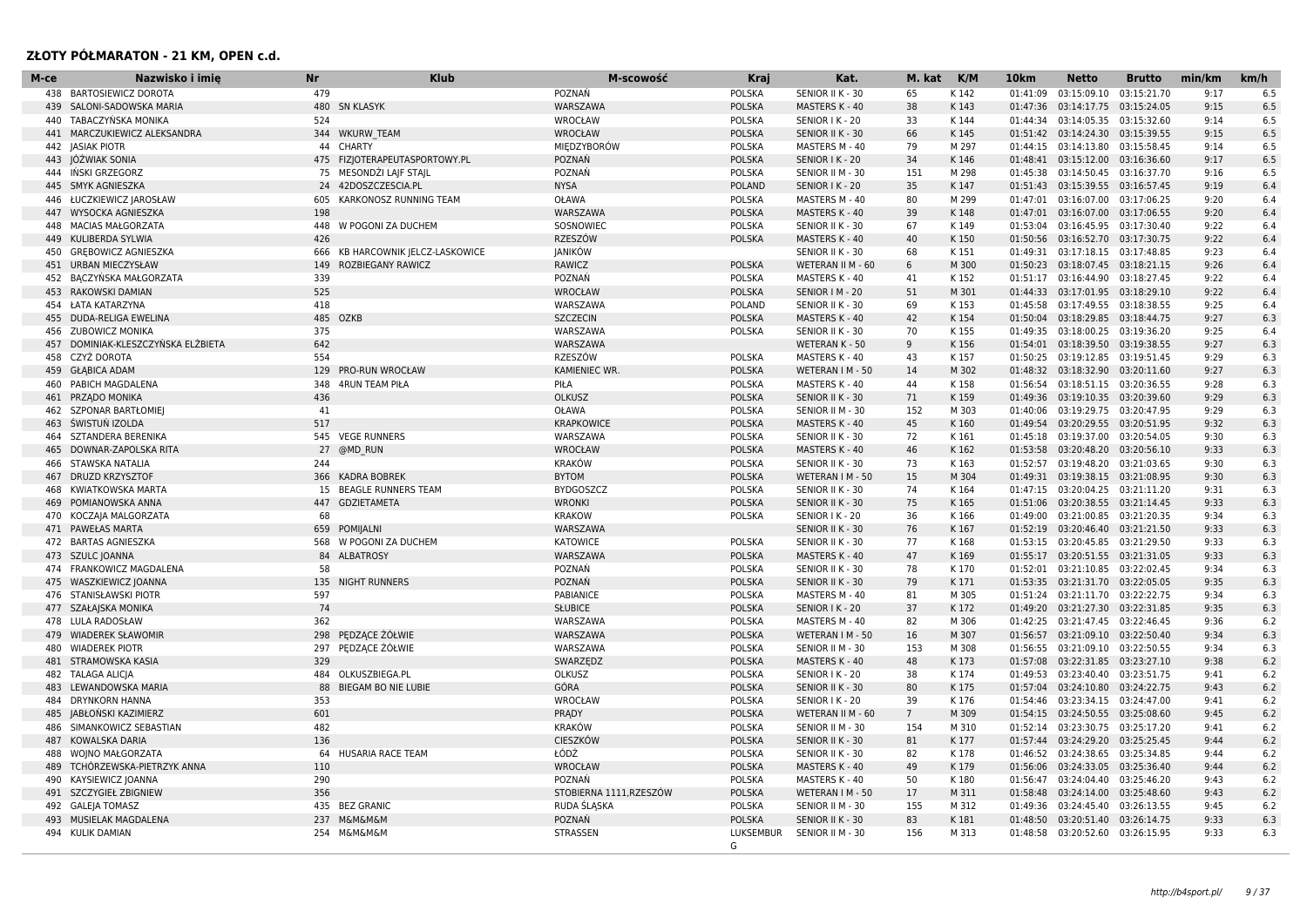| <b>POLSKA</b><br>52<br>M 314<br>9:45<br>495 BUŁAI BARTOSZ<br>405 RUNFORDREAMS<br>WROCŁAW<br>SENIOR   M - 20<br>01:51:36<br>03:24:55.40<br>03:26:17.65<br>6.1<br>KRZESZOWSKA IGA<br>388<br>CHORZÓW<br><b>POLSKA</b><br>SENIOR I K - 20<br>40<br>K182<br>01:45:27<br>03:25:05.40<br>03:26:40.15<br>9:46<br>6.1<br>496<br>RAJTAR RENATA<br><b>KRAKÓW</b><br>K183<br>03:27:22.45<br>03:27:26.55<br>6.1<br>660 RONTIL<br>WETERAN K - 50<br>10<br>01:51:21<br>9:52<br>497<br>K184<br>503 BLUEMUTEAM<br>SOBÓTKA<br><b>POLSKA</b><br>84<br>01:56:04<br>03:28:14.20<br>9:51<br>6.1<br>498<br><b>CENDROWICZ MAGDALENA</b><br>SENIOR II K - 30<br>03:27:10.90<br>$\overline{7}$<br><b>LEGNICA</b><br><b>POLSKA</b><br>K185<br>03:28:28.65<br>6.1<br>499<br><b>TRZECIAK EWELINA</b><br>MASTERS K - 40<br>51<br>01:58:12<br>03:28:13.05<br>9:54<br>9:52<br><b>KARAMON MARCIN</b><br>63<br><b>OPOLEBIEGA</b><br>OPOLE<br><b>POLSKA</b><br>MASTERS M - 40<br>83<br>M 315<br>01:55:55<br>03:27:20.80<br>03:28:29.90<br>6.1<br>500<br><b>KARAMON MAGDALENA</b><br>214<br><b>OPOLE BIEGA</b><br>OPOLE<br><b>POLSKA</b><br>SENIOR II K - 30<br>85<br>K186<br>01:55:54<br>03:27:21.45<br>03:28:30.80<br>9:52<br>6.1<br>501<br>SYCÓW<br><b>POLSKA</b><br>MASTERS M - 40<br>84<br>M 316<br>9:55<br>502<br><b>LIS MARCIN</b><br>619<br><b>TEAM WIOSKA</b><br>01:59:41<br>03:28:33.20<br>03:28:35.20<br>6<br><b>BUCHERT MARIOLA</b><br><b>CHAMPIONMAN TEAM</b><br><b>CZEMPIŃ</b><br>POLSKA<br>SENIOR II K - 30<br>86<br>K 187<br>01:56:22 03:28:34.00 03:29:19.85<br>9:55<br>503<br>477<br>6<br>PALEDZIE<br><b>POLSKA</b><br>SENIOR II K - 30<br>87<br>03:29:21.65<br>9:57<br><b>SALAMONIK KASIA</b><br>527<br>3:33 TEAM<br>K188<br>01:53:51<br>03:29:01.35<br>6<br>504<br>MARKI<br>KRUSZEWSKI JACEK<br>455<br>MUKAINADA RUNNING TEAM<br><b>POLSKA</b><br>MASTERS M - 40<br>85<br>M 317<br>01:50:26<br>03:28:59.25 03:30:00.50<br>9:57<br>505<br>-6<br>302<br><b>POLSKA</b><br>M 318<br>9:58<br>6<br><b>TADRAŁA MIROSŁAW</b><br><b>WROCŁAW</b><br>WETERAN I M - 50<br>18<br>01:57:24<br>03:29:26.05<br>03:30:07.25<br>506<br>88<br>507<br>SABOK- MUSZYŃSKA KATARZYNA<br>440<br>STRZELINSKI KLUB BIEGACZA GRANIT<br><b>STRZELIN</b><br><b>POLSKA</b><br>SENIOR II K - 30<br>K189<br>01:56:31<br>03:30:20.70<br>03:30:52.45<br>10:01<br>POZNAŃ<br><b>POLSKA</b><br>52<br>K190<br>508<br>SPOZ MAGDALENA<br>102<br>SZAKAL RUNNERS/WKURW TEAM<br>MASTERS K - 40<br>01:52:17<br>03:30:15.90<br>03:30:53.05<br>10:00<br>STANOWSKA KATARZYNA<br>307<br>ŁÓDŹ<br>POLSKA<br>MASTERS K - 40<br>53<br>K191<br>01:55:31<br>03:30:29.30 03:30:54.30<br>10:01<br>509<br>-6<br>CHORZÓW<br>JANUSZEWSKA JOANNA<br>387 POTRZYM MI PIWO<br><b>POLSKA</b><br>SENIOR I K - 20<br>41<br>K192<br>01:53:00<br>03:29:30.10 03:31:04.70<br>9:58<br>$6 \overline{6}$<br>510<br>POLSKA<br><b>ZEMŁA KRZYSZTOF</b><br>505<br>RANANDFAN<br><b>MALINOWICE</b><br>WETERAN I M - 50<br>19<br>M 319<br>01:53:46<br>03:30:02.95<br>03:31:11.40<br>10:00<br>511<br>-6<br>646<br>KŁODZKO<br>42<br>K193<br>10:01<br>512 ZAJĄCZKOWSKA AGNIESZKA<br>SENIOR I K - 20<br>01:53:26<br>03:30:29.45 03:31:14.75<br><b>GOZDNICA</b><br><b>POLSKA</b><br>89<br>PIELICHOWSKA JUSTYNA<br>117<br>BIEGAJĄC Z WILKAMI<br>SENIOR II K - 30<br>K194<br>01:52:42<br>03:30:22.20<br>03:31:18.40<br>10:01<br>$6\overline{6}$<br>513<br>404<br>SENFTLEBEN MIROSŁAWA<br>LESZNO<br><b>POLSKA</b><br>43<br>K195<br>01:58:24 03:30:10.85 03:31:21.30<br>10:00<br>$6\overline{6}$<br>514<br>SENIOR I K - 20<br>438<br>LESZNO<br><b>POLSKA</b><br>90<br>515<br>KURKIEWICZ-PARA KATARZYNA<br>SENIOR II K - 30<br>K 196<br>01:58:28<br>03:30:11.05<br>03:31:21.50<br>10:00<br>272 PRO-RUN WROCŁAW<br><b>CZECH DOROTA</b><br>WROCŁAW<br><b>POLSKA</b><br><b>MASTERS K - 40</b><br>54<br>K197<br>01:54:29<br>03:30:36.30<br>03:31:23.65<br>10:01<br>516<br>6<br>KWAPINSKA ANNA<br>274<br><b>TRZEBNICA</b><br><b>POLSKA</b><br>SENIOR II K - 30<br>91<br>K198<br>01:54:31<br>03:30:36.50 03:31:23.65<br>10:01<br>517<br>-6<br><b>WIERZBICKA NATALIA</b><br>PCH RUN<br><b>CHODZIEŻ</b><br><b>POLSKA</b><br>SENIOR II K - 30<br>92<br>K199<br>03:31:10.20 03:31:26.05<br>10:03<br>518<br>576<br>02:01:13<br><b>DEMBNA ANNA</b><br>341<br><b>TEAM WIOSKA</b><br>SYCÓW<br>POLSKA<br>SENIOR II K - 30<br>93<br>K 200<br>01:58:22<br>03:31:18.05 03:31:43.55<br>10:03<br>519<br><b>POLSKA</b><br>44<br>ŁASEK-PIETRZAK AGNIESZKA<br>196<br><b>WKURW TEAM</b><br>WROCŁAW<br>SENIOR I K - 20<br>K 201<br>01:56:47<br>03:30:59.30<br>03:32:18.70<br>10:02<br>6<br>520<br>195<br><b>KS LENIWIEC</b><br><b>KEPNO</b><br>POLSKA<br>M 320<br>521 SZCZEPANIAK SŁAWOMIF<br>WETERAN I M - 50<br>20<br>01:56:53<br>03:30:51.65 03:32:27.90<br>10:02<br>6<br>413<br>POZNAŃ<br><b>POLSKA</b><br>45<br>K 202<br>NOWACZYK ZUZANNA<br>SENIOR I K - 20<br>01:52:28<br>03:32:00.55<br>03:32:29.05<br>10:05<br>5.9<br>522<br>432<br>5.9<br>523<br>PIETROWICZ WERONIKA<br>LUSOWKO<br>POLAND<br>SENIOR I K - 20<br>46<br>K 203<br>01:52:26<br>03:31:59.95<br>03:32:29.25<br>10:05<br>36 RAJSPORT<br><b>POLSKA</b><br>55<br>03:32:43.55 03:32:47.45<br>5.9<br>524 PERKA BARBARA<br>PROSZKÓW<br>MASTERS K - 40<br>K 204<br>01:56:57<br>10:07<br>AUGUSTYŃSKA KINGA<br>208<br><b>LACHO TEAM</b><br><b>KRAKÓW</b><br>POLSKA<br>MASTERS K - 40<br>56<br>03:32:36.40 03:33:29.85<br>10:07<br>5.9<br>525<br>K 205<br>02:01:32<br>5.9<br>526<br><b>PUZIO ANNA</b><br>643<br><b>KB MARATONCZYK</b><br><b>DEBICA</b><br><b>WETERAN K - 50</b><br>11<br>K 206<br>01:57:12 03:32:12.15 03:33:32.30<br>10:06<br>CIASTOWICZ- TOMCZAK INGA<br>142<br><b>MOSINA</b><br><b>POLSKA</b><br>MASTERS K - 40<br>57<br>K 207<br>02:00:42<br>03:32:52.15 03:33:34.45<br>10:08<br>5.9<br>527<br>WALCZAK-WOJTKOWSKA IWONA<br>363<br><b>POLSKA</b><br>12<br>K 208<br>02:02:24 03:32:45.50 03:33:46.35<br>10:07<br>5.9<br>528<br>WARSZAWA<br><b>WETERAN K - 50</b><br>SIENKIEWICZ WOJTEK<br>70<br><b>OGARY DOLORES</b><br>WARSZAWA<br><b>POLSKA</b><br>MASTERS M - 40<br>86<br>M 321<br>03:32:42.00<br>03:34:21.10<br>10:07<br>5.9<br>01:50:00<br>529<br><b>POLSKA</b><br>M 322<br><b>SKROBEK MARCIN</b><br>523<br>WROCŁAW<br>157<br>03:33:13.30 03:34:34.65<br>10:09<br>5.9<br>530<br>SENIOR II M - 30<br>01:56:19<br>106 NEST TEAM<br>POZNAŃ<br><b>POLSKA</b><br>58<br>K 209<br>03:34:23.50 03:35:01.35<br>5.9<br>531 KACZMAREK MAGDALENA<br>MASTERS K - 40<br>01:56:38<br>10:12<br>5.9<br>MARKIEWICZ JOANNA ZUZA<br>271<br>KOBIETY BIEGAJA<br><b>POZNAN</b><br><b>POLSKA</b><br><b>MASTERS K - 40</b><br>59<br>K 210<br>01:54:06<br>03:34:12.10 03:35:03.40<br>10:12<br>532<br>5.9<br>SIENKIEWICZ GABRYSIA<br>145<br><b>OGARY DOLORES</b><br>WARSZAWA<br><b>POLSKA</b><br>SENIOR I K - 20<br>47<br>K 211<br>01:57:02<br>03:34:43.30<br>03:36:22.70<br>10:13<br>533<br>5.8<br>6 LOVELASY<br>POLICE<br><b>POLSKA</b><br>60<br>K 212<br>03:36:48.40 03:37:07.65<br>10:19<br>534 WÓJTOWICZ EDYTA<br><b>MASTERS K - 40</b><br>01:58:09<br><b>GRANIEWSKI ALEKSANDER</b><br>21<br>WARSZAWA<br>POLSKA<br>MASTERS M - 40<br>87<br>M 323<br>01:49:17<br>03:36:20.15 03:38:04.35<br>10:18<br>5.8<br>535<br><b>DEMNICKA MONIKA</b><br>GRUPA BIEGOWA UM W-WA<br>WARSZAWA<br><b>POLSKA</b><br>SENIOR II K - 30<br>94<br>K 213<br>01:49:16<br>03:36:20.35 03:38:05.25<br>10:18<br>5.8<br>536<br>5<br>5.8<br><b>ERENBERG MAŁGORZATA</b><br>226 FUDU&CO SPORT TEAM<br>PIOTRKÓW TRYBUNALSKI<br><b>POLSKA</b><br>SENIOR II K - 30<br>95<br>K 214<br>01:56:20<br>03:38:40.35 03:39:08.90<br>10:24<br>537<br>K 215<br>10:24<br>5.8<br>ŻARSKA IZABELA<br>661 FUDU&CO SPORT TEAM<br>PIOTRKÓW TRYBUNALSKI<br>MASTERS K - 40<br>61<br>01:56:22<br>03:38:41.20<br>03:39:08.95<br>538<br>DRUŻYNA SZPIKU<br>62<br>5.8<br>539<br><b>IEŻEWSKA SYLWIA</b><br>171<br>ROSNÓWKC<br><b>POLSKA</b><br>MASTERS K - 40<br>K 216<br>01:57:16<br>03:38:29.40<br>03:39:12.55<br>10:24<br>312<br><b>POLSKA</b><br>63<br>K 217<br>10:27<br>5.7<br>540<br>WIERZGAŁA IWONA<br>WARSZAWA<br>MASTERS K - 40<br>01:59:18<br>03:39:37.00<br>03:40:41.75<br>5.7<br>541 FURMAN AGNIESZKA<br>23 OCHAJORUN & FRIENDS<br><b>KRAKÓW</b><br><b>POLSKA</b><br>SENIOR II K - 30<br>96<br>K 218<br>03:39:30.95<br>03:41:03.65<br>10:27<br>01:59:26<br>10:32<br>5.7<br>542 BAKA ELZBIETA<br>77<br><b>FLY MEYSI</b><br>WARSZAWA<br><b>POLSKA</b><br>MASTERS K - 40<br>64<br>K 219<br>01:57:19 03:41:26.75 03:42:40.35<br>MATUSZCZAK-SZULC IWONA<br>188<br><b>KAMIONKI</b><br><b>POLSKA</b><br>MASTERS K - 40<br>65<br>K 220<br>02:05:41<br>03:42:16.25<br>03:42:42.55<br>10:35<br>5.7<br>543<br>544 ZMARZLIK MARTA<br>641<br>SYCÓW<br>48<br>K 221<br>01:59:16 03:42:19.90 03:42:45.25<br>10:35<br>5.7<br>SENIOR I K - 20<br>323<br><b>POLSKA</b><br>66<br>K 222<br>03:42:16.35<br>03:43:30.35<br>5.7<br>LECHNA MIRELLA<br>WROCŁAW<br>MASTERS K - 40<br>02:04:05<br>10:35<br>545<br>618<br>21<br>DUDZIŃSKI MAREK<br>WROCŁAW<br><b>POLSKA</b><br>M 324<br>01:52:01 03:43:39.05 03:44:31.60<br>10:39<br>5.6<br>546<br>WETERAN I M - 50<br>NOWAK-KASPRZAK ANNA<br>458<br><b>POLSKA</b><br>97<br>K 223<br>03:22:50.35<br>9:39<br>6.2<br>547<br>WROCŁAW<br>SENIOR II K - 30<br>01:54:25<br>03:46:28.15<br>5.6<br><b>SZCZYGIEŁ BEATA</b><br>355<br><b>MAJA HANUSZEK</b><br>STOBIERNA 1111, RZESZÓW<br><b>POLSKA</b><br>MASTERS K - 40<br>67<br>K 224<br>02:04:38<br>03:45:38.25<br>03:47:13.90<br>10:44<br>548<br>5.6<br>KRAŚNER ŁUKASZ<br>20<br><b>GREAT GRATULA</b><br>OSIECZNA<br><b>POLSKA</b><br>SENIOR II M - 30<br>158<br>M 325<br>02:04:55<br>03:46:59.50 03:47:24.70<br>10:48<br>549<br>93<br><b>POLSKA</b><br>159<br>M 326<br>10:50<br>5.5<br>550<br>MAŚLANKA ANDRZEJ<br><b>KŁODZKO</b><br>SENIOR II M - 30<br>01:58:20<br>03:47:47.10 03:47:51.95<br>551 GRIESMANN KRZYSZTOF<br>382 PALACSINTA PATAVAL<br>WROCŁAW<br>POLSKA<br>SENIOR II M - 30<br>160<br>M 327<br>01:58:22 03:47:48.00 03:47:51.95<br>10:50<br>5.5 | M-ce | Nazwisko i imię | Nr | <b>Klub</b> | M-scowość | Kraj | Kat. | M. kat | K/M | 10 <sub>km</sub> | <b>Netto</b> | <b>Brutto</b> | min/km | km/h |
|-----------------------------------------------------------------------------------------------------------------------------------------------------------------------------------------------------------------------------------------------------------------------------------------------------------------------------------------------------------------------------------------------------------------------------------------------------------------------------------------------------------------------------------------------------------------------------------------------------------------------------------------------------------------------------------------------------------------------------------------------------------------------------------------------------------------------------------------------------------------------------------------------------------------------------------------------------------------------------------------------------------------------------------------------------------------------------------------------------------------------------------------------------------------------------------------------------------------------------------------------------------------------------------------------------------------------------------------------------------------------------------------------------------------------------------------------------------------------------------------------------------------------------------------------------------------------------------------------------------------------------------------------------------------------------------------------------------------------------------------------------------------------------------------------------------------------------------------------------------------------------------------------------------------------------------------------------------------------------------------------------------------------------------------------------------------------------------------------------------------------------------------------------------------------------------------------------------------------------------------------------------------------------------------------------------------------------------------------------------------------------------------------------------------------------------------------------------------------------------------------------------------------------------------------------------------------------------------------------------------------------------------------------------------------------------------------------------------------------------------------------------------------------------------------------------------------------------------------------------------------------------------------------------------------------------------------------------------------------------------------------------------------------------------------------------------------------------------------------------------------------------------------------------------------------------------------------------------------------------------------------------------------------------------------------------------------------------------------------------------------------------------------------------------------------------------------------------------------------------------------------------------------------------------------------------------------------------------------------------------------------------------------------------------------------------------------------------------------------------------------------------------------------------------------------------------------------------------------------------------------------------------------------------------------------------------------------------------------------------------------------------------------------------------------------------------------------------------------------------------------------------------------------------------------------------------------------------------------------------------------------------------------------------------------------------------------------------------------------------------------------------------------------------------------------------------------------------------------------------------------------------------------------------------------------------------------------------------------------------------------------------------------------------------------------------------------------------------------------------------------------------------------------------------------------------------------------------------------------------------------------------------------------------------------------------------------------------------------------------------------------------------------------------------------------------------------------------------------------------------------------------------------------------------------------------------------------------------------------------------------------------------------------------------------------------------------------------------------------------------------------------------------------------------------------------------------------------------------------------------------------------------------------------------------------------------------------------------------------------------------------------------------------------------------------------------------------------------------------------------------------------------------------------------------------------------------------------------------------------------------------------------------------------------------------------------------------------------------------------------------------------------------------------------------------------------------------------------------------------------------------------------------------------------------------------------------------------------------------------------------------------------------------------------------------------------------------------------------------------------------------------------------------------------------------------------------------------------------------------------------------------------------------------------------------------------------------------------------------------------------------------------------------------------------------------------------------------------------------------------------------------------------------------------------------------------------------------------------------------------------------------------------------------------------------------------------------------------------------------------------------------------------------------------------------------------------------------------------------------------------------------------------------------------------------------------------------------------------------------------------------------------------------------------------------------------------------------------------------------------------------------------------------------------------------------------------------------------------------------------------------------------------------------------------------------------------------------------------------------------------------------------------------------------------------------------------------------------------------------------------------------------------------------------------------------------------------------------------------------------------------------------------------------------------------------------------------------------------------------------------------------------------------------------------------------------------------------------------------------------------------------------------------------------------------------------------------------------------------------------------------------------------------------------------------------------------------------------------------------------------------------------------------------------------------------------------------------------------------------------------------------------------------------------------------------------------------------------------------------------------------------------------------------------------------------------------------------------------------------------------------------------------------------------------------------------------------------------------------------------------------------------------------------------------------------------------------------------------------------------------------------------------------------------------------------------------------------------------------------------------------------------------------------------------------------------------------------------------------------------------------------------------------------------------------------------------------------------------------------------------------------------------------------------------------------------------------------------------------------------------------------------------------------------------------------------------------------------------------------------------------------------------------------------------------------------------------------------------------------------------------------------------------------------------------------------------------------------------------------------------------------------------------|------|-----------------|----|-------------|-----------|------|------|--------|-----|------------------|--------------|---------------|--------|------|
|                                                                                                                                                                                                                                                                                                                                                                                                                                                                                                                                                                                                                                                                                                                                                                                                                                                                                                                                                                                                                                                                                                                                                                                                                                                                                                                                                                                                                                                                                                                                                                                                                                                                                                                                                                                                                                                                                                                                                                                                                                                                                                                                                                                                                                                                                                                                                                                                                                                                                                                                                                                                                                                                                                                                                                                                                                                                                                                                                                                                                                                                                                                                                                                                                                                                                                                                                                                                                                                                                                                                                                                                                                                                                                                                                                                                                                                                                                                                                                                                                                                                                                                                                                                                                                                                                                                                                                                                                                                                                                                                                                                                                                                                                                                                                                                                                                                                                                                                                                                                                                                                                                                                                                                                                                                                                                                                                                                                                                                                                                                                                                                                                                                                                                                                                                                                                                                                                                                                                                                                                                                                                                                                                                                                                                                                                                                                                                                                                                                                                                                                                                                                                                                                                                                                                                                                                                                                                                                                                                                                                                                                                                                                                                                                                                                                                                                                                                                                                                                                                                                                                                                                                                                                                                                                                                                                                                                                                                                                                                                                                                                                                                                                                                                                                                                                                                                                                                                                                                                                                                                                                                                                                                                                                                                                                                                                                                                                                                                                                                                                                                                                                                                                                                                                                                                                                                                                                                                                                                                                                                                                                                                                                                                                                                                                                                                                                                                                                                     |      |                 |    |             |           |      |      |        |     |                  |              |               |        |      |
|                                                                                                                                                                                                                                                                                                                                                                                                                                                                                                                                                                                                                                                                                                                                                                                                                                                                                                                                                                                                                                                                                                                                                                                                                                                                                                                                                                                                                                                                                                                                                                                                                                                                                                                                                                                                                                                                                                                                                                                                                                                                                                                                                                                                                                                                                                                                                                                                                                                                                                                                                                                                                                                                                                                                                                                                                                                                                                                                                                                                                                                                                                                                                                                                                                                                                                                                                                                                                                                                                                                                                                                                                                                                                                                                                                                                                                                                                                                                                                                                                                                                                                                                                                                                                                                                                                                                                                                                                                                                                                                                                                                                                                                                                                                                                                                                                                                                                                                                                                                                                                                                                                                                                                                                                                                                                                                                                                                                                                                                                                                                                                                                                                                                                                                                                                                                                                                                                                                                                                                                                                                                                                                                                                                                                                                                                                                                                                                                                                                                                                                                                                                                                                                                                                                                                                                                                                                                                                                                                                                                                                                                                                                                                                                                                                                                                                                                                                                                                                                                                                                                                                                                                                                                                                                                                                                                                                                                                                                                                                                                                                                                                                                                                                                                                                                                                                                                                                                                                                                                                                                                                                                                                                                                                                                                                                                                                                                                                                                                                                                                                                                                                                                                                                                                                                                                                                                                                                                                                                                                                                                                                                                                                                                                                                                                                                                                                                                                                                     |      |                 |    |             |           |      |      |        |     |                  |              |               |        |      |
|                                                                                                                                                                                                                                                                                                                                                                                                                                                                                                                                                                                                                                                                                                                                                                                                                                                                                                                                                                                                                                                                                                                                                                                                                                                                                                                                                                                                                                                                                                                                                                                                                                                                                                                                                                                                                                                                                                                                                                                                                                                                                                                                                                                                                                                                                                                                                                                                                                                                                                                                                                                                                                                                                                                                                                                                                                                                                                                                                                                                                                                                                                                                                                                                                                                                                                                                                                                                                                                                                                                                                                                                                                                                                                                                                                                                                                                                                                                                                                                                                                                                                                                                                                                                                                                                                                                                                                                                                                                                                                                                                                                                                                                                                                                                                                                                                                                                                                                                                                                                                                                                                                                                                                                                                                                                                                                                                                                                                                                                                                                                                                                                                                                                                                                                                                                                                                                                                                                                                                                                                                                                                                                                                                                                                                                                                                                                                                                                                                                                                                                                                                                                                                                                                                                                                                                                                                                                                                                                                                                                                                                                                                                                                                                                                                                                                                                                                                                                                                                                                                                                                                                                                                                                                                                                                                                                                                                                                                                                                                                                                                                                                                                                                                                                                                                                                                                                                                                                                                                                                                                                                                                                                                                                                                                                                                                                                                                                                                                                                                                                                                                                                                                                                                                                                                                                                                                                                                                                                                                                                                                                                                                                                                                                                                                                                                                                                                                                                                     |      |                 |    |             |           |      |      |        |     |                  |              |               |        |      |
|                                                                                                                                                                                                                                                                                                                                                                                                                                                                                                                                                                                                                                                                                                                                                                                                                                                                                                                                                                                                                                                                                                                                                                                                                                                                                                                                                                                                                                                                                                                                                                                                                                                                                                                                                                                                                                                                                                                                                                                                                                                                                                                                                                                                                                                                                                                                                                                                                                                                                                                                                                                                                                                                                                                                                                                                                                                                                                                                                                                                                                                                                                                                                                                                                                                                                                                                                                                                                                                                                                                                                                                                                                                                                                                                                                                                                                                                                                                                                                                                                                                                                                                                                                                                                                                                                                                                                                                                                                                                                                                                                                                                                                                                                                                                                                                                                                                                                                                                                                                                                                                                                                                                                                                                                                                                                                                                                                                                                                                                                                                                                                                                                                                                                                                                                                                                                                                                                                                                                                                                                                                                                                                                                                                                                                                                                                                                                                                                                                                                                                                                                                                                                                                                                                                                                                                                                                                                                                                                                                                                                                                                                                                                                                                                                                                                                                                                                                                                                                                                                                                                                                                                                                                                                                                                                                                                                                                                                                                                                                                                                                                                                                                                                                                                                                                                                                                                                                                                                                                                                                                                                                                                                                                                                                                                                                                                                                                                                                                                                                                                                                                                                                                                                                                                                                                                                                                                                                                                                                                                                                                                                                                                                                                                                                                                                                                                                                                                                                     |      |                 |    |             |           |      |      |        |     |                  |              |               |        |      |
|                                                                                                                                                                                                                                                                                                                                                                                                                                                                                                                                                                                                                                                                                                                                                                                                                                                                                                                                                                                                                                                                                                                                                                                                                                                                                                                                                                                                                                                                                                                                                                                                                                                                                                                                                                                                                                                                                                                                                                                                                                                                                                                                                                                                                                                                                                                                                                                                                                                                                                                                                                                                                                                                                                                                                                                                                                                                                                                                                                                                                                                                                                                                                                                                                                                                                                                                                                                                                                                                                                                                                                                                                                                                                                                                                                                                                                                                                                                                                                                                                                                                                                                                                                                                                                                                                                                                                                                                                                                                                                                                                                                                                                                                                                                                                                                                                                                                                                                                                                                                                                                                                                                                                                                                                                                                                                                                                                                                                                                                                                                                                                                                                                                                                                                                                                                                                                                                                                                                                                                                                                                                                                                                                                                                                                                                                                                                                                                                                                                                                                                                                                                                                                                                                                                                                                                                                                                                                                                                                                                                                                                                                                                                                                                                                                                                                                                                                                                                                                                                                                                                                                                                                                                                                                                                                                                                                                                                                                                                                                                                                                                                                                                                                                                                                                                                                                                                                                                                                                                                                                                                                                                                                                                                                                                                                                                                                                                                                                                                                                                                                                                                                                                                                                                                                                                                                                                                                                                                                                                                                                                                                                                                                                                                                                                                                                                                                                                                                                     |      |                 |    |             |           |      |      |        |     |                  |              |               |        |      |
|                                                                                                                                                                                                                                                                                                                                                                                                                                                                                                                                                                                                                                                                                                                                                                                                                                                                                                                                                                                                                                                                                                                                                                                                                                                                                                                                                                                                                                                                                                                                                                                                                                                                                                                                                                                                                                                                                                                                                                                                                                                                                                                                                                                                                                                                                                                                                                                                                                                                                                                                                                                                                                                                                                                                                                                                                                                                                                                                                                                                                                                                                                                                                                                                                                                                                                                                                                                                                                                                                                                                                                                                                                                                                                                                                                                                                                                                                                                                                                                                                                                                                                                                                                                                                                                                                                                                                                                                                                                                                                                                                                                                                                                                                                                                                                                                                                                                                                                                                                                                                                                                                                                                                                                                                                                                                                                                                                                                                                                                                                                                                                                                                                                                                                                                                                                                                                                                                                                                                                                                                                                                                                                                                                                                                                                                                                                                                                                                                                                                                                                                                                                                                                                                                                                                                                                                                                                                                                                                                                                                                                                                                                                                                                                                                                                                                                                                                                                                                                                                                                                                                                                                                                                                                                                                                                                                                                                                                                                                                                                                                                                                                                                                                                                                                                                                                                                                                                                                                                                                                                                                                                                                                                                                                                                                                                                                                                                                                                                                                                                                                                                                                                                                                                                                                                                                                                                                                                                                                                                                                                                                                                                                                                                                                                                                                                                                                                                                                                     |      |                 |    |             |           |      |      |        |     |                  |              |               |        |      |
|                                                                                                                                                                                                                                                                                                                                                                                                                                                                                                                                                                                                                                                                                                                                                                                                                                                                                                                                                                                                                                                                                                                                                                                                                                                                                                                                                                                                                                                                                                                                                                                                                                                                                                                                                                                                                                                                                                                                                                                                                                                                                                                                                                                                                                                                                                                                                                                                                                                                                                                                                                                                                                                                                                                                                                                                                                                                                                                                                                                                                                                                                                                                                                                                                                                                                                                                                                                                                                                                                                                                                                                                                                                                                                                                                                                                                                                                                                                                                                                                                                                                                                                                                                                                                                                                                                                                                                                                                                                                                                                                                                                                                                                                                                                                                                                                                                                                                                                                                                                                                                                                                                                                                                                                                                                                                                                                                                                                                                                                                                                                                                                                                                                                                                                                                                                                                                                                                                                                                                                                                                                                                                                                                                                                                                                                                                                                                                                                                                                                                                                                                                                                                                                                                                                                                                                                                                                                                                                                                                                                                                                                                                                                                                                                                                                                                                                                                                                                                                                                                                                                                                                                                                                                                                                                                                                                                                                                                                                                                                                                                                                                                                                                                                                                                                                                                                                                                                                                                                                                                                                                                                                                                                                                                                                                                                                                                                                                                                                                                                                                                                                                                                                                                                                                                                                                                                                                                                                                                                                                                                                                                                                                                                                                                                                                                                                                                                                                                                     |      |                 |    |             |           |      |      |        |     |                  |              |               |        |      |
|                                                                                                                                                                                                                                                                                                                                                                                                                                                                                                                                                                                                                                                                                                                                                                                                                                                                                                                                                                                                                                                                                                                                                                                                                                                                                                                                                                                                                                                                                                                                                                                                                                                                                                                                                                                                                                                                                                                                                                                                                                                                                                                                                                                                                                                                                                                                                                                                                                                                                                                                                                                                                                                                                                                                                                                                                                                                                                                                                                                                                                                                                                                                                                                                                                                                                                                                                                                                                                                                                                                                                                                                                                                                                                                                                                                                                                                                                                                                                                                                                                                                                                                                                                                                                                                                                                                                                                                                                                                                                                                                                                                                                                                                                                                                                                                                                                                                                                                                                                                                                                                                                                                                                                                                                                                                                                                                                                                                                                                                                                                                                                                                                                                                                                                                                                                                                                                                                                                                                                                                                                                                                                                                                                                                                                                                                                                                                                                                                                                                                                                                                                                                                                                                                                                                                                                                                                                                                                                                                                                                                                                                                                                                                                                                                                                                                                                                                                                                                                                                                                                                                                                                                                                                                                                                                                                                                                                                                                                                                                                                                                                                                                                                                                                                                                                                                                                                                                                                                                                                                                                                                                                                                                                                                                                                                                                                                                                                                                                                                                                                                                                                                                                                                                                                                                                                                                                                                                                                                                                                                                                                                                                                                                                                                                                                                                                                                                                                                                     |      |                 |    |             |           |      |      |        |     |                  |              |               |        |      |
|                                                                                                                                                                                                                                                                                                                                                                                                                                                                                                                                                                                                                                                                                                                                                                                                                                                                                                                                                                                                                                                                                                                                                                                                                                                                                                                                                                                                                                                                                                                                                                                                                                                                                                                                                                                                                                                                                                                                                                                                                                                                                                                                                                                                                                                                                                                                                                                                                                                                                                                                                                                                                                                                                                                                                                                                                                                                                                                                                                                                                                                                                                                                                                                                                                                                                                                                                                                                                                                                                                                                                                                                                                                                                                                                                                                                                                                                                                                                                                                                                                                                                                                                                                                                                                                                                                                                                                                                                                                                                                                                                                                                                                                                                                                                                                                                                                                                                                                                                                                                                                                                                                                                                                                                                                                                                                                                                                                                                                                                                                                                                                                                                                                                                                                                                                                                                                                                                                                                                                                                                                                                                                                                                                                                                                                                                                                                                                                                                                                                                                                                                                                                                                                                                                                                                                                                                                                                                                                                                                                                                                                                                                                                                                                                                                                                                                                                                                                                                                                                                                                                                                                                                                                                                                                                                                                                                                                                                                                                                                                                                                                                                                                                                                                                                                                                                                                                                                                                                                                                                                                                                                                                                                                                                                                                                                                                                                                                                                                                                                                                                                                                                                                                                                                                                                                                                                                                                                                                                                                                                                                                                                                                                                                                                                                                                                                                                                                                                                     |      |                 |    |             |           |      |      |        |     |                  |              |               |        |      |
|                                                                                                                                                                                                                                                                                                                                                                                                                                                                                                                                                                                                                                                                                                                                                                                                                                                                                                                                                                                                                                                                                                                                                                                                                                                                                                                                                                                                                                                                                                                                                                                                                                                                                                                                                                                                                                                                                                                                                                                                                                                                                                                                                                                                                                                                                                                                                                                                                                                                                                                                                                                                                                                                                                                                                                                                                                                                                                                                                                                                                                                                                                                                                                                                                                                                                                                                                                                                                                                                                                                                                                                                                                                                                                                                                                                                                                                                                                                                                                                                                                                                                                                                                                                                                                                                                                                                                                                                                                                                                                                                                                                                                                                                                                                                                                                                                                                                                                                                                                                                                                                                                                                                                                                                                                                                                                                                                                                                                                                                                                                                                                                                                                                                                                                                                                                                                                                                                                                                                                                                                                                                                                                                                                                                                                                                                                                                                                                                                                                                                                                                                                                                                                                                                                                                                                                                                                                                                                                                                                                                                                                                                                                                                                                                                                                                                                                                                                                                                                                                                                                                                                                                                                                                                                                                                                                                                                                                                                                                                                                                                                                                                                                                                                                                                                                                                                                                                                                                                                                                                                                                                                                                                                                                                                                                                                                                                                                                                                                                                                                                                                                                                                                                                                                                                                                                                                                                                                                                                                                                                                                                                                                                                                                                                                                                                                                                                                                                                                     |      |                 |    |             |           |      |      |        |     |                  |              |               |        |      |
|                                                                                                                                                                                                                                                                                                                                                                                                                                                                                                                                                                                                                                                                                                                                                                                                                                                                                                                                                                                                                                                                                                                                                                                                                                                                                                                                                                                                                                                                                                                                                                                                                                                                                                                                                                                                                                                                                                                                                                                                                                                                                                                                                                                                                                                                                                                                                                                                                                                                                                                                                                                                                                                                                                                                                                                                                                                                                                                                                                                                                                                                                                                                                                                                                                                                                                                                                                                                                                                                                                                                                                                                                                                                                                                                                                                                                                                                                                                                                                                                                                                                                                                                                                                                                                                                                                                                                                                                                                                                                                                                                                                                                                                                                                                                                                                                                                                                                                                                                                                                                                                                                                                                                                                                                                                                                                                                                                                                                                                                                                                                                                                                                                                                                                                                                                                                                                                                                                                                                                                                                                                                                                                                                                                                                                                                                                                                                                                                                                                                                                                                                                                                                                                                                                                                                                                                                                                                                                                                                                                                                                                                                                                                                                                                                                                                                                                                                                                                                                                                                                                                                                                                                                                                                                                                                                                                                                                                                                                                                                                                                                                                                                                                                                                                                                                                                                                                                                                                                                                                                                                                                                                                                                                                                                                                                                                                                                                                                                                                                                                                                                                                                                                                                                                                                                                                                                                                                                                                                                                                                                                                                                                                                                                                                                                                                                                                                                                                                                     |      |                 |    |             |           |      |      |        |     |                  |              |               |        |      |
|                                                                                                                                                                                                                                                                                                                                                                                                                                                                                                                                                                                                                                                                                                                                                                                                                                                                                                                                                                                                                                                                                                                                                                                                                                                                                                                                                                                                                                                                                                                                                                                                                                                                                                                                                                                                                                                                                                                                                                                                                                                                                                                                                                                                                                                                                                                                                                                                                                                                                                                                                                                                                                                                                                                                                                                                                                                                                                                                                                                                                                                                                                                                                                                                                                                                                                                                                                                                                                                                                                                                                                                                                                                                                                                                                                                                                                                                                                                                                                                                                                                                                                                                                                                                                                                                                                                                                                                                                                                                                                                                                                                                                                                                                                                                                                                                                                                                                                                                                                                                                                                                                                                                                                                                                                                                                                                                                                                                                                                                                                                                                                                                                                                                                                                                                                                                                                                                                                                                                                                                                                                                                                                                                                                                                                                                                                                                                                                                                                                                                                                                                                                                                                                                                                                                                                                                                                                                                                                                                                                                                                                                                                                                                                                                                                                                                                                                                                                                                                                                                                                                                                                                                                                                                                                                                                                                                                                                                                                                                                                                                                                                                                                                                                                                                                                                                                                                                                                                                                                                                                                                                                                                                                                                                                                                                                                                                                                                                                                                                                                                                                                                                                                                                                                                                                                                                                                                                                                                                                                                                                                                                                                                                                                                                                                                                                                                                                                                                                     |      |                 |    |             |           |      |      |        |     |                  |              |               |        |      |
|                                                                                                                                                                                                                                                                                                                                                                                                                                                                                                                                                                                                                                                                                                                                                                                                                                                                                                                                                                                                                                                                                                                                                                                                                                                                                                                                                                                                                                                                                                                                                                                                                                                                                                                                                                                                                                                                                                                                                                                                                                                                                                                                                                                                                                                                                                                                                                                                                                                                                                                                                                                                                                                                                                                                                                                                                                                                                                                                                                                                                                                                                                                                                                                                                                                                                                                                                                                                                                                                                                                                                                                                                                                                                                                                                                                                                                                                                                                                                                                                                                                                                                                                                                                                                                                                                                                                                                                                                                                                                                                                                                                                                                                                                                                                                                                                                                                                                                                                                                                                                                                                                                                                                                                                                                                                                                                                                                                                                                                                                                                                                                                                                                                                                                                                                                                                                                                                                                                                                                                                                                                                                                                                                                                                                                                                                                                                                                                                                                                                                                                                                                                                                                                                                                                                                                                                                                                                                                                                                                                                                                                                                                                                                                                                                                                                                                                                                                                                                                                                                                                                                                                                                                                                                                                                                                                                                                                                                                                                                                                                                                                                                                                                                                                                                                                                                                                                                                                                                                                                                                                                                                                                                                                                                                                                                                                                                                                                                                                                                                                                                                                                                                                                                                                                                                                                                                                                                                                                                                                                                                                                                                                                                                                                                                                                                                                                                                                                                                     |      |                 |    |             |           |      |      |        |     |                  |              |               |        |      |
|                                                                                                                                                                                                                                                                                                                                                                                                                                                                                                                                                                                                                                                                                                                                                                                                                                                                                                                                                                                                                                                                                                                                                                                                                                                                                                                                                                                                                                                                                                                                                                                                                                                                                                                                                                                                                                                                                                                                                                                                                                                                                                                                                                                                                                                                                                                                                                                                                                                                                                                                                                                                                                                                                                                                                                                                                                                                                                                                                                                                                                                                                                                                                                                                                                                                                                                                                                                                                                                                                                                                                                                                                                                                                                                                                                                                                                                                                                                                                                                                                                                                                                                                                                                                                                                                                                                                                                                                                                                                                                                                                                                                                                                                                                                                                                                                                                                                                                                                                                                                                                                                                                                                                                                                                                                                                                                                                                                                                                                                                                                                                                                                                                                                                                                                                                                                                                                                                                                                                                                                                                                                                                                                                                                                                                                                                                                                                                                                                                                                                                                                                                                                                                                                                                                                                                                                                                                                                                                                                                                                                                                                                                                                                                                                                                                                                                                                                                                                                                                                                                                                                                                                                                                                                                                                                                                                                                                                                                                                                                                                                                                                                                                                                                                                                                                                                                                                                                                                                                                                                                                                                                                                                                                                                                                                                                                                                                                                                                                                                                                                                                                                                                                                                                                                                                                                                                                                                                                                                                                                                                                                                                                                                                                                                                                                                                                                                                                                                                     |      |                 |    |             |           |      |      |        |     |                  |              |               |        |      |
|                                                                                                                                                                                                                                                                                                                                                                                                                                                                                                                                                                                                                                                                                                                                                                                                                                                                                                                                                                                                                                                                                                                                                                                                                                                                                                                                                                                                                                                                                                                                                                                                                                                                                                                                                                                                                                                                                                                                                                                                                                                                                                                                                                                                                                                                                                                                                                                                                                                                                                                                                                                                                                                                                                                                                                                                                                                                                                                                                                                                                                                                                                                                                                                                                                                                                                                                                                                                                                                                                                                                                                                                                                                                                                                                                                                                                                                                                                                                                                                                                                                                                                                                                                                                                                                                                                                                                                                                                                                                                                                                                                                                                                                                                                                                                                                                                                                                                                                                                                                                                                                                                                                                                                                                                                                                                                                                                                                                                                                                                                                                                                                                                                                                                                                                                                                                                                                                                                                                                                                                                                                                                                                                                                                                                                                                                                                                                                                                                                                                                                                                                                                                                                                                                                                                                                                                                                                                                                                                                                                                                                                                                                                                                                                                                                                                                                                                                                                                                                                                                                                                                                                                                                                                                                                                                                                                                                                                                                                                                                                                                                                                                                                                                                                                                                                                                                                                                                                                                                                                                                                                                                                                                                                                                                                                                                                                                                                                                                                                                                                                                                                                                                                                                                                                                                                                                                                                                                                                                                                                                                                                                                                                                                                                                                                                                                                                                                                                                                     |      |                 |    |             |           |      |      |        |     |                  |              |               |        |      |
|                                                                                                                                                                                                                                                                                                                                                                                                                                                                                                                                                                                                                                                                                                                                                                                                                                                                                                                                                                                                                                                                                                                                                                                                                                                                                                                                                                                                                                                                                                                                                                                                                                                                                                                                                                                                                                                                                                                                                                                                                                                                                                                                                                                                                                                                                                                                                                                                                                                                                                                                                                                                                                                                                                                                                                                                                                                                                                                                                                                                                                                                                                                                                                                                                                                                                                                                                                                                                                                                                                                                                                                                                                                                                                                                                                                                                                                                                                                                                                                                                                                                                                                                                                                                                                                                                                                                                                                                                                                                                                                                                                                                                                                                                                                                                                                                                                                                                                                                                                                                                                                                                                                                                                                                                                                                                                                                                                                                                                                                                                                                                                                                                                                                                                                                                                                                                                                                                                                                                                                                                                                                                                                                                                                                                                                                                                                                                                                                                                                                                                                                                                                                                                                                                                                                                                                                                                                                                                                                                                                                                                                                                                                                                                                                                                                                                                                                                                                                                                                                                                                                                                                                                                                                                                                                                                                                                                                                                                                                                                                                                                                                                                                                                                                                                                                                                                                                                                                                                                                                                                                                                                                                                                                                                                                                                                                                                                                                                                                                                                                                                                                                                                                                                                                                                                                                                                                                                                                                                                                                                                                                                                                                                                                                                                                                                                                                                                                                                                     |      |                 |    |             |           |      |      |        |     |                  |              |               |        |      |
|                                                                                                                                                                                                                                                                                                                                                                                                                                                                                                                                                                                                                                                                                                                                                                                                                                                                                                                                                                                                                                                                                                                                                                                                                                                                                                                                                                                                                                                                                                                                                                                                                                                                                                                                                                                                                                                                                                                                                                                                                                                                                                                                                                                                                                                                                                                                                                                                                                                                                                                                                                                                                                                                                                                                                                                                                                                                                                                                                                                                                                                                                                                                                                                                                                                                                                                                                                                                                                                                                                                                                                                                                                                                                                                                                                                                                                                                                                                                                                                                                                                                                                                                                                                                                                                                                                                                                                                                                                                                                                                                                                                                                                                                                                                                                                                                                                                                                                                                                                                                                                                                                                                                                                                                                                                                                                                                                                                                                                                                                                                                                                                                                                                                                                                                                                                                                                                                                                                                                                                                                                                                                                                                                                                                                                                                                                                                                                                                                                                                                                                                                                                                                                                                                                                                                                                                                                                                                                                                                                                                                                                                                                                                                                                                                                                                                                                                                                                                                                                                                                                                                                                                                                                                                                                                                                                                                                                                                                                                                                                                                                                                                                                                                                                                                                                                                                                                                                                                                                                                                                                                                                                                                                                                                                                                                                                                                                                                                                                                                                                                                                                                                                                                                                                                                                                                                                                                                                                                                                                                                                                                                                                                                                                                                                                                                                                                                                                                                                     |      |                 |    |             |           |      |      |        |     |                  |              |               |        |      |
|                                                                                                                                                                                                                                                                                                                                                                                                                                                                                                                                                                                                                                                                                                                                                                                                                                                                                                                                                                                                                                                                                                                                                                                                                                                                                                                                                                                                                                                                                                                                                                                                                                                                                                                                                                                                                                                                                                                                                                                                                                                                                                                                                                                                                                                                                                                                                                                                                                                                                                                                                                                                                                                                                                                                                                                                                                                                                                                                                                                                                                                                                                                                                                                                                                                                                                                                                                                                                                                                                                                                                                                                                                                                                                                                                                                                                                                                                                                                                                                                                                                                                                                                                                                                                                                                                                                                                                                                                                                                                                                                                                                                                                                                                                                                                                                                                                                                                                                                                                                                                                                                                                                                                                                                                                                                                                                                                                                                                                                                                                                                                                                                                                                                                                                                                                                                                                                                                                                                                                                                                                                                                                                                                                                                                                                                                                                                                                                                                                                                                                                                                                                                                                                                                                                                                                                                                                                                                                                                                                                                                                                                                                                                                                                                                                                                                                                                                                                                                                                                                                                                                                                                                                                                                                                                                                                                                                                                                                                                                                                                                                                                                                                                                                                                                                                                                                                                                                                                                                                                                                                                                                                                                                                                                                                                                                                                                                                                                                                                                                                                                                                                                                                                                                                                                                                                                                                                                                                                                                                                                                                                                                                                                                                                                                                                                                                                                                                                                                     |      |                 |    |             |           |      |      |        |     |                  |              |               |        |      |
|                                                                                                                                                                                                                                                                                                                                                                                                                                                                                                                                                                                                                                                                                                                                                                                                                                                                                                                                                                                                                                                                                                                                                                                                                                                                                                                                                                                                                                                                                                                                                                                                                                                                                                                                                                                                                                                                                                                                                                                                                                                                                                                                                                                                                                                                                                                                                                                                                                                                                                                                                                                                                                                                                                                                                                                                                                                                                                                                                                                                                                                                                                                                                                                                                                                                                                                                                                                                                                                                                                                                                                                                                                                                                                                                                                                                                                                                                                                                                                                                                                                                                                                                                                                                                                                                                                                                                                                                                                                                                                                                                                                                                                                                                                                                                                                                                                                                                                                                                                                                                                                                                                                                                                                                                                                                                                                                                                                                                                                                                                                                                                                                                                                                                                                                                                                                                                                                                                                                                                                                                                                                                                                                                                                                                                                                                                                                                                                                                                                                                                                                                                                                                                                                                                                                                                                                                                                                                                                                                                                                                                                                                                                                                                                                                                                                                                                                                                                                                                                                                                                                                                                                                                                                                                                                                                                                                                                                                                                                                                                                                                                                                                                                                                                                                                                                                                                                                                                                                                                                                                                                                                                                                                                                                                                                                                                                                                                                                                                                                                                                                                                                                                                                                                                                                                                                                                                                                                                                                                                                                                                                                                                                                                                                                                                                                                                                                                                                                                     |      |                 |    |             |           |      |      |        |     |                  |              |               |        |      |
|                                                                                                                                                                                                                                                                                                                                                                                                                                                                                                                                                                                                                                                                                                                                                                                                                                                                                                                                                                                                                                                                                                                                                                                                                                                                                                                                                                                                                                                                                                                                                                                                                                                                                                                                                                                                                                                                                                                                                                                                                                                                                                                                                                                                                                                                                                                                                                                                                                                                                                                                                                                                                                                                                                                                                                                                                                                                                                                                                                                                                                                                                                                                                                                                                                                                                                                                                                                                                                                                                                                                                                                                                                                                                                                                                                                                                                                                                                                                                                                                                                                                                                                                                                                                                                                                                                                                                                                                                                                                                                                                                                                                                                                                                                                                                                                                                                                                                                                                                                                                                                                                                                                                                                                                                                                                                                                                                                                                                                                                                                                                                                                                                                                                                                                                                                                                                                                                                                                                                                                                                                                                                                                                                                                                                                                                                                                                                                                                                                                                                                                                                                                                                                                                                                                                                                                                                                                                                                                                                                                                                                                                                                                                                                                                                                                                                                                                                                                                                                                                                                                                                                                                                                                                                                                                                                                                                                                                                                                                                                                                                                                                                                                                                                                                                                                                                                                                                                                                                                                                                                                                                                                                                                                                                                                                                                                                                                                                                                                                                                                                                                                                                                                                                                                                                                                                                                                                                                                                                                                                                                                                                                                                                                                                                                                                                                                                                                                                                                     |      |                 |    |             |           |      |      |        |     |                  |              |               |        |      |
|                                                                                                                                                                                                                                                                                                                                                                                                                                                                                                                                                                                                                                                                                                                                                                                                                                                                                                                                                                                                                                                                                                                                                                                                                                                                                                                                                                                                                                                                                                                                                                                                                                                                                                                                                                                                                                                                                                                                                                                                                                                                                                                                                                                                                                                                                                                                                                                                                                                                                                                                                                                                                                                                                                                                                                                                                                                                                                                                                                                                                                                                                                                                                                                                                                                                                                                                                                                                                                                                                                                                                                                                                                                                                                                                                                                                                                                                                                                                                                                                                                                                                                                                                                                                                                                                                                                                                                                                                                                                                                                                                                                                                                                                                                                                                                                                                                                                                                                                                                                                                                                                                                                                                                                                                                                                                                                                                                                                                                                                                                                                                                                                                                                                                                                                                                                                                                                                                                                                                                                                                                                                                                                                                                                                                                                                                                                                                                                                                                                                                                                                                                                                                                                                                                                                                                                                                                                                                                                                                                                                                                                                                                                                                                                                                                                                                                                                                                                                                                                                                                                                                                                                                                                                                                                                                                                                                                                                                                                                                                                                                                                                                                                                                                                                                                                                                                                                                                                                                                                                                                                                                                                                                                                                                                                                                                                                                                                                                                                                                                                                                                                                                                                                                                                                                                                                                                                                                                                                                                                                                                                                                                                                                                                                                                                                                                                                                                                                                                     |      |                 |    |             |           |      |      |        |     |                  |              |               |        |      |
|                                                                                                                                                                                                                                                                                                                                                                                                                                                                                                                                                                                                                                                                                                                                                                                                                                                                                                                                                                                                                                                                                                                                                                                                                                                                                                                                                                                                                                                                                                                                                                                                                                                                                                                                                                                                                                                                                                                                                                                                                                                                                                                                                                                                                                                                                                                                                                                                                                                                                                                                                                                                                                                                                                                                                                                                                                                                                                                                                                                                                                                                                                                                                                                                                                                                                                                                                                                                                                                                                                                                                                                                                                                                                                                                                                                                                                                                                                                                                                                                                                                                                                                                                                                                                                                                                                                                                                                                                                                                                                                                                                                                                                                                                                                                                                                                                                                                                                                                                                                                                                                                                                                                                                                                                                                                                                                                                                                                                                                                                                                                                                                                                                                                                                                                                                                                                                                                                                                                                                                                                                                                                                                                                                                                                                                                                                                                                                                                                                                                                                                                                                                                                                                                                                                                                                                                                                                                                                                                                                                                                                                                                                                                                                                                                                                                                                                                                                                                                                                                                                                                                                                                                                                                                                                                                                                                                                                                                                                                                                                                                                                                                                                                                                                                                                                                                                                                                                                                                                                                                                                                                                                                                                                                                                                                                                                                                                                                                                                                                                                                                                                                                                                                                                                                                                                                                                                                                                                                                                                                                                                                                                                                                                                                                                                                                                                                                                                                                                     |      |                 |    |             |           |      |      |        |     |                  |              |               |        |      |
|                                                                                                                                                                                                                                                                                                                                                                                                                                                                                                                                                                                                                                                                                                                                                                                                                                                                                                                                                                                                                                                                                                                                                                                                                                                                                                                                                                                                                                                                                                                                                                                                                                                                                                                                                                                                                                                                                                                                                                                                                                                                                                                                                                                                                                                                                                                                                                                                                                                                                                                                                                                                                                                                                                                                                                                                                                                                                                                                                                                                                                                                                                                                                                                                                                                                                                                                                                                                                                                                                                                                                                                                                                                                                                                                                                                                                                                                                                                                                                                                                                                                                                                                                                                                                                                                                                                                                                                                                                                                                                                                                                                                                                                                                                                                                                                                                                                                                                                                                                                                                                                                                                                                                                                                                                                                                                                                                                                                                                                                                                                                                                                                                                                                                                                                                                                                                                                                                                                                                                                                                                                                                                                                                                                                                                                                                                                                                                                                                                                                                                                                                                                                                                                                                                                                                                                                                                                                                                                                                                                                                                                                                                                                                                                                                                                                                                                                                                                                                                                                                                                                                                                                                                                                                                                                                                                                                                                                                                                                                                                                                                                                                                                                                                                                                                                                                                                                                                                                                                                                                                                                                                                                                                                                                                                                                                                                                                                                                                                                                                                                                                                                                                                                                                                                                                                                                                                                                                                                                                                                                                                                                                                                                                                                                                                                                                                                                                                                                                     |      |                 |    |             |           |      |      |        |     |                  |              |               |        |      |
|                                                                                                                                                                                                                                                                                                                                                                                                                                                                                                                                                                                                                                                                                                                                                                                                                                                                                                                                                                                                                                                                                                                                                                                                                                                                                                                                                                                                                                                                                                                                                                                                                                                                                                                                                                                                                                                                                                                                                                                                                                                                                                                                                                                                                                                                                                                                                                                                                                                                                                                                                                                                                                                                                                                                                                                                                                                                                                                                                                                                                                                                                                                                                                                                                                                                                                                                                                                                                                                                                                                                                                                                                                                                                                                                                                                                                                                                                                                                                                                                                                                                                                                                                                                                                                                                                                                                                                                                                                                                                                                                                                                                                                                                                                                                                                                                                                                                                                                                                                                                                                                                                                                                                                                                                                                                                                                                                                                                                                                                                                                                                                                                                                                                                                                                                                                                                                                                                                                                                                                                                                                                                                                                                                                                                                                                                                                                                                                                                                                                                                                                                                                                                                                                                                                                                                                                                                                                                                                                                                                                                                                                                                                                                                                                                                                                                                                                                                                                                                                                                                                                                                                                                                                                                                                                                                                                                                                                                                                                                                                                                                                                                                                                                                                                                                                                                                                                                                                                                                                                                                                                                                                                                                                                                                                                                                                                                                                                                                                                                                                                                                                                                                                                                                                                                                                                                                                                                                                                                                                                                                                                                                                                                                                                                                                                                                                                                                                                                                     |      |                 |    |             |           |      |      |        |     |                  |              |               |        |      |
|                                                                                                                                                                                                                                                                                                                                                                                                                                                                                                                                                                                                                                                                                                                                                                                                                                                                                                                                                                                                                                                                                                                                                                                                                                                                                                                                                                                                                                                                                                                                                                                                                                                                                                                                                                                                                                                                                                                                                                                                                                                                                                                                                                                                                                                                                                                                                                                                                                                                                                                                                                                                                                                                                                                                                                                                                                                                                                                                                                                                                                                                                                                                                                                                                                                                                                                                                                                                                                                                                                                                                                                                                                                                                                                                                                                                                                                                                                                                                                                                                                                                                                                                                                                                                                                                                                                                                                                                                                                                                                                                                                                                                                                                                                                                                                                                                                                                                                                                                                                                                                                                                                                                                                                                                                                                                                                                                                                                                                                                                                                                                                                                                                                                                                                                                                                                                                                                                                                                                                                                                                                                                                                                                                                                                                                                                                                                                                                                                                                                                                                                                                                                                                                                                                                                                                                                                                                                                                                                                                                                                                                                                                                                                                                                                                                                                                                                                                                                                                                                                                                                                                                                                                                                                                                                                                                                                                                                                                                                                                                                                                                                                                                                                                                                                                                                                                                                                                                                                                                                                                                                                                                                                                                                                                                                                                                                                                                                                                                                                                                                                                                                                                                                                                                                                                                                                                                                                                                                                                                                                                                                                                                                                                                                                                                                                                                                                                                                                                     |      |                 |    |             |           |      |      |        |     |                  |              |               |        |      |
|                                                                                                                                                                                                                                                                                                                                                                                                                                                                                                                                                                                                                                                                                                                                                                                                                                                                                                                                                                                                                                                                                                                                                                                                                                                                                                                                                                                                                                                                                                                                                                                                                                                                                                                                                                                                                                                                                                                                                                                                                                                                                                                                                                                                                                                                                                                                                                                                                                                                                                                                                                                                                                                                                                                                                                                                                                                                                                                                                                                                                                                                                                                                                                                                                                                                                                                                                                                                                                                                                                                                                                                                                                                                                                                                                                                                                                                                                                                                                                                                                                                                                                                                                                                                                                                                                                                                                                                                                                                                                                                                                                                                                                                                                                                                                                                                                                                                                                                                                                                                                                                                                                                                                                                                                                                                                                                                                                                                                                                                                                                                                                                                                                                                                                                                                                                                                                                                                                                                                                                                                                                                                                                                                                                                                                                                                                                                                                                                                                                                                                                                                                                                                                                                                                                                                                                                                                                                                                                                                                                                                                                                                                                                                                                                                                                                                                                                                                                                                                                                                                                                                                                                                                                                                                                                                                                                                                                                                                                                                                                                                                                                                                                                                                                                                                                                                                                                                                                                                                                                                                                                                                                                                                                                                                                                                                                                                                                                                                                                                                                                                                                                                                                                                                                                                                                                                                                                                                                                                                                                                                                                                                                                                                                                                                                                                                                                                                                                                                     |      |                 |    |             |           |      |      |        |     |                  |              |               |        |      |
|                                                                                                                                                                                                                                                                                                                                                                                                                                                                                                                                                                                                                                                                                                                                                                                                                                                                                                                                                                                                                                                                                                                                                                                                                                                                                                                                                                                                                                                                                                                                                                                                                                                                                                                                                                                                                                                                                                                                                                                                                                                                                                                                                                                                                                                                                                                                                                                                                                                                                                                                                                                                                                                                                                                                                                                                                                                                                                                                                                                                                                                                                                                                                                                                                                                                                                                                                                                                                                                                                                                                                                                                                                                                                                                                                                                                                                                                                                                                                                                                                                                                                                                                                                                                                                                                                                                                                                                                                                                                                                                                                                                                                                                                                                                                                                                                                                                                                                                                                                                                                                                                                                                                                                                                                                                                                                                                                                                                                                                                                                                                                                                                                                                                                                                                                                                                                                                                                                                                                                                                                                                                                                                                                                                                                                                                                                                                                                                                                                                                                                                                                                                                                                                                                                                                                                                                                                                                                                                                                                                                                                                                                                                                                                                                                                                                                                                                                                                                                                                                                                                                                                                                                                                                                                                                                                                                                                                                                                                                                                                                                                                                                                                                                                                                                                                                                                                                                                                                                                                                                                                                                                                                                                                                                                                                                                                                                                                                                                                                                                                                                                                                                                                                                                                                                                                                                                                                                                                                                                                                                                                                                                                                                                                                                                                                                                                                                                                                                                     |      |                 |    |             |           |      |      |        |     |                  |              |               |        |      |
|                                                                                                                                                                                                                                                                                                                                                                                                                                                                                                                                                                                                                                                                                                                                                                                                                                                                                                                                                                                                                                                                                                                                                                                                                                                                                                                                                                                                                                                                                                                                                                                                                                                                                                                                                                                                                                                                                                                                                                                                                                                                                                                                                                                                                                                                                                                                                                                                                                                                                                                                                                                                                                                                                                                                                                                                                                                                                                                                                                                                                                                                                                                                                                                                                                                                                                                                                                                                                                                                                                                                                                                                                                                                                                                                                                                                                                                                                                                                                                                                                                                                                                                                                                                                                                                                                                                                                                                                                                                                                                                                                                                                                                                                                                                                                                                                                                                                                                                                                                                                                                                                                                                                                                                                                                                                                                                                                                                                                                                                                                                                                                                                                                                                                                                                                                                                                                                                                                                                                                                                                                                                                                                                                                                                                                                                                                                                                                                                                                                                                                                                                                                                                                                                                                                                                                                                                                                                                                                                                                                                                                                                                                                                                                                                                                                                                                                                                                                                                                                                                                                                                                                                                                                                                                                                                                                                                                                                                                                                                                                                                                                                                                                                                                                                                                                                                                                                                                                                                                                                                                                                                                                                                                                                                                                                                                                                                                                                                                                                                                                                                                                                                                                                                                                                                                                                                                                                                                                                                                                                                                                                                                                                                                                                                                                                                                                                                                                                                                     |      |                 |    |             |           |      |      |        |     |                  |              |               |        |      |
|                                                                                                                                                                                                                                                                                                                                                                                                                                                                                                                                                                                                                                                                                                                                                                                                                                                                                                                                                                                                                                                                                                                                                                                                                                                                                                                                                                                                                                                                                                                                                                                                                                                                                                                                                                                                                                                                                                                                                                                                                                                                                                                                                                                                                                                                                                                                                                                                                                                                                                                                                                                                                                                                                                                                                                                                                                                                                                                                                                                                                                                                                                                                                                                                                                                                                                                                                                                                                                                                                                                                                                                                                                                                                                                                                                                                                                                                                                                                                                                                                                                                                                                                                                                                                                                                                                                                                                                                                                                                                                                                                                                                                                                                                                                                                                                                                                                                                                                                                                                                                                                                                                                                                                                                                                                                                                                                                                                                                                                                                                                                                                                                                                                                                                                                                                                                                                                                                                                                                                                                                                                                                                                                                                                                                                                                                                                                                                                                                                                                                                                                                                                                                                                                                                                                                                                                                                                                                                                                                                                                                                                                                                                                                                                                                                                                                                                                                                                                                                                                                                                                                                                                                                                                                                                                                                                                                                                                                                                                                                                                                                                                                                                                                                                                                                                                                                                                                                                                                                                                                                                                                                                                                                                                                                                                                                                                                                                                                                                                                                                                                                                                                                                                                                                                                                                                                                                                                                                                                                                                                                                                                                                                                                                                                                                                                                                                                                                                                                     |      |                 |    |             |           |      |      |        |     |                  |              |               |        |      |
|                                                                                                                                                                                                                                                                                                                                                                                                                                                                                                                                                                                                                                                                                                                                                                                                                                                                                                                                                                                                                                                                                                                                                                                                                                                                                                                                                                                                                                                                                                                                                                                                                                                                                                                                                                                                                                                                                                                                                                                                                                                                                                                                                                                                                                                                                                                                                                                                                                                                                                                                                                                                                                                                                                                                                                                                                                                                                                                                                                                                                                                                                                                                                                                                                                                                                                                                                                                                                                                                                                                                                                                                                                                                                                                                                                                                                                                                                                                                                                                                                                                                                                                                                                                                                                                                                                                                                                                                                                                                                                                                                                                                                                                                                                                                                                                                                                                                                                                                                                                                                                                                                                                                                                                                                                                                                                                                                                                                                                                                                                                                                                                                                                                                                                                                                                                                                                                                                                                                                                                                                                                                                                                                                                                                                                                                                                                                                                                                                                                                                                                                                                                                                                                                                                                                                                                                                                                                                                                                                                                                                                                                                                                                                                                                                                                                                                                                                                                                                                                                                                                                                                                                                                                                                                                                                                                                                                                                                                                                                                                                                                                                                                                                                                                                                                                                                                                                                                                                                                                                                                                                                                                                                                                                                                                                                                                                                                                                                                                                                                                                                                                                                                                                                                                                                                                                                                                                                                                                                                                                                                                                                                                                                                                                                                                                                                                                                                                                                                     |      |                 |    |             |           |      |      |        |     |                  |              |               |        |      |
|                                                                                                                                                                                                                                                                                                                                                                                                                                                                                                                                                                                                                                                                                                                                                                                                                                                                                                                                                                                                                                                                                                                                                                                                                                                                                                                                                                                                                                                                                                                                                                                                                                                                                                                                                                                                                                                                                                                                                                                                                                                                                                                                                                                                                                                                                                                                                                                                                                                                                                                                                                                                                                                                                                                                                                                                                                                                                                                                                                                                                                                                                                                                                                                                                                                                                                                                                                                                                                                                                                                                                                                                                                                                                                                                                                                                                                                                                                                                                                                                                                                                                                                                                                                                                                                                                                                                                                                                                                                                                                                                                                                                                                                                                                                                                                                                                                                                                                                                                                                                                                                                                                                                                                                                                                                                                                                                                                                                                                                                                                                                                                                                                                                                                                                                                                                                                                                                                                                                                                                                                                                                                                                                                                                                                                                                                                                                                                                                                                                                                                                                                                                                                                                                                                                                                                                                                                                                                                                                                                                                                                                                                                                                                                                                                                                                                                                                                                                                                                                                                                                                                                                                                                                                                                                                                                                                                                                                                                                                                                                                                                                                                                                                                                                                                                                                                                                                                                                                                                                                                                                                                                                                                                                                                                                                                                                                                                                                                                                                                                                                                                                                                                                                                                                                                                                                                                                                                                                                                                                                                                                                                                                                                                                                                                                                                                                                                                                                                                     |      |                 |    |             |           |      |      |        |     |                  |              |               |        |      |
|                                                                                                                                                                                                                                                                                                                                                                                                                                                                                                                                                                                                                                                                                                                                                                                                                                                                                                                                                                                                                                                                                                                                                                                                                                                                                                                                                                                                                                                                                                                                                                                                                                                                                                                                                                                                                                                                                                                                                                                                                                                                                                                                                                                                                                                                                                                                                                                                                                                                                                                                                                                                                                                                                                                                                                                                                                                                                                                                                                                                                                                                                                                                                                                                                                                                                                                                                                                                                                                                                                                                                                                                                                                                                                                                                                                                                                                                                                                                                                                                                                                                                                                                                                                                                                                                                                                                                                                                                                                                                                                                                                                                                                                                                                                                                                                                                                                                                                                                                                                                                                                                                                                                                                                                                                                                                                                                                                                                                                                                                                                                                                                                                                                                                                                                                                                                                                                                                                                                                                                                                                                                                                                                                                                                                                                                                                                                                                                                                                                                                                                                                                                                                                                                                                                                                                                                                                                                                                                                                                                                                                                                                                                                                                                                                                                                                                                                                                                                                                                                                                                                                                                                                                                                                                                                                                                                                                                                                                                                                                                                                                                                                                                                                                                                                                                                                                                                                                                                                                                                                                                                                                                                                                                                                                                                                                                                                                                                                                                                                                                                                                                                                                                                                                                                                                                                                                                                                                                                                                                                                                                                                                                                                                                                                                                                                                                                                                                                                                     |      |                 |    |             |           |      |      |        |     |                  |              |               |        |      |
|                                                                                                                                                                                                                                                                                                                                                                                                                                                                                                                                                                                                                                                                                                                                                                                                                                                                                                                                                                                                                                                                                                                                                                                                                                                                                                                                                                                                                                                                                                                                                                                                                                                                                                                                                                                                                                                                                                                                                                                                                                                                                                                                                                                                                                                                                                                                                                                                                                                                                                                                                                                                                                                                                                                                                                                                                                                                                                                                                                                                                                                                                                                                                                                                                                                                                                                                                                                                                                                                                                                                                                                                                                                                                                                                                                                                                                                                                                                                                                                                                                                                                                                                                                                                                                                                                                                                                                                                                                                                                                                                                                                                                                                                                                                                                                                                                                                                                                                                                                                                                                                                                                                                                                                                                                                                                                                                                                                                                                                                                                                                                                                                                                                                                                                                                                                                                                                                                                                                                                                                                                                                                                                                                                                                                                                                                                                                                                                                                                                                                                                                                                                                                                                                                                                                                                                                                                                                                                                                                                                                                                                                                                                                                                                                                                                                                                                                                                                                                                                                                                                                                                                                                                                                                                                                                                                                                                                                                                                                                                                                                                                                                                                                                                                                                                                                                                                                                                                                                                                                                                                                                                                                                                                                                                                                                                                                                                                                                                                                                                                                                                                                                                                                                                                                                                                                                                                                                                                                                                                                                                                                                                                                                                                                                                                                                                                                                                                                                                     |      |                 |    |             |           |      |      |        |     |                  |              |               |        |      |
|                                                                                                                                                                                                                                                                                                                                                                                                                                                                                                                                                                                                                                                                                                                                                                                                                                                                                                                                                                                                                                                                                                                                                                                                                                                                                                                                                                                                                                                                                                                                                                                                                                                                                                                                                                                                                                                                                                                                                                                                                                                                                                                                                                                                                                                                                                                                                                                                                                                                                                                                                                                                                                                                                                                                                                                                                                                                                                                                                                                                                                                                                                                                                                                                                                                                                                                                                                                                                                                                                                                                                                                                                                                                                                                                                                                                                                                                                                                                                                                                                                                                                                                                                                                                                                                                                                                                                                                                                                                                                                                                                                                                                                                                                                                                                                                                                                                                                                                                                                                                                                                                                                                                                                                                                                                                                                                                                                                                                                                                                                                                                                                                                                                                                                                                                                                                                                                                                                                                                                                                                                                                                                                                                                                                                                                                                                                                                                                                                                                                                                                                                                                                                                                                                                                                                                                                                                                                                                                                                                                                                                                                                                                                                                                                                                                                                                                                                                                                                                                                                                                                                                                                                                                                                                                                                                                                                                                                                                                                                                                                                                                                                                                                                                                                                                                                                                                                                                                                                                                                                                                                                                                                                                                                                                                                                                                                                                                                                                                                                                                                                                                                                                                                                                                                                                                                                                                                                                                                                                                                                                                                                                                                                                                                                                                                                                                                                                                                                                     |      |                 |    |             |           |      |      |        |     |                  |              |               |        |      |
|                                                                                                                                                                                                                                                                                                                                                                                                                                                                                                                                                                                                                                                                                                                                                                                                                                                                                                                                                                                                                                                                                                                                                                                                                                                                                                                                                                                                                                                                                                                                                                                                                                                                                                                                                                                                                                                                                                                                                                                                                                                                                                                                                                                                                                                                                                                                                                                                                                                                                                                                                                                                                                                                                                                                                                                                                                                                                                                                                                                                                                                                                                                                                                                                                                                                                                                                                                                                                                                                                                                                                                                                                                                                                                                                                                                                                                                                                                                                                                                                                                                                                                                                                                                                                                                                                                                                                                                                                                                                                                                                                                                                                                                                                                                                                                                                                                                                                                                                                                                                                                                                                                                                                                                                                                                                                                                                                                                                                                                                                                                                                                                                                                                                                                                                                                                                                                                                                                                                                                                                                                                                                                                                                                                                                                                                                                                                                                                                                                                                                                                                                                                                                                                                                                                                                                                                                                                                                                                                                                                                                                                                                                                                                                                                                                                                                                                                                                                                                                                                                                                                                                                                                                                                                                                                                                                                                                                                                                                                                                                                                                                                                                                                                                                                                                                                                                                                                                                                                                                                                                                                                                                                                                                                                                                                                                                                                                                                                                                                                                                                                                                                                                                                                                                                                                                                                                                                                                                                                                                                                                                                                                                                                                                                                                                                                                                                                                                                                                     |      |                 |    |             |           |      |      |        |     |                  |              |               |        |      |
|                                                                                                                                                                                                                                                                                                                                                                                                                                                                                                                                                                                                                                                                                                                                                                                                                                                                                                                                                                                                                                                                                                                                                                                                                                                                                                                                                                                                                                                                                                                                                                                                                                                                                                                                                                                                                                                                                                                                                                                                                                                                                                                                                                                                                                                                                                                                                                                                                                                                                                                                                                                                                                                                                                                                                                                                                                                                                                                                                                                                                                                                                                                                                                                                                                                                                                                                                                                                                                                                                                                                                                                                                                                                                                                                                                                                                                                                                                                                                                                                                                                                                                                                                                                                                                                                                                                                                                                                                                                                                                                                                                                                                                                                                                                                                                                                                                                                                                                                                                                                                                                                                                                                                                                                                                                                                                                                                                                                                                                                                                                                                                                                                                                                                                                                                                                                                                                                                                                                                                                                                                                                                                                                                                                                                                                                                                                                                                                                                                                                                                                                                                                                                                                                                                                                                                                                                                                                                                                                                                                                                                                                                                                                                                                                                                                                                                                                                                                                                                                                                                                                                                                                                                                                                                                                                                                                                                                                                                                                                                                                                                                                                                                                                                                                                                                                                                                                                                                                                                                                                                                                                                                                                                                                                                                                                                                                                                                                                                                                                                                                                                                                                                                                                                                                                                                                                                                                                                                                                                                                                                                                                                                                                                                                                                                                                                                                                                                                                                     |      |                 |    |             |           |      |      |        |     |                  |              |               |        |      |
|                                                                                                                                                                                                                                                                                                                                                                                                                                                                                                                                                                                                                                                                                                                                                                                                                                                                                                                                                                                                                                                                                                                                                                                                                                                                                                                                                                                                                                                                                                                                                                                                                                                                                                                                                                                                                                                                                                                                                                                                                                                                                                                                                                                                                                                                                                                                                                                                                                                                                                                                                                                                                                                                                                                                                                                                                                                                                                                                                                                                                                                                                                                                                                                                                                                                                                                                                                                                                                                                                                                                                                                                                                                                                                                                                                                                                                                                                                                                                                                                                                                                                                                                                                                                                                                                                                                                                                                                                                                                                                                                                                                                                                                                                                                                                                                                                                                                                                                                                                                                                                                                                                                                                                                                                                                                                                                                                                                                                                                                                                                                                                                                                                                                                                                                                                                                                                                                                                                                                                                                                                                                                                                                                                                                                                                                                                                                                                                                                                                                                                                                                                                                                                                                                                                                                                                                                                                                                                                                                                                                                                                                                                                                                                                                                                                                                                                                                                                                                                                                                                                                                                                                                                                                                                                                                                                                                                                                                                                                                                                                                                                                                                                                                                                                                                                                                                                                                                                                                                                                                                                                                                                                                                                                                                                                                                                                                                                                                                                                                                                                                                                                                                                                                                                                                                                                                                                                                                                                                                                                                                                                                                                                                                                                                                                                                                                                                                                                                                     |      |                 |    |             |           |      |      |        |     |                  |              |               |        |      |
|                                                                                                                                                                                                                                                                                                                                                                                                                                                                                                                                                                                                                                                                                                                                                                                                                                                                                                                                                                                                                                                                                                                                                                                                                                                                                                                                                                                                                                                                                                                                                                                                                                                                                                                                                                                                                                                                                                                                                                                                                                                                                                                                                                                                                                                                                                                                                                                                                                                                                                                                                                                                                                                                                                                                                                                                                                                                                                                                                                                                                                                                                                                                                                                                                                                                                                                                                                                                                                                                                                                                                                                                                                                                                                                                                                                                                                                                                                                                                                                                                                                                                                                                                                                                                                                                                                                                                                                                                                                                                                                                                                                                                                                                                                                                                                                                                                                                                                                                                                                                                                                                                                                                                                                                                                                                                                                                                                                                                                                                                                                                                                                                                                                                                                                                                                                                                                                                                                                                                                                                                                                                                                                                                                                                                                                                                                                                                                                                                                                                                                                                                                                                                                                                                                                                                                                                                                                                                                                                                                                                                                                                                                                                                                                                                                                                                                                                                                                                                                                                                                                                                                                                                                                                                                                                                                                                                                                                                                                                                                                                                                                                                                                                                                                                                                                                                                                                                                                                                                                                                                                                                                                                                                                                                                                                                                                                                                                                                                                                                                                                                                                                                                                                                                                                                                                                                                                                                                                                                                                                                                                                                                                                                                                                                                                                                                                                                                                                                                     |      |                 |    |             |           |      |      |        |     |                  |              |               |        |      |
|                                                                                                                                                                                                                                                                                                                                                                                                                                                                                                                                                                                                                                                                                                                                                                                                                                                                                                                                                                                                                                                                                                                                                                                                                                                                                                                                                                                                                                                                                                                                                                                                                                                                                                                                                                                                                                                                                                                                                                                                                                                                                                                                                                                                                                                                                                                                                                                                                                                                                                                                                                                                                                                                                                                                                                                                                                                                                                                                                                                                                                                                                                                                                                                                                                                                                                                                                                                                                                                                                                                                                                                                                                                                                                                                                                                                                                                                                                                                                                                                                                                                                                                                                                                                                                                                                                                                                                                                                                                                                                                                                                                                                                                                                                                                                                                                                                                                                                                                                                                                                                                                                                                                                                                                                                                                                                                                                                                                                                                                                                                                                                                                                                                                                                                                                                                                                                                                                                                                                                                                                                                                                                                                                                                                                                                                                                                                                                                                                                                                                                                                                                                                                                                                                                                                                                                                                                                                                                                                                                                                                                                                                                                                                                                                                                                                                                                                                                                                                                                                                                                                                                                                                                                                                                                                                                                                                                                                                                                                                                                                                                                                                                                                                                                                                                                                                                                                                                                                                                                                                                                                                                                                                                                                                                                                                                                                                                                                                                                                                                                                                                                                                                                                                                                                                                                                                                                                                                                                                                                                                                                                                                                                                                                                                                                                                                                                                                                                                                     |      |                 |    |             |           |      |      |        |     |                  |              |               |        |      |
|                                                                                                                                                                                                                                                                                                                                                                                                                                                                                                                                                                                                                                                                                                                                                                                                                                                                                                                                                                                                                                                                                                                                                                                                                                                                                                                                                                                                                                                                                                                                                                                                                                                                                                                                                                                                                                                                                                                                                                                                                                                                                                                                                                                                                                                                                                                                                                                                                                                                                                                                                                                                                                                                                                                                                                                                                                                                                                                                                                                                                                                                                                                                                                                                                                                                                                                                                                                                                                                                                                                                                                                                                                                                                                                                                                                                                                                                                                                                                                                                                                                                                                                                                                                                                                                                                                                                                                                                                                                                                                                                                                                                                                                                                                                                                                                                                                                                                                                                                                                                                                                                                                                                                                                                                                                                                                                                                                                                                                                                                                                                                                                                                                                                                                                                                                                                                                                                                                                                                                                                                                                                                                                                                                                                                                                                                                                                                                                                                                                                                                                                                                                                                                                                                                                                                                                                                                                                                                                                                                                                                                                                                                                                                                                                                                                                                                                                                                                                                                                                                                                                                                                                                                                                                                                                                                                                                                                                                                                                                                                                                                                                                                                                                                                                                                                                                                                                                                                                                                                                                                                                                                                                                                                                                                                                                                                                                                                                                                                                                                                                                                                                                                                                                                                                                                                                                                                                                                                                                                                                                                                                                                                                                                                                                                                                                                                                                                                                                                     |      |                 |    |             |           |      |      |        |     |                  |              |               |        |      |
|                                                                                                                                                                                                                                                                                                                                                                                                                                                                                                                                                                                                                                                                                                                                                                                                                                                                                                                                                                                                                                                                                                                                                                                                                                                                                                                                                                                                                                                                                                                                                                                                                                                                                                                                                                                                                                                                                                                                                                                                                                                                                                                                                                                                                                                                                                                                                                                                                                                                                                                                                                                                                                                                                                                                                                                                                                                                                                                                                                                                                                                                                                                                                                                                                                                                                                                                                                                                                                                                                                                                                                                                                                                                                                                                                                                                                                                                                                                                                                                                                                                                                                                                                                                                                                                                                                                                                                                                                                                                                                                                                                                                                                                                                                                                                                                                                                                                                                                                                                                                                                                                                                                                                                                                                                                                                                                                                                                                                                                                                                                                                                                                                                                                                                                                                                                                                                                                                                                                                                                                                                                                                                                                                                                                                                                                                                                                                                                                                                                                                                                                                                                                                                                                                                                                                                                                                                                                                                                                                                                                                                                                                                                                                                                                                                                                                                                                                                                                                                                                                                                                                                                                                                                                                                                                                                                                                                                                                                                                                                                                                                                                                                                                                                                                                                                                                                                                                                                                                                                                                                                                                                                                                                                                                                                                                                                                                                                                                                                                                                                                                                                                                                                                                                                                                                                                                                                                                                                                                                                                                                                                                                                                                                                                                                                                                                                                                                                                                                     |      |                 |    |             |           |      |      |        |     |                  |              |               |        |      |
|                                                                                                                                                                                                                                                                                                                                                                                                                                                                                                                                                                                                                                                                                                                                                                                                                                                                                                                                                                                                                                                                                                                                                                                                                                                                                                                                                                                                                                                                                                                                                                                                                                                                                                                                                                                                                                                                                                                                                                                                                                                                                                                                                                                                                                                                                                                                                                                                                                                                                                                                                                                                                                                                                                                                                                                                                                                                                                                                                                                                                                                                                                                                                                                                                                                                                                                                                                                                                                                                                                                                                                                                                                                                                                                                                                                                                                                                                                                                                                                                                                                                                                                                                                                                                                                                                                                                                                                                                                                                                                                                                                                                                                                                                                                                                                                                                                                                                                                                                                                                                                                                                                                                                                                                                                                                                                                                                                                                                                                                                                                                                                                                                                                                                                                                                                                                                                                                                                                                                                                                                                                                                                                                                                                                                                                                                                                                                                                                                                                                                                                                                                                                                                                                                                                                                                                                                                                                                                                                                                                                                                                                                                                                                                                                                                                                                                                                                                                                                                                                                                                                                                                                                                                                                                                                                                                                                                                                                                                                                                                                                                                                                                                                                                                                                                                                                                                                                                                                                                                                                                                                                                                                                                                                                                                                                                                                                                                                                                                                                                                                                                                                                                                                                                                                                                                                                                                                                                                                                                                                                                                                                                                                                                                                                                                                                                                                                                                                                                     |      |                 |    |             |           |      |      |        |     |                  |              |               |        |      |
|                                                                                                                                                                                                                                                                                                                                                                                                                                                                                                                                                                                                                                                                                                                                                                                                                                                                                                                                                                                                                                                                                                                                                                                                                                                                                                                                                                                                                                                                                                                                                                                                                                                                                                                                                                                                                                                                                                                                                                                                                                                                                                                                                                                                                                                                                                                                                                                                                                                                                                                                                                                                                                                                                                                                                                                                                                                                                                                                                                                                                                                                                                                                                                                                                                                                                                                                                                                                                                                                                                                                                                                                                                                                                                                                                                                                                                                                                                                                                                                                                                                                                                                                                                                                                                                                                                                                                                                                                                                                                                                                                                                                                                                                                                                                                                                                                                                                                                                                                                                                                                                                                                                                                                                                                                                                                                                                                                                                                                                                                                                                                                                                                                                                                                                                                                                                                                                                                                                                                                                                                                                                                                                                                                                                                                                                                                                                                                                                                                                                                                                                                                                                                                                                                                                                                                                                                                                                                                                                                                                                                                                                                                                                                                                                                                                                                                                                                                                                                                                                                                                                                                                                                                                                                                                                                                                                                                                                                                                                                                                                                                                                                                                                                                                                                                                                                                                                                                                                                                                                                                                                                                                                                                                                                                                                                                                                                                                                                                                                                                                                                                                                                                                                                                                                                                                                                                                                                                                                                                                                                                                                                                                                                                                                                                                                                                                                                                                                                                     |      |                 |    |             |           |      |      |        |     |                  |              |               |        |      |
|                                                                                                                                                                                                                                                                                                                                                                                                                                                                                                                                                                                                                                                                                                                                                                                                                                                                                                                                                                                                                                                                                                                                                                                                                                                                                                                                                                                                                                                                                                                                                                                                                                                                                                                                                                                                                                                                                                                                                                                                                                                                                                                                                                                                                                                                                                                                                                                                                                                                                                                                                                                                                                                                                                                                                                                                                                                                                                                                                                                                                                                                                                                                                                                                                                                                                                                                                                                                                                                                                                                                                                                                                                                                                                                                                                                                                                                                                                                                                                                                                                                                                                                                                                                                                                                                                                                                                                                                                                                                                                                                                                                                                                                                                                                                                                                                                                                                                                                                                                                                                                                                                                                                                                                                                                                                                                                                                                                                                                                                                                                                                                                                                                                                                                                                                                                                                                                                                                                                                                                                                                                                                                                                                                                                                                                                                                                                                                                                                                                                                                                                                                                                                                                                                                                                                                                                                                                                                                                                                                                                                                                                                                                                                                                                                                                                                                                                                                                                                                                                                                                                                                                                                                                                                                                                                                                                                                                                                                                                                                                                                                                                                                                                                                                                                                                                                                                                                                                                                                                                                                                                                                                                                                                                                                                                                                                                                                                                                                                                                                                                                                                                                                                                                                                                                                                                                                                                                                                                                                                                                                                                                                                                                                                                                                                                                                                                                                                                                                     |      |                 |    |             |           |      |      |        |     |                  |              |               |        |      |
|                                                                                                                                                                                                                                                                                                                                                                                                                                                                                                                                                                                                                                                                                                                                                                                                                                                                                                                                                                                                                                                                                                                                                                                                                                                                                                                                                                                                                                                                                                                                                                                                                                                                                                                                                                                                                                                                                                                                                                                                                                                                                                                                                                                                                                                                                                                                                                                                                                                                                                                                                                                                                                                                                                                                                                                                                                                                                                                                                                                                                                                                                                                                                                                                                                                                                                                                                                                                                                                                                                                                                                                                                                                                                                                                                                                                                                                                                                                                                                                                                                                                                                                                                                                                                                                                                                                                                                                                                                                                                                                                                                                                                                                                                                                                                                                                                                                                                                                                                                                                                                                                                                                                                                                                                                                                                                                                                                                                                                                                                                                                                                                                                                                                                                                                                                                                                                                                                                                                                                                                                                                                                                                                                                                                                                                                                                                                                                                                                                                                                                                                                                                                                                                                                                                                                                                                                                                                                                                                                                                                                                                                                                                                                                                                                                                                                                                                                                                                                                                                                                                                                                                                                                                                                                                                                                                                                                                                                                                                                                                                                                                                                                                                                                                                                                                                                                                                                                                                                                                                                                                                                                                                                                                                                                                                                                                                                                                                                                                                                                                                                                                                                                                                                                                                                                                                                                                                                                                                                                                                                                                                                                                                                                                                                                                                                                                                                                                                                                     |      |                 |    |             |           |      |      |        |     |                  |              |               |        |      |
|                                                                                                                                                                                                                                                                                                                                                                                                                                                                                                                                                                                                                                                                                                                                                                                                                                                                                                                                                                                                                                                                                                                                                                                                                                                                                                                                                                                                                                                                                                                                                                                                                                                                                                                                                                                                                                                                                                                                                                                                                                                                                                                                                                                                                                                                                                                                                                                                                                                                                                                                                                                                                                                                                                                                                                                                                                                                                                                                                                                                                                                                                                                                                                                                                                                                                                                                                                                                                                                                                                                                                                                                                                                                                                                                                                                                                                                                                                                                                                                                                                                                                                                                                                                                                                                                                                                                                                                                                                                                                                                                                                                                                                                                                                                                                                                                                                                                                                                                                                                                                                                                                                                                                                                                                                                                                                                                                                                                                                                                                                                                                                                                                                                                                                                                                                                                                                                                                                                                                                                                                                                                                                                                                                                                                                                                                                                                                                                                                                                                                                                                                                                                                                                                                                                                                                                                                                                                                                                                                                                                                                                                                                                                                                                                                                                                                                                                                                                                                                                                                                                                                                                                                                                                                                                                                                                                                                                                                                                                                                                                                                                                                                                                                                                                                                                                                                                                                                                                                                                                                                                                                                                                                                                                                                                                                                                                                                                                                                                                                                                                                                                                                                                                                                                                                                                                                                                                                                                                                                                                                                                                                                                                                                                                                                                                                                                                                                                                                                     |      |                 |    |             |           |      |      |        |     |                  |              |               |        |      |
|                                                                                                                                                                                                                                                                                                                                                                                                                                                                                                                                                                                                                                                                                                                                                                                                                                                                                                                                                                                                                                                                                                                                                                                                                                                                                                                                                                                                                                                                                                                                                                                                                                                                                                                                                                                                                                                                                                                                                                                                                                                                                                                                                                                                                                                                                                                                                                                                                                                                                                                                                                                                                                                                                                                                                                                                                                                                                                                                                                                                                                                                                                                                                                                                                                                                                                                                                                                                                                                                                                                                                                                                                                                                                                                                                                                                                                                                                                                                                                                                                                                                                                                                                                                                                                                                                                                                                                                                                                                                                                                                                                                                                                                                                                                                                                                                                                                                                                                                                                                                                                                                                                                                                                                                                                                                                                                                                                                                                                                                                                                                                                                                                                                                                                                                                                                                                                                                                                                                                                                                                                                                                                                                                                                                                                                                                                                                                                                                                                                                                                                                                                                                                                                                                                                                                                                                                                                                                                                                                                                                                                                                                                                                                                                                                                                                                                                                                                                                                                                                                                                                                                                                                                                                                                                                                                                                                                                                                                                                                                                                                                                                                                                                                                                                                                                                                                                                                                                                                                                                                                                                                                                                                                                                                                                                                                                                                                                                                                                                                                                                                                                                                                                                                                                                                                                                                                                                                                                                                                                                                                                                                                                                                                                                                                                                                                                                                                                                                                     |      |                 |    |             |           |      |      |        |     |                  |              |               |        |      |
|                                                                                                                                                                                                                                                                                                                                                                                                                                                                                                                                                                                                                                                                                                                                                                                                                                                                                                                                                                                                                                                                                                                                                                                                                                                                                                                                                                                                                                                                                                                                                                                                                                                                                                                                                                                                                                                                                                                                                                                                                                                                                                                                                                                                                                                                                                                                                                                                                                                                                                                                                                                                                                                                                                                                                                                                                                                                                                                                                                                                                                                                                                                                                                                                                                                                                                                                                                                                                                                                                                                                                                                                                                                                                                                                                                                                                                                                                                                                                                                                                                                                                                                                                                                                                                                                                                                                                                                                                                                                                                                                                                                                                                                                                                                                                                                                                                                                                                                                                                                                                                                                                                                                                                                                                                                                                                                                                                                                                                                                                                                                                                                                                                                                                                                                                                                                                                                                                                                                                                                                                                                                                                                                                                                                                                                                                                                                                                                                                                                                                                                                                                                                                                                                                                                                                                                                                                                                                                                                                                                                                                                                                                                                                                                                                                                                                                                                                                                                                                                                                                                                                                                                                                                                                                                                                                                                                                                                                                                                                                                                                                                                                                                                                                                                                                                                                                                                                                                                                                                                                                                                                                                                                                                                                                                                                                                                                                                                                                                                                                                                                                                                                                                                                                                                                                                                                                                                                                                                                                                                                                                                                                                                                                                                                                                                                                                                                                                                                                     |      |                 |    |             |           |      |      |        |     |                  |              |               |        |      |
|                                                                                                                                                                                                                                                                                                                                                                                                                                                                                                                                                                                                                                                                                                                                                                                                                                                                                                                                                                                                                                                                                                                                                                                                                                                                                                                                                                                                                                                                                                                                                                                                                                                                                                                                                                                                                                                                                                                                                                                                                                                                                                                                                                                                                                                                                                                                                                                                                                                                                                                                                                                                                                                                                                                                                                                                                                                                                                                                                                                                                                                                                                                                                                                                                                                                                                                                                                                                                                                                                                                                                                                                                                                                                                                                                                                                                                                                                                                                                                                                                                                                                                                                                                                                                                                                                                                                                                                                                                                                                                                                                                                                                                                                                                                                                                                                                                                                                                                                                                                                                                                                                                                                                                                                                                                                                                                                                                                                                                                                                                                                                                                                                                                                                                                                                                                                                                                                                                                                                                                                                                                                                                                                                                                                                                                                                                                                                                                                                                                                                                                                                                                                                                                                                                                                                                                                                                                                                                                                                                                                                                                                                                                                                                                                                                                                                                                                                                                                                                                                                                                                                                                                                                                                                                                                                                                                                                                                                                                                                                                                                                                                                                                                                                                                                                                                                                                                                                                                                                                                                                                                                                                                                                                                                                                                                                                                                                                                                                                                                                                                                                                                                                                                                                                                                                                                                                                                                                                                                                                                                                                                                                                                                                                                                                                                                                                                                                                                                                     |      |                 |    |             |           |      |      |        |     |                  |              |               |        |      |
|                                                                                                                                                                                                                                                                                                                                                                                                                                                                                                                                                                                                                                                                                                                                                                                                                                                                                                                                                                                                                                                                                                                                                                                                                                                                                                                                                                                                                                                                                                                                                                                                                                                                                                                                                                                                                                                                                                                                                                                                                                                                                                                                                                                                                                                                                                                                                                                                                                                                                                                                                                                                                                                                                                                                                                                                                                                                                                                                                                                                                                                                                                                                                                                                                                                                                                                                                                                                                                                                                                                                                                                                                                                                                                                                                                                                                                                                                                                                                                                                                                                                                                                                                                                                                                                                                                                                                                                                                                                                                                                                                                                                                                                                                                                                                                                                                                                                                                                                                                                                                                                                                                                                                                                                                                                                                                                                                                                                                                                                                                                                                                                                                                                                                                                                                                                                                                                                                                                                                                                                                                                                                                                                                                                                                                                                                                                                                                                                                                                                                                                                                                                                                                                                                                                                                                                                                                                                                                                                                                                                                                                                                                                                                                                                                                                                                                                                                                                                                                                                                                                                                                                                                                                                                                                                                                                                                                                                                                                                                                                                                                                                                                                                                                                                                                                                                                                                                                                                                                                                                                                                                                                                                                                                                                                                                                                                                                                                                                                                                                                                                                                                                                                                                                                                                                                                                                                                                                                                                                                                                                                                                                                                                                                                                                                                                                                                                                                                                                     |      |                 |    |             |           |      |      |        |     |                  |              |               |        |      |
|                                                                                                                                                                                                                                                                                                                                                                                                                                                                                                                                                                                                                                                                                                                                                                                                                                                                                                                                                                                                                                                                                                                                                                                                                                                                                                                                                                                                                                                                                                                                                                                                                                                                                                                                                                                                                                                                                                                                                                                                                                                                                                                                                                                                                                                                                                                                                                                                                                                                                                                                                                                                                                                                                                                                                                                                                                                                                                                                                                                                                                                                                                                                                                                                                                                                                                                                                                                                                                                                                                                                                                                                                                                                                                                                                                                                                                                                                                                                                                                                                                                                                                                                                                                                                                                                                                                                                                                                                                                                                                                                                                                                                                                                                                                                                                                                                                                                                                                                                                                                                                                                                                                                                                                                                                                                                                                                                                                                                                                                                                                                                                                                                                                                                                                                                                                                                                                                                                                                                                                                                                                                                                                                                                                                                                                                                                                                                                                                                                                                                                                                                                                                                                                                                                                                                                                                                                                                                                                                                                                                                                                                                                                                                                                                                                                                                                                                                                                                                                                                                                                                                                                                                                                                                                                                                                                                                                                                                                                                                                                                                                                                                                                                                                                                                                                                                                                                                                                                                                                                                                                                                                                                                                                                                                                                                                                                                                                                                                                                                                                                                                                                                                                                                                                                                                                                                                                                                                                                                                                                                                                                                                                                                                                                                                                                                                                                                                                                                                     |      |                 |    |             |           |      |      |        |     |                  |              |               |        |      |
|                                                                                                                                                                                                                                                                                                                                                                                                                                                                                                                                                                                                                                                                                                                                                                                                                                                                                                                                                                                                                                                                                                                                                                                                                                                                                                                                                                                                                                                                                                                                                                                                                                                                                                                                                                                                                                                                                                                                                                                                                                                                                                                                                                                                                                                                                                                                                                                                                                                                                                                                                                                                                                                                                                                                                                                                                                                                                                                                                                                                                                                                                                                                                                                                                                                                                                                                                                                                                                                                                                                                                                                                                                                                                                                                                                                                                                                                                                                                                                                                                                                                                                                                                                                                                                                                                                                                                                                                                                                                                                                                                                                                                                                                                                                                                                                                                                                                                                                                                                                                                                                                                                                                                                                                                                                                                                                                                                                                                                                                                                                                                                                                                                                                                                                                                                                                                                                                                                                                                                                                                                                                                                                                                                                                                                                                                                                                                                                                                                                                                                                                                                                                                                                                                                                                                                                                                                                                                                                                                                                                                                                                                                                                                                                                                                                                                                                                                                                                                                                                                                                                                                                                                                                                                                                                                                                                                                                                                                                                                                                                                                                                                                                                                                                                                                                                                                                                                                                                                                                                                                                                                                                                                                                                                                                                                                                                                                                                                                                                                                                                                                                                                                                                                                                                                                                                                                                                                                                                                                                                                                                                                                                                                                                                                                                                                                                                                                                                                                     |      |                 |    |             |           |      |      |        |     |                  |              |               |        |      |
|                                                                                                                                                                                                                                                                                                                                                                                                                                                                                                                                                                                                                                                                                                                                                                                                                                                                                                                                                                                                                                                                                                                                                                                                                                                                                                                                                                                                                                                                                                                                                                                                                                                                                                                                                                                                                                                                                                                                                                                                                                                                                                                                                                                                                                                                                                                                                                                                                                                                                                                                                                                                                                                                                                                                                                                                                                                                                                                                                                                                                                                                                                                                                                                                                                                                                                                                                                                                                                                                                                                                                                                                                                                                                                                                                                                                                                                                                                                                                                                                                                                                                                                                                                                                                                                                                                                                                                                                                                                                                                                                                                                                                                                                                                                                                                                                                                                                                                                                                                                                                                                                                                                                                                                                                                                                                                                                                                                                                                                                                                                                                                                                                                                                                                                                                                                                                                                                                                                                                                                                                                                                                                                                                                                                                                                                                                                                                                                                                                                                                                                                                                                                                                                                                                                                                                                                                                                                                                                                                                                                                                                                                                                                                                                                                                                                                                                                                                                                                                                                                                                                                                                                                                                                                                                                                                                                                                                                                                                                                                                                                                                                                                                                                                                                                                                                                                                                                                                                                                                                                                                                                                                                                                                                                                                                                                                                                                                                                                                                                                                                                                                                                                                                                                                                                                                                                                                                                                                                                                                                                                                                                                                                                                                                                                                                                                                                                                                                                                     |      |                 |    |             |           |      |      |        |     |                  |              |               |        |      |
|                                                                                                                                                                                                                                                                                                                                                                                                                                                                                                                                                                                                                                                                                                                                                                                                                                                                                                                                                                                                                                                                                                                                                                                                                                                                                                                                                                                                                                                                                                                                                                                                                                                                                                                                                                                                                                                                                                                                                                                                                                                                                                                                                                                                                                                                                                                                                                                                                                                                                                                                                                                                                                                                                                                                                                                                                                                                                                                                                                                                                                                                                                                                                                                                                                                                                                                                                                                                                                                                                                                                                                                                                                                                                                                                                                                                                                                                                                                                                                                                                                                                                                                                                                                                                                                                                                                                                                                                                                                                                                                                                                                                                                                                                                                                                                                                                                                                                                                                                                                                                                                                                                                                                                                                                                                                                                                                                                                                                                                                                                                                                                                                                                                                                                                                                                                                                                                                                                                                                                                                                                                                                                                                                                                                                                                                                                                                                                                                                                                                                                                                                                                                                                                                                                                                                                                                                                                                                                                                                                                                                                                                                                                                                                                                                                                                                                                                                                                                                                                                                                                                                                                                                                                                                                                                                                                                                                                                                                                                                                                                                                                                                                                                                                                                                                                                                                                                                                                                                                                                                                                                                                                                                                                                                                                                                                                                                                                                                                                                                                                                                                                                                                                                                                                                                                                                                                                                                                                                                                                                                                                                                                                                                                                                                                                                                                                                                                                                                                     |      |                 |    |             |           |      |      |        |     |                  |              |               |        |      |
|                                                                                                                                                                                                                                                                                                                                                                                                                                                                                                                                                                                                                                                                                                                                                                                                                                                                                                                                                                                                                                                                                                                                                                                                                                                                                                                                                                                                                                                                                                                                                                                                                                                                                                                                                                                                                                                                                                                                                                                                                                                                                                                                                                                                                                                                                                                                                                                                                                                                                                                                                                                                                                                                                                                                                                                                                                                                                                                                                                                                                                                                                                                                                                                                                                                                                                                                                                                                                                                                                                                                                                                                                                                                                                                                                                                                                                                                                                                                                                                                                                                                                                                                                                                                                                                                                                                                                                                                                                                                                                                                                                                                                                                                                                                                                                                                                                                                                                                                                                                                                                                                                                                                                                                                                                                                                                                                                                                                                                                                                                                                                                                                                                                                                                                                                                                                                                                                                                                                                                                                                                                                                                                                                                                                                                                                                                                                                                                                                                                                                                                                                                                                                                                                                                                                                                                                                                                                                                                                                                                                                                                                                                                                                                                                                                                                                                                                                                                                                                                                                                                                                                                                                                                                                                                                                                                                                                                                                                                                                                                                                                                                                                                                                                                                                                                                                                                                                                                                                                                                                                                                                                                                                                                                                                                                                                                                                                                                                                                                                                                                                                                                                                                                                                                                                                                                                                                                                                                                                                                                                                                                                                                                                                                                                                                                                                                                                                                                                                     |      |                 |    |             |           |      |      |        |     |                  |              |               |        |      |
|                                                                                                                                                                                                                                                                                                                                                                                                                                                                                                                                                                                                                                                                                                                                                                                                                                                                                                                                                                                                                                                                                                                                                                                                                                                                                                                                                                                                                                                                                                                                                                                                                                                                                                                                                                                                                                                                                                                                                                                                                                                                                                                                                                                                                                                                                                                                                                                                                                                                                                                                                                                                                                                                                                                                                                                                                                                                                                                                                                                                                                                                                                                                                                                                                                                                                                                                                                                                                                                                                                                                                                                                                                                                                                                                                                                                                                                                                                                                                                                                                                                                                                                                                                                                                                                                                                                                                                                                                                                                                                                                                                                                                                                                                                                                                                                                                                                                                                                                                                                                                                                                                                                                                                                                                                                                                                                                                                                                                                                                                                                                                                                                                                                                                                                                                                                                                                                                                                                                                                                                                                                                                                                                                                                                                                                                                                                                                                                                                                                                                                                                                                                                                                                                                                                                                                                                                                                                                                                                                                                                                                                                                                                                                                                                                                                                                                                                                                                                                                                                                                                                                                                                                                                                                                                                                                                                                                                                                                                                                                                                                                                                                                                                                                                                                                                                                                                                                                                                                                                                                                                                                                                                                                                                                                                                                                                                                                                                                                                                                                                                                                                                                                                                                                                                                                                                                                                                                                                                                                                                                                                                                                                                                                                                                                                                                                                                                                                                                                     |      |                 |    |             |           |      |      |        |     |                  |              |               |        |      |
|                                                                                                                                                                                                                                                                                                                                                                                                                                                                                                                                                                                                                                                                                                                                                                                                                                                                                                                                                                                                                                                                                                                                                                                                                                                                                                                                                                                                                                                                                                                                                                                                                                                                                                                                                                                                                                                                                                                                                                                                                                                                                                                                                                                                                                                                                                                                                                                                                                                                                                                                                                                                                                                                                                                                                                                                                                                                                                                                                                                                                                                                                                                                                                                                                                                                                                                                                                                                                                                                                                                                                                                                                                                                                                                                                                                                                                                                                                                                                                                                                                                                                                                                                                                                                                                                                                                                                                                                                                                                                                                                                                                                                                                                                                                                                                                                                                                                                                                                                                                                                                                                                                                                                                                                                                                                                                                                                                                                                                                                                                                                                                                                                                                                                                                                                                                                                                                                                                                                                                                                                                                                                                                                                                                                                                                                                                                                                                                                                                                                                                                                                                                                                                                                                                                                                                                                                                                                                                                                                                                                                                                                                                                                                                                                                                                                                                                                                                                                                                                                                                                                                                                                                                                                                                                                                                                                                                                                                                                                                                                                                                                                                                                                                                                                                                                                                                                                                                                                                                                                                                                                                                                                                                                                                                                                                                                                                                                                                                                                                                                                                                                                                                                                                                                                                                                                                                                                                                                                                                                                                                                                                                                                                                                                                                                                                                                                                                                                                                     |      |                 |    |             |           |      |      |        |     |                  |              |               |        |      |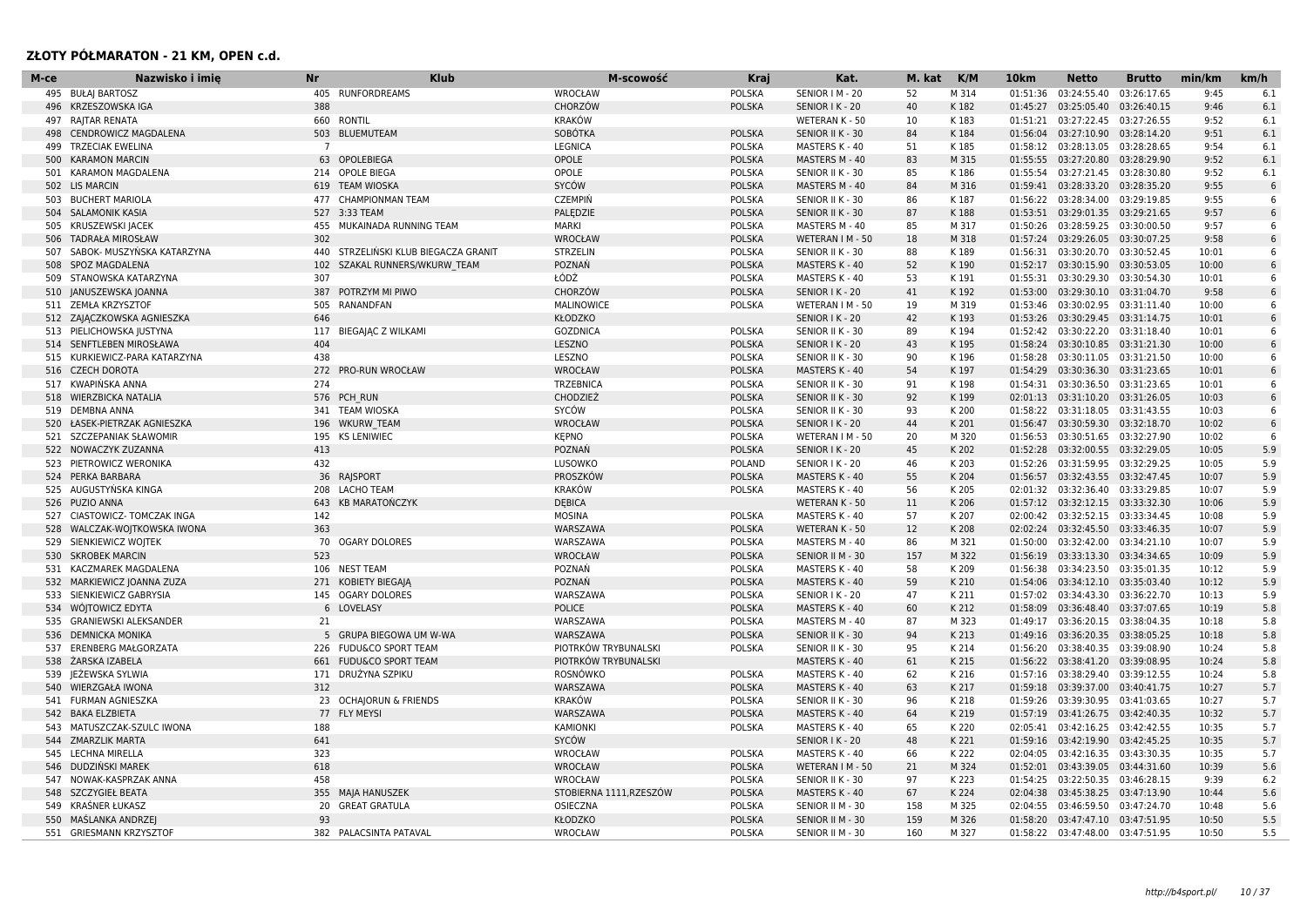| M-ce | Nazwisko i imie            | <b>Nr</b>      | <b>Klub</b>                                  | M-scowość            | <b>Kraj</b>   | Kat.                  | M. kat         | K/M            | 10 <sub>km</sub>       | <b>Netto</b>                       | <b>Brutto</b> | min/km | km/h |
|------|----------------------------|----------------|----------------------------------------------|----------------------|---------------|-----------------------|----------------|----------------|------------------------|------------------------------------|---------------|--------|------|
|      | 552 MAJDA-KONIECZNA ALICJA | 256            |                                              | POZNAŃ               | <b>POLSKA</b> | SENIOR II K - 30      | 98             | K 225          | 02:07:27               | 03:47:35.80                        | 03:47:57.15   | 10:50  | 5.5  |
|      | 553 KOCIAK MAGDALENA       | 371            |                                              | KOLO                 | <b>POLSKA</b> | MASTERS K - 40        | 68             | K 226          | 02:04:36               | 03:47:25.35                        | 03:48:08.40   | 10:49  | 5.5  |
| 554  | <b>FURMAN MICHAŁ</b>       | 31             | <b>OCHAJORUN &amp; FRIENDS</b>               | <b>KRAKÓW</b>        | <b>POLSKA</b> | SENIOR II M - 30      | 161            | M 328          | 01:59:43               | 03:47:54.00                        | 03:49:26.95   | 10:51  | 5.5  |
| 555  | <b>JAGUSIAK BARBARA</b>    | 352            |                                              | TRZEBOWNISKO         | <b>POLSKA</b> | MASTERS K - 40        | 69             | K 227          | 02:05:33               | 03:48:12.90                        | 03:49:48.35   | 10:52  | 5.5  |
|      | 556 ŁAPACZYŃSKI ROBERT     | 385            |                                              | LADEK-ZDRÓJ          | <b>POLSKA</b> | WETERAN I M - 50      | 22             | M 329          |                        | 01:56:27 03:50:03.85               | 03:50:05.70   | 10:57  | 5.5  |
| 557  | KACZYŃSKA LAURA            |                | 50 KACZYŚ TEAM                               | WARSZAWA             | <b>POLSKA</b> | MASTERS K - 40        | 70             | K 228          |                        | 01:59:11 03:49:01.80               | 03:50:46.95   | 10:54  | 5.5  |
| 558  | KACZYŃSKI MICHAŁ           | 46             | MEGAVISION                                   | WARSZAWA             | POLSKA        | MASTERS M - 40        | 88             | M 330          | 02:04:06               | 03:49:02.70                        | 03:50:47.95   | 10:54  | 5.5  |
| 559  | PTAK DOROTA                | 57             |                                              | ŁÓDŹ                 | <b>POLSKA</b> | MASTERS K - 40        | 71             | K 229          | 02:08:38               | 03:52:23.95                        | 03:52:34.25   | 11:04  | 5.4  |
|      | 560 ZAJAC AGNIESZKA        | 279            |                                              | JÓZEFOSŁAW           | <b>POLSKA</b> | MASTERS K - 40        | 72             | K 230          |                        | 02:05:41 03:52:21.20               | 03:52:51.45   | 11:03  | 5.4  |
| 561  | KARDACH MAGDALENA          | 509            | WATAHA - ŁĄCZY NAS BIEGANIE                  | <b>BYDGOSZCZ</b>     | <b>POLSKA</b> | SENIOR II K - 30      | 99             | K 231          | 02:04:27               | 03:51:09.35                        | 03:52:52.60   | 11:00  | 5.5  |
| 562  | DOMINO MALGORZATA          | 105            | RADIO WROCŁAW                                | WROCŁAW              | POLSKA        | <b>WETERAN K - 50</b> | 13             | K 232          | 02:08:40               | 03:53:50.05                        | 03:54:53.95   | 11:08  | 5.4  |
| 563  | ROSZAK ROMANA              | 478            |                                              | WROCŁAW              | <b>POLSKA</b> | SENIOR II K - 30      | 100            | K 233          | 02:05:27               | 03:55:31.50                        | 03:55:59.45   | 11:12  | 5.3  |
| 564  | KOSTERA KATARZYNA          | 167            | <b>VEGE RUNNERS</b>                          | WARSZAWA             | <b>POLSKA</b> | SENIOR II K - 30      | 101            | K 234          |                        | 02:08:32 03:55:06.20               | 03:56:22.10   | 11:11  | 5.4  |
| 565  | <b>FURTACZ ANNA</b>        | 591            |                                              | PIŁA                 | <b>POLSKA</b> | MASTERS K - 40        | 73             | K 235          |                        | 02:15:04 03:57:28.55               | 03:58:16.05   | 11:18  | 5.3  |
| 566  | WISNIEWSKA MAŁGORZATA      | 147            |                                              | <b>DOBRCZ</b>        | POLSKA        | SENIOR II K - 30      | 102            | K 236          |                        | 02:15:49 04:00:56.70               | 04:02:39.95   | 11:28  | 5.2  |
| 567  | <b>BEDNARCZYK JOANNA</b>   |                | 400 AXA RUNNING TEAM                         | CZARNOWC             | <b>POLSKA</b> | SENIOR II K - 30      | 103            | K 237          |                        | 02:15:49 04:00:56.45               | 04:02:40.20   | 11:28  | 5.2  |
|      |                            | 225            |                                              |                      |               |                       | 104            | K 238          |                        | 02:07:19 04:02:58.15               | 04:03:21.15   | 11:34  | 5.2  |
| 568  | <b>GAJGER JOANNA</b>       |                |                                              | KOBYŁKA              | <b>POLSKA</b> | SENIOR II K - 30      |                |                |                        |                                    |               |        |      |
| 569  | KUTNA AGNIESZKA            | 242            |                                              | <b>KLODZKO</b>       | <b>POLSKA</b> | SENIOR II K - 30      | 105            | K 239          |                        | 02:16:55 04:08:27.85               | 04:09:53.40   | 11:49  | 5.1  |
|      | 570 ŁEMPICKA-GROMEK JOANNA | 672            |                                              | WARSZAWA             |               | MASTERS K - 40        | 74             | K 240          | 02:13:57               | 04:09:24.90                        | 04:11:05.30   | 11:52  | 5.1  |
|      | 571 WOJCIK ROBERT          | 671            |                                              | WARSZAWA             |               | MASTERS M - 40        | 89             | M 331          |                        | 02:13:56 04:09:24.70               | 04:11:05.55   | 11:52  | 5.1  |
|      | 572 MICHNO ANNA            | 260            | <b>LACHO TEAM</b>                            | <b>KRAKÓW</b>        | <b>POLSKA</b> | MASTERS K - 40        | 75             | K 241          | 02:24:06               | 04:13:31.00                        | 04:14:29.40   | 12:04  | -5   |
| 573  | <b>WINTER MAŁGORZATA</b>   | 150            |                                              | <b>OTWOCK</b>        | <b>POLSKA</b> | SENIOR II K - 30      | 106            | K 242          | 02:18:38               | 04:14:26.05                        | 04:15:05.75   | 12:06  | -5   |
|      | 574 FURTACZ MAREK          | 592            |                                              | PIŁA                 | <b>POLSKA</b> | WETERAN II M - 60     | 8              | M 332          |                        | 02:16:32 04:24:41.20               | 04:25:29.45   | 12:36  | 4.8  |
| 575  | BILSKA-MROCZKA HENRYKA     | 414            |                                              | <b>ZIEBICE</b>       | <b>POLSKA</b> | MASTERS K - 40        | 76             | K 243          |                        | 04:40:48.65                        | 04:41:21.60   | 13:22  | 4.5  |
|      | 576 ANDRYSZAK KAROLINA     | 17             | #TEAMFARFALLA                                | <b>BYDGOSZCZ</b>     | <b>POLSKA</b> | MASTERS K - 40        | 77             | K 244          |                        | 02:21:36 04:43:04.80               | 04:44:49.10   | 13:28  | 4.5  |
|      | 577 GORGOL RENATA          | 178 LP 500     |                                              | <b>BYDGOSZCZ</b>     | <b>POLSKA</b> | MASTERS K - 40        | 78             | K 245          | 02:22:35               | 04:43:04.80                        | 04:44:49.10   | 13:28  | 4.5  |
|      | KANTOR MARTYNA             |                | 615 BUFF TEAM POLSKA                         | <b>KRAKÓW</b>        | <b>POLSKA</b> | SENIOR I K - 20       |                |                | 01:21:50<br><b>DNF</b> | <b>DNF</b>                         | <b>DNF</b>    |        |      |
|      | KORONA-SIERADZKA BOGUSŁAWA | 73             |                                              | WARSZAWA             | <b>POLSKA</b> | SENIOR I K - 20       |                |                | 02:00:41<br><b>DNF</b> | <b>DNF</b>                         | <b>DNF</b>    |        |      |
|      | 0 RAJA MICHAŁ              | 668 GT RAT     |                                              | GŁUCHOŁAZY           |               | SENIOR   M - 20       | 1              | $M_1$          |                        | 00:52:37 01:32:58.40               | 01:32:58.95   | 4:25   | 13.6 |
|      | 1 ZDANOWSKI ŁUKASZ         | 653            | <b>LEKI POLSKA</b>                           | <b>SIEDLCE</b>       |               | SENIOR   M - 20       | $\overline{2}$ | M <sub>2</sub> | 00:55:47               | 01:39:36.65                        | 01:39:37.50   | 4:44   | 12.6 |
|      | 2 SICIARZ MARCIN           |                | 560 GMINA OŁAWA                              | OŁAWA                | <b>POLSKA</b> | MASTERS M - 40        | 1              | M 3            |                        | 00:56:33 01:40:00.55               | 01:40:06.10   | 4:45   | 12.6 |
|      | 3 WŁODARKIEWICZ DOMINIK    |                | 614 SQUEEZY POLSKA                           | POZNAŃ               | <b>POLSKA</b> | MASTERS M - 40        | $\overline{2}$ | M <sub>4</sub> |                        | 00:56:37 01:41:36.75 01:41:37.60   |               | 4:50   | 12.4 |
|      | 4 ŻUCHOWSKI DANIEL         | 589            | MUAY RUNNING TEAM                            | <b>KRAKÓW</b>        | <b>POLSKA</b> | SENIOR II M - 30      | $\mathbf{1}$   | M 5            | 00:58:06               | 01:42:21.40                        | 01:42:22.85   | 4:52   | 12.3 |
|      | 5 BONIEC RADOSŁAW          | $\overline{a}$ |                                              | ŻARY                 | <b>POLSKA</b> | SENIOR   M - 20       | $\overline{3}$ | M 6            |                        | 00:58:04 01:42:33.70               | 01:42:34.05   | 4:53   | 12.3 |
|      | 6 ŻAKOWSKI ADRIAN          |                | 343 KALEN I BY DECATHLON TEAM                | <b>JAROCIN</b>       | <b>POLAND</b> | SENIOR   M - 20       | $\overline{4}$ | M 7            | 00:59:08               | 01:44:37.20                        | 01:44:37.75   | 4:58   | 12   |
|      | 7 WOLAŃSKI JAN             | 559            |                                              | <b>OŁAWA</b>         | <b>POLSKA</b> | SENIOR II M - 30      | $\overline{2}$ | M 8            |                        | 00:59:31 01:44:54.25               | 01:45:00.00   | 4:59   | 12   |
|      | 8 STAWSKI MICHAŁ           | 335            | TRUCHT.COM                                   | ŁÓDŹ                 | <b>POLSKA</b> | SENIOR II M - 30      | 3              | M 9            |                        | 01:00:11 01:45:45.70               | 01:45:47.15   | 5:02   | 11.9 |
|      | 9 MOCZEK TOMASZ            | 285            | CROSS STRACEŃCÓW TEAM                        | GŁOGÓW               | <b>POLSKA</b> | MASTERS M - 40        | $\overline{3}$ | M 10           |                        | 00:59:25 01:45:59.20               | 01:46:02.95   | 5:02   | 11.9 |
|      | 10 TOMASIAK NATALIA        | 652            | <b>SALOMON SUUNTO TEAM</b>                   | KRYNICA-ZDRÓJ        |               | SENIOR II K - 30      | 1              | K1             |                        | 01:00:25 01:47:58.80               | 01:48:01.50   | 5:08   | 11.7 |
|      | 11 WOLBACH TOMASZ          | 535            | WOLNE ŚLIMAKI                                | POZNAN               | <b>POLSKA</b> | SENIOR II M - 30      | $\overline{4}$ | M 11           |                        | 01:03:50 01:51:18.00               | 01:51:22.70   | 5:18   | 11.3 |
|      | 12 KWARTA MACIEJ           | 199            | BATALION DOWODZENIA MARYNARKI<br>WOJENNEJ7LP | <b>BOLSZEWO</b>      | <b>POLSKA</b> | SENIOR II M - 30      | -5             | M 12           |                        | 01:03:38  01:52:23.45  01:52:24.05 |               | 5:21   | 11.2 |
|      | 13 SYCHOWICZ DANIEL        |                | 562 GRAZIA RUNNING                           | <b>OTWOCK</b>        | <b>POLSKA</b> | SENIOR II M - 30      | 6              | M 13           |                        | 01:03:44 01:52:24.45 01:52:25.80   |               | 5:21   | 11.2 |
| 14   | RYŁKO KRZYSZTOF            | 232            | ZADYSZKA OŚWIĘCIM/KS KANDAHAR                | <b>OŚWIĘCIM</b>      | <b>POLSKA</b> | MASTERS M - 40        | $\overline{4}$ | M 14           | 01:03:44               | 01:52:25.55                        | 01:52:26.70   | 5:21   | 11.2 |
|      | 15 MIERZLIKIN NATALIA      | 603            | UKS GEPARD WARSZAWA                          |                      | <b>POLSKA</b> | SENIOR I K - 20       | $\mathbf{1}$   | K <sub>2</sub> |                        | 01:04:46 01:52:29.65               | 01:52:32.70   | 5:21   | 11.2 |
|      |                            |                |                                              | WARSZAWA             |               |                       |                |                |                        |                                    |               |        |      |
|      | 16 ADAMCZYK PRZEMYSŁAW     | 194            | ADIDAS RUNNERS WARSAW                        | WARSZAWA             | <b>POLSKA</b> | MASTERS M - 40        | 5              | M 15           |                        | 01:04:01 01:52:57.75 01:53:00.20   |               | 5:22   | 11.2 |
| 17   | KOWALEWSKA ELŻBIETA        | 12             |                                              | ZGORZELEC            | <b>POLSKA</b> | SENIOR II K - 30      | $\overline{2}$ | K <sub>3</sub> |                        | 01:04:07 01:53:11.45 01:53:14.50   |               | 5:23   | 11.1 |
| 18   | <b>KLOCEK BARTŁOMIEJ</b>   | 314            | CRAGMAGAZINE.PL                              | <b>KRAKÓW</b>        | POLSKA        | SENIOR II M - 30      | $\overline{7}$ | M 16           |                        | 01:03:26 01:53:56.15               | 01:54:05.85   | 5:25   | 11.1 |
|      | 19 STANKIEWICZ BŁAŻEJ      |                | 656 UKW BYDGOSZCZ                            | <b>BYDGOSZCZ</b>     |               | MASTERS M - 40        | 6              | M 17           |                        | 01:03:34  01:54:08.15  01:54:10.55 |               | 5:26   | 11   |
|      | 20 NIEWIEJSKI NIKODEM      | 584            |                                              | OSTRZESZÓW           | <b>POLSKA</b> | SENIOR   M - 20       | 5              | M 18           |                        | 01:04:57 01:53:40.20               | 01:54:17.75   | 5:24   | 11.1 |
| 21   | WYKA BŁAŻEJ                | 655            | PCH RUN                                      | STRÓŻEWO             |               | SENIOR II M - 30      | 8              | M 19           |                        | 01:06:35 01:54:49.25               | 01:54:54.45   | 5:28   | 11   |
| 22   | MIKUŚ MARCIN               | 552            |                                              | WROCŁAW              | <b>POLSKA</b> | SENIOR II M - 30      | 9              | M 20           |                        | 01:02:41 01:54:28.45               | 01:55:15.60   | 5:27   | 11   |
|      | 23 BRZAKALSKI KRZYSIEK     | 193            | ADIDAS RUNNERS WARSAW                        | WARSZAWA             | <b>POLSKA</b> | SENIOR   M - 20       | 6              | M 21           |                        | 01:03:44 01:55:15.80               | 01:55:18.35   | 5:29   | 10.9 |
|      | 24 KOPYCZOK MICHAŁ         | 118            | <b>TYSŁAWA TEAM</b>                          | SIEMIANOWICE SLASKIE | <b>POLSKA</b> | SENIOR II M - 30      | 10             | M 22           |                        | 01:05:07 01:55:47.50               | 01:55:50.85   | 5:30   | 10.9 |
|      | 25 URBAŃCZYK GRZEGORZ      |                | 511 FOR RUN TEAM & ADRUNALINE                | POZNAŃ               | <b>POLSKA</b> | SENIOR II M - 30      | 11             | M 23           |                        | 01:03:42  01:56:10.15  01:56:11.50 |               | 5:31   | 10.8 |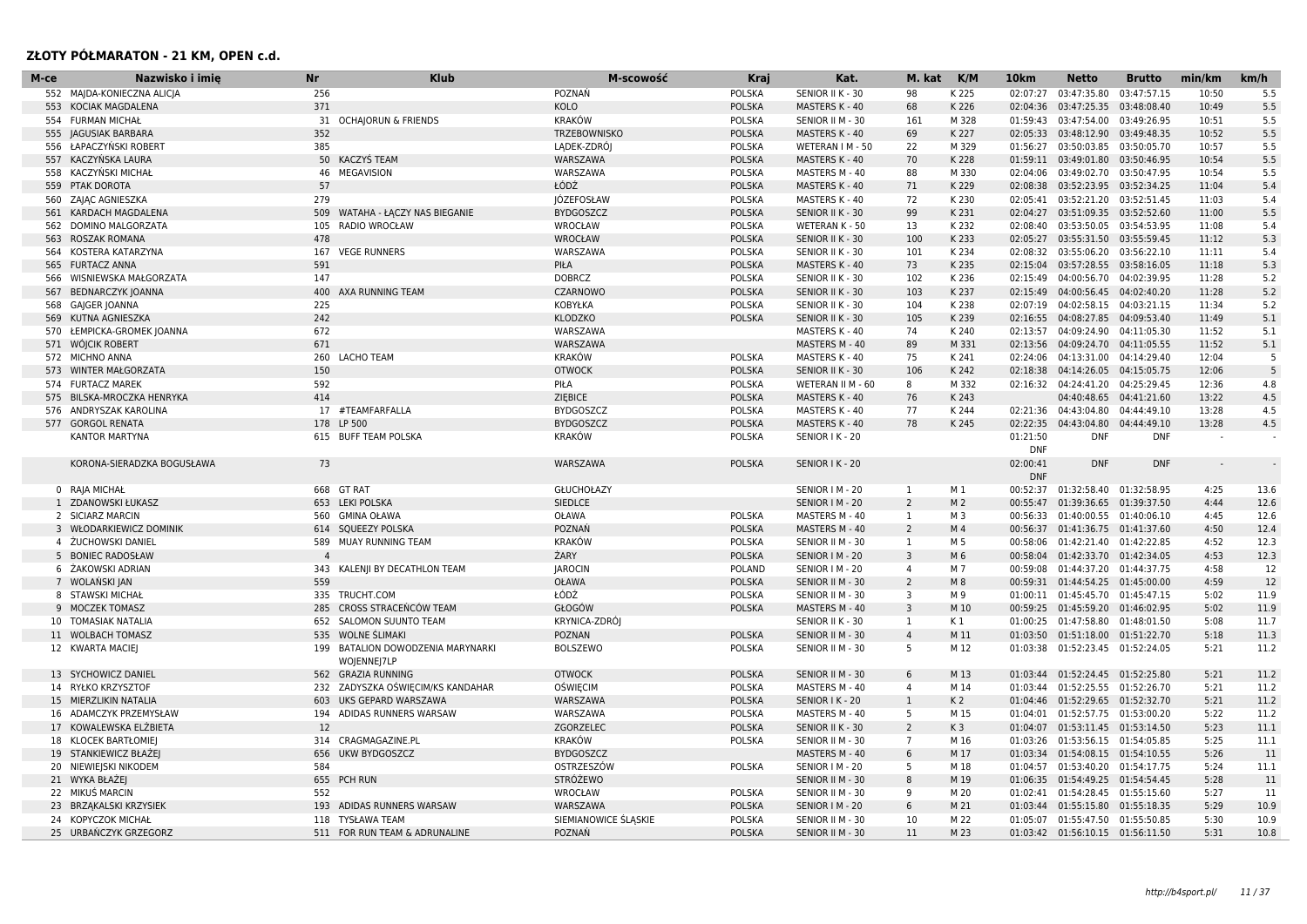| М-се | Nazwisko i imie           | Nr  | Klub                              | M-scowość              | <b>Kraj</b>                | Kat.              | M. kat         | K/M            | 10 <sub>km</sub> | Netto                              | <b>Brutto</b> | min/km | km/h |
|------|---------------------------|-----|-----------------------------------|------------------------|----------------------------|-------------------|----------------|----------------|------------------|------------------------------------|---------------|--------|------|
|      | 26 IGNACZAK MARCIN        |     | 473 IFB BROKER                    | ŻYCHLIN                | <b>POLSKA</b>              | MASTERS M - 40    | $\overline{7}$ | M 24           | 01:05:32         | 01:56:39.05                        | 01:56:40.20   | 5:33   | 10.8 |
|      | 27 WASIEWICZ ADAM         | 390 | TRENERBIEGANIA.PL                 | WARSZAWA               | <b>POLSKA</b>              | SENIOR II M - 30  | 12             | M 25           | 01:04:35         | 01:56:54.75                        | 01:56:57.20   | 5:34   | 10.8 |
| 28   | <b>GRABIŃSKI WOJCIECH</b> | 325 | <b>GRUNWALD TEAM POZNAŃ</b>       | ROGOŽNO                | <b>POLSKA</b>              | SENIOR   M - 20   | $\overline{7}$ | M 26           | 01:06:05         | 01:57:06.60                        | 01:57:11.85   | 5:34   | 10.8 |
| 29   | <b>MATREJEK MICHAL</b>    | 620 | <b>CRAGSPORT</b>                  | <b>KRAKOW</b>          | <b>POLAND</b>              | SENIOR II M - 30  | 13             | M 27           |                  | 01:06:44 01:57:34.70               | 01:57:45.35   | 5:35   | 10.7 |
|      | 30 TOKARCZYK MARCIN       | 163 |                                   | <b>NYSA</b>            | <b>POLSKA</b>              | MASTERS M - 40    | 8              | M 28           |                  | 01:05:40 01:57:40.85               | 01:57:52.10   | 5:36   | 10.7 |
| 31   | <b>BŁASZYK MATEUSZ</b>    | 498 | <b>BETONOWY WOJTEK</b>            | LUBON                  | <b>POLSKA</b>              | SENIOR II M - 30  | 14             | M 29           |                  | 01:09:42 01:59:26.20               | 01:59:28.60   | 5:41   | 10.5 |
| 32   | ŁĘŻNIAK ALEKSANDEF        | 526 | <b>MONK SANDALS TEAM</b>          | SOBÓTKA                | POLSKA                     | SENIOR   M - 20   | 8              | M 30           |                  | 01:05:28 01:59:54.85               | 01:59:59.55   | 5:42   | 10.5 |
|      | 33 SONCIŃSKI TOMASZ       | 496 |                                   | <b>BEŁCHATÓW</b>       | <b>POLSKA</b>              | SENIOR II M - 30  | 15             | M 31           |                  | 01:09:32 02:00:02.85               | 02:00:08.20   | 5:43   | 10.5 |
| 34   | KUTYBA MARIUSZ            | 347 | WOLNE ŚLIMAKI                     | POZNAŃ                 | POLAND                     | SENIOR II M - 30  | 16             | M 32           |                  | 01:08:40 02:00:06.60               | 02:00:12.35   | 5:43   | 10.5 |
| 35   | ZAŁUBSKI JACEK            | 607 | KB HARCOWNIK JELCZ-LASKOWICE      | <b>IELCZ-LASKOWICE</b> | <b>POLSKA</b>              | SENIOR II M - 30  | 17             | M 33           | 01:06:33         | 02:00:08.10                        | 02:00:14.35   | 5:43   | 10.5 |
| 36   | ŻWIRSKI MARCIN            | 644 |                                   | <b>NYSA</b>            |                            | SENIOR   M - 20   | 9              | M 34           | 01:07:13         | 01:58:44.55                        | 02:00:16.20   | 5:39   | 10.6 |
| 37   | <b>JARZAB PIOTR</b>       |     | 123 SOLEC KUJAWSKI                | SOLEC KUJAWSKI         | <b>POLSKA</b>              | SENIOR II M - 30  | 18             | M 35           |                  | 01:11:08 02:00:40.45               | 02:00:45.95   | 5:44   | 10.4 |
| 38   | LASEK JAKUB               | 521 | <b>CHICKS&amp;SPORT TEAM</b>      | <b>OPOLE</b>           | <b>POLSKA</b>              | SENIOR   M - 20   | 10             | M 36           | 01:08:33         | 02:01:54.30                        | 02:01:56.55   | 5:48   | 10.3 |
| 39   | DUCZMAL DOMINIKA          | 551 | SPARTA ULTRA TEAM                 | ZGORZELEC              | <b>POLSKA</b>              | SENIOR I K - 20   | $\overline{2}$ | K <sub>4</sub> |                  | 01:11:04 02:01:56.85               | 02:02:00.15   | 5:48   | 10.3 |
|      | 40 ŁUŻNIAK WOJCIECH       |     | 550 POCO LOCO ADVENTURE / JKJ     | POZNAŃ                 | <b>POLAND</b>              | SENIOR II M - 30  | 19             | M 37           |                  | 01:08:32 02:03:05.85               | 02:03:16.70   | 5:51   | 10.2 |
|      | 41 KOWALIK TOMASZ         | 657 | <b>UKW BYDGOSZCZ</b>              | <b>BYDGOSZCZ</b>       |                            | SENIOR II M - 30  | 20             | M 38           |                  | 01:05:07 02:03:31.05               | 02:03:33.75   | 5:52   | 10.2 |
| 42   | KUBISZTAL WOJCIECH        | 2   | WIECZORNE BIEGANIE W SZCZECINIE   | SZCZECIN               | <b>POLSKA</b>              | SENIOR II M - 30  | 21             | M 39           | 01:07:13         | 02:04:41.95                        | 02:04:46.55   | 5:56   | 10.1 |
|      | 43 BRUS MARCIN            | 588 |                                   | WARSZAWA               | <b>POLSKA</b>              | MASTERS M - 40    | 9              | M 40           |                  | 01:10:23 02:05:02.90               | 02:05:05.75   | 5:57   | 10.1 |
|      | 44 ŁYJAK OLGA             |     | 628 ATTIQ TEAM                    | ZAKOPANE               | <b>POLSKA</b>              | SENIOR II K - 30  | 3              | K 5            | 01:10:00         | 02:05:05.60                        | 02:05:07.35   | 5:57   | 10.1 |
|      | 45 KORZAŃSKI KRYSTIAN     |     | 451 36HDCZB                       | JASTRZEBIE-ZDRÓJ       | <b>POLSKA</b>              | SENIOR II M - 30  | 22             | M 41           |                  | 01:11:01 02:05:06.55 02:05:13.10   |               | 5:57   | 10.1 |
| 46   | <b>MORMUL PRZEMEK</b>     | 621 | PANALPINA                         | <b>WYSOKA</b>          | <b>POLSKA</b>              | SENIOR II M - 30  | 23             | M 42           | 01:13:08         | 02:05:32.35                        | 02:05:34.10   | 5:58   | 10   |
|      | 47 SUCHY ROLAND           | 219 |                                   | <b>KRAPKOWICE</b>      | <b>POLSKA</b>              | SENIOR   M - 20   | 11             | M 43           | 01:08:45         | 02:04:35.90                        | 02:05:54.55   | 5:56   | 10.1 |
|      | <b>48 BLANIK MAREK</b>    |     | 289 RADLIN                        | <b>RADLIN</b>          | <b>POLSKA</b>              | SENIOR II M - 30  | 24             | M 44           |                  | 01:11:26 02:05:43.05               | 02:05:57.40   | 5:59   | 10   |
| 49   | <b>WOSZEK MARZENA</b>     | 186 | STOWARZYSZENIE PRZYJACIÓŁ GRUDZIC | OPOLE                  | <b>POLSKA</b>              | MASTERS K - 40    | 1              | K6             |                  | 01:11:42 02:06:17.00               | 02:06:25.85   | 6:00   | 10   |
| 50   | PIENIAŻEK PATRYK          | 190 | KGHM ZG RUN                       | <b>KŁOBUCZYN</b>       | <b>POLSKA</b>              | SENIOR   M - 20   | 12             | M 45           | 01:10:48         | 02:06:46.50                        | 02:06:47.75   | 6:02   | 9.9  |
|      | 51 DARMETKO RAFAL         | 629 |                                   | POZNAŃ                 | <b>POLSKA</b>              | SENIOR II M - 30  | 25             | M 46           |                  | 01:10:42 02:06:52.05               | 02:06:58.15   | 6:02   | 9.9  |
|      | 52 STANĚK DUŠAN           | 364 | OSTRAVA FACTORY RACING            | <b>OSTRAVA</b>         | REPUBLIKA<br><b>CZESKA</b> | SENIOR II M - 30  | 26             | M 47           |                  | 01:09:20 02:08:34.65 02:08:42.25   |               | 6:07   | 9.8  |
| 53   | <b>WITEK KAROLINA</b>     | 182 |                                   | <b>JAROCIN</b>         | <b>POLSKA</b>              | SENIOR I K - 20   | $\overline{3}$ | K <sub>7</sub> |                  | 01:11:35 02:08:35.45               | 02:08:45.25   | 6:07   | 9.8  |
|      | 54 MIAZGA MICHAŁ          |     | 553 1974                          | DZIERŻONIÓW            | <b>POLSKA</b>              | MASTERS M - 40    | 10             | M 48           | 01:10:34         | 02:09:08.00                        | 02:09:12.25   | 6:08   | 9.8  |
| 55   | <b>BORMANN MARGRIT</b>    | 111 | ZADYSZKA OŚWIĘCIM                 | <b>OŚWIĘCIM</b>        | <b>POLSKA</b>              | SENIOR II K - 30  | $\overline{4}$ | K8             |                  | 01:11:25 02:09:30.70               | 02:09:39.00   | 6:10   | 9.7  |
| 56   | SIERZANT SŁAWOMIR         | 304 | SE16N.COM                         | <b>TRZEBNICA</b>       | <b>POLSKA</b>              | SENIOR II M - 30  | 27             | M 49           | 01:10:37         | 02:10:14.85                        | 02:10:28.85   | 6:12   | 9.7  |
|      | 57 WYROŚLAK JÓZEF         |     |                                   | WROCŁAW                | <b>POLSKA</b>              | SENIOR II M - 30  | 28             | M 50           |                  | 01:11:22 02:08:59.65               | 02:10:33.25   | 6:08   | 9.8  |
|      | 58 ŚMIECH DANIEL          |     | 612 KB HARCOWNIK JELCZ-LASKOWICE  | JELCZ-LASKOWICE        | <b>POLSKA</b>              | SENIOR II M - 30  | 29             | M 51           |                  | 01:12:46 02:10:30.65               | 02:10:36.80   | 6:12   | 9.7  |
| 59   | KWIECIEŃ SŁAWOMIR         | 402 | KW KRAKÓW                         | <b>TYCHY</b>           | <b>POLSKA</b>              | SENIOR   M - 20   | 13             | M 52           |                  | 01:12:39 02:10:57.10               | 02:11:05.75   | 6:14   | 9.6  |
| 60   | <b>WITKOWSKI PIOTR</b>    | 541 | <b>VEGE RUNNERS</b>               | WARSZAWA               | POLSKA                     | SENIOR   M - 20   | 14             | M 53           | 01:14:05         | 02:10:30.95                        | 02:11:09.10   | 6:12   | 9.7  |
|      | 61 PODWÓJCI MICHAŁ        | 433 |                                   | DĄBRÓWKA               | <b>POLSKA</b>              | SENIOR II M - 30  | 30             | M 54           |                  | 01:14:38 02:11:10.65               | 02:11:14.40   | 6:14   | 9.6  |
| 62   | <b>SABAT KAMIL</b>        | 168 |                                   | <b>KOTOWICE</b>        | POLSKA                     | SENIOR   M - 20   | 15             | M 55           |                  | 01:15:22 02:11:38.55               | 02:11:49.25   | 6:16   | 9.6  |
| 63   | LEWANDOWSKI WOJCIECH      | 608 | TMTEAM                            | ŻERNIKI WROCŁAWSKIE    | <b>POLAND</b>              | SENIOR II M - 30  | 31             | M 56           |                  | 01:13:53 02:11:28.75               | 02:11:51.10   | 6:15   | 9.6  |
| 64   | <b>OCHMAN PAWEŁ</b>       | 428 | FUTURE PROCESSING RUNNING TEAM    | <b>GLIWICE</b>         | <b>POLAND</b>              | SENIOR II M - 30  | 32             | M 57           |                  | 01:15:20 02:12:02.25               | 02:12:10.00   | 6:17   | 9.5  |
| 65   | JANISZEWSKI WIKTOR        | 446 |                                   | <b>PRUDNIK</b>         | <b>POLSKA</b>              | SENIOR   M - 20   | 16             | M 58           | 01:10:47         | 02:11:32.85                        | 02:12:23.85   | 6:15   | 9.6  |
| 66   | SZCZEPANIK ROBERT         | 587 |                                   | DZIERZONIÓW            | <b>POLSKA</b>              | MASTERS M - 40    | 11             | M 59           | 01:13:58         | 02:12:29.70                        | 02:12:33.90   | 6:18   | 9.5  |
| 67   | <b>BORKOWSKI MATEUSZ</b>  | 512 | WATAHA POŁNOCY/FOR RUN TEAM       | POZNA                  | <b>POLSKA</b>              | SENIOR II M - 30  | 33             | M 60           | 01:14:16         | 02:12:00.55                        | 02:12:34.85   | 6:17   | 9.5  |
| 68   | <b>DEMKOWSKI MARCIN</b>   | 516 |                                   | WROCŁAW                | POLSKA                     | SENIOR II M - 30  | 34             | M 61           |                  | 01:14:05 02:12:06.80               | 02:12:49.25   | 6:17   | 9.5  |
| 69   | KURZAWSKI MICHAŁ          |     | 86 SZYBKI KURZ                    | WROCŁAW                | <b>POLSKA</b>              | SENIOR II M - 30  | 35             | M 62           |                  | 01:17:08 02:12:43.95 02:12:50.70   |               | 6:19   | 9.5  |
| 70   | <b>WOSZEK TOMASZ</b>      | 187 | STOWARZYSZENIE PRZYJACIÓŁ GRUDZIC | OPOLE                  | <b>POLSKA</b>              | MASTERS M - 40    | 12             | M 63           | 01:13:10         | 02:12:49.00                        | 02:12:57.30   | 6:19   | 9.5  |
|      | 71 DEBICKI ŁUKASZ         | 406 | <b>RCI WROCŁAW</b>                | OBORNIKI ŚLASKIE       | <b>POLSKA</b>              | SENIOR II M - 30  | 36             | M 64           |                  | 01:12:40 02:11:41.35 02:13:02.90   |               | 6:16   | 9.6  |
| 72   | <b>WIERZBOWY PRZEMEK</b>  | 604 |                                   | WROCŁAW                | POLSKA                     | SENIOR II M - 30  | 37             | M 65           |                  | 01:08:32 02:13:04.25               | 02:13:11.60   | 6:20   | 9.5  |
|      | 73 CHODOROWSKI KRZYSZTOF  |     | 32 PRZEDWOJEWSKI MOUNTAIN TEAM    | WROCŁAW                | <b>POLSKA</b>              | SENIOR II M - 30  | 38             | M 66           |                  | 01:13:42 02:13:01.90               | 02:13:19.45   | 6:20   | 9.5  |
| 74   | OLESZOWSKI MARCIN         | 602 | <b>LUXON LED</b>                  | WROCŁAW                | <b>POLSKA</b>              | SENIOR II M - 30  | 39             | M 67           |                  | 01:14:21 02:13:35.25               | 02:13:39.75   | 6:21   | 9.4  |
|      | 75 KRAWCZYK ADRIANA       | 181 |                                   | <b>POLKOWICE</b>       | <b>POLSKA</b>              | SENIOR II K - 30  | 5              | K9             |                  | 01:15:26 02:14:12.00               | 02:14:16.25   | 6:23   | 9.4  |
|      | 76 BALCERZAK TOMASZ       |     | 160 PASZCZAKI 3                   | KONARZEWO              | <b>POLSKA</b>              | MASTERS M - 40    | 13             | M 68           |                  | 01:14:31  02:14:12.20  02:14:18.15 |               | 6:23   | 9.4  |
|      | 77 NIEDŻWIADEK CZESŁAW    | 529 | NIEDŻWIADKI RUNNING TEAM          | WARSZAWA               | <b>POLSKA</b>              | WETERAN II M - 60 | 1              | M 69           |                  | 01:17:56 02:14:53.55               | 02:15:09.75   | 6:25   | 9.3  |
| 78   | WAŻNY DARIUSZ             | 120 | WAŻNY TEAM                        | WROCŁAW                | <b>POLSKA</b>              | SENIOR II M - 30  | 40             | M 70           | 01:13:43         | 02:15:12.85                        | 02:15:31.75   | 6:26   | 9.3  |
|      | 79 NETOLICKÝ KAMIL        |     | 39 SRTG VYŠKOV                    | VYŠKOV                 | REPUBLIKA                  | SENIOR   M - 20   | 17             | M 71           |                  | 01:13:04  02:14:43.05  02:15:45.40 |               | 6:24   | 9.4  |
|      |                           |     |                                   |                        | <b>CZESKA</b>              |                   |                |                |                  |                                    |               |        |      |
|      | 80 MARKIEWICZ AGNIESZKA   |     | 33 PRORUNNING PROMOTION           | ŁOSICE                 | <b>POLSKA</b>              | SENIOR II K - 30  | 6              | K 10           |                  | 01:18:06 02:16:01.80 02:16:10.30   |               | 6:28   | 9.3  |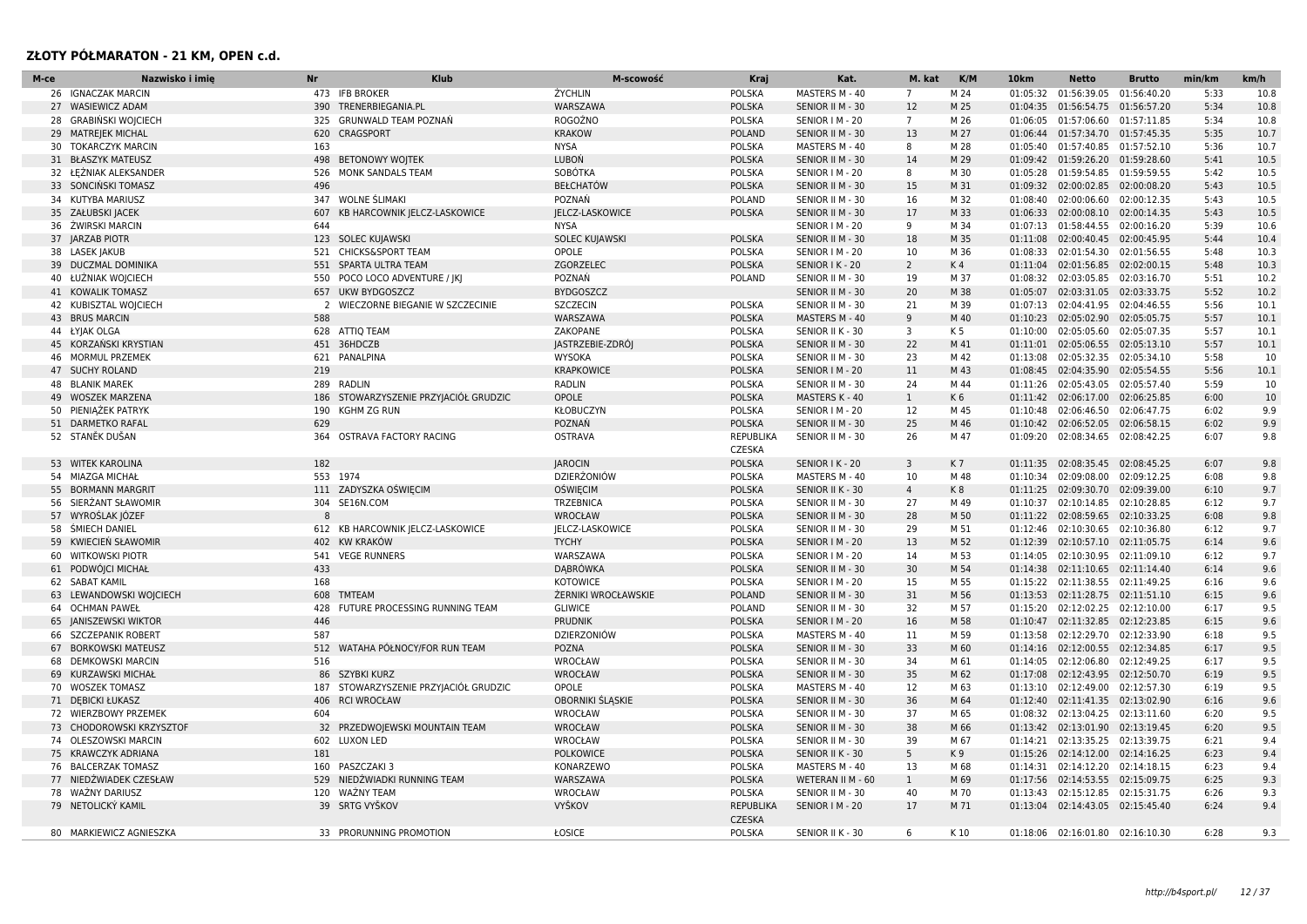| M-ce | <b>Nr</b><br>Nazwisko i imie | <b>Klub</b>                                                               | M-scowość               | Kraj                            | Kat.             | M. kat          | K/M   | 10 <sub>km</sub> | <b>Netto</b>                                    | <b>Brutto</b> | min/km       | km/h     |
|------|------------------------------|---------------------------------------------------------------------------|-------------------------|---------------------------------|------------------|-----------------|-------|------------------|-------------------------------------------------|---------------|--------------|----------|
|      | 81 WISŁOBOCKI MACIE          | 322                                                                       | LADEK ZDRÓJ             | <b>POLSKA</b>                   | SENIOR II M - 30 | 41              | M 72  | 01:13:20         | 02:15:18.10                                     | 02:16:32.95   | 6:26         | 9.3      |
|      | 82 KRUPINSKI ZBIGNIEW        | 345<br>KOŁO BIEGA                                                         | <b>KOŁO</b>             | <b>POLSKA</b>                   | SENIOR II M - 30 | 42              | M 73  | 01:18:51         | 02:16:33.65                                     | 02:17:12.30   | 6:30         | 9.2      |
| 83   | <b>KORCZYK JAKUB</b>         | 393                                                                       | KOMOROWO                | <b>POLSKA</b>                   | SENIOR II M - 30 | 43              | M 74  | 01:16:18         | 02:17:22.15                                     | 02:17:30.65   | 6:32         | 9.2      |
|      | 84 DUBIEL PIOTR              | 306 WILD DOGS TEAM/SUDECKI KLUB<br>WYSOKOGÓRSKI                           | JELENIA GÓRA            | <b>POLSKA</b>                   | SENIOR II M - 30 | 44              | M 75  | 01:13:36         | 02:17:35.80                                     | 02:17:37.90   | 6:33         | 9.2      |
| 85   | <b>MATEICZUK JAROSŁAW</b>    | 539 KS ALASKA                                                             | PARZECZEW               | <b>POLSKA</b>                   | SENIOR II M - 30 | 45              | M 76  | 01:13:21         | 02:18:08.10 02:18:16.10                         |               | 6:34         | 9.1      |
|      | 86 JAGŁA KAMIL               | 287<br><b>GRUNWALD TEAM POZNAŃ</b>                                        | POZNAŃ                  | <b>POLSKA</b>                   | SENIOR   M - 20  | 18              | M 77  | 01:16:34         | 02:18:17.90                                     | 02:18:24.15   | 6:35         | 9.1      |
| 87   | <b>SZMIDT KAROL</b>          | 454                                                                       | <b>SLESIN</b>           | <b>POLSKA</b>                   | SENIOR II M - 30 | 46              | M 78  | 01:16:30         | 02:18:24.30                                     | 02:18:27.00   | 6:35         | 9.1      |
| 88   | POTURALSKA AGATA             | 533<br>MOODBOX TEAM                                                       | POZNAŃ                  | <b>POLSKA</b>                   | SENIOR II K - 30 | $7\overline{ }$ | K 11  |                  | 01:17:14 02:18:20.45                            | 02:18:31.70   | 6:35         | 9.1      |
| 89   | <b>FISZER LUKASZ</b>         | 252<br>LESZ NO LIMITS RUNNERS                                             | LESZNO                  | <b>POLSKA</b>                   | SENIOR II M - 30 | 47              | M 79  | 01:19:52         | 02:17:36.00                                     | 02:18:34.95   | 6:33         | 9.2      |
| 90   | <b>WYWROT GRZEGORZ</b>       | 162                                                                       | WARSZAWA                | <b>POLSKA</b>                   | SENIOR II M - 30 | 48              | M 80  | 01:17:55         | 02:18:12.30                                     | 02:18:35.95   | 6:34         | 9.1      |
|      | 91 DROZDZIK MAGDALENA        | WKB META LUBLINIEC<br>99                                                  | <b>NYSA</b>             | <b>POLSKA</b>                   | SENIOR II K - 30 | 8               | K 12  |                  | 01:18:06 02:18:28.95 02:18:39.50                |               | 6:35         | 9.1      |
| 92   | <b>GŁOMBIOWSKA ZUZANNA</b>   | 175<br>BIGYELLOWFOOT ADVENTURE TEAM                                       | <b>GDYNIA</b>           | <b>POLSKA</b>                   | SENIOR I K - 20  | $\overline{4}$  | K13   | 01:18:46         | 02:18:42.65                                     | 02:18:45.70   | 6:36         | 9.1      |
| 93   | REMPUSZEWSKI MATEUSZ         | 236                                                                       | <b>CHUDÓW</b>           | <b>POLSKA</b>                   | SENIOR   M - 20  | 19              | M 81  | 01:15:34         | 02:18:36.90                                     | 02:18:47.85   | 6:36         | 9.1      |
|      | 94 GRAMALA MATEUSZ           | ŻEBY BIEGAĆ TRZEBA BIEGAĆ<br>218                                          | <b>KRAPKOWICE</b>       | <b>POLSKA</b>                   | SENIOR   M - 20  | 20              | M 82  |                  | 01:17:02  02:18:01.65  02:19:18.95              |               | 6:34         | 9.1      |
| 95   | KOTKIEWICZ KAROL             | 425<br><b>LOTOS RUNNING TEAM</b>                                          | <b>GDAŃSK</b>           | <b>POLSKA</b>                   | SENIOR II M - 30 | 49              | M 83  | 01:17:09         | 02:19:20.45 02:19:22.45                         |               | 6:38         | $\alpha$ |
| 96   | <b>WASILEWSKI BARTŁOMIEJ</b> | 257                                                                       | <b>DOBRZYKOWICE</b>     | <b>POLSKA</b>                   | MASTERS M - 40   | 14              | M 84  | 01:17:39         | 02:18:32.90                                     | 02:19:30.00   | 6:35         | 9.1      |
| 97   | KOCOŁ TOMASZ                 | 424                                                                       | <b>PRZEWORNO</b>        | <b>POLSKA</b>                   | SENIOR II M - 30 | 50              | M 85  |                  | 01:20:21 02:19:26.45                            | 02:19:53.10   | 6:38         | - q      |
| 98   | <b>PAWLAK GABRIEL</b>        | 131 ERGOCONCEPT                                                           | <b>RADWANICE</b>        | <b>POLSKA</b>                   | SENIOR II M - 30 | 51              | M 86  |                  | 01:18:31 02:19:30.20                            | 02:19:59.80   | 6:38         | 9        |
| 99   | MIKOŁAJCZYK PIOTR            | 342<br>KALENJI BY DECATHLON                                               | <b>BIAŁYSTOK</b>        | <b>POLSKA</b>                   | SENIOR   M - 20  | 21              | M 87  | 01:18:13         | 02:20:24.60                                     | 02:20:33.75   | 6:41         | q        |
| 100  | <b>GAŁEK ALEKSANDER</b>      | 248<br>PRAGMATIO.PL                                                       | <b>POZNAN</b>           | <b>POLSKA</b>                   | SENIOR II M - 30 | 52              | M 88  | 01:21:10         | 02:21:07.90                                     | 02:21:17.75   | 6:43         | 8.9      |
|      | 101 KRAWCZYK TOMASZ          | 349                                                                       | BYSTRZYCA KŁODZKA       | <b>POLSKA</b>                   | SENIOR   M - 20  | 22              | M 89  | 01:13:44         | 02:21:32.50                                     | 02:21:38.30   | 6:44         | 8.9      |
|      | 102 SAŁEK MATEUSZ            | 367<br>ADIDAS RUNNERS WARSAW                                              | <b>RADOM</b>            | <b>POLSKA</b>                   | SENIOR   M - 20  | 23              | M 90  |                  | 01:18:05 02:21:42.80 02:21:49.45                |               | 6:44         | 8.9      |
|      | 103 PIETA MARCIN             | <b>GRUPA PANA TOLKA</b><br>273                                            | WROCŁAW                 | <b>POLSKA</b>                   | SENIOR II M - 30 | 53              | M 91  | 01:20:24         | 02:20:40.30                                     | 02:22:13.25   | 6:41         | <b>Q</b> |
| 104  | SZYSZKA ANNA                 | 415                                                                       | <b>KRAKÓW</b>           | <b>POLSKA</b>                   | SENIOR I K - 20  | 5               | K14   | 01:21:43         | 02:22:06.60 02:22:15.55                         |               | 6:46         | 8.9      |
|      | KSIĄŻKIEWICZ TOMASZ          | #RUSZ4LITERY                                                              |                         | <b>POLSKA</b>                   |                  | 15              | M 92  |                  |                                                 | 02:22:30.50   |              | <b>Q</b> |
| 105  | RADOMYSKI ŁUKASZ             | 18<br>595                                                                 | LESZNO<br><b>GDAŃSK</b> | <b>POLSKA</b>                   | MASTERS M - 40   | 16              | M 93  | 01:20:01         | 02:20:30.65<br>01:21:03 02:21:53.10 02:22:35.85 |               | 6:41<br>6:45 | 8.9      |
| 106  |                              |                                                                           |                         |                                 | MASTERS M - 40   |                 |       |                  |                                                 |               |              |          |
| 107  | <b>KARDAS PIOTR</b>          | 177                                                                       | GÓRA                    | <b>POLSKA</b>                   | MASTERS M - 40   | 17              | M 94  | 01:17:16         | 02:22:42.85                                     | 02:22:50.10   | 6:47         | 8.8      |
| 108  | PIETRASZEWSKI WITOLD         | 176<br>NETBOX BIEGA / GOSTYN EASY TRAIL / LESZNO<br><b>LIMITS RUNNERS</b> | <b>GOSTYN</b>           | <b>POLSKA</b>                   | SENIOR II M - 30 | 54              | M 95  | 01:20:47         | 02:22:54.05                                     | 02:22:56.05   | 6:48         | 8.8      |
| 109  | PERENC MICHAŁ                | 281 HUSARIA RACE TEAM                                                     | <b>JAROSŁAW</b>         | <b>POLSKA</b>                   | SENIOR   M - 20  | 24              | M 96  | 01:19:39         | 02:22:50.95                                     | 02:22:58.65   | 6:48         | 8.8      |
| 110  | <b>KULCZYCKI MAREK</b>       | 361                                                                       | <b>STARA BYSTRZYCA</b>  | <b>POLAND</b>                   | SENIOR II M - 30 | 55              | M 97  | 01:15:39         | 02:23:02.90                                     | 02:23:07.80   | 6:48         | 8.8      |
|      | 111 PIÓRKOWSKI JAROSŁAW      | 55 KOŁO BIEGA                                                             | KOŁO                    | <b>POLSKA</b>                   | MASTERS M - 40   | 18              | M 98  | 01:22:20         | 02:22:35.35 02:23:11.05                         |               | 6:47         | 8.8      |
|      | 112 CHRZANOWSKI PAWEŁ        | 520                                                                       | LĄDEK-ZDRÓJ             | <b>POLSKA</b>                   | SENIOR II M - 30 | 56              | M 99  |                  | 01:16:54 02:23:20.10 02:23:21.65                |               | 6:49         | 8.8      |
| 113  | NIZAR WIOLETTA               | 549<br><b>CSC ADWENTURE ACADEMY</b>                                       | <b>TARNOWSKIE GÓRY</b>  | <b>POLSKA</b>                   | MASTERS K - 40   | 2               | K 15  | 01:22:40         | 02:23:24.75                                     | 02:23:35.20   | 6:49         | 8.8      |
|      | 114 ROŻKO SEBASTIAN          | <b>GRYF-INO TEAM</b><br>19                                                | <b>GRYFINO</b>          | <b>POLSKA</b>                   | SENIOR II M - 30 | 57              | M 100 | 01:19:53         | 02:22:48.65 02:23:36.90                         |               | 6:48         | 8.8      |
|      | 115 SOŁTYSIAK KAROL          | 574                                                                       | POZNAŃ                  | <b>POLSKA</b>                   | MASTERS M - 40   | 19              | M 101 | 01:23:12         | 02:23:33.10 02:23:41.00                         |               | 6:50         | 8.8      |
| 116  | <b>MINCZYK PIOTR</b>         | <b>FAMILY MINCZYK</b><br>336                                              | ZIELONA GORA            | <b>POLSKA</b>                   | MASTERS M - 40   | 20              | M 102 | 01:19:40         | 02:22:49.30                                     | 02:23:54.35   | 6:48         | 8.8      |
| 117  | <b>BOSIANEK KAMILA</b>       | 374<br><b>4RUN TEAM PIŁA</b>                                              | PIŁA                    | <b>POLSKA</b>                   | MASTERS K - 40   | 3               | K 16  | 01:22:43         | 02:24:00.90                                     | 02:24:07.55   | 6:51         | 8.7      |
| 118  | <b>MIELNIK MICHAŁ</b>        | 266                                                                       | POZNAŃ                  | <b>POLSKA</b>                   | SENIOR   M - 20  | 25              | M 103 | 01:20:57         | 02:23:10.65                                     | 02:24:12.15   | 6:49         | 8.8      |
|      | 119 GAŁUSZKA WOJCIECH        | 575                                                                       | <b>KETTERING</b>        | <b>UNITED</b><br><b>KINGDOM</b> | SENIOR II M - 30 | 58              | M 104 |                  | 01:20:41 02:22:59.30 02:24:13.25                |               | 6:48         | 8.8      |
|      | 120 CHRZASZCZ DAMIAN         | 164                                                                       | <b>LUBIN</b>            | <b>POLSKA</b>                   | SENIOR II M - 30 | 59              | M 105 |                  | 01:21:11 02:23:32.95                            | 02:24:14.80   | 6:50         | 8.8      |
|      | 121 HERBICH-SAR VIOLETTA     | 294 FUDU & CO SPORT TEAM                                                  | PIOTRKÓW TRYB.          | <b>POLSKA</b>                   | MASTERS K - 40   | $\overline{4}$  | K 17  | 01:23:08         | 02:23:58.95                                     | 02:24:27.95   | 6:51         | 8.8      |
|      | 122 BUDYCH AREK              | <b>PACHNACE PAPCIE</b><br>456                                             | <b>WRONK</b>            | <b>POLSKA</b>                   | SENIOR II M - 30 | 60              | M 106 |                  | 01:21:29 02:24:02.30 02:24:28.40                |               | 6:51         | 8.7      |
| 123  | PODEJMA RAFAŁ                | SPARTA ULTRA TEAM<br>531                                                  | LASKI                   | <b>POLSKA</b>                   | MASTERS M - 40   | 21              | M 107 | 01:24:55         | 02:23:49.85                                     | 02:24:29.40   | 6:50         | 8.8      |
|      | 124 SYGNAT MARCIN            | 180                                                                       | <b>POLKOWICE</b>        | <b>POLSKA</b>                   | SENIOR II M - 30 | 61              | M 108 | 01:20:00         | 02:24:23.80                                     | 02:24:30.95   | 6:52         | 8.7      |
| 125  | <b>WOLANIN TOMASZ</b>        | 191                                                                       | <b>SZCZECINEK</b>       | <b>POLSKA</b>                   | MASTERS M - 40   | 22              | M 109 | 01:21:15         | 02:24:06.30                                     | 02:24:33.75   | 6:51         | 8.7      |
| 126  | <b>BUDZOWSKI ROMAN</b>       | 296<br><b>WORLD UNCOVERED</b>                                             | <b>STARGARD</b>         | <b>POLSKA</b>                   | MASTERS M - 40   | 23              | M 110 | 01:21:49         | 02:24:17.50                                     | 02:24:36.15   | 6:52         | 8.7      |
| 127  | <b>MARCINKOWSKA ELIZA</b>    | 313<br>SZWLA                                                              | STARGARD                | <b>POLSKA</b>                   | MASTERS K - 40   | 5               | K 18  | 01:22:13         | 02:24:20.45                                     | 02:24:38.75   | 6:52         | 8.7      |
| 128  | <b>SAFARYN DARIUSZ</b>       | 470                                                                       | POZNAŃ                  | <b>POLSKA</b>                   | SENIOR   M - 20  | 26              | M 111 | 01:18:35         | 02:24:32.45                                     | 02:24:53.25   | 6:53         | 8.7      |
|      | 129 JAKUBCZAK KONRAD         | DEBEŚCIAK<br>96                                                           | WARSZAWA                | <b>POLSKA</b>                   | SENIOR II M - 30 | 62              | M 112 |                  | 01:18:56 02:24:34.00 02:24:54.55                |               | 6:53         | 8.7      |
| 130  | <b>RELEWICZ MACIEJ</b>       | <b>WOLNE SLIMAKI</b><br>536                                               | POZNAŃ                  | <b>POLAND</b>                   | SENIOR II M - 30 | 63              | M 113 | 01:23:30         | 02:24:35.60                                     | 02:25:00.00   | 6:53         | 8.7      |
|      | 131 DRESZER BARTOSZ          | 658                                                                       | LĄDEK ZDRÓJ             |                                 | SENIOR II M - 30 | 64              | M 114 | 01:18:11         | 02:25:20.65                                     | 02:25:24.00   | 6:55         | 8.7      |
|      | 132 MARZEC ŁUKASZ            | 238                                                                       | KOSZALIN                | <b>POLSKA</b>                   | SENIOR II M - 30 | 65              | M 115 | 01:19:30         | 02:24:41.65 02:25:26.90                         |               | 6:53         | 8.7      |
|      | 133 ŚWIERCZYŃSKI RADOSŁAW    | <b>BIEGIEM PO PIWO</b><br>179                                             | ŁÓDŹ                    | <b>POLAND</b>                   | SENIOR   M - 20  | 27              | M 116 |                  | 01:18:08 02:25:17.30 02:25:27.20                |               | 6:55         | 8.7      |
|      | 134 BYŚ MATEUSZ              | 37                                                                        | WROCŁAW                 | <b>POLSKA</b>                   | SENIOR II M - 30 | 66              | M 117 |                  | 01:20:55 02:25:32.55 02:25:58.75                |               | 6:55         | 8.7      |
|      |                              |                                                                           |                         |                                 |                  |                 |       |                  |                                                 |               |              |          |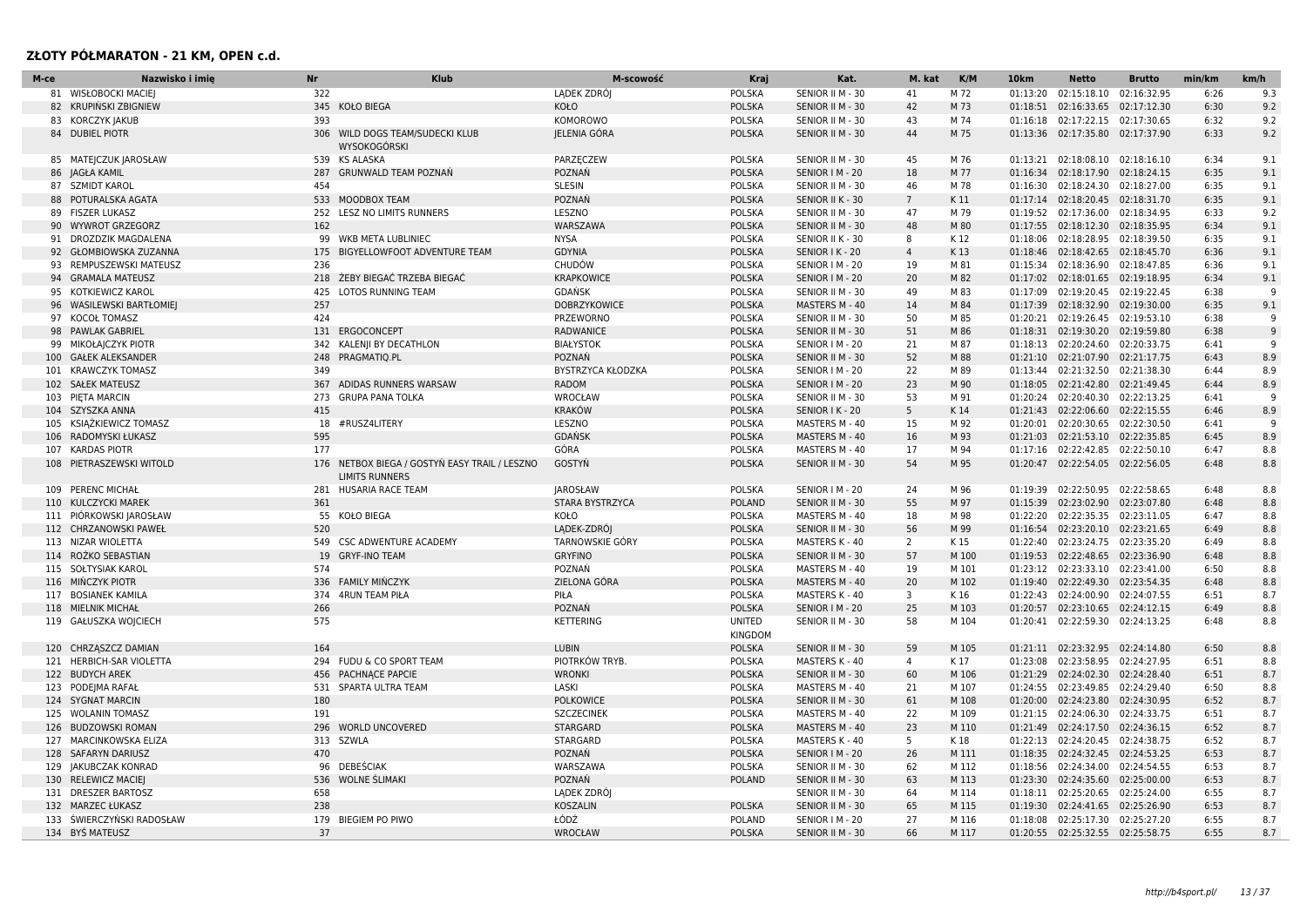| М-се       | Nazwisko i imie             | Nr           | <b>Klub</b>                        | M-scowość                   | <b>Kraj</b>             | Kat.                  | M. kat         | K/M   | 10 <sub>km</sub> | Netto                            | <b>Brutto</b> | min/km | km/h          |
|------------|-----------------------------|--------------|------------------------------------|-----------------------------|-------------------------|-----------------------|----------------|-------|------------------|----------------------------------|---------------|--------|---------------|
| 135        | RYBARSKA MARTA              |              | 3 LESZ NO LIMITS RUNNERS           | <b>DOLSK</b>                | <b>POLSKA</b>           | SENIOR I K - 20       | 6              | K19   | 01:20:12         | 02:25:41.85                      | 02:26:10.70   | 6:56   | 8.6           |
| 136        | <b>CZAUDERNA ADRIAN</b>     | 269          |                                    | <b>GLIWICE</b>              | <b>POLSKA</b>           | MASTERS M - 40        | 24             | M 118 | 01:23:03         | 02:24:52.25                      | 02:26:21.75   | 6:53   | 8.7           |
| 137        | <b>GRABOWSKA MAJA</b>       | 275          |                                    | OSTRZESZÓW                  | <b>POLSKA</b>           | SENIOR I K - 20       | $\overline{7}$ | K 20  | 01:23:16         | 02:25:26.95                      | 02:26:39.65   | 6:55   | 8.7           |
| 138        | <b>IEDRYCHA ARTUR</b>       | 519          |                                    | DABROWA GÓRNICZA            | <b>POLSKA</b>           | MASTERS M - 40        | 25             | M 119 | 01:21:25         | 02:26:25.10                      | 02:26:48.60   | 6:58   | 8.6           |
|            | 139 STRZELCZYK WIKTOR       |              | 288 HUSARIA RACE TEAM              | RZESZÓW                     | <b>POLSKA</b>           | SENIOR II M - 30      | 67             | M 120 |                  | 01:17:08 02:26:41.05             | 02:26:49.75   | 6:59   | 8.6           |
| 140        | JEDRASZEK ALICJA            | 632          | COEMI.PL                           | PABIANICE                   | <b>POLSKA</b>           | MASTERS K - 40        | 6              | K 21  |                  | 01:24:27 02:26:04.55             | 02:27:08.50   | 6:57   | 8.6           |
|            | 141 NOGA JAREK              | 311          | CRAGMAGAZINE.PL                    | <b>KRAKOW</b>               | <b>POLSKA</b>           | SENIOR II M - 30      | 68             | M 121 | 01:19:35         | 02:27:08.85                      | 02:27:19.25   | 7:00   | 8.6           |
|            | 142 ZYWAN MICHAŁ            | 650          |                                    | POZNAŃ                      |                         | SENIOR II M - 30      | 69             | M 122 |                  | 01:23:14 02:26:58.95             | 02:27:42.45   | 6:59   | 8.6           |
| 143        | <b>ZGARDA JACEK</b>         | 308          | TMTEAM                             | WROCŁAW                     | <b>POLAND</b>           | MASTERS M - 40        | 26             | M 123 | 01:21:36         | 02:27:42.35                      | 02:28:04.00   | 7:02   | 8.5           |
| 144        | RATYMIRSKI WOJTEK           | 466          | #SOBASTEAM                         | <b>WROCLAW</b>              | <b>POLSKA</b>           | MASTERS M - 40        | 27             | M 124 | 01:20:05         | 02:27:30.60                      | 02:28:13.75   | 7:01   | 8.5           |
| 145        | WOŻNIAK WALDEMAR            | 623          |                                    | SYCÓW                       | <b>POLSKA</b>           | SENIOR II M - 30      | 70             | M 125 | 01:22:52         | 02:28:34.10                      | 02:28:42.50   | 7:04   | 8.5           |
| 146        | <b>PISAREK MARCIN</b>       | 417          |                                    | PRZEWORNO                   | <b>POLSKA</b>           | SENIOR II M - 30      | 71             | M 126 |                  | 01:23:13 02:28:19.05             | 02:28:56.95   | 7:03   | 8.5           |
| 147        | <b>PASZKE MACIEJ</b>        | 357          |                                    | TORUŃ                       | POLSKA                  | SENIOR   M - 20       | 28             | M 127 | 01:24:10         | 02:27:56.25                      | 02:29:17.95   | 7:02   | 8.5           |
| 148        | TROJANOWSKI JAKUB           | 250          | 1982                               | KIEŁCZÓW                    | <b>POLSKA</b>           | SENIOR II M - 30      | 72             | M 128 | 01:26:29         | 02:29:04.90                      | 02:29:26.55   | 7:05   | 8.5           |
| 149        | <b>NERKOWSKI PAWEŁ</b>      | 319          |                                    | GDAŃSK/GRAJEWO              | POLSKA                  | SENIOR II M - 30      | 73             | M 129 |                  | 01:21:12 02:29:20.25             | 02:29:27.85   | 7:06   | 8.4           |
| 150        | PIETRUSZKA EWA              | 47           |                                    | POZNAŃ                      | <b>POLSKA</b>           | SENIOR II K - 30      | 9              | K 22  |                  | 01:28:15 02:28:39.05 02:29:35.05 |               | 7:04   | 8.5           |
| 151        | <b>WŁODARCZYK MACIE</b>     | 616          | KB HARCOWNIK JELCZ-LASKOWICE       | MIŁOSZYCE                   | <b>POLSKA</b>           | SENIOR II M - 30      | 74             | M 130 |                  | 01:23:49 02:29:08.50             | 02:29:39.95   | 7:06   | 8.4           |
|            | 152 GATKIEWICZ PAWEŁ        |              | 72 ESKADRA KRAKÓW                  | <b>KRAKÓW</b>               | <b>POLSKA</b>           | MASTERS M - 40        | 28             | M 131 |                  | 01:19:25 02:29:56.35 02:29:58.90 |               | 7:08   | 8.4           |
| 153        | <b>ORDYNIEC SŁAWOMIR</b>    | 151          | <b>KB LEROY MERLIN</b>             | <b>ŚWIDNICA</b>             | <b>POLSKA</b>           | SENIOR   M - 20       | 29             | M 132 | 01:18:55         | 02:29:55.85                      | 02:30:08.40   | 7:08   | 8.4           |
| 154        | PIOTROWICZ KAMILA           | 429          | KLUB GÓRSKI OLIMP                  | WROCŁAW                     | <b>POLSKA</b>           | SENIOR I K - 20       | 8              | K 23  |                  | 01:24:01 02:30:03.70             | 02:30:20.20   | 7:08   | 8.4           |
| 155        | ŁABĘDZKI ŁUKASZ             | 556          |                                    | WROCŁAW                     | <b>POLAND</b>           | SENIOR II M - 30      | 75             | M 133 | 01:24:03         | 02:30:03.95                      | 02:30:20.60   | 7:08   | 8.4           |
| 156        | <b>SZABAT DANIEL</b>        | 247          |                                    | WROCŁAW                     | <b>POLSKA</b>           | SENIOR II M - 30      | 76             | M 134 | 01:21:33         | 02:29:27.80                      | 02:30:23.15   | 7:07   | 8.4           |
| 157        | WĘGRZYŃSKI PAWEŁ            | 60           | <b>ITMBW KRAKÓW</b>                | <b>KRAKÓW</b>               | <b>POLSKA</b>           | SENIOR II M - 30      | 77             | M 135 |                  | 01:21:30 02:30:28.05             | 02:30:38.05   | 7:09   | 8.4           |
| 158        | <b>MASTALERZ MICHAŁ</b>     | 134          | <b>RAISPORT ACTIVE</b>             | OPOLE                       | <b>POLSKA</b>           | SENIOR II M - 30      | 78             | M 136 | 01:20:10         | 02:30:50.75                      | 02:30:55.55   | 7:11   | 8.4           |
| 159        | <b>GREBOWICZ ANDRZE</b>     | 609          | KB HARCOWNIK JELCZ-LASKOWICE       | JANIKÓW                     | POLSKA                  | MASTERS M - 40        | 29             | M 137 |                  | 01:25:12 02:30:26.10             | 02:30:57.05   | 7:09   | 8.4           |
| 160        | <b>WOITOWICZ ERNEST</b>     | 636          | <b>KB HARCOWNIK</b>                | <b>JANIKÓW</b>              | <b>POLSKA</b>           | SENIOR II M - 30      | 79             | M 138 | 01:23:57         | 02:30:28.75                      | 02:30:59.85   | 7:09   | 8.4           |
| 161        | NIMSZ KAMILA                | 611          | KB HARCOWNIK JELCZ-LASKOWICE       | JELCZ-LASKOWICE             | <b>POLSKA</b>           | SENIOR II K - 30      | 10             | K 24  | 01:28:28         | 02:30:48.65                      | 02:31:19.00   | 7:10   | 8.4           |
| 162        | LANDWÓJTOWICZ SEBASTIAN     | 613          | KB HARCOWNIK JELCZ-LASKOWICE       | MIŁOSZYCE                   | <b>POLSKA</b>           | MASTERS M - 40        | 30             | M 139 | 01:28:28         | 02:30:47.50                      | 02:31:19.30   | 7:10   | 8.4           |
| 163        | <b>KRAWCZYK KONRAD</b>      | 606          |                                    | WARSZAWA                    | POLSKA                  | SENIOR   M - 20       | 30             | M 140 | 01:24:10         | 02:29:57.80                      | 02:31:20.90   | 7:08   | 8.4           |
| 164        | PARKITNY MIKOLAJ            | 515          |                                    | <b>KRAKOW</b>               | <b>POLSKA</b>           | SENIOR   M - 20       | 31             | M 141 | 01:21:30         | 02:31:14.80                      | 02:31:34.60   | 7:12   | 8.3           |
| 165        | <b>CUKROWSKI MARCIN</b>     |              | 261 BALLUFF RUNNING TEAM           | WROCŁAW                     | <b>POLSKA</b>           | SENIOR II M - 30      | 80             | M 142 |                  | 01:27:46 02:30:45.00             | 02:32:02.60   | 7:10   | 8.4           |
| 166        | <b>GARBACZ MAREK</b>        | 280          | <b>TULIP RUNNERS</b>               | <b>OŁAWA</b>                | <b>POLSKA</b>           | MASTERS M - 40        | 31             | M 143 | 01:22:49         | 02:32:13.30                      | 02:32:40.65   | 7:14   | 8.3           |
| 167        | <b>BUKAŁA JANUSZ</b>        | 510          | ŚLĘZAK TEAM, OTM.B                 | <b>OTMUCHÓW</b>             | POLSKA                  | MASTERS M - 40        | 32             | M 144 |                  | 01:24:12 02:32:04.20             | 02:32:51.00   | 7:14   | 8.3           |
|            | 168 OŻÓG GRZEGORZ           | 630          |                                    | OPOLE                       | <b>POLSKA</b>           | SENIOR II M - 30      | 81             | M 145 |                  | 01:23:32 02:32:46.30             | 02:33:01.70   | 7:16   | 8.2           |
| 169        | <b>MAZUR RAFAŁ</b>          | 358          |                                    | LEGNICA                     | <b>POLSKA</b>           | SENIOR   M - 20       | 32             | M 146 | 01:17:50         | 02:33:15.25                      | 02:33:18.55   | 7:17   | 8.2           |
| 170        | WIŚNIEWSKA MARLENA          | 416          | MUAY RUNNING TEAM                  | POZNAŃ                      | <b>POLSKA</b>           | SENIOR II K - 30      | 11             | K 25  |                  | 01:29:17 02:33:01.50             | 02:33:22.00   | 7:17   | 8.2           |
|            | 171 KIRILENKO ANETA         | 442          |                                    | <b>MARKI</b>                | <b>POLSKA</b>           | MASTERS K - 40        | $\overline{7}$ | K 26  | 01:25:19         | 02:33:22.05                      | 02:33:31.95   | 7:18   | 8.2           |
| 172        | <b>KIRILENKO MARCIN</b>     | 441          |                                    | <b>MARKI</b>                | <b>POLSKA</b>           | MASTERS M - 40        | 33             | M 147 |                  | 01:25:17 02:33:22.65             | 02:33:32.40   | 7:18   | 8.2           |
| 173        | <b>GORZELANCZYK MAREK</b>   | 590          |                                    | <b>WROCLAW</b>              | POLAND                  | SENIOR   M - 20       | 33             | M 148 | 01:22:05         | 02:32:55.45                      | 02:33:34.60   | 7:16   | 8.2           |
|            | 174 LATOS BARTLOMIEI        | 94           |                                    | WROCŁAW                     | <b>POLSKA</b>           | MASTERS M - 40        | 34             | M 149 | 01:23:15         | 02:32:56.75                      | 02:33:58.15   | 7:17   | 8.2           |
|            | 175 RATAJCZYK IWONA         | 51           |                                    | POZNAŃ                      | <b>POLSKA</b>           | SENIOR II K - 30      | 12             | K 27  |                  | 01:28:35 02:33:53.10 02:34:10.45 |               | 7:19   | 8.2           |
| 176        | PIETNIK EWELINA             | 305          |                                    | WARSZAWA                    | <b>POLSKA</b>           | SENIOR II K - 30      | 13             | K 28  |                  | 01:27:36 02:32:39.45             | 02:34:15.05   | 7:16   | 8.3           |
| 177        | PLEŚNIAR PAWEŁ              | 98           | NIEFORMALNY KLUB TYGRYSKÓW         | <b>BIECZ</b>                | POLSKA                  | WETERAN I M - 50      | 1              | M 150 | 01:22:54         | 02:34:25.55                      | 02:34:30.55   | 7:21   | 8.2           |
| 178        | <b>WIECZOREK PIOTR</b>      | 337          |                                    | PIOTRKOW TRYBUNALSKI        | <b>POLSKA</b>           | SENIOR II M - 30      | 82             | M 151 | 01:24:58         | 02:34:22.40                      | 02:34:53.95   | 7:21   | 8.2           |
| 179        | SASIADEK SŁAWOMIR           | 333          | ŚWIAT BIEGACZA FEHLAU RUN TEAM     | POZNAŃ                      | POLSKA                  | WETERAN I M - 50      | $\overline{2}$ | M 152 |                  | 01:26:51 02:34:56.45             | 02:35:18.15   | 7:22   | 8.1           |
| 180        | WĄSACZ ARKADIUSZ            | 565          |                                    | RZESZÓW                     | <b>POLSKA</b>           | SENIOR   M - 20       | 34             | M 153 | 01:23:34         | 02:35:31.30                      | 02:35:45.00   | 7:24   | 8.1           |
| 181        | <b>BANASZKIEWICZ MARCIN</b> | 410          | LIDER WINNICA                      | <b>NASIELSK</b>             | <b>POLSKA</b>           | SENIOR II M - 30      | 83             | M 154 |                  | 01:32:33 02:35:47.95             | 02:35:55.30   | 7:25   | 8.1           |
| 182        | <b>NOWAK ŁUKASZ</b>         | 379          |                                    | WARSZAWA                    | <b>POLSKA</b>           | SENIOR II M - 30      | 84             | M 155 |                  | 01:32:46 02:34:17.80             | 02:35:56.25   | 7:20   | 8.2           |
| 183        | <b>BUDZINSKI KRZYSZTOF</b>  |              | 502 STOWARZYSZENIE SPORTOWE FENIKS | OPOLE                       | <b>POLSKA</b>           | WETERAN I M - 50      | $\overline{3}$ | M 156 |                  | 01:25:55 02:35:03.40             | 02:35:56.75   | 7:23   | 8.1           |
| 184        | BUDZIŃSKI DAMIAN            | 133          | WKB META LUBLINIEC                 | <b>NYSA</b>                 | <b>POLSKA</b>           | MASTERS M - 40        | 35             | M 157 |                  | 01:25:44 02:35:53.10             | 02:36:18.55   | 7:25   | 8.1           |
|            | PIETRZYK TOMASZ             | $\mathbf{1}$ | ŚWIDNICKA GRUPA BIEGOWA            |                             |                         | SENIOR II M - 30      | 85             | M 158 | 01:27:09         | 02:36:11.50                      | 02:36:21.35   | 7:26   | 8.1           |
| 185<br>186 | <b>ROSŁON CEZARY</b>        | 461          | MAMERO                             | <b>ŚWIDNICA</b><br>RADZYMIN | POLSKA<br><b>POLSKA</b> | SENIOR II M - 30      | 86             | M 159 |                  | 01:27:12 02:36:33.40             | 02:36:35.15   | 7:27   | -8            |
| 187        | <b>KAROLCZAK TOMASZ</b>     | 398          | MUKS SZOK BOJANOWO                 | <b>BOJANOWO</b>             | <b>POLSKA</b>           | MASTERS M - 40        | 36             | M 160 |                  | 01:31:41 02:35:27.40             | 02:36:39.50   | 7:24   | 8.1           |
| 188        | MARZYŃSKA BARBARA           | 452          |                                    | <b>GNIEZNO</b>              | <b>POLSKA</b>           | <b>WETERAN K - 50</b> | $\mathbf{1}$   | K 29  |                  | 01:27:42 02:36:36.95             | 02:36:49.10   | 7:27   | $\mathcal{R}$ |
| 189        | ANDRUSZEWICZ MAKSYMILIAN    | 663          |                                    | ŻYWIEC                      |                         | SENIOR II M - 30      | 87             | M 161 |                  | 01:28:56 02:35:12.80             | 02:36:50.85   | 7:23   | 8.1           |
| 190        | <b>BIEL SŁAWOMIR</b>        | 557          |                                    | <b>TYCHY</b>                | <b>POLSKA</b>           | SENIOR II M - 30      | 88             | M 162 |                  | 01:19:03 02:37:04.35 02:37:10.80 |               | 7:28   | 8             |
|            | 191 KMIECIAK STANISŁAW      |              | 522 NIGHT RUNNERS                  | POZNAŃ                      | <b>POLSKA</b>           | SENIOR   M - 20       | 35             | M 163 |                  |                                  |               | 7:27   | 8             |
|            |                             |              |                                    |                             |                         |                       |                |       |                  | 01:24:46 02:36:42.25 02:37:17.10 |               |        |               |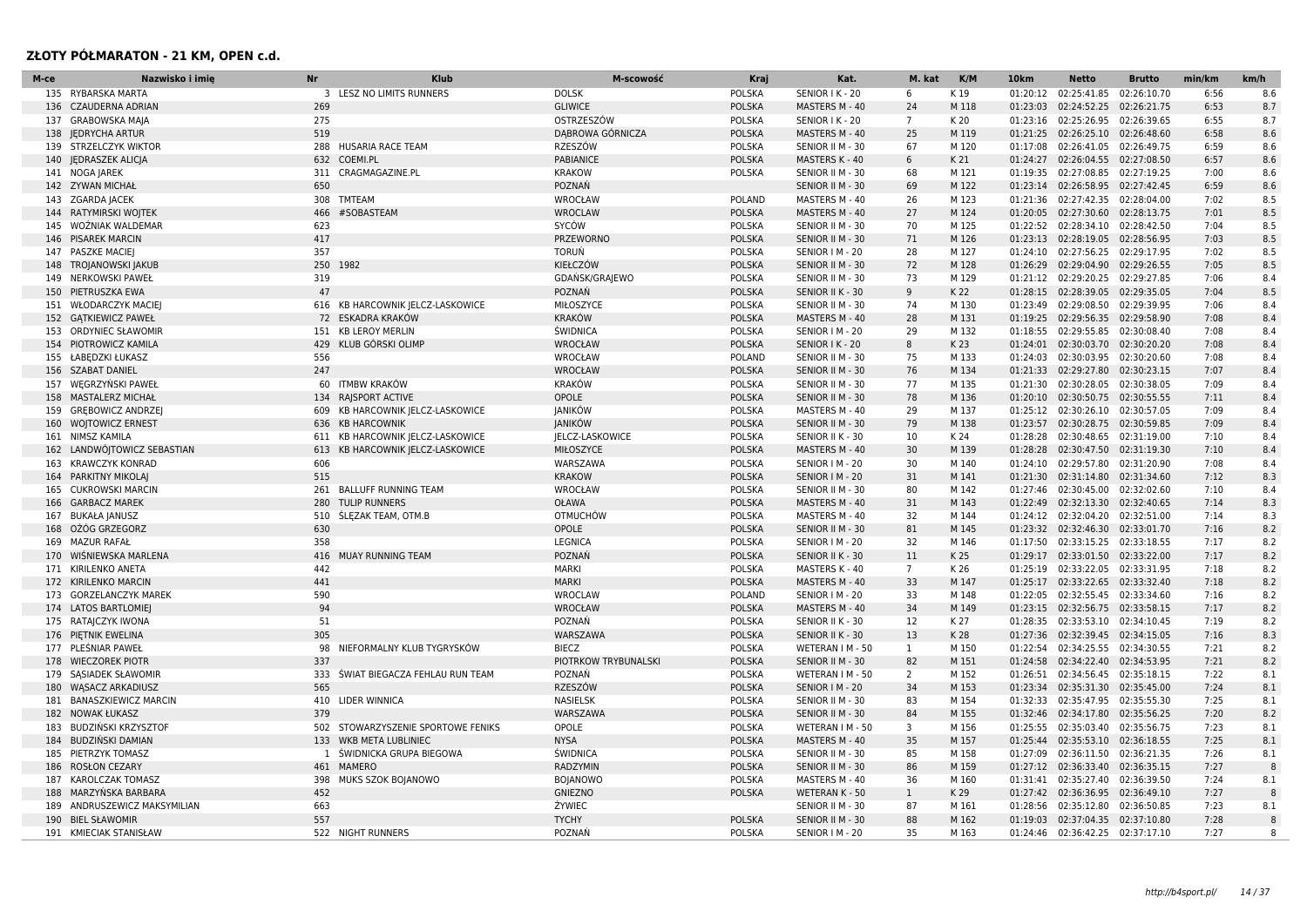| М-се | Nazwisko i imie           | Nr  | Klub                                 | M-scowość                  | Kraj          | Kat.             | M. kat         | K/M   | 10 <sub>km</sub> | Netto                            | <b>Brutto</b> | min/km | km/h         |
|------|---------------------------|-----|--------------------------------------|----------------------------|---------------|------------------|----------------|-------|------------------|----------------------------------|---------------|--------|--------------|
|      | 192 NOWICKI KAMIL         | 334 |                                      | <b>KRAKÓW</b>              | <b>POLSKA</b> | SENIOR   M - 20  | 36             | M 164 | 01:25:38         | 02:36:47.50                      | 02:37:17.90   | 7:27   | 8            |
|      | 193 KONIKOWSKI KRZYSZTOF  |     | 507 MAMY BIEGAMY WSPARCIE TECHNICZNE | POZNAŃ                     | <b>POLSKA</b> | MASTERS M - 40   | 37             | M 165 | 01:21:08         | 02:37:18.95                      | 02:37:28.40   | 7:29   |              |
| 194  | <b>TYSZER ŁUKASZ</b>      | 514 | <b>HAPPY SMILE</b>                   | LADEK ZDRÓJ                | <b>POLSKA</b> | SENIOR   M - 20  | 37             | M 166 | 01:25:51         | 02:37:23.50                      | 02:37:28.65   | 7:29   | 8            |
| 195  | <b>GŁÓWKA MACIEJ</b>      |     | 201 BE BETTER                        | <b>WROCŁAW</b>             | <b>POLSKA</b> | SENIOR II M - 30 | 89             | M 167 | 01:26:30         | 02:36:41.15                      | 02:37:31.60   | 7:27   | 8            |
|      | 196 KLATE ŁUKASZ          |     | 22 ŁÓDŹ KOCHA SPORT                  | ŁÓDŹ                       | <b>POLSKA</b> | MASTERS M - 40   | 38             | M 168 |                  | 01:23:31 02:36:40.70 02:37:35.25 |               | 7:27   | 8            |
| 197  | <b>IGNATOWSKA JUSTYNA</b> | 483 | SEZONSTARTOWY.PL                     | <b>NYSA</b>                | <b>POLSKA</b> | SENIOR II K - 30 | 14             | K 30  |                  | 01:28:21 02:37:36.25             | 02:38:10.10   | 7:30   | 8            |
| 198  | <b>OLSZEWSKI MICHAŁ</b>   | 318 |                                      | <b>POLKOWICE</b>           | <b>POLSKA</b> | SENIOR II M - 30 | 90             | M 169 | 01:28:49         | 02:37:52.30                      | 02:38:12.00   | 7:31   | 8            |
| 199  | <b>WISZNIEWICZ PIOTR</b>  | 338 | <b>BANA DZIEWIONA</b>                | RUDA ŚLĄSKA                | <b>POLSKA</b> | SENIOR II M - 30 | 91             | M 170 |                  | 01:27:06 02:36:44.45             | 02:38:17.75   | 7:27   | 8            |
| 200  | <b>SKRZYPCZAK HANNA</b>   | 241 | MIŁOSŁAW FORTUNA TEAM                | MIŁOSŁAW                   | <b>POLSKA</b> | WETERAN K - 50   | 2              | K 31  | 01:29:55         | 02:37:08.25                      | 02:38:19.60   | 7:28   | $\mathbf{a}$ |
| 201  | RZOŃCA MICHAŁ             | 282 |                                      | <b>ŚREM</b>                | <b>POLSKA</b> | SENIOR   M - 20  | 38             | M 171 | 01:26:54         | 02:37:14.15                      | 02:38:30.05   | 7:29   | 8            |
|      | 202 DOMINCZK JAKUB        | 292 |                                      | <b>GRODZISK MAZOWIECKI</b> | <b>POLSKA</b> | SENIOR II M - 30 | 92             | M 172 | 01:34:50         | 02:37:54.25                      | 02:38:32.60   | 7:31   | 8            |
| 203  | <b>OSKWAREK BOGDAN</b>    | 577 |                                      | <b>DEBOWA ŁAKA</b>         | <b>POLSKA</b> | MASTERS M - 40   | 39             | M 173 |                  | 01:27:02 02:37:56.60             | 02:38:39.25   | 7:31   | 8            |
| 204  | <b>KOSTERA TOMASZ</b>     | 166 | <b>VEGE RUNNERS</b>                  | WARSZAWA                   | <b>POLSKA</b> | MASTERS M - 40   | 40             | M 174 | 01:25:02         | 02:37:36.35                      | 02:38:41.15   | 7:30   | 8            |
| 205  | <b>OBSZARNY PAWEŁ</b>     | 71  |                                      | <b>WROCŁAW</b>             | <b>POLSKA</b> | SENIOR II M - 30 | 93             | M 175 |                  | 01:26:38 02:38:36.65             | 02:38:48.35   | 7:33   | 7.9          |
| 206  | STOLINSKI DOMINIK         |     | 16 VEGE RUNNERS                      | POZNAN                     | <b>POLSKA</b> | MASTERS M - 40   | 41             | M 176 |                  | 01:27:19 02:37:20.40             | 02:38:58.75   | 7:29   | 8            |
| 207  | <b>WILK MAGDALENA</b>     | 585 | <b>TEAM ZABIEGANE DNI</b>            | WARSZAWA                   | <b>POLSKA</b> | MASTERS K - 40   | 8              | K 32  |                  | 01:26:14 02:38:33.50             | 02:39:26.85   | 7:33   | 7.9          |
| 208  | JASTER ANNA               | 501 |                                      | WARSZAWA                   | <b>POLSKA</b> | SENIOR II K - 30 | 15             | K 33  |                  | 01:27:32 02:39:55.20             | 02:40:04.45   | 7:36   | 7.9          |
|      | 209 TOKARCZYK TOMASZ      |     | 11 DRUŻYNA SZPIKU                    | <b>KALISZ</b>              | <b>POLSKA</b> | MASTERS M - 40   | 42             | M 177 |                  | 01:31:08 02:38:19.50             | 02:40:07.45   | 7:32   | 8            |
| 210  | CZERWONKA ZBIGNIEW        |     | 202 1983                             | WROCŁAW                    | <b>POLSKA</b> | SENIOR II M - 30 | 94             | M 178 | 01:32:23         | 02:40:13.10                      | 02:40:16.45   | 7:37   | 7.9          |
| 211  | PŁUCIENNICZAK BARTOSZ     | 67  | <b>KOŁO BIEGA</b>                    | KOŁO                       | <b>POLSKA</b> | SENIOR II M - 30 | 95             | M 179 |                  | 01:32:18 02:39:35.90             | 02:40:16.65   | 7:36   | 7.9          |
| 212  | <b>MALIHIN DRAGOS</b>     | 570 |                                      | <b>KRAKOW</b>              | <b>POLAND</b> | SENIOR II M - 30 | 96             | M 180 | 01:25:46         | 02:40:33.20                      | 02:40:44.25   | 7:38   | 7.8          |
|      | 213 JAROSZ JOLANTA        | 372 |                                      | GŁUCHOŁAZY                 | <b>POLSKA</b> | SENIOR II K - 30 | 16             | K 34  |                  | 01:32:42 02:39:25.85             | 02:41:05.75   | 7:35   | 7.9          |
|      | 214 BOCHAN LIDIA          | 645 |                                      | PIŁA                       |               | SENIOR II K - 30 | 17             | K 35  |                  | 01:31:44 02:40:58.10             | 02:41:24.00   | 7:39   | 7.8          |
|      | 215 PODJUK JULIUSZ        | 610 |                                      | <b>GOSTYN</b>              | <b>POLSKA</b> | MASTERS M - 40   | 43             | M 181 |                  | 01:26:31 02:41:14.80             | 02:41:30.65   | 7:40   | 7.8          |
|      | 216 WIŚNIEWSKI MARIUSZ    | 328 |                                      | <b>BYDGOSZCZ</b>           | <b>POLSKA</b> | MASTERS M - 40   | 44             | M 182 |                  | 01:31:31 02:40:30.75             | 02:41:37.95   | 7:38   | 7.9          |
| 217  | <b>NOWICKI DANIEL</b>     | 600 | SPORTOWY CZŁUCHÓW                    | <b>CZŁUCHÓW</b>            | <b>POLSKA</b> | SENIOR   M - 20  | 39             | M 183 |                  | 01:31:13 02:41:18.40             | 02:42:04.55   | 7:40   | 7.8          |
| 218  | JACH-BALICKA ALEKSANDRA   | 121 |                                      | WIELICZKA                  | <b>POLSKA</b> | SENIOR II K - 30 | 18             | K 36  | 01:32:20         | 02:41:47.40                      | 02:42:17.35   | 7:42   | 7.8          |
| 219  | PASTUSZKA MIROSŁAW        | 486 | <b>RUNLDZ</b>                        | ŁÓDŹ                       | <b>POLSKA</b> | WETERAN I M - 50 | $\overline{4}$ | M 184 | 01:28:37         | 02:41:32.45                      | 02:42:29.00   | 7:41   | 7.8          |
| 220  | KULESZA PAWEŁ             | 203 |                                      | <b>KIELCE</b>              | <b>POLSKA</b> | SENIOR   M - 20  | 40             | M 185 | 01:23:46         | 02:41:47.40                      | 02:42:33.55   | 7:42   | 7.8          |
|      | 221 DROŻDŻ KRZYSZTOF      | 669 |                                      | <b>WROCŁAW</b>             |               | SENIOR I M - 20  | 41             | M 186 |                  | 01:29:14 02:41:57.25             | 02:42:35.40   | 7:42   | 7.8          |
|      | 222 DEJA DARIUSZ          | 113 |                                      | <b>GRODKÓW</b>             | <b>POLSKA</b> | MASTERS M - 40   | 45             | M 187 | 01:28:20         | 02:41:53.25                      | 02:42:41.70   | 7:42   | 7.8          |
| 223  | <b>OSICA ŁUKASZ</b>       | 528 |                                      | <b>ŚWIETOCHŁOWICE</b>      | <b>POLSKA</b> | SENIOR II M - 30 | 97             | M 188 |                  | 01:32:06 02:41:25.10             | 02:43:02.75   | 7:41   | 7.8          |
| 224  | GRABOWSKA AGNIESZKA       | 310 | CRAGMAGAZINE.PL                      | <b>GDAŃSK</b>              | <b>POLSKA</b> | SENIOR I K - 20  | 9              | K 37  |                  | 01:29:03 02:43:04.10             | 02:43:15.75   | 7:45   | 7.7          |
|      | 225 DROZD PRZEMYSŁAW      | 246 | <b>RAISPORT ACTIVE</b>               | OPOLE                      | <b>POLSKA</b> | MASTERS M - 40   | 46             | M 189 |                  | 01:28:26 02:43:15.15 02:43:20.35 |               | 7:46   | 7.7          |
| 226  | KOZANECKA MARTA           | 617 | KB GEOTERMIA UNIEJÓW                 | UNIEJÓW                    | <b>POLSKA</b> | SENIOR II K - 30 | 19             | K 38  |                  | 01:27:54 02:43:09.85             | 02:43:22.65   | 7:46   | 7.7          |
| 227  | <b>KEDZIERSKI TOMASZ</b>  | 42  |                                      | <b>WROCŁAW</b>             | <b>POLSKA</b> | SENIOR II M - 30 | 98             | M 190 |                  | 01:29:53 02:43:27.55             | 02:43:29.55   | 7:47   | 7.7          |
|      | 228 PAWLAK JAROSŁAW       | 430 | KOŁO BIEGA                           | KOŁO                       | <b>POLSKA</b> | SENIOR II M - 30 | 99             | M 191 |                  | 01:31:52 02:43:01.00             | 02:43:37.95   | 7:45   | 7.7          |
| 229  | <b>JANKOWSKI RAFAŁ</b>    | 28  | <b>KOŁO BIEGA</b>                    | KOŁO                       | <b>POLSKA</b> | SENIOR II M - 30 | 100            | M 192 | 01:28:27         | 02:43:04.70                      | 02:43:40.55   | 7:45   | 7.7          |
| 230  | MACIASZCZYK MAGDALENA     | 487 | MACZAS SZCZECIN                      | <b>SZCZECIN</b>            | <b>POLSKA</b> | MASTERS K - 40   | 9              | K 39  | 01:29:26         | 02:43:05.40                      | 02:43:46.95   | 7:45   | 7.7          |
|      | 231 GREDA ELZBIETA        | 249 |                                      | <b>OZIMEK</b>              | <b>POLSKA</b> | SENIOR II K - 30 | 20             | K40   |                  | 01:34:41 02:43:27.60             | 02:43:48.95   | 7:47   | 7.7          |
|      | 232 STRAK IZABELA         | 490 | WIECZORNE BIEGANIE W SZCZECINIE      | <b>SZCZECIN</b>            | <b>POLSKA</b> | MASTERS K - 40   | 10             | K 41  | 01:32:38         | 02:43:40.85                      | 02:43:54.85   | 7:47   | 7.7          |
|      | 233 BAZYLY WOJCIECH       | 340 | POCO LOCO                            | POZNAŃ                     | <b>POLSKA</b> | SENIOR II M - 30 | 101            | M 193 |                  | 01:24:31 02:43:35.20             | 02:43:58.35   | 7:47   | 7.7          |
|      | 234 MICHALAK JAKUB        | 317 |                                      | WROCŁAW                    | <b>POLSKA</b> | SENIOR II M - 30 | 102            | M 194 |                  | 01:28:12 02:42:55.50             | 02:44:16.05   | 7:45   | 7.7          |
| 235  | <b>IEDRASZEK MACIE</b>    | 633 |                                      | <b>PABIANICE</b>           | <b>POLSKA</b> | MASTERS M - 40   | 47             | M 195 |                  | 01:32:40 02:43:14.35             | 02:44:19.15   | 7:46   | 7.7          |
|      | 236 TOMCZYK MARTA         | 380 |                                      | ZABRZE                     | <b>POLSKA</b> | SENIOR I K - 20  | 10             | K42   | 01:34:04         | 02:44:18.05                      | 02:44:33.25   | 7:49   | 7.7          |
| 237  | MISZCZAK SZYMON           | 647 |                                      | <b>KRAKÓW</b>              |               | SENIOR II M - 30 | 103            | M 196 | 01:34:02         | 02:44:17.70                      | 02:44:33.75   | 7:49   | 7.7          |
|      | 238 NIEZGÓDKA MARCIN      | 518 |                                      | KATY WROCŁAWSKIE           | <b>POLSKA</b> | MASTERS M - 40   | 48             | M 197 | 01:30:07         | 02:44:16.15                      | 02:44:42.35   | 7:49   | 7.7          |
| 239  | <b>MATAK PAWEŁ</b>        | 464 | <b>MAMERO</b>                        | RADZYMIN                   | <b>POLSKA</b> | SENIOR II M - 30 | 104            | M 198 |                  | 01:27:13 02:44:53.00             | 02:44:54.15   | 7:51   | 7.6          |
| 240  | ZAMIATOWSKA KINGA         | 126 | <b>BELLA LINE BDG</b>                | <b>BYDGOSZCZ</b>           | <b>POLSKA</b> | MASTERS K - 40   | 11             | K43   | 01:29:01         | 02:44:34.45                      | 02:45:02.60   | 7:50   | 7.7          |
| 241  | MASIEWSKA AGATA           | 665 |                                      | WARSZAWA                   |               | SENIOR II K - 30 | 21             | K 44  |                  | 01:32:28 02:44:54.20             | 02:45:20.95   | 7:51   | 7.6          |
|      | 242 STUCHLIK DAWID        | 386 | POTRZYM MI PIWO                      | CHORZÓW                    | <b>POLSKA</b> | SENIOR II M - 30 | 105            | M 199 |                  | 01:32:53 02:44:11.50             | 02:45:44.05   | 7:49   | 7.7          |
| 243  | CHODARCEWICZ ALEKSANDRA   | 548 | <b>NIGHT RUNNERS</b>                 | POZNAŃ                     | <b>POLSKA</b> | MASTERS K - 40   | 12             | K 45  |                  | 01:35:11 02:44:30.95 02:45:49.95 |               | 7:50   | 7.7          |
| 244  | ZYGMUNT MAŁGORZATA        |     | 569 ZYGI&PEMPUSZEK                   | WROCŁAW                    | <b>POLSKA</b> | SENIOR II K - 30 | 22             | K 46  |                  | 01:30:38 02:44:40.00             | 02:46:00.95   | 7:50   | 7.7          |
| 245  | <b>GAIDECKI TOMEK</b>     |     | 327 ACCENTURE                        | WARSZAWA                   | <b>POLSKA</b> | MASTERS M - 40   | 49             | M 200 |                  | 01:31:16 02:45:04.45 02:46:15.60 |               | 7:51   | 7.6          |
|      | 246 JASTRZĄBEK AGNIESZKA  |     | 172 EVERRUN                          | ŁÓDŹ                       | <b>POLSKA</b> | SENIOR II K - 30 | 23             | K 47  |                  | 01:33:22 02:45:18.60             | 02:46:19.75   | 7:52   | 7.6          |
|      | 247 KAMINSKA ANNA         | 580 |                                      | <b>GLIWICE</b>             | <b>POLSKA</b> | SENIOR I K - 20  | 11             | K48   |                  | 01:34:52 02:45:37.65 02:46:21.00 |               | 7:53   | 7.6          |
|      | 248 PAWLAK KATARZYNA      |     | 431 KOŁO BIEGA                       | KOŁO                       | <b>POLSKA</b> | SENIOR II K - 30 | 24             | K49   |                  | 01:31:52 02:45:44.45 02:46:21.10 |               | 7:53   | 7.6          |
|      |                           |     |                                      |                            |               |                  |                |       |                  |                                  |               |        |              |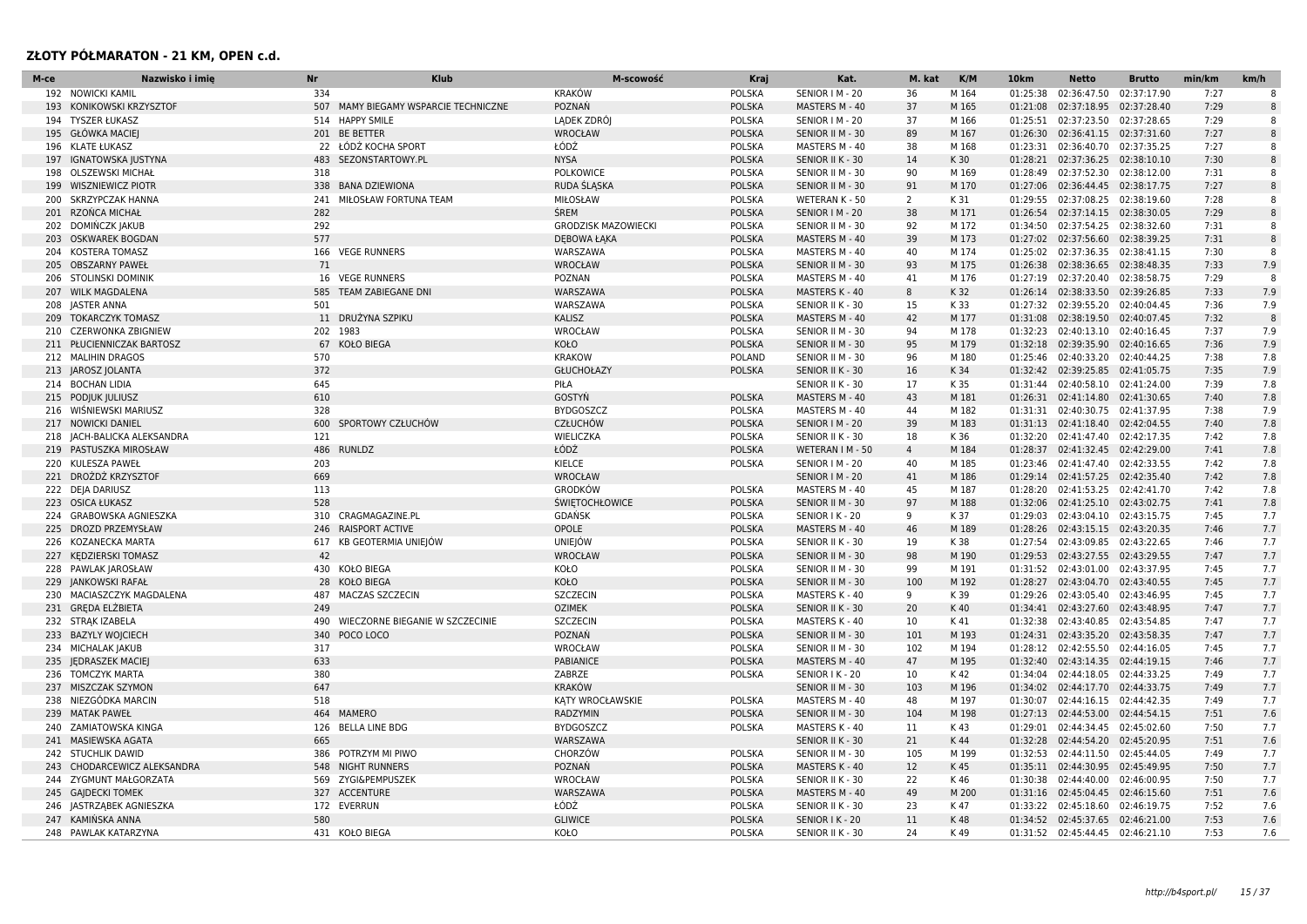| M-ce | Nazwisko i imie           | <b>Nr</b> | <b>Klub</b>                               | M-scowość             | <b>Krai</b>                       | Kat.              | M. kat         | K/M   | 10 <sub>km</sub> | <b>Netto</b>                     | <b>Brutto</b> | min/km | km/h |
|------|---------------------------|-----------|-------------------------------------------|-----------------------|-----------------------------------|-------------------|----------------|-------|------------------|----------------------------------|---------------|--------|------|
| 249  | <b>KRYSIAK TOMASZ</b>     | 156       | WIECZORNE BIEGANIE W SZCZECINIE           | <b>SZCZECIN</b>       | <b>POLSKA</b>                     | SENIOR II M - 30  | 106            | M 201 | 01:33:59         | 02:45:13.15                      | 02:46:21.90   | 7:52   | 7.6  |
| 250  | <b>MARKOWSKI ANDRZE</b>   | 332       | DRUŻYN GAZETY ZIELONA GÓRA                | ZIELONA GÓRA          | <b>POLSKA</b>                     | MASTERS M - 40    | 50             | M 202 | 01:31:28         | 02:45:27.60                      | 02:46:22.70   | 7:52   | 7.6  |
| 251  | <b>DŁUGOSZ MAREK</b>      | 639       | KB GEOTERMIA UNIEJÓW                      | <b>BARTKOWICE</b>     |                                   | WETERAN I M - 50  | 5              | M 203 | 01:26:52         | 02:46:21.25                      | 02:46:29.65   | 7:55   | 7.6  |
| 252  | KMITA GABRIELA            | 567       | NOWA HUTA TEAM                            | <b>KRAKÓW</b>         | <b>POLSKA</b>                     | SENIOR I K - 20   | 12             | K 50  | 01:32:54         | 02:44:57.80                      | 02:46:33.90   | 7:51   | 7.6  |
| 253  | KOPUCZOK JUSTYNA          | 667       |                                           | SIEMIANOWICE SLASKIE  |                                   | SENIOR I K - 20   | 13             | K 51  | 01:35:10         | 02:46:05.55 02:46:35.15          |               | 7:54   | 7.6  |
| 254  | <b>SKELTON SARAH</b>      | 497       | <b>VEGE RUNNERS</b>                       | WARSZAWA              | <b>POLSKA</b>                     | SENIOR II K - 30  | 25             | K 52  |                  | 01:33:51 02:46:01.35 02:46:40.10 |               | 7:54   | 7.6  |
| 255  | <b>BALICKI MARCIN</b>     | 122       |                                           | WIELICZKA             | <b>POLSKA</b>                     | SENIOR II M - 30  | 107            | M 204 | 01:29:08         | 02:46:30.05                      | 02:47:00.00   | 7:55   | 7.6  |
|      | 256 ZIEBA LUCYNA          |           | 48 BIEGAM BO LUBIE GŁOGÓW                 | WROCŁAW               | <b>POLSKA</b>                     | SENIOR II K - 30  | 26             | K 53  | 01:35:27         | 02:47:05.20                      | 02:47:18.65   | 7:57   | 7.5  |
| 257  | ŁOŻYŃSKI KAMIL            | 245       | <b>KW GLIWICE</b>                         | PANIÓWKI              | <b>POLSKA</b>                     | SENIOR II M - 30  | 108            | M 205 |                  | 01:27:31 02:47:16.30 02:47:27.60 |               | 7:57   | 7.5  |
| 258  | <b>SZUMNY PAWEŁ</b>       | 472       |                                           | JÓZEFÓW               | <b>POLSKA</b>                     | SENIOR II M - 30  | 109            | M 206 | 01:33:40         | 02:46:44.10 02:47:30.05          |               | 7:56   | 7.6  |
| 259  | <b>WYBRANIEC TOMASZ</b>   | 453       |                                           | <b>BYTOM</b>          | <b>POLSKA</b>                     | SENIOR II M - 30  | 110            | M 207 | 01:32:54         | 02:46:14.30                      | 02:47:47.80   | 7:54   | 7.6  |
| 260  | <b>WISTUBA ŁUKASZ</b>     | 506       |                                           | <b>PRUDNIK</b>        | <b>POLSKA</b>                     | SENIOR   M - 20   | 42             | M 208 |                  | 01:27:59 02:47:03.65 02:47:54.20 |               | 7:57   | 7.5  |
|      | 261 KRAWCZYK MICHAŁ       | 276       | ORANGE IRON TEAM                          | <b>BOLECHOWICE</b>    | <b>POLSKA</b>                     | SENIOR II M - 30  | 111            | M 209 | 01:29:35         | 02:46:56.20 02:47:54.90          |               | 7:56   | 7.5  |
| 262  | PASŁAWSKA OLGA            | 532       |                                           | WROCŁAW               | <b>POLSKA</b>                     | SENIOR II K - 30  | 27             | K 54  | 01:37:10         | 02:47:47.70 02:48:05.20          |               | 7:59   | 7.5  |
| 263  | GLINA-KRAWCZYK MAŁGORZATA |           | 131 ZĄBKOWICKA GRUPA BIEGOWA FRANKENSTEIN | KAMIENIEC ZĄBKOWICKI  | POLAND                            | MASTERS K - 40    | 13             | K 55  | 01:36:04         | 02:46:51.70 02:48:12.85          |               | 7:56   | 7.6  |
| 264  | <b>WOIRACH MARCIN</b>     | 649       | <b>WILDCAT TEAM</b>                       | STRONIE SLASKIE       |                                   | SENIOR II M - 30  | 112            | M 210 | 01:27:46         | 02:46:59.85 02:48:18.95          |               | 7:57   | 7.5  |
| 265  | MICHALSKI GRZEGORZ        |           | 474 SEZON STARTOWY.PL                     | WROCŁAW               | <b>POLSKA</b>                     | MASTERS M - 40    | 51             | M 211 | 01:30:53         | 02:47:55.15 02:48:29.15          |               | 7:59   | 7.5  |
| 266  | KORDASZEWSKA SYLWIA       | 264       | <b>ORANGE IRON TEAM</b>                   | <b>MODLNICA</b>       | <b>POLSKA</b>                     | SENIOR I K - 20   | 14             | K 56  | 01:35:47         | 02:47:34.40 02:48:36.10          |               | 7:58   | 7.5  |
| 267  | RACZYŃSKA MAGDALENA       | 500       | <b>VEGE RUNNERS</b>                       | ŁĘCZYCA               | <b>POLSKA</b>                     | SENIOR I K - 20   | 15             | K 57  | 01:30:48         | 02:47:58.95 02:48:37.00          |               | 7:59   | 7.5  |
| 268  | <b>MERCHELSKI PIOTR</b>   | 389       | BEZ CIŚNIEŃ                               | WARSZAWA              | <b>POLSKA</b>                     | SENIOR II M - 30  | 113            | M 212 | 01:38:57         | 02:47:19.65 02:48:37.00          |               | 7:58   | 7.5  |
| 269  | RATKOWSKA IZABELA         | 216       |                                           | WARSZAWA              | <b>POLSKA</b>                     | SENIOR I K - 20   | 16             | K 58  | 01:33:00         | 02:48:09.35 02:48:45.95          |               | 8:00   | 7.5  |
| 270  | <b>HABELSKI JAROSŁAW</b>  | 369       | SPARTA ULTRA TEAM                         | <b>KEPNO</b>          | <b>POLSKA</b>                     | MASTERS M - 40    | 52             | M 213 | 01:28:22         | 02:48:15.10                      | 02:48:54.80   | 8:00   | 7.5  |
|      | 271 TERKA BARBARA         | 211       |                                           | POZNAŃ                | POLSKA                            | SENIOR II K - 30  | 28             | K 59  | 01:33:10         | 02:48:36.40                      | 02:49:00.50   | 8:01   | 7.5  |
|      | 272 ZIELIŃSKI KRZYSZTOF   | 108       | <b>NIGHT RUNNERS</b>                      | POZNAŃ                | <b>POLSKA</b>                     | SENIOR II M - 30  | 114            | M 214 | 01:33:00         | 02:48:24.90                      | 02:49:00.60   | 8:01   | 7.5  |
| 273  | SZYSZKA KONRAD            | 578       | WIECZORNE BIEGANIE W SZCZECINIE           | <b>SZCZECIN</b>       | <b>POLSKA</b>                     | SENIOR II M - 30  | 115            | M 215 |                  | 01:34:51 02:48:51.10             | 02:49:04.50   | 8:02   | 7.5  |
| 274  | SZUDERA KAMILA            | 157       | WIECZORNE BIEGANIE W SZCZECINIE           | <b>SZCZECIN</b>       | <b>POLSKA</b>                     | SENIOR II K - 30  | 29             | K 60  | 01:34:52         | 02:48:51.55                      | 02:49:04.65   | 8:02   | 7.5  |
| 275  | LOCHYŃSKI SZYMON          | 599       |                                           | <b>KAMIONKI</b>       | <b>POLSKA</b>                     | MASTERS M - 40    | 53             | M 216 | 01:26:18         | 02:48:45.80                      | 02:49:12.95   | 8:02   | 7.5  |
|      | 276 HANOUSKOVÁ ESTER      | 239       |                                           | <b>KORYCANY</b>       | <b>REPUBLIKA</b><br><b>CZESKA</b> | SENIOR II K - 30  | 30             | K 61  |                  | 01:34:00 02:48:18.30 02:49:26.40 |               | 8:00   | 7.5  |
| 277  | CZAUDERNA KLAUDIA         | 112       | <b>OCHAIORUN &amp; FRIENDS</b>            | <b>GLIWICE</b>        | <b>POLSKA</b>                     | MASTERS K - 40    | 14             | K 62  | 01:35:24         | 02:47:57.50                      | 02:49:28.05   | 7:59   | 7.5  |
|      | 278 ZWEGLIŃSKA ANNA       | 368       | URZĄD MIASTA KEDZIERZYN-KOŹLE             | KEDZIERZYN-KOŹLE      | <b>POLSKA</b>                     | MASTERS K - 40    | 15             | K 63  | 01:35:10         | 02:49:03.10                      | 02:49:43.60   | 8:03   | 7.5  |
|      | 279 DUDZIAK BARTŁOMIEJ    | 161       | <b>GREATGRATULA OSIECZNA</b>              | OSIECZNA              | <b>POLSKA</b>                     | MASTERS M - 40    | 54             | M 217 | 01:36:40         | 02:49:35.20 02:49:58.75          |               | 8:04   | 7.4  |
| 280  | <b>BIELAWA KAMILA</b>     | 315       | NKB CHYŻY NOWY TOMYŚL                     | <b>NOWY TOMYŚL</b>    | <b>POLSKA</b>                     | SENIOR II K - 30  | 31             | K 64  | 01:36:58         | 02:48:58.00                      | 02:49:59.40   | 8:02   | 7.5  |
|      | 281 BRZYSKI GRZEGORZ      | 561       |                                           | <b>GDANSK</b>         | <b>POLAND</b>                     | SENIOR II M - 30  | 116            | M 218 | 01:36:32         | 02:48:45.20 02:50:07.35          |               | 8:02   | 7.5  |
| 282  | <b>GONERA KAZIMIERZ</b>   | 143       | <b>CSWIICH WROCŁAW</b>                    | MIŁOSZYCE             | <b>POLSKA</b>                     | WETERAN II M - 60 | $\overline{2}$ | M 219 |                  | 01:36:15 02:50:01.90             | 02:50:33.50   | 8:05   | 7.4  |
| 283  | KEPKA WALDEMAR            | 148       |                                           | SANTOCKO              | <b>POLSKA</b>                     | WETERAN II M - 60 | $\overline{3}$ | M 220 |                  | 01:32:33 02:50:22.30 02:50:36.90 |               | 8:06   | 7.4  |
| 284  | DZIWIEC-GUZIK JUSTYNA     | 10        |                                           | DABROWA GÓRNICZA      | <b>POLSKA</b>                     | MASTERS K - 40    | 16             | K 65  |                  | 01:38:30 02:49:59.05 02:50:39.35 |               | 8:05   | 7.4  |
| 285  | MORAWSKI WOJCIECH         | 540       |                                           | WROCŁAW               | <b>POLSKA</b>                     | SENIOR II M - 30  | 117            | M 221 | 01:38:44         | 02:49:02.55 02:50:41.40          |               | 8:03   | 7.5  |
| 286  | <b>GWOZDECKI TOMASZ</b>   | 189       |                                           | WROCŁAW               | <b>POLSKA</b>                     | SENIOR II M - 30  | 118            | M 222 |                  | 01:35:43 02:50:00.80             | 02:50:49.65   | 8:05   | 7.4  |
| 287  | HOFFMANN GRZEGORZ         | 124       |                                           | <b>CZEMPIŃ</b>        | <b>POLSKA</b>                     | MASTERS M - 40    | 55             | M 223 |                  | 01:32:29 02:50:36.95 02:50:59.20 |               | 8:07   | 7.4  |
| 288  | <b>MANCZYNSKI MARCIN</b>  | 635       | <b>GANG DZIKICH WIEPRZY</b>               | OPOLE                 | <b>POLSKA</b>                     | MASTERS M - 40    | 56             | M 224 |                  | 01:28:34 02:50:45.95             | 02:51:00.65   | 8:07   | 7.4  |
| 289  | STAŃCZYK ANDRZEJ          | 139       | KS KOZIOŁEK KĘDZIERZYN-KOŹLE              | KĘDZIERZYN-KOŹLE      | POLSKA                            | WETERAN I M - 50  | 6              | M 225 | 01:34:57         | 02:50:14.40 02:51:11.50          |               | 8:06   | 7.4  |
| 290  | ZYŁA KATARZYNA            |           | 40 OPOLE BIEGA                            | <b>TARNÓW OPOLSKI</b> | <b>POLSKA</b>                     | SENIOR I K - 20   | 17             | K 66  | 01:38:03         | 02:50:15.70 02:51:22.05          |               | 8:06   | 7.4  |
| 291  | <b>SZMYT PIOTR</b>        | 377       |                                           | POZNAN                | <b>POLSKA</b>                     | MASTERS M - 40    | 57             | M 226 | 01:34:14         | 02:51:08.55 02:51:26.85          |               | 8:08   | 7.4  |
| 292  | SOKOŁOWSKI ARTUR          | 586       | TEAM ZABIEGANE DNI                        | <b>OTWOCK</b>         | <b>POLSKA</b>                     | MASTERS M - 40    | 58             | M 227 | 01:32:44         | 02:50:48.05                      | 02:51:42.10   | 8:08   | 7.4  |
| 293  | <b>CALANCA TADEUSZ</b>    | 579       |                                           | WROCŁAW               | <b>POLSKA</b>                     | MASTERS M - 40    | 59             | M 228 | 01:33:41         | 02:50:35.35 02:51:58.20          |               | 8:07   | 7.4  |
| 294  | <b>BRODA DOMINIK</b>      | 43        | POSITIVE VIBRATION                        | WROCŁAW               | <b>POLSKA</b>                     | SENIOR II M - 30  | 119            | M 229 |                  | 01:29:06 02:51:57.85 02:52:01.90 |               | 8:11   | 7.3  |
| 295  | <b>GARCZYŃSKA ANIA</b>    | 183       | <b>FIOLETPRINT</b>                        | <b>KATOWICE</b>       | <b>POLSKA</b>                     | MASTERS K - 40    | 17             | K 67  | 01:37:33         | 02:51:53.45                      | 02:52:11.75   | 8:11   | 7.3  |
| 296  | CZESKA KAROLINA           | 566       | <b>MOSINA BIEGA</b>                       | <b>MOSINA</b>         | <b>POLSKA</b>                     | SENIOR I K - 20   | 18             | K 68  | 01:41:36         | 02:50:55.55                      | 02:52:12.20   | 8:08   | 7.4  |
| 297  | <b>TUREK MAGDALENA</b>    | 476       | <b>CHAMPIONMAN TEAM</b>                   | <b>CZEMPIŃ</b>        | <b>POLSKA</b>                     | SENIOR II K - 30  | 32             | K 69  | 01:38:24         | 02:51:30.75                      | 02:52:15.95   | 8:10   | 7.3  |
| 298  | KOBLANSKI TOMASZ          | 65        |                                           | <b>LEGNICA</b>        | <b>POLSKA</b>                     | SENIOR II M - 30  | 120            | M 230 | 01:37:36         | 02:52:18.85 02:52:35.30          |               | 8:12   | 7.3  |
| 299  | RYCHLEWICZ TOMASZ         |           | 35 EXPLAIN EVERYTHING                     | WROCŁAW               | <b>POLSKA</b>                     | SENIOR II M - 30  | 121            | M 231 | 01:31:59         | 02:52:04.55                      | 02:52:41.70   | 8:11   | 7.3  |
| 300  | KORNAŠ MARCIN             |           | 14 ZABKOWICKA GRUPA BIEGOWA FRANKENSTEIN  | ZABKOWICE ŚLASKIE     | POLINEZJA<br><b>FRANCUSKA</b>     | MASTERS M - 40    | 60             | M 232 | 01:33:57         | 02:51:32.60                      | 02:52:58.45   | 8:10   | 7.3  |
|      | 301 JUSKOWIAK ALINA       | 547       | GRUNWALD TEAM POZNAŃ                      | POZNAŃ                | <b>POLSKA</b>                     | SENIOR II K - 30  | 33             | K 70  | 01:34:09         | 02:53:02.75 02:53:10.00          |               | 8:14   | 7.3  |
|      | 302 GAPSKI PIOTR          | 411       | <b>LOFT TEAM EXTREME</b>                  | <b>ROGALIN</b>        | <b>POLSKA</b>                     | SENIOR II M - 30  | 122            | M 233 | 01:37:58         | 02:53:01.45 02:53:24.00          |               | 8:14   | 7.3  |
|      | 303 CZACHOWSKI MICHAL     | 593       |                                           | WARSZAWA              | <b>UNITED</b><br><b>KINGDOM</b>   | MASTERS M - 40    | 61             | M 234 |                  | 01:45:21 02:52:00.95 02:53:28.60 |               | 8:11   | 7.3  |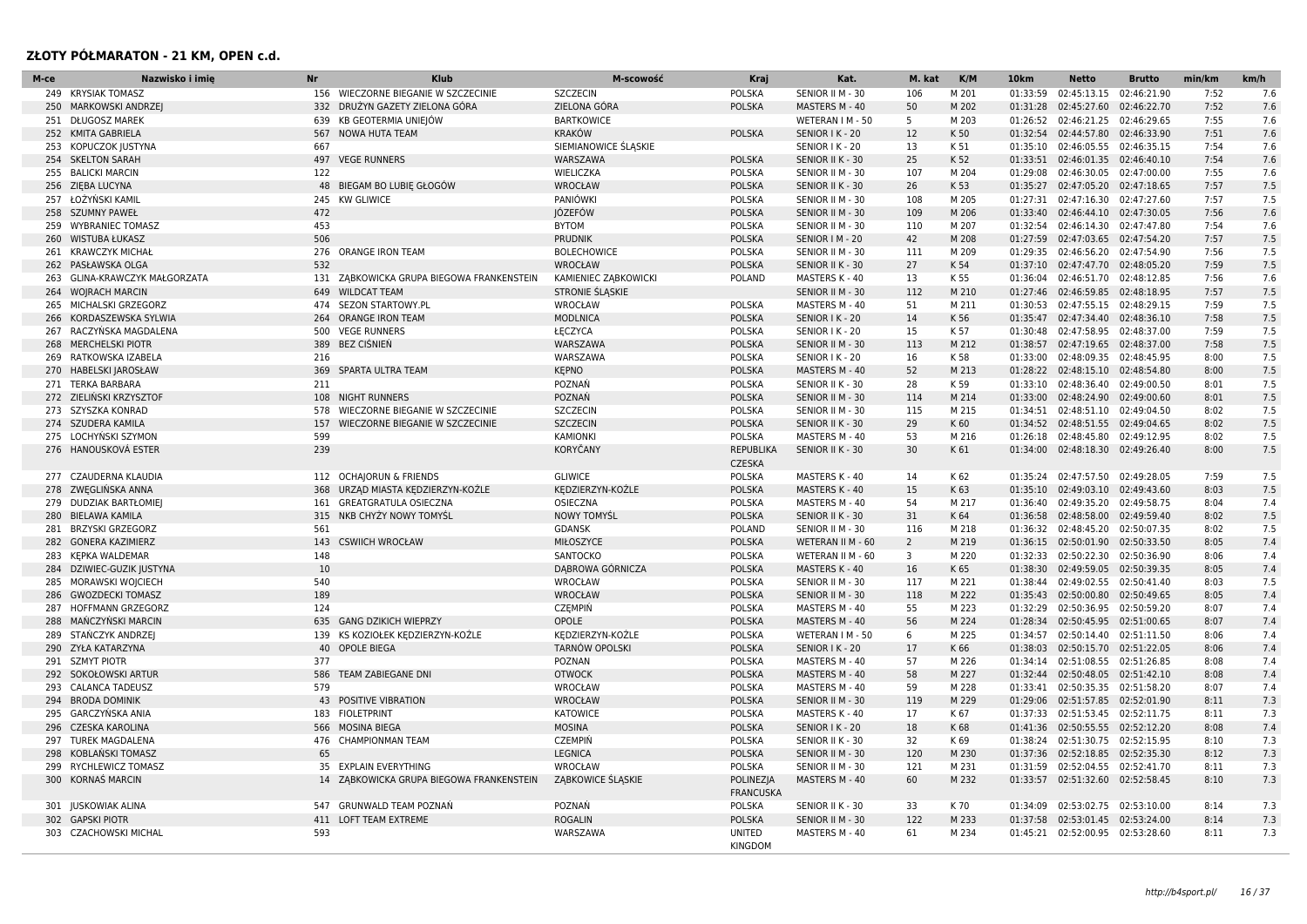| M-ce | Nazwisko i imie              | <b>Nr</b> | <b>Klub</b>                    | M-scowość                | <b>Kraj</b>   | Kat.                  | M. kat         | K/M   | 10 <sub>km</sub> | <b>Netto</b>                     | <b>Brutto</b> | min/km | km/h            |
|------|------------------------------|-----------|--------------------------------|--------------------------|---------------|-----------------------|----------------|-------|------------------|----------------------------------|---------------|--------|-----------------|
| 304  | PORADA MAGDALENA             | 173       |                                | <b>KRZEPTOW</b>          | <b>POLSKA</b> | SENIOR II K - 30      | 34             | K 71  | 01:33:14         | 02:53:12.85                      | 02:53:36.05   | 8:14   | 7.3             |
| 305  | LENARTOWICZ BARBARA          | 321       |                                | ŁÓDŹ                     | <b>POLSKA</b> | <b>WETERAN K - 50</b> | 3              | K 72  | 01:39:39         | 02:53:12.90                      | 02:53:37.15   | 8:14   | 7.3             |
| 306  | <b>BOCHENEK GOSIA</b>        | 508       |                                | <b>JAWORZNO</b>          | POLSKA        | SENIOR I K - 20       | 19             | K 73  | 01:42:11         | 02:53:22.15                      | 02:53:41.80   | 8:15   | 7.3             |
| 307  | <b>SZARLEJ ANNA</b>          | 154       |                                | PIOTRKÓW TRYBUNALSKI     | <b>POLSKA</b> | SENIOR II K - 30      | 35             | K 74  | 01:38:08         | 02:53:32.70                      | 02:53:44.25   | 8:15   | 7.3             |
| 308  | <b>SAWALA ERYK</b>           | 137       | <b>TRANCE ONLY</b>             | POZNAŃ                   | POLSKA        | SENIOR   M - 20       | 43             | M 235 |                  | 01:32:36 02:52:51.15 02:53:54.35 |               | 8:13   | 7.3             |
| 309  | PLEWA KATARZYNA              | 228       | NORDIC16                       | STRONIE SLASKIE          | <b>POLSKA</b> | SENIOR II K - 30      | 36             | K 75  | 01:35:29         | 02:53:35.10                      | 02:53:54.60   | 8:15   | 7.3             |
| 310  | SAWALA SŁAWOMIR              | 92        | <b>TRANCE ONLY</b>             | POZNAŃ                   | POLSKA        | MASTERS M - 40        | 62             | M 236 |                  | 01:32:39 02:52:51.70             | 02:53:55.00   | 8:13   | 7.3             |
| 311  | MAZUR AGNIESZKA              | 662       |                                | OŁAWA                    |               | SENIOR II K - 30      | 37             | K 76  | 01:42:36         | 02:52:33.60                      | 02:53:59.15   | 8:13   | 7.3             |
| 312  | WARDA JUSTYNA                | 227       | HARDCOROWE WYCHYLYLYBYMY       | WARSZAWA                 | POLSKA        | SENIOR I K - 20       | 20             | K 77  | 01:35:50         | 02:53:54.15                      | 02:54:06.95   | 8:16   | 7.2             |
| 313  | KOPACKA ELIZA                | 97        | FOLLOWME - ZMIENIAMYFINANSE.PL | WAŁBRZYCH                | <b>POLSKA</b> | SENIOR II K - 30      | 38             | K 78  | 01:41:39         | 02:53:56.40                      | 02:54:24.85   | 8:16   | 7.2             |
| 314  | <b>MACHOWSKI KRIS</b>        | 434       | <b>BEZ GRANIC</b>              | CHORZÓW                  | <b>POLSKA</b> | SENIOR II M - 30      | 123            | M 237 | 01:41:27         | 02:52:56.60                      | 02:54:25.85   | 8:14   | 7.3             |
|      | 315 SZULC EDYTA              | 170       |                                | WARSZAWA                 | <b>POLSKA</b> | MASTERS K - 40        | 18             | K 79  |                  | 01:40:45 02:54:34.20             | 02:54:47.60   | 8:18   | 7.2             |
| 316  | ZIELIŃSKA MIRONA             | 144       | NIGHT RUNNERS WROCŁAW          | WROCŁAW                  | <b>POLSKA</b> | MASTERS K - 40        | 19             | K 80  | 01:40:01         | 02:53:28.60                      | 02:54:52.35   | 8:15   | 7.3             |
| 317  | <b>HACUS TOMASZ</b>          | 85        |                                | WROCŁAW                  | <b>POLSKA</b> | <b>MASTERS M - 40</b> | 63             | M 238 | 01:37:46         | 02:54:22.55                      | 02:54:58.75   | 8:18   | 7.2             |
| 318  | <b>BAR ALEKSANDRA</b>        | 596       | <b>GMINA STRZELCE OPOLSKIE</b> | <b>STRZELCE OPOLSKIE</b> | POLSKA        | MASTERS K - 40        | 20             | K 81  | 01:38:01         | 02:54:46.45                      | 02:55:00.75   | 8:19   | 7.2             |
|      | 319 LISOWSKI MACIEJ          | 420       |                                | KIEŁCZÓW                 | <b>POLSKA</b> | SENIOR II M - 30      | 124            | M 239 |                  | 01:32:58 02:53:45.85 02:55:05.85 |               | 8:16   | 7.3             |
| 320  | PORADA MAŁGORZATA            | 481       |                                | OPOLE                    | POLSKA        | MASTERS K - 40        | 21             | K 82  | 01:40:32         | 02:54:11.25                      | 02:55:05.90   | 8:17   | 7.2             |
|      | 321 PRIGAN ANNA              | 128       |                                | WROCŁAW                  | <b>POLSKA</b> | MASTERS K - 40        | 22             | K83   | 01:38:44         | 02:55:05.65 02:55:13.25          |               | 8:20   | 7.2             |
| 322  | KEPSKI GRZEGORZ              | 469       |                                | SKWIERZYNA               | <b>POLSKA</b> | SENIOR II M - 30      | 125            | M 240 | 01:39:00         | 02:55:00.65                      | 02:55:25.65   | 8:20   | 7.2             |
| 323  | NOWACKA-WOŁCZEK JAGODA       | 184       |                                | <b>STRZEGOM</b>          | <b>POLSKA</b> | SENIOR II K - 30      | 39             | K 84  | 01:40:14         | 02:54:43.75 02:55:29.10          |               | 8:19   | 7.2             |
| 324  | TALARCZYK-WIECZOREK KAROLINA | 563       |                                | <b>KROSINKO</b>          | POLSKA        | SENIOR II K - 30      | 40             | K 85  |                  | 01:39:45 02:54:16.95             | 02:55:33.60   | 8:17   | 7.2             |
| 325  | <b>STEFANOWICZ PIOTR</b>     | 651       | HARDCOROWE WYCHYLYLYBYMY       | <b>OTWOCK</b>            |               | SENIOR II M - 30      | 126            | M 241 | 01:33:24         | 02:55:26.50                      | 02:55:38.95   | 8:21   | 7.2             |
|      | 326 KANDORA JOANNA           | 116       | MIECHOWICKA GRUPA BIEGOWA      | <b>BYTOM</b>             | <b>POLSKA</b> | MASTERS K - 40        | 23             | K 86  |                  | 01:42:50 02:54:09.75             | 02:55:41.60   | 8:17   | 7.2             |
| 327  | <b>KANDORA PIOTR</b>         | 115       |                                | <b>BYTOM</b>             | <b>POLSKA</b> | MASTERS M - 40        | 64             | M 242 |                  | 01:42:37 02:54:09.70             | 02:55:41.65   | 8:17   | 7.2             |
|      | JÓŹWIAK PIOTR                |           | MIECHOWICKA GRUPA BIEGOWA      | POBIEDZISKA              |               | MASTERS M - 40        | 65             | M 243 |                  | 01:47:11 02:54:22.90             | 02:55:47.55   | 8:18   | 7.2             |
| 328  |                              | 542       | FIZJOTERAPEUTASPORTOWY.PL      |                          | POLSKA        |                       |                |       |                  |                                  |               |        |                 |
| 329  | LEWANDOWSKI RAFAL            | 87        | <b>BIEGAM BO NIE LUBIE</b>     | GÓRA                     | <b>POLSKA</b> | SENIOR II M - 30      | 127            | M 244 | 01:38:05         | 02:55:40.85                      | 02:55:53.45   | 8:21   | 7.2             |
| 330  | NAMNI FATIH                  | 571       |                                | WARSAW                   | <b>TURKEY</b> | SENIOR II M - 30      | 128            | M 245 |                  | 01:37:41 02:54:33.15 02:56:04.90 |               | 8:18   | 7.2             |
| 331  | SKORUPSKA EWA                | 573       |                                | JELENIA GÓRA             | <b>POLSKA</b> | SENIOR I K - 20       | 21             | K 87  | 01:41:57         | 02:55:20.95                      | 02:56:16.70   | 8:21   | 7.2             |
| 332  | DAMASIEWICZ PAULA            | 538       | SPARTA ULTRA TEAM              | <b>TRZCINICA</b>         | <b>POLSKA</b> | SENIOR I K - 20       | 22             | K 88  | 01:41:12         | 02:56:13.20                      | 02:56:28.00   | 8:23   | 7.1             |
| 333  | PIELA KATARZYNA              | 664       |                                | CHORZÓW                  |               | SENIOR II K - 30      | 41             | K89   | 01:38:42         | 02:55:10.25                      | 02:56:44.05   | 8:20   | 7.2             |
| 334  | <b>WYSOCKI GRZEGORZ</b>      | 546       | <b>MORSY TUREK</b>             | WŁADYSŁAWÓW              | POLSKA        | MASTERS M - 40        | 66             | M 246 | 01:42:34         | 02:55:14.05                      | 02:56:50.70   | 8:20   | 7.2             |
| 335  | ROKSELA WOJCIECH             | 268       |                                | OSTRÓW WIELKOPOLSKI      | <b>POLSKA</b> | WETERAN I M - 50      | $\overline{7}$ | M 247 | 01:35:25         | 02:55:57.65                      | 02:57:01.70   | 8:22   | 7.2             |
| 336  | <b>GACEK MARIUSZ</b>         | 205       |                                | WARSZAWA                 | <b>POLSKA</b> | SENIOR   M - 20       | 44             | M 248 | 01:36:37         | 02:56:15.75                      | 02:57:05.60   | 8:23   | 7.1             |
| 337  | ROZDZYNSKA PATRYCJA          | 462       |                                | POZNAŃ                   | <b>POLSKA</b> | SENIOR I K - 20       | 23             | K 90  |                  | 01:34:55 02:56:41.75 02:57:16.00 |               | 8:24   | 7.1             |
| 338  | RYTYCH GRZEGORZ              | 626       | HUSARIA RACE TEAM              | ŁÓDŹ                     | POLSKA        | SENIOR II M - 30      | 129            | M 249 |                  | 01:38:19 02:56:27.75             | 02:57:24.55   | 8:24   | 7.1             |
| 339  | GOŻDZIKOWSKI BARTOSZ         | 61        | <b>KOŁO BIEGA</b>              | <b>KOŁO</b>              | <b>POLSKA</b> | SENIOR II M - 30      | 130            | M 250 |                  | 01:37:05 02:56:50.55             | 02:57:31.75   | 8:25   | 7.1             |
| 340  | STASZEWSKI DARIUSZ           | 91        |                                | TOMASZÓW MAZOWIECKI      | <b>POLSKA</b> | SENIOR II M - 30      | 131            | M 251 | 01:35:24         | 02:57:25.50                      | 02:57:57.35   | 8:26   | 7.1             |
|      | 341 ZAWORONEK MARCIN         | 395       |                                | ŁÓDŹ                     | <b>POLSKA</b> | SENIOR   M - 20       | 45             | M 252 |                  | 01:35:37 02:57:43.90             | 02:58:18.75   | 8:27   | 7.1             |
| 342  | SKOKOWSKI STANISŁAW          | 326       | BIEGAM 60+                     | <b>KATOWICE</b>          | POLSKA        | WETERAN II M - 60     | 4              | M 253 | 01:39:55         | 02:58:16.40                      | 02:58:35.00   | 8:29   | 7.1             |
| 343  | <b>CIPORA KATARZYNA</b>      | 423       |                                | WROCŁAW                  | <b>POLSKA</b> | MASTERS K - 40        | 24             | K 91  |                  | 01:42:02 02:58:35.30             | 02:58:52.65   | 8:30   | 7.1             |
| 344  | <b>CIPORA MACIEI</b>         | 422       |                                | WROCŁAW                  | <b>POLSKA</b> | MASTERS M - 40        | 67             | M 254 |                  | 01:42:02 02:58:35.35             | 02:58:52.90   | 8:30   | 7.1             |
| 345  | <b>DOMINIAK KATARZYNA</b>    | 543       | PSIA EDUKACJA                  | <b>BOBROWICI</b>         | <b>POLSKA</b> | MASTERS K - 40        | 25             | K 92  |                  | 01:41:43 02:58:23.70             | 02:59:12.45   | 8:29   | 7.1             |
| 346  | KAPELSKA-KOBLAŃSKA MILENA    | 62        | <b>MATNER RUNNING TEAM</b>     | LEGNICA                  | <b>POLSKA</b> | SENIOR II K - 30      | 42             | K 93  | 01:41:37         | 02:59:04.10                      | 02:59:19.65   | 8:31   | $\overline{7}$  |
| 347  | ŁUNIEWSKA KATARZYNA          | 26        |                                | <b>OTWOCK</b>            | <b>POLSKA</b> | SENIOR I K - 20       | 24             | K 94  |                  | 01:43:59 02:59:08.45             | 02:59:19.90   | 8:31   | $7\overline{ }$ |
| 348  | <b>WRECZYCKI ŁUKASZ</b>      | 350       |                                | LUBLINIEC                | POLSKA        | SENIOR   M - 20       | 46             | M 255 |                  | 01:34:38 02:59:03.85             | 02:59:28.40   | 8:31   | $\overline{7}$  |
| 349  | STRZELECKI KRZYSZTOF         | 253       |                                | WROCŁAW                  | POLAND        | MASTERS M - 40        | 68             | M 256 |                  | 01:38:52 02:59:12.70             | 02:59:40.25   | 8:32   | 7               |
| 350  | <b>ADAMIAK MARTA</b>         | 444       | ABY DO METY!                   | <b>ZŁOTY STOK</b>        | POLSKA        | SENIOR II K - 30      | 43             | K 95  |                  | 01:39:20 02:58:41.75 03:00:06.65 |               | 8:30   | 7.1             |
| 351  | <b>TOBERA ALICJA</b>         | 381       | <b>TECZOWE MISIE</b>           | <b>BORZECIN DUZY</b>     | <b>POLAND</b> | SENIOR II K - 30      | 44             | K 96  | 01:40:08         | 03:00:14.85                      | 03:00:29.85   | 8:34   | $7\overline{ }$ |
|      | 352 ZIUBIŃSKI PAWEŁ          | 419       |                                | WARSZAWA                 | POLSKA        | SENIOR II M - 30      | 132            | M 257 |                  | 01:40:38 02:59:15.80             | 03:01:01.95   | 8:32   | $\overline{7}$  |
| 353  | JÓZEFOWICZ EDYTA             | 499       | <b>KOŚCIAN TEAM</b>            | <b>KOŚCIAN</b>           | <b>POLSKA</b> | MASTERS K - 40        | 26             | K 97  | 01:43:10         | 03:01:05.85                      | 03:01:51.15   | 8:37   | 7               |
| 354  | <b>CICHY ROMAN</b>           | 222       | <b>MUAY RUNNING TEAM</b>       | POZNAŃ                   | <b>POLSKA</b> | SENIOR II M - 30      | 133            | M 258 | 01:42:52         | 03:00:48.35                      | 03:01:54.65   | 8:36   | $7^{\circ}$     |
|      | 355 REJTERADA ALEKSANDRA     | 286       | <b>VEGE RUNNERS</b>            | LĄDEK ZDRÓJ              | <b>POLSKA</b> | SENIOR II K - 30      | 45             | K 98  |                  | 01:38:58 03:01:47.70             | 03:01:55.65   | 8:39   | 6.9             |
| 356  | <b>BALICKI MIŁOSZ</b>        | 412       |                                | <b>SIEMIANICE</b>        | <b>POLSKA</b> | MASTERS M - 40        | 69             | M 259 |                  | 01:31:02 03:01:41.90             | 03:02:03.35   | 8:39   | 6.9             |
| 357  | <b>WRÓBEL PAWEŁ</b>          | 303       |                                | <b>SIECHNICE</b>         | <b>POLSKA</b> | SENIOR   M - 20       | 47             | M 260 | 01:37:44         | 03:01:00.30                      | 03:02:05.45   | 8:37   |                 |
| 358  | SZYMAŃSKI PIOTR              | 534       |                                | <b>GOSTYNIN</b>          | POLSKA        | MASTERS M - 40        | 70             | M 261 |                  | 01:50:17 03:00:53.95             | 03:02:07.75   | 8:36   | $7\overline{ }$ |
|      | 359 BIJAK ALEKSANDRA         | 631       |                                | DĄBROWA GÓRNICZA         | <b>POLSKA</b> | SENIOR II K - 30      | 46             | K 99  |                  | 01:41:58 03:01:12.20 03:02:10.05 |               | 8:37   | 7               |
|      | 360 KARASIŃSKI JACEK         | 638       |                                | <b>GLIWICE</b>           | POLSKA        | SENIOR II M - 30      | 134            | M 262 |                  | 01:41:56 03:01:12.15 03:02:10.35 |               | 8:37   | $\overline{7}$  |
|      |                              |           |                                |                          |               |                       |                |       |                  |                                  |               |        |                 |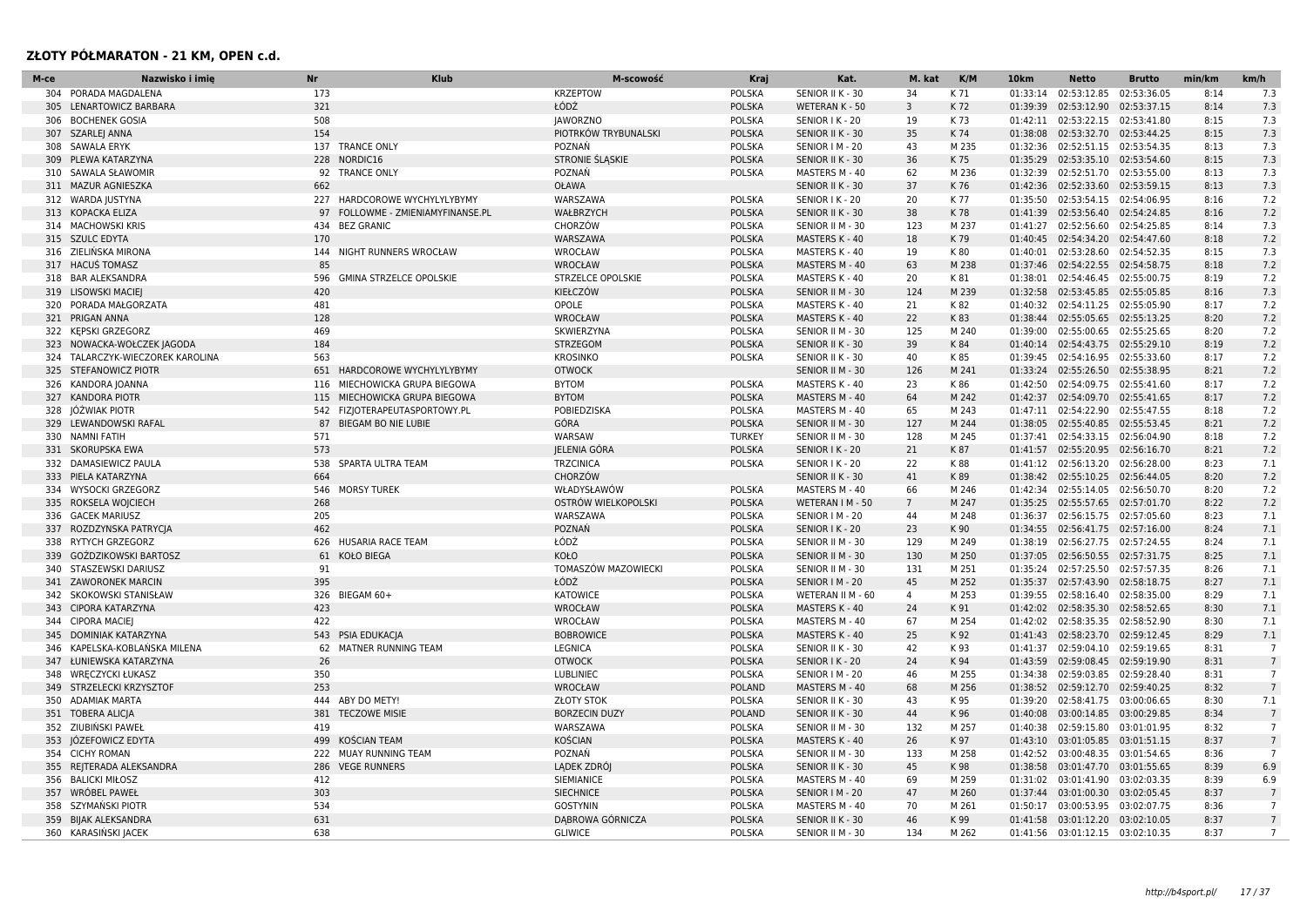| M-ce | Nazwisko i imie            | Nr  | <b>Klub</b>                   | M-scowość              | Kraj                       | Kat.                  | M. kat          | K/M   | 10 <sub>km</sub> | <b>Netto</b>                     | <b>Brutto</b> | min/km | km/h           |
|------|----------------------------|-----|-------------------------------|------------------------|----------------------------|-----------------------|-----------------|-------|------------------|----------------------------------|---------------|--------|----------------|
|      | 361 SPYCHAŁA AGNIESZKA     | 399 |                               | PLEWISKA               | <b>POLSKA</b>              | MASTERS K - 40        | 27              | K 100 | 01:43:15         | 03:01:29.85                      | 03:02:12.80   | 8:38   | 6.9            |
|      | 362 TERLECKA JUSTYNA       | g   |                               | POZNAŃ                 | <b>POLSKA</b>              | SENIOR II K - 30      | 47              | K 101 | 01:42:56         | 03:01:14.00                      | 03:02:14.60   | 8:37   | $\overline{7}$ |
|      | 363 LUBAŃSKA ALICIA        | 583 | <b>DOBIEGNE! BUKOWICE</b>     | <b>BUKOWICE</b>        | <b>POLSKA</b>              | <b>WETERAN K - 50</b> | $\overline{4}$  | K102  | 01:41:20         | 03:02:29.05                      | 03:02:32.85   | 8:41   | 6.9            |
|      | 364 PATYRA ŁUKASZ          | 82  |                               | WROCŁAW                | <b>POLSKA</b>              | SENIOR II M - 30      | 135             | M 263 | 01:38:52         | 03:02:13.80                      | 03:02:34.25   | 8:40   | 6.9            |
|      | 365 NETOLICKÝ MARTIN       | 13  | <b>BLEEDING NIPPLE RUNNER</b> | <b>BRNO</b>            | REPUBLIKA<br><b>CZESKA</b> | SENIOR II M - 30      | 136             | M 264 | 01:43:30         | 03:01:20.25 03:03:07.50          |               | 8:38   | 6.9            |
| 366  | PUCHALSKI PRZEMYSŁAW       | 233 |                               | PIEKARY                | <b>POLAND</b>              | SENIOR II M - 30      | 137             | M 265 | 01:43:58         | 03:01:51.90                      | 03:03:07.95   | 8:39   | 6.9            |
| 367  | SZPILAREWICZ BASIA         | 437 | RADIO WROCŁAW/ABY DO METY     | ZIEBICE                | <b>POLSKA</b>              | MASTERS K - 40        | 28              | K103  | 01:35:58         | 03:01:50.05                      | 03:03:12.40   | 8:39   | 6.9            |
| 368  | <b>HALINIAK MAREK</b>      | 320 | NKB CHYŻY NOWY TOMYŚL         | <b>NOWY TOMYŚL</b>     | <b>POLSKA</b>              | MASTERS M - 40        | 71              | M 266 | 01:37:50         | 03:02:34.00 03:03:31.55          |               | 8:41   | 6.9            |
| 369  | PAKULSKA EWELINA           | 564 | <b>GRAŻYNKI OCR</b>           | <b>OTWOCK</b>          | <b>POLSKA</b>              | SENIOR II K - 30      | 48              | K 104 | 01:40:28         | 03:03:48.15                      | 03:04:00.40   | 8:45   | 6.9            |
| 370  | <b>GALEWSKI MARIUSZ</b>    | 209 |                               | <b>KOTLIN</b>          | <b>POLSKA</b>              | WETERAN I M - 50      | 8               | M 267 | 01:34:50         | 03:03:52.85                      | 03:04:05.30   | 8:45   | 6.9            |
|      | 371 ZASTAWNY MICHAL        | 213 |                               | <b>ŚWIDNICA</b>        | <b>POLSKA</b>              | SENIOR II M - 30      | 138             | M 268 | 01:42:46         | 03:02:50.30                      | 03:04:05.45   | 8:42   | 6.9            |
|      | 372 WÓJCIK KAMILA          | 627 | <b>LACHO TEAM</b>             | <b>KRAKÓW</b>          | <b>POLSKA</b>              | MASTERS K - 40        | 29              | K105  | 01:40:53         | 03:03:39.20                      | 03:04:12.05   | 8:44   | 6.9            |
| 373  | MICHALSKA ANNA             | 494 | OBOZYBIEGOWE.PL               | WARSZAWA               | <b>POLSKA</b>              | WETERAN K - 50        | 5               | K106  | 01:46:38         | 03:04:11.35                      | 03:04:13.35   | 8:46   | 6.8            |
|      | 374 GIMZICKA EWA           | 262 |                               | POZNAŃ                 | <b>POLSKA</b>              | MASTERS K - 40        | 30              | K107  | 01:43:24         | 03:03:33.15                      | 03:04:23.60   | 8:44   | 6.9            |
| 375  | WESOLOWSKA MARTA           | 330 |                               | KŁODZKO                | <b>POLSKA</b>              | SENIOR II K - 30      | 49              | K108  | 01:38:51         | 03:04:18.15 03:04:26.35          |               | 8:46   | 6.8            |
| 376  | PODSADNY BARTOSZ           | 301 |                               | POZNAŃ                 | <b>POLSKA</b>              | SENIOR II M - 30      | 139             | M 269 | 01:35:07         | 03:03:56.45                      | 03:04:30.65   | 8:45   | 6.9            |
| 377  | <b>TASZAREK EWA</b>        | 492 |                               | <b>MROWINO</b>         | <b>POLSKA</b>              | MASTERS K - 40        | 31              | K109  | 01:41:28         | 03:04:10.50                      | 03:04:32.50   | 8:46   | 6.8            |
| 378  | <b>FRACKOWIAK ANITA</b>    | 654 |                               | POZNAŃ                 |                            | SENIOR II K - 30      | 50              | K110  | 01:44:18         | 03:03:42.55                      | 03:04:38.15   | 8:44   | 6.9            |
| 379  | PIORKOWSKA JOLANTA         | 54  | <b>KOŁO BIEGA</b>             | KOŁO                   | <b>POLSKA</b>              | MASTERS K - 40        | 32              | K111  | 01:44:34         | 03:04:02.10 03:04:41.95          |               | 8:45   | 6.8            |
| 380  | <b>IMINSKI CEZARY</b>      | 283 |                               | ZGIERZ                 | <b>POLSKA</b>              | WETERAN I M - 50      | 9               | M 270 | 01:41:51         | 03:04:20.30                      | 03:04:48.80   | 8:46   | 6.8            |
|      | 381 ZAKRZEWSKI PIOTR       | 30  |                               | ŁÓDŹ                   | <b>POLSKA</b>              | SENIOR II M - 30      | 140             | M 271 | 01:36:33         | 03:05:00.30                      | 03:05:15.60   | 8:48   | 6.8            |
| 382  | WOŻNIAK AGATA              | 640 |                               | SYCÓW                  |                            | SENIOR I K - 20       | 25              | K112  | 01:41:57         | 03:05:00.30                      | 03:05:25.05   | 8:48   | 6.8            |
| 383  | SAMOJLUK-SLUSARSKA BOZENA  | 392 | DRUŻYNA TVN                   | WARSZAWA               | <b>POLSKA</b>              | <b>WETERAN K - 50</b> | 6               | K113  | 01:44:35         | 03:04:36.30                      | 03:05:41.95   | 8:47   | 6.8            |
| 384  | <b>FILIPIAK BEATA</b>      | 263 | MIECHOWICKA GRUPA BIEGOWA     | <b>BYTOM</b>           | <b>POLSKA</b>              | <b>MASTERS K - 40</b> | 33              | K114  | 01:43:02         | 03:04:37.25                      | 03:06:07.85   | 8:47   | 6.8            |
| 385  | MARMUROWICZ KRYSTIAN       | 107 | <b>NESSI TEAM</b>             | <b>KATOWICE</b>        | <b>POLSKA</b>              | MASTERS M - 40        | 72              | M 272 | 01:42:34         | 03:04:34.85                      | 03:06:16.15   | 8:47   | 6.8            |
| 386  | <b>IWIŃSKI MARCIN</b>      | 637 | WOLNE ŚLIMAKI                 | POZNAŃ                 | <b>POLAND</b>              | SENIOR II M - 30      | 141             | M 273 |                  | 01:40:28 03:05:25.30 03:06:17.65 |               | 8:49   | 6.8            |
| 387  | KWAŚNIOK RAFAŁ             | 119 | NIGHT RUNNERS PYSKOWICE       | <b>TOSZEK</b>          | <b>POLSKA</b>              | SENIOR II M - 30      | 142             | M 274 | 01:40:59         | 03:04:58.35                      | 03:06:26.95   | 8:48   | 6.8            |
| 388  | <b>LACH IWONA</b>          | 155 | NIGHT RUNNERS PYSKOWICE       | PYSKOWICE              | <b>POLSKA</b>              | SENIOR II K - 30      | 51              | K115  | 01:40:57         | 03:04:58.15                      | 03:06:27.10   | 8:48   | 6.8            |
| 389  | JAKUBOWSKA BEATA           | 504 | BIEGAMY WE WROCŁAWIU          | WROCŁAW                | <b>POLSKA</b>              | SENIOR II K - 30      | 52              | K116  | 01:43:34         | 03:04:45.60                      | 03:06:31.45   | 8:47   | 6.8            |
|      | 390 GRELA MICHAŁ           | 544 | BIEGAMY WE WROCŁAWIU          | <b>WROCŁAW</b>         | <b>POLSKA</b>              | MASTERS M - 40        | 73              | M 275 |                  | 01:43:35 03:04:45.80             | 03:06:31.55   | 8:47   | 6.8            |
|      | 391 JAGUSIAK PIOTR         | 530 |                               | TRZEBOWNISKO           | <b>POLSKA</b>              | MASTERS M - 40        | 74              | M 276 | 01:49:57         | 03:05:04.25                      | 03:06:38.55   | 8:48   | 6.8            |
|      | 392 AUGUSTYN EMIL          | 158 | NIEFORMALNY KLUB TYGRYSKÓW    | <b>BIECZ</b>           | <b>POLSKA</b>              | WETERAN I M - 50      | 10              | M 277 | 01:39:15         | 03:06:44.05                      | 03:06:49.55   | 8:53   | 6.7            |
|      | 393 KOZŁOWSKI ARTUR        | 215 |                               | WAŁBRZYCH              | <b>POLSKA</b>              | MASTERS M - 40        | 75              | M 278 | 01:41:54         | 03:06:47.95                      | 03:07:09.95   | 8:53   | 6.7            |
| 394  | <b>CZEPIEC AGATA</b>       | 460 | MUAY RUNNING TEAM             | <b>KRAKOW</b>          | <b>POLSKA</b>              | MASTERS K - 40        | 34              | K117  | 01:46:05         | 03:06:46.60                      | 03:07:10.20   | 8:53   | 6.7            |
| 395  | <b>SLIWAK KATARZYNA</b>    | 324 |                               | WROCŁAW                | <b>POLSKA</b>              | SENIOR I K - 20       | 26              | K118  | 01:46:10         | 03:05:58.75                      | 03:07:11.50   | 8:51   | 6.8            |
| 396  | KOWALEWSKA KINGA           | 624 |                               | WARSZAWA               | <b>POLSKA</b>              | SENIOR II K - 30      | 53              | K119  | 01:47:32         | 03:06:36.45 03:07:27.15          |               | 8:53   | 6.8            |
| 397  | PŁUCIENNIK KATARZYNA       | 598 |                               | <b>PABIANICE</b>       | <b>POLSKA</b>              | MASTERS K - 40        | 35              | K120  |                  | 01:46:15 03:06:12.80             | 03:07:27.50   | 8:52   | 6.8            |
| 398  | WISZNIOWSKA AGATA          | 146 | NIGHT RUNNERS WROCŁAW         | WROCŁAW                | <b>POLSKA</b>              | SENIOR II K - 30      | 54              | K121  | 01:48:54         | 03:06:33.30                      | 03:07:57.60   | 8:53   | 6.8            |
| 399  | <b>WESOŁY MACIEJ</b>       | 66  | <b>KOLO BIEGA</b>             | KOLI                   | <b>POLSKA</b>              | SENIOR II M - 30      | 143             | M 279 |                  | 01:37:12 03:07:24.40             | 03:08:05.50   | 8:55   | 6.7            |
| 400  | <b>BAIDA JUSTYNA</b>       | 421 | IZERSKA GRUPA BIEGOWA         | <b>STARA KAMIENICA</b> | <b>POLSKA</b>              | SENIOR II K - 30      | 55              | K122  | 01:42:49         | 03:06:52.80                      | 03:08:11.65   | 8:53   | 6.7            |
| 401  | MICHALSKA DARIA            | 206 |                               | ZIELONA GÓRA-ŁEŻYCA    | <b>POLSKA</b>              | SENIOR II K - 30      | 56              | K123  | 01:41:10         | 03:07:07.65                      | 03:08:19.75   | 8:54   | 6.7            |
| 402  | <b>SPIEWAK RADOSŁAW</b>    | 83  |                               | ZIELONA GÓRA           | <b>POLSKA</b>              | SENIOR II M - 30      | 144             | M 280 | 01:41:17         | 03:07:09.40                      | 03:08:19.95   | 8:54   | 6.7            |
|      | 403 SOKOŁOWSKI SZYMON      | 354 |                               | MIŃSK MAZOWIECKI       | <b>POLSKA</b>              | SENIOR   M - 20       | 48              | M 281 | 01:42:34         | 03:07:01.15                      | 03:08:27.05   | 8:54   | 6.7            |
| 404  | CIEŚLAK ŁUKASZ             | 572 |                               | OŚNO LUBUSKIE          | <b>POLSKA</b>              | SENIOR II M - 30      | 145             | M 282 |                  | 01:43:28 03:07:51.05 03:08:35.30 |               | 8:56   | 6.7            |
| 405  | MRÓZ IZABELA               | 537 | <b>WOLNE SLIMAKI</b>          | POZNAN                 | <b>POLAND</b>              | SENIOR II K - 30      | 57              | K124  | 01:47:41         | 03:08:09.35                      | 03:08:51.50   | 8:57   | 6.7            |
| 406  | GOSTYŃSKA WERONIKA         | 100 |                               | <b>KRAKÓW</b>          | <b>POLSKA</b>              | SENIOR II K - 30      | 58              | K125  | 01:38:47         | 03:08:36.10 03:08:59.15          |               | 8:58   | 6.7            |
| 407  | SOŁDON KATARZYNA           | 396 |                               | ROGÓW                  | <b>POLSKA</b>              | SENIOR I K - 20       | 27              | K126  | 01:38:14         | 03:08:33.15                      | 03:09:07.95   | 8:58   | 6.7            |
|      | 408 KAŁEK KRZYSZTOF        | 52  | KOŁO BIEGA                    | <b>BORKI GM KOŁO</b>   | <b>POLSKA</b>              | WETERAN I M - 50      | 11              | M 283 | 01:41:34         | 03:08:22.55 03:09:12.30          |               | 8:58   | 6.7            |
| 409  | <b>FLORCZAK MONIKA</b>     | 558 | KOBIETA W BIEGU/ RUN BABY     | WROCŁAW                | <b>POLAND</b>              | SENIOR I K - 20       | 28              | K127  | 01:46:16         | 03:08:30.70                      | 03:09:23.05   | 8:58   | 6.7            |
| 410  | KOZŁOWSKA IWONA            | 78  |                               | LESZNO                 | <b>POLSKA</b>              | MASTERS K - 40        | 36              | K128  | 01:49:59         | 03:09:07.25                      | 03:09:24.10   | 9:00   | 6.7            |
|      | 411 MACIEJEWSKA ALEKSANDRA | 109 | NIGHT RUNNERS POZNAŃ          | POZNAŃ                 | <b>POLSKA</b>              | SENIOR I K - 20       | 29              | K129  | 01:46:55         | 03:09:06.05 03:09:39.70          |               | 9:00   | 6.7            |
| 412  | SOSZYŃSKA GOSIA            | 210 | CZŁAPACZE                     | WARSZAWA               | <b>POLSKA</b>              | <b>WETERAN K - 50</b> | $7\overline{ }$ | K130  | 01:49:46         | 03:08:54.70                      | 03:10:13.35   | 8:59   | 6.7            |
| 413  | KONOPACKI KRZYSZTOF        | 443 | ABY DO METY!                  | ZABKOWICE ŚLĄSKIE      | <b>POLSKA</b>              | MASTERS M - 40        | 76              | M 284 | 01:36:33         | 03:08:51.35                      | 03:10:15.35   | 8:59   | 6.7            |
|      | 414 SMOGORZEWSKI MICHAŁ    | 79  | <b>WKURW TEAM</b>             | WARSZAWA               | <b>POLSKA</b>              | SENIOR II M - 30      | 146             | M 285 | 01:43:27         | 03:09:13.70 03:10:28.05          |               | 9:00   | 6.7            |
|      | 415 PREGOWSKI GRZEGORZ     | 370 | <b>EKOBIEGI</b>               | WARSZAWA               | <b>POLSKA</b>              | WETERAN I M - 50      | 12              | M 286 |                  | 01:51:44 03:09:25.40 03:10:31.70 |               | 9:01   | 6.7            |
|      | 416 PORSCH ARKADIUSZ       | 670 |                               | <b>GLIWICE</b>         |                            | MASTERS M - 40        | 77              | M 287 | 01:52:09         | 03:08:51.75 03:10:31.95          |               | 8:59   | 6.7            |
|      |                            |     |                               |                        |                            |                       |                 |       |                  |                                  |               |        |                |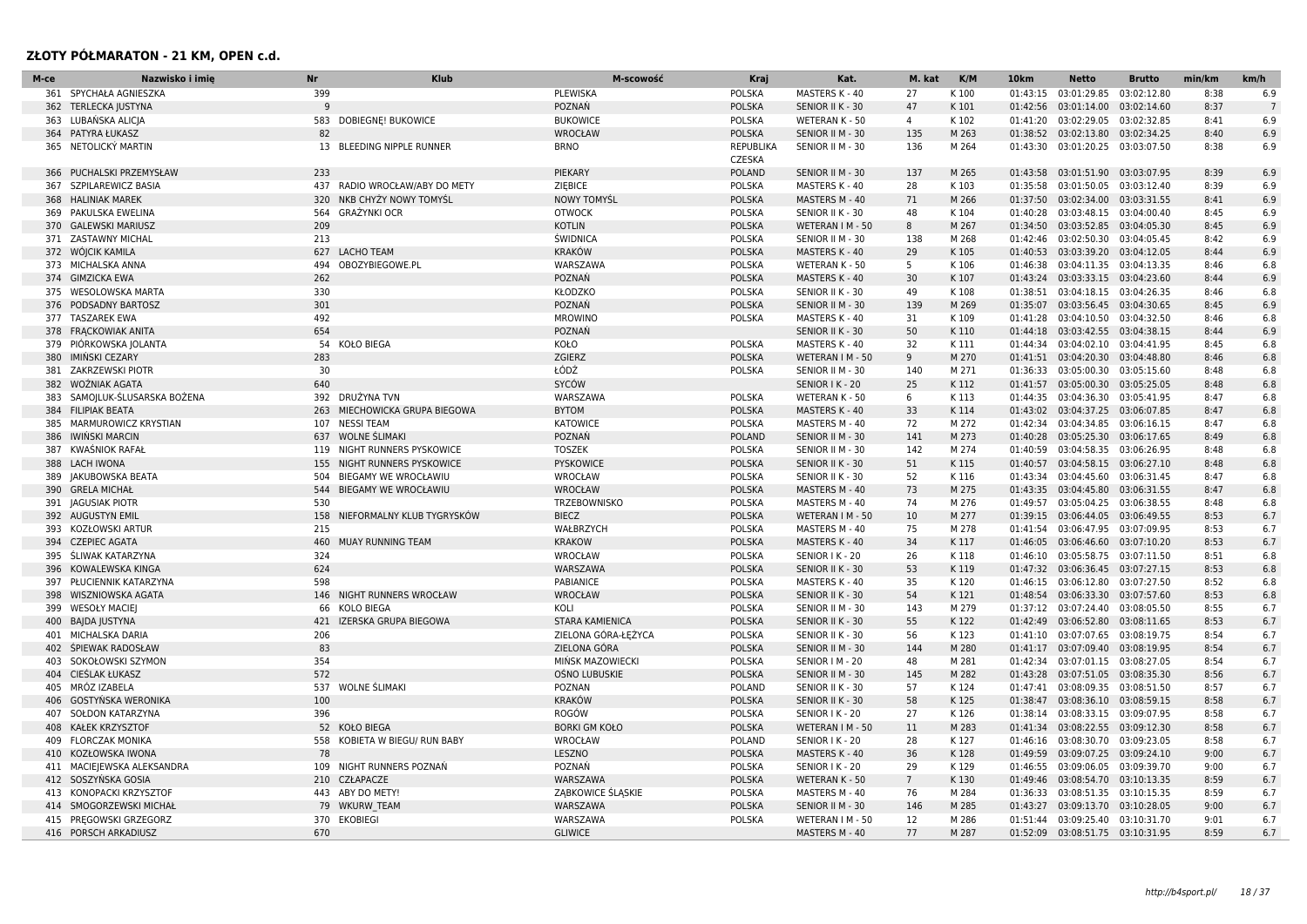| M-ce | <b>Nr</b><br>Nazwisko i imie       | <b>Klub</b>                         | M-scowość           | Kraj          | Kat.                  | M. kat       | K/M   | 10 <sub>km</sub> | <b>Netto</b>                       | <b>Brutto</b> | min/km | km/h |
|------|------------------------------------|-------------------------------------|---------------------|---------------|-----------------------|--------------|-------|------------------|------------------------------------|---------------|--------|------|
|      | 417 KRZYŻEWSKI ROGER               | 165                                 | <b>KRAKÓW</b>       | <b>POLSKA</b> | SENIOR II M - 30      | 147          | M 288 | 01:44:01         | 03:10:27.95                        | 03:10:33.80   | 9:04   | 6.6  |
| 418  | SOWINSKI ADAM                      | 251                                 | <b>OPOLE</b>        | <b>POLSKA</b> | WETERAN II M - 60     | 5            | M 289 | 01:43:41         | 03:09:45.25                        | 03:10:34.90   | 9:02   | 6.6  |
| 419  | QUIRINI ALEKSANDRA                 | 140                                 | <b>NOWY TARG</b>    | <b>POLSKA</b> | SENIOR II K - 30      | 59           | K131  | 01:41:40         | 03:09:29.25                        | 03:10:38.35   | 9:01   | 6.6  |
| 420  | <b>KUBIAK PRZEMEK</b>              | 376                                 | <b>KRAKÓW</b>       | <b>POLSKA</b> | SENIOR II M - 30      | 148          | M 290 | 01:41:39         | 03:09:32.15                        | 03:10:42.70   | 9:01   | 6.6  |
|      | 421 CICHOŃ RAFAŁ                   | 277<br>ORANGE IRON TEAM             | <b>NULL</b>         | <b>POLSKA</b> | SENIOR   M - 20       | 49           | M 291 | 01:41:18         | 03:10:02.45 03:11:05.25            |               | 9:03   | 6.6  |
| 422  | <b>ADAMCZUK FELIKS</b>             | 291                                 | <b>SZCZECIN</b>     | <b>POLSKA</b> | MASTERS M - 40        | 78           | M 292 | 01:49:57         | 03:10:42.00                        | 03:11:53.85   | 9:04   | 6.6  |
| 423  | BARAŃSKA MAŁGORZATA                | 234<br><b>BBL OPOLE</b>             | OPOLE               | <b>POLSKA</b> | MASTERS K - 40        | 37           | K132  |                  | 01:43:15 03:12:15.50               | 03:13:10.00   | 9:09   | 6.6  |
| 424  | STRZAŁKOWSKA URSZULA               | <b>GYMBOX OPOLE</b><br>243          | OPOLE               | <b>POLSKA</b> | SENIOR II K - 30      | 60           | K133  | 01:41:17         | 03:12:12.30                        | 03:13:10.30   | 9:09   | 6.6  |
| 425  | KOTYSZ KATARZYNA                   | 240                                 | <b>OPOLE</b>        | <b>POLSKA</b> | <b>WETERAN K - 50</b> | 8            | K134  | 01:42:55         | 03:12:10.60                        | 03:13:10.35   | 9:09   | 6.6  |
| 426  | <b>SKORNIAK KATARZYNA</b>          | 255<br>KATARZYNA SKORNIAK           | POZNAŃ              | <b>POLSKA</b> | SENIOR II K - 30      | 61           | K135  | 01:49:34         | 03:12:18.40                        | 03:13:10.70   | 9:09   | 6.6  |
|      | 427 GŁĄBICA JUSTYNA                | 130                                 | <b>KAMIENIEC WR</b> | <b>POLSKA</b> | SENIOR II K - 30      | 62           | K136  | 01:48:29         | 03:11:45.80                        | 03:13:24.35   | 9:07   | 6.6  |
|      | 428 RATAJCZAK MONIKA               | 270                                 | ZIELONA GÓRA        | <b>POLSKA</b> | SENIOR I K - 20       | 30           | K137  |                  | 01:54:21  03:13:04.65  03:13:39.75 |               | 9:11   | 6.5  |
| 429  | <b>CHOINACKI KAMIL</b>             | 463<br><b>LIDER WINNICA</b>         | <b>NASIELSK</b>     | <b>POLSKA</b> | SENIOR   M - 20       | 50           | M 293 | 01:52:43         | 03:13:42.25                        | 03:13:50.95   | 9:13   | 6.5  |
| 430  | <b>KONIECZNY PIOTR</b>             | 316<br>NKB CHYŻY NOWY TOMYŚL        | <b>NOWY TOMYSL</b>  | <b>POLSKA</b> | SENIOR II M - 30      | 149          | M 294 | 01:50:06         | 03:13:32.80                        | 03:14:33.60   | 9:13   | 6.5  |
|      | 431 OLCZYK JOANNA                  | 468                                 | ŁÓDŹ                | <b>POLSKA</b> | SENIOR I K - 20       | 31           | K138  | 01:50:09         | 03:13:42.65 03:14:44.95            |               | 9:13   | 6.5  |
|      | 432 OLCZYK ANDRZEJ                 | 467<br>PRZEDBÓRZ                    | PRZEDBÓRZ           | <b>POLSKA</b> | WETERAN I M - 50      | 13           | M 295 |                  | 01:50:09 03:13:42.75 03:14:45.05   |               | 9:13   | 6.5  |
| 433  | MACZYŃSKI WIKTOR                   | 278                                 | WARSZAWA            | <b>POLSKA</b> | SENIOR II M - 30      | 150          | M 296 | 01:38:35         | 03:14:12.05                        | 03:14:51.75   | 9:14   | 6.5  |
|      | 434 SATURNIEWICZ DARIA             | 53<br><b>NIGHT RUNNERS</b>          | POZNAŃ              | <b>POLSKA</b> | SENIOR I K - 20       | 32           | K139  |                  | 01:46:05 03:14:19.85 03:14:52.70   |               | 9:15   | 6.5  |
| 435  | <b>HANGIEL URSZULA</b>             | 594<br>ŻWAWE ŻÓŁWIE                 | WARSZAWA            | <b>POLAND</b> | SENIOR II K - 30      | 63           | K 140 | 01:49:59         | 03:13:33.45                        | 03:15:02.85   | 9:13   | 6.5  |
| 436  | <b>BARZAK JUSTYNA</b>              | 439                                 | <b>STRZELIN</b>     | <b>POLSKA</b> | SENIOR II K - 30      | 64           | K141  |                  | 01:49:31  03:14:43.50  03:15:15.95 |               | 9:16   | 6.5  |
| 437  | <b>BARTOSIEWICZ DOROTA</b>         | 479                                 | POZNAŃ              | <b>POLSKA</b> | SENIOR II K - 30      | 65           | K142  | 01:41:09         | 03:15:09.10                        | 03:15:21.70   | 9:17   | 6.5  |
| 438  | SALONI-SADOWSKA MARIA              | 480<br><b>SN KLASYK</b>             | WARSZAWA            | <b>POLSKA</b> | MASTERS K - 40        | 38           | K143  | 01:47:36         | 03:14:17.75                        | 03:15:24.05   | 9:15   | 6.5  |
| 439  | TABACZYŃSKA MONIKA                 | 524                                 | WROCŁAW             | <b>POLSKA</b> | SENIOR I K - 20       | 33           | K144  | 01:44:34         | 03:14:05.35 03:15:32.60            |               | 9:14   | 6.5  |
| 440  | MARCZUKIEWICZ ALEKSANDRA           | 344 WKURW TEAM                      | <b>WROCŁAW</b>      | <b>POLSKA</b> | SENIOR II K - 30      | 66           | K145  |                  | 01:51:42  03:14:24.30  03:15:39.55 |               | 9:15   | 6.5  |
|      | 441 JASIAK PIOTR                   | <b>CHARTY</b><br>44                 | MIEDZYBORÓW         | <b>POLSKA</b> | MASTERS M - 40        | 79           | M 297 | 01:44:15         | 03:14:13.80                        | 03:15:58.45   | 9:14   | 6.5  |
| 442  | JÓŹWIAK SONIA                      | 475<br>FIZJOTERAPEUTASPORTOWY.PL    | POZNAŃ              | <b>POLSKA</b> | SENIOR I K - 20       | 34           | K146  | 01:48:41         | 03:15:12.00                        | 03:16:36.60   | 9:17   | 6.5  |
|      | 443 INSKI GRZEGORZ                 | 75 MESONDŻI LAJF STAJL              | POZNAŃ              | <b>POLSKA</b> | SENIOR II M - 30      | 151          | M 298 |                  | 01:45:38 03:14:50.45 03:16:37.70   |               | 9:16   | 6.5  |
|      |                                    |                                     |                     |               |                       |              |       |                  |                                    |               |        |      |
| 444  | SMYK AGNIESZKA                     | 42DOSZCZESCIA.PL<br>24              | <b>NYSA</b>         | <b>POLAND</b> | SENIOR I K - 20       | 35           | K147  | 01:51:43         | 03:15:39.55                        | 03:16:57.45   | 9:19   | 6.4  |
|      | 445 ŁUCZKIEWICZ JAROSŁAW           | 605<br>KARKONOSZ RUNNING TEAM       | <b>OŁAWA</b>        | <b>POLSKA</b> | MASTERS M - 40        | 80           | M 299 | 01:47:01         | 03:16:07.00                        | 03:17:06.25   | 9:20   | 6.4  |
|      | 446 WYSOCKA AGNIESZKA              | 198                                 | WARSZAWA            | <b>POLSKA</b> | MASTERS K - 40        | 39           | K148  | 01:47:01         | 03:16:07.00 03:17:06.55            |               | 9:20   | 6.4  |
| 447  | <b>MACIAS MAŁGORZATA</b>           | 448<br>W POGONI ZA DUCHEM           | SOSNOWIEC           | <b>POLSKA</b> | SENIOR II K - 30      | 67           | K149  | 01:53:04         | 03:16:45.95                        | 03:17:30.40   | 9:22   | 6.4  |
| 448  | KULIBERDA SYLWIA                   | 426                                 | <b>RZESZÓW</b>      | <b>POLSKA</b> | MASTERS K - 40        | 40           | K150  | 01:50:56         | 03:16:52.70                        | 03:17:30.75   | 9:22   | 6.4  |
| 449  | <b>GREBOWICZ AGNIESZKA</b>         | 666<br>KB HARCOWNIK JELCZ-LASKOWICE | JANIKÓW             |               | SENIOR II K - 30      | 68           | K151  | 01:49:31         | 03:17:18.15                        | 03:17:48.85   | 9:23   | 6.4  |
| 450  | <b>URBAN MIECZYSŁAW</b>            | <b>ROZBIEGANY RAWICZ</b><br>149     | <b>RAWICZ</b>       | <b>POLSKA</b> | WETERAN II M - 60     | 6            | M 300 |                  | 01:50:23 03:18:07.45 03:18:21.15   |               | 9:26   | 6.4  |
| 451  | BACZYŃSKA MAŁGORZATA               | 339                                 | POZNAŃ              | <b>POLSKA</b> | MASTERS K - 40        | 41           | K152  | 01:51:17         | 03:16:44.90                        | 03:18:27.45   | 9:22   | 6.4  |
| 452  | RAKOWSKI DAMIAN                    | 525                                 | WROCŁAW             | <b>POLSKA</b> | SENIOR   M - 20       | 51           | M 301 | 01:44:33         | 03:17:01.95 03:18:29.10            |               | 9:22   | 6.4  |
|      | 453 ŁATA KATARZYNA                 | 418                                 | WARSZAWA            | POLAND        | SENIOR II K - 30      | 69           | K153  | 01:45:58         | 03:17:49.55 03:18:38.55            |               | 9:25   | 6.4  |
| 454  | DUDA-RELIGA EWELINA                | 485<br><b>OZKB</b>                  | <b>SZCZECIN</b>     | <b>POLSKA</b> | MASTERS K - 40        | 42           | K154  | 01:50:04         | 03:18:29.85 03:18:44.75            |               | 9:27   | 6.3  |
| 455  | <b>ZUBOWICZ MONIKA</b>             | 375                                 | WARSZAWA            | <b>POLSKA</b> | SENIOR II K - 30      | 70           | K155  | 01:49:35         | 03:18:00.25                        | 03:19:36.20   | 9:25   | 6.4  |
|      | 456 DOMINIAK-KLESZCZYŃSKA ELŻBIETA | 642                                 | WARSZAWA            |               | <b>WETERAN K - 50</b> | $\mathbf{g}$ | K156  |                  | 01:54:01 03:18:39.50 03:19:38.55   |               | 9:27   | 6.3  |
|      | 457 CZYŻ DOROTA                    | 554                                 | <b>RZESZÓW</b>      | <b>POLSKA</b> | MASTERS K - 40        | 43           | K157  |                  | 01:50:25 03:19:12.85               | 03:19:51.45   | 9:29   | 6.3  |
| 458  | <b>GŁABICA ADAM</b>                | 129<br>PRO-RUN WROCŁAW              | <b>KAMIENIEC WR</b> | <b>POLSKA</b> | WETERAN I M - 50      | 14           | M 302 |                  | 01:48:32 03:18:32.90               | 03:20:11.60   | 9:27   | 6.3  |
| 459  | PABICH MAGDALENA                   | 348<br><b>4RUN TEAM PIŁA</b>        | PIŁA                | <b>POLSKA</b> | MASTERS K - 40        | 44           | K158  | 01:56:54         | 03:18:51.15                        | 03:20:36.55   | 9:28   | 6.3  |
| 460  | PRZADO MONIKA                      | 436                                 | OLKUSZ              | <b>POLSKA</b> | SENIOR II K - 30      | 71           | K159  | 01:49:36         | 03:19:10.35                        | 03:20:39.60   | 9:29   | 6.3  |
| 461  | <b>SZPONAR BARTŁOMIEJ</b>          | 41                                  | OŁAWA               | <b>POLSKA</b> | SENIOR II M - 30      | 152          | M 303 | 01:40:06         | 03:19:29.75 03:20:47.95            |               | 9:29   | 6.3  |
| 462  | ŚWISTUŃ IZOLDA                     | 517                                 | <b>KRAPKOWICE</b>   | <b>POLSKA</b> | MASTERS K - 40        | 45           | K160  | 01:49:54         | 03:20:29.55 03:20:51.95            |               | 9:32   | 6.3  |
| 463  | SZTANDERA BERENIKA                 | 545<br><b>VEGE RUNNERS</b>          | WARSZAWA            | <b>POLSKA</b> | SENIOR II K - 30      | 72           | K161  | 01:45:18         | 03:19:37.00                        | 03:20:54.05   | 9:30   | 6.3  |
| 464  | DOWNAR-ZAPOLSKA RITA               | 27<br>@MD RUN                       | <b>WROCŁAW</b>      | <b>POLSKA</b> | MASTERS K - 40        | 46           | K 162 | 01:53:58         | 03:20:48.20                        | 03:20:56.10   | 9:33   | 6.3  |
|      | 465 STAWSKA NATALIA                | 244                                 | <b>KRAKÓW</b>       | <b>POLSKA</b> | SENIOR II K - 30      | 73           | K163  | 01:52:57         | 03:19:48.20 03:21:03.65            |               | 9:30   | 6.3  |
| 466  | <b>DRUZD KRZYSZTOF</b>             | 366<br><b>KADRA BOBREK</b>          | <b>BYTOM</b>        | <b>POLSKA</b> | WETERAN I M - 50      | 15           | M 304 | 01:49:31         | 03:19:38.15                        | 03:21:08.95   | 9:30   | 6.3  |
| 467  | KWIATKOWSKA MARTA                  | 15<br><b>BEAGLE RUNNERS TEAM</b>    | <b>BYDGOSZCZ</b>    | <b>POLSKA</b> | SENIOR II K - 30      | 74           | K164  | 01:47:15         | 03:20:04.25                        | 03:21:11.20   | 9:31   | 6.3  |
| 468  | POMIANOWSKA ANNA                   | 447<br>GDZIETAMETA                  | <b>WRONKI</b>       | <b>POLSKA</b> | SENIOR II K - 30      | 75           | K165  |                  | 01:51:06 03:20:38.55 03:21:14.45   |               | 9:33   | 6.3  |
| 469  | KOCZAJA MALGORZATA                 | 68                                  | <b>KRAKOW</b>       | <b>POLSKA</b> | SENIOR I K - 20       | 36           | K166  | 01:49:00         | 03:21:00.85                        | 03:21:20.35   | 9:34   | 6.3  |
| 470  | <b>PAWEŁAS MARTA</b>               | 659<br>POMIJALNI                    | WARSZAWA            |               | SENIOR II K - 30      | 76           | K167  | 01:52:19         | 03:20:46.40                        | 03:21:21.50   | 9:33   | 6.3  |
|      | 471 BARTAS AGNIESZKA               | W POGONI ZA DUCHEM<br>568           | <b>KATOWICE</b>     | <b>POLSKA</b> | SENIOR II K - 30      | 77           | K168  | 01:53:15         | 03:20:45.85                        | 03:21:29.50   | 9:33   | 6.3  |
|      | 472 SZULC JOANNA                   | 84<br><b>ALBATROSY</b>              | WARSZAWA            | <b>POLSKA</b> | MASTERS K - 40        | 47           | K169  |                  | 01:55:17 03:20:51.55 03:21:31.05   |               | 9:33   | 6.3  |
|      | 473 FRANKOWICZ MAGDALENA           | 58                                  | POZNAŃ              | <b>POLSKA</b> | SENIOR II K - 30      | 78           | K170  |                  | 01:52:01 03:21:10.85 03:22:02.45   |               | 9:34   | 6.3  |
|      |                                    |                                     |                     |               |                       |              |       |                  |                                    |               |        |      |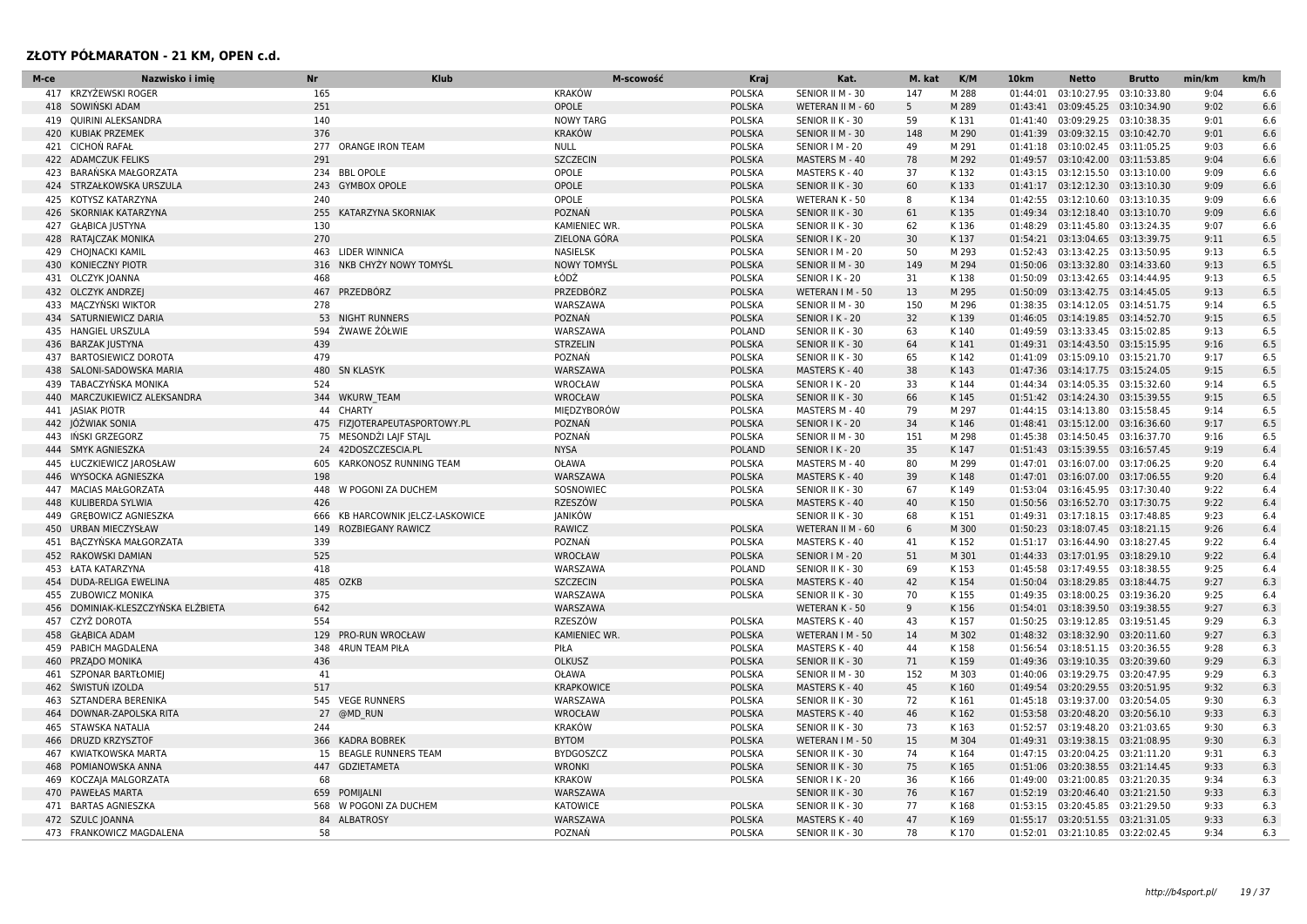| М-се | Nazwisko i imię                | Nr             | <b>Klub</b>                      | M-scowość               | Kraj             | Kat.                  | M. kat          | K/M   | 10 <sub>km</sub> | Netto                            | <b>Brutto</b> | min/km | km/h       |
|------|--------------------------------|----------------|----------------------------------|-------------------------|------------------|-----------------------|-----------------|-------|------------------|----------------------------------|---------------|--------|------------|
|      | 474 WASZKIEWICZ JOANNA         |                | 135 NIGHT RUNNERS                | POZNAŃ                  | <b>POLSKA</b>    | SENIOR II K - 30      | 79              | K171  | 01:53:35         | 03:21:31.70                      | 03:22:05.05   | 9:35   | 6.3        |
|      | 475 STANISŁAWSKI PIOTR         | 597            |                                  | <b>PABIANICE</b>        | <b>POLSKA</b>    | MASTERS M - 40        | 81              | M 305 | 01:51:24         | 03:21:11.70                      | 03:22:22.75   | 9:34   | 6.3        |
| 476  | SZAŁAJSKA MONIKA               | 74             |                                  | <b>SŁUBICE</b>          | <b>POLSKA</b>    | SENIOR I K - 20       | 37              | K172  | 01:49:20         | 03:21:27.30                      | 03:22:31.85   | 9:35   | 6.3        |
|      | 477 LULA RADOSŁAW              | 362            |                                  | WARSZAWA                | <b>POLSKA</b>    | MASTERS M - 40        | 82              | M 306 |                  | 01:42:25 03:21:47.45             | 03:22:46.45   | 9:36   | 6.2        |
|      | 478 WIADEREK SŁAWOMIR          | 298            | PEDZĄCE ŻÓŁWIE                   | WARSZAWA                | <b>POLSKA</b>    | WETERAN I M - 50      | 16              | M 307 | 01:56:57         | 03:21:09.10 03:22:50.40          |               | 9:34   | 6.3        |
| 479  | <b>WIADEREK PIOTR</b>          | 297            | PEDZACE ŻÓŁWIE                   | WARSZAWA                | <b>POLSKA</b>    | SENIOR II M - 30      | 153             | M 308 |                  | 01:56:55 03:21:09.10             | 03:22:50.55   | 9:34   | 6.3        |
| 480  | STRAMOWSKA KASIA               | 329            |                                  | SWARZĘDZ                | <b>POLSKA</b>    | MASTERS K - 40        | 48              | K173  | 01:57:08         | 03:22:31.85                      | 03:23:27.10   | 9:38   | 6.2        |
|      | 481 TALAGA ALICIA              | 484            | OLKUSZBIEGA.PL                   | <b>OLKUSZ</b>           | <b>POLSKA</b>    | SENIOR I K - 20       | 38              | K174  |                  | 01:49:53 03:23:40.40             | 03:23:51.75   | 9:41   | 6.2        |
| 482  | LEWANDOWSKA MARIA              | 88             | <b>BIEGAM BO NIE LUBIE</b>       | GÓRA                    | <b>POLSKA</b>    | SENIOR II K - 30      | 80              | K175  | 01:57:04         | 03:24:10.80                      | 03:24:22.75   | 9:43   | 6.2        |
| 483  | <b>DRYNKORN HANNA</b>          | 353            |                                  | WROCŁAW                 | <b>POLSKA</b>    | SENIOR I K - 20       | 39              | K176  | 01:54:46         | 03:23:34.15                      | 03:24:47.00   | 9:41   | 6.2        |
| 484  | JABŁOŃSKI KAZIMIERZ            | 601            |                                  | PRADY                   | <b>POLSKA</b>    | WETERAN II M - 60     | $7\overline{ }$ | M 309 | 01:54:15         | 03:24:50.55                      | 03:25:08.60   | 9:45   | 6.2        |
| 485  | SIMANKOWICZ SEBASTIAN          | 482            |                                  | <b>KRAKÓW</b>           | <b>POLSKA</b>    | SENIOR II M - 30      | 154             | M 310 |                  | 01:52:14 03:23:30.75 03:25:17.20 |               | 9:41   | 6.2        |
| 486  | KOWALSKA DARIA                 | 136            |                                  | <b>CIESZKÓW</b>         | <b>POLSKA</b>    | SENIOR II K - 30      | 81              | K 177 |                  | 01:57:44 03:24:29.20             | 03:25:25.45   | 9:44   | 6.2        |
| 487  | WOJNO MAŁGORZATA               | 64             | <b>HUSARIA RACE TEAM</b>         | ŁÓDŹ                    | <b>POLSKA</b>    | SENIOR II K - 30      | 82              | K178  |                  | 01:46:52 03:24:38.65             | 03:25:34.85   | 9:44   | 6.2        |
| 488  | TCHÓRZEWSKA-PIETRZYK ANNA      | 110            |                                  | WROCŁAW                 | <b>POLSKA</b>    | MASTERS K - 40        | 49              | K179  |                  | 01:56:06 03:24:33.05             | 03:25:36.40   | 9:44   | 6.2        |
| 489  | KAYSIEWICZ JOANNA              | 290            |                                  | POZNAŃ                  | <b>POLSKA</b>    | MASTERS K - 40        | 50              | K180  |                  | 01:56:47 03:24:04.40             | 03:25:46.20   | 9:43   | 6.2        |
| 490  | <b>SZCZYGIEŁ ZBIGNIEW</b>      | 356            |                                  | STOBIERNA 1111, RZESZÓW | <b>POLSKA</b>    | WETERAN I M - 50      | 17              | M 311 | 01:58:48         | 03:24:14.00                      | 03:25:48.60   | 9:43   | 6.2        |
|      | 491 GALEJA TOMASZ              | 435            | <b>BEZ GRANIC</b>                | RUDA ŚLĄSKA             | <b>POLSKA</b>    | SENIOR II M - 30      | 155             | M 312 |                  | 01:49:36 03:24:45.40             | 03:26:13.55   | 9:45   | $6.2$      |
|      | 492 MUSIELAK MAGDALENA         | 237            | <b>M&amp;M&amp;M&amp;M</b>       | POZNAŃ                  | <b>POLSKA</b>    | SENIOR II K - 30      | 83              | K 181 | 01:48:50         | 03:20:51.40                      | 03:26:14.75   | 9:33   | 6.3        |
|      | 493 KULIK DAMIAN               | 254            | <b>M&amp;M&amp;M&amp;M</b>       | <b>STRASSEN</b>         | <b>LUKSEMBUR</b> | SENIOR II M - 30      | 156             | M 313 | 01:48:58         | 03:20:52.60                      | 03:26:15.95   | 9:33   | 6.3        |
|      |                                |                |                                  |                         | G                |                       |                 |       |                  |                                  |               |        |            |
|      | 494 BUŁAJ BARTOSZ              | 405            | <b>RUNFORDREAMS</b>              | WROCŁAW                 | <b>POLSKA</b>    | SENIOR I M - 20       | 52              | M 314 |                  | 01:51:36 03:24:55.40             | 03:26:17.65   | 9:45   | 6.1        |
|      | 495 KRZESZOWSKA IGA            | 388            |                                  | CHORZÓW                 | <b>POLSKA</b>    | SENIOR I K - 20       | 40              | K182  |                  | 01:45:27 03:25:05.40             | 03:26:40.15   | 9:46   | 6.1        |
| 496  | RAJTAR RENATA                  | 660            | <b>RONTIL</b>                    | <b>KRAKÓW</b>           |                  | <b>WETERAN K - 50</b> | 10              | K183  |                  | 01:51:21 03:27:22.45             | 03:27:26.55   | 9:52   | 6.1        |
| 497  | CENDROWICZ MAGDALENA           |                | 503 BLUEMUTEAM                   | SOBÓTKA                 | <b>POLSKA</b>    | SENIOR II K - 30      | 84              | K 184 |                  | 01:56:04 03:27:10.90             | 03:28:14.20   | 9:51   | 6.1        |
| 498  | <b>TRZECIAK EWELINA</b>        | $\overline{7}$ |                                  | LEGNICA                 | <b>POLSKA</b>    | MASTERS K - 40        | 51              | K185  | 01:58:12         | 03:28:13.05                      | 03:28:28.65   | 9:54   | 6.1        |
| 499  | <b>KARAMON MARCIN</b>          |                | 63 OPOLEBIEGA                    | OPOLE                   | <b>POLSKA</b>    | MASTERS M - 40        | 83              | M 315 |                  | 01:55:55 03:27:20.80             | 03:28:29.90   | 9:52   | 6.1        |
| 500  | <b>KARAMON MAGDALENA</b>       | 214            | <b>OPOLE BIEGA</b>               | OPOLE                   | <b>POLSKA</b>    | SENIOR II K - 30      | 85              | K186  | 01:55:54         | 03:27:21.45                      | 03:28:30.80   | 9:52   | 6.1        |
|      | 501 LIS MARCIN                 | 619            | <b>TEAM WIOSKA</b>               | SYCÓW                   | <b>POLSKA</b>    | MASTERS M - 40        | 84              | M 316 |                  | 01:59:41 03:28:33.20             | 03:28:35.20   | 9:55   | 6          |
|      | 502 BUCHERT MARIOLA            |                | 477 CHAMPIONMAN TEAM             | <b>CZEMPIŃ</b>          | <b>POLSKA</b>    | SENIOR II K - 30      | 86              | K 187 |                  | 01:56:22 03:28:34.00             | 03:29:19.85   | 9:55   | $\sqrt{2}$ |
| 503  | <b>SALAMONIK KASIA</b>         |                | 527 3:33 TEAM                    | PALEDZIE                | <b>POLSKA</b>    | SENIOR II K - 30      | 87              | K188  |                  | 01:53:51 03:29:01.35 03:29:21.65 |               | 9:57   | 6          |
| 504  | KRUSZEWSKI JACEK               | 455            | MUKAINADA RUNNING TEAM           | MARKI                   | <b>POLSKA</b>    | MASTERS M - 40        | 85              | M 317 | 01:50:26         | 03:28:59.25                      | 03:30:00.50   | 9:57   | $\sqrt{2}$ |
|      | 505 TADRAŁA MIROSŁAW           | 302            |                                  | <b>WROCŁAW</b>          | <b>POLSKA</b>    | WETERAN I M - 50      | 18              | M 318 |                  | 01:57:24 03:29:26.05             | 03:30:07.25   | 9:58   | 6          |
|      | 506 SABOK- MUSZYŃSKA KATARZYNA | 440            | STRZELIŃSKI KLUB BIEGACZA GRANIT | STRZELIN                | <b>POLSKA</b>    | SENIOR II K - 30      | 88              | K189  | 01:56:31         | 03:30:20.70                      | 03:30:52.45   | 10:01  | $\sqrt{2}$ |
| 507  | SPOZ MAGDALENA                 | 102            | SZAKAL RUNNERS/WKURW TEAM        | POZNAŃ                  | <b>POLSKA</b>    | MASTERS K - 40        | 52              | K190  | 01:52:17         | 03:30:15.90                      | 03:30:53.05   | 10:00  | 6          |
|      | 508 STANOWSKA KATARZYNA        | 307            |                                  | ŁÓDŹ                    | <b>POLSKA</b>    | MASTERS K - 40        | 53              | K191  | 01:55:31         | 03:30:29.30                      | 03:30:54.30   | 10:01  | 6          |
| 509  | JANUSZEWSKA JOANNA             | 387            | POTRZYM MI PIWO                  | CHORZÓW                 | <b>POLSKA</b>    | SENIOR I K - 20       | 41              | K192  |                  | 01:53:00 03:29:30.10             | 03:31:04.70   | 9:58   | 6          |
| 510  | ZEMŁA KRZYSZTOF                | 505            | RANANDFAN                        | <b>MALINOWICE</b>       | <b>POLSKA</b>    | WETERAN I M - 50      | 19              | M 319 | 01:53:46         | 03:30:02.95                      | 03:31:11.40   | 10:00  | 6          |
|      | 511 ZAJĄCZKOWSKA AGNIESZKA     | 646            |                                  | KŁODZKO                 |                  | SENIOR I K - 20       | 42              | K193  |                  | 01:53:26 03:30:29.45             | 03:31:14.75   | 10:01  | 6          |
|      | 512 PIELICHOWSKA JUSTYNA       | 117            | <b>BIEGAIAC Z WILKAMI</b>        | <b>GOZDNICA</b>         | <b>POLSKA</b>    | SENIOR II K - 30      | 89              | K194  |                  | 01:52:42 03:30:22.20             | 03:31:18.40   | 10:01  | 6          |
|      | 513 SENFTLEBEN MIROSŁAWA       | 404            |                                  | LESZNO                  | <b>POLSKA</b>    | SENIOR I K - 20       | 43              | K195  |                  | 01:58:24 03:30:10.85 03:31:21.30 |               | 10:00  | 6          |
| 514  | KURKIEWICZ-PARA KATARZYNA      | 438            |                                  | LESZNO                  | <b>POLSKA</b>    | SENIOR II K - 30      | 90              | K196  | 01:58:28         | 03:30:11.05                      | 03:31:21.50   | 10:00  | $\epsilon$ |
| 515  | <b>CZECH DOROTA</b>            | 272            | <b>PRO-RUN WROCŁAW</b>           | WROCŁAW                 | <b>POLSKA</b>    | MASTERS K - 40        | 54              | K 197 |                  | 01:54:29 03:30:36.30             | 03:31:23.65   | 10:01  | 6          |
| 516  | KWAPINSKA ANNA                 | 274            |                                  | <b>TRZEBNICA</b>        | <b>POLSKA</b>    | SENIOR II K - 30      | 91              | K198  |                  | 01:54:31 03:30:36.50             | 03:31:23.65   | 10:01  | 6          |
| 517  | <b>WIERZBICKA NATALIA</b>      | 576            | PCH RUN                          | CHODZIEŻ                | <b>POLSKA</b>    | SENIOR II K - 30      | 92              | K199  |                  | 02:01:13 03:31:10.20 03:31:26.05 |               | 10:03  | 6          |
| 518  | <b>DEMBNA ANNA</b>             | 341            | <b>TEAM WIOSKA</b>               | SYCÓW                   | <b>POLSKA</b>    | SENIOR II K - 30      | 93              | K 200 | 01:58:22         | 03:31:18.05                      | 03:31:43.55   | 10:03  | 6          |
| 519  | ŁASEK-PIETRZAK AGNIESZKA       | 196            | <b>WKURW TEAM</b>                | <b>WROCŁAW</b>          | <b>POLSKA</b>    | SENIOR I K - 20       | 44              | K 201 |                  | 01:56:47 03:30:59.30             | 03:32:18.70   | 10:02  | 6          |
|      | 520 SZCZEPANIAK SŁAWOMIR       | 195            | <b>KS LENIWIEC</b>               | <b>KEPNO</b>            | <b>POLSKA</b>    | WETERAN I M - 50      | 20              | M 320 | 01:56:53         | 03:30:51.65 03:32:27.90          |               | 10:02  | 6          |
|      | 521 NOWACZYK ZUZANNA           | 413            |                                  | POZNAŃ                  | <b>POLSKA</b>    | SENIOR I K - 20       | 45              | K 202 | 01:52:28         | 03:32:00.55 03:32:29.05          |               | 10:05  | 5.9        |
|      | 522 PIETROWICZ WERONIKA        | 432            |                                  | LUSOWKO                 | <b>POLAND</b>    | SENIOR I K - 20       | 46              | K 203 | 01:52:26         | 03:31:59.95                      | 03:32:29.25   | 10:05  | 5.9        |
| 523  | PERKA BARBARA                  | 36             | <b>RAISPORT</b>                  | PROSZKÓW                | <b>POLSKA</b>    | MASTERS K - 40        | 55              | K 204 | 01:56:57         | 03:32:43.55                      | 03:32:47.45   | 10:07  | 5.9        |
|      | 524 AUGUSTYŃSKA KINGA          | 208            | <b>LACHO TEAM</b>                | <b>KRAKÓW</b>           | <b>POLSKA</b>    | MASTERS K - 40        | 56              | K 205 |                  | 02:01:32 03:32:36.40 03:33:29.85 |               | 10:07  | 5.9        |
| 525  | PUZIO ANNA                     | 643            | <b>KB MARATOŃCZYK</b>            | <b>DEBICA</b>           |                  | <b>WETERAN K - 50</b> | 11              | K 206 |                  | 01:57:12 03:32:12.15 03:33:32.30 |               | 10:06  | 5.9        |
| 526  | CIASTOWICZ- TOMCZAK INGA       | 142            |                                  | <b>MOSINA</b>           | <b>POLSKA</b>    | MASTERS K - 40        | 57              | K 207 |                  | 02:00:42 03:32:52.15             | 03:33:34.45   | 10:08  | 5.9        |
| 527  | WALCZAK-WOJTKOWSKA IWONA       | 363            |                                  | WARSZAWA                | <b>POLSKA</b>    | <b>WETERAN K - 50</b> | 12              | K 208 |                  | 02:02:24 03:32:45.50             | 03:33:46.35   | 10:07  | 5.9        |
|      | 528 SIENKIEWICZ WOJTEK         | 70             | <b>OGARY DOLORES</b>             | WARSZAWA                | <b>POLSKA</b>    | MASTERS M - 40        | 86              | M 321 | 01:50:00         | 03:32:42.00                      | 03:34:21.10   | 10:07  | 5.9        |
|      | 529 SKROBEK MARCIN             | 523            |                                  | WROCŁAW                 | <b>POLSKA</b>    | SENIOR II M - 30      | 157             | M 322 |                  | 01:56:19 03:33:13.30             | 03:34:34.65   | 10:09  | 5.9        |
|      |                                |                |                                  |                         |                  |                       |                 |       |                  |                                  |               |        |            |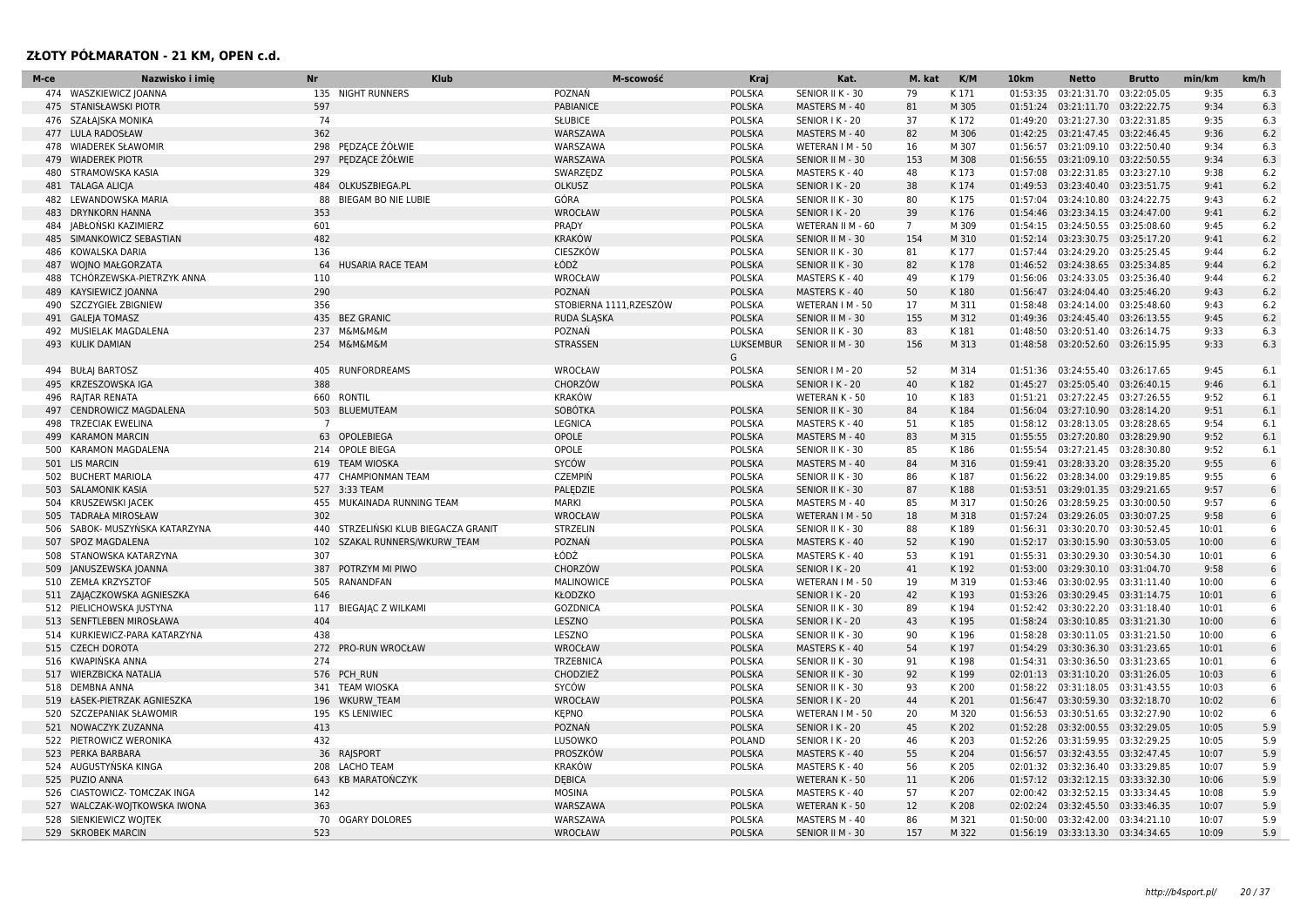| M-ce | Nazwisko i imie              | <b>Nr</b>                            | Klub | M-scowość              | <b>Kraj</b>   | Kat.                  | M. kat | K/M   | 10 <sub>km</sub>       | <b>Netto</b>                       | <b>Brutto</b> | min/km | km/h |
|------|------------------------------|--------------------------------------|------|------------------------|---------------|-----------------------|--------|-------|------------------------|------------------------------------|---------------|--------|------|
|      | 530 KACZMAREK MAGDALENA      | 106 NEST TEAM                        |      | POZNAŃ                 | <b>POLSKA</b> | MASTERS K - 40        | 58     | K 209 | 01:56:38               | 03:34:23.50                        | 03:35:01.35   | 10:12  | 5.9  |
|      | 531 MARKIEWICZ JOANNA ZUZA   | 271 KOBIETY BIEGAIA                  |      | POZNAŃ                 | <b>POLSKA</b> | MASTERS K - 40        | 59     | K 210 | 01:54:06               | 03:34:12.10 03:35:03.40            |               | 10:12  | 5.9  |
|      | 532 SIENKIEWICZ GABRYSIA     | 145 OGARY DOLORES                    |      | WARSZAWA               | <b>POLSKA</b> | SENIOR I K - 20       | 47     | K 211 |                        | 01:57:02 03:34:43.30 03:36:22.70   |               | 10:13  | 5.9  |
| 533  | WÓITOWICZ EDYTA              | LOVELASY<br>6                        |      | <b>POLICE</b>          | <b>POLSKA</b> | MASTERS K - 40        | 60     | K 212 | 01:58:09               | 03:36:48.40                        | 03:37:07.65   | 10:19  | 5.8  |
| 534  | <b>GRANIEWSKI ALEKSANDER</b> | 21                                   |      | WARSZAWA               | <b>POLSKA</b> | MASTERS M - 40        | 87     | M 323 | 01:49:17               | 03:36:20.15 03:38:04.35            |               | 10:18  | 5.8  |
| 535  | <b>DEMNICKA MONIKA</b>       | 5 GRUPA BIEGOWA UM W-WA              |      | WARSZAWA               | <b>POLSKA</b> | SENIOR II K - 30      | 94     | K 213 | 01:49:16               | 03:36:20.35 03:38:05.25            |               | 10:18  | 5.8  |
|      | 536 ERENBERG MAŁGORZATA      | 226 FUDU&CO SPORT TEAM               |      | PIOTRKÓW TRYBUNALSKI   | <b>POLSKA</b> | SENIOR II K - 30      | 95     | K 214 |                        | 01:56:20 03:38:40.35 03:39:08.90   |               | 10:24  | 5.8  |
|      | 537 ŻARSKA IZABELA           | 661 FUDU&CO SPORT TEAM               |      | PIOTRKÓW TRYBUNALSKI   |               | MASTERS K - 40        | 61     | K 215 |                        | 01:56:22 03:38:41.20 03:39:08.95   |               | 10:24  | 5.8  |
| 538  | IEŻEWSKA SYLWIA              | 171 DRUŻYNA SZPIKU                   |      | ROSNÓWKO               | <b>POLSKA</b> | MASTERS K - 40        | 62     | K 216 | 01:57:16               | 03:38:29.40 03:39:12.55            |               | 10:24  | 5.8  |
|      | 539 WIERZGAŁA IWONA          | 312                                  |      | WARSZAWA               | <b>POLSKA</b> | MASTERS K - 40        | 63     | K 217 |                        | 01:59:18 03:39:37.00 03:40:41.75   |               | 10:27  | 5.7  |
|      | 540 FURMAN AGNIESZKA         | 23<br><b>OCHAJORUN &amp; FRIENDS</b> |      | <b>KRAKÓW</b>          | <b>POLSKA</b> | SENIOR II K - 30      | 96     | K 218 |                        | 01:59:26 03:39:30.95 03:41:03.65   |               | 10:27  | 5.7  |
|      | 541 BAKA ELZBIETA            | 77 FLY MEYSI                         |      | WARSZAWA               | <b>POLSKA</b> | MASTERS K - 40        | 64     | K 219 |                        | 01:57:19 03:41:26.75 03:42:40.35   |               | 10:32  | 5.7  |
| 542  | MATUSZCZAK-SZULC IWONA       | 188                                  |      | <b>KAMIONKI</b>        | <b>POLSKA</b> | MASTERS K - 40        | 65     | K 220 | 02:05:41               | 03:42:16.25 03:42:42.55            |               | 10:35  | 5.7  |
|      | 543 ZMARZLIK MARTA           | 641                                  |      | SYCÓW                  |               | SENIOR I K - 20       | 48     | K 221 |                        | 01:59:16 03:42:19.90 03:42:45.25   |               | 10:35  | 5.7  |
|      | 544 LECHNA MIRELLA           | 323                                  |      | WROCŁAW                | <b>POLSKA</b> | MASTERS K - 40        | 66     | K 222 |                        | 02:04:05 03:42:16.35 03:43:30.35   |               | 10:35  | 5.7  |
|      | 545 DUDZIŃSKI MAREK          | 618                                  |      | <b>WROCŁAW</b>         | <b>POLSKA</b> | WETERAN I M - 50      | 21     | M 324 |                        | 01:52:01 03:43:39.05 03:44:31.60   |               | 10:39  | 5.6  |
|      | 546 NOWAK-KASPRZAK ANNA      | 458                                  |      | <b>WROCŁAW</b>         | <b>POLSKA</b> | SENIOR II K - 30      | 97     | K 223 |                        | 01:54:25 03:22:50.35 03:46:28.15   |               | 9:39   | 6.2  |
| 547  | <b>SZCZYGIEŁ BEATA</b>       | 355 MAJA HANUSZEK                    |      | STOBIERNA 1111.RZESZÓW | <b>POLSKA</b> | MASTERS K - 40        | 67     | K 224 |                        | 02:04:38 03:45:38.25 03:47:13.90   |               | 10:44  | 5.6  |
|      | 548 KRAŚNER ŁUKASZ           | <b>GREAT GRATULA</b><br>20           |      | OSIECZNA               | <b>POLSKA</b> | SENIOR II M - 30      | 158    | M 325 |                        | 02:04:55 03:46:59.50 03:47:24.70   |               | 10:48  | 5.6  |
| 549  | MAŚLANKA ANDRZEJ             | 93                                   |      | KŁODZKO                | <b>POLSKA</b> | SENIOR II M - 30      | 159    | M 326 | 01:58:20               | 03:47:47.10 03:47:51.95            |               | 10:50  | 5.5  |
|      | 550 GRIESMANN KRZYSZTOF      | 382 PALACSINTA PATAVAL               |      | WROCŁAW                | <b>POLSKA</b> | SENIOR II M - 30      | 160    | M 327 |                        | 01:58:22 03:47:48.00 03:47:51.95   |               | 10:50  | 5.5  |
|      | 551 MAJDA-KONIECZNA ALICJA   | 256                                  |      | POZNAŃ                 | <b>POLSKA</b> | SENIOR II K - 30      | 98     | K 225 |                        | 02:07:27 03:47:35.80               | 03:47:57.15   | 10:50  | 5.5  |
|      | 552 KOCIAK MAGDALENA         | 371                                  |      | <b>KOLO</b>            | <b>POLSKA</b> | MASTERS K - 40        | 68     | K 226 |                        | 02:04:36 03:47:25.35 03:48:08.40   |               | 10:49  | 5.5  |
|      | 553 FURMAN MICHAŁ            | 31 OCHAJORUN & FRIENDS               |      | <b>KRAKÓW</b>          | <b>POLSKA</b> | SENIOR II M - 30      | 161    | M 328 |                        | 01:59:43 03:47:54.00 03:49:26.95   |               | 10:51  | 5.5  |
|      | 554 JAGUSIAK BARBARA         | 352                                  |      | TRZEBOWNISKO           | <b>POLSKA</b> | MASTERS K - 40        | 69     | K 227 |                        | 02:05:33 03:48:12.90 03:49:48.35   |               | 10:52  | 5.5  |
|      | 555 ŁAPACZYŃSKI ROBERT       | 385                                  |      | LADEK-ZDRÓJ            | <b>POLSKA</b> | WETERAN I M - 50      | 22     | M 329 |                        | 01:56:27 03:50:03.85 03:50:05.70   |               | 10:57  | 5.5  |
| 556  | KACZYŃSKA LAURA              | KACZYŚ TEAM<br>50                    |      | WARSZAWA               | <b>POLSKA</b> | MASTERS K - 40        | 70     | K 228 | 01:59:11               | 03:49:01.80                        | 03:50:46.95   | 10:54  | 5.5  |
|      | 557 KACZYŃSKI MICHAŁ         | 46<br><b>MEGAVISION</b>              |      | WARSZAWA               | <b>POLSKA</b> | MASTERS M - 40        | 88     | M 330 |                        | 02:04:06 03:49:02.70 03:50:47.95   |               | 10:54  | 5.5  |
|      | 558 PTAK DOROTA              | 57                                   |      | ŁÓDŹ                   | <b>POLSKA</b> | MASTERS K - 40        | 71     | K 229 | 02:08:38               | 03:52:23.95 03:52:34.25            |               | 11:04  | 5.4  |
|      | 559 ZAJAC AGNIESZKA          | 279                                  |      | <b>JÓZEFOSŁAW</b>      | <b>POLSKA</b> | MASTERS K - 40        | 72     | K 230 |                        | 02:05:41 03:52:21.20 03:52:51.45   |               | 11:03  | 5.4  |
| 560  | KARDACH MAGDALENA            | WATAHA - ŁĄCZY NAS BIEGANIE<br>509   |      | <b>BYDGOSZCZ</b>       | <b>POLSKA</b> | SENIOR II K - 30      | 99     | K 231 |                        | 02:04:27 03:51:09.35 03:52:52.60   |               | 11:00  | 5.5  |
|      | 561 DOMINO MALGORZATA        | <b>RADIO WROCŁAW</b><br>105          |      | <b>WROCŁAW</b>         | <b>POLSKA</b> | <b>WETERAN K - 50</b> | 13     | K 232 |                        | 02:08:40 03:53:50.05 03:54:53.95   |               | 11:08  | 5.4  |
|      | 562 ROSZAK ROMANA            | 478                                  |      | WROCŁAW                | <b>POLSKA</b> | SENIOR II K - 30      | 100    | K 233 |                        | 02:05:27 03:55:31.50 03:55:59.45   |               | 11:12  | 5.3  |
| 563  | KOSTERA KATARZYNA            | 167<br><b>VEGE RUNNERS</b>           |      | WARSZAWA               | <b>POLSKA</b> | SENIOR II K - 30      | 101    | K 234 | 02:08:32               | 03:55:06.20                        | 03:56:22.10   | 11:11  | 5.4  |
|      | 564 FURTACZ ANNA             | 591                                  |      | PIŁA                   | <b>POLSKA</b> | MASTERS K - 40        | 73     | K 235 | 02:15:04               | 03:57:28.55 03:58:16.05            |               | 11:18  | 5.3  |
| 565  | WISNIEWSKA MAŁGORZATA        | 147                                  |      | <b>DOBRCZ</b>          | <b>POLSKA</b> | SENIOR II K - 30      | 102    | K 236 |                        | 02:15:49  04:00:56.70  04:02:39.95 |               | 11:28  | 5.2  |
| 566  | <b>BEDNARCZYK JOANNA</b>     | 400<br>AXA RUNNING TEAM              |      | CZARNOWO               | <b>POLSKA</b> | SENIOR II K - 30      | 103    | K 237 |                        | 02:15:49  04:00:56.45  04:02:40.20 |               | 11:28  | 5.2  |
| 567  | <b>GAIGER JOANNA</b>         | 225                                  |      | <b>KOBYŁKA</b>         | <b>POLSKA</b> | SENIOR II K - 30      | 104    | K 238 |                        | 02:07:19 04:02:58.15 04:03:21.15   |               | 11:34  | 5.2  |
|      | 568 KUTNA AGNIESZKA          | 242                                  |      | <b>KLODZKO</b>         | <b>POLSKA</b> | SENIOR II K - 30      | 105    | K 239 | 02:16:55               | 04:08:27.85 04:09:53.40            |               | 11:49  | 5.1  |
|      | 569 ŁEMPICKA-GROMEK JOANNA   | 672                                  |      | WARSZAWA               |               | MASTERS K - 40        | 74     | K 240 | 02:13:57               | 04:09:24.90 04:11:05.30            |               | 11:52  | 5.1  |
|      | 570 WÓJCIK ROBERT            | 671                                  |      | WARSZAWA               |               | MASTERS M - 40        | 89     | M 331 | 02:13:56               | 04:09:24.70                        | 04:11:05.55   | 11:52  | 5.1  |
|      | 571 MICHNO ANNA              | 260 LACHO TEAM                       |      | <b>KRAKÓW</b>          | <b>POLSKA</b> | MASTERS K - 40        | 75     | K 241 |                        | 02:24:06  04:13:31.00  04:14:29.40 |               | 12:04  | -5   |
|      | 572 WINTER MAŁGORZATA        | 150                                  |      | <b>OTWOCK</b>          | <b>POLSKA</b> | SENIOR II K - 30      | 106    | K 242 | 02:18:38               | 04:14:26.05 04:15:05.75            |               | 12:06  | -5   |
|      | 573 FURTACZ MAREK            | 592                                  |      | PIŁA                   | <b>POLSKA</b> | WETERAN II M - 60     | 8      | M 332 |                        | 02:16:32  04:24:41.20  04:25:29.45 |               | 12:36  | 4.8  |
| 574  | BILSKA-MROCZKA HENRYKA       | 414                                  |      | ZIEBICE                | <b>POLSKA</b> | MASTERS K - 40        | 76     | K 243 |                        | 04:40:48.65 04:41:21.60            |               | 13:22  | 4.5  |
|      | 575 ANDRYSZAK KAROLINA       | 17<br>#TEAMFARFALLA                  |      | <b>BYDGOSZCZ</b>       | <b>POLSKA</b> | MASTERS K - 40        | 77     | K 244 |                        | 02:21:36  04:43:04.80  04:44:49.10 |               | 13:28  | 4.5  |
|      | 576 GORGOL RENATA            | 178 LP 500                           |      | <b>BYDGOSZCZ</b>       | <b>POLSKA</b> | MASTERS K - 40        | 78     | K 245 | 02:22:35               | 04:43:04.80 04:44:49.10            |               | 13:28  | 4.5  |
|      | <b>KANTOR MARTYNA</b>        | 615 BUFF TEAM POLSKA                 |      | <b>KRAKÓW</b>          | <b>POLSKA</b> | SENIOR I K - 20       |        |       | 01:21:50<br><b>DNF</b> | <b>DNF</b>                         | <b>DNF</b>    |        |      |
|      | KORONA-SIERADZKA BOGUSŁAWA   | 73                                   |      | WARSZAWA               | <b>POLSKA</b> | SENIOR I K - 20       |        |       | 02:00:41<br><b>DNF</b> | <b>DNF</b>                         | <b>DNF</b>    |        |      |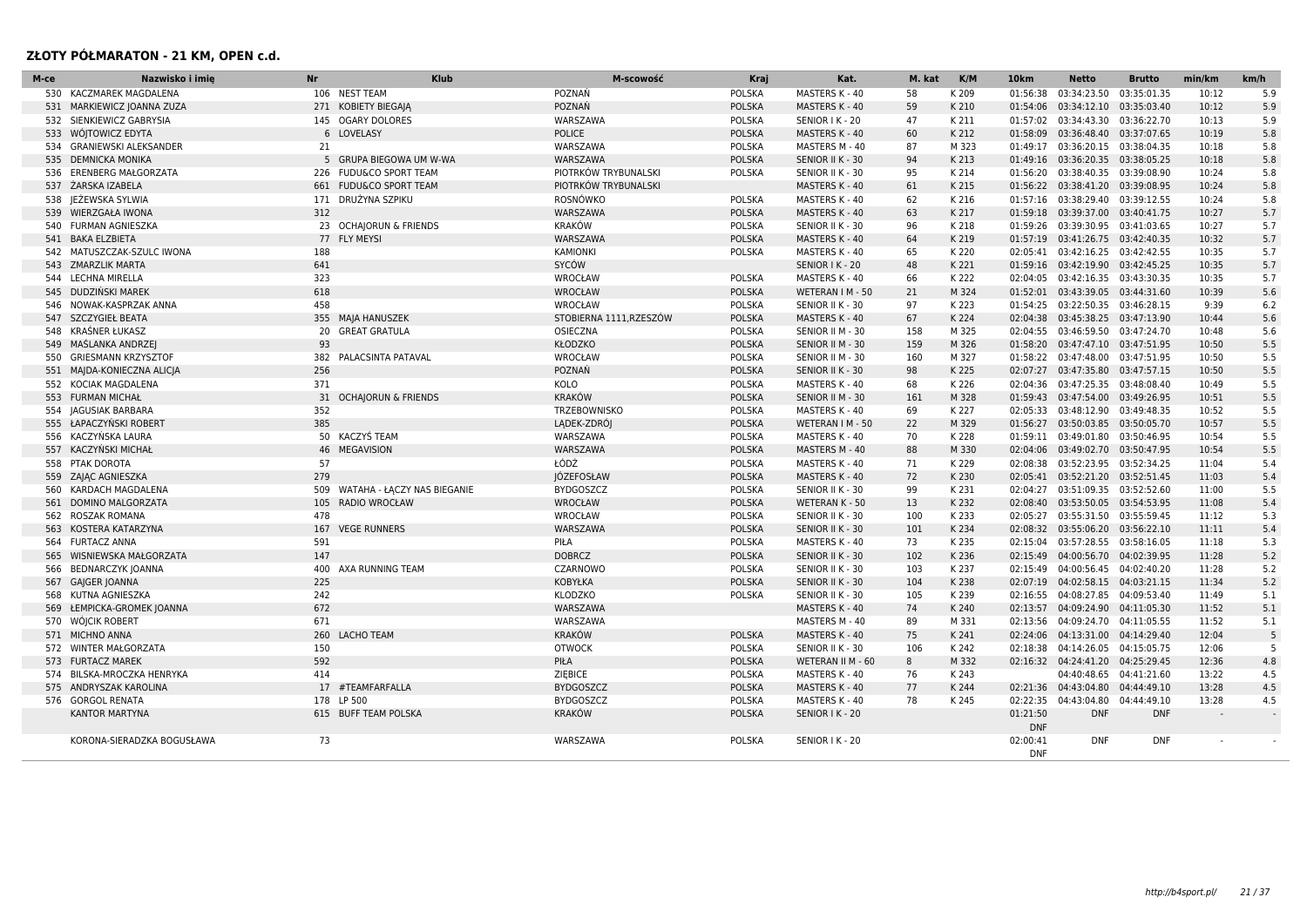| M-ce            | Nazwisko i imie                         | <b>Nr</b>  | <b>Klub</b>                           | M-scowość                        | <b>Krai</b>   | Kat.             | M. kat                  | K/M            | 10 <sub>km</sub> | <b>Netto</b>                     | <b>Brutto</b> | min/km | km/h         |
|-----------------|-----------------------------------------|------------|---------------------------------------|----------------------------------|---------------|------------------|-------------------------|----------------|------------------|----------------------------------|---------------|--------|--------------|
|                 | 1 TOMASIAK NATALIA                      |            | 652 SALOMON SUUNTO TEAM               | <b>KRYNICA-ZDRÓJ</b>             |               | SENIOR II K - 30 | 1                       | K 1            | 01:00:25         | 01:47:58.80                      | 01:48:01.50   | 5:08   | 11.7         |
|                 | 2 MIERZLIKIN NATALIA                    | 603        | UKS GEPARD WARSZAWA                   | WARSZAWA                         | <b>POLSKA</b> | SENIOR I K - 20  | 1                       | K <sub>2</sub> | 01:04:46         | 01:52:29.65                      | 01:52:32.70   | 5:21   | 11.2         |
|                 | 3 KOWALEWSKA ELŻBIETA                   | 12         |                                       | ZGORZELEC                        | <b>POLSKA</b> | SENIOR II K - 30 | $\overline{2}$          | K3             | 01:04:07         | 01:53:11.45                      | 01:53:14.50   | 5:23   | 11.1         |
|                 | 4 DUCZMAL DOMINIKA                      |            | 551 SPARTA ULTRA TEAM                 | ZGORZELEC                        | <b>POLSKA</b> | SENIOR I K - 20  | $\overline{2}$          | K4             |                  | 01:11:04 02:01:56.85             | 02:02:00.15   | 5:48   | 10.3         |
|                 | 5 ŁYJAK OLGA                            | 628        | <b>ATTIQ TEAM</b>                     | ZAKOPANE                         | <b>POLSKA</b> | SENIOR II K - 30 | $\overline{3}$          | K <sub>5</sub> | 01:10:00         | 02:05:05.60                      | 02:05:07.35   | 5:57   | 10.1         |
|                 | 6 WOSZEK MARZENA                        | 186        | STOWARZYSZENIE PRZYJACIÓŁ GRUDZIC     | OPOLE                            | <b>POLSKA</b> | MASTERS K - 40   | $\mathbf{1}$            | K6             |                  | 01:11:42 02:06:17.00             | 02:06:25.85   | 6:00   | 10           |
|                 | 7 WITEK KAROLINA                        | 182        |                                       | <b>JAROCIN</b>                   | <b>POLSKA</b> | SENIOR I K - 20  | $\overline{\mathbf{3}}$ | K7             | 01:11:35         | 02:08:35.45                      | 02:08:45.25   | 6:07   | 9.8          |
|                 | 8 BORMANN MARGRIT                       |            | 111 ZADYSZKA OŚWIĘCIM                 | <b>OŚWIĘCIM</b>                  | <b>POLSKA</b> | SENIOR II K - 30 | $\overline{4}$          | K8             | 01:11:25         | 02:09:30.70                      | 02:09:39.00   | 6:10   | 9.7          |
|                 | 9 KRAWCZYK ADRIANA                      | 181        |                                       | <b>POLKOWICE</b>                 | <b>POLSKA</b> | SENIOR II K - 30 | 5                       | K9             | 01:15:26         | 02:14:12.00                      | 02:14:16.25   | 6:23   | 9.4          |
| 10 <sup>°</sup> | MARKIEWICZ AGNIESZKA                    | 33         | PRORUNNING PROMOTION                  | ŁOSICE                           | <b>POLSKA</b> | SENIOR II K - 30 | 6                       | K 10           | 01:18:06         | 02:16:01.80                      | 02:16:10.30   | 6:28   | 9.3          |
|                 | 11 POTURALSKA AGATA                     | 533        | MOODBOX TEAM                          | POZNAŃ                           | POLSKA        | SENIOR II K - 30 | $\overline{7}$          | K 11           | 01:17:14         | 02:18:20.45                      | 02:18:31.70   | 6:35   | 9.1          |
|                 | 12 DROZDZIK MAGDALENA                   | 99         | WKB META LUBLINIEC                    | <b>NYSA</b>                      | <b>POLSKA</b> | SENIOR II K - 30 | 8                       | K 12           |                  | 01:18:06 02:18:28.95             | 02:18:39.50   | 6:35   | 9.1          |
|                 | 13 GŁOMBIOWSKA ZUZANNA                  | 175        | BIGYELLOWFOOT ADVENTURE TEAM          | <b>GDYNIA</b>                    | <b>POLSKA</b> | SENIOR I K - 20  | $\overline{4}$          | K13            |                  | 01:18:46 02:18:42.65             | 02:18:45.70   | 6:36   | 9.1          |
|                 | 14 SZYSZKA ANNA                         | 415        |                                       | <b>KRAKÓW</b>                    | <b>POLSKA</b> | SENIOR I K - 20  | 5                       | K14            |                  | 01:21:43 02:22:06.60             | 02:22:15.55   | 6:46   | 8.9          |
|                 | 15 NIZAR WIOLETTA                       | 549        | CSC ADWENTURE ACADEMY                 | <b>TARNOWSKIE GÓRY</b>           | <b>POLSKA</b> | MASTERS K - 40   | $\overline{2}$          | K 15           |                  | 01:22:40 02:23:24.75             | 02:23:35.20   | 6:49   | 8.8          |
|                 | 16 BOSIANEK KAMILA                      | 374        | <b>4RUN TEAM PIŁA</b>                 | PIŁA                             | <b>POLSKA</b> | MASTERS K - 40   | $\overline{3}$          | K 16           |                  | 01:22:43 02:24:00.90             | 02:24:07.55   | 6:51   | 8.7          |
| 17              | HERBICH-SAR VIOLETTA                    |            | 294 FUDU & CO SPORT TEAM              | PIOTRKÓW TRYB.                   | <b>POLSKA</b> | MASTERS K - 40   | $\overline{4}$          | K17            | 01:23:08         | 02:23:58.95                      | 02:24:27.95   | 6:51   | 8.8          |
|                 | 18 MARCINKOWSKA ELIZA                   |            | 313 SZWLA                             | STARGARD                         | <b>POLSKA</b> | MASTERS K - 40   | 5                       | K 18           |                  | 01:22:13 02:24:20.45 02:24:38.75 |               | 6:52   | 8.7          |
|                 | 19 RYBARSKA MARTA                       |            | 3 LESZ NO LIMITS RUNNERS              | <b>DOLSK</b>                     | <b>POLSKA</b> | SENIOR I K - 20  | 6                       | K 19           | 01:20:12         | 02:25:41.85                      | 02:26:10.70   | 6:56   | 8.6          |
|                 | 20 GRABOWSKA MAJA                       | 275        |                                       | OSTRZESZÓW                       | <b>POLSKA</b> | SENIOR I K - 20  | $\overline{7}$          | K 20           |                  | 01:23:16 02:25:26.95 02:26:39.65 |               | 6:55   | 8.7          |
|                 | 21 JEDRASZEK ALICJA                     | 632        | COEMI.PL                              | PABIANICE                        | <b>POLSKA</b> | MASTERS K - 40   | 6                       | K 21           | 01:24:27         | 02:26:04.55                      | 02:27:08.50   | 6:57   | 8.6          |
|                 | 22 PIETRUSZKA EWA                       | 47         |                                       | POZNAŃ                           | <b>POLSKA</b> | SENIOR II K - 30 | 9                       | K 22           | 01:28:15         | 02:28:39.05                      | 02:29:35.05   | 7:04   | 8.5          |
|                 | 23 PIOTROWICZ KAMILA                    | 429        | KLUB GÓRSKI OLIMP                     | WROCŁAW                          | <b>POLSKA</b> | SENIOR I K - 20  | 8                       | K 23           |                  | 01:24:01 02:30:03.70             | 02:30:20.20   | 7:08   | 8.4          |
|                 | 24 NIMSZ KAMILA                         | 611        | KB HARCOWNIK JELCZ-LASKOWICE          | JELCZ-LASKOWICE                  | <b>POLSKA</b> | SENIOR II K - 30 | 10                      | K 24           | 01:28:28         | 02:30:48.65                      | 02:31:19.00   | 7:10   | 8.4          |
| 25              | WIŚNIEWSKA MARLENA                      | 416        | MUAY RUNNING TEAM                     | POZNAŃ                           | <b>POLSKA</b> | SENIOR II K - 30 | 11                      | K 25           | 01:29:17         | 02:33:01.50                      | 02:33:22.00   | 7:17   | 8.2          |
|                 | 26 KIRILENKO ANETA                      | 442        |                                       | <b>MARKI</b>                     | <b>POLSKA</b> | MASTERS K - 40   | $7\overline{ }$         | K 26           | 01:25:19         | 02:33:22.05                      | 02:33:31.95   | 7:18   | 8.2          |
|                 | 27 RATAJCZYK IWONA                      | 51         |                                       | POZNAŃ                           | <b>POLSKA</b> | SENIOR II K - 30 | 12                      | K 27           |                  | 01:28:35 02:33:53.10 02:34:10.45 |               | 7:19   | 8.2          |
|                 | 28 PIETNIK EWELINA                      | 305        |                                       | <b>WARSZAWA</b>                  | <b>POLSKA</b> | SENIOR II K - 30 | 13                      | K 28           |                  | 01:27:36 02:32:39.45             | 02:34:15.05   | 7:16   | 8.3          |
| 29              | MARZYŃSKA BARBARA                       | 452        |                                       | <b>GNIEZNO</b>                   | <b>POLSKA</b> | WETERAN K - 50   | 1                       | K 29           | 01:27:42         | 02:36:36.95                      | 02:36:49.10   | 7:27   | -8           |
|                 | 30 IGNATOWSKA JUSTYNA                   | 483        | SEZONSTARTOWY.PL                      | <b>NYSA</b>                      | <b>POLSKA</b> | SENIOR II K - 30 | 14                      | K 30           |                  | 01:28:21 02:37:36.25             | 02:38:10.10   | 7:30   | 8            |
|                 | 31 SKRZYPCZAK HANNA                     | 241        | MIŁOSŁAW FORTUNA TEAM                 | MIŁOSŁAW                         | <b>POLSKA</b> | WETERAN K - 50   | $\overline{2}$          | K 31           |                  | 01:29:55 02:37:08.25             | 02:38:19.60   | 7:28   | $\mathbf{g}$ |
|                 | 32 WILK MAGDALENA                       | 585        | <b>TEAM ZABIEGANE DNI</b>             | WARSZAWA                         | <b>POLSKA</b> | MASTERS K - 40   | 8                       | K 32           |                  | 01:26:14 02:38:33.50             | 02:39:26.85   | 7:33   | 7.9          |
|                 | 33 JASTER ANNA                          | 501        |                                       | WARSZAWA                         | <b>POLSKA</b> | SENIOR II K - 30 | 15                      | K 33           |                  | 01:27:32 02:39:55.20             | 02:40:04.45   | 7:36   | 7.9          |
|                 | 34 JAROSZ JOLANTA                       | 372        |                                       | GŁUCHOŁAZY                       | <b>POLSKA</b> | SENIOR II K - 30 | 16                      | K 34           |                  | 01:32:42 02:39:25.85             | 02:41:05.75   | 7:35   | 7.9          |
|                 | 35 BOCHAN LIDIA                         | 645        |                                       | PIŁA                             |               | SENIOR II K - 30 | 17                      | K 35           |                  | 01:31:44 02:40:58.10             | 02:41:24.00   | 7:39   | 7.8          |
|                 | 36 JACH-BALICKA ALEKSANDRA              | 121        |                                       | WIELICZKA                        | <b>POLSKA</b> | SENIOR II K - 30 | 18                      | K 36           | 01:32:20         | 02:41:47.40                      | 02:42:17.35   | 7:42   | 7.8          |
|                 | 37 GRABOWSKA AGNIESZKA                  | 310        | CRAGMAGAZINE.PL                       | GDAŃSK                           | <b>POLSKA</b> | SENIOR I K - 20  | 9                       | K 37           | 01:29:03         | 02:43:04.10                      | 02:43:15.75   | 7:45   | 7.7          |
|                 | 38 KOZANECKA MARTA                      | 617        | KB GEOTERMIA UNIEJÓW                  | <b>UNIEJÓW</b>                   | <b>POLSKA</b> | SENIOR II K - 30 | 19                      | K 38           |                  | 01:27:54 02:43:09.85             | 02:43:22.65   | 7:46   | 7.7          |
| 39              | MACIASZCZYK MAGDALENA                   | 487        | MACZAS SZCZECIN                       | SZCZECIN                         | <b>POLSKA</b> | MASTERS K - 40   | 9                       | K 39           | 01:29:26         | 02:43:05.40                      | 02:43:46.95   | 7:45   | 7.7          |
|                 | 40 GREDA ELZBIETA                       | 249        |                                       | <b>OZIMEK</b>                    | <b>POLSKA</b> | SENIOR II K - 30 | 20                      | K 40           |                  | 01:34:41 02:43:27.60             | 02:43:48.95   | 7:47   | 7.7          |
|                 | 41 STRAK IZABELA                        | 490        | WIECZORNE BIEGANIE W SZCZECINIE       | <b>SZCZECIN</b>                  | <b>POLSKA</b> | MASTERS K - 40   | 10                      | K41            | 01:32:38         | 02:43:40.85                      | 02:43:54.85   | 7:47   | 7.7          |
|                 | 42 TOMCZYK MARTA                        | 380        |                                       | ZABRZE                           | <b>POLSKA</b> | SENIOR I K - 20  | 10                      | K 42           |                  | 01:34:04 02:44:18.05             | 02:44:33.25   | 7:49   | 7.7          |
| 43              | ZAMIATOWSKA KINGA                       | 126        | <b>BELLA LINE BDG</b>                 | <b>BYDGOSZCZ</b>                 | <b>POLSKA</b> | MASTERS K - 40   | 11                      | K 43           | 01:29:01         | 02:44:34.45                      | 02:45:02.60   | 7:50   | 7.7          |
|                 | 44 MASIEWSKA AGATA                      | 665        |                                       | WARSZAWA                         |               | SENIOR II K - 30 | 21                      | K44            | 01:32:28         | 02:44:54.20                      | 02:45:20.95   | 7:51   | 7.6          |
| 45              | CHODARCEWICZ ALEKSANDRA                 | 548        | <b>NIGHT RUNNERS</b>                  | POZNAŃ                           | <b>POLSKA</b> | MASTERS K - 40   | 12                      | K 45           |                  | 01:35:11 02:44:30.95             | 02:45:49.95   | 7:50   | 7.7          |
|                 | 46 ZYGMUNT MAŁGORZATA                   | 569        | ZYGI&PEMPUSZEK                        | WROCŁAW                          | <b>POLSKA</b> | SENIOR II K - 30 | 22                      | K46            | 01:30:38         | 02:44:40.00                      | 02:46:00.95   | 7:50   | 7.7          |
| 47              | JASTRZĄBEK AGNIESZKA                    |            | 172 EVERRUN                           | ŁÓDŹ                             | <b>POLSKA</b> | SENIOR II K - 30 | 23                      | K 47           |                  | 01:33:22 02:45:18.60             | 02:46:19.75   | 7:52   | 7.6          |
|                 | 48 KAMIŃSKA ANNA                        | 580        |                                       | <b>GLIWICE</b>                   | <b>POLSKA</b> | SENIOR I K - 20  | 11                      | K48            |                  | 01:34:52 02:45:37.65             | 02:46:21.00   | 7:53   | 7.6          |
|                 | 49 PAWLAK KATARZYNA                     |            | 431 KOŁO BIEGA                        | KOŁO                             | <b>POLSKA</b> | SENIOR II K - 30 | 24                      | K 49           |                  | 01:31:52 02:45:44.45 02:46:21.10 |               | 7:53   | 7.6          |
| 50              | KMITA GABRIELA                          | 567        | NOWA HUTA TEAM                        | <b>KRAKÓW</b>                    | <b>POLSKA</b> | SENIOR I K - 20  | 12                      | K 50           | 01:32:54         | 02:44:57.80                      | 02:46:33.90   | 7:51   | 7.6          |
|                 |                                         | 667        |                                       |                                  |               | SENIOR I K - 20  | 13                      | K 51           | 01:35:10         | 02:46:05.55                      | 02:46:35.15   | 7:54   | 7.6          |
|                 | 51 KOPUCZOK JUSTYNA<br>52 SKELTON SARAH | 497        | <b>VEGE RUNNERS</b>                   | SIEMIANOWICE SLASKIE<br>WARSZAWA | <b>POLSKA</b> | SENIOR II K - 30 | 25                      | K 52           |                  | 01:33:51 02:46:01.35             | 02:46:40.10   | 7:54   | 7.6          |
|                 | 53 ZIEBA LUCYNA                         | 48         | BIEGAM BO LUBIE GŁOGÓW                | WROCŁAW                          | <b>POLSKA</b> | SENIOR II K - 30 | 26                      | K 53           |                  | 01:35:27 02:47:05.20             | 02:47:18.65   | 7:57   | 7.5          |
|                 | 54 PASŁAWSKA OLGA                       |            |                                       | WROCŁAW                          | <b>POLSKA</b> | SENIOR II K - 30 | 27                      | K 54           | 01:37:10         | 02:47:47.70                      | 02:48:05.20   | 7:59   | 7.5          |
|                 |                                         | 532<br>131 |                                       |                                  |               |                  | 13                      | K 55           |                  | 01:36:04 02:46:51.70             |               |        | 7.6          |
|                 | 55 GLINA-KRAWCZYK MAŁGORZATA            |            | ZĄBKOWICKA GRUPA BIEGOWA FRANKENSTEIN | KAMIENIEC ZĄBKOWICKI             | <b>POLAND</b> | MASTERS K - 40   | 14                      |                |                  |                                  | 02:48:12.85   | 7:56   | 7.5          |
|                 | 56 KORDASZEWSKA SYLWIA                  |            | 264 ORANGE IRON TEAM                  | <b>MODLNICA</b>                  | <b>POLSKA</b> | SENIOR I K - 20  |                         | K 56           |                  | 01:35:47 02:47:34.40 02:48:36.10 |               | 7:58   |              |
|                 | 57 RACZYŃSKA MAGDALENA                  |            | 500 VEGE RUNNERS                      | ŁECZYCA                          | <b>POLSKA</b> | SENIOR I K - 20  | 15                      | K 57           |                  | 01:30:48 02:47:58.95 02:48:37.00 |               | 7:59   | 7.5          |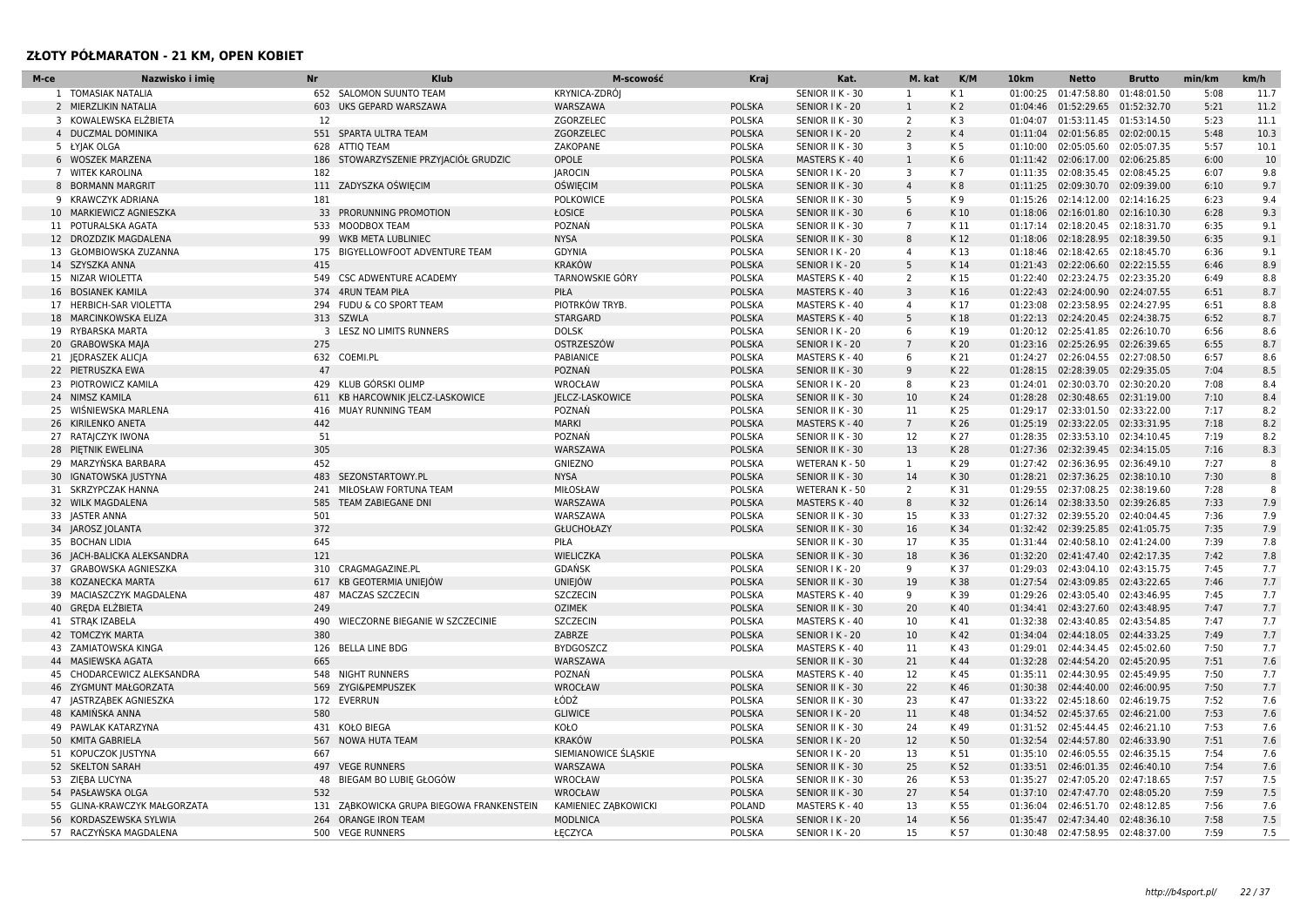| M-ce | Nazwisko i imie               | <b>Nr</b> | <b>Klub</b>                       | M-scowość                | Kraj             | Kat.             | M. kat          | K/M   | 10 <sub>km</sub> | <b>Netto</b>                     | <b>Brutto</b> | min/km | km/h           |
|------|-------------------------------|-----------|-----------------------------------|--------------------------|------------------|------------------|-----------------|-------|------------------|----------------------------------|---------------|--------|----------------|
| 58.  | RATKOWSKA IZABELA             | 216       |                                   | WARSZAWA                 | <b>POLSKA</b>    | SENIOR I K - 20  | 16              | K 58  | 01:33:00         | 02:48:09.35                      | 02:48:45.95   | 8:00   | 7.5            |
| 59   | <b>TERKA BARBARA</b>          | 211       |                                   | POZNAŃ                   | <b>POLSKA</b>    | SENIOR II K - 30 | 28              | K 59  | 01:33:10         | 02:48:36.40                      | 02:49:00.50   | 8:01   | 7.5            |
| 60   | SZUDERA KAMILA                | 157       | WIECZORNE BIEGANIE W SZCZECINIE   | <b>SZCZECIN</b>          | <b>POLSKA</b>    | SENIOR II K - 30 | 29              | K 60  |                  | 01:34:52 02:48:51.55             | 02:49:04.65   | 8:02   | 7.5            |
|      | 61 HANOUSKOVÁ ESTER           | 239       |                                   | <b>KORYČANY</b>          | <b>REPUBLIKA</b> | SENIOR II K - 30 | 30              | K 61  | 01:34:00         | 02:48:18.30                      | 02:49:26.40   | 8:00   | 7.5            |
|      |                               |           |                                   |                          | <b>CZESKA</b>    |                  |                 |       |                  |                                  |               |        |                |
| 62   | CZAUDERNA KLAUDIA             |           | 112 OCHAJORUN & FRIENDS           | <b>GLIWICE</b>           | <b>POLSKA</b>    | MASTERS K - 40   | 14              | K 62  | 01:35:24         | 02:47:57.50                      | 02:49:28.05   | 7:59   | 7.5            |
|      | 63 ZWEGLIŃSKA ANNA            |           | 368 URZĄD MIASTA KEDZIERZYN-KOŹLE | KEDZIERZYN-KOŹLE         | <b>POLSKA</b>    | MASTERS K - 40   | 15              | K 63  | 01:35:10         | 02:49:03.10                      | 02:49:43.60   | 8:03   | 7.5            |
|      | 64 BIELAWA KAMILA             |           | 315 NKB CHYŻY NOWY TOMYŚL         | <b>NOWY TOMYSL</b>       | <b>POLSKA</b>    | SENIOR II K - 30 | 31              | K 64  | 01:36:58         | 02:48:58.00                      | 02:49:59.40   | 8:02   | 7.5            |
| 65   | DZIWIEC-GUZIK JUSTYNA         | 10        |                                   | DABROWA GÓRNICZA         | <b>POLSKA</b>    | MASTERS K - 40   | 16              | K 65  | 01:38:30         | 02:49:59.05                      | 02:50:39.35   | 8:05   | 7.4            |
| 66   | ZYŁA KATARZYNA                | 40        | <b>OPOLE BIEGA</b>                | TARNÓW OPOLSKI           | <b>POLSKA</b>    | SENIOR I K - 20  | 17              | K 66  | 01:38:03         | 02:50:15.70                      | 02:51:22.05   | 8:06   | 7.4            |
|      | 67 GARCZYŃSKA ANIA            |           | 183 FIOLETPRINT                   | <b>KATOWICE</b>          | <b>POLSKA</b>    | MASTERS K - 40   | 17              | K 67  | 01:37:33         | 02:51:53.45                      | 02:52:11.75   | 8:11   | 7.3            |
| 68   | CZESKA KAROLINA               |           | 566 MOSINA BIEGA                  | <b>MOSINA</b>            | <b>POLSKA</b>    | SENIOR I K - 20  | 18              | K 68  |                  | 01:41:36 02:50:55.55 02:52:12.20 |               | 8:08   | 7.4            |
|      |                               | 476       | <b>CHAMPIONMAN TEAM</b>           | <b>CZEMPIŃ</b>           |                  |                  |                 | K 69  | 01:38:24         |                                  |               |        |                |
| 69   | <b>TUREK MAGDALENA</b>        |           |                                   |                          | <b>POLSKA</b>    | SENIOR II K - 30 | 32              |       |                  | 02:51:30.75                      | 02:52:15.95   | 8:10   | 7.3            |
| 70   | <b>JUSKOWIAK ALINA</b>        | 547       | <b>GRUNWALD TEAM POZNAŃ</b>       | POZNAŃ                   | POLSKA           | SENIOR II K - 30 | 33              | K 70  | 01:34:09         | 02:53:02.75                      | 02:53:10.00   | 8:14   | 7.3            |
|      | 71 PORADA MAGDALENA           | 173       |                                   | <b>KRZEPTOW</b>          | <b>POLSKA</b>    | SENIOR II K - 30 | 34              | K 71  |                  | 01:33:14 02:53:12.85             | 02:53:36.05   | 8:14   | 7.3            |
|      | 72 LENARTOWICZ BARBARA        | 321       |                                   | ŁÓDŹ                     | <b>POLSKA</b>    | WETERAN K - 50   | $\overline{3}$  | K 72  | 01:39:39         | 02:53:12.90                      | 02:53:37.15   | 8:14   | 7.3            |
| 73   | <b>BOCHENEK GOSIA</b>         | 508       |                                   | <b>JAWORZNO</b>          | <b>POLSKA</b>    | SENIOR I K - 20  | 19              | K 73  | 01:42:11         | 02:53:22.15                      | 02:53:41.80   | 8:15   | 7.3            |
|      | 74 SZARLEJ ANNA               | 154       |                                   | PIOTRKÓW TRYBUNALSKI     | <b>POLSKA</b>    | SENIOR II K - 30 | 35              | K 74  | 01:38:08         | 02:53:32.70                      | 02:53:44.25   | 8:15   | 7.3            |
|      | 75 PLEWA KATARZYNA            |           | 228 NORDIC16                      | STRONIE ŚLĄSKIE          | <b>POLSKA</b>    | SENIOR II K - 30 | 36              | K 75  |                  | 01:35:29 02:53:35.10 02:53:54.60 |               | 8:15   | 7.3            |
| 76   | MAZUR AGNIESZKA               | 662       |                                   | OŁAWA                    |                  | SENIOR II K - 30 | 37              | K 76  | 01:42:36         | 02:52:33.60                      | 02:53:59.15   | 8:13   | 7.3            |
|      | 77 WARDA JUSTYNA              | 227       | HARDCOROWE WYCHYLYLYBYMY          | WARSZAWA                 | <b>POLSKA</b>    | SENIOR I K - 20  | 20              | K 77  |                  | 01:35:50 02:53:54.15             | 02:54:06.95   | 8:16   | 7.2            |
|      | 78 KOPACKA ELIZA              | 97        | FOLLOWME - ZMIENIAMYFINANSE.PL    | WAŁBRZYCH                | POLSKA           | SENIOR II K - 30 | 38              | K 78  | 01:41:39         | 02:53:56.40                      | 02:54:24.85   | 8:16   | 7.2            |
|      | 79 SZULC EDYTA                | 170       |                                   | WARSZAWA                 | <b>POLSKA</b>    | MASTERS K - 40   | 18              | K 79  |                  | 01:40:45 02:54:34.20             | 02:54:47.60   | 8:18   | 7.2            |
| 80   | ZIELIŃSKA MIRONA              | 144       | NIGHT RUNNERS WROCŁAW             | WROCŁAW                  | <b>POLSKA</b>    | MASTERS K - 40   | 19              | K 80  | 01:40:01         | 02:53:28.60                      | 02:54:52.35   | 8:15   | 7.3            |
|      | 81 BAR ALEKSANDRA             | 596       | <b>GMINA STRZELCE OPOLSKIE</b>    | <b>STRZELCE OPOLSKIE</b> | <b>POLSKA</b>    | MASTERS K - 40   | 20              | K 81  |                  | 01:38:01 02:54:46.45             | 02:55:00.75   | 8:19   | 7.2            |
| 82   | PORADA MAŁGORZATA             | 481       |                                   | OPOLE                    | <b>POLSKA</b>    | MASTERS K - 40   | 21              | K 82  | 01:40:32         | 02:54:11.25                      | 02:55:05.90   | 8:17   | 7.2            |
| 83   | PRIGAN ANNA                   | 128       |                                   | WROCŁAW                  | <b>POLSKA</b>    | MASTERS K - 40   | 22              | K83   |                  | 01:38:44 02:55:05.65             | 02:55:13.25   | 8:20   | 7.2            |
| 84   | NOWACKA-WOŁCZEK JAGODA        | 184       |                                   | STRZEGOM                 | <b>POLSKA</b>    | SENIOR II K - 30 | 39              | K 84  |                  | 01:40:14 02:54:43.75             | 02:55:29.10   | 8:19   | 7.2            |
| 85   | TALARCZYK-WIECZOREK KAROLINA  | 563       |                                   | <b>KROSINKO</b>          | <b>POLSKA</b>    | SENIOR II K - 30 | 40              | K 85  |                  | 01:39:45 02:54:16.95             | 02:55:33.60   | 8:17   | 7.2            |
| 86   | KANDORA JOANNA                | 116       | MIECHOWICKA GRUPA BIEGOWA         | <b>BYTOM</b>             | <b>POLSKA</b>    | MASTERS K - 40   | 23              | K 86  | 01:42:50         | 02:54:09.75 02:55:41.60          |               | 8:17   | 7.2            |
| 87   | SKORUPSKA EWA                 | 573       |                                   | JELENIA GÓRA             | <b>POLSKA</b>    | SENIOR I K - 20  | 21              | K 87  | 01:41:57         | 02:55:20.95                      | 02:56:16.70   | 8:21   | 7.2            |
| 88   | DAMASIEWICZ PAULA             | 538       | SPARTA ULTRA TEAM                 | <b>TRZCINICA</b>         | POLSKA           | SENIOR I K - 20  | 22              | K 88  |                  | 01:41:12 02:56:13.20             | 02:56:28.00   | 8:23   | 7.1            |
| 89   | PIELA KATARZYNA               | 664       |                                   | CHORZÓW                  |                  | SENIOR II K - 30 | 41              | K89   |                  | 01:38:42 02:55:10.25             | 02:56:44.05   | 8:20   | 7.2            |
| 90   | ROZDZYNSKA PATRYCJA           | 462       |                                   | POZNAŃ                   | <b>POLSKA</b>    | SENIOR I K - 20  | 23              | K 90  |                  | 01:34:55 02:56:41.75 02:57:16.00 |               | 8:24   | 7.1            |
| 91   | <b>CIPORA KATARZYNA</b>       | 423       |                                   | WROCŁAW                  | <b>POLSKA</b>    | MASTERS K - 40   | 24              | K 91  | 01:42:02         | 02:58:35.30                      | 02:58:52.65   | 8:30   | 7.1            |
|      | 92 DOMINIAK KATARZYNA         |           | 543 PSIA EDUKACJA                 | <b>BOBROWICE</b>         | <b>POLSKA</b>    | MASTERS K - 40   | 25              | K 92  | 01:41:43         | 02:58:23.70                      | 02:59:12.45   | 8:29   | 7.1            |
| 93   | KAPELSKA-KOBLANSKA MILENA     | 62        | MATNER RUNNING TEAM               | <b>LEGNICA</b>           | <b>POLSKA</b>    | SENIOR II K - 30 | 42              | K 93  |                  | 01:41:37 02:59:04.10 02:59:19.65 |               | 8:31   | 7              |
| 94   | ŁUNIEWSKA KATARZYNA           | 26        |                                   | <b>OTWOCK</b>            | <b>POLSKA</b>    | SENIOR I K - 20  | 24              | K 94  | 01:43:59         | 02:59:08.45                      | 02:59:19.90   | 8:31   | $\overline{7}$ |
| 95   | <b>ADAMIAK MARTA</b>          | 444       | ABY DO METY!                      | <b>ZŁOTY STOK</b>        | <b>POLSKA</b>    | SENIOR II K - 30 | 43              | K 95  | 01:39:20         | 02:58:41.75                      | 03:00:06.65   | 8:30   | 7.1            |
|      | 96 TOBERA ALICJA              | 381       | <b>TECZOWE MISIE</b>              | <b>BORZECIN DUZY</b>     | <b>POLAND</b>    | SENIOR II K - 30 | 44              | K 96  | 01:40:08         | 03:00:14.85                      | 03:00:29.85   | 8:34   | $\overline{7}$ |
| 97   | JÓZEFOWICZ EDYTA              | 499       | <b>KOŚCIAN TEAM</b>               | <b>KOŚCIAN</b>           | <b>POLSKA</b>    | MASTERS K - 40   | 26              | K 97  |                  | 01:43:10 03:01:05.85 03:01:51.15 |               | 8:37   | $\overline{7}$ |
| 98   | REJTERADA ALEKSANDRA          | 286       | <b>VEGE RUNNERS</b>               | LADEK ZDRÓJ              | <b>POLSKA</b>    | SENIOR II K - 30 | 45              | K 98  | 01:38:58         | 03:01:47.70                      | 03:01:55.65   | 8:39   | 6.9            |
| 99   | <b>BIJAK ALEKSANDRA</b>       | 631       |                                   | DABROWA GÓRNICZA         | <b>POLSKA</b>    | SENIOR II K - 30 | 46              | K 99  |                  | 01:41:58 03:01:12.20             | 03:02:10.05   | 8:37   | $7^{\circ}$    |
|      | 100 SPYCHAŁA AGNIESZKA        | 399       |                                   | PLEWISKA                 | <b>POLSKA</b>    | MASTERS K - 40   | 27              | K 100 |                  | 01:43:15 03:01:29.85             | 03:02:12.80   | 8:38   | 6.9            |
|      | 101 TERLECKA JUSTYNA          | 9         |                                   | POZNAŃ                   | <b>POLSKA</b>    | SENIOR II K - 30 | 47              | K 101 | 01:42:56         | 03:01:14.00                      | 03:02:14.60   | 8:37   | $\overline{7}$ |
| 102  | LUBAŃSKA ALICJA               | 583       | <b>DOBIEGNE! BUKOWICE</b>         | <b>BUKOWICE</b>          | <b>POLSKA</b>    | WETERAN K - 50   | $\overline{4}$  | K 102 | 01:41:20         | 03:02:29.05                      | 03:02:32.85   | 8:41   | 6.9            |
|      | 103 SZPILAREWICZ BASIA        | 437       | RADIO WROCŁAW/ABY DO METY         | ZIEBICE                  | <b>POLSKA</b>    | MASTERS K - 40   | 28              | K103  |                  | 01:35:58 03:01:50.05             | 03:03:12.40   | 8:39   | 6.9            |
| 104  | PAKULSKA EWELINA              | 564       | GRAŻYNKI OCR                      | <b>OTWOCK</b>            | POLSKA           | SENIOR II K - 30 | 48              | K104  |                  | 01:40:28 03:03:48.15 03:04:00.40 |               | 8:45   | 6.9            |
| 105  | WÓJCIK KAMILA                 | 627       | <b>LACHO TEAM</b>                 | <b>KRAKÓW</b>            | <b>POLSKA</b>    | MASTERS K - 40   | 29              | K 105 |                  | 01:40:53 03:03:39.20             | 03:04:12.05   | 8:44   | 6.9            |
| 106  | MICHALSKA ANNA                | 494       | OBOZYBIEGOWE.PL                   | WARSZAWA                 | <b>POLSKA</b>    | WETERAN K - 50   | 5               | K106  |                  | 01:46:38 03:04:11.35             | 03:04:13.35   | 8:46   | 6.8            |
| 107  | <b>GIMZICKA EWA</b>           | 262       |                                   | POZNAŃ                   | <b>POLSKA</b>    | MASTERS K - 40   | 30              | K 107 |                  | 01:43:24 03:03:33.15             | 03:04:23.60   | 8:44   | 6.9            |
| 108  | <b>WESOLOWSKA MARTA</b>       | 330       |                                   | KŁODZKO                  | <b>POLSKA</b>    | SENIOR II K - 30 | 49              | K108  | 01:38:51         | 03:04:18.15                      | 03:04:26.35   | 8:46   | 6.8            |
| 109  | <b>TASZAREK EWA</b>           | 492       |                                   | <b>MROWINO</b>           | <b>POLSKA</b>    | MASTERS K - 40   | 31              | K109  | 01:41:28         | 03:04:10.50                      | 03:04:32.50   | 8:46   | 6.8            |
| 110  | <b>FRACKOWIAK ANITA</b>       | 654       |                                   | POZNAŃ                   |                  | SENIOR II K - 30 | 50              | K110  |                  | 01:44:18 03:03:42.55             | 03:04:38.15   | 8:44   | 6.9            |
|      | 111 PIÓRKOWSKA JOLANTA        |           | 54 KOŁO BIEGA                     | <b>KOŁO</b>              | <b>POLSKA</b>    | MASTERS K - 40   | 32              | K111  |                  | 01:44:34 03:04:02.10             | 03:04:41.95   | 8:45   | 6.8            |
|      | 112 WOŹNIAK AGATA             | 640       |                                   | SYCÓW                    |                  | SENIOR I K - 20  | 25              | K112  |                  | 01:41:57 03:05:00.30             | 03:05:25.05   | 8:48   | 6.8            |
|      | 113 SAMOJLUK-ŚLUSARSKA BOŻENA |           | 392 DRUŻYNA TVN                   | WARSZAWA                 | <b>POLSKA</b>    | WETERAN K - 50   | $6\overline{6}$ | K113  |                  | 01:44:35 03:04:36.30 03:05:41.95 |               | 8:47   | 6.8            |
|      |                               |           |                                   |                          |                  |                  |                 |       |                  |                                  |               |        |                |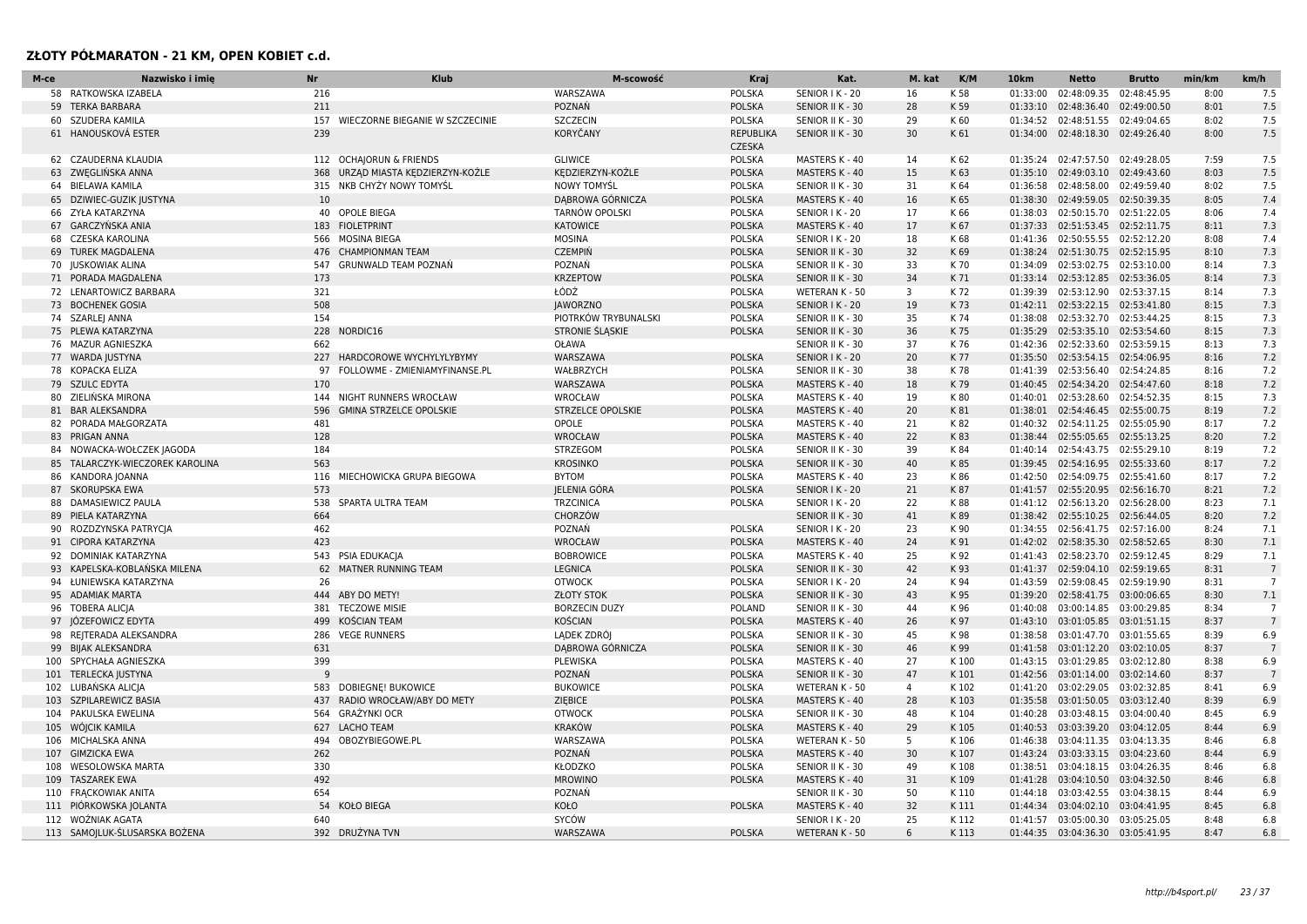| M-ce | Nazwisko i imie                | Nr  | <b>Klub</b>                   | M-scowość              | Kraj          | Kat.                  | M. kat         | K/M   | 10 <sub>km</sub> | Netto                              | <b>Brutto</b> | min/km | km/h |
|------|--------------------------------|-----|-------------------------------|------------------------|---------------|-----------------------|----------------|-------|------------------|------------------------------------|---------------|--------|------|
|      | 114 FILIPIAK BEATA             | 263 | MIECHOWICKA GRUPA BIEGOWA     | <b>BYTOM</b>           | <b>POLSKA</b> | MASTERS K - 40        | 33             | K114  | 01:43:02         | 03:04:37.25                        | 03:06:07.85   | 8:47   | 6.8  |
|      | 115 LACH IWONA                 | 155 | NIGHT RUNNERS PYSKOWICE       | <b>PYSKOWICE</b>       | <b>POLSKA</b> | SENIOR II K - 30      | 51             | K115  | 01:40:57         | 03:04:58.15                        | 03:06:27.10   | 8:48   | 6.8  |
|      | 116 JAKUBOWSKA BEATA           | 504 | BIEGAMY WE WROCŁAWIU          | WROCŁAW                | <b>POLSKA</b> | SENIOR II K - 30      | 52             | K116  | 01:43:34         | 03:04:45.60                        | 03:06:31.45   | 8:47   | 6.8  |
|      | 117 CZEPIEC AGATA              | 460 | <b>MUAY RUNNING TEAM</b>      | <b>KRAKOW</b>          | <b>POLSKA</b> | <b>MASTERS K - 40</b> | 34             | K117  | 01:46:05         | 03:06:46.60                        | 03:07:10.20   | 8:53   | 6.7  |
|      | 118 ŚLIWAK KATARZYNA           | 324 |                               | WROCŁAW                | POLSKA        | SENIOR I K - 20       | 26             | K118  |                  | 01:46:10 03:05:58.75 03:07:11.50   |               | 8:51   | 6.8  |
| 119  | KOWALEWSKA KINGA               | 624 |                               | WARSZAWA               | <b>POLSKA</b> | SENIOR II K - 30      | 53             | K119  | 01:47:32         | 03:06:36.45                        | 03:07:27.15   | 8:53   | 6.8  |
| 120  | PŁUCIENNIK KATARZYNA           | 598 |                               | PABIANICE              | <b>POLSKA</b> | MASTERS K - 40        | 35             | K120  | 01:46:15         | 03:06:12.80                        | 03:07:27.50   | 8:52   | 6.8  |
| 121  | WISZNIOWSKA AGATA              |     | 146 NIGHT RUNNERS WROCŁAW     | WROCŁAW                | <b>POLSKA</b> | SENIOR II K - 30      | 54             | K 121 | 01:48:54         | 03:06:33.30                        | 03:07:57.60   | 8:53   | 6.8  |
| 122  | BAJDA JUSTYNA                  | 421 | IZERSKA GRUPA BIEGOWA         | <b>STARA KAMIENICA</b> | <b>POLSKA</b> | SENIOR II K - 30      | 55             | K122  | 01:42:49         | 03:06:52.80                        | 03:08:11.65   | 8:53   | 6.7  |
| 123  | MICHALSKA DARIA                | 206 |                               | ZIELONA GÓRA-ŁEŻYCA    | <b>POLSKA</b> | SENIOR II K - 30      | 56             | K123  | 01:41:10         | 03:07:07.65                        | 03:08:19.75   | 8:54   | 6.7  |
| 124  | MRÓZ IZABELA                   | 537 | WOLNE SLIMAKI                 | POZNAN                 | POLAND        | SENIOR II K - 30      | 57             | K 124 | 01:47:41         | 03:08:09.35                        | 03:08:51.50   | 8:57   | 6.7  |
| 125  | GOSTYŃSKA WERONIKA             | 100 |                               | <b>KRAKÓW</b>          | <b>POLSKA</b> | SENIOR II K - 30      | 58             | K125  | 01:38:47         | 03:08:36.10 03:08:59.15            |               | 8:58   | 6.7  |
| 126  | SOŁDON KATARZYNA               | 396 |                               | ROGÓW                  | <b>POLSKA</b> | SENIOR I K - 20       | 27             | K126  | 01:38:14         | 03:08:33.15                        | 03:09:07.95   | 8:58   | 6.7  |
| 127  | <b>FLORCZAK MONIKA</b>         | 558 | KOBIETA W BIEGU/ RUN BABY     | WROCŁAW                | <b>POLAND</b> | SENIOR I K - 20       | 28             | K127  | 01:46:16         | 03:08:30.70                        | 03:09:23.05   | 8:58   | 6.7  |
| 128  | KOZŁOWSKA IWONA                | 78  |                               | LESZNO                 | <b>POLSKA</b> | MASTERS K - 40        | 36             | K128  | 01:49:59         | 03:09:07.25 03:09:24.10            |               | 9:00   | 6.7  |
| 129  | MACIEJEWSKA ALEKSANDRA         | 109 | NIGHT RUNNERS POZNAŃ          | POZNAŃ                 | <b>POLSKA</b> | SENIOR I K - 20       | 29             | K129  |                  | 01:46:55 03:09:06.05 03:09:39.70   |               | 9:00   | 6.7  |
| 130  | SOSZYŃSKA GOSIA                | 210 | CZŁAPACZE                     | WARSZAWA               | POLSKA        | WETERAN K - 50        | $\overline{7}$ | K130  | 01:49:46         | 03:08:54.70                        | 03:10:13.35   | 8:59   | 6.7  |
|      | 131 QUIRINI ALEKSANDRA         | 140 |                               | <b>NOWY TARG</b>       | <b>POLSKA</b> | SENIOR II K - 30      | 59             | K131  |                  | 01:41:40 03:09:29.25 03:10:38.35   |               | 9:01   | 6.6  |
| 132  | BARANSKA MAŁGORZATA            |     | 234 BBL OPOLE                 | OPOLE                  | <b>POLSKA</b> | MASTERS K - 40        | 37             | K132  | 01:43:15         | 03:12:15.50                        | 03:13:10.00   | 9:09   | 6.6  |
| 133  | STRZAŁKOWSKA URSZULA           | 243 | <b>GYMBOX OPOLE</b>           | OPOLE                  | <b>POLSKA</b> | SENIOR II K - 30      | 60             | K133  |                  | 01:41:17 03:12:12.30 03:13:10.30   |               | 9:09   | 6.6  |
| 134  | KOTYSZ KATARZYNA               | 240 |                               | OPOLE                  | <b>POLSKA</b> | <b>WETERAN K - 50</b> | 8              | K134  | 01:42:55         | 03:12:10.60                        | 03:13:10.35   | 9:09   | 6.6  |
| 135  | SKORNIAK KATARZYNA             | 255 | KATARZYNA SKORNIAK            | POZNAŃ                 | <b>POLSKA</b> | SENIOR II K - 30      | 61             | K135  | 01:49:34         | 03:12:18.40                        | 03:13:10.70   | 9:09   | 6.6  |
|      | 136 GŁĄBICA JUSTYNA            | 130 |                               | KAMIENIEC WR.          | <b>POLSKA</b> | SENIOR II K - 30      | 62             | K136  |                  | 01:48:29 03:11:45.80 03:13:24.35   |               | 9:07   | 6.6  |
| 137  | RATAJCZAK MONIKA               | 270 |                               | ZIELONA GÓRA           | <b>POLSKA</b> | SENIOR I K - 20       | 30             | K137  |                  | 01:54:21  03:13:04.65  03:13:39.75 |               | 9:11   | 6.5  |
| 138  | OLCZYK JOANNA                  | 468 |                               | ŁÓDŹ                   | POLSKA        | SENIOR I K - 20       | 31             | K138  | 01:50:09         | 03:13:42.65                        | 03:14:44.95   | 9:13   | 6.5  |
| 139  | SATURNIEWICZ DARIA             | 53  | <b>NIGHT RUNNERS</b>          | POZNAŃ                 | <b>POLSKA</b> | SENIOR I K - 20       | 32             | K139  | 01:46:05         | 03:14:19.85                        | 03:14:52.70   | 9:15   | 6.5  |
| 140  | <b>HANGIEL URSZULA</b>         | 594 | ŻWAWE ŻÓŁWIE                  | WARSZAWA               | POLAND        | SENIOR II K - 30      | 63             | K140  | 01:49:59         | 03:13:33.45 03:15:02.85            |               | 9:13   | 6.5  |
| 141  | <b>BARZAK JUSTYNA</b>          | 439 |                               | <b>STRZELIN</b>        | <b>POLSKA</b> | SENIOR II K - 30      | 64             | K141  | 01:49:31         | 03:14:43.50                        | 03:15:15.95   | 9:16   | 6.5  |
| 142  | <b>BARTOSIEWICZ DOROTA</b>     | 479 |                               | POZNAŃ                 | <b>POLSKA</b> | SENIOR II K - 30      | 65             | K142  | 01:41:09         | 03:15:09.10                        | 03:15:21.70   | 9:17   | 6.5  |
| 143  | SALONI-SADOWSKA MARIA          |     | 480 SN KLASYK                 | WARSZAWA               | <b>POLSKA</b> | MASTERS K - 40        | 38             | K143  |                  | 01:47:36 03:14:17.75 03:15:24.05   |               | 9:15   | 6.5  |
| 144  | TABACZYŃSKA MONIKA             | 524 |                               | WROCŁAW                | <b>POLSKA</b> | SENIOR I K - 20       | 33             | K144  | 01:44:34         | 03:14:05.35                        | 03:15:32.60   | 9:14   | 6.5  |
| 145  | MARCZUKIEWICZ ALEKSANDRA       |     | 344 WKURW TEAM                | WROCŁAW                | <b>POLSKA</b> | SENIOR II K - 30      | 66             | K145  |                  | 01:51:42 03:14:24.30               | 03:15:39.55   | 9:15   | 6.5  |
| 146  | JÓŹWIAK SONIA                  |     | 475 FIZJOTERAPEUTASPORTOWY.PL | POZNAŃ                 | POLSKA        | SENIOR I K - 20       | 34             | K146  |                  | 01:48:41 03:15:12.00 03:16:36.60   |               | 9:17   | 6.5  |
|      | 147 SMYK AGNIESZKA             | 24  | 42DOSZCZESCIA.PL              | <b>NYSA</b>            | POLAND        | SENIOR I K - 20       | 35             | K147  |                  | 01:51:43  03:15:39.55  03:16:57.45 |               | 9:19   | 6.4  |
| 148  | WYSOCKA AGNIESZKA              | 198 |                               | WARSZAWA               | <b>POLSKA</b> | MASTERS K - 40        | 39             | K148  | 01:47:01         | 03:16:07.00                        | 03:17:06.55   | 9:20   | 6.4  |
| 149  | <b>MACIAS MAŁGORZATA</b>       | 448 | W POGONI ZA DUCHEM            | SOSNOWIEC              | <b>POLSKA</b> | SENIOR II K - 30      | 67             | K149  | 01:53:04         | 03:16:45.95 03:17:30.40            |               | 9:22   | 6.4  |
| 150  | KULIBERDA SYLWIA               | 426 |                               | RZESZÓW                | POLSKA        | MASTERS K - 40        | 40             | K150  | 01:50:56         | 03:16:52.70 03:17:30.75            |               | 9:22   | 6.4  |
| 151  | <b>GREBOWICZ AGNIESZKA</b>     | 666 | KB HARCOWNIK JELCZ-LASKOWICE  | JANIKÓW                |               | SENIOR II K - 30      | 68             | K151  |                  | 01:49:31  03:17:18.15  03:17:48.85 |               | 9:23   | 6.4  |
| 152  | BĄCZYNSKA MAŁGORZATA           | 339 |                               | POZNAN                 | POLSKA        | MASTERS K - 40        | 41             | K152  | 01:51:17         | 03:16:44.90                        | 03:18:27.45   | 9:22   | 6.4  |
| 153  | <b>ŁATA KATARZYNA</b>          | 418 |                               | WARSZAWA               | <b>POLAND</b> | SENIOR II K - 30      | 69             | K153  | 01:45:58         | 03:17:49.55                        | 03:18:38.55   | 9:25   | 6.4  |
|      | 154 DUDA-RELIGA EWELINA        | 485 | OZKB                          | <b>SZCZECIN</b>        | POLSKA        | MASTERS K - 40        | 42             | K 154 | 01:50:04         | 03:18:29.85 03:18:44.75            |               | 9:27   | 6.3  |
| 155  | <b>ZUBOWICZ MONIKA</b>         | 375 |                               | WARSZAWA               | <b>POLSKA</b> | SENIOR II K - 30      | 70             | K155  | 01:49:35         | 03:18:00.25                        | 03:19:36.20   | 9:25   | 6.4  |
| 156  | DOMINIAK-KLESZCZYŃSKA ELŻBIETA | 642 |                               | WARSZAWA               |               | WETERAN K - 50        | 9              | K156  | 01:54:01         | 03:18:39.50                        | 03:19:38.55   | 9:27   | 6.3  |
| 157  | CZYŻ DOROTA                    | 554 |                               | RZESZÓW                | <b>POLSKA</b> | MASTERS K - 40        | 43             | K157  | 01:50:25         | 03:19:12.85 03:19:51.45            |               | 9:29   | 6.3  |
| 158  | PABICH MAGDALENA               | 348 | <b>4RUN TEAM PIŁA</b>         | PIŁA                   | <b>POLSKA</b> | MASTERS K - 40        | 44             | K158  | 01:56:54         | 03:18:51.15 03:20:36.55            |               | 9:28   | 6.3  |
| 159  | PRZĄDO MONIKA                  | 436 |                               | OLKUSZ                 | <b>POLSKA</b> | SENIOR II K - 30      | 71             | K159  | 01:49:36         | 03:19:10.35                        | 03:20:39.60   | 9:29   | 6.3  |
| 160  | ŚWISTUŃ IZOLDA                 | 517 |                               | <b>KRAPKOWICE</b>      | <b>POLSKA</b> | MASTERS K - 40        | 45             | K 160 | 01:49:54         | 03:20:29.55                        | 03:20:51.95   | 9:32   | 6.3  |
| 161  | SZTANDERA BERENIKA             | 545 | <b>VEGE RUNNERS</b>           | WARSZAWA               | <b>POLSKA</b> | SENIOR II K - 30      | 72             | K161  | 01:45:18         | 03:19:37.00                        | 03:20:54.05   | 9:30   | 6.3  |
| 162  | DOWNAR-ZAPOLSKA RITA           | 27  | @MD RUN                       | WROCŁAW                | <b>POLSKA</b> | MASTERS K - 40        | 46             | K 162 | 01:53:58         | 03:20:48.20                        | 03:20:56.10   | 9:33   | 6.3  |
| 163  | STAWSKA NATALIA                | 244 |                               | <b>KRAKÓW</b>          | <b>POLSKA</b> | SENIOR II K - 30      | 73             | K163  |                  | 01:52:57 03:19:48.20               | 03:21:03.65   | 9:30   | 6.3  |
| 164  | KWIATKOWSKA MARTA              | 15  | BEAGLE RUNNERS TEAM           | <b>BYDGOSZCZ</b>       | <b>POLSKA</b> | SENIOR II K - 30      | 74             | K164  | 01:47:15         | 03:20:04.25                        | 03:21:11.20   | 9:31   | 6.3  |
| 165  | POMIANOWSKA ANNA               | 447 | GDZIETAMETA                   | <b>WRONKI</b>          | <b>POLSKA</b> | SENIOR II K - 30      | 75             | K165  |                  | 01:51:06 03:20:38.55 03:21:14.45   |               | 9:33   | 6.3  |
| 166  | KOCZAJA MALGORZATA             | 68  |                               | <b>KRAKOW</b>          | POLSKA        | SENIOR I K - 20       | 36             | K166  | 01:49:00         | 03:21:00.85                        | 03:21:20.35   | 9:34   | 6.3  |
| 167  | PAWEŁAS MARTA                  | 659 | POMIJALNI                     | WARSZAWA               |               | SENIOR II K - 30      | 76             | K 167 |                  | 01:52:19 03:20:46.40               | 03:21:21.50   | 9:33   | 6.3  |
| 168  | BARTAS AGNIESZKA               | 568 | W POGONI ZA DUCHEM            | <b>KATOWICE</b>        | POLSKA        | SENIOR II K - 30      | 77             | K 168 | 01:53:15         | 03:20:45.85 03:21:29.50            |               | 9:33   | 6.3  |
| 169  | <b>SZULC JOANNA</b>            | 84  | ALBATROSY                     | WARSZAWA               | <b>POLSKA</b> | MASTERS K - 40        | 47             | K169  |                  | 01:55:17 03:20:51.55 03:21:31.05   |               | 9:33   | 6.3  |
|      | 170 FRANKOWICZ MAGDALENA       | 58  |                               | POZNAŃ                 | POLSKA        | SENIOR II K - 30      | 78             | K170  |                  | 01:52:01 03:21:10.85 03:22:02.45   |               | 9:34   | 6.3  |
|      |                                |     |                               |                        |               |                       |                |       |                  |                                    |               |        |      |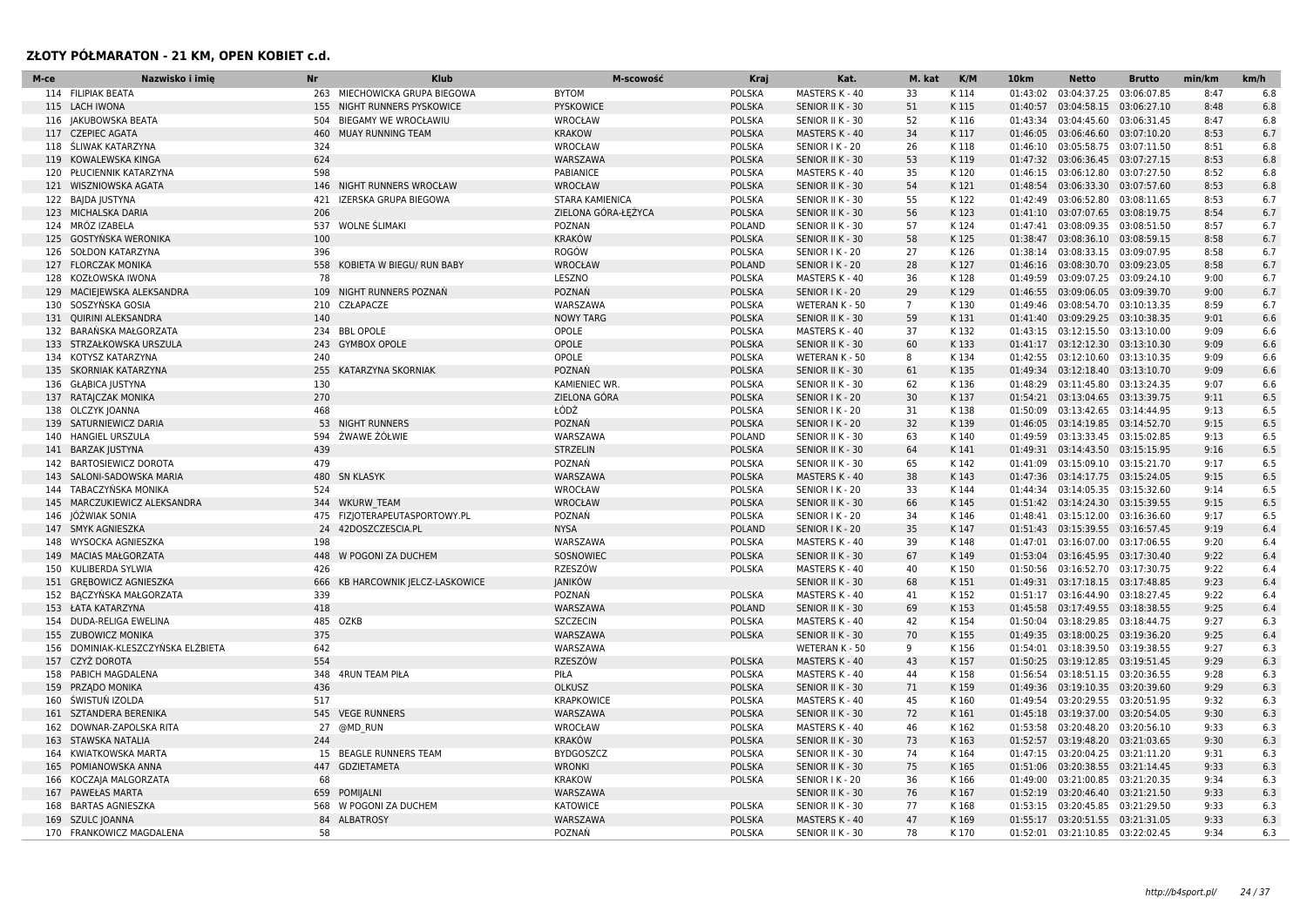| M-ce       | Nazwisko i imie             | Nr             | <b>Klub</b>                      | M-scowość               | Kraj                           | Kat.                  | M. kat | K/M            | 10 <sub>km</sub> | <b>Netto</b>                                             | <b>Brutto</b>              | min/km         | km/h            |
|------------|-----------------------------|----------------|----------------------------------|-------------------------|--------------------------------|-----------------------|--------|----------------|------------------|----------------------------------------------------------|----------------------------|----------------|-----------------|
|            | 171 WASZKIEWICZ JOANNA      |                | 135 NIGHT RUNNERS                | POZNAŃ                  | <b>POLSKA</b>                  | SENIOR II K - 30      | 79     | K171           | 01:53:35         | 03:21:31.70                                              | 03:22:05.05                | 9:35           | 6.3             |
|            | 172 SZAŁAJSKA MONIKA        | 74             |                                  | <b>SŁUBICE</b>          | <b>POLSKA</b>                  | SENIOR I K - 20       | 37     | K172           | 01:49:20         | 03:21:27.30                                              | 03:22:31.85                | 9:35           | 6.3             |
|            | 173 STRAMOWSKA KASIA        | 329            |                                  | SWARZEDZ                | <b>POLSKA</b>                  | MASTERS K - 40        | 48     | K173           | 01:57:08         | 03:22:31.85                                              | 03:23:27.10                | 9:38           | 6.2             |
|            | 174 TALAGA ALICIA           | 484            | OLKUSZBIEGA.PL                   | <b>OLKUSZ</b>           | <b>POLSKA</b>                  | SENIOR I K - 20       | 38     | K174           |                  | 01:49:53 03:23:40.40                                     | 03:23:51.75                | 9:41           | 6.2             |
|            | 175 LEWANDOWSKA MARIA       | 88             | <b>BIEGAM BO NIE LUBIE</b>       | GÓRA                    | POLSKA                         | SENIOR II K - 30      | 80     | K175           |                  | 01:57:04 03:24:10.80                                     | 03:24:22.75                | 9:43           | 6.2             |
| 176        | <b>DRYNKORN HANNA</b>       | 353            |                                  | WROCŁAW                 | <b>POLSKA</b>                  | SENIOR I K - 20       | 39     | K176           |                  | 01:54:46 03:23:34.15                                     | 03:24:47.00                | 9:41           | 6.2             |
| 177        | KOWALSKA DARIA              | 136            |                                  | <b>CIESZKÓW</b>         | POLSKA                         | SENIOR II K - 30      | 81     | K177           |                  | 01:57:44 03:24:29.20                                     | 03:25:25.45                | 9:44           | 6.2             |
| 178        | WOINO MAŁGORZATA            | 64             | HUSARIA RACE TEAM                | ŁÓDŹ                    | <b>POLSKA</b>                  | SENIOR II K - 30      | 82     | K178           |                  | 01:46:52 03:24:38.65                                     | 03:25:34.85                | 9:44           | 6.2             |
| 179        | TCHORZEWSKA-PIETRZYK ANNA   | 110            |                                  | WROCŁAW                 | <b>POLSKA</b>                  | MASTERS K - 40        | 49     | K179           |                  | 01:56:06 03:24:33.05                                     | 03:25:36.40                | 9:44           | 6.2             |
| 180        | KAYSIEWICZ JOANNA           | 290            |                                  | POZNAŃ                  | <b>POLSKA</b>                  | <b>MASTERS K - 40</b> | 50     | K180           | 01:56:47         | 03:24:04.40                                              | 03:25:46.20                | 9:43           | 6.2             |
| 181        | MUSIELAK MAGDALENA          | 237            | <b>M&amp;M&amp;M&amp;M</b>       | POZNAŃ                  | <b>POLSKA</b>                  | SENIOR II K - 30      | 83     | K 181          |                  | 01:48:50 03:20:51.40                                     | 03:26:14.75                | 9:33           | 6.3             |
|            | 182 KRZESZOWSKA IGA         | 388            |                                  | CHORZÓW                 | <b>POLSKA</b>                  | SENIOR I K - 20       | 40     | K182           |                  | 01:45:27 03:25:05.40                                     | 03:26:40.15                | 9:46           | 6.1             |
| 183        | RAJTAR RENATA               | 660            | <b>RONTIL</b>                    | <b>KRAKÓW</b>           |                                | WETERAN K - 50        | 10     | K183           | 01:51:21         | 03:27:22.45                                              | 03:27:26.55                | 9:52           | 6.1             |
| 184        | <b>CENDROWICZ MAGDALENA</b> | 503            | <b>BLUEMUTEAM</b>                | SOBÓTKA                 | <b>POLSKA</b>                  | SENIOR II K - 30      | 84     | K184           |                  | 01:56:04 03:27:10.90                                     | 03:28:14.20                | 9:51           | 6.1             |
| 185        | <b>TRZECIAK EWELINA</b>     | $\overline{7}$ |                                  | <b>LEGNICA</b>          | <b>POLSKA</b>                  | MASTERS K - 40        | 51     | K185           | 01:58:12         | 03:28:13.05                                              | 03:28:28.65                | 9:54           | 6.1             |
| 186        | <b>KARAMON MAGDALENA</b>    | 214            | <b>OPOLE BIEGA</b>               | OPOLE                   | <b>POLSKA</b>                  | SENIOR II K - 30      | 85     | K186           |                  | 01:55:54 03:27:21.45 03:28:30.80                         |                            | 9:52           | 6.1             |
| 187        | <b>BUCHERT MARIOLA</b>      | 477            | <b>CHAMPIONMAN TEAM</b>          | <b>CZEMPIN</b>          | <b>POLSKA</b>                  | SENIOR II K - 30      | 86     | K 187          | 01:56:22         | 03:28:34.00                                              | 03:29:19.85                | 9:55           | - 6             |
| 188        | <b>SALAMONIK KASIA</b>      | 527            | 3:33 TEAM                        | PALEDZIE                | <b>POLSKA</b>                  | SENIOR II K - 30      | 87     | K188           |                  | 01:53:51  03:29:01.35  03:29:21.65                       |                            | 9:57           | 6               |
| 189        | SABOK- MUSZYŃSKA KATARZYNA  | 440            | STRZELIŃSKI KLUB BIEGACZA GRANIT | <b>STRZELIN</b>         | <b>POLSKA</b>                  | SENIOR II K - 30      | 88     | K189           |                  | 01:56:31 03:30:20.70 03:30:52.45                         |                            | 10:01          | 6               |
| 190        | SPOZ MAGDALENA              | 102            | SZAKAL RUNNERS/WKURW TEAM        | POZNAŃ                  | <b>POLSKA</b>                  | MASTERS K - 40        | 52     | K190           |                  | 01:52:17 03:30:15.90                                     | 03:30:53.05                | 10:00          | 6               |
|            | 191 STANOWSKA KATARZYNA     | 307            |                                  | ŁÓDŹ                    | POLSKA                         | MASTERS K - 40        | 53     | K191           |                  | 01:55:31 03:30:29.30                                     | 03:30:54.30                | 10:01          | 6               |
| 192        | JANUSZEWSKA JOANNA          | 387            | POTRZYM MI PIWO                  | CHORZÓW                 | <b>POLSKA</b>                  | SENIOR I K - 20       | 41     | K192           | 01:53:00         | 03:29:30.10                                              | 03:31:04.70                | 9:58           | 6               |
|            | 193 ZAJĄCZKOWSKA AGNIESZKA  | 646            |                                  | KŁODZKO                 |                                | SENIOR I K - 20       | 42     | K193           |                  | 01:53:26 03:30:29.45 03:31:14.75                         |                            | 10:01          | 6               |
| 194        | PIELICHOWSKA JUSTYNA        | 117            | <b>BIEGAJĄC Z WILKAMI</b>        | <b>GOZDNICA</b>         | <b>POLSKA</b>                  | SENIOR II K - 30      | 89     | K194           |                  | 01:52:42 03:30:22.20                                     | 03:31:18.40                | 10:01          | 6               |
| 195        | SENFTLEBEN MIROSŁAWA        | 404            |                                  | LESZNO                  | POLSKA                         | SENIOR I K - 20       | 43     | K 195          | 01:58:24         | 03:30:10.85 03:31:21.30                                  |                            | 10:00          | $6\overline{6}$ |
| 196        | KURKIEWICZ-PARA KATARZYNA   | 438            |                                  | LESZNO                  | <b>POLSKA</b>                  | SENIOR II K - 30      | 90     | K196           | 01:58:28         | 03:30:11.05                                              | 03:31:21.50                | 10:00          | 6               |
| 197        | <b>CZECH DOROTA</b>         | 272            | <b>PRO-RUN WROCŁAW</b>           | WROCŁAW                 | <b>POLSKA</b>                  | MASTERS K - 40        | 54     | K197           |                  | 01:54:29 03:30:36.30                                     | 03:31:23.65                | 10:01          | 6               |
| 198        | KWAPIŃSKA ANNA              | 274            |                                  | <b>TRZEBNICA</b>        | <b>POLSKA</b>                  | SENIOR II K - 30      | 91     | K198           |                  | 01:54:31 03:30:36.50                                     | 03:31:23.65                | 10:01          | 6               |
| 199        | <b>WIERZBICKA NATALIA</b>   |                | 576 PCH RUN                      | CHODZIEŻ                | POLSKA                         | SENIOR II K - 30      | 92     | K199           |                  | 02:01:13 03:31:10.20                                     | 03:31:26.05                | 10:03          | 6               |
| 200        | <b>DEMBNA ANNA</b>          | 341            | <b>TEAM WIOSKA</b>               | SYCÓW                   | <b>POLSKA</b>                  | SENIOR II K - 30      | 93     | K 200          |                  | 01:58:22 03:31:18.05 03:31:43.55                         |                            | 10:03          | 6               |
| 201        | ŁASEK-PIETRZAK AGNIESZKA    | 196            | <b>WKURW TEAM</b>                | WROCŁAW                 | <b>POLSKA</b>                  | SENIOR I K - 20       | 44     | K 201          |                  | 01:56:47 03:30:59.30                                     | 03:32:18.70                | 10:02          | 6               |
| 202        | NOWACZYK ZUZANNA            | 413            |                                  | POZNAŃ                  | <b>POLSKA</b>                  | SENIOR I K - 20       | 45     | K 202          |                  | 01:52:28 03:32:00.55 03:32:29.05                         |                            | 10:05          | 5.9             |
| 203        | PIETROWICZ WERONIKA         | 432            |                                  | LUSOWKO                 | <b>POLAND</b>                  | SENIOR I K - 20       | 46     | K 203          |                  | 01:52:26 03:31:59.95 03:32:29.25                         |                            | 10:05          | 5.9             |
| 204        | PERKA BARBARA               | 36             | RAJSPORT                         | PROSZKÓW                | <b>POLSKA</b>                  | MASTERS K - 40        | 55     | K 204          |                  | 01:56:57 03:32:43.55 03:32:47.45                         |                            | 10:07          | 5.9             |
|            | AUGUSTYŃSKA KINGA           |                | <b>LACHO TEAM</b>                | <b>KRAKÓW</b>           | <b>POLSKA</b>                  |                       | 56     |                |                  |                                                          |                            |                | 5.9             |
| 205<br>206 |                             | 208<br>643     | <b>KB MARATONCZYK</b>            | <b>DEBICA</b>           |                                | MASTERS K - 40        | 11     | K 205<br>K 206 | 02:01:32         | 03:32:36.40                                              | 03:33:29.85<br>03:33:32.30 | 10:07          | 5.9             |
|            | PUZIO ANNA                  |                |                                  |                         |                                | WETERAN K - 50        | 57     |                |                  | 01:57:12 03:32:12.15<br>02:00:42 03:32:52.15 03:33:34.45 |                            | 10:06<br>10:08 | 5.9             |
| 207<br>208 | CIASTOWICZ- TOMCZAK INGA    | 142<br>363     |                                  | <b>MOSINA</b>           | <b>POLSKA</b><br><b>POLSKA</b> | MASTERS K - 40        | 12     | K 207<br>K 208 |                  |                                                          |                            |                |                 |
|            | WALCZAK-WOJTKOWSKA IWONA    |                |                                  | WARSZAWA                |                                | WETERAN K - 50        |        |                |                  | 02:02:24 03:32:45.50                                     | 03:33:46.35                | 10:07          | 5.9             |
| 209        | KACZMAREK MAGDALENA         | 106            | <b>NEST TEAM</b>                 | POZNAŃ                  | POLSKA                         | MASTERS K - 40        | 58     | K 209          | 01:56:38         | 03:34:23.50                                              | 03:35:01.35                | 10:12          | 5.9             |
| 210        | MARKIEWICZ JOANNA ZUZA      | 271            | KOBIETY BIEGAJĄ                  | POZNAŃ                  | <b>POLSKA</b>                  | MASTERS K - 40        | 59     | K 210          |                  | 01:54:06 03:34:12.10                                     | 03:35:03.40                | 10:12          | 5.9             |
|            | 211 SIENKIEWICZ GABRYSIA    |                | 145 OGARY DOLORES                | WARSZAWA                | POLSKA                         | SENIOR I K - 20       | 47     | K 211          |                  | 01:57:02 03:34:43.30                                     | 03:36:22.70                | 10:13          | 5.9             |
| 212        | WÓJTOWICZ EDYTA             |                | 6 LOVELASY                       | POLICE                  | <b>POLSKA</b>                  | MASTERS K - 40        | 60     | K 212          | 01:58:09         | 03:36:48.40                                              | 03:37:07.65                | 10:19          | 5.8             |
| 213        | <b>DEMNICKA MONIKA</b>      | -5             | GRUPA BIEGOWA UM W-WA            | WARSZAWA                | POLSKA                         | SENIOR II K - 30      | 94     | K 213          | 01:49:16         | 03:36:20.35                                              | 03:38:05.25                | 10:18          | 5.8             |
|            | 214 ERENBERG MAŁGORZATA     |                | 226 FUDU&CO SPORT TEAM           | PIOTRKÓW TRYBUNALSKI    | <b>POLSKA</b>                  | SENIOR II K - 30      | 95     | K 214          |                  | 01:56:20 03:38:40.35                                     | 03:39:08.90                | 10:24          | 5.8             |
| 215        | ŻARSKA IZABELA              | 661            | <b>FUDU&amp;CO SPORT TEAM</b>    | PIOTRKÓW TRYBUNALSKI    |                                | MASTERS K - 40        | 61     | K 215          |                  | 01:56:22 03:38:41.20                                     | 03:39:08.95                | 10:24          | 5.8             |
| 216        | JEŻEWSKA SYLWIA             | 171            | DRUŽYNA SZPIKU                   | ROSNÓWKO                | <b>POLSKA</b>                  | MASTERS K - 40        | 62     | K 216          | 01:57:16         | 03:38:29.40                                              | 03:39:12.55                | 10:24          | 5.8             |
|            | 217 WIERZGAŁA IWONA         | 312            |                                  | WARSZAWA                | POLSKA                         | MASTERS K - 40        | 63     | K 217          |                  | 01:59:18 03:39:37.00                                     | 03:40:41.75                | 10:27          | 5.7             |
|            | 218 FURMAN AGNIESZKA        |                | 23 OCHAJORUN & FRIENDS           | <b>KRAKÓW</b>           | <b>POLSKA</b>                  | SENIOR II K - 30      | 96     | K 218          |                  | 01:59:26 03:39:30.95 03:41:03.65                         |                            | 10:27          | 5.7             |
| 219        | <b>BAKA ELZBIETA</b>        | 77             | <b>FLY MEYSI</b>                 | WARSZAWA                | POLSKA                         | MASTERS K - 40        | 64     | K 219          |                  | 01:57:19 03:41:26.75 03:42:40.35                         |                            | 10:32          | 5.7             |
|            | 220 MATUSZCZAK-SZULC IWONA  | 188            |                                  | <b>KAMIONKI</b>         | <b>POLSKA</b>                  | MASTERS K - 40        | 65     | K 220          |                  | 02:05:41  03:42:16.25  03:42:42.55                       |                            | 10:35          | 5.7             |
|            | 221 ZMARZLIK MARTA          | 641            |                                  | SYCÓW                   |                                | SENIOR I K - 20       | 48     | K 221          | 01:59:16         | 03:42:19.90                                              | 03:42:45.25                | 10:35          | 5.7             |
|            | 222 LECHNA MIRELLA          | 323            |                                  | WROCŁAW                 | <b>POLSKA</b>                  | <b>MASTERS K - 40</b> | 66     | K 222          |                  | 02:04:05 03:42:16.35 03:43:30.35                         |                            | 10:35          | 5.7             |
| 223        | NOWAK-KASPRZAK ANNA         | 458            |                                  | WROCŁAW                 | <b>POLSKA</b>                  | SENIOR II K - 30      | 97     | K 223          |                  | 01:54:25 03:22:50.35                                     | 03:46:28.15                | 9:39           | 6.2             |
| 224        | <b>SZCZYGIEŁ BEATA</b>      | 355            | <b>MAIA HANUSZEK</b>             | STOBIERNA 1111, RZESZÓW | <b>POLSKA</b>                  | MASTERS K - 40        | 67     | K 224          |                  | 02:04:38 03:45:38.25                                     | 03:47:13.90                | 10:44          | 5.6             |
|            | 225 MAJDA-KONIECZNA ALICJA  | 256            |                                  | POZNAŃ                  | <b>POLSKA</b>                  | SENIOR II K - 30      | 98     | K 225          |                  | 02:07:27 03:47:35.80 03:47:57.15                         |                            | 10:50          | 5.5             |
| 226        | KOCIAK MAGDALENA            | 371            |                                  | <b>KOLO</b>             | <b>POLSKA</b>                  | <b>MASTERS K - 40</b> | 68     | K 226          |                  | 02:04:36 03:47:25.35 03:48:08.40                         |                            | 10:49          | 5.5             |
|            | 227 JAGUSIAK BARBARA        | 352            |                                  | TRZEBOWNISKO            | POLSKA                         | MASTERS K - 40        | 69     | K 227          |                  | 02:05:33 03:48:12.90                                     | 03:49:48.35                | 10:52          | 5.5             |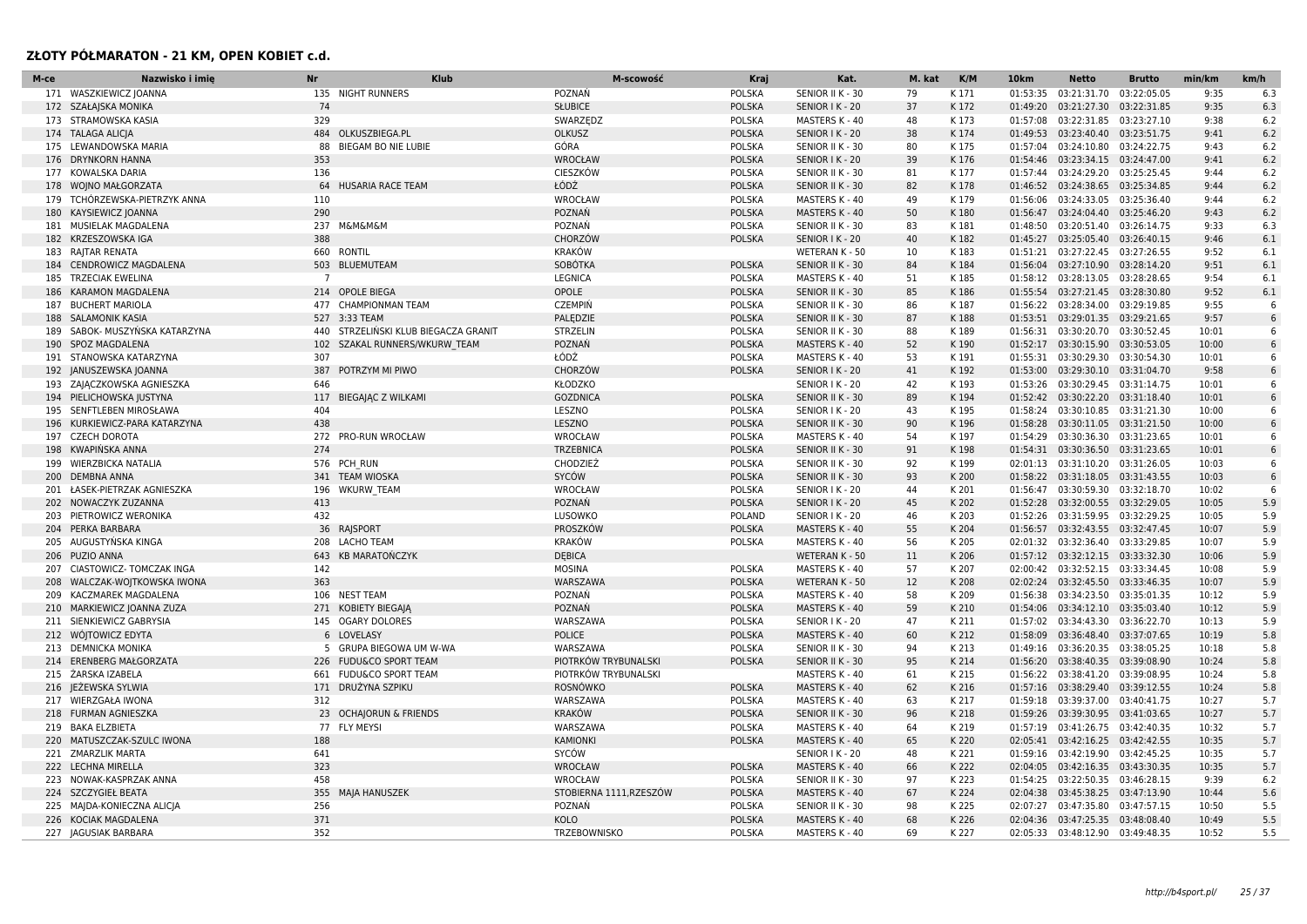| M-ce | Nazwisko i imie<br><b>Nr</b> |                                    | Klub | M-scowość         | Kraj          | Kat.                  | M. kat | K/M   | 10km                   | <b>Netto</b>                       | <b>Brutto</b> | min/km | km/h |
|------|------------------------------|------------------------------------|------|-------------------|---------------|-----------------------|--------|-------|------------------------|------------------------------------|---------------|--------|------|
|      | 228 KACZYŃSKA LAURA          | 50 KACZYŚ TEAM                     |      | WARSZAWA          | POLSKA        | MASTERS K - 40        | 70     | K 228 | 01:59:11               | 03:49:01.80                        | 03:50:46.95   | 10:54  | 5.5  |
|      | 229 PTAK DOROTA              | 57                                 |      | ŁÓDŹ              | <b>POLSKA</b> | MASTERS K - 40        | 71     | K 229 | 02:08:38               | 03:52:23.95 03:52:34.25            |               | 11:04  | 5.4  |
|      | 230 ZAJAC AGNIESZKA          | 279                                |      | <b>JÓZEFOSŁAW</b> | <b>POLSKA</b> | MASTERS K - 40        | 72     | K 230 | 02:05:41               | 03:52:21.20                        | 03:52:51.45   | 11:03  | 5.4  |
|      | 231 KARDACH MAGDALENA        | WATAHA - ŁACZY NAS BIEGANIE<br>509 |      | <b>BYDGOSZCZ</b>  | <b>POLSKA</b> | SENIOR II K - 30      | 99     | K 231 | 02:04:27               | 03:51:09.35 03:52:52.60            |               | 11:00  | 5.5  |
|      | 232 DOMINO MALGORZATA        | RADIO WROCŁAW<br>105               |      | WROCŁAW           | <b>POLSKA</b> | <b>WETERAN K - 50</b> | 13     | K 232 | 02:08:40               | 03:53:50.05 03:54:53.95            |               | 11:08  | 5.4  |
|      | 233 ROSZAK ROMANA            | 478                                |      | WROCŁAW           | <b>POLSKA</b> | SENIOR II K - 30      | 100    | K 233 | 02:05:27               | 03:55:31.50 03:55:59.45            |               | 11:12  | 5.3  |
|      | 234 KOSTERA KATARZYNA        | <b>VEGE RUNNERS</b><br>167         |      | WARSZAWA          | <b>POLSKA</b> | SENIOR II K - 30      | 101    | K 234 |                        | 02:08:32 03:55:06.20 03:56:22.10   |               | 11:11  | 5.4  |
|      | 235 FURTACZ ANNA             | 591                                |      | PIŁA              | <b>POLSKA</b> | MASTERS K - 40        | 73     | K 235 | 02:15:04               | 03:57:28.55 03:58:16.05            |               | 11:18  | 5.3  |
|      | 236 WISNIEWSKA MAŁGORZATA    | 147                                |      | <b>DOBRCZ</b>     | <b>POLSKA</b> | SENIOR II K - 30      | 102    | K 236 | 02:15:49               | 04:00:56.70 04:02:39.95            |               | 11:28  | 5.2  |
|      | <b>BEDNARCZYK JOANNA</b>     | AXA RUNNING TEAM<br>400            |      | CZARNOWO          | <b>POLSKA</b> | SENIOR II K - 30      | 103    | K 237 |                        | 02:15:49  04:00:56.45  04:02:40.20 |               | 11:28  | 5.2  |
|      | 238 GAJGER JOANNA            | 225                                |      | <b>KOBYŁKA</b>    | <b>POLSKA</b> | SENIOR II K - 30      | 104    | K 238 | 02:07:19               | 04:02:58.15 04:03:21.15            |               | 11:34  | 5.2  |
|      | 239 KUTNA AGNIESZKA          | 242                                |      | KLODZKO           | <b>POLSKA</b> | SENIOR II K - 30      | 105    | K 239 |                        | 02:16:55 04:08:27.85 04:09:53.40   |               | 11:49  | 5.1  |
|      | 240 ŁEMPICKA-GROMEK JOANNA   | 672                                |      | WARSZAWA          |               | MASTERS K - 40        | 74     | K 240 | 02:13:57               | 04:09:24.90 04:11:05.30            |               | 11:52  | 5.1  |
|      | 241 MICHNO ANNA              | 260 LACHO TEAM                     |      | KRAKÓW            | <b>POLSKA</b> | MASTERS K - 40        | 75     | K 241 | 02:24:06               | 04:13:31.00 04:14:29.40            |               | 12:04  | 5    |
|      | 242 WINTER MAŁGORZATA        | 150                                |      | <b>OTWOCK</b>     | <b>POLSKA</b> | SENIOR II K - 30      | 106    | K 242 | 02:18:38               | 04:14:26.05 04:15:05.75            |               | 12:06  |      |
|      | 243 BILSKA-MROCZKA HENRYKA   | 414                                |      | ZIEBICE           | <b>POLSKA</b> | MASTERS K - 40        | 76     | K 243 |                        | 04:40:48.65 04:41:21.60            |               | 13:22  | 4.5  |
|      | 244 ANDRYSZAK KAROLINA       | #TEAMFARFALLA                      |      | <b>BYDGOSZCZ</b>  | <b>POLSKA</b> | MASTERS K - 40        | 77     | K 244 | 02:21:36               | 04:43:04.80                        | 04:44:49.10   | 13:28  | 4.5  |
|      | 245 GORGOL RENATA            | 178 LP 500                         |      | <b>BYDGOSZCZ</b>  | <b>POLSKA</b> | MASTERS K - 40        | 78     | K 245 | 02:22:35               | 04:43:04.80                        | 04:44:49.10   | 13:28  | 4.5  |
|      | KANTOR MARTYNA               | 615 BUFF TEAM POLSKA               |      | <b>KRAKÓW</b>     | <b>POLSKA</b> | SENIOR I K - 20       |        |       | 01:21:50<br><b>DNF</b> | <b>DNF</b>                         | <b>DNF</b>    |        |      |
|      | KORONA-SIERADZKA BOGUSŁAWA   | 73                                 |      | WARSZAWA          | <b>POLSKA</b> | SENIOR I K - 20       |        |       | 02:00:41<br><b>DNF</b> | <b>DNF</b>                         | <b>DNF</b>    |        |      |

### **ZŁOTY PÓŁMARATON - 21 KM, Senior I M - 20**

| M-ce | Nazwisko i imie         | <b>Nr</b> | <b>Klub</b>                   | M-scowość         | <b>Kraj</b>                | Kat.            | M. kat            | K/M            | 10 <sub>km</sub> | <b>Netto</b>                     | <b>Brutto</b> | min/km | km/h |
|------|-------------------------|-----------|-------------------------------|-------------------|----------------------------|-----------------|-------------------|----------------|------------------|----------------------------------|---------------|--------|------|
|      | RAJA MICHAŁ             |           | 668 GT RAT                    | GŁUCHOŁAZY        |                            | SENIOR   M - 20 |                   | M <sub>1</sub> | 00:52:37         | 01:32:58.40                      | 01:32:58.95   | 4:25   | 13.6 |
|      | 2 ZDANOWSKI ŁUKASZ      |           | 653 LEKI POLSKA               | <b>SIEDLCE</b>    |                            | SENIOR   M - 20 | 2                 | M <sub>2</sub> | 00:55:47         | 01:39:36.65                      | 01:39:37.50   | 4:44   | 12.6 |
|      | 3 BONIEC RADOSŁAW       |           |                               | ŻARY              | <b>POLSKA</b>              | SENIOR   M - 20 | 3                 | M 6            |                  | 00:58:04 01:42:33.70             | 01:42:34.05   | 4:53   | 12.3 |
|      | 4 ŻAKOWSKI ADRIAN       |           | 343 KALENJI BY DECATHLON TEAM | <b>JAROCIN</b>    | <b>POLAND</b>              | SENIOR   M - 20 | $\overline{4}$    | M 7            |                  | 00:59:08 01:44:37.20             | 01:44:37.75   | 4:58   | 12   |
|      | 5 NIEWIEJSKI NIKODEM    | 584       |                               | OSTRZESZÓW        | <b>POLSKA</b>              | SENIOR   M - 20 | 5                 | M 18           | 01:04:57         | 01:53:40.20                      | 01:54:17.75   | 5:24   | 11.1 |
|      | 6 BRZAKALSKI KRZYSIEK   |           | 193 ADIDAS RUNNERS WARSAW     | WARSZAWA          | <b>POLSKA</b>              | SENIOR   M - 20 | 6                 | M 21           | 01:03:44         | 01:55:15.80                      | 01:55:18.35   | 5:29   | 10.9 |
|      | 7 GRABIŃSKI WOJCIECH    | 325       | GRUNWALD TEAM POZNAŃ          | <b>ROGOŹNO</b>    | <b>POLSKA</b>              | SENIOR   M - 20 | $\overline{7}$    | M 26           |                  | 01:06:05 01:57:06.60             | 01:57:11.85   | 5:34   | 10.8 |
|      | 8 ŁEŻNIAK ALEKSANDER    |           | 526 MONK SANDALS TEAM         | SOBÓTKA           | <b>POLSKA</b>              | SENIOR   M - 20 | 8                 | M 30           |                  | 01:05:28 01:59:54.85 01:59:59.55 |               | 5:42   | 10.5 |
|      | 9 ŻWIRSKI MARCIN        | 644       |                               | <b>NYSA</b>       |                            | SENIOR   M - 20 | 9                 | M 34           |                  | 01:07:13 01:58:44.55 02:00:16.20 |               | 5:39   | 10.6 |
|      | 10 LASEK JAKUB          |           | 521 CHICKS&SPORT TEAM         | OPOLE             | <b>POLSKA</b>              | SENIOR   M - 20 | 10                | M 36           |                  | 01:08:33 02:01:54.30             | 02:01:56.55   | 5:48   | 10.3 |
|      | 11 SUCHY ROLAND         | 219       |                               | <b>KRAPKOWICE</b> | <b>POLSKA</b>              | SENIOR   M - 20 | 11                | M 43           | 01:08:45         | 02:04:35.90                      | 02:05:54.55   | 5:56   | 10.1 |
|      | 12 PIENIAŻEK PATRYK     |           | 190 KGHM ZG RUN               | <b>KŁOBUCZYN</b>  | <b>POLSKA</b>              | SENIOR   M - 20 | $12 \overline{ }$ | M 45           |                  | 01:10:48 02:06:46.50 02:06:47.75 |               | 6:02   | 9.9  |
|      | 13 KWIECIEŃ SŁAWOMIR    |           | 402 KW KRAKÓW                 | <b>TYCHY</b>      | <b>POLSKA</b>              | SENIOR   M - 20 | 13                | M 52           | 01:12:39         | 02:10:57.10                      | 02:11:05.75   | 6:14   | 9.6  |
|      | 14 WITKOWSKI PIOTR      |           | 541 VEGE RUNNERS              | WARSZAWA          | <b>POLSKA</b>              | SENIOR   M - 20 | 14                | M 53           | 01:14:05         | 02:10:30.95 02:11:09.10          |               | 6:12   | 9.7  |
|      | 15 SABAT KAMIL          | 168       |                               | <b>KOTOWICE</b>   | <b>POLSKA</b>              | SENIOR   M - 20 | 15                | M 55           |                  | 01:15:22 02:11:38.55 02:11:49.25 |               | 6:16   | 9.6  |
|      | 16 JANISZEWSKI WIKTOR   | 446       |                               | <b>PRUDNIK</b>    | <b>POLSKA</b>              | SENIOR   M - 20 | 16                | M 58           | 01:10:47         | 02:11:32.85                      | 02:12:23.85   | 6:15   | 9.6  |
|      | 17 NETOLICKÝ KAMIL      |           | 39 SRTG VYŠKOV                | VYŠKOV            | REPUBLIKA<br><b>CZESKA</b> | SENIOR   M - 20 | 17                | M 71           | 01:13:04         | 02:14:43.05 02:15:45.40          |               | 6:24   | 9.4  |
|      | 18 JAGŁA KAMIL          |           | 287 GRUNWALD TEAM POZNAŃ      | POZNAŃ            | <b>POLSKA</b>              | SENIOR   M - 20 | 18                | M 77           | 01:16:34         | 02:18:17.90                      | 02:18:24.15   | 6:35   | 9.1  |
|      | 19 REMPUSZEWSKI MATEUSZ | 236       |                               | <b>CHUDÓW</b>     | <b>POLSKA</b>              | SENIOR   M - 20 | 19                | M 81           | 01:15:34         | 02:18:36.90                      | 02:18:47.85   | 6:36   | 9.1  |
|      | 20 GRAMALA MATEUSZ      | 218       | ŻEBY BIEGAĆ TRZEBA BIEGAĆ     | <b>KRAPKOWICE</b> | <b>POLSKA</b>              | SENIOR   M - 20 | 20                | M 82           | 01:17:02         | 02:18:01.65                      | 02:19:18.95   | 6:34   | 9.1  |
|      | 21 MIKOŁAJCZYK PIOTR    |           | 342 KALENJI BY DECATHLON      | <b>BIAŁYSTOK</b>  | <b>POLSKA</b>              | SENIOR   M - 20 | 21                | M 87           | 01:18:13         | 02:20:24.60                      | 02:20:33.75   | 6:41   | 9    |
|      | 22 KRAWCZYK TOMASZ      | 349       |                               | BYSTRZYCA KŁODZKA | <b>POLSKA</b>              | SENIOR   M - 20 | 22                | M 89           |                  | 01:13:44 02:21:32.50             | 02:21:38.30   | 6:44   | 8.9  |
|      | 23 SAŁEK MATEUSZ        | 367       | ADIDAS RUNNERS WARSAW         | <b>RADOM</b>      | <b>POLSKA</b>              | SENIOR   M - 20 | 23                | M 90           | 01:18:05         | 02:21:42.80                      | 02:21:49.45   | 6:44   | 8.9  |
|      | 24 PERENC MICHAŁ        |           | 281 HUSARIA RACE TEAM         | <b>JAROSŁAW</b>   | <b>POLSKA</b>              | SENIOR   M - 20 | 24                | M 96           | 01:19:39         | 02:22:50.95                      | 02:22:58.65   | 6:48   | 8.8  |
|      | 25 MIELNIK MICHAŁ       | 266       |                               | POZNAŃ            | <b>POLSKA</b>              | SENIOR   M - 20 | 25                | M 103          | 01:20:57         | 02:23:10.65 02:24:12.15          |               | 6:49   | 8.8  |
|      | 26 SAFARYN DARIUSZ      | 470       |                               | POZNAŃ            | <b>POLSKA</b>              | SENIOR   M - 20 | 26                | M 111          | 01:18:35         | 02:24:32.45                      | 02:24:53.25   | 6:53   | 8.7  |
|      | ŚWIERCZYŃSKI RADOSŁAW   | 179       | <b>BIEGIEM PO PIWO</b>        | ŁÓDŹ              | POLAND                     | SENIOR   M - 20 | 27                | M 116          | 01:18:08         | 02:25:17.30                      | 02:25:27.20   | 6:55   | 8.7  |
|      | 28 PASZKE MACIEJ        | 357       |                               | <b>TORUŃ</b>      | <b>POLSKA</b>              | SENIOR   M - 20 | 28                | M 127          |                  | 01:24:10 02:27:56.25             | 02:29:17.95   | 7:02   | 8.5  |
|      | 29 ORDYNIEC SŁAWOMIR    |           | 151 KB LEROY MERLIN           | <b>ŚWIDNICA</b>   | <b>POLSKA</b>              | SENIOR   M - 20 | 29                | M 132          |                  | 01:18:55 02:29:55.85 02:30:08.40 |               | 7:08   | 8.4  |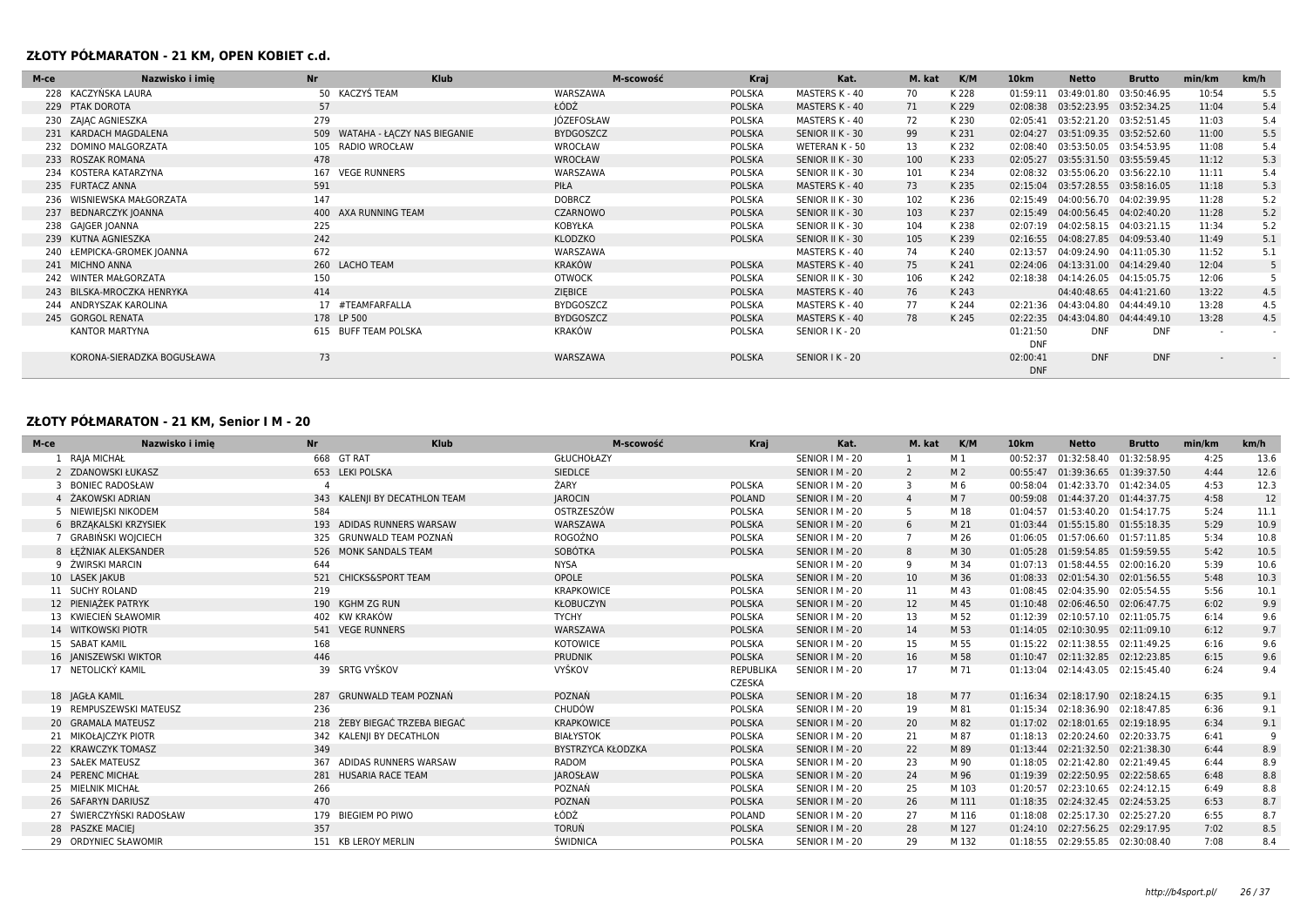#### **ZŁOTY PÓŁMARATON - 21 KM, Senior I M - 20 c.d.**

| M-ce | Nazwisko i imie       | <b>Nr</b>             | <b>Klub</b> | M-scowość        | Kraj          | Kat.            | M. kat | K/M   | 10km     | <b>Netto</b>                       | <b>Brutto</b> | min/km | km/h |
|------|-----------------------|-----------------------|-------------|------------------|---------------|-----------------|--------|-------|----------|------------------------------------|---------------|--------|------|
|      | 30 KRAWCZYK KONRAD    | 606                   |             | WARSZAWA         | <b>POLSKA</b> | SENIOR   M - 20 | 30     | M 140 | 01:24:10 | 02:29:57.80                        | 02:31:20.90   | 7:08   | 8.4  |
|      | 31 PARKITNY MIKOLAI   | 515                   |             | <b>KRAKOW</b>    | <b>POLSKA</b> | SENIOR   M - 20 | 31     | M 141 | 01:21:30 | 02:31:14.80                        | 02:31:34.60   | 7:12   | 8.3  |
|      | 32 MAZUR RAFAŁ        | 358                   |             | LEGNICA          | <b>POLSKA</b> | SENIOR   M - 20 | 32     | M 146 | 01:17:50 | 02:33:15.25 02:33:18.55            |               | 7:17   | 8.2  |
|      | 33 GORZELANCZYK MAREK | 590                   |             | <b>WROCLAW</b>   | POLAND        | SENIOR   M - 20 | 33     | M 148 |          | 01:22:05 02:32:55.45 02:33:34.60   |               | 7:16   | 8.2  |
|      | 34 WASACZ ARKADIUSZ   | 565                   |             | RZESZÓW          | <b>POLSKA</b> | SENIOR   M - 20 | 34     | M 153 |          | 01:23:34 02:35:31.30 02:35:45.00   |               | 7:24   | 8.1  |
|      | 35 KMIECIAK STANISŁAW | 522 NIGHT RUNNERS     |             | POZNAŃ           | <b>POLSKA</b> | SENIOR   M - 20 | 35     | M 163 |          | 01:24:46 02:36:42.25 02:37:17.10   |               | 7:27   | 8    |
|      | 36 NOWICKI KAMIL      | 334                   |             | KRAKÓW           | <b>POLSKA</b> | SENIOR   M - 20 | 36     | M 164 |          | 01:25:38 02:36:47.50 02:37:17.90   |               | 7:27   |      |
|      | 37 TYSZER ŁUKASZ      | 514 HAPPY SMILE       |             | LADEK ZDRÓJ      | <b>POLSKA</b> | SENIOR I M - 20 | 37     | M 166 |          | 01:25:51 02:37:23.50 02:37:28.65   |               | 7:29   |      |
|      | 38 RZOŃCA MICHAŁ      | 282                   |             | ŚREM             | <b>POLSKA</b> | SENIOR   M - 20 | 38     | M 171 |          | 01:26:54 02:37:14.15 02:38:30.05   |               | 7:29   |      |
|      | 39 NOWICKI DANIEL     | 600 SPORTOWY CZŁUCHÓW |             | <b>CZŁUCHÓW</b>  | <b>POLSKA</b> | SENIOR   M - 20 | 39     | M 183 |          | 01:31:13  02:41:18.40  02:42:04.55 |               | 7:40   | 7.8  |
|      | 40 KULESZA PAWEŁ      | 203                   |             | KIELCE           | <b>POLSKA</b> | SENIOR   M - 20 | 40     | M 185 |          | 01:23:46 02:41:47.40 02:42:33.55   |               | 7:42   | 7.8  |
|      | 41 DROŻDŻ KRZYSZTOF   | 669                   |             | WROCŁAW          |               | SENIOR   M - 20 | 41     | M 186 | 01:29:14 | 02:41:57.25 02:42:35.40            |               | 7:42   | 7.8  |
|      | 42 WISTUBA ŁUKASZ     | 506                   |             | PRUDNIK          | <b>POLSKA</b> | SENIOR   M - 20 | 42     | M 208 | 01:27:59 | 02:47:03.65 02:47:54.20            |               | 7:57   | 7.5  |
|      | 43 SAWALA ERYK        | 137 TRANCE ONLY       |             | POZNAŃ           | <b>POLSKA</b> | SENIOR   M - 20 | 43     | M 235 | 01:32:36 | 02:52:51.15 02:53:54.35            |               | 8:13   | 7.3  |
|      | 44 GACEK MARIUSZ      | 205                   |             | WARSZAWA         | <b>POLSKA</b> | SENIOR   M - 20 | 44     | M 248 | 01:36:37 | 02:56:15.75 02:57:05.60            |               | 8:23   | 7.1  |
|      | 45 ZAWORONEK MARCIN   | 395                   |             | ŁÓDŹ             | <b>POLSKA</b> | SENIOR   M - 20 | 45     | M 252 | 01:35:37 | 02:57:43.90 02:58:18.75            |               | 8:27   | 7.1  |
|      | 46 WRECZYCKI ŁUKASZ   | 350                   |             | <b>LUBLINIEC</b> | <b>POLSKA</b> | SENIOR   M - 20 | 46     | M 255 | 01:34:38 | 02:59:03.85 02:59:28.40            |               | 8:31   |      |
|      | 47 WRÓBEL PAWEŁ       | 303                   |             | <b>SIECHNICE</b> | <b>POLSKA</b> | SENIOR   M - 20 | 47     | M 260 | 01:37:44 | 03:01:00.30 03:02:05.45            |               | 8:37   |      |
|      | 48 SOKOŁOWSKI SZYMON  | 354                   |             | MIŃSK MAZOWIECKI | <b>POLSKA</b> | SENIOR   M - 20 | 48     | M 281 | 01:42:34 | 03:07:01.15 03:08:27.05            |               | 8:54   | 6.7  |
|      | 49 CICHON RAFAŁ       | 277 ORANGE IRON TEAM  |             | <b>NULL</b>      | <b>POLSKA</b> | SENIOR   M - 20 | 49     | M 291 | 01:41:18 | 03:10:02.45 03:11:05.25            |               | 9:03   | 6.6  |
|      | 50 CHOINACKI KAMIL    | LIDER WINNICA<br>463  |             | <b>NASIELSK</b>  | <b>POLSKA</b> | SENIOR   M - 20 | 50     | M 293 | 01:52:43 | 03:13:42.25 03:13:50.95            |               | 9:13   | 6.5  |
|      | 51 RAKOWSKI DAMIAN    | 525                   |             | WROCŁAW          | <b>POLSKA</b> | SENIOR   M - 20 | 51     | M 301 | 01:44:33 | 03:17:01.95 03:18:29.10            |               | 9:22   | 6.4  |
|      | 52 BUŁAI BARTOSZ      | 405 RUNFORDREAMS      |             | WROCŁAW          | <b>POLSKA</b> | SENIOR   M - 20 | 52     | M 314 |          | 01:51:36 03:24:55.40 03:26:17.65   |               | 9:45   | 6.1  |

# **ZŁOTY PÓŁMARATON - 21 KM, Senior I K - 20**

| M-ce | Nazwisko i imie<br><b>Nr</b> |                                  | <b>Klub</b> | M-scowość            | Kraj          | Kat.            | M. kat          | K/M            | 10 <sub>km</sub> | <b>Netto</b>                     | <b>Brutto</b> | min/km | km/h            |
|------|------------------------------|----------------------------------|-------------|----------------------|---------------|-----------------|-----------------|----------------|------------------|----------------------------------|---------------|--------|-----------------|
|      | MIERZLIKIN NATALIA           | 603 UKS GEPARD WARSZAWA          |             | WARSZAWA             | <b>POLSKA</b> | SENIOR I K - 20 |                 | K <sub>2</sub> | 01:04:46         | 01:52:29.65                      | 01:52:32.70   | 5:21   | 11.2            |
|      | 2 DUCZMAL DOMINIKA           | 551 SPARTA ULTRA TEAM            |             | ZGORZELEC            | <b>POLSKA</b> | SENIOR I K - 20 | 2               | K <sub>4</sub> | 01:11:04         | 02:01:56.85                      | 02:02:00.15   | 5:48   | 10.3            |
|      | 3 WITEK KAROLINA             | 182                              |             | <b>JAROCIN</b>       | <b>POLSKA</b> | SENIOR I K - 20 | 3               | K 7            |                  | 01:11:35 02:08:35.45 02:08:45.25 |               | 6:07   | 9.8             |
|      | 4 GŁOMBIOWSKA ZUZANNA        | 175 BIGYELLOWFOOT ADVENTURE TEAM |             | <b>GDYNIA</b>        | <b>POLSKA</b> | SENIOR   K - 20 | $\overline{4}$  | K13            | 01:18:46         | 02:18:42.65 02:18:45.70          |               | 6:36   | 9.1             |
|      | 5 SZYSZKA ANNA               | 415                              |             | <b>KRAKÓW</b>        | <b>POLSKA</b> | SENIOR I K - 20 | -5              | K 14           |                  | 01:21:43 02:22:06.60 02:22:15.55 |               | 6:46   | 8.9             |
|      | 6 RYBARSKA MARTA             | 3 LESZ NO LIMITS RUNNERS         |             | <b>DOLSK</b>         | <b>POLSKA</b> | SENIOR I K - 20 | 6               | K 19           |                  | 01:20:12 02:25:41.85 02:26:10.70 |               | 6:56   | 8.6             |
|      | <b>GRABOWSKA MAJA</b>        | 275                              |             | OSTRZESZÓW           | POLSKA        | SENIOR I K - 20 |                 | K 20           |                  | 01:23:16 02:25:26.95 02:26:39.65 |               | 6:55   | 8.7             |
|      | 8 PIOTROWICZ KAMILA          | 429 KLUB GÓRSKI OLIMP            |             | WROCŁAW              | <b>POLSKA</b> | SENIOR I K - 20 | 8               | K 23           |                  | 01:24:01 02:30:03.70 02:30:20.20 |               | 7:08   | 8.4             |
|      | 9 GRABOWSKA AGNIESZKA        | 310 CRAGMAGAZINE.PL              |             | GDAŃSK               | <b>POLSKA</b> | SENIOR I K - 20 | 9               | K 37           |                  | 01:29:03 02:43:04.10 02:43:15.75 |               | 7:45   | 7.7             |
|      | 10 TOMCZYK MARTA             | 380                              |             | ZABRZE               | <b>POLSKA</b> | SENIOR   K - 20 | 10 <sup>°</sup> | K 42           | 01:34:04         | 02:44:18.05 02:44:33.25          |               | 7:49   | 7.7             |
|      | 11 KAMIŃSKA ANNA             | 580                              |             | <b>GLIWICE</b>       | <b>POLSKA</b> | SENIOR I K - 20 | 11              | K 48           | 01:34:52         | 02:45:37.65 02:46:21.00          |               | 7:53   | 7.6             |
|      | 12 KMITA GABRIELA            | 567 NOWA HUTA TEAM               |             | <b>KRAKÓW</b>        | <b>POLSKA</b> | SENIOR I K - 20 | 12              | K 50           | 01:32:54         | 02:44:57.80 02:46:33.90          |               | 7:51   | 7.6             |
|      | 13 KOPUCZOK JUSTYNA          | 667                              |             | SIEMIANOWICE ŚLĄSKIE |               | SENIOR I K - 20 | 13              | K 51           | 01:35:10         | 02:46:05.55 02:46:35.15          |               | 7:54   | 7.6             |
|      | 14 KORDASZEWSKA SYLWIA       | 264 ORANGE IRON TEAM             |             | <b>MODLNICA</b>      | <b>POLSKA</b> | SENIOR   K - 20 | 14              | K 56           | 01:35:47         | 02:47:34.40 02:48:36.10          |               | 7:58   | 7.5             |
|      | 15 RACZYŃSKA MAGDALENA       | 500 VEGE RUNNERS                 |             | ŁECZYCA              | POLSKA        | SENIOR I K - 20 | 15              | K 57           |                  | 01:30:48 02:47:58.95 02:48:37.00 |               | 7:59   | 7.5             |
|      | 16 RATKOWSKA IZABELA         | 216                              |             | WARSZAWA             | <b>POLSKA</b> | SENIOR   K - 20 | 16              | K 58           |                  | 01:33:00 02:48:09.35 02:48:45.95 |               | 8:00   | 7.5             |
|      | 17 ZYŁA KATARZYNA            | 40 OPOLE BIEGA                   |             | TARNÓW OPOLSKI       | POLSKA        | SENIOR I K - 20 | 17              | K 66           | 01:38:03         | 02:50:15.70                      | 02:51:22.05   | 8:06   | 7.4             |
|      | 18 CZESKA KAROLINA           | 566 MOSINA BIEGA                 |             | <b>MOSINA</b>        | <b>POLSKA</b> | SENIOR I K - 20 | 18              | K 68           |                  | 01:41:36 02:50:55.55 02:52:12.20 |               | 8:08   | 7.4             |
|      | 19 BOCHENEK GOSIA            | 508                              |             | <b>JAWORZNO</b>      | <b>POLSKA</b> | SENIOR   K - 20 | 19              | K 73           | 01:42:11         | 02:53:22.15 02:53:41.80          |               | 8:15   | 7.3             |
|      | 20 WARDA JUSTYNA             | 227 HARDCOROWE WYCHYLYLYBYMY     |             | WARSZAWA             | <b>POLSKA</b> | SENIOR   K - 20 | 20              | K 77           |                  | 01:35:50 02:53:54.15 02:54:06.95 |               | 8:16   | 7.2             |
|      | 21 SKORUPSKA EWA             | 573                              |             | JELENIA GÓRA         | POLSKA        | SENIOR   K - 20 | 21              | K 87           | 01:41:57         | 02:55:20.95 02:56:16.70          |               | 8:21   | 7.2             |
|      | 22 DAMASIEWICZ PAULA         | 538 SPARTA ULTRA TEAM            |             | <b>TRZCINICA</b>     | <b>POLSKA</b> | SENIOR I K - 20 | 22              | K88            |                  | 01:41:12 02:56:13.20             | 02:56:28.00   | 8:23   | 7.1             |
|      | 23 ROZDZYNSKA PATRYCJA       | 462                              |             | POZNAŃ               | <b>POLSKA</b> | SENIOR   K - 20 | 23              | K 90           |                  | 01:34:55 02:56:41.75 02:57:16.00 |               | 8:24   | 7.1             |
|      | 24 ŁUNIEWSKA KATARZYNA       | 26                               |             | <b>OTWOCK</b>        | <b>POLSKA</b> | SENIOR I K - 20 | 24              | K 94           | 01:43:59         | 02:59:08.45 02:59:19.90          |               | 8:31   | $7\overline{ }$ |
|      | 25 WOŹNIAK AGATA             | 640                              |             | SYCÓW                |               | SENIOR   K - 20 | 25              | K112           | 01:41:57         | 03:05:00.30 03:05:25.05          |               | 8:48   | 6.8             |
|      | 26 ŚLIWAK KATARZYNA          | 324                              |             | WROCŁAW              | <b>POLSKA</b> | SENIOR I K - 20 | 26              | K118           | 01:46:10         | 03:05:58.75                      | 03:07:11.50   | 8:51   | 6.8             |
|      | 27 SOŁDON KATARZYNA          | 396                              |             | ROGÓW                | <b>POLSKA</b> | SENIOR I K - 20 | 27              | K126           | 01:38:14         | 03:08:33.15 03:09:07.95          |               | 8:58   | 6.7             |
|      | 28 FLORCZAK MONIKA           | 558<br>KOBIETA W BIEGU/ RUN BABY |             | <b>WROCŁAW</b>       | <b>POLAND</b> | SENIOR I K - 20 | 28              | K127           | 01:46:16         | 03:08:30.70                      | 03:09:23.05   | 8:58   | 6.7             |
|      | 29 MACIEJEWSKA ALEKSANDRA    | 109 NIGHT RUNNERS POZNAŃ         |             | POZNAŃ               | <b>POLSKA</b> | SENIOR I K - 20 | 29              | K129           |                  | 01:46:55 03:09:06.05 03:09:39.70 |               | 9:00   | 6.7             |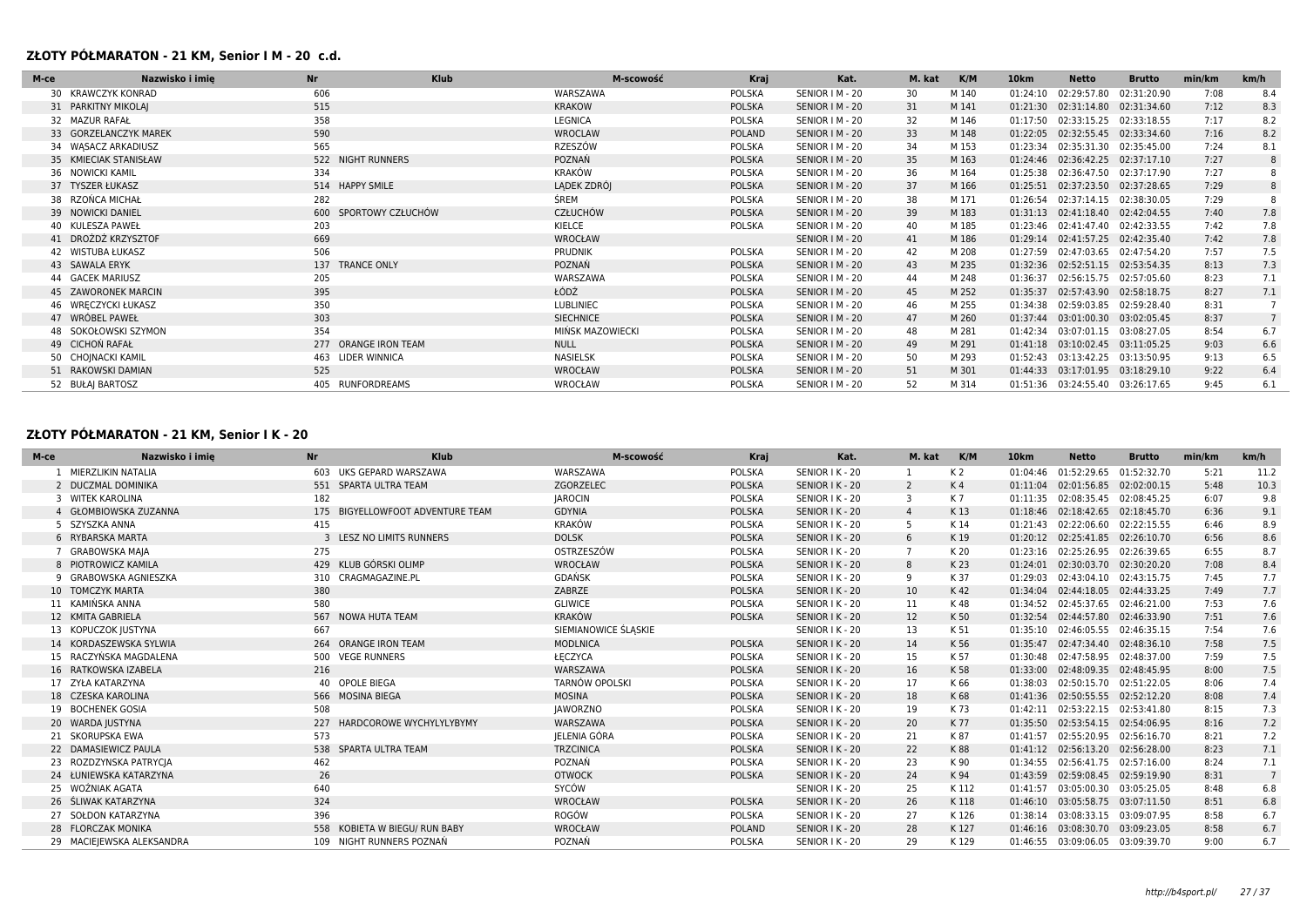#### **ZŁOTY PÓŁMARATON - 21 KM, Senior I K - 20 c.d.**

| M-ce | <b>Nr</b><br>Nazwisko i imie |                                | Klub | M-scowość      | Kraj          |                 | Kat. | M. kat | K/M   | 10 <sub>km</sub> | <b>Netto</b>                     | <b>Brutto</b> | min/km | km/h   |
|------|------------------------------|--------------------------------|------|----------------|---------------|-----------------|------|--------|-------|------------------|----------------------------------|---------------|--------|--------|
|      | 30 RATAJCZAK MONIKA          | 270                            |      | ZIELONA GÓRA   | <b>POLSKA</b> | SENIOR I K - 20 |      | 30     | K137  | 01:54:21         | 03:13:04.65                      | 03:13:39.75   | 9:11   | 6.5    |
|      | 31 OLCZYK JOANNA             | 468                            |      | ŁÓDŹ           | <b>POLSKA</b> | SENIOR I K - 20 |      | 31     | K138  | 01:50:09         | 03:13:42.65                      | 03:14:44.95   | 9:13   | 6.5    |
|      | 32 SATURNIEWICZ DARIA        | 53 NIGHT RUNNERS               |      | POZNAŃ         | <b>POLSKA</b> | SENIOR I K - 20 |      | 32     | K139  | 01:46:05         | 03:14:19.85                      | 03:14:52.70   | 9:15   | 6.5    |
|      | 33 TABACZYŃSKA MONIKA        | 524                            |      | WROCŁAW        | <b>POLSKA</b> | SENIOR I K - 20 |      | 33     | K 144 | 01:44:34         | 03:14:05.35 03:15:32.60          |               | 9:14   | 6.5    |
|      | 34 JÓŹWIAK SONIA             | 475 FIZJOTERAPEUTASPORTOWY.PL  |      | POZNAŃ         | <b>POLSKA</b> | SENIOR I K - 20 |      | 34     | K146  | 01:48:41         | 03:15:12.00 03:16:36.60          |               | 9:17   | 6.5    |
|      | 35 SMYK AGNIESZKA            | 24 42DOSZCZESCIA.PL            |      | <b>NYSA</b>    | POLAND        | SENIOR I K - 20 |      | 35     | K147  |                  | 01:51:43 03:15:39.55 03:16:57.45 |               | 9:19   | 6.4    |
|      | 36 KOCZAJA MALGORZATA        | 68                             |      | <b>KRAKOW</b>  | <b>POLSKA</b> | SENIOR I K - 20 |      | 36     | K166  | 01:49:00         | 03:21:00.85 03:21:20.35          |               | 9:34   | 6.3    |
|      | 37 SZAŁAJSKA MONIKA          | 74                             |      | <b>SŁUBICE</b> | <b>POLSKA</b> | SENIOR I K - 20 |      | 37     | K172  | 01:49:20         | 03:21:27.30 03:22:31.85          |               | 9:35   | 6.3    |
|      | 38 TALAGA ALICIA             | OLKUSZBIEGA.PL<br>484          |      | OLKUSZ         | <b>POLSKA</b> | SENIOR I K - 20 |      | 38     | K 174 | 01:49:53         | 03:23:40.40 03:23:51.75          |               | 9:41   | 6.2    |
|      | 39 DRYNKORN HANNA            | 353                            |      | WROCŁAW        | <b>POLSKA</b> | SENIOR I K - 20 |      | 39     | K176  | 01:54:46         | 03:23:34.15 03:24:47.00          |               | 9:41   | 6.2    |
|      | 40 KRZESZOWSKA IGA           | 388                            |      | CHORZÓW        | <b>POLSKA</b> | SENIOR I K - 20 |      | 40     | K182  | 01:45:27         | 03:25:05.40 03:26:40.15          |               | 9:46   | 6.1    |
|      | 41 JANUSZEWSKA JOANNA        | 387<br>POTRZYM MI PIWO         |      | CHORZÓW        | <b>POLSKA</b> | SENIOR I K - 20 |      | 41     | K192  | 01:53:00         | 03:29:30.10 03:31:04.70          |               | 9:58   | 6      |
|      | 42 ZAJACZKOWSKA AGNIESZKA    | 646                            |      | KŁODZKO        |               | SENIOR I K - 20 |      | 42     | K193  | 01:53:26         | 03:30:29.45 03:31:14.75          |               | 10:01  | 6      |
|      | 43 SENFTLEBEN MIROSŁAWA      | 404                            |      | LESZNO         | <b>POLSKA</b> | SENIOR I K - 20 |      | 43     | K195  | 01:58:24         | 03:30:10.85 03:31:21.30          |               | 10:00  | 6      |
|      | 44 ŁASEK-PIETRZAK AGNIESZKA  | WKURW TEAM<br>196              |      | WROCŁAW        | <b>POLSKA</b> | SENIOR I K - 20 |      | 44     | K 201 | 01:56:47         | 03:30:59.30 03:32:18.70          |               | 10:02  |        |
|      | 45 NOWACZYK ZUZANNA          | 413                            |      | POZNAŃ         | <b>POLSKA</b> | SENIOR I K - 20 |      | 45     | K 202 | 01:52:28         | 03:32:00.55 03:32:29.05          |               | 10:05  | 5.9    |
|      | 46 PIETROWICZ WERONIKA       | 432                            |      | LUSOWKO        | POLAND        | SENIOR I K - 20 |      | 46     | K 203 | 01:52:26         | 03:31:59.95 03:32:29.25          |               | 10:05  | 5.9    |
|      | 47 SIENKIEWICZ GABRYSIA      | 145 OGARY DOLORES              |      | WARSZAWA       | <b>POLSKA</b> | SENIOR I K - 20 |      | 47     | K 211 | 01:57:02         | 03:34:43.30 03:36:22.70          |               | 10:13  | 5.9    |
|      | 48 ZMARZLIK MARTA            | 641                            |      | SYCÓW          |               | SENIOR I K - 20 |      | 48     | K 221 | 01:59:16         | 03:42:19.90 03:42:45.25          |               | 10:35  | 5.7    |
|      | <b>KANTOR MARTYNA</b>        | <b>BUFF TEAM POLSKA</b><br>615 |      | <b>KRAKÓW</b>  | <b>POLSKA</b> | SENIOR I K - 20 |      |        |       | 01:21:50         | <b>DNF</b>                       | <b>DNF</b>    |        | $\sim$ |
|      |                              |                                |      |                |               |                 |      |        |       | <b>DNF</b>       |                                  |               |        |        |
|      | KORONA-SIERADZKA BOGUSŁAWA   | 73                             |      | WARSZAWA       | <b>POLSKA</b> | SENIOR I K - 20 |      |        |       | 02:00:41         | <b>DNF</b>                       | <b>DNF</b>    |        |        |
|      |                              |                                |      |                |               |                 |      |        |       | <b>DNF</b>       |                                  |               |        |        |

# **ZŁOTY PÓŁMARATON - 21 KM, Senior II K - 30**

| M-ce | <b>Nr</b><br>Nazwisko i imie |                                     | <b>Klub</b> | M-scowość              | Kraj          | Kat.             | M. kat         | K/M            | 10 <sub>km</sub> | <b>Netto</b>                     | <b>Brutto</b> | min/km | km/h |
|------|------------------------------|-------------------------------------|-------------|------------------------|---------------|------------------|----------------|----------------|------------------|----------------------------------|---------------|--------|------|
|      | TOMASIAK NATALIA             | SALOMON SUUNTO TEAM<br>652          |             | <b>KRYNICA-ZDRÓJ</b>   |               | SENIOR II K - 30 |                | K1             | 01:00:25         | 01:47:58.80                      | 01:48:01.50   | 5:08   | 11.7 |
|      | 2 KOWALEWSKA ELŻBIETA        | 12                                  |             | ZGORZELEC              | <b>POLSKA</b> | SENIOR II K - 30 | $\overline{2}$ | K <sub>3</sub> | 01:04:07         | 01:53:11.45 01:53:14.50          |               | 5:23   | 11.1 |
|      | 3 ŁYJAK OLGA                 | 628 ATTIQ TEAM                      |             | ZAKOPANE               | <b>POLSKA</b> | SENIOR II K - 30 | 3              | K 5            | 01:10:00         | 02:05:05.60 02:05:07.35          |               | 5:57   | 10.1 |
|      | 4 BORMANN MARGRIT            | 111 ZADYSZKA OŚWIĘCIM               |             | <b>OŚWIECIM</b>        | <b>POLSKA</b> | SENIOR II K - 30 | $\overline{4}$ | K <sub>8</sub> | 01:11:25         | 02:09:30.70                      | 02:09:39.00   | 6:10   | 9.7  |
|      | KRAWCZYK ADRIANA             | 181                                 |             | <b>POLKOWICE</b>       | <b>POLSKA</b> | SENIOR II K - 30 | -5             | K9             |                  | 01:15:26 02:14:12.00 02:14:16.25 |               | 6:23   | 9.4  |
|      | 6 MARKIEWICZ AGNIESZKA       | PRORUNNING PROMOTION<br>33          |             | ŁOSICE                 | <b>POLSKA</b> | SENIOR II K - 30 | 6              | K 10           | 01:18:06         | 02:16:01.80                      | 02:16:10.30   | 6:28   | 9.3  |
|      | POTURALSKA AGATA             | 533 MOODBOX TEAM                    |             | POZNAŃ                 | <b>POLSKA</b> | SENIOR II K - 30 |                | K 11           | 01:17:14         | 02:18:20.45 02:18:31.70          |               | 6:35   | 9.1  |
|      | 8 DROZDZIK MAGDALENA         | 99 WKB META LUBLINIEC               |             | <b>NYSA</b>            | <b>POLSKA</b> | SENIOR II K - 30 | 8              | K 12           | 01:18:06         | 02:18:28.95 02:18:39.50          |               | 6:35   | 9.1  |
|      | 9 PIETRUSZKA EWA             | 47                                  |             | POZNAŃ                 | <b>POLSKA</b> | SENIOR II K - 30 | 9              | K 22           | 01:28:15         | 02:28:39.05                      | 02:29:35.05   | 7:04   | 8.5  |
|      | 10 NIMSZ KAMILA              | KB HARCOWNIK JELCZ-LASKOWICE<br>611 |             | <b>IELCZ-LASKOWICE</b> | <b>POLSKA</b> | SENIOR II K - 30 | 10             | K 24           | 01:28:28         | 02:30:48.65 02:31:19.00          |               | 7:10   | 8.4  |
|      | 11 WIŚNIEWSKA MARLENA        | 416 MUAY RUNNING TEAM               |             | POZNAŃ                 | <b>POLSKA</b> | SENIOR II K - 30 | 11             | K 25           | 01:29:17         | 02:33:01.50 02:33:22.00          |               | 7:17   | 8.2  |
|      | 12 RATAJCZYK IWONA           | 51                                  |             | POZNAŃ                 | <b>POLSKA</b> | SENIOR II K - 30 | 12             | K 27           | 01:28:35         | 02:33:53.10 02:34:10.45          |               | 7:19   | 8.2  |
|      | 13 PIETNIK EWELINA           | 305                                 |             | WARSZAWA               | <b>POLSKA</b> | SENIOR II K - 30 | 13             | K 28           | 01:27:36         | 02:32:39.45 02:34:15.05          |               | 7:16   | 8.3  |
|      | 14 IGNATOWSKA JUSTYNA        | 483<br>SEZONSTARTOWY.PL             |             | <b>NYSA</b>            | <b>POLSKA</b> | SENIOR II K - 30 | 14             | K 30           | 01:28:21         | 02:37:36.25 02:38:10.10          |               | 7:30   | 8    |
|      | 15 JASTER ANNA               | 501                                 |             | WARSZAWA               | <b>POLSKA</b> | SENIOR II K - 30 | 15             | K 33           | 01:27:32         | 02:39:55.20 02:40:04.45          |               | 7:36   | 7.9  |
|      | 16 JAROSZ JOLANTA            | 372                                 |             | <b>GŁUCHOŁAZY</b>      | <b>POLSKA</b> | SENIOR II K - 30 | 16             | K 34           |                  | 01:32:42 02:39:25.85 02:41:05.75 |               | 7:35   | 7.9  |
|      | 17 BOCHAN LIDIA              | 645                                 |             | PIŁA                   |               | SENIOR II K - 30 | 17             | K 35           | 01:31:44         | 02:40:58.10 02:41:24.00          |               | 7:39   | 7.8  |
|      | 18 JACH-BALICKA ALEKSANDRA   | 121                                 |             | WIELICZKA              | <b>POLSKA</b> | SENIOR II K - 30 | 18             | K 36           | 01:32:20         | 02:41:47.40 02:42:17.35          |               | 7:42   | 7.8  |
|      | 19 KOZANECKA MARTA           | KB GEOTERMIA UNIEJÓW<br>617         |             | <b>UNIEJÓW</b>         | <b>POLSKA</b> | SENIOR II K - 30 | 19             | K 38           | 01:27:54         | 02:43:09.85 02:43:22.65          |               | 7:46   | 7.7  |
|      | 20 GREDA ELŻBIETA            | 249                                 |             | <b>OZIMEK</b>          | <b>POLSKA</b> | SENIOR II K - 30 | 20             | K40            |                  | 01:34:41 02:43:27.60 02:43:48.95 |               | 7:47   | 7.7  |
|      | 21 MASIEWSKA AGATA           | 665                                 |             | WARSZAWA               |               | SENIOR II K - 30 | 21             | K 44           | 01:32:28         | 02:44:54.20 02:45:20.95          |               | 7:51   | 7.6  |
|      | 22 ZYGMUNT MAŁGORZATA        | <b>ZYGI&amp;PEMPUSZEK</b><br>569    |             | WROCŁAW                | <b>POLSKA</b> | SENIOR II K - 30 | 22             | K 46           | 01:30:38         | 02:44:40.00 02:46:00.95          |               | 7:50   | 7.7  |
|      | 23 JASTRZABEK AGNIESZKA      | 172 EVERRUN                         |             | ŁÓDŹ                   | <b>POLSKA</b> | SENIOR II K - 30 | 23             | K 47           | 01:33:22         | 02:45:18.60 02:46:19.75          |               | 7:52   | 7.6  |
|      | 24 PAWLAK KATARZYNA          | 431 KOŁO BIEGA                      |             | KOŁO                   | <b>POLSKA</b> | SENIOR II K - 30 | 24             | K 49           | 01:31:52         | 02:45:44.45 02:46:21.10          |               | 7:53   | 7.6  |
|      | 25 SKELTON SARAH             | 497 VEGE RUNNERS                    |             | WARSZAWA               | <b>POLSKA</b> | SENIOR II K - 30 | 25             | K 52           | 01:33:51         | 02:46:01.35 02:46:40.10          |               | 7:54   | 7.6  |
|      | 26 ZIEBA LUCYNA              | 48 BIEGAM BO LUBIE GŁOGÓW           |             | WROCŁAW                | <b>POLSKA</b> | SENIOR II K - 30 | 26             | K 53           | 01:35:27         | 02:47:05.20                      | 02:47:18.65   | 7:57   | 7.5  |
|      | 27 PASŁAWSKA OLGA            | 532                                 |             | WROCŁAW                | <b>POLSKA</b> | SENIOR II K - 30 | 27             | K 54           | 01:37:10         | 02:47:47.70                      | 02:48:05.20   | 7:59   | 7.5  |
|      | 28 TERKA BARBARA             | 211                                 |             | POZNAŃ                 | <b>POLSKA</b> | SENIOR II K - 30 | 28             | K 59           | 01:33:10         | 02:48:36.40                      | 02:49:00.50   | 8:01   | 7.5  |
|      | 29 SZUDERA KAMILA            | 157 WIECZORNE BIEGANIE W SZCZECINIE |             | <b>SZCZECIN</b>        | <b>POLSKA</b> | SENIOR II K - 30 | 29             | K 60           |                  | 01:34:52 02:48:51.55 02:49:04.65 |               | 8:02   | 7.5  |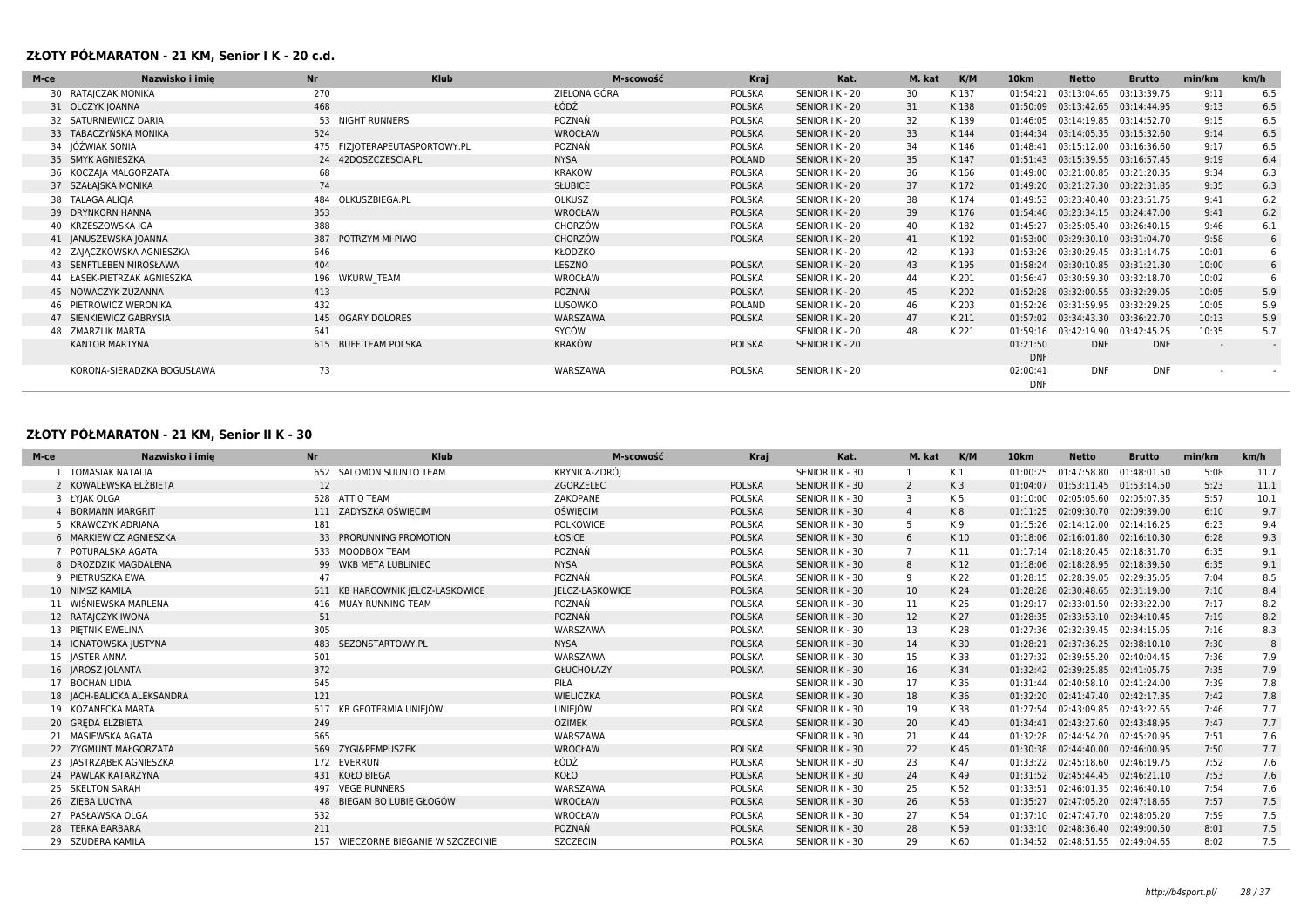#### **ZŁOTY PÓŁMARATON - 21 KM, Senior II K - 30 c.d.**

| M-ce | Nazwisko i imie                               | <b>Nr</b>  | Klub                           | M-scowość                    | <b>Kraj</b>                    | Kat.                                 | M. kat   | K/M          | 10 <sub>km</sub> | <b>Netto</b>                                    | <b>Brutto</b> | min/km       | km/h            |
|------|-----------------------------------------------|------------|--------------------------------|------------------------------|--------------------------------|--------------------------------------|----------|--------------|------------------|-------------------------------------------------|---------------|--------------|-----------------|
|      | 30 HANOUSKOVÁ ESTER                           | 239        |                                | <b>KORYČANY</b>              | <b>REPUBLIKA</b>               | SENIOR II K - 30                     | 30       | K 61         | 01:34:00         | 02:48:18.30                                     | 02:49:26.40   | 8:00         | 7.5             |
|      |                                               |            |                                |                              | <b>CZESKA</b>                  |                                      |          |              |                  |                                                 |               |              |                 |
|      | 31 BIELAWA KAMILA                             |            | 315 NKB CHYŻY NOWY TOMYŚL      | <b>NOWY TOMYŚL</b>           | <b>POLSKA</b>                  | SENIOR II K - 30                     | 31       | K 64         | 01:36:58         | 02:48:58.00 02:49:59.40                         |               | 8:02         | 7.5             |
|      | 32 TUREK MAGDALENA                            |            | 476 CHAMPIONMAN TEAM           | <b>CZEMPIŃ</b>               | <b>POLSKA</b>                  | SENIOR II K - 30                     | 32       | K 69         | 01:38:24         | 02:51:30.75 02:52:15.95                         |               | 8:10         | 7.3             |
|      | 33 JUSKOWIAK ALINA                            | 547        | GRUNWALD TEAM POZNAŃ           | POZNAŃ                       | <b>POLSKA</b>                  | SENIOR II K - 30                     | 33       | K 70         |                  | 01:34:09 02:53:02.75 02:53:10.00                |               | 8:14         | 7.3             |
|      | 34 PORADA MAGDALENA                           | 173        |                                | <b>KRZEPTOW</b>              | <b>POLSKA</b>                  | SENIOR II K - 30                     | 34       | K 71         | 01:33:14         | 02:53:12.85                                     | 02:53:36.05   | 8:14         | 7.3             |
|      | 35 SZARLEJ ANNA                               | 154        |                                | PIOTRKÓW TRYBUNALSKI         | <b>POLSKA</b>                  | SENIOR II K - 30                     | 35       | K 74         | 01:38:08         | 02:53:32.70                                     | 02:53:44.25   | 8:15         | 7.3             |
|      | 36 PLEWA KATARZYNA                            |            | 228 NORDIC16                   | STRONIE ŚLĄSKIE              | <b>POLSKA</b>                  | SENIOR II K - 30                     | 36       | K 75         |                  | 01:35:29 02:53:35.10 02:53:54.60                |               | 8:15         | 7.3             |
|      | 37 MAZUR AGNIESZKA                            | 662<br>97  |                                | OŁAWA                        |                                | SENIOR II K - 30                     | 37       | K 76         |                  | 01:42:36 02:52:33.60 02:53:59.15                |               | 8:13         | 7.3             |
|      | 38 KOPACKA ELIZA<br>39 NOWACKA-WOŁCZEK JAGODA | 184        | FOLLOWME - ZMIENIAMYFINANSE.PL | WAŁBRZYCH<br><b>STRZEGOM</b> | <b>POLSKA</b><br><b>POLSKA</b> | SENIOR II K - 30<br>SENIOR II K - 30 | 38<br>39 | K 78<br>K 84 | 01:41:39         | 02:53:56.40<br>01:40:14 02:54:43.75 02:55:29.10 | 02:54:24.85   | 8:16<br>8:19 | 7.2<br>7.2      |
|      | 40 TALARCZYK-WIECZOREK KAROLINA               | 563        |                                | <b>KROSINKO</b>              | <b>POLSKA</b>                  | SENIOR II K - 30                     | 40       | K 85         |                  | 01:39:45 02:54:16.95 02:55:33.60                |               | 8:17         | 7.2             |
|      | 41 PIELA KATARZYNA                            | 664        |                                | CHORZÓW                      |                                | SENIOR II K - 30                     | 41       | K89          | 01:38:42         | 02:55:10.25                                     | 02:56:44.05   | 8:20         | 7.2             |
|      | 42 KAPELSKA-KOBLANSKA MILENA                  |            | 62 MATNER RUNNING TEAM         | <b>LEGNICA</b>               | <b>POLSKA</b>                  | SENIOR II K - 30                     | 42       | K 93         | 01:41:37         | 02:59:04.10 02:59:19.65                         |               | 8:31         | $\overline{7}$  |
|      | 43 ADAMIAK MARTA                              |            | 444 ABY DO METY!               | <b>ZŁOTY STOK</b>            | <b>POLSKA</b>                  | SENIOR II K - 30                     | 43       | K 95         | 01:39:20         | 02:58:41.75 03:00:06.65                         |               | 8:30         | 7.1             |
|      | 44 TOBERA ALICIA                              | 381        | <b>TECZOWE MISIE</b>           | <b>BORZECIN DUZY</b>         | POLAND                         | SENIOR II K - 30                     | 44       | K 96         | 01:40:08         | 03:00:14.85 03:00:29.85                         |               | 8:34         | $\overline{7}$  |
|      | 45 REJTERADA ALEKSANDRA                       |            | 286 VEGE RUNNERS               | LADEK ZDRÓJ                  | <b>POLSKA</b>                  | SENIOR II K - 30                     | 45       | K 98         | 01:38:58         | 03:01:47.70                                     | 03:01:55.65   | 8:39         | 6.9             |
|      | <b>46 BIIAK ALEKSANDRA</b>                    | 631        |                                | DABROWA GÓRNICZA             | <b>POLSKA</b>                  | SENIOR II K - 30                     | 46       | K 99         |                  | 01:41:58 03:01:12.20                            | 03:02:10.05   | 8:37         | $7\overline{ }$ |
|      | 47 TERLECKA JUSTYNA                           | q          |                                | POZNAŃ                       | <b>POLSKA</b>                  | SENIOR II K - 30                     | 47       | K 101        |                  | 01:42:56 03:01:14.00 03:02:14.60                |               | 8:37         | $\overline{7}$  |
|      | 48 PAKULSKA EWELINA                           | 564        | <b>GRAŻYNKI OCR</b>            | <b>OTWOCK</b>                | <b>POLSKA</b>                  | SENIOR II K - 30                     | 48       | K104         | 01:40:28         | 03:03:48.15                                     | 03:04:00.40   | 8:45         | 6.9             |
|      | 49 WESOLOWSKA MARTA                           | 330        |                                | KŁODZKO                      | <b>POLSKA</b>                  | SENIOR II K - 30                     | 49       | K108         |                  | 01:38:51 03:04:18.15 03:04:26.35                |               | 8:46         | 6.8             |
|      | 50 FRACKOWIAK ANITA                           | 654        |                                | POZNAŃ                       |                                | SENIOR II K - 30                     | 50       | K 110        |                  | 01:44:18 03:03:42.55 03:04:38.15                |               | 8:44         | 6.9             |
|      | 51 LACH IWONA                                 |            | 155 NIGHT RUNNERS PYSKOWICE    | PYSKOWICE                    | <b>POLSKA</b>                  | SENIOR II K - 30                     | 51       | K115         |                  | 01:40:57 03:04:58.15 03:06:27.10                |               | 8:48         | 6.8             |
|      | 52 JAKUBOWSKA BEATA                           | 504        | BIEGAMY WE WROCŁAWIU           | WROCŁAW                      | <b>POLSKA</b>                  | SENIOR II K - 30                     | 52       | K116         |                  | 01:43:34 03:04:45.60                            | 03:06:31.45   | 8:47         | 6.8             |
|      | 53 KOWALEWSKA KINGA                           | 624        |                                | WARSZAWA                     | <b>POLSKA</b>                  | SENIOR II K - 30                     | 53       | K119         |                  | 01:47:32 03:06:36.45 03:07:27.15                |               | 8:53         | 6.8             |
|      | 54 WISZNIOWSKA AGATA                          |            | 146 NIGHT RUNNERS WROCŁAW      | WROCŁAW                      | <b>POLSKA</b>                  | SENIOR II K - 30                     | 54       | K121         | 01:48:54         | 03:06:33.30 03:07:57.60                         |               | 8:53         | 6.8             |
|      | 55 BAJDA JUSTYNA                              | 421        | IZERSKA GRUPA BIEGOWA          | STARA KAMIENICA              | <b>POLSKA</b>                  | SENIOR II K - 30                     | 55       | K122         |                  | 01:42:49 03:06:52.80                            | 03:08:11.65   | 8:53         | 6.7             |
|      | 56 MICHALSKA DARIA                            | 206        |                                | ZIELONA GÓRA-ŁĘŻYCA          | <b>POLSKA</b>                  | SENIOR II K - 30                     | 56       | K123         | 01:41:10         | 03:07:07.65                                     | 03:08:19.75   | 8:54         | 6.7             |
|      | 57 MRÓZ IZABELA                               | 537        | WOLNE ŚLIMAKI                  | <b>POZNAN</b>                | <b>POLAND</b>                  | SENIOR II K - 30                     | 57       | K124         |                  | 01:47:41 03:08:09.35                            | 03:08:51.50   | 8:57         | 6.7             |
|      | 58 GOSTYŃSKA WERONIKA                         | 100        |                                | <b>KRAKÓW</b>                | <b>POLSKA</b>                  | SENIOR II K - 30                     | 58       | K125         |                  | 01:38:47 03:08:36.10 03:08:59.15                |               | 8:58         | 6.7             |
| 59   | QUIRINI ALEKSANDRA                            | 140        |                                | <b>NOWY TARG</b>             | <b>POLSKA</b>                  | SENIOR II K - 30                     | 59       | K131         |                  | 01:41:40 03:09:29.25 03:10:38.35                |               | 9:01         | 6.6             |
|      | 60 STRZAŁKOWSKA URSZULA                       |            | 243 GYMBOX OPOLE               | OPOLE                        | <b>POLSKA</b>                  | SENIOR II K - 30                     | 60       | K133         |                  | 01:41:17 03:12:12.30                            | 03:13:10.30   | 9:09         | 6.6             |
|      | 61 SKORNIAK KATARZYNA                         |            | 255 KATARZYNA SKORNIAK         | POZNAŃ                       | <b>POLSKA</b>                  | SENIOR II K - 30                     | 61       | K135         |                  | 01:49:34 03:12:18.40 03:13:10.70                |               | 9:09         | 6.6             |
|      | 62 GŁĄBICA JUSTYNA                            | 130        |                                | KAMIENIEC WR.                | <b>POLSKA</b>                  | SENIOR II K - 30                     | 62       | K136         |                  | 01:48:29 03:11:45.80                            | 03:13:24.35   | 9:07         | 6.6             |
|      | 63 HANGIEL URSZULA                            | 594<br>439 | ŻWAWE ŻÓŁWIE                   | WARSZAWA<br><b>STRZELIN</b>  | <b>POLAND</b><br><b>POLSKA</b> | SENIOR II K - 30<br>SENIOR II K - 30 | 63<br>64 | K140<br>K141 | 01:49:59         | 03:13:33.45<br>01:49:31 03:14:43.50             | 03:15:02.85   | 9:13<br>9:16 | 6.5<br>6.5      |
|      | 64 BARZAK JUSTYNA<br>65 BARTOSIEWICZ DOROTA   | 479        |                                | POZNAŃ                       | <b>POLSKA</b>                  | SENIOR II K - 30                     | 65       | K142         |                  | 01:41:09 03:15:09.10 03:15:21.70                | 03:15:15.95   | 9:17         | 6.5             |
|      | 66 MARCZUKIEWICZ ALEKSANDRA                   |            | 344 WKURW TEAM                 | WROCŁAW                      | <b>POLSKA</b>                  | SENIOR II K - 30                     | 66       | K 145        |                  | 01:51:42 03:14:24.30                            | 03:15:39.55   | 9:15         | 6.5             |
|      | 67 MACIAS MAŁGORZATA                          |            | 448 W POGONI ZA DUCHEM         | SOSNOWIEC                    | <b>POLSKA</b>                  | SENIOR II K - 30                     | 67       | K149         |                  | 01:53:04 03:16:45.95                            | 03:17:30.40   | 9:22         | 6.4             |
| 68   | <b>GREBOWICZ AGNIESZKA</b>                    | 666        | KB HARCOWNIK JELCZ-LASKOWICE   | JANIKÓW                      |                                | SENIOR II K - 30                     | 68       | K151         |                  | 01:49:31 03:17:18.15 03:17:48.85                |               | 9:23         | 6.4             |
|      | 69 ŁATA KATARZYNA                             | 418        |                                | WARSZAWA                     | <b>POLAND</b>                  | SENIOR II K - 30                     | 69       | K153         |                  | 01:45:58 03:17:49.55 03:18:38.55                |               | 9:25         | 6.4             |
|      | 70 ZUBOWICZ MONIKA                            | 375        |                                | WARSZAWA                     | <b>POLSKA</b>                  | SENIOR II K - 30                     | 70       | K155         | 01:49:35         | 03:18:00.25                                     | 03:19:36.20   | 9:25         | 6.4             |
|      | 71 PRZADO MONIKA                              | 436        |                                | OLKUSZ                       | <b>POLSKA</b>                  | SENIOR II K - 30                     | 71       | K159         |                  | 01:49:36 03:19:10.35 03:20:39.60                |               | 9:29         | 6.3             |
|      | 72 SZTANDERA BERENIKA                         |            | 545 VEGE RUNNERS               | WARSZAWA                     | <b>POLSKA</b>                  | SENIOR II K - 30                     | 72       | K161         |                  | 01:45:18 03:19:37.00                            | 03:20:54.05   | 9:30         | 6.3             |
|      | 73 STAWSKA NATALIA                            | 244        |                                | <b>KRAKÓW</b>                | <b>POLSKA</b>                  | SENIOR II K - 30                     | 73       | K163         |                  | 01:52:57 03:19:48.20                            | 03:21:03.65   | 9:30         | 6.3             |
|      | 74 KWIATKOWSKA MARTA                          | 15         | <b>BEAGLE RUNNERS TEAM</b>     | <b>BYDGOSZCZ</b>             | <b>POLSKA</b>                  | SENIOR II K - 30                     | 74       | K164         | 01:47:15         | 03:20:04.25                                     | 03:21:11.20   | 9:31         | 6.3             |
|      | 75 POMIANOWSKA ANNA                           |            | 447 GDZIETAMETA                | <b>WRONKI</b>                | <b>POLSKA</b>                  | SENIOR II K - 30                     | 75       | K 165        | 01:51:06         | 03:20:38.55 03:21:14.45                         |               | 9:33         | 6.3             |
|      | 76 PAWEŁAS MARTA                              |            | 659 POMIJALNI                  | WARSZAWA                     |                                | SENIOR II K - 30                     | 76       | K167         |                  | 01:52:19 03:20:46.40 03:21:21.50                |               | 9:33         | 6.3             |
|      | 77 BARTAS AGNIESZKA                           | 568        | W POGONI ZA DUCHEM             | <b>KATOWICE</b>              | <b>POLSKA</b>                  | SENIOR II K - 30                     | 77       | K168         |                  | 01:53:15 03:20:45.85 03:21:29.50                |               | 9:33         | 6.3             |
|      | 78 FRANKOWICZ MAGDALENA                       | 58         |                                | POZNAŃ                       | <b>POLSKA</b>                  | SENIOR II K - 30                     | 78       | K170         |                  | 01:52:01 03:21:10.85 03:22:02.45                |               | 9:34         | 6.3             |
| 79   | WASZKIEWICZ JOANNA                            |            | 135 NIGHT RUNNERS              | POZNAŃ                       | <b>POLSKA</b>                  | SENIOR II K - 30                     | 79       | K171         |                  | 01:53:35 03:21:31.70                            | 03:22:05.05   | 9:35         | 6.3             |
|      | 80 LEWANDOWSKA MARIA                          |            | 88 BIEGAM BO NIE LUBIE         | GÓRA                         | <b>POLSKA</b>                  | SENIOR II K - 30                     | 80       | K175         |                  | 01:57:04 03:24:10.80 03:24:22.75                |               | 9:43         | 6.2             |
|      | 81 KOWALSKA DARIA                             | 136        |                                | <b>CIESZKÓW</b>              | <b>POLSKA</b>                  | SENIOR II K - 30                     | 81       | K177         | 01:57:44         | 03:24:29.20                                     | 03:25:25.45   | 9:44         | 6.2             |
|      | 82 WOINO MAŁGORZATA                           | 64         | HUSARIA RACE TEAM              | ŁÓDŹ                         | <b>POLSKA</b>                  | SENIOR II K - 30                     | 82       | K178         | 01:46:52         | 03:24:38.65                                     | 03:25:34.85   | 9:44         | 6.2             |
|      | 83 MUSIELAK MAGDALENA                         | 237        | <b>М&amp;М&amp;М&amp;М</b>     | POZNAŃ                       | <b>POLSKA</b>                  | SENIOR II K - 30                     | 83       | K181         | 01:48:50         | 03:20:51.40 03:26:14.75                         |               | 9:33         | 6.3             |
|      | 84 CENDROWICZ MAGDALENA                       |            | 503 BLUEMUTEAM                 | SOBÓTKA                      | <b>POLSKA</b>                  | SENIOR II K - 30                     | 84       | K184         |                  | 01:56:04 03:27:10.90                            | 03:28:14.20   | 9:51         | 6.1             |
|      | 85 KARAMON MAGDALENA                          |            | 214 OPOLE BIEGA                | OPOLE                        | <b>POLSKA</b>                  | SENIOR II K - 30                     | 85       | K186         |                  | 01:55:54 03:27:21.45 03:28:30.80                |               | 9:52         | 6.1             |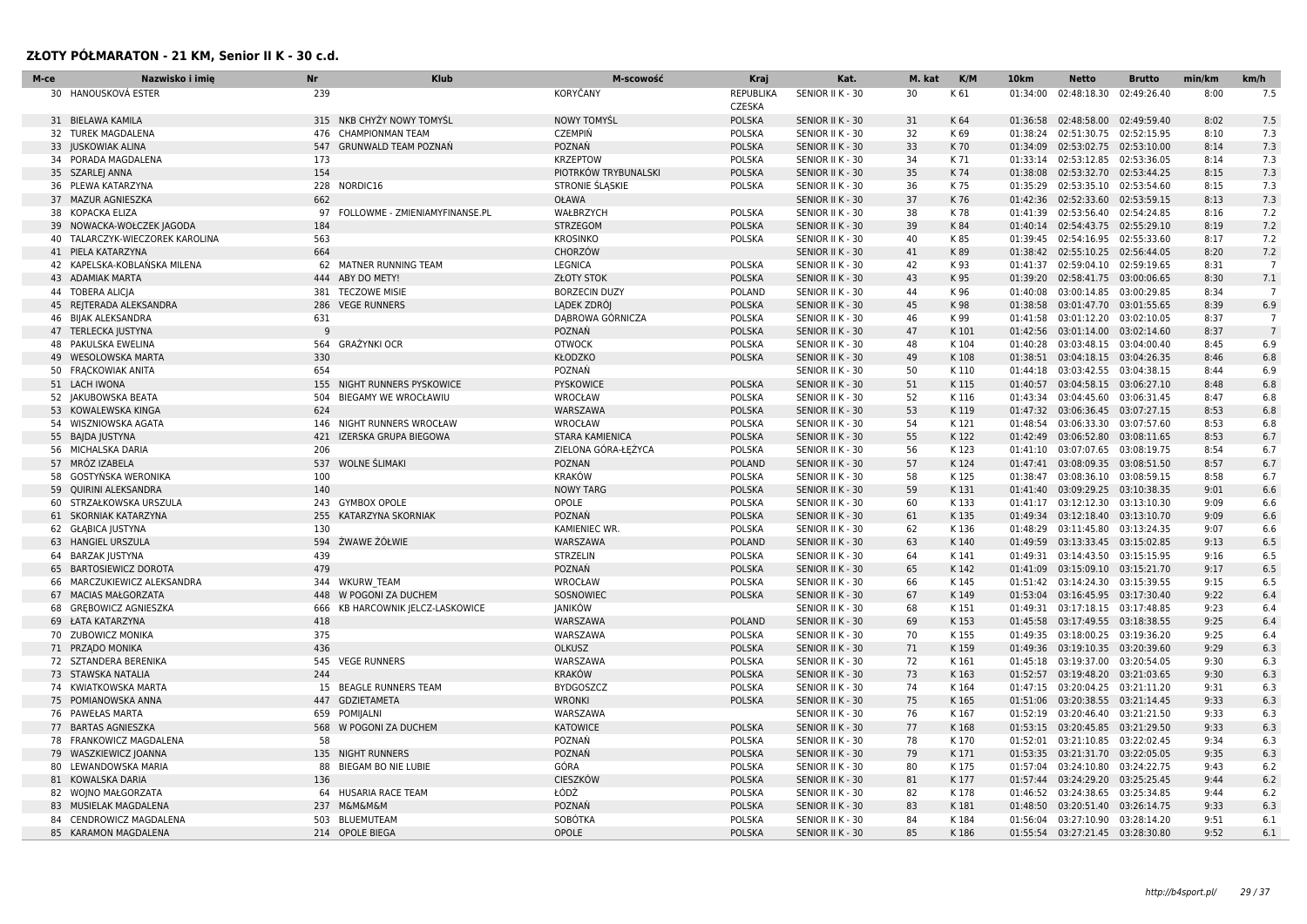#### **ZŁOTY PÓŁMARATON - 21 KM, Senior II K - 30 c.d.**

| M-ce | <b>Nr</b><br>Nazwisko i imie  | <b>Klub</b>                        |                      | M-scowość<br>Kraj | Kat.             | M. kat | K/M   | 10km     | <b>Netto</b>         | <b>Brutto</b> | min/km | km/h |
|------|-------------------------------|------------------------------------|----------------------|-------------------|------------------|--------|-------|----------|----------------------|---------------|--------|------|
|      | 86 BUCHERT MARIOLA            | <b>CHAMPIONMAN TEAM</b><br>477     | <b>CZEMPIŃ</b>       | POLSKA            | SENIOR II K - 30 | 86     | K187  | 01:56:22 | 03:28:34.00          | 03:29:19.85   | 9:55   |      |
|      | 87 SALAMONIK KASIA            | 527 3:33 TEAM                      | PALEDZIE             | <b>POLSKA</b>     | SENIOR II K - 30 | 87     | K188  | 01:53:51 | 03:29:01.35          | 03:29:21.65   | 9:57   |      |
|      | 88 SABOK- MUSZYŃSKA KATARZYNA | STRZELIŃSKI KLUB BIEGACZA GRANIT   | <b>STRZELIN</b>      | POLSKA            | SENIOR II K - 30 | 88     | K189  | 01:56:31 | 03:30:20.70          | 03:30:52.45   | 10:01  | 6    |
|      | 89 PIELICHOWSKA JUSTYNA       | 117 BIEGAJAC Z WILKAMI             | <b>GOZDNICA</b>      | <b>POLSKA</b>     | SENIOR II K - 30 | 89     | K194  |          | 01:52:42 03:30:22.20 | 03:31:18.40   | 10:01  | 6    |
|      | 90 KURKIEWICZ-PARA KATARZYNA  | 438                                | LESZNO               | POLSKA            | SENIOR II K - 30 | 90     | K 196 | 01:58:28 | 03:30:11.05          | 03:31:21.50   | 10:00  | 6    |
|      | 91 KWAPIŃSKA ANNA             | 274                                | <b>TRZEBNICA</b>     | <b>POLSKA</b>     | SENIOR II K - 30 | 91     | K198  | 01:54:31 | 03:30:36.50          | 03:31:23.65   | 10:01  | 6    |
|      | 92 WIERZBICKA NATALIA         | 576 PCH RUN                        | CHODZIEŻ             | POLSKA            | SENIOR II K - 30 | 92     | K 199 | 02:01:13 | 03:31:10.20          | 03:31:26.05   | 10:03  | 6    |
|      | 93 DEMBNA ANNA                | 341 TEAM WIOSKA                    | SYCÓW                | <b>POLSKA</b>     | SENIOR II K - 30 | 93     | K 200 |          | 01:58:22 03:31:18.05 | 03:31:43.55   | 10:03  |      |
|      | 94 DEMNICKA MONIKA            | GRUPA BIEGOWA UM W-WA              | WARSZAWA             | <b>POLSKA</b>     | SENIOR II K - 30 | 94     | K 213 | 01:49:16 | 03:36:20.35          | 03:38:05.25   | 10:18  | 5.8  |
|      | 95 ERENBERG MAŁGORZATA        | 226 FUDU&CO SPORT TEAM             | PIOTRKÓW TRYBUNALSKI | POLSKA            | SENIOR II K - 30 | 95     | K 214 |          | 01:56:20 03:38:40.35 | 03:39:08.90   | 10:24  | 5.8  |
|      | 96 FURMAN AGNIESZKA           | 23 OCHAJORUN & FRIENDS             | KRAKÓW               | POLSKA            | SENIOR II K - 30 | 96     | K 218 |          | 01:59:26 03:39:30.95 | 03:41:03.65   | 10:27  | 5.7  |
|      | 97 NOWAK-KASPRZAK ANNA<br>458 |                                    | WROCŁAW              | <b>POLSKA</b>     | SENIOR II K - 30 | 97     | K 223 | 01:54:25 | 03:22:50.35          | 03:46:28.15   | 9:39   | 6.2  |
|      | 98 MAJDA-KONIECZNA ALICJA     | 256                                | POZNAŃ               | POLSKA            | SENIOR II K - 30 | 98     | K 225 | 02:07:27 | 03:47:35.80          | 03:47:57.15   | 10:50  | 5.5  |
|      | 99 KARDACH MAGDALENA          | WATAHA - ŁĄCZY NAS BIEGANIE<br>509 | <b>BYDGOSZCZ</b>     | <b>POLSKA</b>     | SENIOR II K - 30 | 99     | K 231 | 02:04:27 | 03:51:09.35          | 03:52:52.60   | 11:00  | 5.5  |
|      | 100 ROSZAK ROMANA<br>478      |                                    | WROCŁAW              | POLSKA            | SENIOR II K - 30 | 100    | K 233 | 02:05:27 | 03:55:31.50          | 03:55:59.45   | 11:12  | 5.3  |
|      | 101 KOSTERA KATARZYNA         | <b>VEGE RUNNERS</b><br>167         | WARSZAWA             | <b>POLSKA</b>     | SENIOR II K - 30 | 101    | K 234 | 02:08:32 | 03:55:06.20          | 03:56:22.10   | 11:11  | 5.4  |
|      | 102 WISNIEWSKA MAŁGORZATA     | 147                                | <b>DOBRCZ</b>        | POLSKA            | SENIOR II K - 30 | 102    | K 236 | 02:15:49 | 04:00:56.70          | 04:02:39.95   | 11:28  | 5.2  |
|      | 103 BEDNARCZYK JOANNA         | 400 AXA RUNNING TEAM               | CZARNOWO             | <b>POLSKA</b>     | SENIOR II K - 30 | 103    | K 237 | 02:15:49 | 04:00:56.45          | 04:02:40.20   | 11:28  | 5.2  |
|      | 104 GAIGER JOANNA             | 225                                | KOBYŁKA              | POLSKA            | SENIOR II K - 30 | 104    | K 238 | 02:07:19 | 04:02:58.15          | 04:03:21.15   | 11:34  | 5.2  |
|      | 242<br>105 KUTNA AGNIESZKA    |                                    | <b>KLODZKO</b>       | <b>POLSKA</b>     | SENIOR II K - 30 | 105    | K 239 | 02:16:55 | 04:08:27.85          | 04:09:53.40   | 11:49  | 5.1  |
| 106  | WINTER MAŁGORZATA             | 150                                | <b>OTWOCK</b>        | POLSKA            | SENIOR II K - 30 | 106    | K 242 | 02:18:38 | 04:14:26.05          | 04:15:05.75   | 12:06  |      |

#### **ZŁOTY PÓŁMARATON - 21 KM, Senior II M - 30**

| M-ce | Nazwisko i imie       | <b>Nr</b> | Klub                                             | M-scowość              | Kraj                       | Kat.             | M. kat         | K/M  | 10 <sub>km</sub> | <b>Netto</b>                     | <b>Brutto</b> | min/km | km/h |
|------|-----------------------|-----------|--------------------------------------------------|------------------------|----------------------------|------------------|----------------|------|------------------|----------------------------------|---------------|--------|------|
|      | 1 ŻUCHOWSKI DANIEL    |           | 589 MUAY RUNNING TEAM                            | KRAKÓW                 | <b>POLSKA</b>              | SENIOR II M - 30 |                | M 5  | 00:58:06         | 01:42:21.40                      | 01:42:22.85   | 4:52   | 12.3 |
|      | 2 WOLAŃSKI JAN        | 559       |                                                  | <b>OŁAWA</b>           | <b>POLSKA</b>              | SENIOR II M - 30 | $\overline{2}$ | M8   | 00:59:31         | 01:44:54.25 01:45:00.00          |               | 4:59   | 12   |
|      | 3 STAWSKI MICHAŁ      |           | 335 TRUCHT.COM                                   | ŁÓDŹ                   | <b>POLSKA</b>              | SENIOR II M - 30 | 3              | M 9  | 01:00:11         | 01:45:45.70 01:45:47.15          |               | 5:02   | 11.9 |
|      | 4 WOLBACH TOMASZ      |           | 535 WOLNE ŚLIMAKI                                | POZNAN                 | <b>POLSKA</b>              | SENIOR II M - 30 | $\overline{4}$ | M 11 |                  | 01:03:50 01:51:18.00 01:51:22.70 |               | 5:18   | 11.3 |
|      | 5 KWARTA MACIEJ       |           | 199 BATALION DOWODZENIA MARYNARKI<br>WOJENNEJ7LP | <b>BOLSZEWO</b>        | <b>POLSKA</b>              | SENIOR II M - 30 | -5             | M 12 |                  | 01:03:38 01:52:23.45 01:52:24.05 |               | 5:21   | 11.2 |
|      | 6 SYCHOWICZ DANIEL    |           | 562 GRAZIA RUNNING                               | <b>OTWOCK</b>          | <b>POLSKA</b>              | SENIOR II M - 30 | 6              | M 13 |                  | 01:03:44 01:52:24.45 01:52:25.80 |               | 5:21   | 11.2 |
|      | 7 KLOCEK BARTŁOMIEI   |           | 314 CRAGMAGAZINE.PL                              | KRAKÓW                 | <b>POLSKA</b>              | SENIOR II M - 30 |                | M 16 |                  | 01:03:26 01:53:56.15 01:54:05.85 |               | 5:25   | 11.1 |
|      | 8 WYKA BŁAŻEI         |           | 655 PCH RUN                                      | STRÓŻEWO               |                            | SENIOR II M - 30 | 8              | M 19 |                  | 01:06:35 01:54:49.25 01:54:54.45 |               | 5:28   | 11   |
|      | 9 MIKUŚ MARCIN        | 552       |                                                  | WROCŁAW                | <b>POLSKA</b>              | SENIOR II M - 30 | 9              | M 20 |                  | 01:02:41 01:54:28.45 01:55:15.60 |               | 5:27   | 11   |
|      | 10 KOPYCZOK MICHAŁ    |           | 118 TYSŁAWA TEAM                                 | SIEMIANOWICE ŚLĄSKIE   | <b>POLSKA</b>              | SENIOR II M - 30 | 10             | M 22 |                  | 01:05:07 01:55:47.50 01:55:50.85 |               | 5:30   | 10.9 |
|      | 11 URBAŃCZYK GRZEGORZ |           | 511 FOR RUN TEAM & ADRUNALINE                    | POZNAŃ                 | <b>POLSKA</b>              | SENIOR II M - 30 | 11             | M 23 |                  | 01:03:42 01:56:10.15 01:56:11.50 |               | 5:31   | 10.8 |
|      | 12 WASIEWICZ ADAM     |           | 390 TRENERBIEGANIA.PL                            | WARSZAWA               | <b>POLSKA</b>              | SENIOR II M - 30 | 12             | M 25 |                  | 01:04:35 01:56:54.75 01:56:57.20 |               | 5:34   | 10.8 |
|      | 13 MATREJEK MICHAL    |           | 620 CRAGSPORT                                    | <b>KRAKOW</b>          | <b>POLAND</b>              | SENIOR II M - 30 | 13             | M 27 |                  | 01:06:44 01:57:34.70 01:57:45.35 |               | 5:35   | 10.7 |
|      | 14 BŁASZYK MATEUSZ    |           | 498 BETONOWY WOJTEK                              | LUBOŃ                  | <b>POLSKA</b>              | SENIOR II M - 30 | 14             | M 29 |                  | 01:09:42 01:59:26.20 01:59:28.60 |               | 5:41   | 10.5 |
|      | 15 SONCIŃSKI TOMASZ   | 496       |                                                  | <b>BEŁCHATÓW</b>       | <b>POLSKA</b>              | SENIOR II M - 30 | 15             | M 31 |                  | 01:09:32 02:00:02.85             | 02:00:08.20   | 5:43   | 10.5 |
|      | 16 KUTYBA MARIUSZ     |           | 347 WOLNE ŚLIMAKI                                | POZNAŃ                 | POLAND                     | SENIOR II M - 30 | 16             | M 32 |                  | 01:08:40 02:00:06.60             | 02:00:12.35   | 5:43   | 10.5 |
|      | 17 ZAŁUBSKI JACEK     |           | 607 KB HARCOWNIK JELCZ-LASKOWICE                 | <b>IELCZ-LASKOWICE</b> | <b>POLSKA</b>              | SENIOR II M - 30 | 17             | M 33 |                  | 01:06:33 02:00:08.10 02:00:14.35 |               | 5:43   | 10.5 |
|      | 18 JARZAB PIOTR       |           | 123 SOLEC KUJAWSKI                               | SOLEC KUJAWSKI         | <b>POLSKA</b>              | SENIOR II M - 30 | 18             | M 35 | 01:11:08         | 02:00:40.45 02:00:45.95          |               | 5:44   | 10.4 |
|      | 19 ŁUŻNIAK WOJCIECH   |           | 550 POCO LOCO ADVENTURE / JKJ                    | POZNAŃ                 | POLAND                     | SENIOR II M - 30 | 19             | M 37 | 01:08:32         | 02:03:05.85 02:03:16.70          |               | 5:51   | 10.2 |
|      | 20 KOWALIK TOMASZ     |           | 657 UKW BYDGOSZCZ                                | <b>BYDGOSZCZ</b>       |                            | SENIOR II M - 30 | 20             | M 38 | 01:05:07         | 02:03:31.05                      | 02:03:33.75   | 5:52   | 10.2 |
|      | 21 KUBISZTAL WOJCIECH |           | 2 WIECZORNE BIEGANIE W SZCZECINIE                | <b>SZCZECIN</b>        | <b>POLSKA</b>              | SENIOR II M - 30 | 21             | M 39 | 01:07:13         | 02:04:41.95 02:04:46.55          |               | 5:56   | 10.1 |
|      | 22 KORZAŃSKI KRYSTIAN |           | 451 36HDCZB                                      | JASTRZEBIE-ZDRÓJ       | <b>POLSKA</b>              | SENIOR II M - 30 | 22             | M 41 |                  | 01:11:01 02:05:06.55 02:05:13.10 |               | 5:57   | 10.1 |
|      | 23 MORMUL PRZEMEK     |           | 621 PANALPINA                                    | <b>WYSOKA</b>          | <b>POLSKA</b>              | SENIOR II M - 30 | 23             | M 42 |                  | 01:13:08 02:05:32.35 02:05:34.10 |               | 5:58   | 10   |
|      | 24 BLANIK MAREK       |           | 289 RADLIN                                       | <b>RADLIN</b>          | <b>POLSKA</b>              | SENIOR II M - 30 | 24             | M 44 |                  | 01:11:26 02:05:43.05 02:05:57.40 |               | 5:59   | 10   |
|      | 25 DARMETKO RAFAL     | 629       |                                                  | POZNAŃ                 | <b>POLSKA</b>              | SENIOR II M - 30 | 25             | M 46 |                  | 01:10:42 02:06:52.05 02:06:58.15 |               | 6:02   | 9.9  |
|      | 26 STANĚK DUŠAN       | 364       | OSTRAVA FACTORY RACING                           | <b>OSTRAVA</b>         | REPUBLIKA<br><b>CZESKA</b> | SENIOR II M - 30 | 26             | M 47 |                  | 01:09:20 02:08:34.65 02:08:42.25 |               | 6:07   | 9.8  |
|      | 27 SIERŻANT SŁAWOMIR  |           | 304 SE16N.COM                                    | <b>TRZEBNICA</b>       | <b>POLSKA</b>              | SENIOR II M - 30 | 27             | M 49 | 01:10:37         | 02:10:14.85 02:10:28.85          |               | 6:12   | 9.7  |
|      | 28 WYROŚLAK JÓZEF     |           |                                                  | WROCŁAW                | <b>POLSKA</b>              | SENIOR II M - 30 | 28             | M 50 | 01:11:22         | 02:08:59.65                      | 02:10:33.25   | 6:08   | 9.8  |
|      | 29 ŚMIECH DANIEL      |           | 612 KB HARCOWNIK IELCZ-LASKOWICE                 | <b>IELCZ-LASKOWICE</b> | <b>POLSKA</b>              | SENIOR II M - 30 | 29             | M 51 |                  | 01:12:46 02:10:30.65 02:10:36.80 |               | 6:12   | 9.7  |
|      |                       |           |                                                  |                        |                            |                  |                |      |                  |                                  |               |        |      |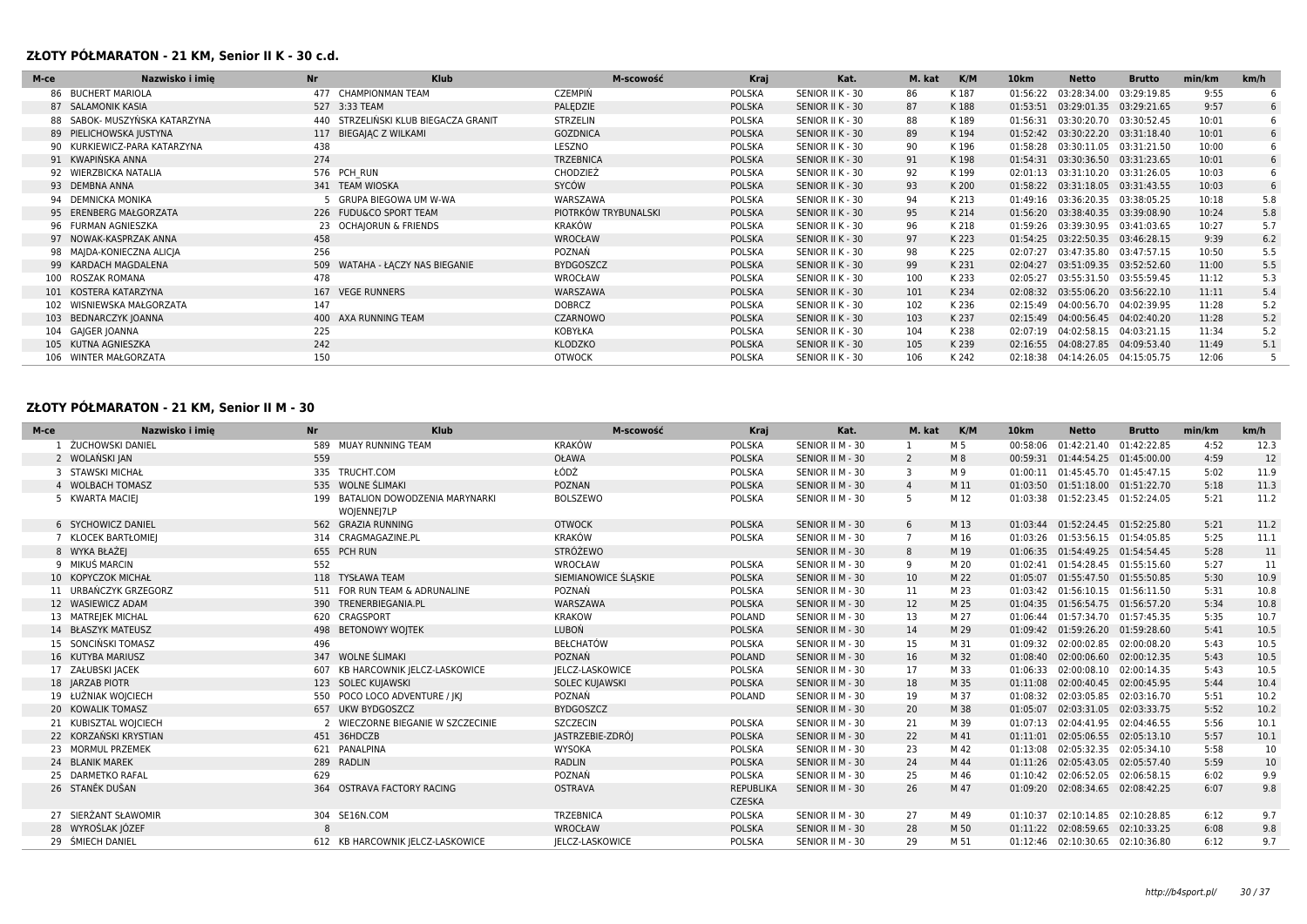#### **ZŁOTY PÓŁMARATON - 21 KM, Senior II M - 30 c.d.**

| M-ce | Nazwisko i imie<br>Nr    | <b>Klub</b>                                                            | M-scowość            | <b>Kraj</b>                     | Kat.             | M. kat | K/M   | 10 <sub>km</sub> | <b>Netto</b>                       | <b>Brutto</b> | min/km | km/h |
|------|--------------------------|------------------------------------------------------------------------|----------------------|---------------------------------|------------------|--------|-------|------------------|------------------------------------|---------------|--------|------|
|      | 30 PODWÓJCI MICHAŁ       | 433                                                                    | DĄBRÓWKA             | <b>POLSKA</b>                   | SENIOR II M - 30 | 30     | M 54  | 01:14:38         | 02:11:10.65                        | 02:11:14.40   | 6:14   | 9.6  |
|      | 31 LEWANDOWSKI WOJCIECH  | 608<br>TMTEAM                                                          | ŻERNIKI WROCŁAWSKIE  | <b>POLAND</b>                   | SENIOR II M - 30 | 31     | M 56  | 01:13:53         | 02:11:28.75                        | 02:11:51.10   | 6:15   | 9.6  |
|      | 32 OCHMAN PAWEŁ          | FUTURE PROCESSING RUNNING TEAM<br>428                                  | <b>GLIWICE</b>       | <b>POLAND</b>                   | SENIOR II M - 30 | 32     | M 57  | 01:15:20         | 02:12:02.25                        | 02:12:10.00   | 6:17   | 9.5  |
|      | 33 BORKOWSKI MATEUSZ     | 512<br>WATAHA PÓŁNOCY/FOR RUN TEAM                                     | POZNA                | <b>POLSKA</b>                   | SENIOR II M - 30 | 33     | M 60  |                  | 01:14:16 02:12:00.55 02:12:34.85   |               | 6:17   | 9.5  |
|      | 34 DEMKOWSKI MARCIN      | 516                                                                    | WROCŁAW              | POLSKA                          | SENIOR II M - 30 | 34     | M 61  |                  | 01:14:05 02:12:06.80 02:12:49.25   |               | 6:17   | 9.5  |
| 35   | KURZAWSKI MICHAŁ         | 86<br><b>SZYBKI KURZ</b>                                               | WROCŁAW              | <b>POLSKA</b>                   | SENIOR II M - 30 | 35     | M 62  |                  | 01:17:08 02:12:43.95 02:12:50.70   |               | 6:19   | 9.5  |
| 36   | <b>DEBICKI ŁUKASZ</b>    | 406<br><b>RCI WROCŁAW</b>                                              | OBORNIKI SLĄSKIE     | POLSKA                          | SENIOR II M - 30 | 36     | M 64  | 01:12:40         | 02:11:41.35 02:13:02.90            |               | 6:16   | 9.6  |
| 37   | <b>WIERZBOWY PRZEMEK</b> | 604                                                                    | WROCŁAW              | <b>POLSKA</b>                   | SENIOR II M - 30 | 37     | M 65  |                  | 01:08:32 02:13:04.25 02:13:11.60   |               | 6:20   | 9.5  |
|      | 38 CHODOROWSKI KRZYSZTOF | 32<br>PRZEDWOJEWSKI MOUNTAIN TEAM                                      | WROCŁAW              | <b>POLSKA</b>                   | SENIOR II M - 30 | 38     | M 66  |                  | 01:13:42 02:13:01.90 02:13:19.45   |               | 6:20   | 9.5  |
| 39   | <b>OLESZOWSKI MARCIN</b> | 602<br><b>LUXON LED</b>                                                | WROCŁAW              | <b>POLSKA</b>                   | SENIOR II M - 30 | 39     | M 67  |                  | 01:14:21 02:13:35.25               | 02:13:39.75   | 6:21   | 9.4  |
|      | 40 WAŻNY DARIUSZ         | 120<br><b>WAŻNY TEAM</b>                                               | WROCŁAW              | POLSKA                          | SENIOR II M - 30 | 40     | M 70  |                  | 01:13:43 02:15:12.85               | 02:15:31.75   | 6:26   | 9.3  |
|      | 41 WISŁOBOCKI MACIE      | 322                                                                    | LADEK ZDRÓJ          | <b>POLSKA</b>                   | SENIOR II M - 30 | 41     | M 72  |                  | 01:13:20 02:15:18.10 02:16:32.95   |               | 6:26   | 9.3  |
| 42   | KRUPIŃSKI ZBIGNIEW       | 345<br>KOŁO BIEGA                                                      | KOŁO                 | POLSKA                          | SENIOR II M - 30 | 42     | M 73  |                  | 01:18:51 02:16:33.65               | 02:17:12.30   | 6:30   | 9.2  |
|      | 43 KORCZYK JAKUB         | 393                                                                    | KOMOROWO             | <b>POLSKA</b>                   | SENIOR II M - 30 | 43     | M 74  |                  | 01:16:18 02:17:22.15 02:17:30.65   |               | 6:32   | 9.2  |
|      | 44 DUBIEL PIOTR          | WILD DOGS TEAM/SUDECKI KLUB<br>306                                     | JELENIA GÓRA         | <b>POLSKA</b>                   | SENIOR II M - 30 | 44     | M 75  |                  | 01:13:36 02:17:35.80 02:17:37.90   |               | 6:33   | 9.2  |
|      |                          | WYSOKOGÓRSKI                                                           |                      |                                 |                  |        |       |                  |                                    |               |        |      |
| 45   | MATEJCZUK JAROSŁAW       | <b>KS ALASKA</b><br>539                                                | PARZĘCZEW            | <b>POLSKA</b>                   | SENIOR II M - 30 | 45     | M 76  |                  | 01:13:21  02:18:08.10  02:18:16.10 |               | 6:34   | 9.1  |
|      | 46 SZMIDT KAROL          | 454                                                                    | <b>SLESIN</b>        | POLSKA                          | SENIOR II M - 30 | 46     | M 78  | 01:16:30         | 02:18:24.30 02:18:27.00            |               | 6:35   | 9.1  |
| 47   | <b>FISZER LUKASZ</b>     | 252<br>LESZ NO LIMITS RUNNERS                                          | LESZNO               | <b>POLSKA</b>                   | SENIOR II M - 30 | 47     | M 79  | 01:19:52         | 02:17:36.00                        | 02:18:34.95   | 6:33   | 9.2  |
| 48   | <b>WYWROT GRZEGORZ</b>   | 162                                                                    | WARSZAWA             | <b>POLSKA</b>                   | SENIOR II M - 30 | 48     | M 80  | 01:17:55         | 02:18:12.30                        | 02:18:35.95   | 6:34   | 9.1  |
| 49   | KOTKIEWICZ KAROL         | 425<br><b>LOTOS RUNNING TEAM</b>                                       | <b>GDANSK</b>        | <b>POLSKA</b>                   | SENIOR II M - 30 | 49     | M 83  | 01:17:09         | 02:19:20.45                        | 02:19:22.45   | 6:38   | 9    |
|      | 50 KOCOŁ TOMASZ          | 424                                                                    | PRZEWORNO            | POLSKA                          | SENIOR II M - 30 | 50     | M 85  |                  | 01:20:21 02:19:26.45 02:19:53.10   |               | 6:38   | 9    |
|      | 51 PAWLAK GABRIEL        | 131 ERGOCONCEPT                                                        | <b>RADWANICE</b>     | <b>POLSKA</b>                   | SENIOR II M - 30 | 51     | M 86  |                  | 01:18:31  02:19:30.20  02:19:59.80 |               | 6:38   | 9    |
| 52   | <b>GAŁEK ALEKSANDER</b>  | 248<br>PRAGMATIO.PL                                                    | POZNAŃ               | <b>POLSKA</b>                   | SENIOR II M - 30 | 52     | M 88  |                  | 01:21:10 02:21:07.90               | 02:21:17.75   | 6:43   | 8.9  |
|      | 53 PIETA MARCIN          | 273 GRUPA PANA TOLKA                                                   | WROCŁAW              | <b>POLSKA</b>                   | SENIOR II M - 30 | 53     | M 91  |                  | 01:20:24 02:20:40.30 02:22:13.25   |               | 6:41   | -9   |
|      | 54 PIETRASZEWSKI WITOLD  | 176 NETBOX BIEGA / GOSTYŃ EASY TRAIL / LESZNO<br><b>LIMITS RUNNERS</b> | GOSTYŃ               | POLSKA                          | SENIOR II M - 30 | 54     | M 95  | 01:20:47         | 02:22:54.05 02:22:56.05            |               | 6:48   | 8.8  |
| 55   | <b>KULCZYCKI MAREK</b>   | 361                                                                    | STARA BYSTRZYCA      | <b>POLAND</b>                   | SENIOR II M - 30 | 55     | M 97  | 01:15:39         | 02:23:02.90                        | 02:23:07.80   | 6:48   | 8.8  |
|      | 56 CHRZANOWSKI PAWEŁ     | 520                                                                    | LADEK-ZDRÓJ          | POLSKA                          | SENIOR II M - 30 | 56     | M 99  | 01:16:54         | 02:23:20.10                        | 02:23:21.65   | 6:49   | 8.8  |
|      | 57 ROŻKO SEBASTIAN       | 19 GRYF-INO TEAM                                                       | <b>GRYFINO</b>       | <b>POLSKA</b>                   | SENIOR II M - 30 | 57     | M 100 | 01:19:53         | 02:22:48.65 02:23:36.90            |               | 6:48   | 8.8  |
| 58   | <b>GAŁUSZKA WOJCIECH</b> | 575                                                                    | KETTERING            | <b>UNITED</b><br><b>KINGDOM</b> | SENIOR II M - 30 | 58     | M 104 |                  | 01:20:41 02:22:59.30 02:24:13.25   |               | 6:48   | 8.8  |
|      | 59 CHRZĄSZCZ DAMIAN      | 164                                                                    | <b>LUBIN</b>         | <b>POLSKA</b>                   | SENIOR II M - 30 | 59     | M 105 |                  | 01:21:11 02:23:32.95 02:24:14.80   |               | 6:50   | 8.8  |
|      | 60 BUDYCH AREK           | PACHNACE PAPCIE<br>456                                                 | <b>WRONKI</b>        | <b>POLSKA</b>                   | SENIOR II M - 30 | 60     | M 106 |                  | 01:21:29 02:24:02.30 02:24:28.40   |               | 6:51   | 8.7  |
|      | 61 SYGNAT MARCIN         | 180                                                                    | <b>POLKOWICE</b>     | <b>POLSKA</b>                   | SENIOR II M - 30 | 61     | M 108 | 01:20:00         | 02:24:23.80                        | 02:24:30.95   | 6:52   | 8.7  |
|      | 62 JAKUBCZAK KONRAD      | DEBEŚCIAK<br>96                                                        | WARSZAWA             | POLSKA                          | SENIOR II M - 30 | 62     | M 112 | 01:18:56         | 02:24:34.00                        | 02:24:54.55   | 6:53   | 8.7  |
|      | 63 RELEWICZ MACIEJ       | 536<br>WOLNE ŚLIMAKI                                                   | POZNAŃ               | <b>POLAND</b>                   | SENIOR II M - 30 | 63     | M 113 |                  | 01:23:30 02:24:35.60 02:25:00.00   |               | 6:53   | 8.7  |
| 64   | <b>DRESZER BARTOSZ</b>   | 658                                                                    | LADEK ZDRÓJ          |                                 | SENIOR II M - 30 | 64     | M 114 |                  | 01:18:11 02:25:20.65               | 02:25:24.00   | 6:55   | 8.7  |
| 65   | <b>MARZEC ŁUKASZ</b>     | 238                                                                    | <b>KOSZALIN</b>      | <b>POLSKA</b>                   | SENIOR II M - 30 | 65     | M 115 | 01:19:30         | 02:24:41.65                        | 02:25:26.90   | 6:53   | 8.7  |
|      | 66 BYS MATEUSZ           | 37                                                                     | WROCŁAW              | POLSKA                          | SENIOR II M - 30 | 66     | M 117 |                  | 01:20:55 02:25:32.55 02:25:58.75   |               | 6:55   | 8.7  |
|      | 67 STRZELCZYK WIKTOR     | 288<br><b>HUSARIA RACE TEAM</b>                                        | <b>RZESZÓW</b>       | <b>POLSKA</b>                   | SENIOR II M - 30 | 67     | M 120 |                  | 01:17:08 02:26:41.05 02:26:49.75   |               | 6:59   | 8.6  |
| 68   | <b>NOGA JAREK</b>        | 311<br>CRAGMAGAZINE.PL                                                 | <b>KRAKOW</b>        | <b>POLSKA</b>                   | SENIOR II M - 30 | 68     | M 121 |                  | 01:19:35 02:27:08.85 02:27:19.25   |               | 7:00   | 8.6  |
|      | 69 ZYWAN MICHAŁ          | 650                                                                    | POZNAŃ               |                                 | SENIOR II M - 30 | 69     | M 122 |                  | 01:23:14 02:26:58.95 02:27:42.45   |               | 6:59   | 8.6  |
|      | 70 WOŻNIAK WALDEMAR      | 623                                                                    | SYCÓW                | <b>POLSKA</b>                   | SENIOR II M - 30 | 70     | M 125 |                  | 01:22:52 02:28:34.10 02:28:42.50   |               | 7:04   | 8.5  |
|      |                          | 417                                                                    |                      | <b>POLSKA</b>                   |                  |        |       |                  |                                    |               | 7:03   | 8.5  |
|      | 71 PISAREK MARCIN        |                                                                        | PRZEWORNO            |                                 | SENIOR II M - 30 | 71     | M 126 |                  | 01:23:13 02:28:19.05 02:28:56.95   |               |        |      |
| 72   | <b>TROJANOWSKI JAKUB</b> | 250<br>1982                                                            | KIEŁCZÓW             | POLSKA                          | SENIOR II M - 30 | 72     | M 128 | 01:26:29         | 02:29:04.90                        | 02:29:26.55   | 7:05   | 8.5  |
|      | 73 NERKOWSKI PAWEŁ       | 319                                                                    | GDANSK/GRAJEWO       | POLSKA                          | SENIOR II M - 30 | 73     | M 129 |                  | 01:21:12 02:29:20.25 02:29:27.85   |               | 7:06   | 8.4  |
|      | 74 WŁODARCZYK MACIEJ     | KB HARCOWNIK JELCZ-LASKOWICE<br>616                                    | MIŁOSZYCE            | <b>POLSKA</b>                   | SENIOR II M - 30 | 74     | M 130 |                  | 01:23:49 02:29:08.50 02:29:39.95   |               | 7:06   | 8.4  |
|      | 75 ŁABEDZKI ŁUKASZ       | 556                                                                    | WROCŁAW              | <b>POLAND</b>                   | SENIOR II M - 30 | 75     | M 133 |                  | 01:24:03 02:30:03.95 02:30:20.60   |               | 7:08   | 8.4  |
|      | 76 SZABAT DANIEL         | 247                                                                    | WROCŁAW              | POLSKA                          | SENIOR II M - 30 | 76     | M 134 |                  | 01:21:33 02:29:27.80               | 02:30:23.15   | 7:07   | 8.4  |
|      | 77 WĘGRZYŃSKI PAWEŁ      | 60<br><b>ITMBW KRAKÓW</b>                                              | <b>KRAKÓW</b>        | <b>POLSKA</b>                   | SENIOR II M - 30 | 77     | M 135 |                  | 01:21:30 02:30:28.05 02:30:38.05   |               | 7:09   | 8.4  |
|      | 78 MASTALERZ MICHAŁ      | 134<br><b>RAISPORT ACTIVE</b>                                          | OPOLE                | <b>POLSKA</b>                   | SENIOR II M - 30 | 78     | M 136 |                  | 01:20:10 02:30:50.75 02:30:55.55   |               | 7:11   | 8.4  |
| 79   | <b>WOJTOWICZ ERNEST</b>  | 636<br><b>KB HARCOWNIK</b>                                             | <b>JANIKÓW</b>       | <b>POLSKA</b>                   | SENIOR II M - 30 | 79     | M 138 |                  | 01:23:57 02:30:28.75 02:30:59.85   |               | 7:09   | 8.4  |
|      | 80 CUKROWSKI MARCIN      | <b>BALLUFF RUNNING TEAM</b><br>261                                     | WROCŁAW              | POLSKA                          | SENIOR II M - 30 | 80     | M 142 | 01:27:46         | 02:30:45.00                        | 02:32:02.60   | 7:10   | 8.4  |
|      | 81 OŻÓG GRZEGORZ         | 630                                                                    | OPOLE                | <b>POLSKA</b>                   | SENIOR II M - 30 | 81     | M 145 | 01:23:32         | 02:32:46.30                        | 02:33:01.70   | 7:16   | 8.2  |
|      | 82 WIECZOREK PIOTR       | 337                                                                    | PIOTRKOW TRYBUNALSKI | <b>POLSKA</b>                   | SENIOR II M - 30 | 82     | M 151 |                  | 01:24:58 02:34:22.40               | 02:34:53.95   | 7:21   | 8.2  |
|      | 83 BANASZKIEWICZ MARCIN  | 410 LIDER WINNICA                                                      | <b>NASIELSK</b>      | <b>POLSKA</b>                   | SENIOR II M - 30 | 83     | M 154 |                  | 01:32:33 02:35:47.95 02:35:55.30   |               | 7:25   | 8.1  |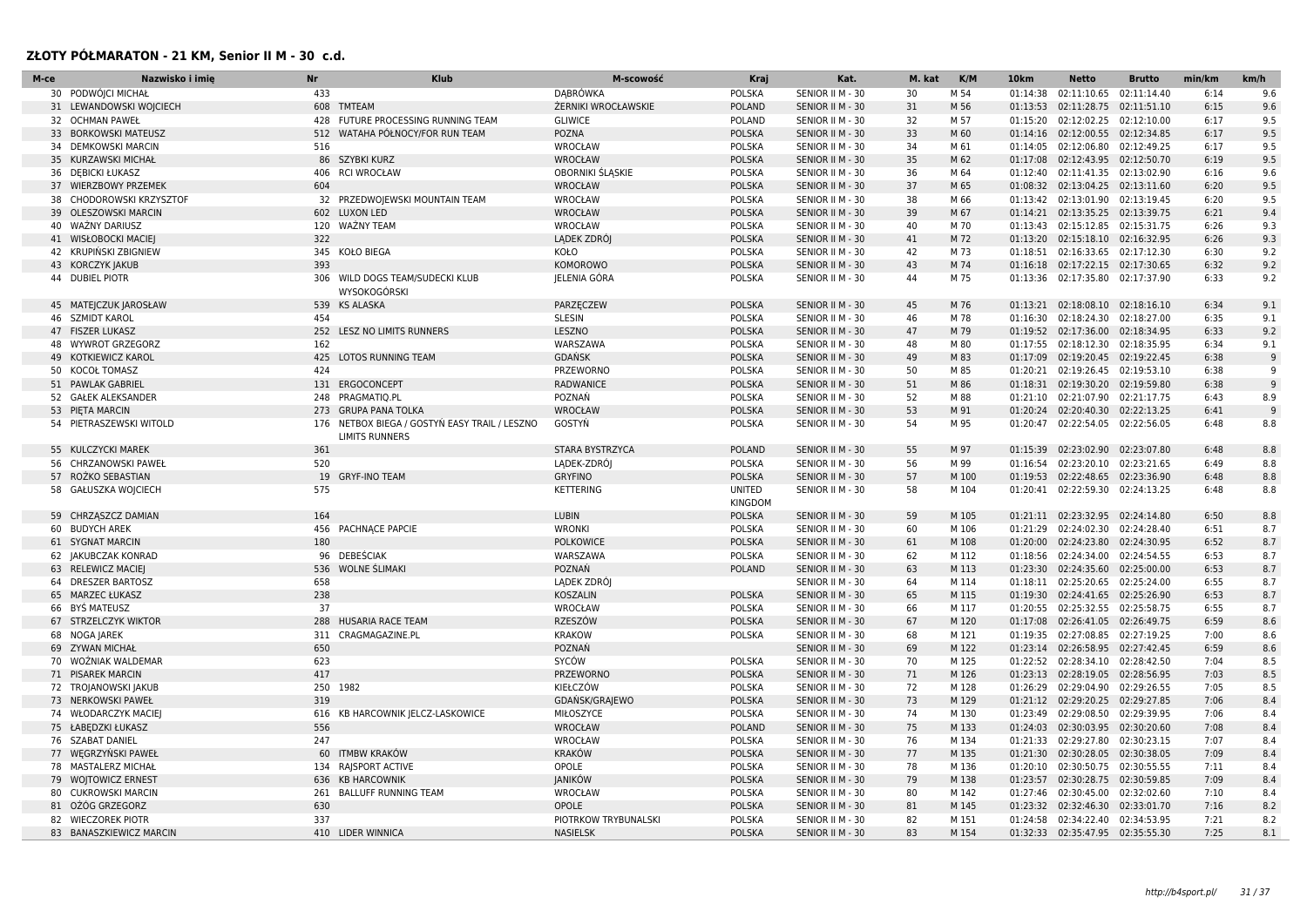#### **ZŁOTY PÓŁMARATON - 21 KM, Senior II M - 30 c.d.**

| <b>POLSKA</b><br>M 155<br>02:35:56.25<br>8.2<br><b>NOWAK ŁUKASZ</b><br>379<br>WARSZAWA<br>SENIOR II M - 30<br>84<br>01:32:46<br>02:34:17.80<br>7:20<br>84<br>8.1<br>1 ŚWIDNICKA GRUPA BIEGOWA<br>ŚWIDNICA<br><b>POLSKA</b><br>85<br>M 158<br>02:36:21.35<br>85 PIETRZYK TOMASZ<br>SENIOR II M - 30<br>01:27:09<br>02:36:11.50<br>7:26<br><b>ROSŁON CEZARY</b><br>461<br><b>MAMERO</b><br>RADZYMIN<br><b>POLSKA</b><br>SENIOR II M - 30<br>86<br>M 159<br>01:27:12<br>02:36:33.40<br>02:36:35.15<br>7:27<br>-8<br>86<br>8.1<br>87 ANDRUSZEWICZ MAKSYMILIAN<br>663<br><b>ŻYWIEC</b><br>SENIOR II M - 30<br>87<br>M 161<br>01:28:56 02:35:12.80<br>02:36:50.85<br>7:23<br>557<br><b>TYCHY</b><br>POLSKA<br>M 162<br>01:19:03 02:37:04.35 02:37:10.80<br>88<br><b>BIEL SŁAWOMIR</b><br>SENIOR II M - 30<br>88<br>7:28<br>-8<br><b>GŁÓWKA MACIEJ</b><br>201<br><b>BE BETTER</b><br>WROCŁAW<br><b>POLSKA</b><br>SENIOR II M - 30<br>89<br>M 167<br>01:26:30 02:36:41.15 02:37:31.60<br>7:27<br>8<br>89<br><b>OLSZEWSKI MICHAŁ</b><br>318<br><b>POLKOWICE</b><br>POLSKA<br>SENIOR II M - 30<br>90<br>M 169<br>01:28:49 02:37:52.30<br>02:38:12.00<br>7:31<br>90<br>8<br>338 BANA DZIEWIONA<br><b>POLSKA</b><br>M 170<br>7:27<br>8<br><b>WISZNIEWICZ PIOTR</b><br>RUDA SLASKA<br>SENIOR II M - 30<br>91<br>01:27:06 02:36:44.45<br>02:38:17.75<br>91<br>292<br>8<br>DOMIŃCZK JAKUB<br><b>GRODZISK MAZOWIECKI</b><br><b>POLSKA</b><br>92<br>M 172<br>01:34:50 02:37:54.25<br>7:31<br>92<br>SENIOR II M - 30<br>02:38:32.60<br>71<br><b>POLSKA</b><br>93<br>7:33<br>7.9<br><b>OBSZARNY PAWEŁ</b><br>WROCŁAW<br>SENIOR II M - 30<br>M 175<br>01:26:38<br>02:38:36.65<br>02:38:48.35<br>93<br>7.9<br>202 1983<br>94<br><b>CZERWONKA ZBIGNIEW</b><br>WROCŁAW<br><b>POLSKA</b><br>SENIOR II M - 30<br>M 178<br>01:32:23 02:40:13.10<br>02:40:16.45<br>7:37<br>94<br>7.9<br>95 PŁUCIENNICZAK BARTOSZ<br>67<br><b>KOŁO BIEGA</b><br>KOŁO<br><b>POLSKA</b><br>SENIOR II M - 30<br>95<br>M 179<br>01:32:18 02:39:35.90<br>02:40:16.65<br>7:36<br><b>KRAKOW</b><br>7.8<br><b>MALIHIN DRAGOS</b><br>570<br><b>POLAND</b><br>SENIOR II M - 30<br>96<br>M 180<br>01:25:46 02:40:33.20<br>02:40:44.25<br>7:38<br>96<br>528<br><b>ŚWIĘTOCHŁOWICE</b><br><b>POLSKA</b><br>97<br>M 188<br>7.8<br>97<br><b>OSICA ŁUKASZ</b><br>SENIOR II M - 30<br>01:32:06 02:41:25.10<br>02:43:02.75<br>7:41<br><b>KEDZIERSKI TOMASZ</b><br>42<br>WROCŁAW<br><b>POLSKA</b><br>98<br>M 190<br>7:47<br>7.7<br>SENIOR II M - 30<br>01:29:53 02:43:27.55 02:43:29.55<br>98<br><b>POLSKA</b><br>99<br>7:45<br>PAWLAK JAROSŁAW<br>430<br>KOŁO BIEGA<br>KOŁO<br>M 191<br>01:31:52 02:43:01.00<br>02:43:37.95<br>7.7<br>99<br>SENIOR II M - 30<br>28<br>KOŁO BIEGA<br>KOŁO<br><b>POLSKA</b><br>M 192<br>02:43:04.70<br>02:43:40.55<br>7:45<br>7.7<br>JANKOWSKI RAFAŁ<br>SENIOR II M - 30<br>100<br>01:28:27<br>100<br>POZNAŃ<br><b>POLSKA</b><br>7:47<br>7.7<br>101 BAZYLY WOJCIECH<br>340<br>POCO LOCO<br>SENIOR II M - 30<br>101<br>M 193<br>01:24:31 02:43:35.20<br>02:43:58.35<br>102 MICHALAK JAKUB<br><b>POLSKA</b><br>7.7<br>317<br>WROCŁAW<br>SENIOR II M - 30<br>102<br>M 194<br>01:28:12 02:42:55.50<br>02:44:16.05<br>7:45<br>647<br><b>KRAKÓW</b><br>103<br>7:49<br>7.7<br>103<br>MISZCZAK SZYMON<br>SENIOR II M - 30<br>M 196<br>01:34:02 02:44:17.70<br>02:44:33.75<br>104 MATAK PAWEŁ<br>464<br><b>MAMERO</b><br>RADZYMIN<br>POLSKA<br>SENIOR II M - 30<br>M 198<br>01:27:13 02:44:53.00<br>02:44:54.15<br>7:51<br>7.6<br>104<br><b>POLSKA</b><br>7:49<br>7.7<br>105<br><b>STUCHLIK DAWID</b><br>386<br>POTRZYM MI PIWO<br>CHORZÓW<br>SENIOR II M - 30<br>105<br>M 199<br>01:32:53 02:44:11.50<br>02:45:44.05<br>7.6<br><b>KRYSIAK TOMASZ</b><br>156<br>WIECZORNE BIEGANIE W SZCZECINIE<br><b>SZCZECIN</b><br><b>POLSKA</b><br>SENIOR II M - 30<br>106<br>M 201<br>01:33:59 02:45:13.15<br>02:46:21.90<br>7:52<br>106<br><b>BALICKI MARCIN</b><br>122<br>WIELICZKA<br><b>POLSKA</b><br>SENIOR II M - 30<br>107<br>M 204<br>01:29:08 02:46:30.05<br>02:47:00.00<br>7:55<br>7.6<br>107<br>7.5<br>ŁOŻYŃSKI KAMIL<br>245<br><b>KW GLIWICE</b><br>PANIÓWKI<br>POLSKA<br>M 205<br>01:27:31 02:47:16.30<br>7:57<br>108<br>SENIOR II M - 30<br>108<br>02:47:27.60<br>472<br>JÓZEFÓW<br>7.6<br><b>POLSKA</b><br>109<br>M 206<br>02:46:44.10<br>02:47:30.05<br>7:56<br>109<br><b>SZUMNY PAWEŁ</b><br>SENIOR II M - 30<br>01:33:40<br>453<br>7.6<br><b>WYBRANIEC TOMASZ</b><br><b>BYTOM</b><br><b>POLSKA</b><br>110<br>M 207<br>02:47:47.80<br>7:54<br>110<br>SENIOR II M - 30<br>01:32:54<br>02:46:14.30<br><b>POLSKA</b><br>7.5<br><b>KRAWCZYK MICHAŁ</b><br>276<br><b>ORANGE IRON TEAM</b><br><b>BOLECHOWICE</b><br>SENIOR II M - 30<br>111<br>M 209<br>01:29:35 02:46:56.20<br>02:47:54.90<br>7:56<br>111<br>112 WOJRACH MARCIN<br><b>WILDCAT TEAM</b><br>STRONIE ŚLĄSKIE<br>M 210<br>02:48:18.95<br>7.5<br>649<br>SENIOR II M - 30<br>112<br>01:27:46 02:46:59.85<br>7:57<br><b>POLSKA</b><br>7.5<br>113 MERCHELSKI PIOTR<br>389<br>BEZ CIŚNIEŃ<br>WARSZAWA<br>SENIOR II M - 30<br>113<br>M 212<br>01:38:57 02:47:19.65 02:48:37.00<br>7:58<br>7.5<br>114 ZIELIŃSKI KRZYSZTOF<br>108<br>NIGHT RUNNERS<br>POZNAŃ<br><b>POLSKA</b><br>SENIOR II M - 30<br>114<br>M 214<br>01:33:00 02:48:24.90<br>02:49:00.60<br>8:01<br>578<br><b>SZCZECIN</b><br><b>POLSKA</b><br>115<br>M 215<br>8:02<br>7.5<br>115<br>SZYSZKA KONRAD<br>WIECZORNE BIEGANIE W SZCZECINIE<br>SENIOR II M - 30<br>01:34:51 02:48:51.10<br>02:49:04.50<br>M 218<br>8:02<br>7.5<br><b>BRZYSKI GRZEGORZ</b><br>561<br><b>GDANSK</b><br><b>POLAND</b><br>SENIOR II M - 30<br>116<br>01:36:32 02:48:45.20<br>02:50:07.35<br>116<br>7.5<br>540<br><b>POLSKA</b><br>117<br>M 221<br>8:03<br>MORAWSKI WOJCIECH<br>WROCŁAW<br>SENIOR II M - 30<br>01:38:44 02:49:02.55 02:50:41.40<br>117<br><b>GWOZDECKI TOMASZ</b><br>189<br><b>POLSKA</b><br>M 222<br>02:50:00.80<br>7.4<br>118<br>WROCŁAW<br>SENIOR II M - 30<br>118<br>01:35:43<br>02:50:49.65<br>8:05<br>43<br>7.3<br>POSITIVE VIBRATION<br>WROCŁAW<br><b>POLSKA</b><br>119<br>M 229<br>8:11<br>119<br><b>BRODA DOMINIK</b><br>SENIOR II M - 30<br>01:29:06 02:51:57.85<br>02:52:01.90<br>65<br>7.3<br>KOBLANSKI TOMASZ<br>LEGNICA<br><b>POLSKA</b><br>SENIOR II M - 30<br>120<br>M 230<br>01:37:36 02:52:18.85<br>02:52:35.30<br>8:12<br>120<br><b>RYCHLEWICZ TOMASZ</b><br>WROCŁAW<br><b>POLSKA</b><br>121<br>M 231<br>02:52:41.70<br>8:11<br>7.3<br>121<br>35<br><b>EXPLAIN EVERYTHING</b><br>SENIOR II M - 30<br>01:31:59 02:52:04.55<br>LOFT TEAM EXTREME<br>POLSKA<br>M 233<br>7.3<br>122<br><b>GAPSKI PIOTR</b><br>411<br><b>ROGALIN</b><br>SENIOR II M - 30<br>122<br>01:37:58<br>02:53:01.45<br>02:53:24.00<br>8:14<br>M 237<br>7.3<br>123<br><b>MACHOWSKI KRIS</b><br>434<br><b>BEZ GRANIC</b><br>CHORZÓW<br><b>POLSKA</b><br>SENIOR II M - 30<br>123<br>01:41:27<br>02:52:56.60<br>02:54:25.85<br>8:14<br>124 LISOWSKI MACIEJ<br>420<br>KIEŁCZÓW<br>POLSKA<br>M 239<br>7.3<br>SENIOR II M - 30<br>124<br>01:32:58 02:53:45.85 02:55:05.85<br>8:16<br><b>KEPSKI GRZEGORZ</b><br>469<br>SKWIERZYNA<br><b>POLSKA</b><br>125<br>M 240<br>02:55:25.65<br>7.2<br>SENIOR II M - 30<br>01:39:00<br>02:55:00.65<br>8:20<br>125<br>651<br>HARDCOROWE WYCHYLYLYBYMY<br><b>OTWOCK</b><br>7.2<br><b>STEFANOWICZ PIOTR</b><br>SENIOR II M - 30<br>126<br>M 241<br>01:33:24<br>02:55:26.50<br>02:55:38.95<br>8:21<br>126<br><b>POLSKA</b><br>7.2<br>LEWANDOWSKI RAFAL<br>87<br><b>BIEGAM BO NIE LUBIE</b><br>GÓRA<br>127<br>M 244<br>01:38:05 02:55:40.85<br>02:55:53.45<br>8:21<br>127<br>SENIOR II M - 30<br>7.2<br>128<br><b>NAMNI FATIH</b><br>571<br>WARSAW<br><b>TURKEY</b><br>SENIOR II M - 30<br>128<br>M 245<br>01:37:41 02:54:33.15<br>02:56:04.90<br>8:18<br>ŁÓDŹ<br><b>RYTYCH GRZEGORZ</b><br>626<br><b>HUSARIA RACE TEAM</b><br><b>POLSKA</b><br>SENIOR II M - 30<br>129<br>M 249<br>01:38:19 02:56:27.75<br>02:57:24.55<br>8:24<br>7.1<br>129<br>GOŹDZIKOWSKI BARTOSZ<br>61<br><b>KOŁO BIEGA</b><br>POLSKA<br>M 250<br>8:25<br>7.1<br>130<br><b>KOŁO</b><br>SENIOR II M - 30<br>130<br>01:37:05 02:56:50.55<br>02:57:31.75<br>131 STASZEWSKI DARIUSZ<br>91<br>TOMASZÓW MAZOWIECKI<br><b>POLSKA</b><br>SENIOR II M - 30<br>131<br>M 251<br>01:35:24 02:57:25.50 02:57:57.35<br>8:26<br>7.1<br>132 ZIUBIŃSKI PAWEŁ<br>419<br>WARSZAWA<br>POLSKA<br>SENIOR II M - 30<br>132<br>M 257<br>01:40:38 02:59:15.80<br>03:01:01.95<br>8:32<br>$\overline{7}$<br>133 CICHY ROMAN<br>222<br>POZNAŃ<br><b>POLSKA</b><br>133<br>M 258<br>MUAY RUNNING TEAM<br>SENIOR II M - 30<br>01:42:52 03:00:48.35 03:01:54.65<br>8:36<br>$7\overline{ }$<br>$\overline{7}$<br>KARASIŃSKI JACEK<br>638<br><b>GLIWICE</b><br><b>POLSKA</b><br>M 262<br>01:41:56 03:01:12.15<br>03:02:10.35<br>8:37<br>134<br>SENIOR II M - 30<br>134<br>82<br><b>POLSKA</b><br>135<br>M 263<br>6.9<br>135 PATYRA ŁUKASZ<br>WROCŁAW<br>SENIOR II M - 30<br>01:38:52 03:02:13.80<br>03:02:34.25<br>8:40<br>136 NETOLICKÝ MARTIN<br>REPUBLIKA<br>6.9<br>13<br>BLEEDING NIPPLE RUNNER<br><b>BRNO</b><br>SENIOR II M - 30<br>136<br>M 264<br>01:43:30 03:01:20.25<br>03:03:07.50<br>8:38<br><b>CZESKA</b><br>PIEKARY<br>137 PUCHALSKI PRZEMYSŁAW<br>233<br><b>POLAND</b><br>SENIOR II M - 30<br>137<br>M 265<br>01:43:58 03:01:51.90<br>03:03:07.95<br>8:39<br>6.9<br><b>ZASTAWNY MICHAL</b><br>213<br><b>POLSKA</b><br>6.9<br>138<br><b>SWIDNICA</b><br>SENIOR II M - 30<br>138<br>M 268<br>01:42:46 03:02:50.30<br>03:04:05.45<br>8:42<br>301<br>139 PODSADNY BARTOSZ<br>POZNAŃ<br><b>POLSKA</b><br>SENIOR II M - 30<br>139<br>M 269<br>01:35:07 03:03:56.45 03:04:30.65<br>8:45<br>6.9 | M-ce | Nazwisko i imie | <b>Klub</b><br>Nr | M-scowość | Kraj | Kat. | M. kat | K/M | 10 <sub>km</sub> | <b>Netto</b> | <b>Brutto</b> | min/km | km/h |
|-------------------------------------------------------------------------------------------------------------------------------------------------------------------------------------------------------------------------------------------------------------------------------------------------------------------------------------------------------------------------------------------------------------------------------------------------------------------------------------------------------------------------------------------------------------------------------------------------------------------------------------------------------------------------------------------------------------------------------------------------------------------------------------------------------------------------------------------------------------------------------------------------------------------------------------------------------------------------------------------------------------------------------------------------------------------------------------------------------------------------------------------------------------------------------------------------------------------------------------------------------------------------------------------------------------------------------------------------------------------------------------------------------------------------------------------------------------------------------------------------------------------------------------------------------------------------------------------------------------------------------------------------------------------------------------------------------------------------------------------------------------------------------------------------------------------------------------------------------------------------------------------------------------------------------------------------------------------------------------------------------------------------------------------------------------------------------------------------------------------------------------------------------------------------------------------------------------------------------------------------------------------------------------------------------------------------------------------------------------------------------------------------------------------------------------------------------------------------------------------------------------------------------------------------------------------------------------------------------------------------------------------------------------------------------------------------------------------------------------------------------------------------------------------------------------------------------------------------------------------------------------------------------------------------------------------------------------------------------------------------------------------------------------------------------------------------------------------------------------------------------------------------------------------------------------------------------------------------------------------------------------------------------------------------------------------------------------------------------------------------------------------------------------------------------------------------------------------------------------------------------------------------------------------------------------------------------------------------------------------------------------------------------------------------------------------------------------------------------------------------------------------------------------------------------------------------------------------------------------------------------------------------------------------------------------------------------------------------------------------------------------------------------------------------------------------------------------------------------------------------------------------------------------------------------------------------------------------------------------------------------------------------------------------------------------------------------------------------------------------------------------------------------------------------------------------------------------------------------------------------------------------------------------------------------------------------------------------------------------------------------------------------------------------------------------------------------------------------------------------------------------------------------------------------------------------------------------------------------------------------------------------------------------------------------------------------------------------------------------------------------------------------------------------------------------------------------------------------------------------------------------------------------------------------------------------------------------------------------------------------------------------------------------------------------------------------------------------------------------------------------------------------------------------------------------------------------------------------------------------------------------------------------------------------------------------------------------------------------------------------------------------------------------------------------------------------------------------------------------------------------------------------------------------------------------------------------------------------------------------------------------------------------------------------------------------------------------------------------------------------------------------------------------------------------------------------------------------------------------------------------------------------------------------------------------------------------------------------------------------------------------------------------------------------------------------------------------------------------------------------------------------------------------------------------------------------------------------------------------------------------------------------------------------------------------------------------------------------------------------------------------------------------------------------------------------------------------------------------------------------------------------------------------------------------------------------------------------------------------------------------------------------------------------------------------------------------------------------------------------------------------------------------------------------------------------------------------------------------------------------------------------------------------------------------------------------------------------------------------------------------------------------------------------------------------------------------------------------------------------------------------------------------------------------------------------------------------------------------------------------------------------------------------------------------------------------------------------------------------------------------------------------------------------------------------------------------------------------------------------------------------------------------------------------------------------------------------------------------------------------------------------------------------------------------------------------------------------------------------------------------------------------------------------------------------------------------------------------------------------------------------------------------------------------------------------------------------------------------------------------------------------------------------------------------------------------------------------------------------------------------------------------------------------------------------------------------------------------------------------------------------------------------------------------------------------------------------------------------------------------------------------------------------------------------------------------------------------------------------------------------------------------------------------------------------------------------------------------------------------------------------------------------------------------------------------------------------------------------------------------------------------------------------------------------------------------------------------------------------------------------------------------------------------------------------------------------------------------------------------------------------------------------------------------------------------------------------------------------------------------------------------------------------------------------------------------------------------------------------------------------------------------------------------------------------------------------------------------------------------------|------|-----------------|-------------------|-----------|------|------|--------|-----|------------------|--------------|---------------|--------|------|
|                                                                                                                                                                                                                                                                                                                                                                                                                                                                                                                                                                                                                                                                                                                                                                                                                                                                                                                                                                                                                                                                                                                                                                                                                                                                                                                                                                                                                                                                                                                                                                                                                                                                                                                                                                                                                                                                                                                                                                                                                                                                                                                                                                                                                                                                                                                                                                                                                                                                                                                                                                                                                                                                                                                                                                                                                                                                                                                                                                                                                                                                                                                                                                                                                                                                                                                                                                                                                                                                                                                                                                                                                                                                                                                                                                                                                                                                                                                                                                                                                                                                                                                                                                                                                                                                                                                                                                                                                                                                                                                                                                                                                                                                                                                                                                                                                                                                                                                                                                                                                                                                                                                                                                                                                                                                                                                                                                                                                                                                                                                                                                                                                                                                                                                                                                                                                                                                                                                                                                                                                                                                                                                                                                                                                                                                                                                                                                                                                                                                                                                                                                                                                                                                                                                                                                                                                                                                                                                                                                                                                                                                                                                                                                                                                                                                                                                                                                                                                                                                                                                                                                                                                                                                                                                                                                                                                                                                                                                                                                                                                                                                                                                                                                                                                                                                                                                                                                                                                                                                                                                                                                                                                                                                                                                                                                                                                                                                                                                                                                                                                                                                                                                                                                                                                                                                                                                                                                                                                                                                                                                                                                                                                         |      |                 |                   |           |      |      |        |     |                  |              |               |        |      |
|                                                                                                                                                                                                                                                                                                                                                                                                                                                                                                                                                                                                                                                                                                                                                                                                                                                                                                                                                                                                                                                                                                                                                                                                                                                                                                                                                                                                                                                                                                                                                                                                                                                                                                                                                                                                                                                                                                                                                                                                                                                                                                                                                                                                                                                                                                                                                                                                                                                                                                                                                                                                                                                                                                                                                                                                                                                                                                                                                                                                                                                                                                                                                                                                                                                                                                                                                                                                                                                                                                                                                                                                                                                                                                                                                                                                                                                                                                                                                                                                                                                                                                                                                                                                                                                                                                                                                                                                                                                                                                                                                                                                                                                                                                                                                                                                                                                                                                                                                                                                                                                                                                                                                                                                                                                                                                                                                                                                                                                                                                                                                                                                                                                                                                                                                                                                                                                                                                                                                                                                                                                                                                                                                                                                                                                                                                                                                                                                                                                                                                                                                                                                                                                                                                                                                                                                                                                                                                                                                                                                                                                                                                                                                                                                                                                                                                                                                                                                                                                                                                                                                                                                                                                                                                                                                                                                                                                                                                                                                                                                                                                                                                                                                                                                                                                                                                                                                                                                                                                                                                                                                                                                                                                                                                                                                                                                                                                                                                                                                                                                                                                                                                                                                                                                                                                                                                                                                                                                                                                                                                                                                                                                                         |      |                 |                   |           |      |      |        |     |                  |              |               |        |      |
|                                                                                                                                                                                                                                                                                                                                                                                                                                                                                                                                                                                                                                                                                                                                                                                                                                                                                                                                                                                                                                                                                                                                                                                                                                                                                                                                                                                                                                                                                                                                                                                                                                                                                                                                                                                                                                                                                                                                                                                                                                                                                                                                                                                                                                                                                                                                                                                                                                                                                                                                                                                                                                                                                                                                                                                                                                                                                                                                                                                                                                                                                                                                                                                                                                                                                                                                                                                                                                                                                                                                                                                                                                                                                                                                                                                                                                                                                                                                                                                                                                                                                                                                                                                                                                                                                                                                                                                                                                                                                                                                                                                                                                                                                                                                                                                                                                                                                                                                                                                                                                                                                                                                                                                                                                                                                                                                                                                                                                                                                                                                                                                                                                                                                                                                                                                                                                                                                                                                                                                                                                                                                                                                                                                                                                                                                                                                                                                                                                                                                                                                                                                                                                                                                                                                                                                                                                                                                                                                                                                                                                                                                                                                                                                                                                                                                                                                                                                                                                                                                                                                                                                                                                                                                                                                                                                                                                                                                                                                                                                                                                                                                                                                                                                                                                                                                                                                                                                                                                                                                                                                                                                                                                                                                                                                                                                                                                                                                                                                                                                                                                                                                                                                                                                                                                                                                                                                                                                                                                                                                                                                                                                                                         |      |                 |                   |           |      |      |        |     |                  |              |               |        |      |
|                                                                                                                                                                                                                                                                                                                                                                                                                                                                                                                                                                                                                                                                                                                                                                                                                                                                                                                                                                                                                                                                                                                                                                                                                                                                                                                                                                                                                                                                                                                                                                                                                                                                                                                                                                                                                                                                                                                                                                                                                                                                                                                                                                                                                                                                                                                                                                                                                                                                                                                                                                                                                                                                                                                                                                                                                                                                                                                                                                                                                                                                                                                                                                                                                                                                                                                                                                                                                                                                                                                                                                                                                                                                                                                                                                                                                                                                                                                                                                                                                                                                                                                                                                                                                                                                                                                                                                                                                                                                                                                                                                                                                                                                                                                                                                                                                                                                                                                                                                                                                                                                                                                                                                                                                                                                                                                                                                                                                                                                                                                                                                                                                                                                                                                                                                                                                                                                                                                                                                                                                                                                                                                                                                                                                                                                                                                                                                                                                                                                                                                                                                                                                                                                                                                                                                                                                                                                                                                                                                                                                                                                                                                                                                                                                                                                                                                                                                                                                                                                                                                                                                                                                                                                                                                                                                                                                                                                                                                                                                                                                                                                                                                                                                                                                                                                                                                                                                                                                                                                                                                                                                                                                                                                                                                                                                                                                                                                                                                                                                                                                                                                                                                                                                                                                                                                                                                                                                                                                                                                                                                                                                                                                         |      |                 |                   |           |      |      |        |     |                  |              |               |        |      |
|                                                                                                                                                                                                                                                                                                                                                                                                                                                                                                                                                                                                                                                                                                                                                                                                                                                                                                                                                                                                                                                                                                                                                                                                                                                                                                                                                                                                                                                                                                                                                                                                                                                                                                                                                                                                                                                                                                                                                                                                                                                                                                                                                                                                                                                                                                                                                                                                                                                                                                                                                                                                                                                                                                                                                                                                                                                                                                                                                                                                                                                                                                                                                                                                                                                                                                                                                                                                                                                                                                                                                                                                                                                                                                                                                                                                                                                                                                                                                                                                                                                                                                                                                                                                                                                                                                                                                                                                                                                                                                                                                                                                                                                                                                                                                                                                                                                                                                                                                                                                                                                                                                                                                                                                                                                                                                                                                                                                                                                                                                                                                                                                                                                                                                                                                                                                                                                                                                                                                                                                                                                                                                                                                                                                                                                                                                                                                                                                                                                                                                                                                                                                                                                                                                                                                                                                                                                                                                                                                                                                                                                                                                                                                                                                                                                                                                                                                                                                                                                                                                                                                                                                                                                                                                                                                                                                                                                                                                                                                                                                                                                                                                                                                                                                                                                                                                                                                                                                                                                                                                                                                                                                                                                                                                                                                                                                                                                                                                                                                                                                                                                                                                                                                                                                                                                                                                                                                                                                                                                                                                                                                                                                                         |      |                 |                   |           |      |      |        |     |                  |              |               |        |      |
|                                                                                                                                                                                                                                                                                                                                                                                                                                                                                                                                                                                                                                                                                                                                                                                                                                                                                                                                                                                                                                                                                                                                                                                                                                                                                                                                                                                                                                                                                                                                                                                                                                                                                                                                                                                                                                                                                                                                                                                                                                                                                                                                                                                                                                                                                                                                                                                                                                                                                                                                                                                                                                                                                                                                                                                                                                                                                                                                                                                                                                                                                                                                                                                                                                                                                                                                                                                                                                                                                                                                                                                                                                                                                                                                                                                                                                                                                                                                                                                                                                                                                                                                                                                                                                                                                                                                                                                                                                                                                                                                                                                                                                                                                                                                                                                                                                                                                                                                                                                                                                                                                                                                                                                                                                                                                                                                                                                                                                                                                                                                                                                                                                                                                                                                                                                                                                                                                                                                                                                                                                                                                                                                                                                                                                                                                                                                                                                                                                                                                                                                                                                                                                                                                                                                                                                                                                                                                                                                                                                                                                                                                                                                                                                                                                                                                                                                                                                                                                                                                                                                                                                                                                                                                                                                                                                                                                                                                                                                                                                                                                                                                                                                                                                                                                                                                                                                                                                                                                                                                                                                                                                                                                                                                                                                                                                                                                                                                                                                                                                                                                                                                                                                                                                                                                                                                                                                                                                                                                                                                                                                                                                                                         |      |                 |                   |           |      |      |        |     |                  |              |               |        |      |
|                                                                                                                                                                                                                                                                                                                                                                                                                                                                                                                                                                                                                                                                                                                                                                                                                                                                                                                                                                                                                                                                                                                                                                                                                                                                                                                                                                                                                                                                                                                                                                                                                                                                                                                                                                                                                                                                                                                                                                                                                                                                                                                                                                                                                                                                                                                                                                                                                                                                                                                                                                                                                                                                                                                                                                                                                                                                                                                                                                                                                                                                                                                                                                                                                                                                                                                                                                                                                                                                                                                                                                                                                                                                                                                                                                                                                                                                                                                                                                                                                                                                                                                                                                                                                                                                                                                                                                                                                                                                                                                                                                                                                                                                                                                                                                                                                                                                                                                                                                                                                                                                                                                                                                                                                                                                                                                                                                                                                                                                                                                                                                                                                                                                                                                                                                                                                                                                                                                                                                                                                                                                                                                                                                                                                                                                                                                                                                                                                                                                                                                                                                                                                                                                                                                                                                                                                                                                                                                                                                                                                                                                                                                                                                                                                                                                                                                                                                                                                                                                                                                                                                                                                                                                                                                                                                                                                                                                                                                                                                                                                                                                                                                                                                                                                                                                                                                                                                                                                                                                                                                                                                                                                                                                                                                                                                                                                                                                                                                                                                                                                                                                                                                                                                                                                                                                                                                                                                                                                                                                                                                                                                                                                         |      |                 |                   |           |      |      |        |     |                  |              |               |        |      |
|                                                                                                                                                                                                                                                                                                                                                                                                                                                                                                                                                                                                                                                                                                                                                                                                                                                                                                                                                                                                                                                                                                                                                                                                                                                                                                                                                                                                                                                                                                                                                                                                                                                                                                                                                                                                                                                                                                                                                                                                                                                                                                                                                                                                                                                                                                                                                                                                                                                                                                                                                                                                                                                                                                                                                                                                                                                                                                                                                                                                                                                                                                                                                                                                                                                                                                                                                                                                                                                                                                                                                                                                                                                                                                                                                                                                                                                                                                                                                                                                                                                                                                                                                                                                                                                                                                                                                                                                                                                                                                                                                                                                                                                                                                                                                                                                                                                                                                                                                                                                                                                                                                                                                                                                                                                                                                                                                                                                                                                                                                                                                                                                                                                                                                                                                                                                                                                                                                                                                                                                                                                                                                                                                                                                                                                                                                                                                                                                                                                                                                                                                                                                                                                                                                                                                                                                                                                                                                                                                                                                                                                                                                                                                                                                                                                                                                                                                                                                                                                                                                                                                                                                                                                                                                                                                                                                                                                                                                                                                                                                                                                                                                                                                                                                                                                                                                                                                                                                                                                                                                                                                                                                                                                                                                                                                                                                                                                                                                                                                                                                                                                                                                                                                                                                                                                                                                                                                                                                                                                                                                                                                                                                                         |      |                 |                   |           |      |      |        |     |                  |              |               |        |      |
|                                                                                                                                                                                                                                                                                                                                                                                                                                                                                                                                                                                                                                                                                                                                                                                                                                                                                                                                                                                                                                                                                                                                                                                                                                                                                                                                                                                                                                                                                                                                                                                                                                                                                                                                                                                                                                                                                                                                                                                                                                                                                                                                                                                                                                                                                                                                                                                                                                                                                                                                                                                                                                                                                                                                                                                                                                                                                                                                                                                                                                                                                                                                                                                                                                                                                                                                                                                                                                                                                                                                                                                                                                                                                                                                                                                                                                                                                                                                                                                                                                                                                                                                                                                                                                                                                                                                                                                                                                                                                                                                                                                                                                                                                                                                                                                                                                                                                                                                                                                                                                                                                                                                                                                                                                                                                                                                                                                                                                                                                                                                                                                                                                                                                                                                                                                                                                                                                                                                                                                                                                                                                                                                                                                                                                                                                                                                                                                                                                                                                                                                                                                                                                                                                                                                                                                                                                                                                                                                                                                                                                                                                                                                                                                                                                                                                                                                                                                                                                                                                                                                                                                                                                                                                                                                                                                                                                                                                                                                                                                                                                                                                                                                                                                                                                                                                                                                                                                                                                                                                                                                                                                                                                                                                                                                                                                                                                                                                                                                                                                                                                                                                                                                                                                                                                                                                                                                                                                                                                                                                                                                                                                                                         |      |                 |                   |           |      |      |        |     |                  |              |               |        |      |
|                                                                                                                                                                                                                                                                                                                                                                                                                                                                                                                                                                                                                                                                                                                                                                                                                                                                                                                                                                                                                                                                                                                                                                                                                                                                                                                                                                                                                                                                                                                                                                                                                                                                                                                                                                                                                                                                                                                                                                                                                                                                                                                                                                                                                                                                                                                                                                                                                                                                                                                                                                                                                                                                                                                                                                                                                                                                                                                                                                                                                                                                                                                                                                                                                                                                                                                                                                                                                                                                                                                                                                                                                                                                                                                                                                                                                                                                                                                                                                                                                                                                                                                                                                                                                                                                                                                                                                                                                                                                                                                                                                                                                                                                                                                                                                                                                                                                                                                                                                                                                                                                                                                                                                                                                                                                                                                                                                                                                                                                                                                                                                                                                                                                                                                                                                                                                                                                                                                                                                                                                                                                                                                                                                                                                                                                                                                                                                                                                                                                                                                                                                                                                                                                                                                                                                                                                                                                                                                                                                                                                                                                                                                                                                                                                                                                                                                                                                                                                                                                                                                                                                                                                                                                                                                                                                                                                                                                                                                                                                                                                                                                                                                                                                                                                                                                                                                                                                                                                                                                                                                                                                                                                                                                                                                                                                                                                                                                                                                                                                                                                                                                                                                                                                                                                                                                                                                                                                                                                                                                                                                                                                                                                         |      |                 |                   |           |      |      |        |     |                  |              |               |        |      |
|                                                                                                                                                                                                                                                                                                                                                                                                                                                                                                                                                                                                                                                                                                                                                                                                                                                                                                                                                                                                                                                                                                                                                                                                                                                                                                                                                                                                                                                                                                                                                                                                                                                                                                                                                                                                                                                                                                                                                                                                                                                                                                                                                                                                                                                                                                                                                                                                                                                                                                                                                                                                                                                                                                                                                                                                                                                                                                                                                                                                                                                                                                                                                                                                                                                                                                                                                                                                                                                                                                                                                                                                                                                                                                                                                                                                                                                                                                                                                                                                                                                                                                                                                                                                                                                                                                                                                                                                                                                                                                                                                                                                                                                                                                                                                                                                                                                                                                                                                                                                                                                                                                                                                                                                                                                                                                                                                                                                                                                                                                                                                                                                                                                                                                                                                                                                                                                                                                                                                                                                                                                                                                                                                                                                                                                                                                                                                                                                                                                                                                                                                                                                                                                                                                                                                                                                                                                                                                                                                                                                                                                                                                                                                                                                                                                                                                                                                                                                                                                                                                                                                                                                                                                                                                                                                                                                                                                                                                                                                                                                                                                                                                                                                                                                                                                                                                                                                                                                                                                                                                                                                                                                                                                                                                                                                                                                                                                                                                                                                                                                                                                                                                                                                                                                                                                                                                                                                                                                                                                                                                                                                                                                                         |      |                 |                   |           |      |      |        |     |                  |              |               |        |      |
|                                                                                                                                                                                                                                                                                                                                                                                                                                                                                                                                                                                                                                                                                                                                                                                                                                                                                                                                                                                                                                                                                                                                                                                                                                                                                                                                                                                                                                                                                                                                                                                                                                                                                                                                                                                                                                                                                                                                                                                                                                                                                                                                                                                                                                                                                                                                                                                                                                                                                                                                                                                                                                                                                                                                                                                                                                                                                                                                                                                                                                                                                                                                                                                                                                                                                                                                                                                                                                                                                                                                                                                                                                                                                                                                                                                                                                                                                                                                                                                                                                                                                                                                                                                                                                                                                                                                                                                                                                                                                                                                                                                                                                                                                                                                                                                                                                                                                                                                                                                                                                                                                                                                                                                                                                                                                                                                                                                                                                                                                                                                                                                                                                                                                                                                                                                                                                                                                                                                                                                                                                                                                                                                                                                                                                                                                                                                                                                                                                                                                                                                                                                                                                                                                                                                                                                                                                                                                                                                                                                                                                                                                                                                                                                                                                                                                                                                                                                                                                                                                                                                                                                                                                                                                                                                                                                                                                                                                                                                                                                                                                                                                                                                                                                                                                                                                                                                                                                                                                                                                                                                                                                                                                                                                                                                                                                                                                                                                                                                                                                                                                                                                                                                                                                                                                                                                                                                                                                                                                                                                                                                                                                                                         |      |                 |                   |           |      |      |        |     |                  |              |               |        |      |
|                                                                                                                                                                                                                                                                                                                                                                                                                                                                                                                                                                                                                                                                                                                                                                                                                                                                                                                                                                                                                                                                                                                                                                                                                                                                                                                                                                                                                                                                                                                                                                                                                                                                                                                                                                                                                                                                                                                                                                                                                                                                                                                                                                                                                                                                                                                                                                                                                                                                                                                                                                                                                                                                                                                                                                                                                                                                                                                                                                                                                                                                                                                                                                                                                                                                                                                                                                                                                                                                                                                                                                                                                                                                                                                                                                                                                                                                                                                                                                                                                                                                                                                                                                                                                                                                                                                                                                                                                                                                                                                                                                                                                                                                                                                                                                                                                                                                                                                                                                                                                                                                                                                                                                                                                                                                                                                                                                                                                                                                                                                                                                                                                                                                                                                                                                                                                                                                                                                                                                                                                                                                                                                                                                                                                                                                                                                                                                                                                                                                                                                                                                                                                                                                                                                                                                                                                                                                                                                                                                                                                                                                                                                                                                                                                                                                                                                                                                                                                                                                                                                                                                                                                                                                                                                                                                                                                                                                                                                                                                                                                                                                                                                                                                                                                                                                                                                                                                                                                                                                                                                                                                                                                                                                                                                                                                                                                                                                                                                                                                                                                                                                                                                                                                                                                                                                                                                                                                                                                                                                                                                                                                                                                         |      |                 |                   |           |      |      |        |     |                  |              |               |        |      |
|                                                                                                                                                                                                                                                                                                                                                                                                                                                                                                                                                                                                                                                                                                                                                                                                                                                                                                                                                                                                                                                                                                                                                                                                                                                                                                                                                                                                                                                                                                                                                                                                                                                                                                                                                                                                                                                                                                                                                                                                                                                                                                                                                                                                                                                                                                                                                                                                                                                                                                                                                                                                                                                                                                                                                                                                                                                                                                                                                                                                                                                                                                                                                                                                                                                                                                                                                                                                                                                                                                                                                                                                                                                                                                                                                                                                                                                                                                                                                                                                                                                                                                                                                                                                                                                                                                                                                                                                                                                                                                                                                                                                                                                                                                                                                                                                                                                                                                                                                                                                                                                                                                                                                                                                                                                                                                                                                                                                                                                                                                                                                                                                                                                                                                                                                                                                                                                                                                                                                                                                                                                                                                                                                                                                                                                                                                                                                                                                                                                                                                                                                                                                                                                                                                                                                                                                                                                                                                                                                                                                                                                                                                                                                                                                                                                                                                                                                                                                                                                                                                                                                                                                                                                                                                                                                                                                                                                                                                                                                                                                                                                                                                                                                                                                                                                                                                                                                                                                                                                                                                                                                                                                                                                                                                                                                                                                                                                                                                                                                                                                                                                                                                                                                                                                                                                                                                                                                                                                                                                                                                                                                                                                                         |      |                 |                   |           |      |      |        |     |                  |              |               |        |      |
|                                                                                                                                                                                                                                                                                                                                                                                                                                                                                                                                                                                                                                                                                                                                                                                                                                                                                                                                                                                                                                                                                                                                                                                                                                                                                                                                                                                                                                                                                                                                                                                                                                                                                                                                                                                                                                                                                                                                                                                                                                                                                                                                                                                                                                                                                                                                                                                                                                                                                                                                                                                                                                                                                                                                                                                                                                                                                                                                                                                                                                                                                                                                                                                                                                                                                                                                                                                                                                                                                                                                                                                                                                                                                                                                                                                                                                                                                                                                                                                                                                                                                                                                                                                                                                                                                                                                                                                                                                                                                                                                                                                                                                                                                                                                                                                                                                                                                                                                                                                                                                                                                                                                                                                                                                                                                                                                                                                                                                                                                                                                                                                                                                                                                                                                                                                                                                                                                                                                                                                                                                                                                                                                                                                                                                                                                                                                                                                                                                                                                                                                                                                                                                                                                                                                                                                                                                                                                                                                                                                                                                                                                                                                                                                                                                                                                                                                                                                                                                                                                                                                                                                                                                                                                                                                                                                                                                                                                                                                                                                                                                                                                                                                                                                                                                                                                                                                                                                                                                                                                                                                                                                                                                                                                                                                                                                                                                                                                                                                                                                                                                                                                                                                                                                                                                                                                                                                                                                                                                                                                                                                                                                                                         |      |                 |                   |           |      |      |        |     |                  |              |               |        |      |
|                                                                                                                                                                                                                                                                                                                                                                                                                                                                                                                                                                                                                                                                                                                                                                                                                                                                                                                                                                                                                                                                                                                                                                                                                                                                                                                                                                                                                                                                                                                                                                                                                                                                                                                                                                                                                                                                                                                                                                                                                                                                                                                                                                                                                                                                                                                                                                                                                                                                                                                                                                                                                                                                                                                                                                                                                                                                                                                                                                                                                                                                                                                                                                                                                                                                                                                                                                                                                                                                                                                                                                                                                                                                                                                                                                                                                                                                                                                                                                                                                                                                                                                                                                                                                                                                                                                                                                                                                                                                                                                                                                                                                                                                                                                                                                                                                                                                                                                                                                                                                                                                                                                                                                                                                                                                                                                                                                                                                                                                                                                                                                                                                                                                                                                                                                                                                                                                                                                                                                                                                                                                                                                                                                                                                                                                                                                                                                                                                                                                                                                                                                                                                                                                                                                                                                                                                                                                                                                                                                                                                                                                                                                                                                                                                                                                                                                                                                                                                                                                                                                                                                                                                                                                                                                                                                                                                                                                                                                                                                                                                                                                                                                                                                                                                                                                                                                                                                                                                                                                                                                                                                                                                                                                                                                                                                                                                                                                                                                                                                                                                                                                                                                                                                                                                                                                                                                                                                                                                                                                                                                                                                                                                         |      |                 |                   |           |      |      |        |     |                  |              |               |        |      |
|                                                                                                                                                                                                                                                                                                                                                                                                                                                                                                                                                                                                                                                                                                                                                                                                                                                                                                                                                                                                                                                                                                                                                                                                                                                                                                                                                                                                                                                                                                                                                                                                                                                                                                                                                                                                                                                                                                                                                                                                                                                                                                                                                                                                                                                                                                                                                                                                                                                                                                                                                                                                                                                                                                                                                                                                                                                                                                                                                                                                                                                                                                                                                                                                                                                                                                                                                                                                                                                                                                                                                                                                                                                                                                                                                                                                                                                                                                                                                                                                                                                                                                                                                                                                                                                                                                                                                                                                                                                                                                                                                                                                                                                                                                                                                                                                                                                                                                                                                                                                                                                                                                                                                                                                                                                                                                                                                                                                                                                                                                                                                                                                                                                                                                                                                                                                                                                                                                                                                                                                                                                                                                                                                                                                                                                                                                                                                                                                                                                                                                                                                                                                                                                                                                                                                                                                                                                                                                                                                                                                                                                                                                                                                                                                                                                                                                                                                                                                                                                                                                                                                                                                                                                                                                                                                                                                                                                                                                                                                                                                                                                                                                                                                                                                                                                                                                                                                                                                                                                                                                                                                                                                                                                                                                                                                                                                                                                                                                                                                                                                                                                                                                                                                                                                                                                                                                                                                                                                                                                                                                                                                                                                                         |      |                 |                   |           |      |      |        |     |                  |              |               |        |      |
|                                                                                                                                                                                                                                                                                                                                                                                                                                                                                                                                                                                                                                                                                                                                                                                                                                                                                                                                                                                                                                                                                                                                                                                                                                                                                                                                                                                                                                                                                                                                                                                                                                                                                                                                                                                                                                                                                                                                                                                                                                                                                                                                                                                                                                                                                                                                                                                                                                                                                                                                                                                                                                                                                                                                                                                                                                                                                                                                                                                                                                                                                                                                                                                                                                                                                                                                                                                                                                                                                                                                                                                                                                                                                                                                                                                                                                                                                                                                                                                                                                                                                                                                                                                                                                                                                                                                                                                                                                                                                                                                                                                                                                                                                                                                                                                                                                                                                                                                                                                                                                                                                                                                                                                                                                                                                                                                                                                                                                                                                                                                                                                                                                                                                                                                                                                                                                                                                                                                                                                                                                                                                                                                                                                                                                                                                                                                                                                                                                                                                                                                                                                                                                                                                                                                                                                                                                                                                                                                                                                                                                                                                                                                                                                                                                                                                                                                                                                                                                                                                                                                                                                                                                                                                                                                                                                                                                                                                                                                                                                                                                                                                                                                                                                                                                                                                                                                                                                                                                                                                                                                                                                                                                                                                                                                                                                                                                                                                                                                                                                                                                                                                                                                                                                                                                                                                                                                                                                                                                                                                                                                                                                                                         |      |                 |                   |           |      |      |        |     |                  |              |               |        |      |
|                                                                                                                                                                                                                                                                                                                                                                                                                                                                                                                                                                                                                                                                                                                                                                                                                                                                                                                                                                                                                                                                                                                                                                                                                                                                                                                                                                                                                                                                                                                                                                                                                                                                                                                                                                                                                                                                                                                                                                                                                                                                                                                                                                                                                                                                                                                                                                                                                                                                                                                                                                                                                                                                                                                                                                                                                                                                                                                                                                                                                                                                                                                                                                                                                                                                                                                                                                                                                                                                                                                                                                                                                                                                                                                                                                                                                                                                                                                                                                                                                                                                                                                                                                                                                                                                                                                                                                                                                                                                                                                                                                                                                                                                                                                                                                                                                                                                                                                                                                                                                                                                                                                                                                                                                                                                                                                                                                                                                                                                                                                                                                                                                                                                                                                                                                                                                                                                                                                                                                                                                                                                                                                                                                                                                                                                                                                                                                                                                                                                                                                                                                                                                                                                                                                                                                                                                                                                                                                                                                                                                                                                                                                                                                                                                                                                                                                                                                                                                                                                                                                                                                                                                                                                                                                                                                                                                                                                                                                                                                                                                                                                                                                                                                                                                                                                                                                                                                                                                                                                                                                                                                                                                                                                                                                                                                                                                                                                                                                                                                                                                                                                                                                                                                                                                                                                                                                                                                                                                                                                                                                                                                                                                         |      |                 |                   |           |      |      |        |     |                  |              |               |        |      |
|                                                                                                                                                                                                                                                                                                                                                                                                                                                                                                                                                                                                                                                                                                                                                                                                                                                                                                                                                                                                                                                                                                                                                                                                                                                                                                                                                                                                                                                                                                                                                                                                                                                                                                                                                                                                                                                                                                                                                                                                                                                                                                                                                                                                                                                                                                                                                                                                                                                                                                                                                                                                                                                                                                                                                                                                                                                                                                                                                                                                                                                                                                                                                                                                                                                                                                                                                                                                                                                                                                                                                                                                                                                                                                                                                                                                                                                                                                                                                                                                                                                                                                                                                                                                                                                                                                                                                                                                                                                                                                                                                                                                                                                                                                                                                                                                                                                                                                                                                                                                                                                                                                                                                                                                                                                                                                                                                                                                                                                                                                                                                                                                                                                                                                                                                                                                                                                                                                                                                                                                                                                                                                                                                                                                                                                                                                                                                                                                                                                                                                                                                                                                                                                                                                                                                                                                                                                                                                                                                                                                                                                                                                                                                                                                                                                                                                                                                                                                                                                                                                                                                                                                                                                                                                                                                                                                                                                                                                                                                                                                                                                                                                                                                                                                                                                                                                                                                                                                                                                                                                                                                                                                                                                                                                                                                                                                                                                                                                                                                                                                                                                                                                                                                                                                                                                                                                                                                                                                                                                                                                                                                                                                                         |      |                 |                   |           |      |      |        |     |                  |              |               |        |      |
|                                                                                                                                                                                                                                                                                                                                                                                                                                                                                                                                                                                                                                                                                                                                                                                                                                                                                                                                                                                                                                                                                                                                                                                                                                                                                                                                                                                                                                                                                                                                                                                                                                                                                                                                                                                                                                                                                                                                                                                                                                                                                                                                                                                                                                                                                                                                                                                                                                                                                                                                                                                                                                                                                                                                                                                                                                                                                                                                                                                                                                                                                                                                                                                                                                                                                                                                                                                                                                                                                                                                                                                                                                                                                                                                                                                                                                                                                                                                                                                                                                                                                                                                                                                                                                                                                                                                                                                                                                                                                                                                                                                                                                                                                                                                                                                                                                                                                                                                                                                                                                                                                                                                                                                                                                                                                                                                                                                                                                                                                                                                                                                                                                                                                                                                                                                                                                                                                                                                                                                                                                                                                                                                                                                                                                                                                                                                                                                                                                                                                                                                                                                                                                                                                                                                                                                                                                                                                                                                                                                                                                                                                                                                                                                                                                                                                                                                                                                                                                                                                                                                                                                                                                                                                                                                                                                                                                                                                                                                                                                                                                                                                                                                                                                                                                                                                                                                                                                                                                                                                                                                                                                                                                                                                                                                                                                                                                                                                                                                                                                                                                                                                                                                                                                                                                                                                                                                                                                                                                                                                                                                                                                                                         |      |                 |                   |           |      |      |        |     |                  |              |               |        |      |
|                                                                                                                                                                                                                                                                                                                                                                                                                                                                                                                                                                                                                                                                                                                                                                                                                                                                                                                                                                                                                                                                                                                                                                                                                                                                                                                                                                                                                                                                                                                                                                                                                                                                                                                                                                                                                                                                                                                                                                                                                                                                                                                                                                                                                                                                                                                                                                                                                                                                                                                                                                                                                                                                                                                                                                                                                                                                                                                                                                                                                                                                                                                                                                                                                                                                                                                                                                                                                                                                                                                                                                                                                                                                                                                                                                                                                                                                                                                                                                                                                                                                                                                                                                                                                                                                                                                                                                                                                                                                                                                                                                                                                                                                                                                                                                                                                                                                                                                                                                                                                                                                                                                                                                                                                                                                                                                                                                                                                                                                                                                                                                                                                                                                                                                                                                                                                                                                                                                                                                                                                                                                                                                                                                                                                                                                                                                                                                                                                                                                                                                                                                                                                                                                                                                                                                                                                                                                                                                                                                                                                                                                                                                                                                                                                                                                                                                                                                                                                                                                                                                                                                                                                                                                                                                                                                                                                                                                                                                                                                                                                                                                                                                                                                                                                                                                                                                                                                                                                                                                                                                                                                                                                                                                                                                                                                                                                                                                                                                                                                                                                                                                                                                                                                                                                                                                                                                                                                                                                                                                                                                                                                                                                         |      |                 |                   |           |      |      |        |     |                  |              |               |        |      |
|                                                                                                                                                                                                                                                                                                                                                                                                                                                                                                                                                                                                                                                                                                                                                                                                                                                                                                                                                                                                                                                                                                                                                                                                                                                                                                                                                                                                                                                                                                                                                                                                                                                                                                                                                                                                                                                                                                                                                                                                                                                                                                                                                                                                                                                                                                                                                                                                                                                                                                                                                                                                                                                                                                                                                                                                                                                                                                                                                                                                                                                                                                                                                                                                                                                                                                                                                                                                                                                                                                                                                                                                                                                                                                                                                                                                                                                                                                                                                                                                                                                                                                                                                                                                                                                                                                                                                                                                                                                                                                                                                                                                                                                                                                                                                                                                                                                                                                                                                                                                                                                                                                                                                                                                                                                                                                                                                                                                                                                                                                                                                                                                                                                                                                                                                                                                                                                                                                                                                                                                                                                                                                                                                                                                                                                                                                                                                                                                                                                                                                                                                                                                                                                                                                                                                                                                                                                                                                                                                                                                                                                                                                                                                                                                                                                                                                                                                                                                                                                                                                                                                                                                                                                                                                                                                                                                                                                                                                                                                                                                                                                                                                                                                                                                                                                                                                                                                                                                                                                                                                                                                                                                                                                                                                                                                                                                                                                                                                                                                                                                                                                                                                                                                                                                                                                                                                                                                                                                                                                                                                                                                                                                                         |      |                 |                   |           |      |      |        |     |                  |              |               |        |      |
|                                                                                                                                                                                                                                                                                                                                                                                                                                                                                                                                                                                                                                                                                                                                                                                                                                                                                                                                                                                                                                                                                                                                                                                                                                                                                                                                                                                                                                                                                                                                                                                                                                                                                                                                                                                                                                                                                                                                                                                                                                                                                                                                                                                                                                                                                                                                                                                                                                                                                                                                                                                                                                                                                                                                                                                                                                                                                                                                                                                                                                                                                                                                                                                                                                                                                                                                                                                                                                                                                                                                                                                                                                                                                                                                                                                                                                                                                                                                                                                                                                                                                                                                                                                                                                                                                                                                                                                                                                                                                                                                                                                                                                                                                                                                                                                                                                                                                                                                                                                                                                                                                                                                                                                                                                                                                                                                                                                                                                                                                                                                                                                                                                                                                                                                                                                                                                                                                                                                                                                                                                                                                                                                                                                                                                                                                                                                                                                                                                                                                                                                                                                                                                                                                                                                                                                                                                                                                                                                                                                                                                                                                                                                                                                                                                                                                                                                                                                                                                                                                                                                                                                                                                                                                                                                                                                                                                                                                                                                                                                                                                                                                                                                                                                                                                                                                                                                                                                                                                                                                                                                                                                                                                                                                                                                                                                                                                                                                                                                                                                                                                                                                                                                                                                                                                                                                                                                                                                                                                                                                                                                                                                                                         |      |                 |                   |           |      |      |        |     |                  |              |               |        |      |
|                                                                                                                                                                                                                                                                                                                                                                                                                                                                                                                                                                                                                                                                                                                                                                                                                                                                                                                                                                                                                                                                                                                                                                                                                                                                                                                                                                                                                                                                                                                                                                                                                                                                                                                                                                                                                                                                                                                                                                                                                                                                                                                                                                                                                                                                                                                                                                                                                                                                                                                                                                                                                                                                                                                                                                                                                                                                                                                                                                                                                                                                                                                                                                                                                                                                                                                                                                                                                                                                                                                                                                                                                                                                                                                                                                                                                                                                                                                                                                                                                                                                                                                                                                                                                                                                                                                                                                                                                                                                                                                                                                                                                                                                                                                                                                                                                                                                                                                                                                                                                                                                                                                                                                                                                                                                                                                                                                                                                                                                                                                                                                                                                                                                                                                                                                                                                                                                                                                                                                                                                                                                                                                                                                                                                                                                                                                                                                                                                                                                                                                                                                                                                                                                                                                                                                                                                                                                                                                                                                                                                                                                                                                                                                                                                                                                                                                                                                                                                                                                                                                                                                                                                                                                                                                                                                                                                                                                                                                                                                                                                                                                                                                                                                                                                                                                                                                                                                                                                                                                                                                                                                                                                                                                                                                                                                                                                                                                                                                                                                                                                                                                                                                                                                                                                                                                                                                                                                                                                                                                                                                                                                                                                         |      |                 |                   |           |      |      |        |     |                  |              |               |        |      |
|                                                                                                                                                                                                                                                                                                                                                                                                                                                                                                                                                                                                                                                                                                                                                                                                                                                                                                                                                                                                                                                                                                                                                                                                                                                                                                                                                                                                                                                                                                                                                                                                                                                                                                                                                                                                                                                                                                                                                                                                                                                                                                                                                                                                                                                                                                                                                                                                                                                                                                                                                                                                                                                                                                                                                                                                                                                                                                                                                                                                                                                                                                                                                                                                                                                                                                                                                                                                                                                                                                                                                                                                                                                                                                                                                                                                                                                                                                                                                                                                                                                                                                                                                                                                                                                                                                                                                                                                                                                                                                                                                                                                                                                                                                                                                                                                                                                                                                                                                                                                                                                                                                                                                                                                                                                                                                                                                                                                                                                                                                                                                                                                                                                                                                                                                                                                                                                                                                                                                                                                                                                                                                                                                                                                                                                                                                                                                                                                                                                                                                                                                                                                                                                                                                                                                                                                                                                                                                                                                                                                                                                                                                                                                                                                                                                                                                                                                                                                                                                                                                                                                                                                                                                                                                                                                                                                                                                                                                                                                                                                                                                                                                                                                                                                                                                                                                                                                                                                                                                                                                                                                                                                                                                                                                                                                                                                                                                                                                                                                                                                                                                                                                                                                                                                                                                                                                                                                                                                                                                                                                                                                                                                                         |      |                 |                   |           |      |      |        |     |                  |              |               |        |      |
|                                                                                                                                                                                                                                                                                                                                                                                                                                                                                                                                                                                                                                                                                                                                                                                                                                                                                                                                                                                                                                                                                                                                                                                                                                                                                                                                                                                                                                                                                                                                                                                                                                                                                                                                                                                                                                                                                                                                                                                                                                                                                                                                                                                                                                                                                                                                                                                                                                                                                                                                                                                                                                                                                                                                                                                                                                                                                                                                                                                                                                                                                                                                                                                                                                                                                                                                                                                                                                                                                                                                                                                                                                                                                                                                                                                                                                                                                                                                                                                                                                                                                                                                                                                                                                                                                                                                                                                                                                                                                                                                                                                                                                                                                                                                                                                                                                                                                                                                                                                                                                                                                                                                                                                                                                                                                                                                                                                                                                                                                                                                                                                                                                                                                                                                                                                                                                                                                                                                                                                                                                                                                                                                                                                                                                                                                                                                                                                                                                                                                                                                                                                                                                                                                                                                                                                                                                                                                                                                                                                                                                                                                                                                                                                                                                                                                                                                                                                                                                                                                                                                                                                                                                                                                                                                                                                                                                                                                                                                                                                                                                                                                                                                                                                                                                                                                                                                                                                                                                                                                                                                                                                                                                                                                                                                                                                                                                                                                                                                                                                                                                                                                                                                                                                                                                                                                                                                                                                                                                                                                                                                                                                                                         |      |                 |                   |           |      |      |        |     |                  |              |               |        |      |
|                                                                                                                                                                                                                                                                                                                                                                                                                                                                                                                                                                                                                                                                                                                                                                                                                                                                                                                                                                                                                                                                                                                                                                                                                                                                                                                                                                                                                                                                                                                                                                                                                                                                                                                                                                                                                                                                                                                                                                                                                                                                                                                                                                                                                                                                                                                                                                                                                                                                                                                                                                                                                                                                                                                                                                                                                                                                                                                                                                                                                                                                                                                                                                                                                                                                                                                                                                                                                                                                                                                                                                                                                                                                                                                                                                                                                                                                                                                                                                                                                                                                                                                                                                                                                                                                                                                                                                                                                                                                                                                                                                                                                                                                                                                                                                                                                                                                                                                                                                                                                                                                                                                                                                                                                                                                                                                                                                                                                                                                                                                                                                                                                                                                                                                                                                                                                                                                                                                                                                                                                                                                                                                                                                                                                                                                                                                                                                                                                                                                                                                                                                                                                                                                                                                                                                                                                                                                                                                                                                                                                                                                                                                                                                                                                                                                                                                                                                                                                                                                                                                                                                                                                                                                                                                                                                                                                                                                                                                                                                                                                                                                                                                                                                                                                                                                                                                                                                                                                                                                                                                                                                                                                                                                                                                                                                                                                                                                                                                                                                                                                                                                                                                                                                                                                                                                                                                                                                                                                                                                                                                                                                                                                         |      |                 |                   |           |      |      |        |     |                  |              |               |        |      |
|                                                                                                                                                                                                                                                                                                                                                                                                                                                                                                                                                                                                                                                                                                                                                                                                                                                                                                                                                                                                                                                                                                                                                                                                                                                                                                                                                                                                                                                                                                                                                                                                                                                                                                                                                                                                                                                                                                                                                                                                                                                                                                                                                                                                                                                                                                                                                                                                                                                                                                                                                                                                                                                                                                                                                                                                                                                                                                                                                                                                                                                                                                                                                                                                                                                                                                                                                                                                                                                                                                                                                                                                                                                                                                                                                                                                                                                                                                                                                                                                                                                                                                                                                                                                                                                                                                                                                                                                                                                                                                                                                                                                                                                                                                                                                                                                                                                                                                                                                                                                                                                                                                                                                                                                                                                                                                                                                                                                                                                                                                                                                                                                                                                                                                                                                                                                                                                                                                                                                                                                                                                                                                                                                                                                                                                                                                                                                                                                                                                                                                                                                                                                                                                                                                                                                                                                                                                                                                                                                                                                                                                                                                                                                                                                                                                                                                                                                                                                                                                                                                                                                                                                                                                                                                                                                                                                                                                                                                                                                                                                                                                                                                                                                                                                                                                                                                                                                                                                                                                                                                                                                                                                                                                                                                                                                                                                                                                                                                                                                                                                                                                                                                                                                                                                                                                                                                                                                                                                                                                                                                                                                                                                                         |      |                 |                   |           |      |      |        |     |                  |              |               |        |      |
|                                                                                                                                                                                                                                                                                                                                                                                                                                                                                                                                                                                                                                                                                                                                                                                                                                                                                                                                                                                                                                                                                                                                                                                                                                                                                                                                                                                                                                                                                                                                                                                                                                                                                                                                                                                                                                                                                                                                                                                                                                                                                                                                                                                                                                                                                                                                                                                                                                                                                                                                                                                                                                                                                                                                                                                                                                                                                                                                                                                                                                                                                                                                                                                                                                                                                                                                                                                                                                                                                                                                                                                                                                                                                                                                                                                                                                                                                                                                                                                                                                                                                                                                                                                                                                                                                                                                                                                                                                                                                                                                                                                                                                                                                                                                                                                                                                                                                                                                                                                                                                                                                                                                                                                                                                                                                                                                                                                                                                                                                                                                                                                                                                                                                                                                                                                                                                                                                                                                                                                                                                                                                                                                                                                                                                                                                                                                                                                                                                                                                                                                                                                                                                                                                                                                                                                                                                                                                                                                                                                                                                                                                                                                                                                                                                                                                                                                                                                                                                                                                                                                                                                                                                                                                                                                                                                                                                                                                                                                                                                                                                                                                                                                                                                                                                                                                                                                                                                                                                                                                                                                                                                                                                                                                                                                                                                                                                                                                                                                                                                                                                                                                                                                                                                                                                                                                                                                                                                                                                                                                                                                                                                                                         |      |                 |                   |           |      |      |        |     |                  |              |               |        |      |
|                                                                                                                                                                                                                                                                                                                                                                                                                                                                                                                                                                                                                                                                                                                                                                                                                                                                                                                                                                                                                                                                                                                                                                                                                                                                                                                                                                                                                                                                                                                                                                                                                                                                                                                                                                                                                                                                                                                                                                                                                                                                                                                                                                                                                                                                                                                                                                                                                                                                                                                                                                                                                                                                                                                                                                                                                                                                                                                                                                                                                                                                                                                                                                                                                                                                                                                                                                                                                                                                                                                                                                                                                                                                                                                                                                                                                                                                                                                                                                                                                                                                                                                                                                                                                                                                                                                                                                                                                                                                                                                                                                                                                                                                                                                                                                                                                                                                                                                                                                                                                                                                                                                                                                                                                                                                                                                                                                                                                                                                                                                                                                                                                                                                                                                                                                                                                                                                                                                                                                                                                                                                                                                                                                                                                                                                                                                                                                                                                                                                                                                                                                                                                                                                                                                                                                                                                                                                                                                                                                                                                                                                                                                                                                                                                                                                                                                                                                                                                                                                                                                                                                                                                                                                                                                                                                                                                                                                                                                                                                                                                                                                                                                                                                                                                                                                                                                                                                                                                                                                                                                                                                                                                                                                                                                                                                                                                                                                                                                                                                                                                                                                                                                                                                                                                                                                                                                                                                                                                                                                                                                                                                                                                         |      |                 |                   |           |      |      |        |     |                  |              |               |        |      |
|                                                                                                                                                                                                                                                                                                                                                                                                                                                                                                                                                                                                                                                                                                                                                                                                                                                                                                                                                                                                                                                                                                                                                                                                                                                                                                                                                                                                                                                                                                                                                                                                                                                                                                                                                                                                                                                                                                                                                                                                                                                                                                                                                                                                                                                                                                                                                                                                                                                                                                                                                                                                                                                                                                                                                                                                                                                                                                                                                                                                                                                                                                                                                                                                                                                                                                                                                                                                                                                                                                                                                                                                                                                                                                                                                                                                                                                                                                                                                                                                                                                                                                                                                                                                                                                                                                                                                                                                                                                                                                                                                                                                                                                                                                                                                                                                                                                                                                                                                                                                                                                                                                                                                                                                                                                                                                                                                                                                                                                                                                                                                                                                                                                                                                                                                                                                                                                                                                                                                                                                                                                                                                                                                                                                                                                                                                                                                                                                                                                                                                                                                                                                                                                                                                                                                                                                                                                                                                                                                                                                                                                                                                                                                                                                                                                                                                                                                                                                                                                                                                                                                                                                                                                                                                                                                                                                                                                                                                                                                                                                                                                                                                                                                                                                                                                                                                                                                                                                                                                                                                                                                                                                                                                                                                                                                                                                                                                                                                                                                                                                                                                                                                                                                                                                                                                                                                                                                                                                                                                                                                                                                                                                                         |      |                 |                   |           |      |      |        |     |                  |              |               |        |      |
|                                                                                                                                                                                                                                                                                                                                                                                                                                                                                                                                                                                                                                                                                                                                                                                                                                                                                                                                                                                                                                                                                                                                                                                                                                                                                                                                                                                                                                                                                                                                                                                                                                                                                                                                                                                                                                                                                                                                                                                                                                                                                                                                                                                                                                                                                                                                                                                                                                                                                                                                                                                                                                                                                                                                                                                                                                                                                                                                                                                                                                                                                                                                                                                                                                                                                                                                                                                                                                                                                                                                                                                                                                                                                                                                                                                                                                                                                                                                                                                                                                                                                                                                                                                                                                                                                                                                                                                                                                                                                                                                                                                                                                                                                                                                                                                                                                                                                                                                                                                                                                                                                                                                                                                                                                                                                                                                                                                                                                                                                                                                                                                                                                                                                                                                                                                                                                                                                                                                                                                                                                                                                                                                                                                                                                                                                                                                                                                                                                                                                                                                                                                                                                                                                                                                                                                                                                                                                                                                                                                                                                                                                                                                                                                                                                                                                                                                                                                                                                                                                                                                                                                                                                                                                                                                                                                                                                                                                                                                                                                                                                                                                                                                                                                                                                                                                                                                                                                                                                                                                                                                                                                                                                                                                                                                                                                                                                                                                                                                                                                                                                                                                                                                                                                                                                                                                                                                                                                                                                                                                                                                                                                                                         |      |                 |                   |           |      |      |        |     |                  |              |               |        |      |
|                                                                                                                                                                                                                                                                                                                                                                                                                                                                                                                                                                                                                                                                                                                                                                                                                                                                                                                                                                                                                                                                                                                                                                                                                                                                                                                                                                                                                                                                                                                                                                                                                                                                                                                                                                                                                                                                                                                                                                                                                                                                                                                                                                                                                                                                                                                                                                                                                                                                                                                                                                                                                                                                                                                                                                                                                                                                                                                                                                                                                                                                                                                                                                                                                                                                                                                                                                                                                                                                                                                                                                                                                                                                                                                                                                                                                                                                                                                                                                                                                                                                                                                                                                                                                                                                                                                                                                                                                                                                                                                                                                                                                                                                                                                                                                                                                                                                                                                                                                                                                                                                                                                                                                                                                                                                                                                                                                                                                                                                                                                                                                                                                                                                                                                                                                                                                                                                                                                                                                                                                                                                                                                                                                                                                                                                                                                                                                                                                                                                                                                                                                                                                                                                                                                                                                                                                                                                                                                                                                                                                                                                                                                                                                                                                                                                                                                                                                                                                                                                                                                                                                                                                                                                                                                                                                                                                                                                                                                                                                                                                                                                                                                                                                                                                                                                                                                                                                                                                                                                                                                                                                                                                                                                                                                                                                                                                                                                                                                                                                                                                                                                                                                                                                                                                                                                                                                                                                                                                                                                                                                                                                                                                         |      |                 |                   |           |      |      |        |     |                  |              |               |        |      |
|                                                                                                                                                                                                                                                                                                                                                                                                                                                                                                                                                                                                                                                                                                                                                                                                                                                                                                                                                                                                                                                                                                                                                                                                                                                                                                                                                                                                                                                                                                                                                                                                                                                                                                                                                                                                                                                                                                                                                                                                                                                                                                                                                                                                                                                                                                                                                                                                                                                                                                                                                                                                                                                                                                                                                                                                                                                                                                                                                                                                                                                                                                                                                                                                                                                                                                                                                                                                                                                                                                                                                                                                                                                                                                                                                                                                                                                                                                                                                                                                                                                                                                                                                                                                                                                                                                                                                                                                                                                                                                                                                                                                                                                                                                                                                                                                                                                                                                                                                                                                                                                                                                                                                                                                                                                                                                                                                                                                                                                                                                                                                                                                                                                                                                                                                                                                                                                                                                                                                                                                                                                                                                                                                                                                                                                                                                                                                                                                                                                                                                                                                                                                                                                                                                                                                                                                                                                                                                                                                                                                                                                                                                                                                                                                                                                                                                                                                                                                                                                                                                                                                                                                                                                                                                                                                                                                                                                                                                                                                                                                                                                                                                                                                                                                                                                                                                                                                                                                                                                                                                                                                                                                                                                                                                                                                                                                                                                                                                                                                                                                                                                                                                                                                                                                                                                                                                                                                                                                                                                                                                                                                                                                                         |      |                 |                   |           |      |      |        |     |                  |              |               |        |      |
|                                                                                                                                                                                                                                                                                                                                                                                                                                                                                                                                                                                                                                                                                                                                                                                                                                                                                                                                                                                                                                                                                                                                                                                                                                                                                                                                                                                                                                                                                                                                                                                                                                                                                                                                                                                                                                                                                                                                                                                                                                                                                                                                                                                                                                                                                                                                                                                                                                                                                                                                                                                                                                                                                                                                                                                                                                                                                                                                                                                                                                                                                                                                                                                                                                                                                                                                                                                                                                                                                                                                                                                                                                                                                                                                                                                                                                                                                                                                                                                                                                                                                                                                                                                                                                                                                                                                                                                                                                                                                                                                                                                                                                                                                                                                                                                                                                                                                                                                                                                                                                                                                                                                                                                                                                                                                                                                                                                                                                                                                                                                                                                                                                                                                                                                                                                                                                                                                                                                                                                                                                                                                                                                                                                                                                                                                                                                                                                                                                                                                                                                                                                                                                                                                                                                                                                                                                                                                                                                                                                                                                                                                                                                                                                                                                                                                                                                                                                                                                                                                                                                                                                                                                                                                                                                                                                                                                                                                                                                                                                                                                                                                                                                                                                                                                                                                                                                                                                                                                                                                                                                                                                                                                                                                                                                                                                                                                                                                                                                                                                                                                                                                                                                                                                                                                                                                                                                                                                                                                                                                                                                                                                                                         |      |                 |                   |           |      |      |        |     |                  |              |               |        |      |
|                                                                                                                                                                                                                                                                                                                                                                                                                                                                                                                                                                                                                                                                                                                                                                                                                                                                                                                                                                                                                                                                                                                                                                                                                                                                                                                                                                                                                                                                                                                                                                                                                                                                                                                                                                                                                                                                                                                                                                                                                                                                                                                                                                                                                                                                                                                                                                                                                                                                                                                                                                                                                                                                                                                                                                                                                                                                                                                                                                                                                                                                                                                                                                                                                                                                                                                                                                                                                                                                                                                                                                                                                                                                                                                                                                                                                                                                                                                                                                                                                                                                                                                                                                                                                                                                                                                                                                                                                                                                                                                                                                                                                                                                                                                                                                                                                                                                                                                                                                                                                                                                                                                                                                                                                                                                                                                                                                                                                                                                                                                                                                                                                                                                                                                                                                                                                                                                                                                                                                                                                                                                                                                                                                                                                                                                                                                                                                                                                                                                                                                                                                                                                                                                                                                                                                                                                                                                                                                                                                                                                                                                                                                                                                                                                                                                                                                                                                                                                                                                                                                                                                                                                                                                                                                                                                                                                                                                                                                                                                                                                                                                                                                                                                                                                                                                                                                                                                                                                                                                                                                                                                                                                                                                                                                                                                                                                                                                                                                                                                                                                                                                                                                                                                                                                                                                                                                                                                                                                                                                                                                                                                                                                         |      |                 |                   |           |      |      |        |     |                  |              |               |        |      |
|                                                                                                                                                                                                                                                                                                                                                                                                                                                                                                                                                                                                                                                                                                                                                                                                                                                                                                                                                                                                                                                                                                                                                                                                                                                                                                                                                                                                                                                                                                                                                                                                                                                                                                                                                                                                                                                                                                                                                                                                                                                                                                                                                                                                                                                                                                                                                                                                                                                                                                                                                                                                                                                                                                                                                                                                                                                                                                                                                                                                                                                                                                                                                                                                                                                                                                                                                                                                                                                                                                                                                                                                                                                                                                                                                                                                                                                                                                                                                                                                                                                                                                                                                                                                                                                                                                                                                                                                                                                                                                                                                                                                                                                                                                                                                                                                                                                                                                                                                                                                                                                                                                                                                                                                                                                                                                                                                                                                                                                                                                                                                                                                                                                                                                                                                                                                                                                                                                                                                                                                                                                                                                                                                                                                                                                                                                                                                                                                                                                                                                                                                                                                                                                                                                                                                                                                                                                                                                                                                                                                                                                                                                                                                                                                                                                                                                                                                                                                                                                                                                                                                                                                                                                                                                                                                                                                                                                                                                                                                                                                                                                                                                                                                                                                                                                                                                                                                                                                                                                                                                                                                                                                                                                                                                                                                                                                                                                                                                                                                                                                                                                                                                                                                                                                                                                                                                                                                                                                                                                                                                                                                                                                                         |      |                 |                   |           |      |      |        |     |                  |              |               |        |      |
|                                                                                                                                                                                                                                                                                                                                                                                                                                                                                                                                                                                                                                                                                                                                                                                                                                                                                                                                                                                                                                                                                                                                                                                                                                                                                                                                                                                                                                                                                                                                                                                                                                                                                                                                                                                                                                                                                                                                                                                                                                                                                                                                                                                                                                                                                                                                                                                                                                                                                                                                                                                                                                                                                                                                                                                                                                                                                                                                                                                                                                                                                                                                                                                                                                                                                                                                                                                                                                                                                                                                                                                                                                                                                                                                                                                                                                                                                                                                                                                                                                                                                                                                                                                                                                                                                                                                                                                                                                                                                                                                                                                                                                                                                                                                                                                                                                                                                                                                                                                                                                                                                                                                                                                                                                                                                                                                                                                                                                                                                                                                                                                                                                                                                                                                                                                                                                                                                                                                                                                                                                                                                                                                                                                                                                                                                                                                                                                                                                                                                                                                                                                                                                                                                                                                                                                                                                                                                                                                                                                                                                                                                                                                                                                                                                                                                                                                                                                                                                                                                                                                                                                                                                                                                                                                                                                                                                                                                                                                                                                                                                                                                                                                                                                                                                                                                                                                                                                                                                                                                                                                                                                                                                                                                                                                                                                                                                                                                                                                                                                                                                                                                                                                                                                                                                                                                                                                                                                                                                                                                                                                                                                                                         |      |                 |                   |           |      |      |        |     |                  |              |               |        |      |
|                                                                                                                                                                                                                                                                                                                                                                                                                                                                                                                                                                                                                                                                                                                                                                                                                                                                                                                                                                                                                                                                                                                                                                                                                                                                                                                                                                                                                                                                                                                                                                                                                                                                                                                                                                                                                                                                                                                                                                                                                                                                                                                                                                                                                                                                                                                                                                                                                                                                                                                                                                                                                                                                                                                                                                                                                                                                                                                                                                                                                                                                                                                                                                                                                                                                                                                                                                                                                                                                                                                                                                                                                                                                                                                                                                                                                                                                                                                                                                                                                                                                                                                                                                                                                                                                                                                                                                                                                                                                                                                                                                                                                                                                                                                                                                                                                                                                                                                                                                                                                                                                                                                                                                                                                                                                                                                                                                                                                                                                                                                                                                                                                                                                                                                                                                                                                                                                                                                                                                                                                                                                                                                                                                                                                                                                                                                                                                                                                                                                                                                                                                                                                                                                                                                                                                                                                                                                                                                                                                                                                                                                                                                                                                                                                                                                                                                                                                                                                                                                                                                                                                                                                                                                                                                                                                                                                                                                                                                                                                                                                                                                                                                                                                                                                                                                                                                                                                                                                                                                                                                                                                                                                                                                                                                                                                                                                                                                                                                                                                                                                                                                                                                                                                                                                                                                                                                                                                                                                                                                                                                                                                                                                         |      |                 |                   |           |      |      |        |     |                  |              |               |        |      |
|                                                                                                                                                                                                                                                                                                                                                                                                                                                                                                                                                                                                                                                                                                                                                                                                                                                                                                                                                                                                                                                                                                                                                                                                                                                                                                                                                                                                                                                                                                                                                                                                                                                                                                                                                                                                                                                                                                                                                                                                                                                                                                                                                                                                                                                                                                                                                                                                                                                                                                                                                                                                                                                                                                                                                                                                                                                                                                                                                                                                                                                                                                                                                                                                                                                                                                                                                                                                                                                                                                                                                                                                                                                                                                                                                                                                                                                                                                                                                                                                                                                                                                                                                                                                                                                                                                                                                                                                                                                                                                                                                                                                                                                                                                                                                                                                                                                                                                                                                                                                                                                                                                                                                                                                                                                                                                                                                                                                                                                                                                                                                                                                                                                                                                                                                                                                                                                                                                                                                                                                                                                                                                                                                                                                                                                                                                                                                                                                                                                                                                                                                                                                                                                                                                                                                                                                                                                                                                                                                                                                                                                                                                                                                                                                                                                                                                                                                                                                                                                                                                                                                                                                                                                                                                                                                                                                                                                                                                                                                                                                                                                                                                                                                                                                                                                                                                                                                                                                                                                                                                                                                                                                                                                                                                                                                                                                                                                                                                                                                                                                                                                                                                                                                                                                                                                                                                                                                                                                                                                                                                                                                                                                                         |      |                 |                   |           |      |      |        |     |                  |              |               |        |      |
|                                                                                                                                                                                                                                                                                                                                                                                                                                                                                                                                                                                                                                                                                                                                                                                                                                                                                                                                                                                                                                                                                                                                                                                                                                                                                                                                                                                                                                                                                                                                                                                                                                                                                                                                                                                                                                                                                                                                                                                                                                                                                                                                                                                                                                                                                                                                                                                                                                                                                                                                                                                                                                                                                                                                                                                                                                                                                                                                                                                                                                                                                                                                                                                                                                                                                                                                                                                                                                                                                                                                                                                                                                                                                                                                                                                                                                                                                                                                                                                                                                                                                                                                                                                                                                                                                                                                                                                                                                                                                                                                                                                                                                                                                                                                                                                                                                                                                                                                                                                                                                                                                                                                                                                                                                                                                                                                                                                                                                                                                                                                                                                                                                                                                                                                                                                                                                                                                                                                                                                                                                                                                                                                                                                                                                                                                                                                                                                                                                                                                                                                                                                                                                                                                                                                                                                                                                                                                                                                                                                                                                                                                                                                                                                                                                                                                                                                                                                                                                                                                                                                                                                                                                                                                                                                                                                                                                                                                                                                                                                                                                                                                                                                                                                                                                                                                                                                                                                                                                                                                                                                                                                                                                                                                                                                                                                                                                                                                                                                                                                                                                                                                                                                                                                                                                                                                                                                                                                                                                                                                                                                                                                                                         |      |                 |                   |           |      |      |        |     |                  |              |               |        |      |
|                                                                                                                                                                                                                                                                                                                                                                                                                                                                                                                                                                                                                                                                                                                                                                                                                                                                                                                                                                                                                                                                                                                                                                                                                                                                                                                                                                                                                                                                                                                                                                                                                                                                                                                                                                                                                                                                                                                                                                                                                                                                                                                                                                                                                                                                                                                                                                                                                                                                                                                                                                                                                                                                                                                                                                                                                                                                                                                                                                                                                                                                                                                                                                                                                                                                                                                                                                                                                                                                                                                                                                                                                                                                                                                                                                                                                                                                                                                                                                                                                                                                                                                                                                                                                                                                                                                                                                                                                                                                                                                                                                                                                                                                                                                                                                                                                                                                                                                                                                                                                                                                                                                                                                                                                                                                                                                                                                                                                                                                                                                                                                                                                                                                                                                                                                                                                                                                                                                                                                                                                                                                                                                                                                                                                                                                                                                                                                                                                                                                                                                                                                                                                                                                                                                                                                                                                                                                                                                                                                                                                                                                                                                                                                                                                                                                                                                                                                                                                                                                                                                                                                                                                                                                                                                                                                                                                                                                                                                                                                                                                                                                                                                                                                                                                                                                                                                                                                                                                                                                                                                                                                                                                                                                                                                                                                                                                                                                                                                                                                                                                                                                                                                                                                                                                                                                                                                                                                                                                                                                                                                                                                                                                         |      |                 |                   |           |      |      |        |     |                  |              |               |        |      |
|                                                                                                                                                                                                                                                                                                                                                                                                                                                                                                                                                                                                                                                                                                                                                                                                                                                                                                                                                                                                                                                                                                                                                                                                                                                                                                                                                                                                                                                                                                                                                                                                                                                                                                                                                                                                                                                                                                                                                                                                                                                                                                                                                                                                                                                                                                                                                                                                                                                                                                                                                                                                                                                                                                                                                                                                                                                                                                                                                                                                                                                                                                                                                                                                                                                                                                                                                                                                                                                                                                                                                                                                                                                                                                                                                                                                                                                                                                                                                                                                                                                                                                                                                                                                                                                                                                                                                                                                                                                                                                                                                                                                                                                                                                                                                                                                                                                                                                                                                                                                                                                                                                                                                                                                                                                                                                                                                                                                                                                                                                                                                                                                                                                                                                                                                                                                                                                                                                                                                                                                                                                                                                                                                                                                                                                                                                                                                                                                                                                                                                                                                                                                                                                                                                                                                                                                                                                                                                                                                                                                                                                                                                                                                                                                                                                                                                                                                                                                                                                                                                                                                                                                                                                                                                                                                                                                                                                                                                                                                                                                                                                                                                                                                                                                                                                                                                                                                                                                                                                                                                                                                                                                                                                                                                                                                                                                                                                                                                                                                                                                                                                                                                                                                                                                                                                                                                                                                                                                                                                                                                                                                                                                                         |      |                 |                   |           |      |      |        |     |                  |              |               |        |      |
|                                                                                                                                                                                                                                                                                                                                                                                                                                                                                                                                                                                                                                                                                                                                                                                                                                                                                                                                                                                                                                                                                                                                                                                                                                                                                                                                                                                                                                                                                                                                                                                                                                                                                                                                                                                                                                                                                                                                                                                                                                                                                                                                                                                                                                                                                                                                                                                                                                                                                                                                                                                                                                                                                                                                                                                                                                                                                                                                                                                                                                                                                                                                                                                                                                                                                                                                                                                                                                                                                                                                                                                                                                                                                                                                                                                                                                                                                                                                                                                                                                                                                                                                                                                                                                                                                                                                                                                                                                                                                                                                                                                                                                                                                                                                                                                                                                                                                                                                                                                                                                                                                                                                                                                                                                                                                                                                                                                                                                                                                                                                                                                                                                                                                                                                                                                                                                                                                                                                                                                                                                                                                                                                                                                                                                                                                                                                                                                                                                                                                                                                                                                                                                                                                                                                                                                                                                                                                                                                                                                                                                                                                                                                                                                                                                                                                                                                                                                                                                                                                                                                                                                                                                                                                                                                                                                                                                                                                                                                                                                                                                                                                                                                                                                                                                                                                                                                                                                                                                                                                                                                                                                                                                                                                                                                                                                                                                                                                                                                                                                                                                                                                                                                                                                                                                                                                                                                                                                                                                                                                                                                                                                                                         |      |                 |                   |           |      |      |        |     |                  |              |               |        |      |
|                                                                                                                                                                                                                                                                                                                                                                                                                                                                                                                                                                                                                                                                                                                                                                                                                                                                                                                                                                                                                                                                                                                                                                                                                                                                                                                                                                                                                                                                                                                                                                                                                                                                                                                                                                                                                                                                                                                                                                                                                                                                                                                                                                                                                                                                                                                                                                                                                                                                                                                                                                                                                                                                                                                                                                                                                                                                                                                                                                                                                                                                                                                                                                                                                                                                                                                                                                                                                                                                                                                                                                                                                                                                                                                                                                                                                                                                                                                                                                                                                                                                                                                                                                                                                                                                                                                                                                                                                                                                                                                                                                                                                                                                                                                                                                                                                                                                                                                                                                                                                                                                                                                                                                                                                                                                                                                                                                                                                                                                                                                                                                                                                                                                                                                                                                                                                                                                                                                                                                                                                                                                                                                                                                                                                                                                                                                                                                                                                                                                                                                                                                                                                                                                                                                                                                                                                                                                                                                                                                                                                                                                                                                                                                                                                                                                                                                                                                                                                                                                                                                                                                                                                                                                                                                                                                                                                                                                                                                                                                                                                                                                                                                                                                                                                                                                                                                                                                                                                                                                                                                                                                                                                                                                                                                                                                                                                                                                                                                                                                                                                                                                                                                                                                                                                                                                                                                                                                                                                                                                                                                                                                                                                         |      |                 |                   |           |      |      |        |     |                  |              |               |        |      |
|                                                                                                                                                                                                                                                                                                                                                                                                                                                                                                                                                                                                                                                                                                                                                                                                                                                                                                                                                                                                                                                                                                                                                                                                                                                                                                                                                                                                                                                                                                                                                                                                                                                                                                                                                                                                                                                                                                                                                                                                                                                                                                                                                                                                                                                                                                                                                                                                                                                                                                                                                                                                                                                                                                                                                                                                                                                                                                                                                                                                                                                                                                                                                                                                                                                                                                                                                                                                                                                                                                                                                                                                                                                                                                                                                                                                                                                                                                                                                                                                                                                                                                                                                                                                                                                                                                                                                                                                                                                                                                                                                                                                                                                                                                                                                                                                                                                                                                                                                                                                                                                                                                                                                                                                                                                                                                                                                                                                                                                                                                                                                                                                                                                                                                                                                                                                                                                                                                                                                                                                                                                                                                                                                                                                                                                                                                                                                                                                                                                                                                                                                                                                                                                                                                                                                                                                                                                                                                                                                                                                                                                                                                                                                                                                                                                                                                                                                                                                                                                                                                                                                                                                                                                                                                                                                                                                                                                                                                                                                                                                                                                                                                                                                                                                                                                                                                                                                                                                                                                                                                                                                                                                                                                                                                                                                                                                                                                                                                                                                                                                                                                                                                                                                                                                                                                                                                                                                                                                                                                                                                                                                                                                                         |      |                 |                   |           |      |      |        |     |                  |              |               |        |      |
|                                                                                                                                                                                                                                                                                                                                                                                                                                                                                                                                                                                                                                                                                                                                                                                                                                                                                                                                                                                                                                                                                                                                                                                                                                                                                                                                                                                                                                                                                                                                                                                                                                                                                                                                                                                                                                                                                                                                                                                                                                                                                                                                                                                                                                                                                                                                                                                                                                                                                                                                                                                                                                                                                                                                                                                                                                                                                                                                                                                                                                                                                                                                                                                                                                                                                                                                                                                                                                                                                                                                                                                                                                                                                                                                                                                                                                                                                                                                                                                                                                                                                                                                                                                                                                                                                                                                                                                                                                                                                                                                                                                                                                                                                                                                                                                                                                                                                                                                                                                                                                                                                                                                                                                                                                                                                                                                                                                                                                                                                                                                                                                                                                                                                                                                                                                                                                                                                                                                                                                                                                                                                                                                                                                                                                                                                                                                                                                                                                                                                                                                                                                                                                                                                                                                                                                                                                                                                                                                                                                                                                                                                                                                                                                                                                                                                                                                                                                                                                                                                                                                                                                                                                                                                                                                                                                                                                                                                                                                                                                                                                                                                                                                                                                                                                                                                                                                                                                                                                                                                                                                                                                                                                                                                                                                                                                                                                                                                                                                                                                                                                                                                                                                                                                                                                                                                                                                                                                                                                                                                                                                                                                                                         |      |                 |                   |           |      |      |        |     |                  |              |               |        |      |
|                                                                                                                                                                                                                                                                                                                                                                                                                                                                                                                                                                                                                                                                                                                                                                                                                                                                                                                                                                                                                                                                                                                                                                                                                                                                                                                                                                                                                                                                                                                                                                                                                                                                                                                                                                                                                                                                                                                                                                                                                                                                                                                                                                                                                                                                                                                                                                                                                                                                                                                                                                                                                                                                                                                                                                                                                                                                                                                                                                                                                                                                                                                                                                                                                                                                                                                                                                                                                                                                                                                                                                                                                                                                                                                                                                                                                                                                                                                                                                                                                                                                                                                                                                                                                                                                                                                                                                                                                                                                                                                                                                                                                                                                                                                                                                                                                                                                                                                                                                                                                                                                                                                                                                                                                                                                                                                                                                                                                                                                                                                                                                                                                                                                                                                                                                                                                                                                                                                                                                                                                                                                                                                                                                                                                                                                                                                                                                                                                                                                                                                                                                                                                                                                                                                                                                                                                                                                                                                                                                                                                                                                                                                                                                                                                                                                                                                                                                                                                                                                                                                                                                                                                                                                                                                                                                                                                                                                                                                                                                                                                                                                                                                                                                                                                                                                                                                                                                                                                                                                                                                                                                                                                                                                                                                                                                                                                                                                                                                                                                                                                                                                                                                                                                                                                                                                                                                                                                                                                                                                                                                                                                                                                         |      |                 |                   |           |      |      |        |     |                  |              |               |        |      |
|                                                                                                                                                                                                                                                                                                                                                                                                                                                                                                                                                                                                                                                                                                                                                                                                                                                                                                                                                                                                                                                                                                                                                                                                                                                                                                                                                                                                                                                                                                                                                                                                                                                                                                                                                                                                                                                                                                                                                                                                                                                                                                                                                                                                                                                                                                                                                                                                                                                                                                                                                                                                                                                                                                                                                                                                                                                                                                                                                                                                                                                                                                                                                                                                                                                                                                                                                                                                                                                                                                                                                                                                                                                                                                                                                                                                                                                                                                                                                                                                                                                                                                                                                                                                                                                                                                                                                                                                                                                                                                                                                                                                                                                                                                                                                                                                                                                                                                                                                                                                                                                                                                                                                                                                                                                                                                                                                                                                                                                                                                                                                                                                                                                                                                                                                                                                                                                                                                                                                                                                                                                                                                                                                                                                                                                                                                                                                                                                                                                                                                                                                                                                                                                                                                                                                                                                                                                                                                                                                                                                                                                                                                                                                                                                                                                                                                                                                                                                                                                                                                                                                                                                                                                                                                                                                                                                                                                                                                                                                                                                                                                                                                                                                                                                                                                                                                                                                                                                                                                                                                                                                                                                                                                                                                                                                                                                                                                                                                                                                                                                                                                                                                                                                                                                                                                                                                                                                                                                                                                                                                                                                                                                                         |      |                 |                   |           |      |      |        |     |                  |              |               |        |      |
|                                                                                                                                                                                                                                                                                                                                                                                                                                                                                                                                                                                                                                                                                                                                                                                                                                                                                                                                                                                                                                                                                                                                                                                                                                                                                                                                                                                                                                                                                                                                                                                                                                                                                                                                                                                                                                                                                                                                                                                                                                                                                                                                                                                                                                                                                                                                                                                                                                                                                                                                                                                                                                                                                                                                                                                                                                                                                                                                                                                                                                                                                                                                                                                                                                                                                                                                                                                                                                                                                                                                                                                                                                                                                                                                                                                                                                                                                                                                                                                                                                                                                                                                                                                                                                                                                                                                                                                                                                                                                                                                                                                                                                                                                                                                                                                                                                                                                                                                                                                                                                                                                                                                                                                                                                                                                                                                                                                                                                                                                                                                                                                                                                                                                                                                                                                                                                                                                                                                                                                                                                                                                                                                                                                                                                                                                                                                                                                                                                                                                                                                                                                                                                                                                                                                                                                                                                                                                                                                                                                                                                                                                                                                                                                                                                                                                                                                                                                                                                                                                                                                                                                                                                                                                                                                                                                                                                                                                                                                                                                                                                                                                                                                                                                                                                                                                                                                                                                                                                                                                                                                                                                                                                                                                                                                                                                                                                                                                                                                                                                                                                                                                                                                                                                                                                                                                                                                                                                                                                                                                                                                                                                                                         |      |                 |                   |           |      |      |        |     |                  |              |               |        |      |
|                                                                                                                                                                                                                                                                                                                                                                                                                                                                                                                                                                                                                                                                                                                                                                                                                                                                                                                                                                                                                                                                                                                                                                                                                                                                                                                                                                                                                                                                                                                                                                                                                                                                                                                                                                                                                                                                                                                                                                                                                                                                                                                                                                                                                                                                                                                                                                                                                                                                                                                                                                                                                                                                                                                                                                                                                                                                                                                                                                                                                                                                                                                                                                                                                                                                                                                                                                                                                                                                                                                                                                                                                                                                                                                                                                                                                                                                                                                                                                                                                                                                                                                                                                                                                                                                                                                                                                                                                                                                                                                                                                                                                                                                                                                                                                                                                                                                                                                                                                                                                                                                                                                                                                                                                                                                                                                                                                                                                                                                                                                                                                                                                                                                                                                                                                                                                                                                                                                                                                                                                                                                                                                                                                                                                                                                                                                                                                                                                                                                                                                                                                                                                                                                                                                                                                                                                                                                                                                                                                                                                                                                                                                                                                                                                                                                                                                                                                                                                                                                                                                                                                                                                                                                                                                                                                                                                                                                                                                                                                                                                                                                                                                                                                                                                                                                                                                                                                                                                                                                                                                                                                                                                                                                                                                                                                                                                                                                                                                                                                                                                                                                                                                                                                                                                                                                                                                                                                                                                                                                                                                                                                                                                         |      |                 |                   |           |      |      |        |     |                  |              |               |        |      |
|                                                                                                                                                                                                                                                                                                                                                                                                                                                                                                                                                                                                                                                                                                                                                                                                                                                                                                                                                                                                                                                                                                                                                                                                                                                                                                                                                                                                                                                                                                                                                                                                                                                                                                                                                                                                                                                                                                                                                                                                                                                                                                                                                                                                                                                                                                                                                                                                                                                                                                                                                                                                                                                                                                                                                                                                                                                                                                                                                                                                                                                                                                                                                                                                                                                                                                                                                                                                                                                                                                                                                                                                                                                                                                                                                                                                                                                                                                                                                                                                                                                                                                                                                                                                                                                                                                                                                                                                                                                                                                                                                                                                                                                                                                                                                                                                                                                                                                                                                                                                                                                                                                                                                                                                                                                                                                                                                                                                                                                                                                                                                                                                                                                                                                                                                                                                                                                                                                                                                                                                                                                                                                                                                                                                                                                                                                                                                                                                                                                                                                                                                                                                                                                                                                                                                                                                                                                                                                                                                                                                                                                                                                                                                                                                                                                                                                                                                                                                                                                                                                                                                                                                                                                                                                                                                                                                                                                                                                                                                                                                                                                                                                                                                                                                                                                                                                                                                                                                                                                                                                                                                                                                                                                                                                                                                                                                                                                                                                                                                                                                                                                                                                                                                                                                                                                                                                                                                                                                                                                                                                                                                                                                                         |      |                 |                   |           |      |      |        |     |                  |              |               |        |      |
|                                                                                                                                                                                                                                                                                                                                                                                                                                                                                                                                                                                                                                                                                                                                                                                                                                                                                                                                                                                                                                                                                                                                                                                                                                                                                                                                                                                                                                                                                                                                                                                                                                                                                                                                                                                                                                                                                                                                                                                                                                                                                                                                                                                                                                                                                                                                                                                                                                                                                                                                                                                                                                                                                                                                                                                                                                                                                                                                                                                                                                                                                                                                                                                                                                                                                                                                                                                                                                                                                                                                                                                                                                                                                                                                                                                                                                                                                                                                                                                                                                                                                                                                                                                                                                                                                                                                                                                                                                                                                                                                                                                                                                                                                                                                                                                                                                                                                                                                                                                                                                                                                                                                                                                                                                                                                                                                                                                                                                                                                                                                                                                                                                                                                                                                                                                                                                                                                                                                                                                                                                                                                                                                                                                                                                                                                                                                                                                                                                                                                                                                                                                                                                                                                                                                                                                                                                                                                                                                                                                                                                                                                                                                                                                                                                                                                                                                                                                                                                                                                                                                                                                                                                                                                                                                                                                                                                                                                                                                                                                                                                                                                                                                                                                                                                                                                                                                                                                                                                                                                                                                                                                                                                                                                                                                                                                                                                                                                                                                                                                                                                                                                                                                                                                                                                                                                                                                                                                                                                                                                                                                                                                                                         |      |                 |                   |           |      |      |        |     |                  |              |               |        |      |
|                                                                                                                                                                                                                                                                                                                                                                                                                                                                                                                                                                                                                                                                                                                                                                                                                                                                                                                                                                                                                                                                                                                                                                                                                                                                                                                                                                                                                                                                                                                                                                                                                                                                                                                                                                                                                                                                                                                                                                                                                                                                                                                                                                                                                                                                                                                                                                                                                                                                                                                                                                                                                                                                                                                                                                                                                                                                                                                                                                                                                                                                                                                                                                                                                                                                                                                                                                                                                                                                                                                                                                                                                                                                                                                                                                                                                                                                                                                                                                                                                                                                                                                                                                                                                                                                                                                                                                                                                                                                                                                                                                                                                                                                                                                                                                                                                                                                                                                                                                                                                                                                                                                                                                                                                                                                                                                                                                                                                                                                                                                                                                                                                                                                                                                                                                                                                                                                                                                                                                                                                                                                                                                                                                                                                                                                                                                                                                                                                                                                                                                                                                                                                                                                                                                                                                                                                                                                                                                                                                                                                                                                                                                                                                                                                                                                                                                                                                                                                                                                                                                                                                                                                                                                                                                                                                                                                                                                                                                                                                                                                                                                                                                                                                                                                                                                                                                                                                                                                                                                                                                                                                                                                                                                                                                                                                                                                                                                                                                                                                                                                                                                                                                                                                                                                                                                                                                                                                                                                                                                                                                                                                                                                         |      |                 |                   |           |      |      |        |     |                  |              |               |        |      |
|                                                                                                                                                                                                                                                                                                                                                                                                                                                                                                                                                                                                                                                                                                                                                                                                                                                                                                                                                                                                                                                                                                                                                                                                                                                                                                                                                                                                                                                                                                                                                                                                                                                                                                                                                                                                                                                                                                                                                                                                                                                                                                                                                                                                                                                                                                                                                                                                                                                                                                                                                                                                                                                                                                                                                                                                                                                                                                                                                                                                                                                                                                                                                                                                                                                                                                                                                                                                                                                                                                                                                                                                                                                                                                                                                                                                                                                                                                                                                                                                                                                                                                                                                                                                                                                                                                                                                                                                                                                                                                                                                                                                                                                                                                                                                                                                                                                                                                                                                                                                                                                                                                                                                                                                                                                                                                                                                                                                                                                                                                                                                                                                                                                                                                                                                                                                                                                                                                                                                                                                                                                                                                                                                                                                                                                                                                                                                                                                                                                                                                                                                                                                                                                                                                                                                                                                                                                                                                                                                                                                                                                                                                                                                                                                                                                                                                                                                                                                                                                                                                                                                                                                                                                                                                                                                                                                                                                                                                                                                                                                                                                                                                                                                                                                                                                                                                                                                                                                                                                                                                                                                                                                                                                                                                                                                                                                                                                                                                                                                                                                                                                                                                                                                                                                                                                                                                                                                                                                                                                                                                                                                                                                                         |      |                 |                   |           |      |      |        |     |                  |              |               |        |      |
|                                                                                                                                                                                                                                                                                                                                                                                                                                                                                                                                                                                                                                                                                                                                                                                                                                                                                                                                                                                                                                                                                                                                                                                                                                                                                                                                                                                                                                                                                                                                                                                                                                                                                                                                                                                                                                                                                                                                                                                                                                                                                                                                                                                                                                                                                                                                                                                                                                                                                                                                                                                                                                                                                                                                                                                                                                                                                                                                                                                                                                                                                                                                                                                                                                                                                                                                                                                                                                                                                                                                                                                                                                                                                                                                                                                                                                                                                                                                                                                                                                                                                                                                                                                                                                                                                                                                                                                                                                                                                                                                                                                                                                                                                                                                                                                                                                                                                                                                                                                                                                                                                                                                                                                                                                                                                                                                                                                                                                                                                                                                                                                                                                                                                                                                                                                                                                                                                                                                                                                                                                                                                                                                                                                                                                                                                                                                                                                                                                                                                                                                                                                                                                                                                                                                                                                                                                                                                                                                                                                                                                                                                                                                                                                                                                                                                                                                                                                                                                                                                                                                                                                                                                                                                                                                                                                                                                                                                                                                                                                                                                                                                                                                                                                                                                                                                                                                                                                                                                                                                                                                                                                                                                                                                                                                                                                                                                                                                                                                                                                                                                                                                                                                                                                                                                                                                                                                                                                                                                                                                                                                                                                                                         |      |                 |                   |           |      |      |        |     |                  |              |               |        |      |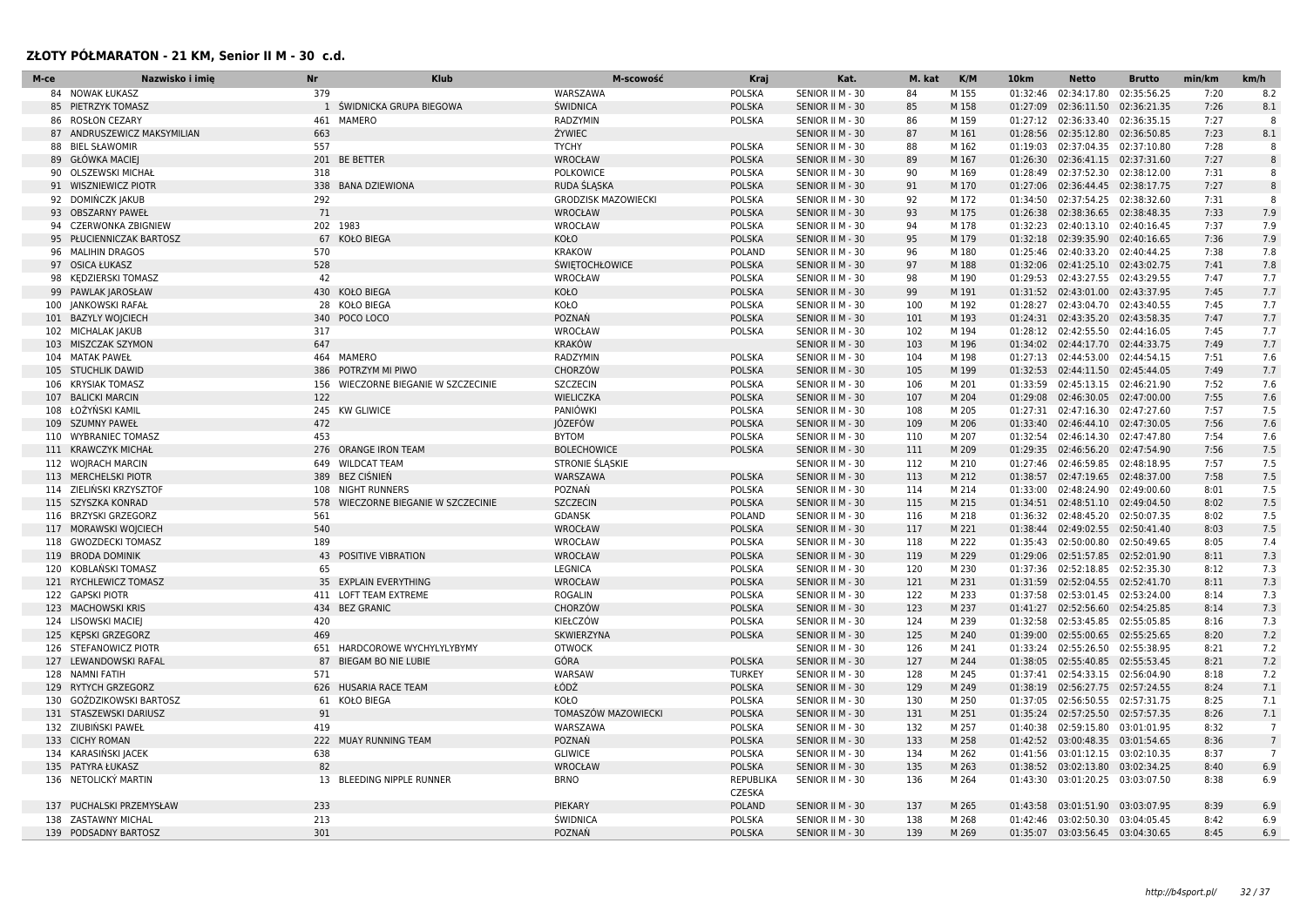#### **ZŁOTY PÓŁMARATON - 21 KM, Senior II M - 30 c.d.**

| Nazwisko i imie<br>Klub<br>Nr<br>M-scowość<br>Kraj<br>Kat.<br>M. kat<br>K/M<br>min/km<br>M-ce<br>10 <sub>km</sub><br><b>Netto</b><br>km/h<br><b>Brutto</b><br>ŁÓDŹ<br>30<br>M 271<br>03:05:15.60<br>140 ZAKRZEWSKI PIOTR<br><b>POLSKA</b><br>SENIOR II M - 30<br>140<br>01:36:33<br>03:05:00.30<br>8:48<br>6.8<br>141 IWIŃSKI MARCIN<br>637 WOLNE ŚLIMAKI<br>POZNAŃ<br>M 273<br>6.8<br>SENIOR II M - 30<br><b>POLAND</b><br>141<br>01:40:28<br>03:05:25.30<br>03:06:17.65<br>8:49<br>142 KWAŚNIOK RAFAŁ<br><b>TOSZEK</b><br>M 274<br>6.8<br>119 NIGHT RUNNERS PYSKOWICE<br><b>POLSKA</b><br>SENIOR II M - 30<br>142<br>03:04:58.35 03:06:26.95<br>8:48<br>01:40:59<br>66 KOLO BIEGA<br>M 279<br>6.7<br>143 WESOŁY MACIEJ<br>KOLI<br><b>POLSKA</b><br>SENIOR II M - 30<br>143<br>01:37:12 03:07:24.40 03:08:05.50<br>8:55<br>ZIELONA GÓRA<br>144 ŚPIEWAK RADOSŁAW<br>83<br><b>POLSKA</b><br>SENIOR II M - 30<br>M 280<br>03:07:09.40 03:08:19.95<br>8:54<br>6.7<br>144<br>01:41:17<br>145 CIEŚLAK ŁUKASZ<br>572<br>OŚNO LUBUSKIE<br>8:56<br>6.7<br><b>POLSKA</b><br>SENIOR II M - 30<br>145<br>M 282<br>01:43:28<br>03:07:51.05 03:08:35.30<br>146 SMOGORZEWSKI MICHAŁ<br>79 WKURW TEAM<br>WARSZAWA<br>M 285<br>6.7<br><b>POLSKA</b><br>SENIOR II M - 30<br>146<br>03:09:13.70 03:10:28.05<br>9:00<br>01:43:27<br>147 KRZYŻEWSKI ROGER<br>KRAKÓW<br>165<br><b>POLSKA</b><br>SENIOR II M - 30<br>147<br>M 288<br>01:44:01 03:10:27.95 03:10:33.80<br>9:04<br><b>KRAKÓW</b><br>148 KUBIAK PRZEMEK<br>376<br>M 290<br>9:01<br>6.6<br><b>POLSKA</b><br>SENIOR II M - 30<br>148<br>03:09:32.15 03:10:42.70<br>01:41:39<br>316 NKB CHYŻY NOWY TOMYŚL<br><b>NOWY TOMYŚL</b><br>6.5<br>149 KONIECZNY PIOTR<br><b>POLSKA</b><br>SENIOR II M - 30<br>149<br>M 294<br>03:13:32.80 03:14:33.60<br>9:13<br>01:50:06<br>150 MACZYŃSKI WIKTOR<br>6.5<br>278<br>WARSZAWA<br>150<br>M 296<br>9:14<br><b>POLSKA</b><br>SENIOR II M - 30<br>01:38:35<br>03:14:12.05 03:14:51.75<br>151 IŃSKI GRZEGORZ<br>75 MESONDŻI LAJF STAJL<br>POZNAŃ<br>6.5<br>SENIOR II M - 30<br>151<br>M 298<br><b>POLSKA</b><br>01:45:38<br>03:14:50.45 03:16:37.70<br>9:16<br>152<br>9:29<br>6.3<br>152 SZPONAR BARTŁOMIEJ<br>OŁAWA<br>SENIOR II M - 30<br>M 303<br>41<br><b>POLSKA</b><br>03:19:29.75 03:20:47.95<br>01:40:06<br>297 PEDZĄCE ŻÓŁWIE<br>6.3<br>153 WIADEREK PIOTR<br>WARSZAWA<br><b>POLSKA</b><br>SENIOR II M - 30<br>153<br>M 308<br>03:21:09.10 03:22:50.55<br>9:34<br>01:56:55<br>KRAKÓW<br>6.2<br>154<br>9:41<br>SIMANKOWICZ SEBASTIAN<br>482<br><b>POLSKA</b><br>SENIOR II M - 30<br>M 310<br>03:23:30.75 03:25:17.20<br>01:52:14<br>154<br>RUDA ŚLĄSKA<br>155 GALEJA TOMASZ<br>435 BEZ GRANIC<br><b>POLSKA</b><br>SENIOR II M - 30<br>6.2<br>155<br>M 312<br>01:49:36<br>03:24:45.40 03:26:13.55<br>9:45<br>6.3<br>9:33<br>156<br>M 313<br>156 KULIK DAMIAN<br>254 M&M&M&M<br>STRASSEN<br><b>LUKSEMBUR</b><br>SENIOR II M - 30<br>01:48:58<br>03:20:52.60 03:26:15.95<br>G<br>523<br><b>POLSKA</b><br>M 322<br>157 SKROBEK MARCIN<br><b>WROCŁAW</b><br>SENIOR II M - 30<br>157<br>03:33:13.30 03:34:34.65<br>10:09<br>01:56:19<br>158 KRAŚNER ŁUKASZ<br>OSIECZNA<br>20 GREAT GRATULA<br>SENIOR II M - 30<br>158<br>M 325<br><b>POLSKA</b><br>03:46:59.50 03:47:24.70<br>02:04:55<br>10:48<br>5.5<br>93<br>159<br>M 326<br>159 MASLANKA ANDRZEJ<br>KŁODZKO<br><b>POLSKA</b><br>SENIOR II M - 30<br>03:47:47.10 03:47:51.95<br>10:50<br>01:58:20<br>5.5<br>160 GRIESMANN KRZYSZTOF<br>382 PALACSINTA PATAVAL<br><b>WROCŁAW</b><br>SENIOR II M - 30<br>160<br>M 327<br><b>POLSKA</b><br>03:47:48.00<br>03:47:51.95<br>10:50<br>01:58:22<br>5.5<br><b>KRAKÓW</b><br>161<br>M 328<br>10:51<br>161 FURMAN MICHAŁ<br>31 OCHAJORUN & FRIENDS<br><b>POLSKA</b><br>SENIOR II M - 30<br>01:59:43  03:47:54.00  03:49:26.95 |  |  |  |  |  |  |     |
|---------------------------------------------------------------------------------------------------------------------------------------------------------------------------------------------------------------------------------------------------------------------------------------------------------------------------------------------------------------------------------------------------------------------------------------------------------------------------------------------------------------------------------------------------------------------------------------------------------------------------------------------------------------------------------------------------------------------------------------------------------------------------------------------------------------------------------------------------------------------------------------------------------------------------------------------------------------------------------------------------------------------------------------------------------------------------------------------------------------------------------------------------------------------------------------------------------------------------------------------------------------------------------------------------------------------------------------------------------------------------------------------------------------------------------------------------------------------------------------------------------------------------------------------------------------------------------------------------------------------------------------------------------------------------------------------------------------------------------------------------------------------------------------------------------------------------------------------------------------------------------------------------------------------------------------------------------------------------------------------------------------------------------------------------------------------------------------------------------------------------------------------------------------------------------------------------------------------------------------------------------------------------------------------------------------------------------------------------------------------------------------------------------------------------------------------------------------------------------------------------------------------------------------------------------------------------------------------------------------------------------------------------------------------------------------------------------------------------------------------------------------------------------------------------------------------------------------------------------------------------------------------------------------------------------------------------------------------------------------------------------------------------------------------------------------------------------------------------------------------------------------------------------------------------------------------------------------------------------------------------------------------------------------------------------------------------------------------------------------------------------------------------------------------------------------------------------------------------------------------------------------------------------------------------------------------------------------------------------------------------------------------------------------------------------------------------------------------------------------------------------------------------------------------|--|--|--|--|--|--|-----|
|                                                                                                                                                                                                                                                                                                                                                                                                                                                                                                                                                                                                                                                                                                                                                                                                                                                                                                                                                                                                                                                                                                                                                                                                                                                                                                                                                                                                                                                                                                                                                                                                                                                                                                                                                                                                                                                                                                                                                                                                                                                                                                                                                                                                                                                                                                                                                                                                                                                                                                                                                                                                                                                                                                                                                                                                                                                                                                                                                                                                                                                                                                                                                                                                                                                                                                                                                                                                                                                                                                                                                                                                                                                                                                                                                                                             |  |  |  |  |  |  |     |
|                                                                                                                                                                                                                                                                                                                                                                                                                                                                                                                                                                                                                                                                                                                                                                                                                                                                                                                                                                                                                                                                                                                                                                                                                                                                                                                                                                                                                                                                                                                                                                                                                                                                                                                                                                                                                                                                                                                                                                                                                                                                                                                                                                                                                                                                                                                                                                                                                                                                                                                                                                                                                                                                                                                                                                                                                                                                                                                                                                                                                                                                                                                                                                                                                                                                                                                                                                                                                                                                                                                                                                                                                                                                                                                                                                                             |  |  |  |  |  |  |     |
|                                                                                                                                                                                                                                                                                                                                                                                                                                                                                                                                                                                                                                                                                                                                                                                                                                                                                                                                                                                                                                                                                                                                                                                                                                                                                                                                                                                                                                                                                                                                                                                                                                                                                                                                                                                                                                                                                                                                                                                                                                                                                                                                                                                                                                                                                                                                                                                                                                                                                                                                                                                                                                                                                                                                                                                                                                                                                                                                                                                                                                                                                                                                                                                                                                                                                                                                                                                                                                                                                                                                                                                                                                                                                                                                                                                             |  |  |  |  |  |  |     |
|                                                                                                                                                                                                                                                                                                                                                                                                                                                                                                                                                                                                                                                                                                                                                                                                                                                                                                                                                                                                                                                                                                                                                                                                                                                                                                                                                                                                                                                                                                                                                                                                                                                                                                                                                                                                                                                                                                                                                                                                                                                                                                                                                                                                                                                                                                                                                                                                                                                                                                                                                                                                                                                                                                                                                                                                                                                                                                                                                                                                                                                                                                                                                                                                                                                                                                                                                                                                                                                                                                                                                                                                                                                                                                                                                                                             |  |  |  |  |  |  |     |
|                                                                                                                                                                                                                                                                                                                                                                                                                                                                                                                                                                                                                                                                                                                                                                                                                                                                                                                                                                                                                                                                                                                                                                                                                                                                                                                                                                                                                                                                                                                                                                                                                                                                                                                                                                                                                                                                                                                                                                                                                                                                                                                                                                                                                                                                                                                                                                                                                                                                                                                                                                                                                                                                                                                                                                                                                                                                                                                                                                                                                                                                                                                                                                                                                                                                                                                                                                                                                                                                                                                                                                                                                                                                                                                                                                                             |  |  |  |  |  |  |     |
|                                                                                                                                                                                                                                                                                                                                                                                                                                                                                                                                                                                                                                                                                                                                                                                                                                                                                                                                                                                                                                                                                                                                                                                                                                                                                                                                                                                                                                                                                                                                                                                                                                                                                                                                                                                                                                                                                                                                                                                                                                                                                                                                                                                                                                                                                                                                                                                                                                                                                                                                                                                                                                                                                                                                                                                                                                                                                                                                                                                                                                                                                                                                                                                                                                                                                                                                                                                                                                                                                                                                                                                                                                                                                                                                                                                             |  |  |  |  |  |  |     |
|                                                                                                                                                                                                                                                                                                                                                                                                                                                                                                                                                                                                                                                                                                                                                                                                                                                                                                                                                                                                                                                                                                                                                                                                                                                                                                                                                                                                                                                                                                                                                                                                                                                                                                                                                                                                                                                                                                                                                                                                                                                                                                                                                                                                                                                                                                                                                                                                                                                                                                                                                                                                                                                                                                                                                                                                                                                                                                                                                                                                                                                                                                                                                                                                                                                                                                                                                                                                                                                                                                                                                                                                                                                                                                                                                                                             |  |  |  |  |  |  |     |
|                                                                                                                                                                                                                                                                                                                                                                                                                                                                                                                                                                                                                                                                                                                                                                                                                                                                                                                                                                                                                                                                                                                                                                                                                                                                                                                                                                                                                                                                                                                                                                                                                                                                                                                                                                                                                                                                                                                                                                                                                                                                                                                                                                                                                                                                                                                                                                                                                                                                                                                                                                                                                                                                                                                                                                                                                                                                                                                                                                                                                                                                                                                                                                                                                                                                                                                                                                                                                                                                                                                                                                                                                                                                                                                                                                                             |  |  |  |  |  |  |     |
|                                                                                                                                                                                                                                                                                                                                                                                                                                                                                                                                                                                                                                                                                                                                                                                                                                                                                                                                                                                                                                                                                                                                                                                                                                                                                                                                                                                                                                                                                                                                                                                                                                                                                                                                                                                                                                                                                                                                                                                                                                                                                                                                                                                                                                                                                                                                                                                                                                                                                                                                                                                                                                                                                                                                                                                                                                                                                                                                                                                                                                                                                                                                                                                                                                                                                                                                                                                                                                                                                                                                                                                                                                                                                                                                                                                             |  |  |  |  |  |  | 6.6 |
|                                                                                                                                                                                                                                                                                                                                                                                                                                                                                                                                                                                                                                                                                                                                                                                                                                                                                                                                                                                                                                                                                                                                                                                                                                                                                                                                                                                                                                                                                                                                                                                                                                                                                                                                                                                                                                                                                                                                                                                                                                                                                                                                                                                                                                                                                                                                                                                                                                                                                                                                                                                                                                                                                                                                                                                                                                                                                                                                                                                                                                                                                                                                                                                                                                                                                                                                                                                                                                                                                                                                                                                                                                                                                                                                                                                             |  |  |  |  |  |  |     |
|                                                                                                                                                                                                                                                                                                                                                                                                                                                                                                                                                                                                                                                                                                                                                                                                                                                                                                                                                                                                                                                                                                                                                                                                                                                                                                                                                                                                                                                                                                                                                                                                                                                                                                                                                                                                                                                                                                                                                                                                                                                                                                                                                                                                                                                                                                                                                                                                                                                                                                                                                                                                                                                                                                                                                                                                                                                                                                                                                                                                                                                                                                                                                                                                                                                                                                                                                                                                                                                                                                                                                                                                                                                                                                                                                                                             |  |  |  |  |  |  |     |
|                                                                                                                                                                                                                                                                                                                                                                                                                                                                                                                                                                                                                                                                                                                                                                                                                                                                                                                                                                                                                                                                                                                                                                                                                                                                                                                                                                                                                                                                                                                                                                                                                                                                                                                                                                                                                                                                                                                                                                                                                                                                                                                                                                                                                                                                                                                                                                                                                                                                                                                                                                                                                                                                                                                                                                                                                                                                                                                                                                                                                                                                                                                                                                                                                                                                                                                                                                                                                                                                                                                                                                                                                                                                                                                                                                                             |  |  |  |  |  |  |     |
|                                                                                                                                                                                                                                                                                                                                                                                                                                                                                                                                                                                                                                                                                                                                                                                                                                                                                                                                                                                                                                                                                                                                                                                                                                                                                                                                                                                                                                                                                                                                                                                                                                                                                                                                                                                                                                                                                                                                                                                                                                                                                                                                                                                                                                                                                                                                                                                                                                                                                                                                                                                                                                                                                                                                                                                                                                                                                                                                                                                                                                                                                                                                                                                                                                                                                                                                                                                                                                                                                                                                                                                                                                                                                                                                                                                             |  |  |  |  |  |  |     |
|                                                                                                                                                                                                                                                                                                                                                                                                                                                                                                                                                                                                                                                                                                                                                                                                                                                                                                                                                                                                                                                                                                                                                                                                                                                                                                                                                                                                                                                                                                                                                                                                                                                                                                                                                                                                                                                                                                                                                                                                                                                                                                                                                                                                                                                                                                                                                                                                                                                                                                                                                                                                                                                                                                                                                                                                                                                                                                                                                                                                                                                                                                                                                                                                                                                                                                                                                                                                                                                                                                                                                                                                                                                                                                                                                                                             |  |  |  |  |  |  |     |
|                                                                                                                                                                                                                                                                                                                                                                                                                                                                                                                                                                                                                                                                                                                                                                                                                                                                                                                                                                                                                                                                                                                                                                                                                                                                                                                                                                                                                                                                                                                                                                                                                                                                                                                                                                                                                                                                                                                                                                                                                                                                                                                                                                                                                                                                                                                                                                                                                                                                                                                                                                                                                                                                                                                                                                                                                                                                                                                                                                                                                                                                                                                                                                                                                                                                                                                                                                                                                                                                                                                                                                                                                                                                                                                                                                                             |  |  |  |  |  |  |     |
|                                                                                                                                                                                                                                                                                                                                                                                                                                                                                                                                                                                                                                                                                                                                                                                                                                                                                                                                                                                                                                                                                                                                                                                                                                                                                                                                                                                                                                                                                                                                                                                                                                                                                                                                                                                                                                                                                                                                                                                                                                                                                                                                                                                                                                                                                                                                                                                                                                                                                                                                                                                                                                                                                                                                                                                                                                                                                                                                                                                                                                                                                                                                                                                                                                                                                                                                                                                                                                                                                                                                                                                                                                                                                                                                                                                             |  |  |  |  |  |  |     |
|                                                                                                                                                                                                                                                                                                                                                                                                                                                                                                                                                                                                                                                                                                                                                                                                                                                                                                                                                                                                                                                                                                                                                                                                                                                                                                                                                                                                                                                                                                                                                                                                                                                                                                                                                                                                                                                                                                                                                                                                                                                                                                                                                                                                                                                                                                                                                                                                                                                                                                                                                                                                                                                                                                                                                                                                                                                                                                                                                                                                                                                                                                                                                                                                                                                                                                                                                                                                                                                                                                                                                                                                                                                                                                                                                                                             |  |  |  |  |  |  |     |
|                                                                                                                                                                                                                                                                                                                                                                                                                                                                                                                                                                                                                                                                                                                                                                                                                                                                                                                                                                                                                                                                                                                                                                                                                                                                                                                                                                                                                                                                                                                                                                                                                                                                                                                                                                                                                                                                                                                                                                                                                                                                                                                                                                                                                                                                                                                                                                                                                                                                                                                                                                                                                                                                                                                                                                                                                                                                                                                                                                                                                                                                                                                                                                                                                                                                                                                                                                                                                                                                                                                                                                                                                                                                                                                                                                                             |  |  |  |  |  |  |     |
|                                                                                                                                                                                                                                                                                                                                                                                                                                                                                                                                                                                                                                                                                                                                                                                                                                                                                                                                                                                                                                                                                                                                                                                                                                                                                                                                                                                                                                                                                                                                                                                                                                                                                                                                                                                                                                                                                                                                                                                                                                                                                                                                                                                                                                                                                                                                                                                                                                                                                                                                                                                                                                                                                                                                                                                                                                                                                                                                                                                                                                                                                                                                                                                                                                                                                                                                                                                                                                                                                                                                                                                                                                                                                                                                                                                             |  |  |  |  |  |  |     |
|                                                                                                                                                                                                                                                                                                                                                                                                                                                                                                                                                                                                                                                                                                                                                                                                                                                                                                                                                                                                                                                                                                                                                                                                                                                                                                                                                                                                                                                                                                                                                                                                                                                                                                                                                                                                                                                                                                                                                                                                                                                                                                                                                                                                                                                                                                                                                                                                                                                                                                                                                                                                                                                                                                                                                                                                                                                                                                                                                                                                                                                                                                                                                                                                                                                                                                                                                                                                                                                                                                                                                                                                                                                                                                                                                                                             |  |  |  |  |  |  | 5.9 |
|                                                                                                                                                                                                                                                                                                                                                                                                                                                                                                                                                                                                                                                                                                                                                                                                                                                                                                                                                                                                                                                                                                                                                                                                                                                                                                                                                                                                                                                                                                                                                                                                                                                                                                                                                                                                                                                                                                                                                                                                                                                                                                                                                                                                                                                                                                                                                                                                                                                                                                                                                                                                                                                                                                                                                                                                                                                                                                                                                                                                                                                                                                                                                                                                                                                                                                                                                                                                                                                                                                                                                                                                                                                                                                                                                                                             |  |  |  |  |  |  | 5.6 |
|                                                                                                                                                                                                                                                                                                                                                                                                                                                                                                                                                                                                                                                                                                                                                                                                                                                                                                                                                                                                                                                                                                                                                                                                                                                                                                                                                                                                                                                                                                                                                                                                                                                                                                                                                                                                                                                                                                                                                                                                                                                                                                                                                                                                                                                                                                                                                                                                                                                                                                                                                                                                                                                                                                                                                                                                                                                                                                                                                                                                                                                                                                                                                                                                                                                                                                                                                                                                                                                                                                                                                                                                                                                                                                                                                                                             |  |  |  |  |  |  |     |
|                                                                                                                                                                                                                                                                                                                                                                                                                                                                                                                                                                                                                                                                                                                                                                                                                                                                                                                                                                                                                                                                                                                                                                                                                                                                                                                                                                                                                                                                                                                                                                                                                                                                                                                                                                                                                                                                                                                                                                                                                                                                                                                                                                                                                                                                                                                                                                                                                                                                                                                                                                                                                                                                                                                                                                                                                                                                                                                                                                                                                                                                                                                                                                                                                                                                                                                                                                                                                                                                                                                                                                                                                                                                                                                                                                                             |  |  |  |  |  |  |     |
|                                                                                                                                                                                                                                                                                                                                                                                                                                                                                                                                                                                                                                                                                                                                                                                                                                                                                                                                                                                                                                                                                                                                                                                                                                                                                                                                                                                                                                                                                                                                                                                                                                                                                                                                                                                                                                                                                                                                                                                                                                                                                                                                                                                                                                                                                                                                                                                                                                                                                                                                                                                                                                                                                                                                                                                                                                                                                                                                                                                                                                                                                                                                                                                                                                                                                                                                                                                                                                                                                                                                                                                                                                                                                                                                                                                             |  |  |  |  |  |  |     |

# **ZŁOTY PÓŁMARATON - 21 KM, Masters K - 40**

| M-ce | Nazwisko i imie<br><b>Nr</b> |                                      | <b>Klub</b>                               | M-scowość                | <b>Kraj</b>   | Kat.           | M. kat                  | K/M  | 10 <sub>km</sub> | <b>Netto</b>                     | <b>Brutto</b> | min/km | km/h            |
|------|------------------------------|--------------------------------------|-------------------------------------------|--------------------------|---------------|----------------|-------------------------|------|------------------|----------------------------------|---------------|--------|-----------------|
|      | WOSZEK MARZENA               | 186                                  | STOWARZYSZENIE PRZYJACIÓŁ GRUDZIC         | OPOLE                    | <b>POLSKA</b> | MASTERS K - 40 |                         | K6   | 01:11:42         | 02:06:17.00                      | 02:06:25.85   | 6:00   | 10              |
|      | 2 NIZAR WIOLETTA             | 549 CSC ADWENTURE ACADEMY            |                                           | <b>TARNOWSKIE GÓRY</b>   | <b>POLSKA</b> | MASTERS K - 40 | 2                       | K15  | 01:22:40         | 02:23:24.75                      | 02:23:35.20   | 6:49   | 8.8             |
|      | 3 BOSIANEK KAMILA            | 374 4RUN TEAM PIŁA                   |                                           | PIŁA                     | <b>POLSKA</b> | MASTERS K - 40 | $\overline{\mathbf{3}}$ | K 16 |                  | 01:22:43 02:24:00.90             | 02:24:07.55   | 6:51   | 8.7             |
|      | 4 HERBICH-SAR VIOLETTA       | 294 FUDU & CO SPORT TEAM             |                                           | PIOTRKÓW TRYB.           | <b>POLSKA</b> | MASTERS K - 40 | $\overline{4}$          | K17  | 01:23:08         | 02:23:58.95                      | 02:24:27.95   | 6:51   | 8.8             |
|      | MARCINKOWSKA ELIZA           | 313 SZWLA                            |                                           | <b>STARGARD</b>          | <b>POLSKA</b> | MASTERS K - 40 | 5                       | K 18 | 01:22:13         | 02:24:20.45 02:24:38.75          |               | 6:52   | 8.7             |
|      | 6 JEDRASZEK ALICJA           | 632 COEMI.PL                         |                                           | <b>PABIANICE</b>         | <b>POLSKA</b> | MASTERS K - 40 | 6                       | K 21 | 01:24:27         | 02:26:04.55                      | 02:27:08.50   | 6:57   | 8.6             |
|      | KIRILENKO ANETA              | 442                                  |                                           | <b>MARKI</b>             | <b>POLSKA</b> | MASTERS K - 40 | $7\overline{ }$         | K 26 |                  | 01:25:19 02:33:22.05             | 02:33:31.95   | 7:18   | 8.2             |
|      | 8 WILK MAGDALENA             | 585 TEAM ZABIEGANE DNI               |                                           | WARSZAWA                 | <b>POLSKA</b> | MASTERS K - 40 | 8                       | K 32 | 01:26:14         | 02:38:33.50                      | 02:39:26.85   | 7:33   | 7.9             |
|      | 9 MACIASZCZYK MAGDALENA      | MACZAS SZCZECIN<br>487               |                                           | <b>SZCZECIN</b>          | <b>POLSKA</b> | MASTERS K - 40 | 9                       | K 39 | 01:29:26         | 02:43:05.40                      | 02:43:46.95   | 7:45   | 7.7             |
|      | 10 STRAK IZABELA             | 490                                  | WIECZORNE BIEGANIE W SZCZECINIE           | <b>SZCZECIN</b>          | <b>POLSKA</b> | MASTERS K - 40 | 10                      | K41  | 01:32:38         | 02:43:40.85                      | 02:43:54.85   | 7:47   | 7.7             |
|      | 11 ZAMIATOWSKA KINGA         | 126 BELLA LINE BDG                   |                                           | <b>BYDGOSZCZ</b>         | <b>POLSKA</b> | MASTERS K - 40 | 11                      | K43  | 01:29:01         | 02:44:34.45                      | 02:45:02.60   | 7:50   | 7.7             |
|      | 12 CHODARCEWICZ ALEKSANDRA   | 548 NIGHT RUNNERS                    |                                           | POZNAŃ                   | <b>POLSKA</b> | MASTERS K - 40 | 12                      | K 45 | 01:35:11         | 02:44:30.95 02:45:49.95          |               | 7:50   | 7.7             |
|      | 13 GLINA-KRAWCZYK MAŁGORZATA |                                      | 131 ZABKOWICKA GRUPA BIEGOWA FRANKENSTEIN | KAMIENIEC ZABKOWICKI     | <b>POLAND</b> | MASTERS K - 40 | 13                      | K 55 | 01:36:04         | 02:46:51.70                      | 02:48:12.85   | 7:56   | 7.6             |
|      | 14 CZAUDERNA KLAUDIA         | 112 OCHAJORUN & FRIENDS              |                                           | <b>GLIWICE</b>           | <b>POLSKA</b> | MASTERS K - 40 | 14                      | K 62 |                  | 01:35:24 02:47:57.50             | 02:49:28.05   | 7:59   | 7.5             |
|      | 15 ZWEGLIŃSKA ANNA           | URZAD MIASTA KEDZIERZYN-KOŹLE<br>368 |                                           | KEDZIERZYN-KOŹLE         | <b>POLSKA</b> | MASTERS K - 40 | 15                      | K 63 | 01:35:10         | 02:49:03.10                      | 02:49:43.60   | 8:03   | 7.5             |
|      | 16 DZIWIEC-GUZIK JUSTYNA     | 10                                   |                                           | DABROWA GÓRNICZA         | <b>POLSKA</b> | MASTERS K - 40 | 16                      | K 65 | 01:38:30         | 02:49:59.05                      | 02:50:39.35   | 8:05   | 7.4             |
|      | 17 GARCZYŃSKA ANIA           | <b>FIOLETPRINT</b><br>183            |                                           | KATOWICE                 | <b>POLSKA</b> | MASTERS K - 40 | 17                      | K 67 | 01:37:33         | 02:51:53.45                      | 02:52:11.75   | 8:11   | 7.3             |
|      | 18 SZULC EDYTA               | 170                                  |                                           | WARSZAWA                 | <b>POLSKA</b> | MASTERS K - 40 | 18                      | K 79 | 01:40:45         | 02:54:34.20                      | 02:54:47.60   | 8:18   | 7.2             |
| 19   | ZIELIŃSKA MIRONA             | NIGHT RUNNERS WROCŁAW<br>144         |                                           | WROCŁAW                  | <b>POLSKA</b> | MASTERS K - 40 | 19                      | K 80 | 01:40:01         | 02:53:28.60                      | 02:54:52.35   | 8:15   | 7.3             |
|      | 20 BAR ALEKSANDRA            | 596 GMINA STRZELCE OPOLSKIE          |                                           | <b>STRZELCE OPOLSKIE</b> | <b>POLSKA</b> | MASTERS K - 40 | 20                      | K 81 | 01:38:01         | 02:54:46.45                      | 02:55:00.75   | 8:19   | 7.2             |
|      | 21 PORADA MAŁGORZATA         | 481                                  |                                           | OPOLE                    | <b>POLSKA</b> | MASTERS K - 40 | 21                      | K 82 |                  | 01:40:32 02:54:11.25             | 02:55:05.90   | 8:17   | 7.2             |
|      | 22 PRIGAN ANNA               | 128                                  |                                           | WROCŁAW                  | <b>POLSKA</b> | MASTERS K - 40 | 22                      | K83  | 01:38:44         | 02:55:05.65                      | 02:55:13.25   | 8:20   | 7.2             |
|      | 23 KANDORA JOANNA            | MIECHOWICKA GRUPA BIEGOWA<br>116     |                                           | <b>BYTOM</b>             | <b>POLSKA</b> | MASTERS K - 40 | 23                      | K86  |                  | 01:42:50 02:54:09.75             | 02:55:41.60   | 8:17   | 7.2             |
|      | 24 CIPORA KATARZYNA          | 423                                  |                                           | WROCŁAW                  | <b>POLSKA</b> | MASTERS K - 40 | 24                      | K 91 | 01:42:02         | 02:58:35.30                      | 02:58:52.65   | 8:30   | 7.1             |
|      | 25 DOMINIAK KATARZYNA        | 543 PSIA EDUKACJA                    |                                           | <b>BOBROWICE</b>         | <b>POLSKA</b> | MASTERS K - 40 | 25                      | K 92 |                  | 01:41:43 02:58:23.70             | 02:59:12.45   | 8:29   | 7.1             |
|      | 26 JÓZEFOWICZ EDYTA          | 499 KOŚCIAN TEAM                     |                                           | <b>KOŚCIAN</b>           | <b>POLSKA</b> | MASTERS K - 40 | 26                      | K 97 | 01:43:10         | 03:01:05.85                      | 03:01:51.15   | 8:37   | $7\overline{ }$ |
|      | SPYCHAŁA AGNIESZKA           | 399                                  |                                           | <b>PLEWISKA</b>          | <b>POLSKA</b> | MASTERS K - 40 | 27                      | K100 | 01:43:15         | 03:01:29.85                      | 03:02:12.80   | 8:38   | 6.9             |
|      | 28 SZPILAREWICZ BASIA        | RADIO WROCŁAW/ABY DO METY<br>437     |                                           | ZIEBICE                  | <b>POLSKA</b> | MASTERS K - 40 | 28                      | K103 | 01:35:58         | 03:01:50.05                      | 03:03:12.40   | 8:39   | 6.9             |
|      | 29 WÓJCIK KAMILA             | 627 LACHO TEAM                       |                                           | <b>KRAKÓW</b>            | <b>POLSKA</b> | MASTERS K - 40 | 29                      | K105 |                  | 01:40:53 03:03:39.20 03:04:12.05 |               | 8:44   | 6.9             |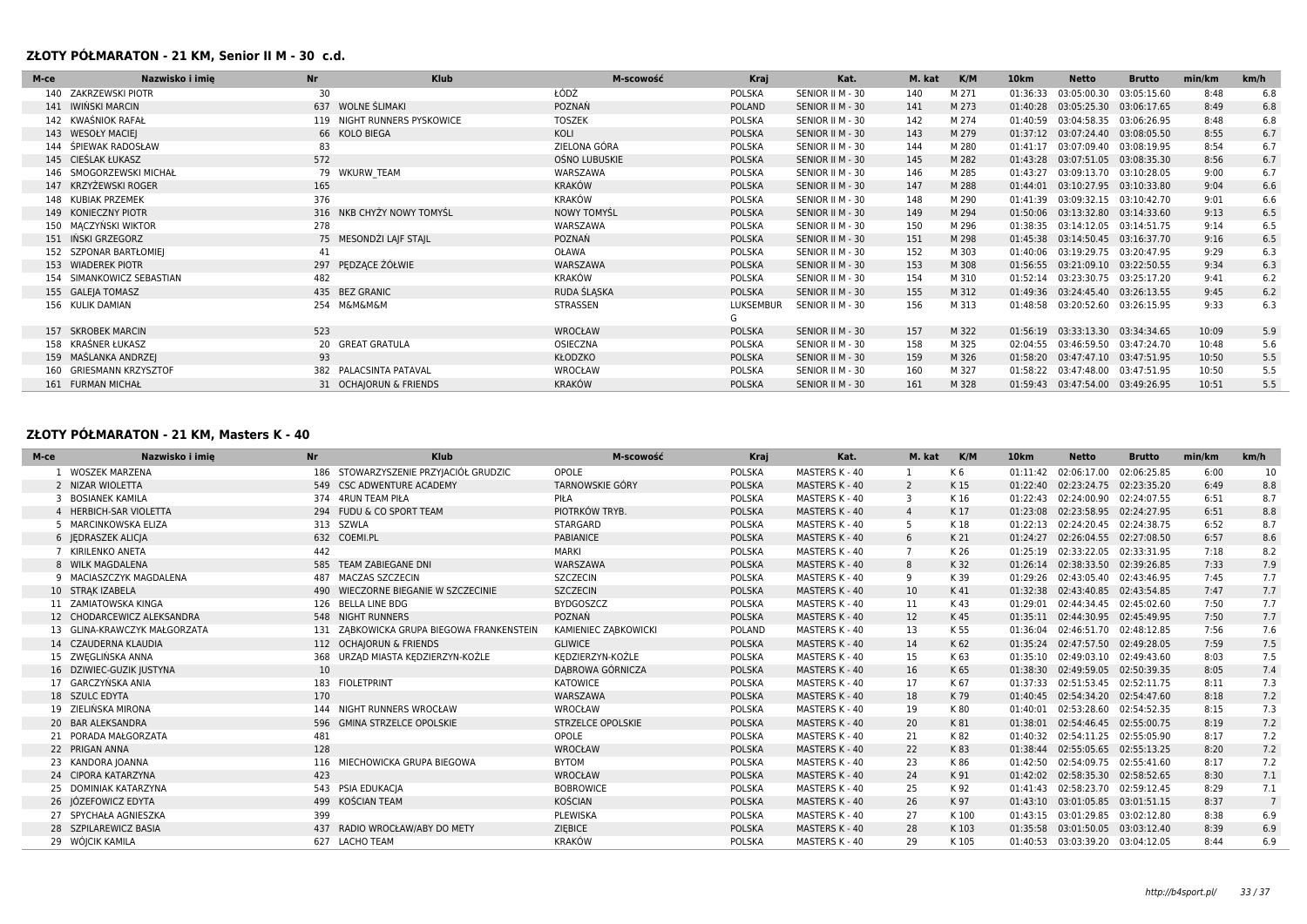### **ZŁOTY PÓŁMARATON - 21 KM, Masters K - 40 c.d.**

| M-ce | Nazwisko i imie              | <b>Nr</b><br>Klub             | M-scowość               | Kraj          | Kat.                  | M. kat | K/M   | 10 <sub>km</sub> | <b>Netto</b>                       | <b>Brutto</b> | min/km | km/h |
|------|------------------------------|-------------------------------|-------------------------|---------------|-----------------------|--------|-------|------------------|------------------------------------|---------------|--------|------|
|      | 30 GIMZICKA EWA              | 262                           | POZNAŃ                  | <b>POLSKA</b> | MASTERS K - 40        | 30     | K107  | 01:43:24         | 03:03:33.15                        | 03:04:23.60   | 8:44   | 6.9  |
|      | 31 TASZAREK EWA              | 492                           | <b>MROWINO</b>          | <b>POLSKA</b> | MASTERS K - 40        | 31     | K109  | 01:41:28         | 03:04:10.50                        | 03:04:32.50   | 8:46   | 6.8  |
|      | 32 PIÓRKOWSKA JOLANTA        | 54 KOŁO BIEGA                 | KOŁO                    | <b>POLSKA</b> | MASTERS K - 40        | 32     | K 111 | 01:44:34         | 03:04:02.10                        | 03:04:41.95   | 8:45   | 6.8  |
|      | 33 FILIPIAK BEATA            | 263 MIECHOWICKA GRUPA BIEGOWA | <b>BYTOM</b>            | <b>POLSKA</b> | MASTERS K - 40        | 33     | K114  |                  | 01:43:02 03:04:37.25 03:06:07.85   |               | 8:47   | 6.8  |
|      | 34 CZEPIEC AGATA             | 460<br>MUAY RUNNING TEAM      | <b>KRAKOW</b>           | <b>POLSKA</b> | MASTERS K - 40        | 34     | K117  | 01:46:05         | 03:06:46.60                        | 03:07:10.20   | 8:53   | 6.7  |
|      | 35 PŁUCIENNIK KATARZYNA      | 598                           | PABIANICE               | <b>POLSKA</b> | MASTERS K - 40        | 35     | K120  |                  | 01:46:15 03:06:12.80               | 03:07:27.50   | 8:52   | 6.8  |
| 36   | KOZŁOWSKA IWONA              | 78                            | LESZNO                  | <b>POLSKA</b> | MASTERS K - 40        | 36     | K128  | 01:49:59         | 03:09:07.25                        | 03:09:24.10   | 9:00   | 6.7  |
| 37   | BARANSKA MAŁGORZATA          | 234 BBL OPOLE                 | OPOLE                   | <b>POLSKA</b> | MASTERS K - 40        | 37     | K132  |                  | 01:43:15 03:12:15.50 03:13:10.00   |               | 9:09   | 6.6  |
|      | 38 SALONI-SADOWSKA MARIA     | 480<br><b>SN KLASYK</b>       | WARSZAWA                | <b>POLSKA</b> | MASTERS K - 40        | 38     | K143  |                  | 01:47:36 03:14:17.75 03:15:24.05   |               | 9:15   | 6.5  |
|      | 39 WYSOCKA AGNIESZKA         | 198                           | WARSZAWA                | <b>POLSKA</b> | MASTERS K - 40        | 39     | K148  |                  | 01:47:01 03:16:07.00 03:17:06.55   |               | 9:20   | 6.4  |
|      | 40 KULIBERDA SYLWIA          | 426                           | RZESZÓW                 | <b>POLSKA</b> | MASTERS K - 40        | 40     | K150  | 01:50:56         | 03:16:52.70                        | 03:17:30.75   | 9:22   | 6.4  |
|      | 41 BACZYŃSKA MAŁGORZATA      | 339                           | POZNAŃ                  | <b>POLSKA</b> | MASTERS K - 40        | 41     | K152  |                  | 01:51:17 03:16:44.90 03:18:27.45   |               | 9:22   | 6.4  |
|      | 42 DUDA-RELIGA EWELINA       | 485 OZKB                      | <b>SZCZECIN</b>         | <b>POLSKA</b> | MASTERS K - 40        | 42     | K154  |                  | 01:50:04 03:18:29.85 03:18:44.75   |               | 9:27   | 6.3  |
|      | 43 CZYŻ DOROTA               | 554                           | <b>RZESZÓW</b>          | <b>POLSKA</b> | <b>MASTERS K - 40</b> | 43     | K157  |                  | 01:50:25 03:19:12.85 03:19:51.45   |               | 9:29   | 6.3  |
|      | 44 PABICH MAGDALENA          | <b>4RUN TEAM PIŁA</b><br>348  | PIŁA                    | <b>POLSKA</b> | MASTERS K - 40        | 44     | K158  |                  | 01:56:54 03:18:51.15 03:20:36.55   |               | 9:28   | 6.3  |
|      | 45 ŚWISTUŃ IZOLDA            | 517                           | <b>KRAPKOWICE</b>       | <b>POLSKA</b> | <b>MASTERS K - 40</b> | 45     | K160  |                  | 01:49:54 03:20:29.55 03:20:51.95   |               | 9:32   | 6.3  |
|      | 46 DOWNAR-ZAPOLSKA RITA      | 27 @MD_RUN                    | WROCŁAW                 | <b>POLSKA</b> | MASTERS K - 40        | 46     | K162  |                  | 01:53:58 03:20:48.20 03:20:56.10   |               | 9:33   | 6.3  |
|      | 47 SZULC JOANNA              | <b>ALBATROSY</b><br>84        | WARSZAWA                | <b>POLSKA</b> | MASTERS K - 40        | 47     | K169  |                  | 01:55:17 03:20:51.55 03:21:31.05   |               | 9:33   | 6.3  |
|      | 48 STRAMOWSKA KASIA          | 329                           | SWARZEDZ                | <b>POLSKA</b> | MASTERS K - 40        | 48     | K173  |                  | 01:57:08 03:22:31.85 03:23:27.10   |               | 9:38   | 6.2  |
|      | 49 TCHÓRZEWSKA-PIETRZYK ANNA | 110                           | WROCŁAW                 | <b>POLSKA</b> | MASTERS K - 40        | 49     | K179  |                  | 01:56:06 03:24:33.05               | 03:25:36.40   | 9:44   | 6.2  |
|      | 50 KAYSIEWICZ JOANNA         | 290                           | POZNAŃ                  | <b>POLSKA</b> | MASTERS K - 40        | 50     | K180  |                  | 01:56:47 03:24:04.40 03:25:46.20   |               | 9:43   | 6.2  |
|      | 51 TRZECIAK EWELINA          |                               | <b>LEGNICA</b>          | <b>POLSKA</b> | MASTERS K - 40        | 51     | K185  |                  | 01:58:12 03:28:13.05               | 03:28:28.65   | 9:54   | 6.1  |
|      | 52 SPOZ MAGDALENA            | 102 SZAKAL RUNNERS/WKURW TEAM | POZNAŃ                  | <b>POLSKA</b> | MASTERS K - 40        | 52     | K190  |                  | 01:52:17 03:30:15.90 03:30:53.05   |               | 10:00  | 6    |
|      | 53 STANOWSKA KATARZYNA       | 307                           | ŁÓDŹ                    | <b>POLSKA</b> | MASTERS K - 40        | 53     | K191  |                  | 01:55:31 03:30:29.30               | 03:30:54.30   | 10:01  | 6    |
|      | 54 CZECH DOROTA              | 272 PRO-RUN WROCŁAW           | WROCŁAW                 | <b>POLSKA</b> | MASTERS K - 40        | 54     | K 197 |                  | 01:54:29 03:30:36.30 03:31:23.65   |               | 10:01  | 6    |
|      | 55 PERKA BARBARA             | 36 RAJSPORT                   | PROSZKÓW                | <b>POLSKA</b> | MASTERS K - 40        | 55     | K 204 | 01:56:57         | 03:32:43.55                        | 03:32:47.45   | 10:07  | 5.9  |
|      | 56 AUGUSTYŃSKA KINGA         | 208 LACHO TEAM                | <b>KRAKÓW</b>           | <b>POLSKA</b> | MASTERS K - 40        | 56     | K 205 |                  | 02:01:32 03:32:36.40 03:33:29.85   |               | 10:07  | 5.9  |
|      | 57 CIASTOWICZ- TOMCZAK INGA  | 142                           | <b>MOSINA</b>           | <b>POLSKA</b> | MASTERS K - 40        | 57     | K 207 |                  | 02:00:42 03:32:52.15 03:33:34.45   |               | 10:08  | 5.9  |
|      | 58 KACZMAREK MAGDALENA       | 106 NEST TEAM                 | POZNAŃ                  | <b>POLSKA</b> | MASTERS K - 40        | 58     | K 209 |                  | 01:56:38 03:34:23.50 03:35:01.35   |               | 10:12  | 5.9  |
|      | 59 MARKIEWICZ JOANNA ZUZA    | 271 KOBIETY BIEGAJA           | POZNAŃ                  | <b>POLSKA</b> | MASTERS K - 40        | 59     | K 210 |                  | 01:54:06 03:34:12.10               | 03:35:03.40   | 10:12  | 5.9  |
|      | 60 WÓJTOWICZ EDYTA           | 6 LOVELASY                    | POLICE                  | <b>POLSKA</b> | MASTERS K - 40        | 60     | K 212 |                  | 01:58:09 03:36:48.40 03:37:07.65   |               | 10:19  | 5.8  |
|      | 61 ŻARSKA IZABELA            | 661 FUDU&CO SPORT TEAM        | PIOTRKÓW TRYBUNALSKI    |               | MASTERS K - 40        | 61     | K 215 |                  | 01:56:22 03:38:41.20               | 03:39:08.95   | 10:24  | 5.8  |
|      | 62 JEŻEWSKA SYLWIA           | 171 DRUŻYNA SZPIKU            | ROSNÓWKO                | <b>POLSKA</b> | MASTERS K - 40        | 62     | K 216 |                  | 01:57:16 03:38:29.40 03:39:12.55   |               | 10:24  | 5.8  |
|      | 63 WIERZGAŁA IWONA           | 312                           | WARSZAWA                | <b>POLSKA</b> | MASTERS K - 40        | 63     | K 217 | 01:59:18         | 03:39:37.00 03:40:41.75            |               | 10:27  | 5.7  |
|      | 64 BAKA ELZBIETA             | 77 FLY MEYSI                  | WARSZAWA                | <b>POLSKA</b> | MASTERS K - 40        | 64     | K 219 |                  | 01:57:19 03:41:26.75 03:42:40.35   |               | 10:32  | 5.7  |
|      | 65 MATUSZCZAK-SZULC IWONA    | 188                           | <b>KAMIONKI</b>         | <b>POLSKA</b> | MASTERS K - 40        | 65     | K 220 |                  | 02:05:41  03:42:16.25  03:42:42.55 |               | 10:35  | 5.7  |
|      | 66 LECHNA MIRELLA            | 323                           | WROCŁAW                 | <b>POLSKA</b> | MASTERS K - 40        | 66     | K 222 |                  | 02:04:05 03:42:16.35 03:43:30.35   |               | 10:35  | 5.7  |
|      | 67 SZCZYGIEŁ BEATA           | 355 MAJA HANUSZEK             | STOBIERNA 1111, RZESZÓW | <b>POLSKA</b> | MASTERS K - 40        | 67     | K 224 |                  | 02:04:38 03:45:38.25 03:47:13.90   |               | 10:44  | 5.6  |
|      | 68 KOCIAK MAGDALENA          | 371                           | KOLO                    | <b>POLSKA</b> | MASTERS K - 40        | 68     | K 226 |                  | 02:04:36 03:47:25.35 03:48:08.40   |               | 10:49  | 5.5  |
|      | 69 JAGUSIAK BARBARA          | 352                           | TRZEBOWNISKO            | <b>POLSKA</b> | MASTERS K - 40        | 69     | K 227 |                  | 02:05:33 03:48:12.90 03:49:48.35   |               | 10:52  | 5.5  |
|      | 70 KACZYŃSKA LAURA           | KACZYŚ TEAM<br>50             | WARSZAWA                | <b>POLSKA</b> | MASTERS K - 40        | 70     | K 228 |                  | 01:59:11 03:49:01.80               | 03:50:46.95   | 10:54  | 5.5  |
|      | 71 PTAK DOROTA               | 57                            | ŁÓDŹ                    | <b>POLSKA</b> | MASTERS K - 40        | 71     | K 229 |                  | 02:08:38 03:52:23.95 03:52:34.25   |               | 11:04  | 5.4  |
|      | 72 ZAJĄC AGNIESZKA           | 279                           | JÓZEFOSŁAW              | <b>POLSKA</b> | MASTERS K - 40        | 72     | K 230 |                  | 02:05:41 03:52:21.20 03:52:51.45   |               | 11:03  | 5.4  |
|      | 73 FURTACZ ANNA              | 591                           | PIŁA                    | <b>POLSKA</b> | MASTERS K - 40        | 73     | K 235 |                  | 02:15:04 03:57:28.55 03:58:16.05   |               | 11:18  | 5.3  |
|      | 74 ŁEMPICKA-GROMEK JOANNA    | 672                           | WARSZAWA                |               | MASTERS K - 40        | 74     | K 240 |                  | 02:13:57 04:09:24.90               | 04:11:05.30   | 11:52  | 5.1  |
|      | 75 MICHNO ANNA               | 260 LACHO TEAM                | <b>KRAKÓW</b>           | <b>POLSKA</b> | MASTERS K - 40        | 75     | K 241 |                  | 02:24:06  04:13:31.00  04:14:29.40 |               | 12:04  | 5    |
|      | 76 BILSKA-MROCZKA HENRYKA    | 414                           | ZIĘBICE                 | <b>POLSKA</b> | MASTERS K - 40        | 76     | K 243 |                  | 04:40:48.65                        | 04:41:21.60   | 13:22  | 4.5  |
|      | 77 ANDRYSZAK KAROLINA        | 17 #TEAMFARFALLA              | <b>BYDGOSZCZ</b>        | <b>POLSKA</b> | MASTERS K - 40        | 77     | K 244 |                  | 02:21:36 04:43:04.80               | 04:44:49.10   | 13:28  | 4.5  |
|      | 78 GORGOL RENATA             | 178 LP 500                    | <b>BYDGOSZCZ</b>        | <b>POLSKA</b> | MASTERS K - 40        | 78     | K 245 |                  | 02:22:35 04:43:04.80               | 04:44:49.10   | 13:28  | 4.5  |
|      |                              |                               |                         |               |                       |        |       |                  |                                    |               |        |      |

#### **ZŁOTY PÓŁMARATON - 21 KM, Masters M - 40**

| M-ce           | Nazwisko i imie       |                    | Kluk                      | M-scowość | Kraj          | Kat.           | M. kat | K/M  | 10 <sub>km</sub> | <b>Netto</b>                       | <b>Brutto</b> | min/km | km/h |
|----------------|-----------------------|--------------------|---------------------------|-----------|---------------|----------------|--------|------|------------------|------------------------------------|---------------|--------|------|
| SICIARZ MARCIN |                       | 560 GMINA OŁAWA    |                           | OŁAWA     | <b>POLSKA</b> | MASTERS M - 40 |        |      |                  | 00:56:33 01:40:00.55 01:40:06.10   |               | 4:45   | 12.6 |
|                | WŁODARKIEWICZ DOMINIK | 614 SOUEEZY POLSKA |                           | POZNAŃ    | <b>POLSKA</b> | MASTERS M - 40 |        |      |                  | 00:56:37  01:41:36.75  01:41:37.60 |               | 4:50   | 12.4 |
| MOCZEK TOMASZ  |                       |                    | 285 CROSS STRACENCOW TEAM | iŁOGÓW    | <b>POLSKA</b> | MASTERS M - 40 |        | M 10 |                  | 00:59:25 01:45:59.20 01:46:02.95   |               | 5.02   |      |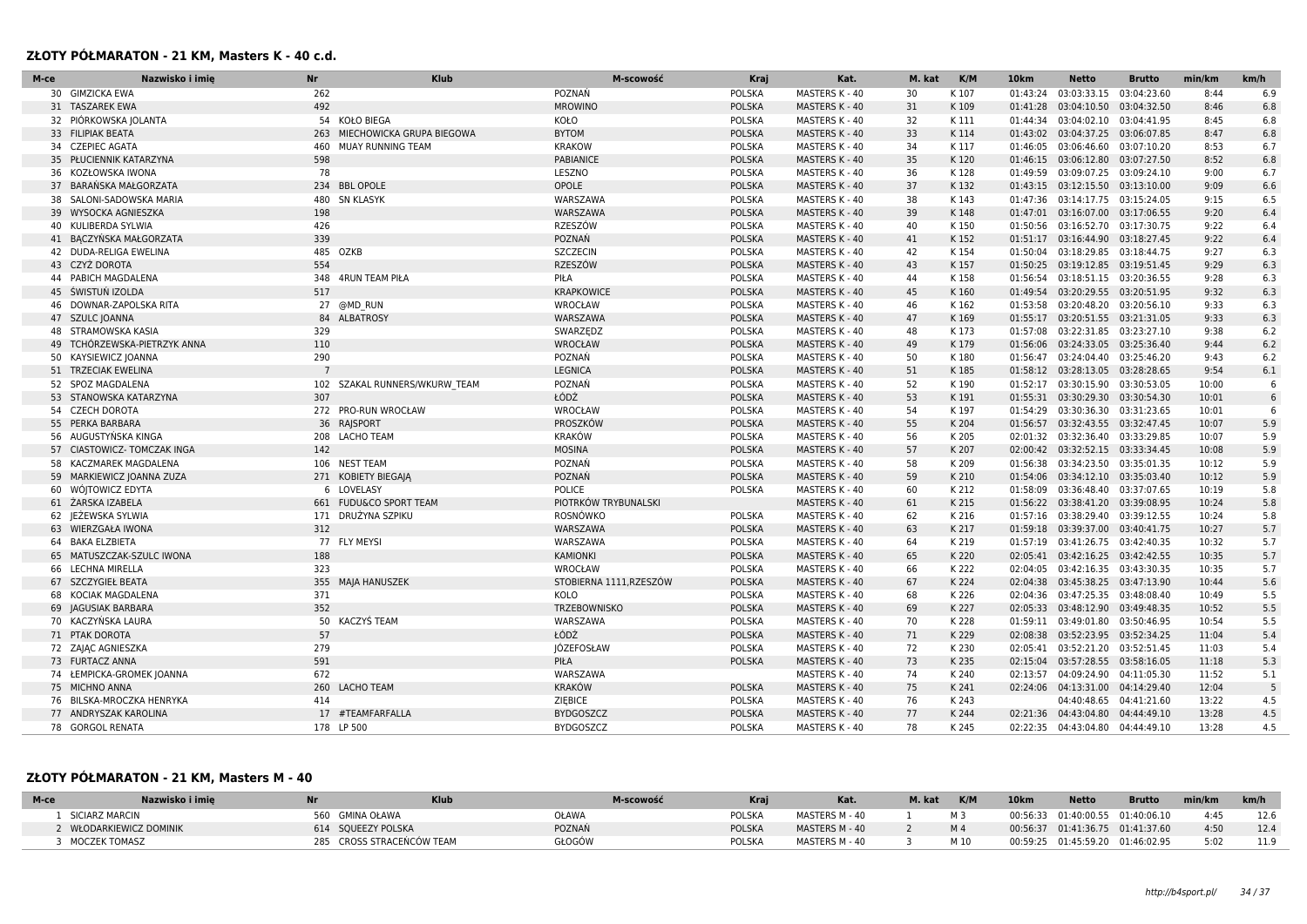#### **ZŁOTY PÓŁMARATON - 21 KM, Masters M - 40 c.d.**

| M-ce | Nazwisko i imie<br>Nr    | <b>Klub</b>                              | M-scowość           | Kraj             | Kat.           | M. kat         | K/M   | 10km     | <b>Netto</b>                     | <b>Brutto</b> | min/km | km/h |
|------|--------------------------|------------------------------------------|---------------------|------------------|----------------|----------------|-------|----------|----------------------------------|---------------|--------|------|
|      | 4 RYŁKO KRZYSZTOF        | 232 ZADYSZKA OŚWIĘCIM/KS KANDAHAR        | <b>OSWIECIM</b>     | <b>POLSKA</b>    | MASTERS M - 40 | 4              | M 14  | 01:03:44 | 01:52:25.55                      | 01:52:26.70   | 5:21   | 11.2 |
|      | 5 ADAMCZYK PRZEMYSŁAW    | 194<br>ADIDAS RUNNERS WARSAW             | WARSZAWA            | <b>POLSKA</b>    | MASTERS M - 40 | 5              | M 15  | 01:04:01 | 01:52:57.75 01:53:00.20          |               | 5:22   | 11.2 |
|      | 6 STANKIEWICZ BŁAŻEJ     | 656<br><b>UKW BYDGOSZCZ</b>              | <b>BYDGOSZCZ</b>    |                  | MASTERS M - 40 | 6              | M 17  | 01:03:34 | 01:54:08.15                      | 01:54:10.55   | 5:26   | 11   |
|      | 7 IGNACZAK MARCIN        | 473<br><b>IFB BROKER</b>                 | ŻYCHLIN             | <b>POLSKA</b>    | MASTERS M - 40 | $\overline{7}$ | M 24  | 01:05:32 | 01:56:39.05 01:56:40.20          |               | 5:33   | 10.8 |
|      | 8 TOKARCZYK MARCIN       | 163                                      | <b>NYSA</b>         | <b>POLSKA</b>    | MASTERS M - 40 | 8              | M 28  | 01:05:40 | 01:57:40.85                      | 01:57:52.10   | 5:36   | 10.7 |
|      | 9 BRUS MARCIN            | 588                                      | WARSZAWA            | <b>POLSKA</b>    | MASTERS M - 40 | 9              | M 40  |          | 01:10:23 02:05:02.90             | 02:05:05.75   | 5:57   | 10.1 |
|      | 10 MIAZGA MICHAŁ         | 553<br>1974                              | DZIERŻONIÓW         | <b>POLSKA</b>    | MASTERS M - 40 | 10             | M 48  | 01:10:34 | 02:09:08.00                      | 02:09:12.25   | 6:08   | 9.8  |
|      | 11 SZCZEPANIK ROBERT     | 587                                      | DZIERZONIÓW         | <b>POLSKA</b>    | MASTERS M - 40 | 11             | M 59  | 01:13:58 | 02:12:29.70 02:12:33.90          |               | 6:18   | 9.5  |
|      | 12 WOSZEK TOMASZ         | 187<br>STOWARZYSZENIE PRZYJACIÓŁ GRUDZIC | OPOLE               | <b>POLSKA</b>    | MASTERS M - 40 | 12             | M 63  |          | 01:13:10 02:12:49.00             | 02:12:57.30   | 6:19   | 9.5  |
| 13   | <b>BALCERZAK TOMASZ</b>  | 160<br>PASZCZAKI 3                       | KONARZEWO           | <b>POLSKA</b>    | MASTERS M - 40 | 13             | M 68  |          | 01:14:31 02:14:12.20             | 02:14:18.15   | 6:23   | 9.4  |
| 14   | WASILEWSKI BARTŁOMIEJ    | 257                                      | <b>DOBRZYKOWICE</b> | <b>POLSKA</b>    | MASTERS M - 40 | 14             | M 84  | 01:17:39 | 02:18:32.90                      | 02:19:30.00   | 6:35   | 9.1  |
|      | 15 KSIAŻKIEWICZ TOMASZ   | 18<br>#RUSZ4LITERY                       | LESZNO              | <b>POLSKA</b>    | MASTERS M - 40 | 15             | M 92  |          | 01:20:01 02:20:30.65 02:22:30.50 |               | 6:41   | -9   |
|      | 16 RADOMYSKI ŁUKASZ      | 595                                      | GDAŃSK              | <b>POLSKA</b>    | MASTERS M - 40 | 16             | M 93  | 01:21:03 | 02:21:53.10 02:22:35.85          |               | 6:45   | 8.9  |
| 17   | <b>KARDAS PIOTR</b>      | 177                                      | GÓRA                | <b>POLSKA</b>    | MASTERS M - 40 | 17             | M 94  |          | 01:17:16 02:22:42.85 02:22:50.10 |               | 6:47   | 8.8  |
| 18   | PIÓRKOWSKI JAROSŁAW      | 55<br><b>KOŁO BIEGA</b>                  | KOŁO                | <b>POLSKA</b>    | MASTERS M - 40 | 18             | M 98  | 01:22:20 | 02:22:35.35 02:23:11.05          |               | 6:47   | 8.8  |
|      | 19 SOŁTYSIAK KAROL       | 574                                      | POZNAŃ              | <b>POLSKA</b>    | MASTERS M - 40 | 19             | M 101 |          | 01:23:12 02:23:33.10 02:23:41.00 |               | 6:50   | 8.8  |
|      | 20 MIŃCZYK PIOTR         | 336 FAMILY MIŃCZYK                       | ZIELONA GÓRA        | <b>POLSKA</b>    | MASTERS M - 40 | 20             | M 102 |          | 01:19:40 02:22:49.30 02:23:54.35 |               | 6:48   | 8.8  |
| 21   | PODEJMA RAFAŁ            | 531<br>SPARTA ULTRA TEAM                 | LASKI               | <b>POLSKA</b>    | MASTERS M - 40 | 21             | M 107 |          | 01:24:55 02:23:49.85 02:24:29.40 |               | 6:50   | 8.8  |
| 22   | <b>WOLANIN TOMASZ</b>    | 191                                      | <b>SZCZECINEK</b>   | <b>POLSKA</b>    | MASTERS M - 40 | 22             | M 109 | 01:21:15 | 02:24:06.30                      | 02:24:33.75   | 6:51   | 8.7  |
|      | 23 BUDZOWSKI ROMAN       | 296<br><b>WORLD UNCOVERED</b>            | STARGARD            | <b>POLSKA</b>    | MASTERS M - 40 | 23             | M 110 |          | 01:21:49 02:24:17.50 02:24:36.15 |               | 6:52   | 8.7  |
|      | 24 CZAUDERNA ADRIAN      | 269                                      | <b>GLIWICE</b>      | <b>POLSKA</b>    | MASTERS M - 40 | 24             | M 118 | 01:23:03 | 02:24:52.25 02:26:21.75          |               | 6:53   | 8.7  |
| 25   | <b>JEDRYCHA ARTUR</b>    | 519                                      | DABROWA GÓRNICZA    | <b>POLSKA</b>    | MASTERS M - 40 | 25             | M 119 |          | 01:21:25 02:26:25.10             | 02:26:48.60   | 6:58   | 8.6  |
|      | 26 ZGARDA JACEK          | 308<br>TMTEAM                            | WROCŁAW             | POLAND           | MASTERS M - 40 | 26             | M 123 | 01:21:36 | 02:27:42.35                      | 02:28:04.00   | 7:02   | 8.5  |
|      | 27 RATYMIRSKI WOJTEK     | 466 #SOBASTEAM                           | WROCLAW             | <b>POLSKA</b>    | MASTERS M - 40 | 27             | M 124 | 01:20:05 | 02:27:30.60                      | 02:28:13.75   | 7:01   | 8.5  |
| 28   | <b>GATKIEWICZ PAWEŁ</b>  | 72 ESKADRA KRAKÓW                        | KRAKÓW              | <b>POLSKA</b>    | MASTERS M - 40 | 28             | M 131 | 01:19:25 | 02:29:56.35 02:29:58.90          |               | 7:08   | 8.4  |
| 29   | <b>GREBOWICZ ANDRZEJ</b> | KB HARCOWNIK JELCZ-LASKOWICE<br>609      | JANIKÓW             | <b>POLSKA</b>    | MASTERS M - 40 | 29             | M 137 |          | 01:25:12 02:30:26.10             | 02:30:57.05   | 7:09   | 8.4  |
| 30   | LANDWÓJTOWICZ SEBASTIAN  | 613 KB HARCOWNIK JELCZ-LASKOWICE         | MIŁOSZYCE           | <b>POLSKA</b>    | MASTERS M - 40 | 30             | M 139 | 01:28:28 | 02:30:47.50 02:31:19.30          |               | 7:10   | 8.4  |
|      | 31 GARBACZ MAREK         | 280 TULIP RUNNERS                        | <b>OŁAWA</b>        | <b>POLSKA</b>    | MASTERS M - 40 | 31             | M 143 | 01:22:49 | 02:32:13.30 02:32:40.65          |               | 7:14   | 8.3  |
|      | 32 BUKAŁA JANUSZ         | <b>SLEZAK TEAM, OTM.B</b><br>510         | <b>OTMUCHÓW</b>     | <b>POLSKA</b>    | MASTERS M - 40 | 32             | M 144 |          | 01:24:12 02:32:04.20 02:32:51.00 |               | 7:14   | 8.3  |
| 33   | <b>KIRILENKO MARCIN</b>  | 441                                      | <b>MARKI</b>        | <b>POLSKA</b>    | MASTERS M - 40 | 33             | M 147 | 01:25:17 | 02:33:22.65                      | 02:33:32.40   | 7:18   | 8.2  |
|      | 34 LATOS BARTLOMIEI      | 94                                       | WROCŁAW             | <b>POLSKA</b>    | MASTERS M - 40 | 34             | M 149 | 01:23:15 | 02:32:56.75                      | 02:33:58.15   | 7:17   | 8.2  |
| 35   | BUDZIŃSKI DAMIAN         | 133<br>WKB META LUBLINIEC                | <b>NYSA</b>         | <b>POLSKA</b>    | MASTERS M - 40 | 35             | M 157 | 01:25:44 | 02:35:53.10                      | 02:36:18.55   | 7:25   | 8.1  |
| 36   | KAROLCZAK TOMASZ         | 398<br>MUKS SZOK BOJANOWO                | <b>BOJANOWO</b>     | <b>POLSKA</b>    | MASTERS M - 40 | 36             | M 160 | 01:31:41 | 02:35:27.40                      | 02:36:39.50   | 7:24   | 8.1  |
| 37   | KONIKOWSKI KRZYSZTOF     | 507<br>MAMY BIEGAMY WSPARCIE TECHNICZNE  | POZNAŃ              | <b>POLSKA</b>    | MASTERS M - 40 | 37             | M 165 | 01:21:08 | 02:37:18.95                      | 02:37:28.40   | 7:29   | 8    |
| 38   | KLATE ŁUKASZ             | 22<br>ŁÓDŹ KOCHA SPORT                   | ŁÓDŹ                | <b>POLSKA</b>    | MASTERS M - 40 | 38             | M 168 | 01:23:31 | 02:36:40.70                      | 02:37:35.25   | 7:27   | 8    |
| 39   | <b>OSKWAREK BOGDAN</b>   | 577                                      | DEBOWA ŁĄKA         | <b>POLSKA</b>    | MASTERS M - 40 | 39             | M 173 |          | 01:27:02 02:37:56.60 02:38:39.25 |               | 7:31   | 8    |
| 40   | <b>KOSTERA TOMASZ</b>    | 166 VEGE RUNNERS                         | WARSZAWA            | <b>POLSKA</b>    | MASTERS M - 40 | 40             | M 174 |          | 01:25:02 02:37:36.35             | 02:38:41.15   | 7:30   | 8    |
| 41   | <b>STOLINSKI DOMINIK</b> | <b>VEGE RUNNERS</b><br>16                | <b>POZNAN</b>       | <b>POLSKA</b>    | MASTERS M - 40 | 41             | M 176 | 01:27:19 | 02:37:20.40                      | 02:38:58.75   | 7:29   | 8    |
|      | 42 TOKARCZYK TOMASZ      | 11<br>DRUŻYNA SZPIKU                     | <b>KALISZ</b>       | <b>POLSKA</b>    | MASTERS M - 40 | 42             | M 177 | 01:31:08 | 02:38:19.50                      | 02:40:07.45   | 7:32   | 8    |
|      | 43 PODJUK JULIUSZ        | 610                                      | GOSTYŃ              | <b>POLSKA</b>    | MASTERS M - 40 | 43             | M 181 |          | 01:26:31 02:41:14.80             | 02:41:30.65   | 7:40   | 7.8  |
|      | 44 WIŚNIEWSKI MARIUSZ    | 328                                      | <b>BYDGOSZCZ</b>    | <b>POLSKA</b>    | MASTERS M - 40 | 44             | M 182 | 01:31:31 | 02:40:30.75 02:41:37.95          |               | 7:38   | 7.9  |
|      | 45 DEJA DARIUSZ          | 113                                      | <b>GRODKÓW</b>      | <b>POLSKA</b>    | MASTERS M - 40 | 45             | M 187 | 01:28:20 | 02:41:53.25                      | 02:42:41.70   | 7:42   | 7.8  |
| 46   | DROZD PRZEMYSŁAW         | 246 RAISPORT ACTIVE                      | OPOLE               | <b>POLSKA</b>    | MASTERS M - 40 | 46             | M 189 | 01:28:26 | 02:43:15.15 02:43:20.35          |               | 7:46   | 7.7  |
|      | 47 IEDRASZEK MACIE       | 633                                      | PABIANICE           | <b>POLSKA</b>    | MASTERS M - 40 | 47             | M 195 |          | 01:32:40 02:43:14.35 02:44:19.15 |               | 7:46   | 7.7  |
| 48   | NIEZGÓDKA MARCIN         | 518                                      | KATY WROCŁAWSKIE    | <b>POLSKA</b>    | MASTERS M - 40 | 48             | M 197 | 01:30:07 | 02:44:16.15 02:44:42.35          |               | 7:49   | 7.7  |
| 49   | <b>GAIDECKI TOMEK</b>    | 327<br><b>ACCENTURE</b>                  | WARSZAWA            | <b>POLSKA</b>    | MASTERS M - 40 | 49             | M 200 | 01:31:16 | 02:45:04.45 02:46:15.60          |               | 7:51   | 7.6  |
|      | 50 MARKOWSKI ANDRZEJ     | DRUŻYN GAZETY ZIELONA GÓRA<br>332        | ZIELONA GÓRA        | <b>POLSKA</b>    | MASTERS M - 40 | 50             | M 202 | 01:31:28 | 02:45:27.60 02:46:22.70          |               | 7:52   | 7.6  |
|      | 51 MICHALSKI GRZEGORZ    | 474<br><b>SEZON STARTOWY.PL</b>          | WROCŁAW             | <b>POLSKA</b>    | MASTERS M - 40 | 51             | M 211 |          | 01:30:53 02:47:55.15 02:48:29.15 |               | 7:59   | 7.5  |
| 52   | <b>HABELSKI JAROSŁAW</b> | SPARTA ULTRA TEAM<br>369                 | <b>KEPNO</b>        | <b>POLSKA</b>    | MASTERS M - 40 | 52             | M 213 | 01:28:22 | 02:48:15.10                      | 02:48:54.80   | 8:00   | 7.5  |
|      | 53 LOCHYŃSKI SZYMON      | 599                                      | <b>KAMIONKI</b>     | <b>POLSKA</b>    | MASTERS M - 40 | 53             | M 216 |          | 01:26:18 02:48:45.80 02:49:12.95 |               | 8:02   | 7.5  |
|      | 54 DUDZIAK BARTŁOMIEJ    | 161<br><b>GREATGRATULA OSIECZNA</b>      | OSIECZNA            | <b>POLSKA</b>    | MASTERS M - 40 | 54             | M 217 | 01:36:40 | 02:49:35.20 02:49:58.75          |               | 8:04   | 7.4  |
|      | 55 HOFFMANN GRZEGORZ     | 124                                      | <b>CZĘMPIŃ</b>      | <b>POLSKA</b>    | MASTERS M - 40 | 55             | M 223 |          | 01:32:29 02:50:36.95 02:50:59.20 |               | 8:07   | 7.4  |
| 56   | MAŃCZYŃSKI MARCIN        | 635<br><b>GANG DZIKICH WIEPRZY</b>       | OPOLE               | <b>POLSKA</b>    | MASTERS M - 40 | 56             | M 224 | 01:28:34 | 02:50:45.95 02:51:00.65          |               | 8:07   | 7.4  |
| 57   | <b>SZMYT PIOTR</b>       | 377                                      | POZNAN              | <b>POLSKA</b>    | MASTERS M - 40 | 57             | M 226 |          | 01:34:14 02:51:08.55 02:51:26.85 |               | 8:08   | 7.4  |
| 58   | SOKOŁOWSKI ARTUR         | TEAM ZABIEGANE DNI<br>586                | <b>OTWOCK</b>       | <b>POLSKA</b>    | MASTERS M - 40 | 58             | M 227 | 01:32:44 | 02:50:48.05 02:51:42.10          |               | 8:08   | 7.4  |
|      | 59 CALANCA TADEUSZ       | 579                                      | <b>WROCŁAW</b>      | <b>POLSKA</b>    | MASTERS M - 40 | 59             | M 228 |          | 01:33:41 02:50:35.35 02:51:58.20 |               | 8:07   | 7.4  |
|      | 60 KORNAŚ MARCIN         | 14 ZABKOWICKA GRUPA BIEGOWA FRANKENSTEIN | ZABKOWICE ŚLASKIE   | <b>POLINEZIA</b> | MASTERS M - 40 | 60             | M 232 |          | 01:33:57 02:51:32.60 02:52:58.45 |               | 8:10   | 7.3  |
|      |                          |                                          |                     | <b>FRANCUSKA</b> |                |                |       |          |                                  |               |        |      |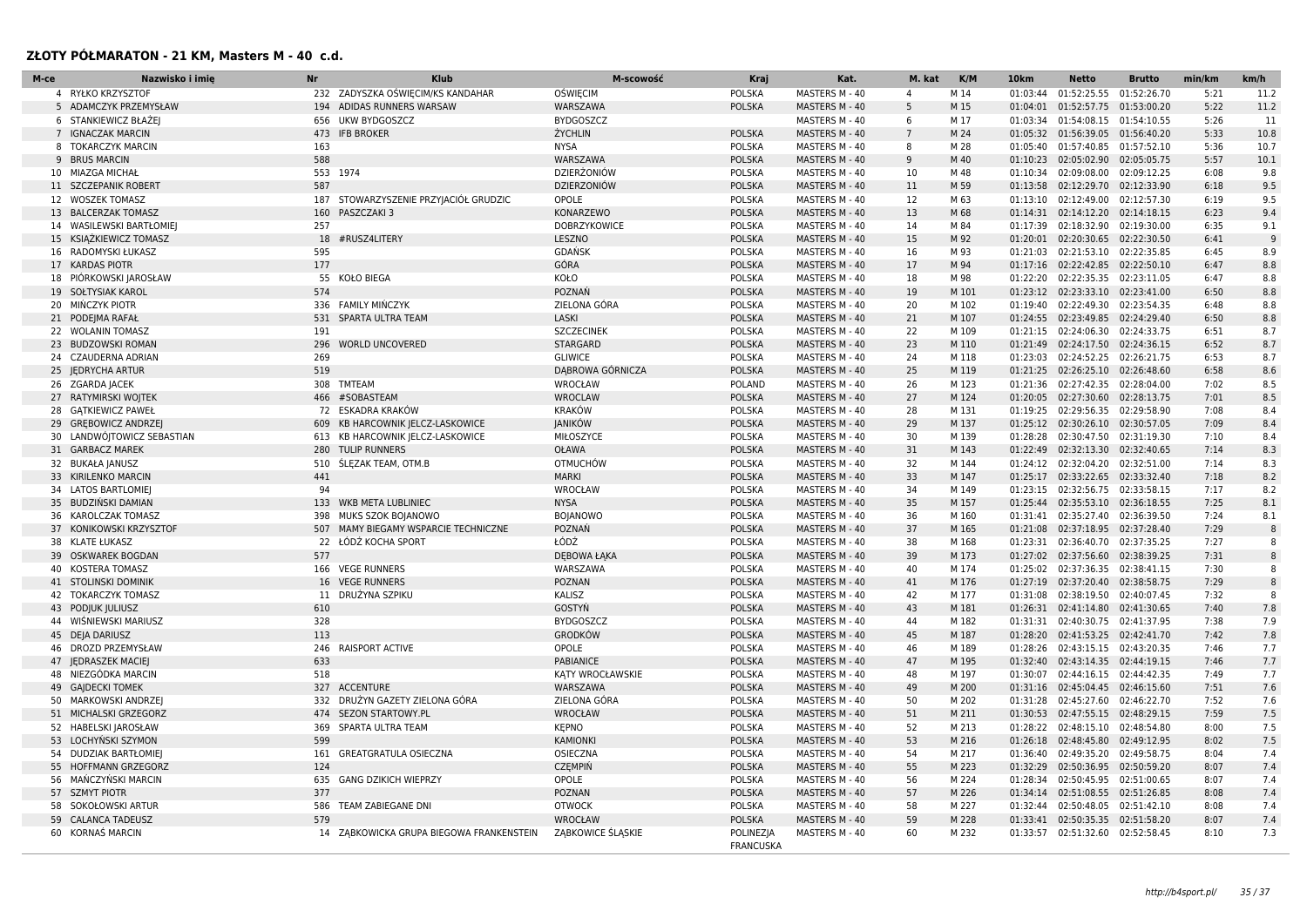#### **ZŁOTY PÓŁMARATON - 21 KM, Masters M - 40 c.d.**

| M-ce | Nazwisko i imie          | Nr  | <b>Klub</b>                   | M-scowość          | <b>Kraj</b>              | Kat.           | M. kat | K/M   | 10 <sub>km</sub> | <b>Netto</b>                     | <b>Brutto</b> | min/km | km/h        |
|------|--------------------------|-----|-------------------------------|--------------------|--------------------------|----------------|--------|-------|------------------|----------------------------------|---------------|--------|-------------|
|      | 61 CZACHOWSKI MICHAL     | 593 |                               | WARSZAWA           | <b>UNITED</b><br>KINGDOM | MASTERS M - 40 | 61     | M 234 | 01:45:21         | 02:52:00.95                      | 02:53:28.60   | 8:11   | 7.3         |
|      | 62 SAWALA SŁAWOMIR       |     | 92 TRANCE ONLY                | POZNAŃ             | <b>POLSKA</b>            | MASTERS M - 40 | 62     | M 236 |                  | 01:32:39 02:52:51.70 02:53:55.00 |               | 8:13   | 7.3         |
|      | 63 HACUŚ TOMASZ          | 85  |                               | WROCŁAW            | <b>POLSKA</b>            | MASTERS M - 40 | 63     | M 238 |                  | 01:37:46 02:54:22.55 02:54:58.75 |               | 8:18   | 7.2         |
|      | 64 KANDORA PIOTR         |     | 115 MIECHOWICKA GRUPA BIEGOWA | <b>BYTOM</b>       | <b>POLSKA</b>            | MASTERS M - 40 | 64     | M 242 | 01:42:37         | 02:54:09.70 02:55:41.65          |               | 8:17   | 7.2         |
|      | 65 JÓŹWIAK PIOTR         |     | 542 FIZJOTERAPEUTASPORTOWY.PL | POBIEDZISKA        | <b>POLSKA</b>            | MASTERS M - 40 | 65     | M 243 |                  | 01:47:11 02:54:22.90 02:55:47.55 |               | 8:18   | 7.2         |
|      | 66 WYSOCKI GRZEGORZ      |     | 546 MORSY TUREK               | WŁADYSŁAWÓW        | <b>POLSKA</b>            | MASTERS M - 40 | 66     | M 246 |                  | 01:42:34 02:55:14.05 02:56:50.70 |               | 8:20   | 7.2         |
|      | 67 CIPORA MACIEI         | 422 |                               | WROCŁAW            | <b>POLSKA</b>            | MASTERS M - 40 | 67     | M 254 |                  | 01:42:02 02:58:35.35 02:58:52.90 |               | 8:30   | 7.1         |
|      | 68 STRZELECKI KRZYSZTOF  | 253 |                               | WROCŁAW            | <b>POLAND</b>            | MASTERS M - 40 | 68     | M 256 |                  | 01:38:52 02:59:12.70 02:59:40.25 |               | 8:32   | $7^{\circ}$ |
|      | 69 BALICKI MIŁOSZ        | 412 |                               | <b>SIEMIANICE</b>  | <b>POLSKA</b>            | MASTERS M - 40 | 69     | M 259 |                  | 01:31:02 03:01:41.90             | 03:02:03.35   | 8:39   | 6.9         |
|      | 70 SZYMAŃSKI PIOTR       | 534 |                               | <b>GOSTYNIN</b>    | <b>POLSKA</b>            | MASTERS M - 40 | 70     | M 261 |                  | 01:50:17 03:00:53.95 03:02:07.75 |               | 8:36   | $7^{\circ}$ |
|      | 71 HALINIAK MAREK        |     | 320 NKB CHYŻY NOWY TOMYŚL     | <b>NOWY TOMYŚL</b> | <b>POLSKA</b>            | MASTERS M - 40 | 71     | M 266 | 01:37:50         | 03:02:34.00                      | 03:03:31.55   | 8:41   | 6.9         |
|      | 72 MARMUROWICZ KRYSTIAN  |     | 107 NESSI TEAM                | <b>KATOWICE</b>    | <b>POLSKA</b>            | MASTERS M - 40 | 72     | M 272 |                  | 01:42:34 03:04:34.85 03:06:16.15 |               | 8:47   | 6.8         |
|      | 73 GRELA MICHAŁ          |     | 544 BIEGAMY WE WROCŁAWIU      | WROCŁAW            | <b>POLSKA</b>            | MASTERS M - 40 | 73     | M 275 |                  | 01:43:35 03:04:45.80 03:06:31.55 |               | 8:47   | 6.8         |
|      | 74 JAGUSIAK PIOTR        | 530 |                               | TRZEBOWNISKO       | <b>POLSKA</b>            | MASTERS M - 40 | 74     | M 276 | 01:49:57         | 03:05:04.25                      | 03:06:38.55   | 8:48   | 6.8         |
|      | 75 KOZŁOWSKI ARTUR       | 215 |                               | WAŁBRZYCH          | <b>POLSKA</b>            | MASTERS M - 40 | 75     | M 278 |                  | 01:41:54 03:06:47.95 03:07:09.95 |               | 8:53   | 6.7         |
|      | 76 KONOPACKI KRZYSZTOF   |     | 443 ABY DO METY!              | ZABKOWICE ŚLASKIE  | <b>POLSKA</b>            | MASTERS M - 40 | 76     | M 284 |                  | 01:36:33 03:08:51.35 03:10:15.35 |               | 8:59   | 6.7         |
|      | 77 PORSCH ARKADIUSZ      | 670 |                               | <b>GLIWICE</b>     |                          | MASTERS M - 40 | 77     | M 287 |                  | 01:52:09 03:08:51.75 03:10:31.95 |               | 8:59   | 6.7         |
|      | 78 ADAMCZUK FELIKS       | 291 |                               | <b>SZCZECIN</b>    | <b>POLSKA</b>            | MASTERS M - 40 | 78     | M 292 | 01:49:57         | 03:10:42.00 03:11:53.85          |               | 9:04   | 6.6         |
|      | 79 JASIAK PIOTR          |     | 44 CHARTY                     | MIEDZYBORÓW        | <b>POLSKA</b>            | MASTERS M - 40 | 79     | M 297 |                  | 01:44:15 03:14:13.80             | 03:15:58.45   | 9:14   | 6.5         |
|      | 80 ŁUCZKIEWICZ JAROSŁAW  |     | 605 KARKONOSZ RUNNING TEAM    | OŁAWA              | <b>POLSKA</b>            | MASTERS M - 40 | 80     | M 299 |                  | 01:47:01 03:16:07.00             | 03:17:06.25   | 9:20   | 6.4         |
|      | 81 STANISŁAWSKI PIOTR    | 597 |                               | <b>PABIANICE</b>   | <b>POLSKA</b>            | MASTERS M - 40 | 81     | M 305 |                  | 01:51:24 03:21:11.70 03:22:22.75 |               | 9:34   | 6.3         |
|      | 82 LULA RADOSŁAW         | 362 |                               | WARSZAWA           | <b>POLSKA</b>            | MASTERS M - 40 | 82     | M 306 |                  | 01:42:25 03:21:47.45 03:22:46.45 |               | 9:36   | 6.2         |
|      | 83 KARAMON MARCIN        |     | 63 OPOLEBIEGA                 | OPOLE              | <b>POLSKA</b>            | MASTERS M - 40 | 83     | M 315 |                  | 01:55:55 03:27:20.80             | 03:28:29.90   | 9:52   | 6.1         |
|      | 84 LIS MARCIN            |     | 619 TEAM WIOSKA               | SYCÓW              | <b>POLSKA</b>            | MASTERS M - 40 | 84     | M 316 | 01:59:41         | 03:28:33.20                      | 03:28:35.20   | 9:55   | 6           |
|      | 85 KRUSZEWSKI JACEK      |     | 455 MUKAINADA RUNNING TEAM    | <b>MARKI</b>       | <b>POLSKA</b>            | MASTERS M - 40 | 85     | M 317 |                  | 01:50:26 03:28:59.25 03:30:00.50 |               | 9:57   |             |
|      | 86 SIENKIEWICZ WOJTEK    |     | 70 OGARY DOLORES              | WARSZAWA           | <b>POLSKA</b>            | MASTERS M - 40 | 86     | M 321 | 01:50:00         | 03:32:42.00                      | 03:34:21.10   | 10:07  | 5.9         |
|      | 87 GRANIEWSKI ALEKSANDER | 21  |                               | WARSZAWA           | <b>POLSKA</b>            | MASTERS M - 40 | 87     | M 323 | 01:49:17         | 03:36:20.15                      | 03:38:04.35   | 10:18  | 5.8         |
|      | 88 KACZYŃSKI MICHAŁ      |     | 46 MEGAVISION                 | WARSZAWA           | <b>POLSKA</b>            | MASTERS M - 40 | 88     | M 330 | 02:04:06         | 03:49:02.70                      | 03:50:47.95   | 10:54  | 5.5         |
|      | 89 WÓJCIK ROBERT         | 671 |                               | WARSZAWA           |                          | MASTERS M - 40 | 89     | M 331 |                  | 02:13:56 04:09:24.70 04:11:05.55 |               | 11:52  | 5.1         |

### **ZŁOTY PÓŁMARATON - 21 KM, Weteran K - 50**

| M-ce                        | Nazwisko i imie<br><b>Nr</b>     |                           | <b>Klub</b> | M-scowość       | Kraj          | Kat.           | M. kat          | K/M   | 10 <sub>km</sub> | <b>Netto</b>                     | <b>Brutto</b> | min/km | km/h |
|-----------------------------|----------------------------------|---------------------------|-------------|-----------------|---------------|----------------|-----------------|-------|------------------|----------------------------------|---------------|--------|------|
| MARZYŃSKA BARBARA           |                                  | 452                       |             | GNIEZNO         | POLSKA        | WETERAN K - 50 |                 | K 29  | 01:27:42         | 02:36:36.95                      | 02:36:49.10   | 7:27   |      |
| 2 SKRZYPCZAK HANNA          |                                  | 241 MIŁOSŁAW FORTUNA TEAM |             | MIŁOSŁAW        | <b>POLSKA</b> | WETERAN K - 50 |                 | K 31  |                  | 01:29:55 02:37:08.25 02:38:19.60 |               | 7:28   |      |
| 3 LENARTOWICZ BARBARA       |                                  | 321                       |             | ŁÓDŹ            | POLSKA        | WETERAN K - 50 |                 | K 72  | 01:39:39         | 02:53:12.90 02:53:37.15          |               | 8:14   | 7.3  |
| 4 LUBAŃSKA ALICIA           |                                  | 583 DOBIEGNE! BUKOWICE    |             | <b>BUKOWICE</b> | <b>POLSKA</b> | WETERAN K - 50 |                 | K 102 |                  | 01:41:20 03:02:29.05 03:02:32.85 |               | 8:41   | 6.9  |
| 5 MICHALSKA ANNA            |                                  | OBOZYBIEGOWE.PL<br>494    |             | WARSZAWA        | POLSKA        | WETERAN K - 50 |                 | K106  | 01:46:38         | 03:04:11.35                      | 03:04:13.35   | 8:46   | 6.8  |
| 6 SAMOJLUK-ŚLUSARSKA BOŻENA |                                  | 392 DRUŻYNA TVN           |             | WARSZAWA        | <b>POLSKA</b> | WETERAN K - 50 | 6               | K 113 |                  | 01:44:35 03:04:36.30 03:05:41.95 |               | 8:47   | 6.8  |
| SOSZYŃSKA GOSIA             |                                  | 210 CZŁAPACZE             |             | WARSZAWA        | POLSKA        | WETERAN K - 50 |                 | K130  |                  | 01:49:46 03:08:54.70 03:10:13.35 |               | 8:59   | 6.7  |
| 8 KOTYSZ KATARZYNA          |                                  | 240                       |             | OPOLE           | <b>POLSKA</b> | WETERAN K - 50 | 8               | K134  |                  | 01:42:55 03:12:10.60 03:13:10.35 |               | 9:09   | 6.6  |
|                             | 9 DOMINIAK-KLESZCZYŃSKA ELŻBIETA | 642                       |             | WARSZAWA        |               | WETERAN K - 50 |                 | K156  | 01:54:01         | 03:18:39.50 03:19:38.55          |               | 9:27   | 6.3  |
| 10 RAITAR RENATA            |                                  | 660 RONTIL                |             | KRAKÓW          |               | WETERAN K - 50 | 10 <sup>1</sup> | K183  |                  | 01:51:21 03:27:22.45 03:27:26.55 |               | 9:52   | 6.1  |
| 11 PUZIO ANNA               |                                  | 643 KB MARATOŃCZYK        |             | <b>DEBICA</b>   |               | WETERAN K - 50 | 11              | K 206 | 01:57:12         | 03:32:12.15 03:33:32.30          |               | 10:06  | 5.9  |
| 12 WALCZAK-WOJTKOWSKA IWONA |                                  | 363                       |             | WARSZAWA        | <b>POLSKA</b> | WETERAN K - 50 | 12 <sup>2</sup> | K 208 | 02:02:24         | 03:32:45.50 03:33:46.35          |               | 10:07  | 5.9  |
| 13 DOMINO MALGORZATA        |                                  | 105 RADIO WROCŁAW         |             | WROCŁAW         | POLSKA        | WETERAN K - 50 | 13              | K 232 | 02:08:40         | 03:53:50.05 03:54:53.95          |               | 11:08  | 5.4  |

# **ZŁOTY PÓŁMARATON - 21 KM, Weteran I M - 50**

| M-ce | Nazwisko i imie     |     | Kluk                               | M-scowość    | Krai          | Kat              | M. kat | K/M   | 10km     | <b>Netto</b>                     | <b>Brutto</b> | min/km | km/h |
|------|---------------------|-----|------------------------------------|--------------|---------------|------------------|--------|-------|----------|----------------------------------|---------------|--------|------|
|      | PLEŚNIAR PAWEŁ      |     | 98 NIEFORMALNY KLUB TYGRYSKÓW      | <b>BIECZ</b> | <b>POLSKA</b> | WETERAN I M - 50 |        | M 150 |          | 01:22:54 02:34:25.55 02:34:30.55 |               | 7:21   |      |
|      | SASIADEK SŁAWOMIR   |     | 333 ŚWIAT BIEGACZA FEHLAU RUN TEAM | POZNAŃ       | <b>POLSKA</b> | WETERAN I M - 50 |        | M 152 |          | 01:26:51 02:34:56.45 02:35:18.15 |               | 7:22   |      |
|      | BUDZIŃSKI KRZYSZTOF | 502 | STOWARZYSZENIE SPORTOWE FENIKS     | OPOLE        | <b>POLSKA</b> | WFTFRAN I M - 50 |        | M 156 | 01:25:55 | 02:35:03.40                      | 02:35:56.75   | 7:23   |      |